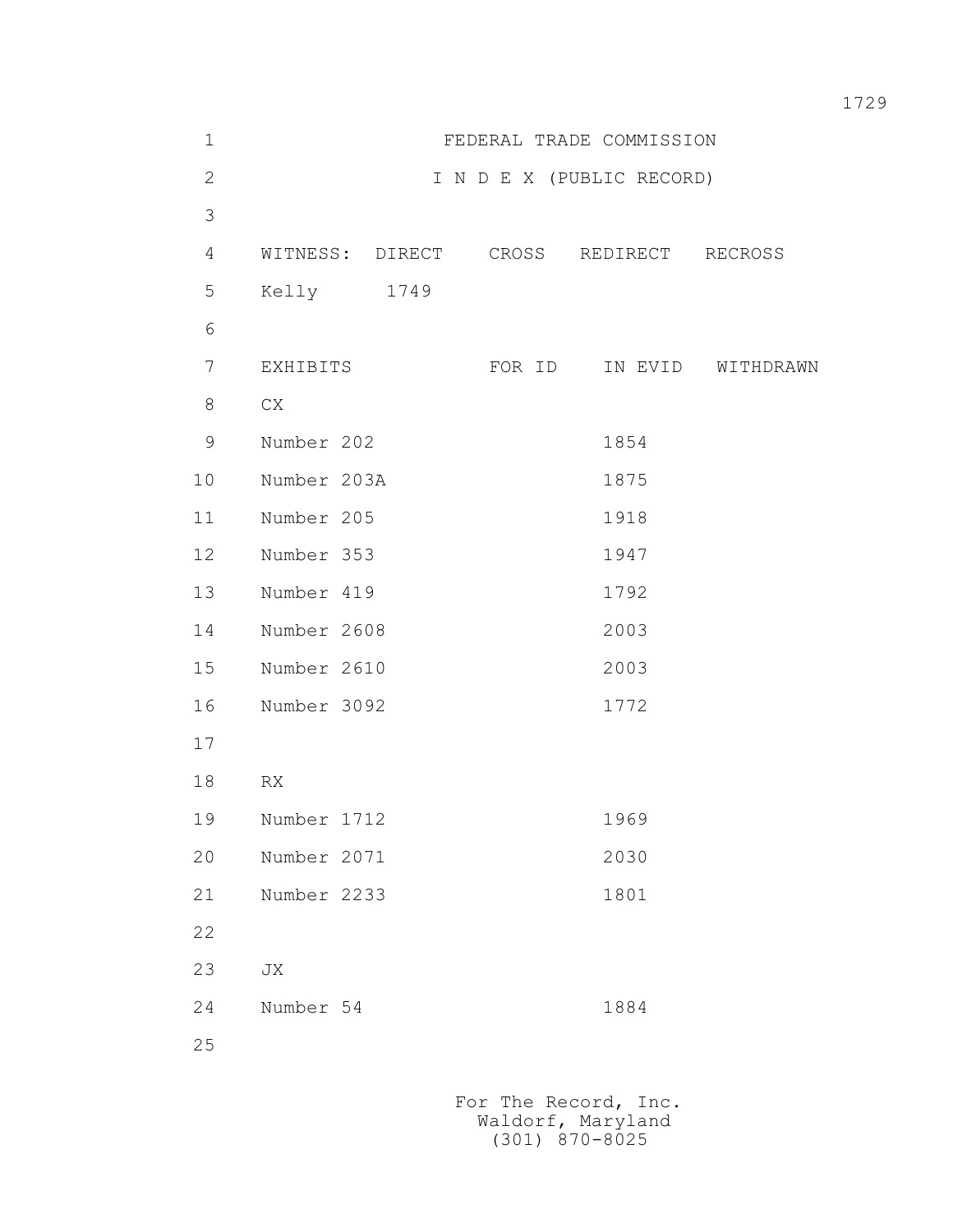| $\mathbbm{1}$    | EXHIBITS         | FOR ID | IN EVID | WITHDRAWN |
|------------------|------------------|--------|---------|-----------|
| $\mathbf{2}$     | ${\rm D}{\rm X}$ |        |         |           |
| $\mathfrak{Z}$   | Number 22        | 1766   |         |           |
| $\overline{4}$   | Number 23        | 1770   |         |           |
| 5                |                  |        |         |           |
| $\sqrt{6}$       |                  |        |         |           |
| $\boldsymbol{7}$ |                  |        |         |           |
| $\,8\,$          |                  |        |         |           |
| $\mathcal{G}$    |                  |        |         |           |
| $1\,0$           |                  |        |         |           |
| $11\,$           |                  |        |         |           |
| $12\,$           |                  |        |         |           |
| $13\,$           |                  |        |         |           |
| $1\,4$           |                  |        |         |           |
| $1\,5$           |                  |        |         |           |
| 16               |                  |        |         |           |
| $17$             |                  |        |         |           |
| $1\,8$           |                  |        |         |           |
| 19               |                  |        |         |           |
| $2\,0$           |                  |        |         |           |
| $2\sqrt{1}$      |                  |        |         |           |
| 22               |                  |        |         |           |
| 23               |                  |        |         |           |
| $2\,4$           |                  |        |         |           |
| $2\,5$           |                  |        |         |           |
|                  |                  |        |         |           |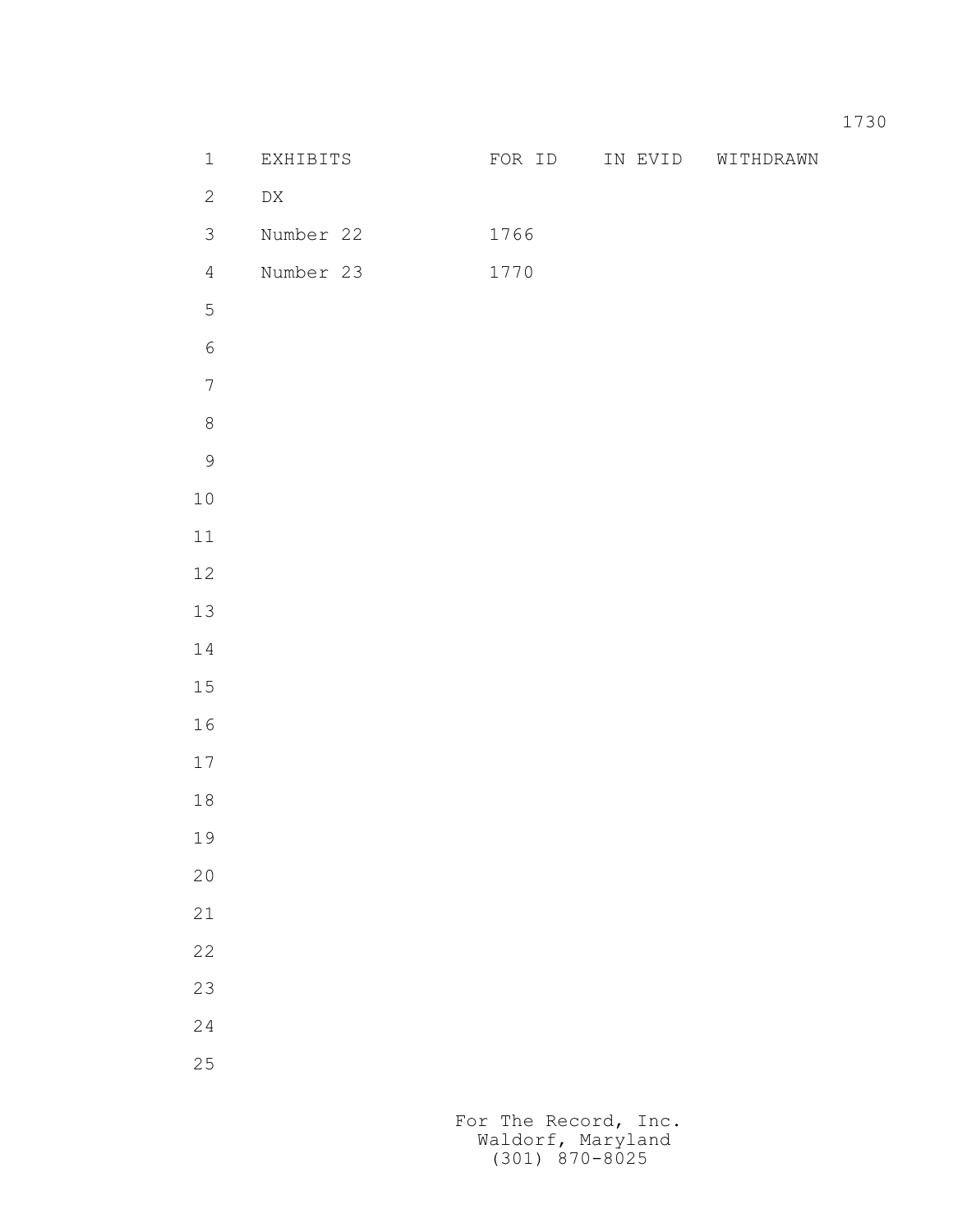1 UNITED STATES OF AMERICA 2 FEDERAL TRADE COMMISSION 3 4 In the Matter of: ) 5 Rambus, Inc. ) Docket No. 9302 6 ------------------------------) 7 8 9 Wednesday, May 14, 2003 10 9:30 a.m. 11 12 13 TRIAL VOLUME 10 14 PART 1 15 PUBLIC RECORD 16 17 BEFORE THE HONORABLE STEPHEN J. McGUIRE 18 Chief Administrative Law Judge 19 Federal Trade Commission 20 600 Pennsylvania Avenue, N.W. 21 Washington, D.C. 22 23 24 25 Reported by: Susanne Bergling, RMR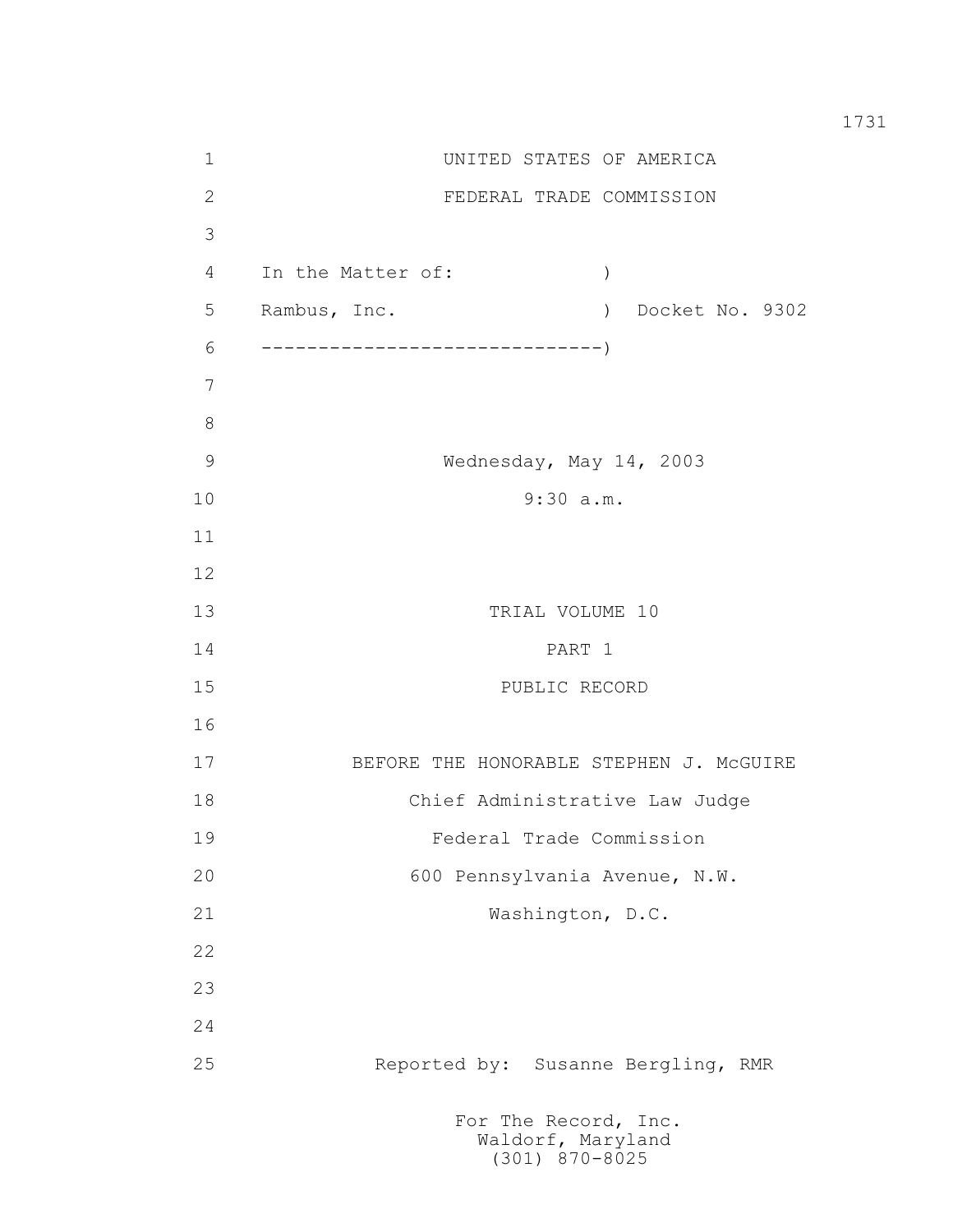1 APPEARANCES:

 2 3 ON BEHALF OF THE FEDERAL TRADE COMMISSION: 4 M. SEAN ROYALL, Attorney 5 GEOFFREY OLIVER, Attorney 6 JOHN C. WEBER, Attorney 7 MICHAEL FRANCHAK, Attorney 8 Federal Trade Commission 9 601 New Jersey Avenue, N.W. 10 Washington, D.C. 20580-0000 11 (202) 326-3663 12 13 14 ON BEHALF OF THE RESPONDENT: 15 GREGORY P. STONE, Attorney 16 STEVEN M. PERRY, Attorney 17 PETER A. DETRE, Attorney 18 SEAN GATES, Attorney 19 Munger, Tolles & Olson LLP 20 355 South Grand Avenue, 35th Floor 21 Los Angeles, California 90071-1560 22 (213) 683-9255 23 24 25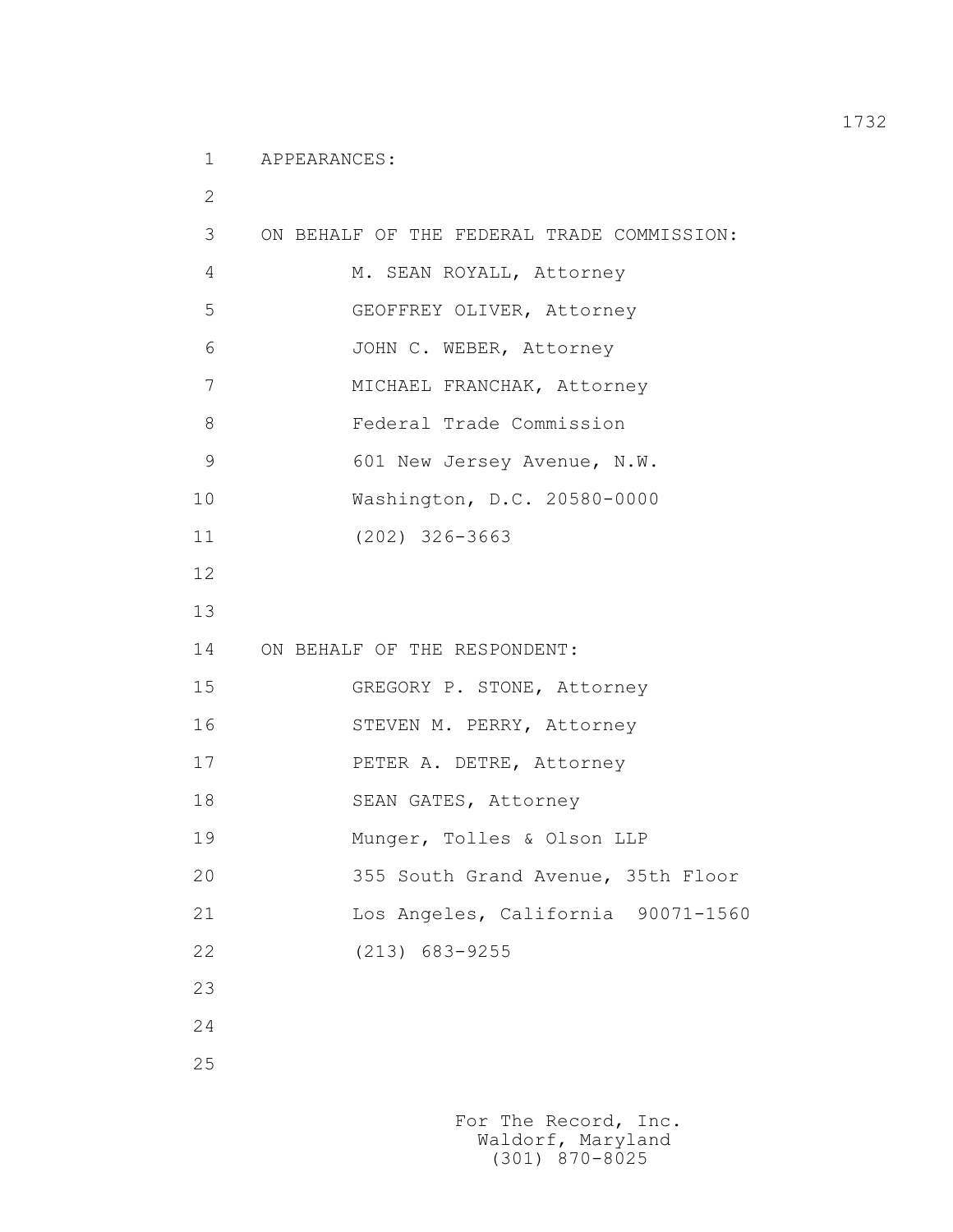```
 1 APPEARANCES:
2
          3 ON BEHALF OF THE RESPONDENT:
4
         5 A. DOUGLAS MELAMED, Attorney
          6 Wilmer, Cutler & Pickering
          7 2445 M Street, N.W.
          8 Washington, D.C. 20037-1420
          9 (202) 663-6090
         10
         11
         12
         13
         14
         15
         16
         17
         18
         19
         20
         21
         22
         23
         24
         25
```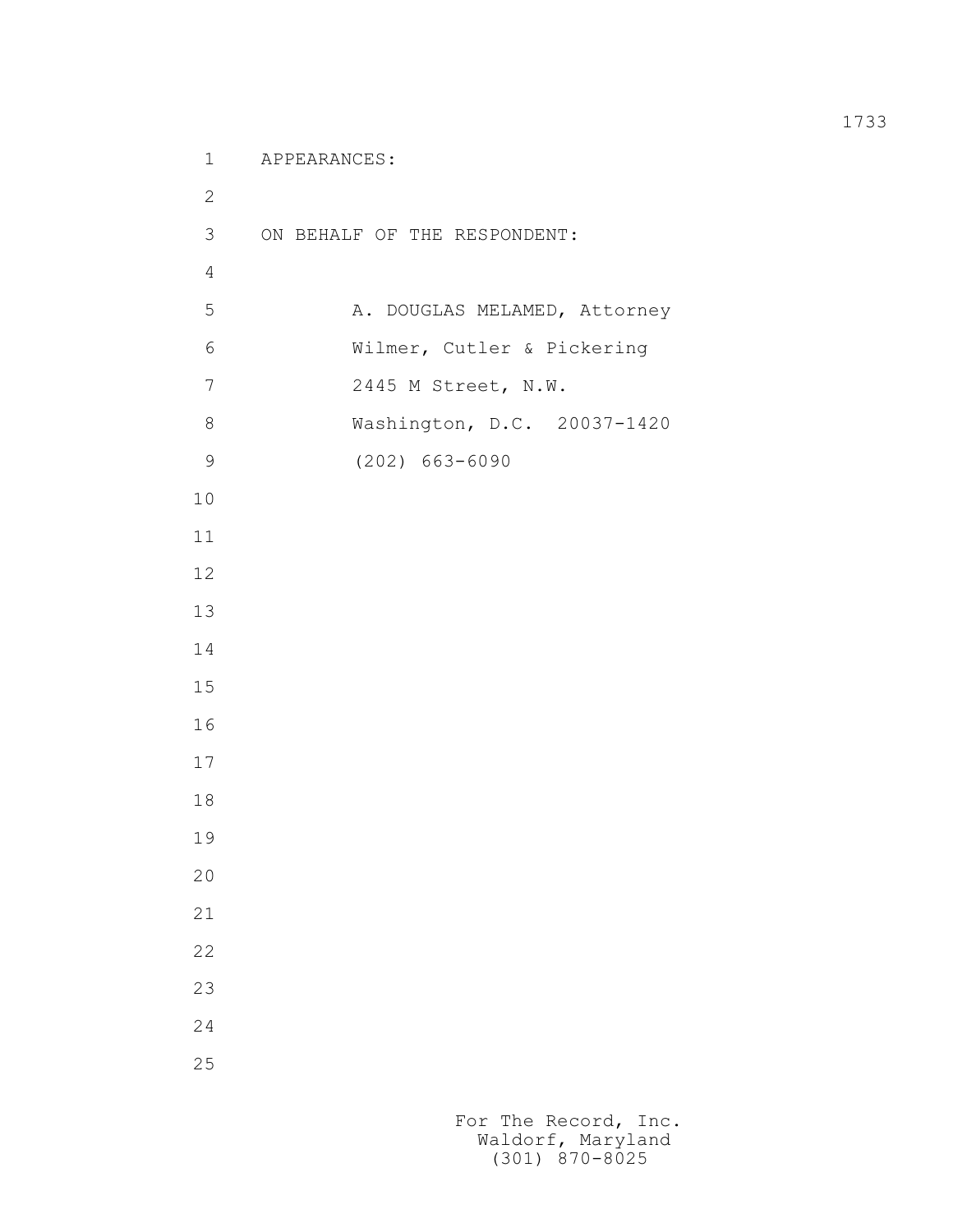1 P R O C E E D I N G S  $2$  - - - - - 3 JUDGE McGUIRE: This hearing is now in order. 4 Counsel, how is everyone this morning? 5 MR. ROYALL: Fine, thank you. 6 MR. STONE: Fine, Your Honor. 7 JUDGE McGUIRE: Are there any housekeeping 8 chores we need to attend to before we commence hearing 9 today? 10 MR. ROYALL: Your Honor, in response to the 11 order that you issued yesterday afternoon, we did want 12 to raise one issue, and I have spoken with Mr. Stone on 13 this. I know he has things to say as well. 14 The issue that we have and we think the most 15 immediate issue is our desire to see that the materials 16 that are subject to this order, that would be subject 17 to production under the order, be produced to us 18 immediately so that this doesn't cause any delay in our 19 case in chief, and the only thing I would say in that 20 regard is that when Judge Timony first ruled on this 21 issue back in late February, we contacted respondent's 22 counsel immediately and asked for a date-certain by 23 which we would have production of the materials that 24 were covered by that order, and that was mooted by the 25 fact that they moved for reconsideration, and we didn't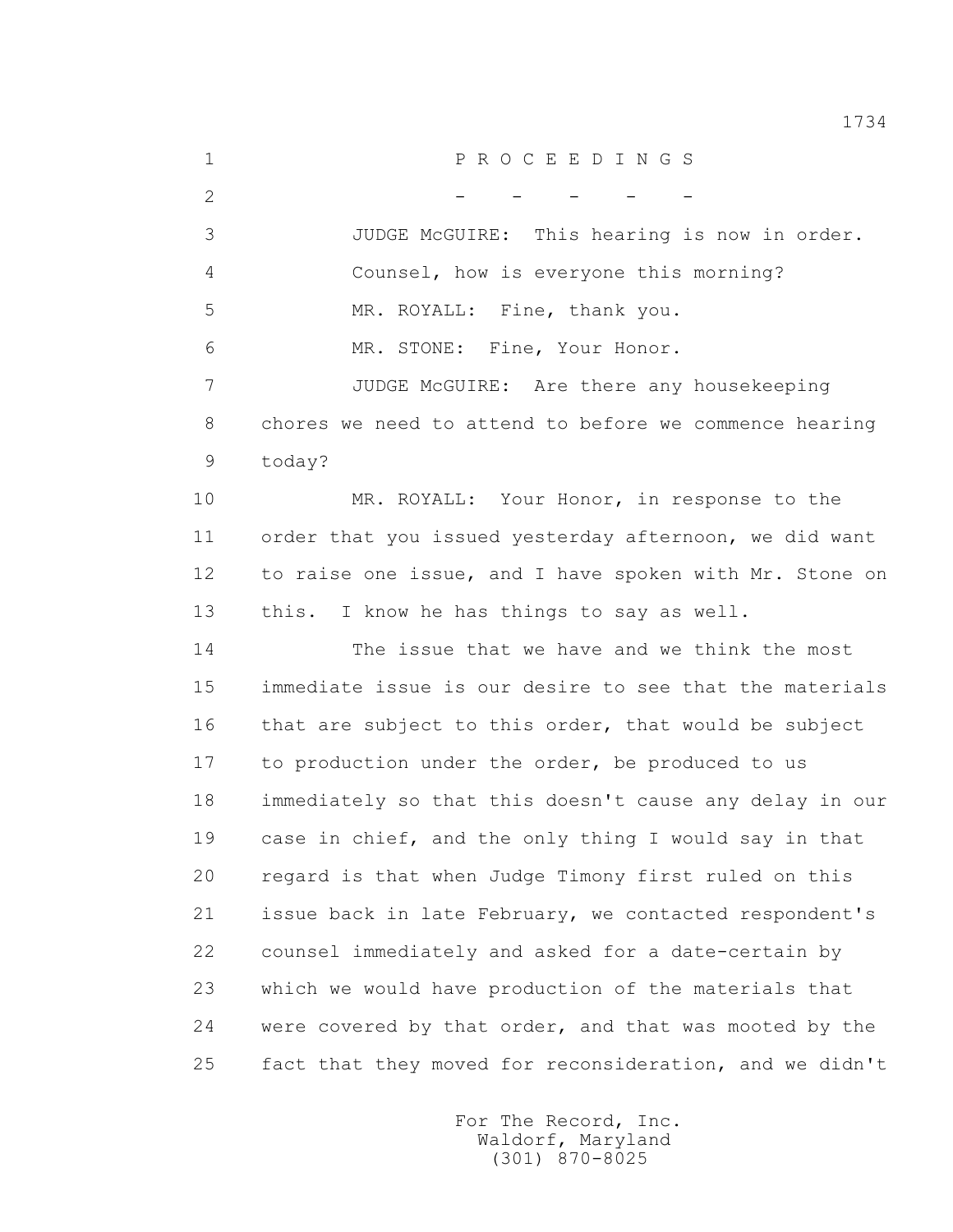1 go any further.

 2 But given that they have had several months 3 notice now, we would hope that the materials are 4 prepared to be produced very swiftly and immediately so 5 that it doesn't cause any delay in our case. So, 6 that's what we would ask, is that it either be clear on 7 the record that they plan to do that or that they do so 8 by order. 9 JUDGE McGUIRE: Mr. Stone, would you like to 10 respond? 11 MR. STONE: I would like to respond, Your 12 Honor. I would like to start at a somewhat different 13 spot, but I will get to that question. 14 Yesterday's order does clearly raise more than 15 just housekeeping matters, and I want to share with you 16 some of the thoughts I have on the housekeeping matters 17 it raises. We will ask you -- we will file a motion 18 and ask you to clarify certain aspects of the order for 19 a couple of reasons. 20 One, I know it's very important -- this order 21 will be reviewed by other courts in other litigation 22 and will be reviewed ultimately from this Court, and we 23 want to make sure that we are clear and that the order 24 is clear as to the scope of any obligation to produce. 25 One of the issues that that raises -- and this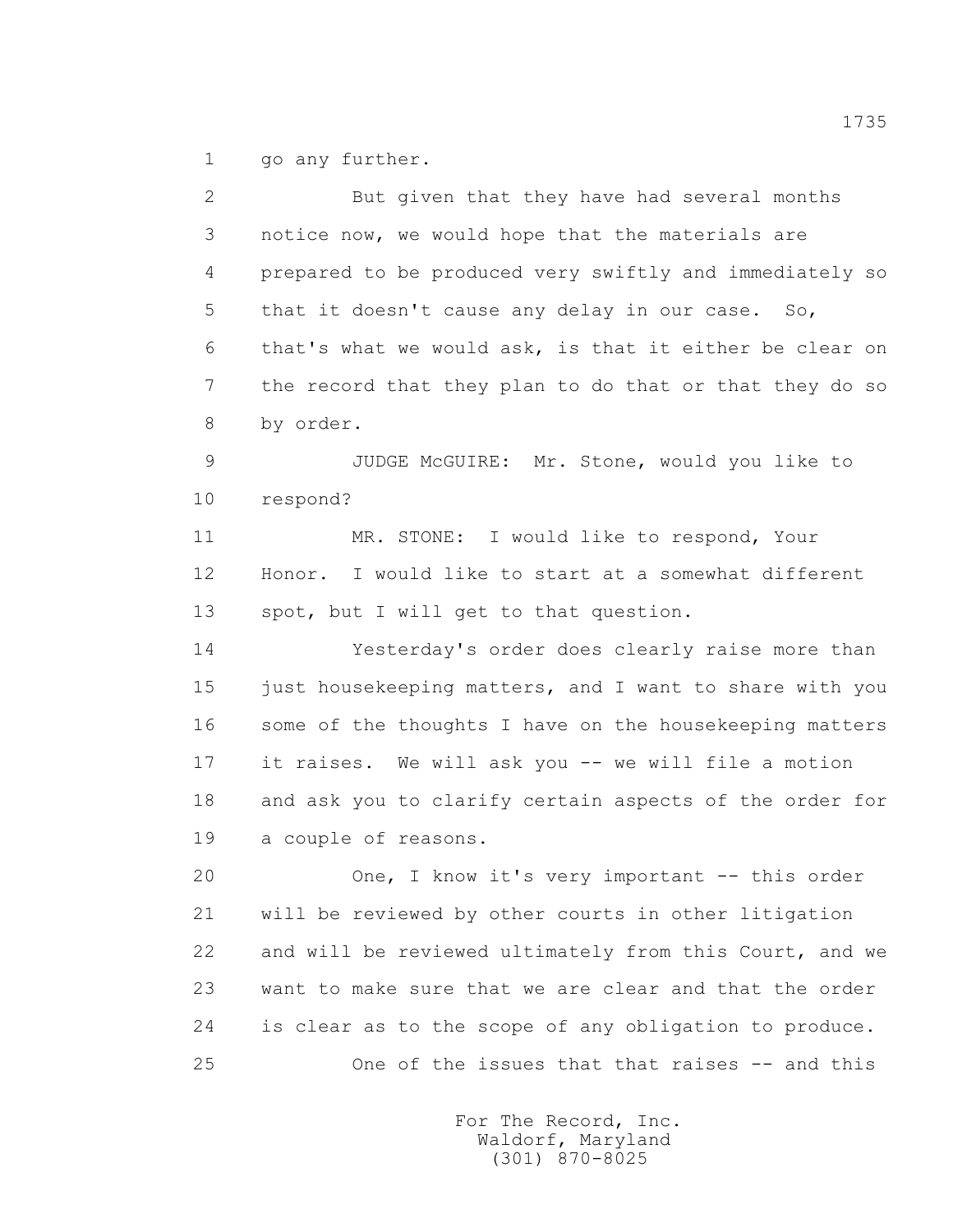1 is just an example of one of the clarifications,

 2 because I think I need to read it more carefully to be 3 certain --

 4 JUDGE McGUIRE: It's not an easy order, I know 5 that.

 6 MR. STONE: -- one of the issues is the date 7 you chose -- you picked a date on work product, and I 8 think maybe it was not a good job of briefing on our 9 part or maybe we didn't think the issue was framed as 10 to when the work product came into existence, but for 11 example, the Hitachi litigation -- and the Hitachi 12 litigation has not been a subject discussed here 13 because that litigation settled -- that was filed on 14 January 18th of 2000 and was preceded by a demand 15 letter to Hitachi in October of 1999. So, clearly 16 there had been litigation contemplated in connection 17 with the Hitachi litigation prior to the January 1 of 18 2000 date that was the date you chose for your order, 19 because you were looking at litigation involving 20 Infineon as being the earliest.

 21 Normally under the rules I think we would be 22 allowed until Tuesday of next to file a motion for 23 reconsideration or clarification. We can certainly 24 meet that deadline, and we will certainly try to file 25 it on Monday, because we have no desire to see this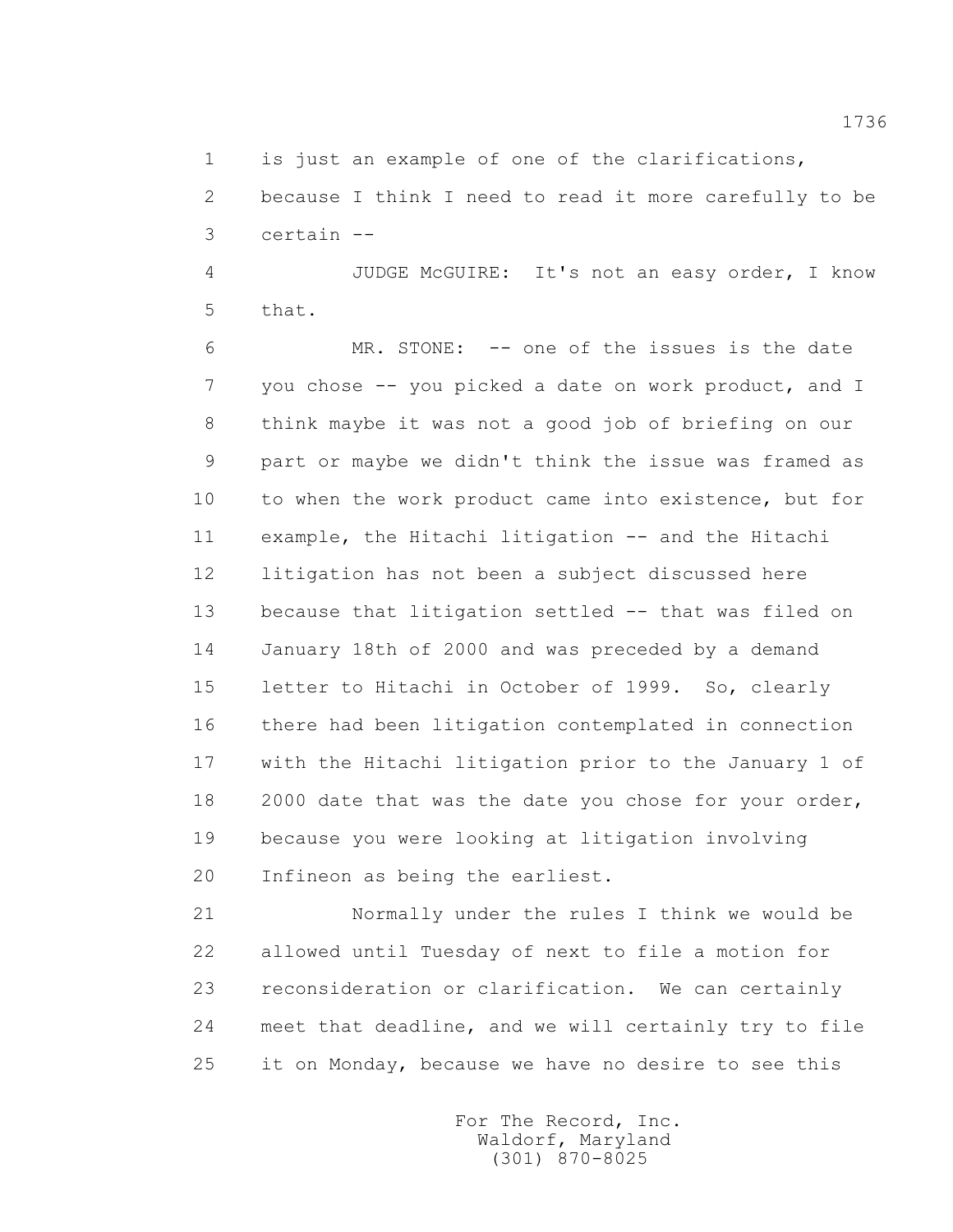1 issue delay things.

 2 At the same time -- and to some extent I know 3 you addressed a portion of this in your prior order on 4 reconsideration -- we will again ask that the 5 Commission have an opportunity to review this order, 6 because obviously an order that says we have to produce 7 privileged material is an order of some great moment, 8 and as you recognize in your order, we need to take all 9 appropriate steps to protect privileged material before 10 we run the risk of anyone finding that our conduct here 11 constitutes a waiver. So, we will again ask you to 12 certify that issue to the Commission.

13 And in addition, what we plan to do --

14 JUDGE McGUIRE: All right, let me ask you, Mr. 15 Stone, on that question -- and I have no idea what I 16 would do on that request -- but should that be upheld, 17 do you anticipate then having this entire hearing 18 postponed until they have a chance to offer their 19 opinion on that issue?

 20 MR. STONE: And I think that -- I think most of 21 the hearing can go forward, but I do want to address 22 that it has an impact on at least a couple of witnesses 23 whose testimony I think should be postponed.

 24 If the Commission hears it or if they don't, 25 our plan is in any event to file an appeal in the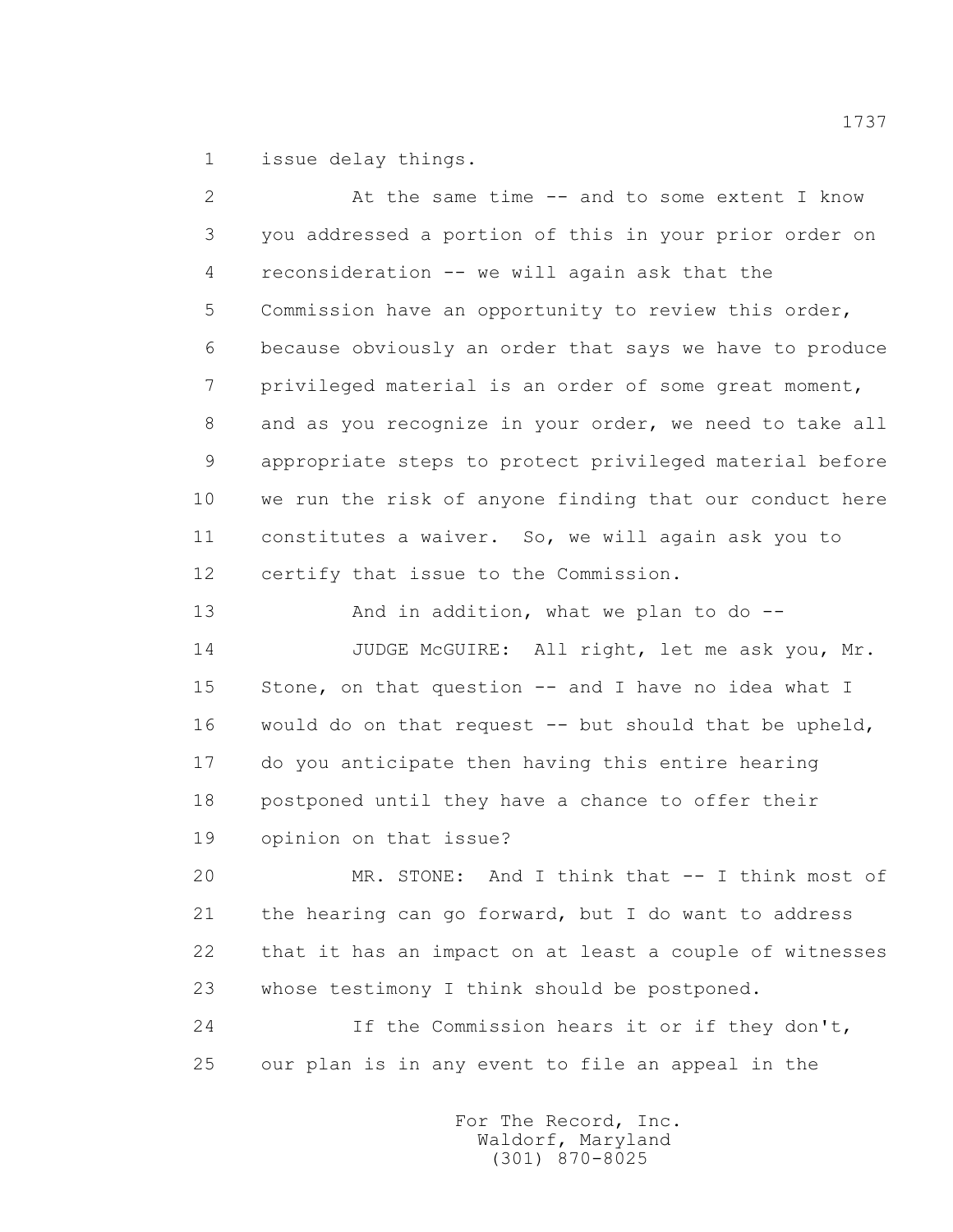1 Circuit Court. We think that this constitutes a 2 collateral order which we're entitled to appeal under 3 various case authority, including a recent case out of 4 the D.C. Circuit of United States vs. Phillip Morris, 5 and in addition, if we weren't entitled to appeal it as 6 a collateral order, which we think we are, we would ask 7 the Court for a writ of mandate with respect to this, 8 because I think again, meaning no disrespect by saying 9 that we disagree with the order, I think you recognize 10 as well that we need to do everything we can to pursue 11 our rights with respect to protecting these materials 12 so as not to run the risk of anyone in subsequent 13 litigation contending that we didn't fully exhaust our 14 remedies.

 15 So, what we would ask you to do is to stay the 16 implementation of the order pending a decision from the 17 Court of Appeal, but we think the Commission should 18 have a chance to review it, if you and the Commission 19 desire them to have that chance, before we seek review 20 in the courts.

 21 We will proceed -- to address the scheduling 22 issues, we will proceed to prepare all the documents 23 that we think would be required to be produced during 24 the period of time that this appeal is pending, and we 25 will ask the Court of Appeal for expedited treatment of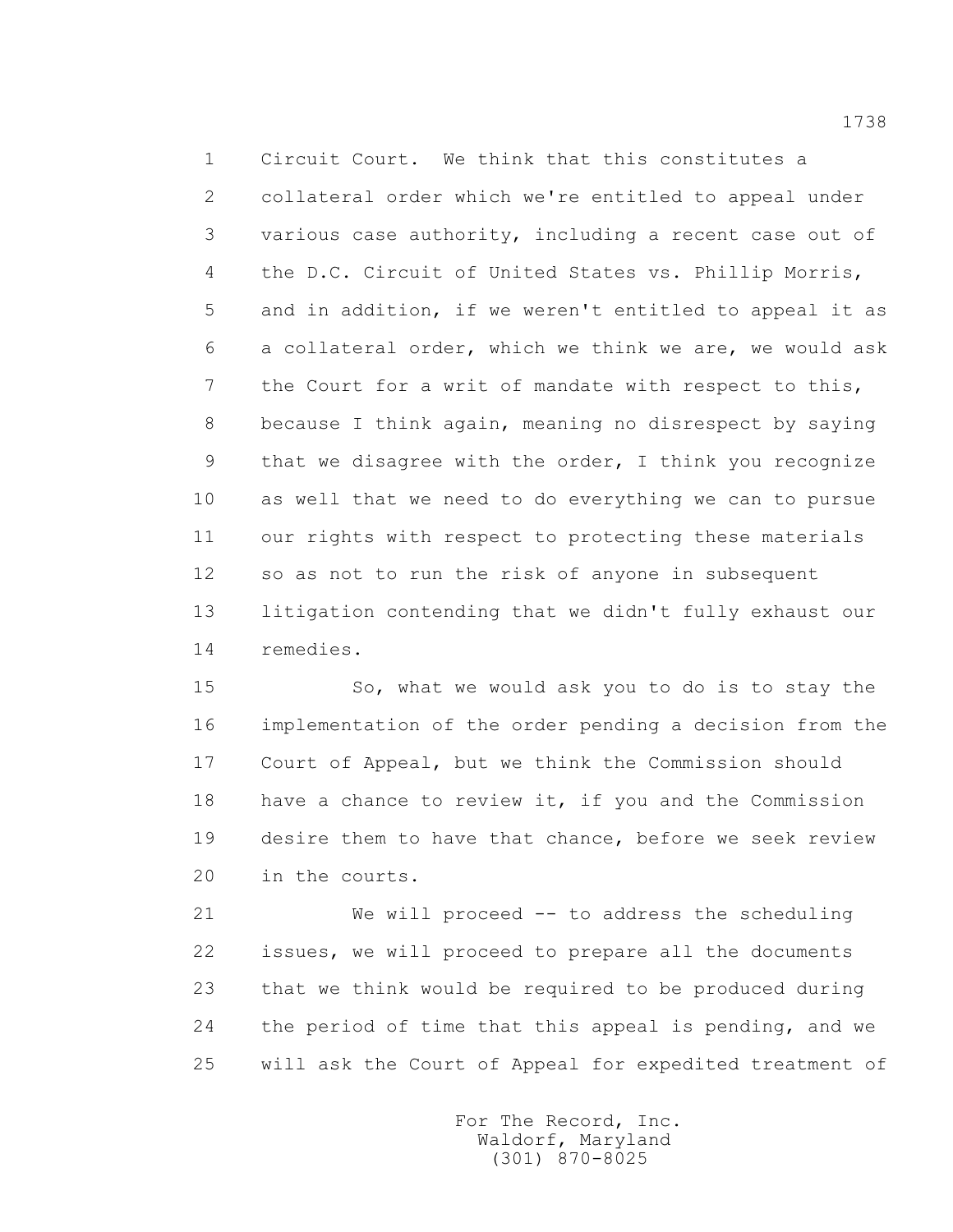1 it and are not going to do anything to slow that 2 process down at all and will file there as promptly as 3 we can and as the order here is final.

 4 With respect to the scheduling of the hearing 5 itself, it does have an impact -- and I raised this 6 with Mr. Royall earlier -- on two witnesses. Mr. 7 Diepenbrock, who's scheduled for Friday, and Mr. 8 Vincent, who's scheduled for Monday, are both lawyers. 9 JUDGE McGUIRE: Right.

 10 MR. STONE: Mr. Diepenbrock was in-house at 11 Rambus. Mr. Vincent was the outside lawyer who 12 prosecuted many of the applications. They each have 13 documents that are on our current privilege log that 14 are written or received during the time period that is 15 covered by your order. Whether they're covered by your 16 order in terms of the subject matter, I'm not sure, but 17 let's assume I think for the sake of argument that at 18 least some of them are.

 19 They each have several hundred documents on 20 that log. So, I think it is not fair to them -- Mr. 21 Royall has told me that they would like to proceed with 22 Diepenbrock on Friday and Vincent on Monday, and then 23 after this privilege issue is resolved, recall them if 24 need be. I think that's unfair to those witnesses in 25 two respects, and I'd ask them to consider whether we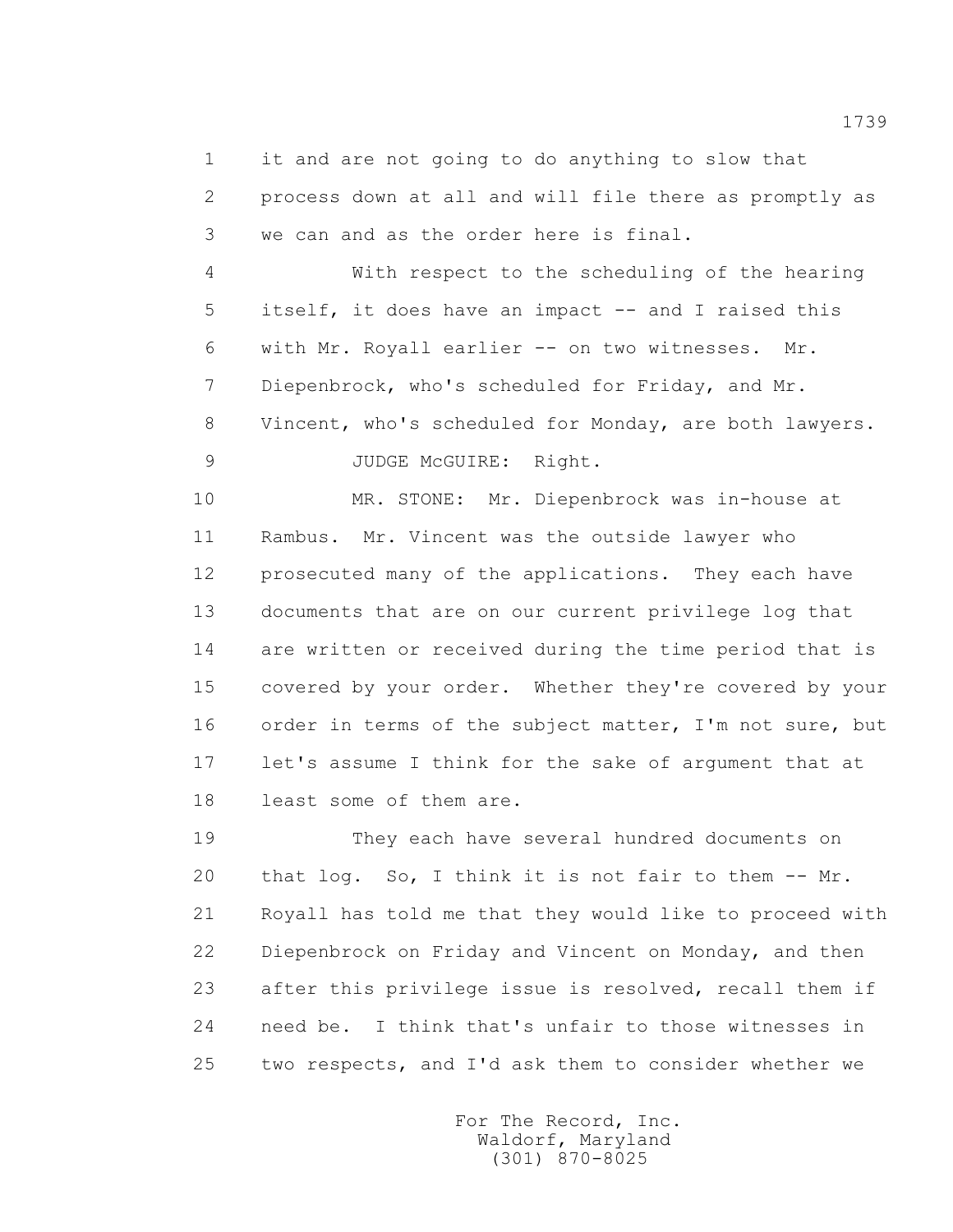1 can't do depositions or something else on Friday and 2 Monday so that those witnesses would only testify here 3 once after this issue is resolved.

 4 The reason I think it's unfair to them is both, 5 A, the inconvenience -- they both live on the West 6 Coast, so we are putting them at substantial 7 inconvenience. They don't work for Rambus. They are 8 both in private practice. And in addition, I think on 9 a substantive issue for them, if documents that they 10 have not had a chance to review in preparation for 11 their testimony, because those are privileged 12 documents, were later to be produced, they should have 13 an opportunity to testify once with respect to the 14 totality of the subject matters that will be covered 15 rather than in a piecemeal fashion when they aren't 16 prepared.

17 So, I do think this has -- in that respect, I 18 think this does have significant impact on the 19 scheduling, but I'm not saying that there isn't a lot 20 of the case in chief of complaint counsel that can't be 21 completed. But I do think these issues are ones on 22 which we need to perfect our rights.

 23 JUDGE McGUIRE: All right. How much time will 24 you need to file that pleading to ask for a 25 clarification and/or an interlocutory application?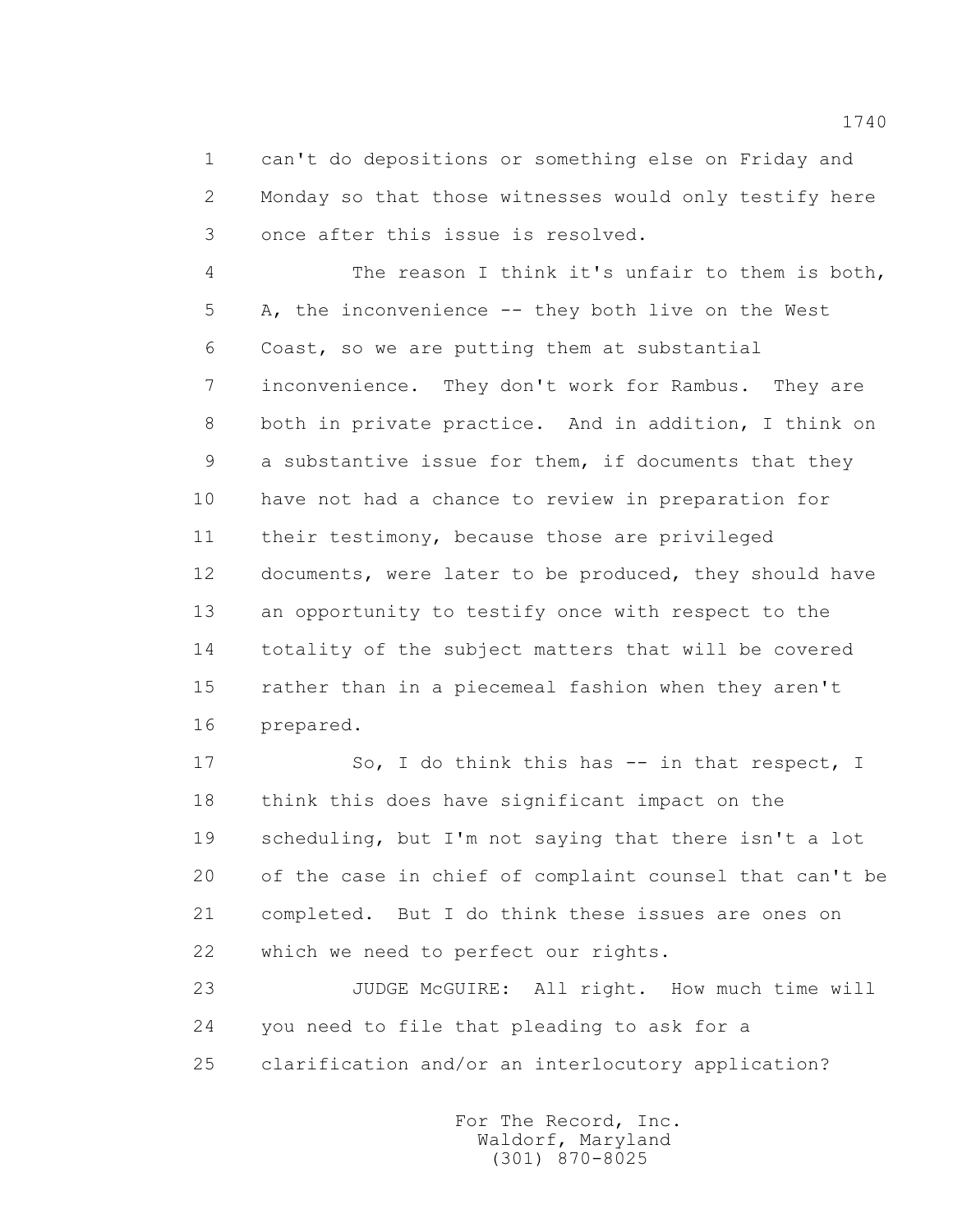1 MR. STONE: I would -- my hope is we would file 2 it on Monday. I would like you to require us not to 3 file it before Tuesday, but I can assure you we will do 4 everything we can to have it on file on Monday. And my 5 plan is to excuse myself, if you don't mind, when we 6 finish this argument, go back and make sure all the 7 wheels are in motion for that to be filed, and then 8 I'll try to come back to court this afternoon if it's 9 okay with you that I be excused to go work on that, 10 because I do want to make sure that we've done 11 everything as promptly as we can. 12 It is not our desire, either Rambus' desire or 13 I can say counsel's personal desire, to see the 14 proceeding delayed unduly. 15 JUDGE McGUIRE: No, I don't want to see this 16 proceeding delayed. 17 Do you have any comments on all this, Mr. 18 Royall? 19 MR. ROYALL: Yes, Your Honor. 20 One thing I would say is that this issue, as 21 you know, has been briefed and rebriefed in some 22 detail, and we would hope given the potential for delay 23 that this could cause that respondent's counsel would 24 work as quickly as possible to get any motion for 25 reconsideration before Your Honor, and I would hope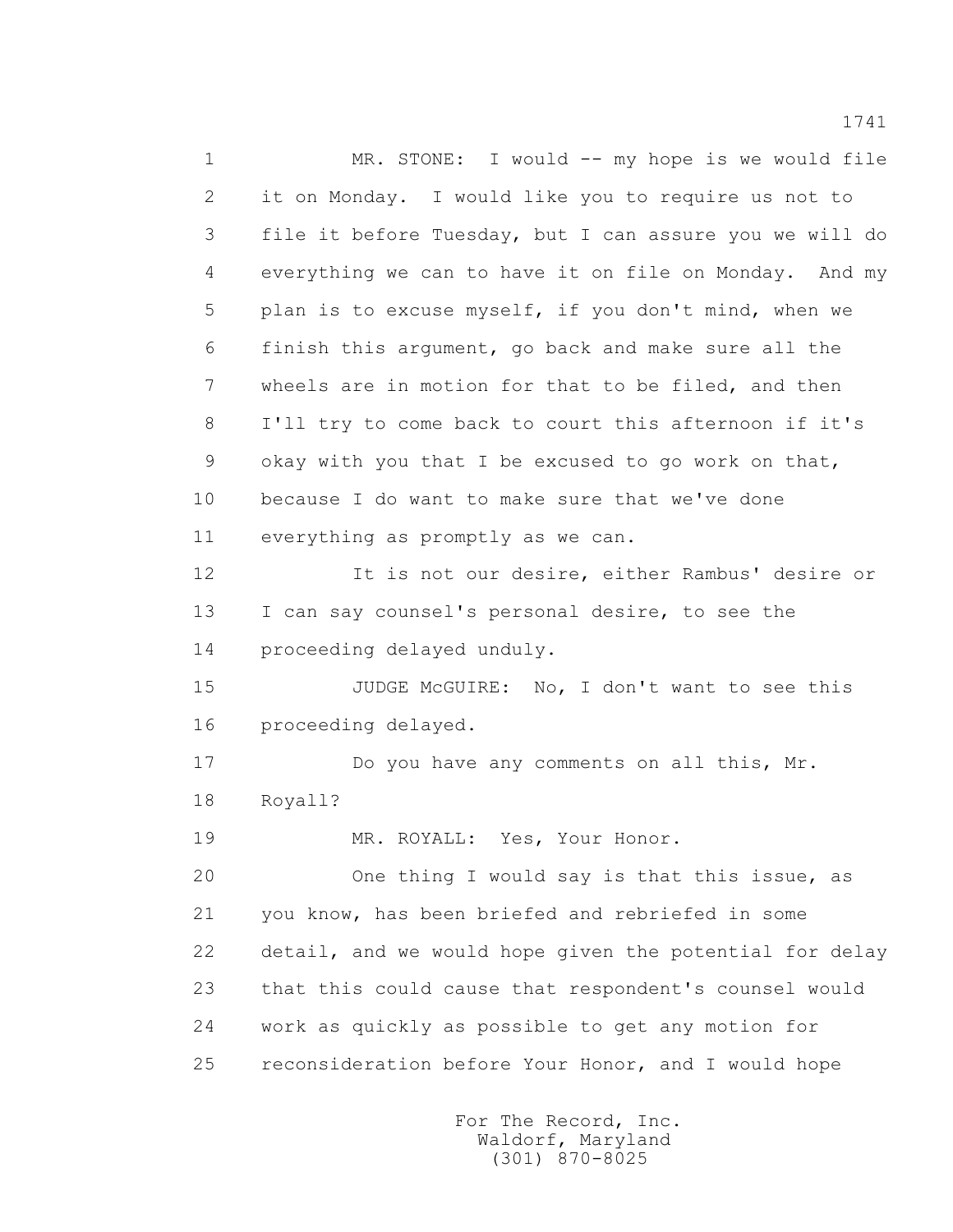1 that that can be done by the end of this week, but the 2 only thing I've heard about that -- granted, there may 3 be other things as they review it, but the only thing 4 I've heard about that they said that they would like 5 reconsideration on specifically is this issue about 6 when they anticipated litigation. So, we would like to 7 move as quickly as possible with that.

 8 We obviously are concerned about delay. On the 9 question of whether these witnesses should go forward 10 even potentially before this is finally resolved, our 11 view on that is that it does make sense frankly -- and 12 we understand that there are issues of convenience for 13 witnesses, but we've already had an instance in which 14 the respondents have asked that one of our witnesses, 15 Mr. Rhoden, re-appear after he had left, and so there's 16 precedent for that happening in this case.

 17 The other thing is, as Mr. Stone said, that he 18 doesn't know whether the ultimate ruling on this, if 19 documents need to be produced, will have an impact on 20 Mr. Diepenbrock or Mr. Vincent or the need to recall 21 them. I don't know that we know that either. It's 22 possible that it won't, but we'd like to go forward 23 with those witnesses and then have the ability to 24 recall them in our case in chief if it is warranted by 25 the production of these documents.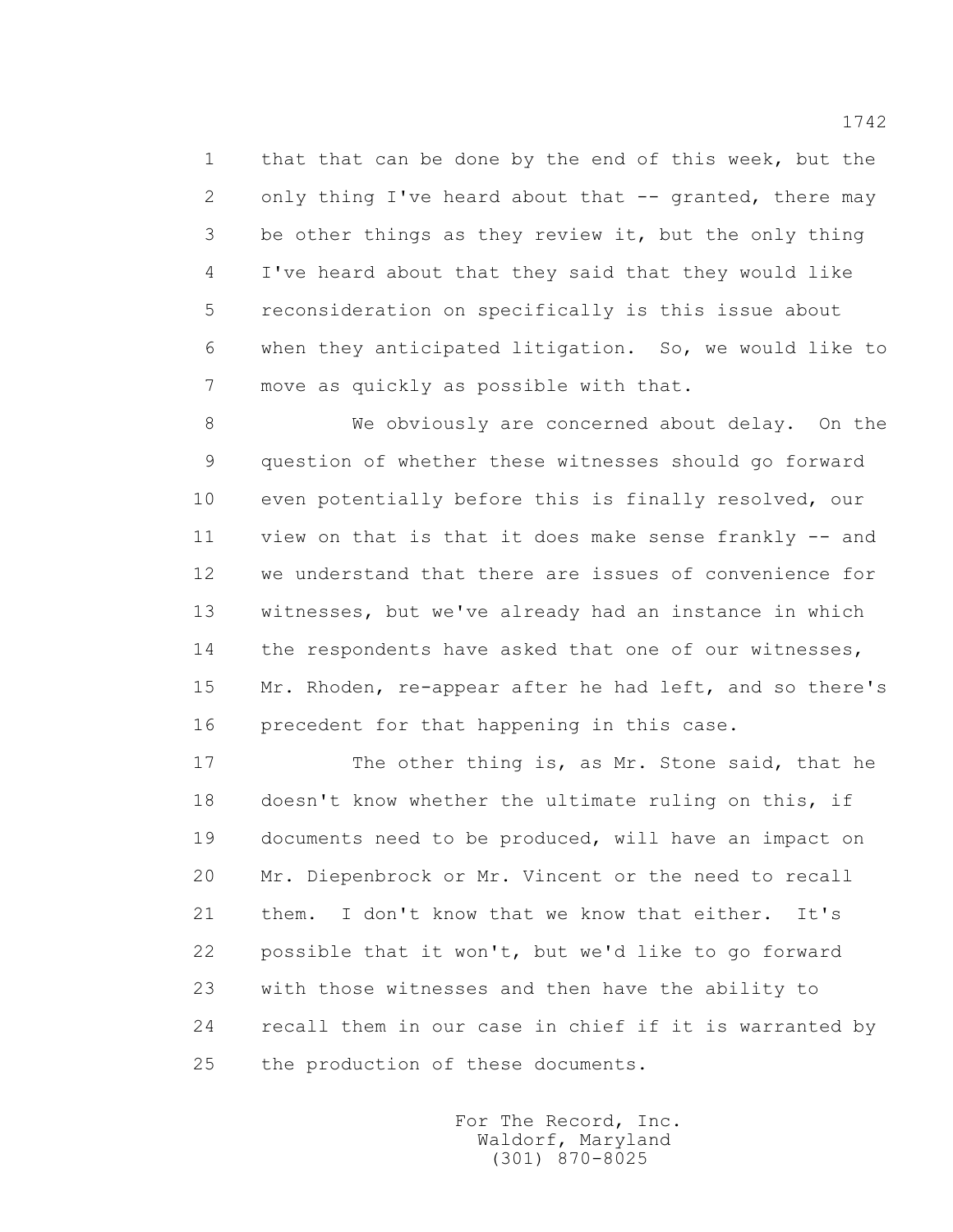1 Obviously there is a potential that there might 2 be some later action. I just don't know. 3 JUDGE McGUIRE: Okay, I'll tell you what I'm 4 going to do. I'm going to give the respondent until I 5 think 5:00 on Tuesday to file its -- is this going to 6 be an application for an interlocutory appeal and/or a 7 motion for clarification or reconsideration? 8 MR. STONE: Yes, we will put all of that in one 9 pleading, Your Honor. 10 JUDGE McGUIRE: All right, I will give you 11 until Tuesday at 5:00 to file that. 12 How much time will complaint counsel need to 13 file its response to that application? 14 MR. ROYALL: Well, it's hard to know without 15 seeing it, but I would think if they're going to have 16 until -- 17 JUDGE McGUIRE: If they have until Tuesday, I 18 will give you until 5:00 on Friday of this next week. 19 Would that be adequate? 20 MR. ROYALL: That would give us less time than 21 they're having to prepare it. 22 JUDGE McGUIRE: Well, I want to be fair. How 23 much time am I giving you, then, would that be six 24 days? 25 MR. STONE: You have given us five court days,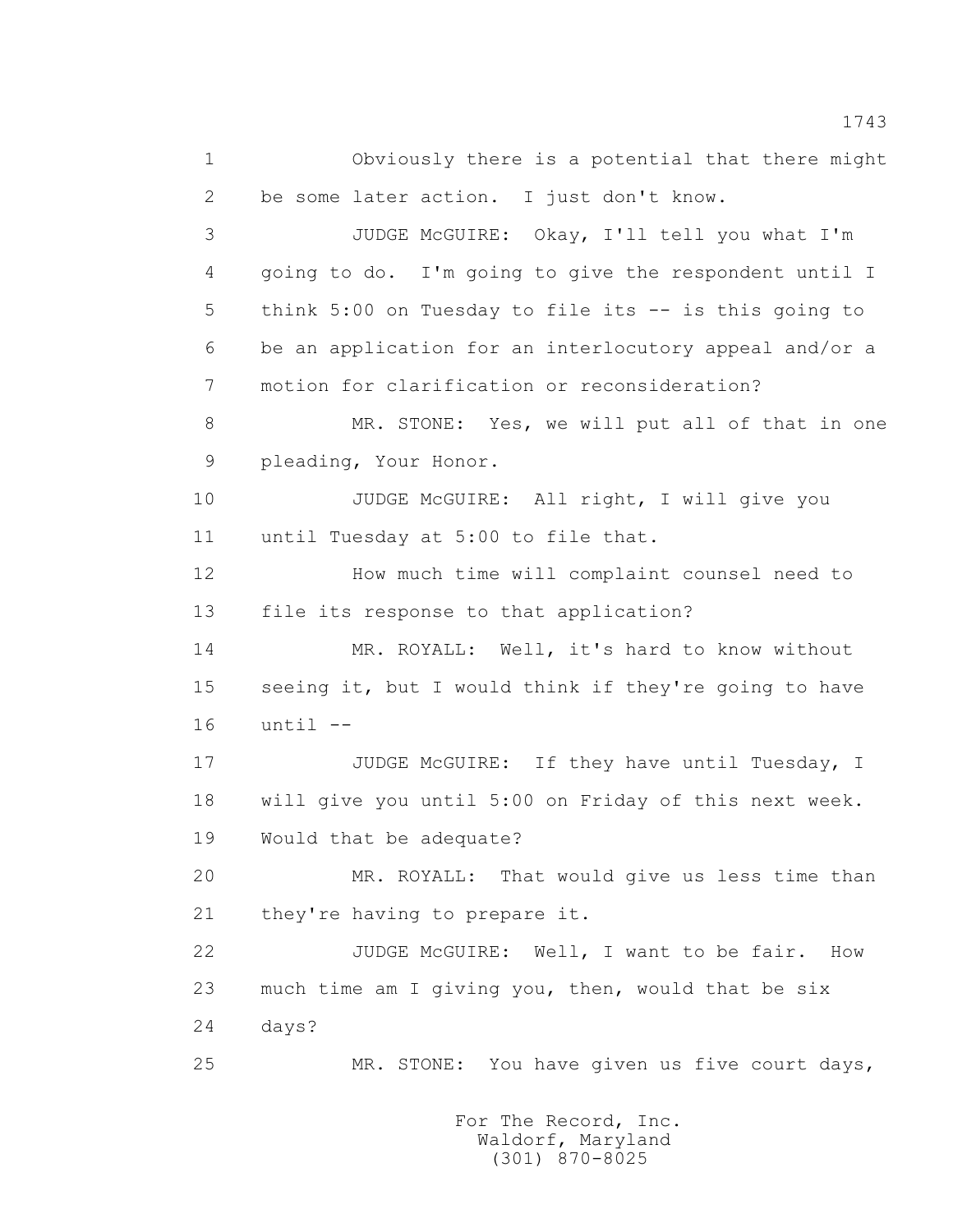1 Your Honor.

 2 JUDGE McGUIRE: Five court days. I will give 3 you five court days. So, that will be Wednesday, 4 Thursday, Friday -- you can file it by 5:00 the Tuesday 5 after. How is that? 6 MR. ROYALL: And we may very well be able to do 7 it sooner. 8 JUDGE McGUIRE: Okay. 9 Now, on the issue of the proposed testimony of 10 the two attorneys, I think because the issues involved 11 here are such that they will have an impact on that 12 testimony, I'm going to ask that complaint counsel 13 postpone their appearance in this hearing until we get 14 this other issue resolved, and to the extent that may 15 cause some inconvenience, the Court offers its apology, 16 but I think this is an issue of great import, and so 17 I'm not going to impose on either them or the parties 18 the uncertainty of this inquiry until we have that 19 resolved. 20 Are you going to be able to substitute other 21 testimony for this coming week, Thursday, Friday -- 22 MR. ROYALL: Your Honor, I frankly don't know. 23 Mr. Oliver -- 24 JUDGE McGUIRE: If you are not able to, then we 25 will postpone the hearing until early next week.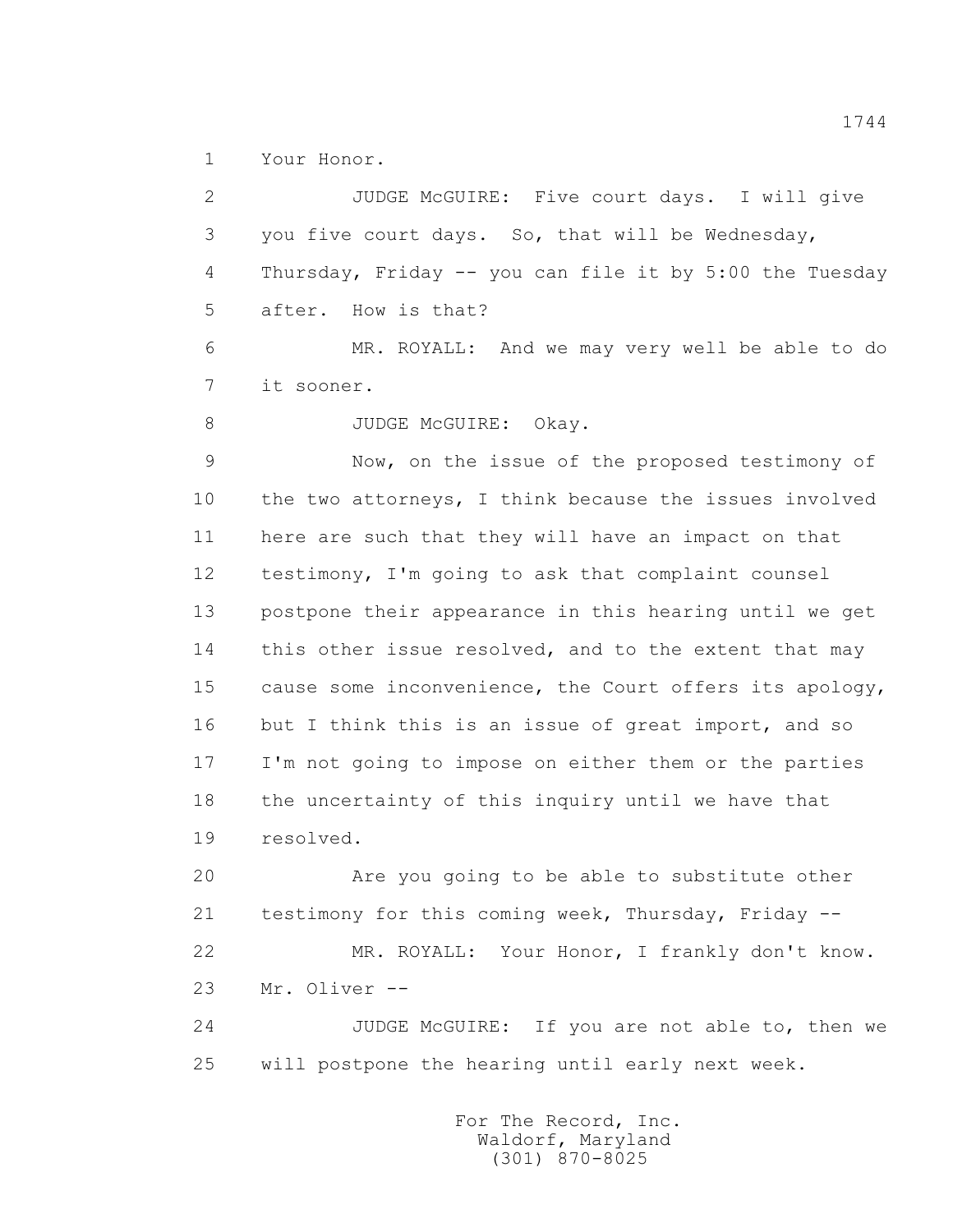1 MR. ROYALL: Mr. Oliver may be able to comment 2 on scheduling issues.

3 JUDGE McGUIRE: Okay, Mr. Oliver.

4 MR. OLIVER: Thank you, Your Honor.

 5 We can try, but in all honesty, I suspect it's 6 unlikely. We've already had a lot of schedule 7 difficulties, and we generally find that unless we have 8 about three weeks lead time, it's very difficult to 9 schedule witnesses.

10 JUDGE McGUIRE: I know it's difficult, and -- 11 but the Court wants to be fair on this issue to 12 everybody involved, including those that will be 13 appearing here for any testimony. So, I suggest that 14 you attempt to reschedule the appearances of your 15 witnesses and then advise the Court, you know, at a 16 point in time you're able to put someone else on.

 17 I hope this does not cause an undue delay in 18 this proceeding, but to the extent it does, I think 19 we're just going to have to -- we're just going to have 20 to bear it.

 21 So, is the plan then that we will not be in 22 hearing on Friday or will that also include Thursday, 23 tomorrow and Friday?

 24 MR. OLIVER: These witnesses would affect only 25 Friday and next Monday, Your Honor.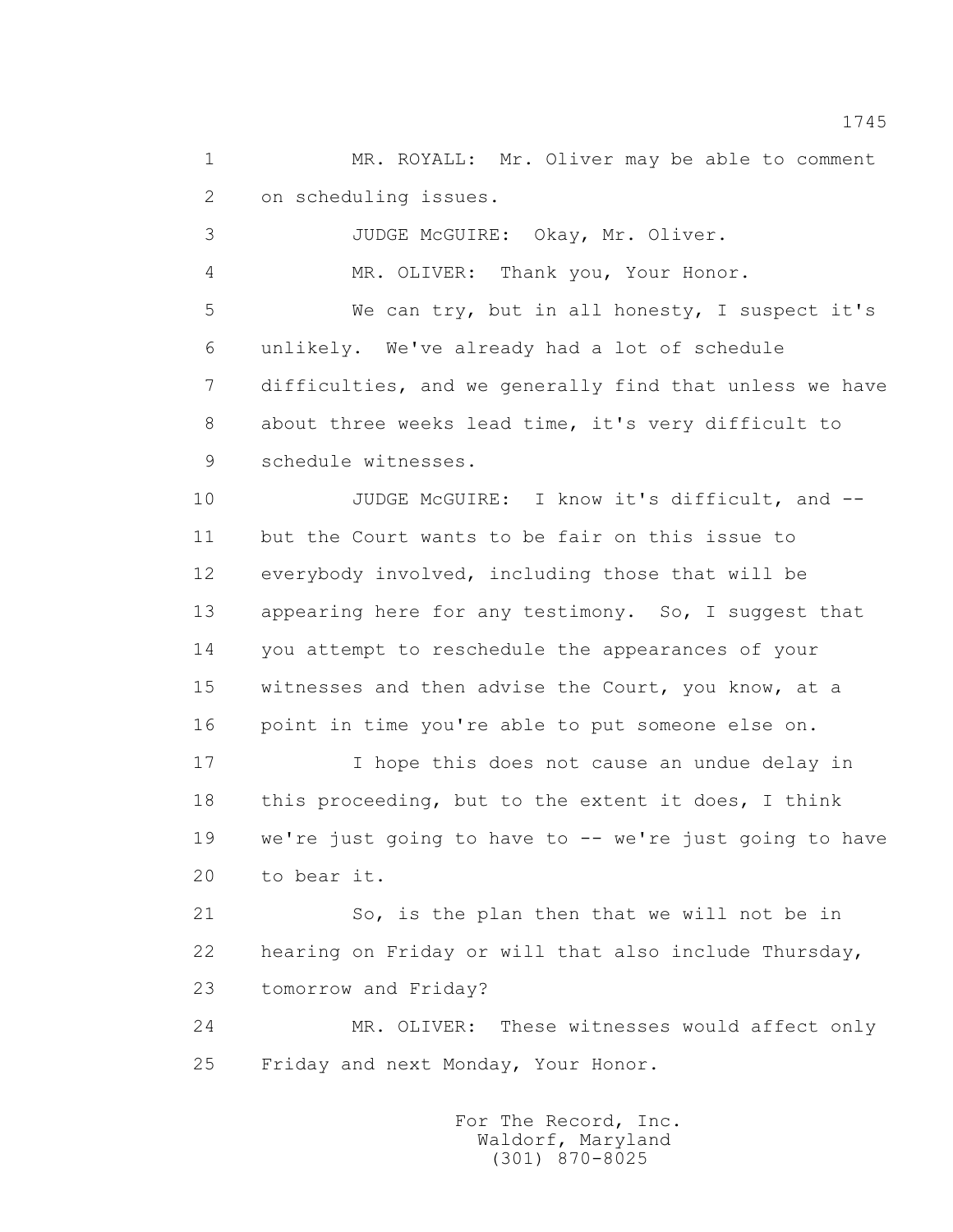1 JUDGE McGUIRE: Only Friday.

 2 MR. OLIVER: But there is one other issue I  $3$  wanted to  $-$ 

4 JUDGE McGUIRE: All right, go ahead.

 5 MR. OLIVER: -- raise for you that frankly we 6 have not had a chance to think through ourselves, but 7 we had scheduled Mr. Diepenbrock and Mr. Vincent before 8 Mr. Richard Crisp so that certain foundation could be 9 laid with various documents that would probably be used 10 with Mr. Crisp, and I don't know what impact postponing 11 these two witnesses will have on our ability to go 12 forward with Mr. Crisp.

13 JUDGE McGUIRE: Well, then, we will just have 14 to take this up maybe on Thursday afternoon and see 15 where we stand at that time, and then we'll just do 16 what we have to do after that, and hopefully we'll get 17 someone else in the chair here by early next week, if 18 that --

19 MR. ROYALL: We certainly can update you 20 tomorrow afternoon --

21 JUDGE McGUIRE: Okay.

 22 MR. ROYALL: -- where we stand. Again, as Mr. 23 Oliver has said, it's sometimes quite complicated to 24 reshuffle people --

25 JUDGE McGUIRE: And I appreciate that, I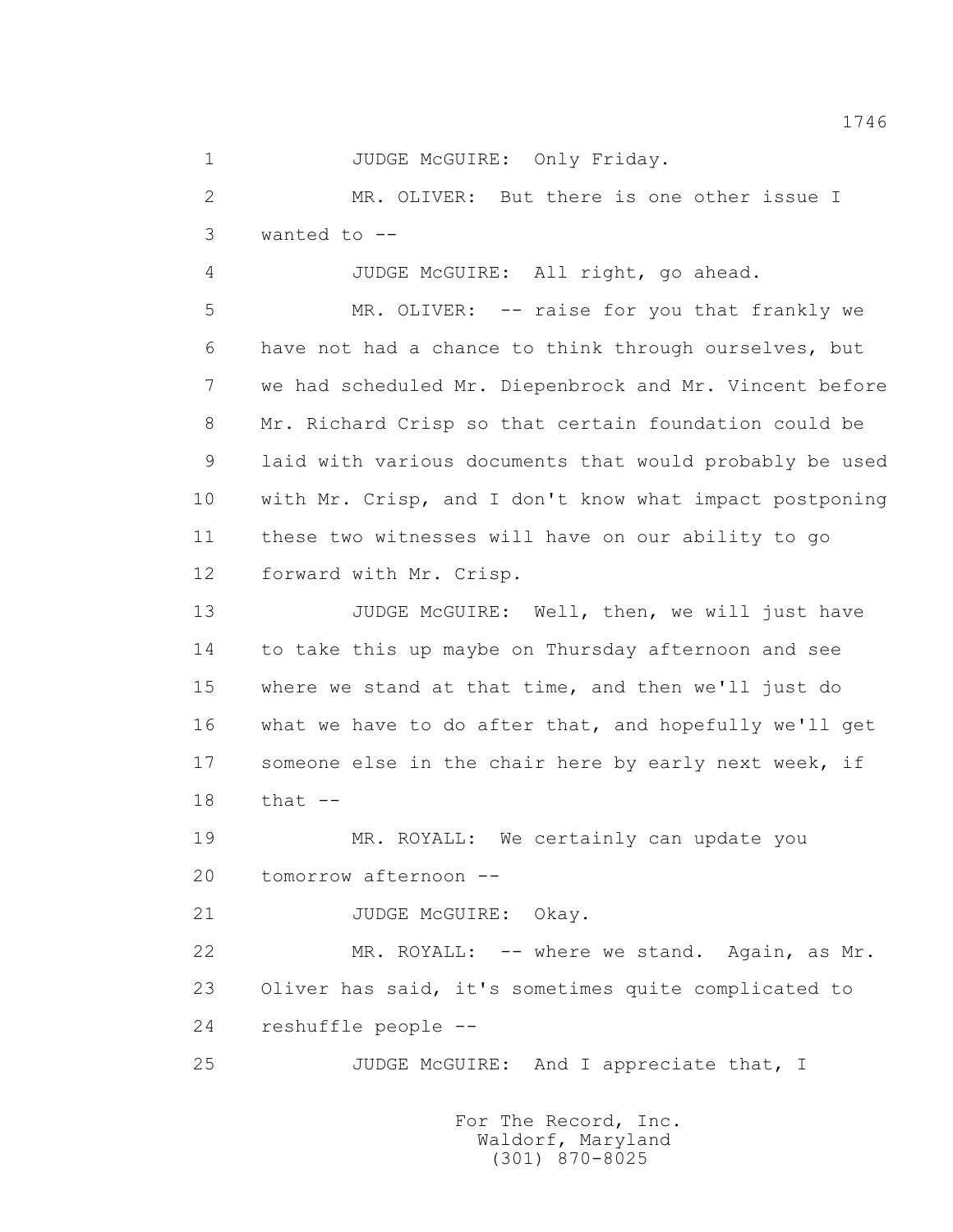2 circumstances, I think that's how the Court chooses at 3 this point to proceed, so that's what we'll do. 4 Anything else on that? 5 MR. STONE: No. I'd appreciate it, Your Honor, 6 if I could be excused, and I will come back this 7 afternoon. 8 JUDGE McGUIRE: All right, Mr. Stone, you're 9 excused. 10 MR. ROYALL: The only other thing I would say 11 is I appreciate Mr. Stone indicating that he would be 12 preparing these documents in the event they need to be 13 produced, and I assume that will include unredacted 14 forms of documents that have been redacted relating to 15 these issues? 16 MR. STONE: I think anything that is ultimately 17 determined to be covered by your order, Your Honor, we 18 are going to put in process the steps we need to 19 produce those properly in the event that's the ultimate 20 ruling. 21 JUDGE McGUIRE: Okay. You're not asking me at 22 this point, are you, to advise the other side as to how 23 soon they have to produce these documents? 24 MR. ROYALL: Your Honor, I did raise that

1 appreciate that. I think under all of the

25 earlier. I'll certainly take what's -- I'm happy to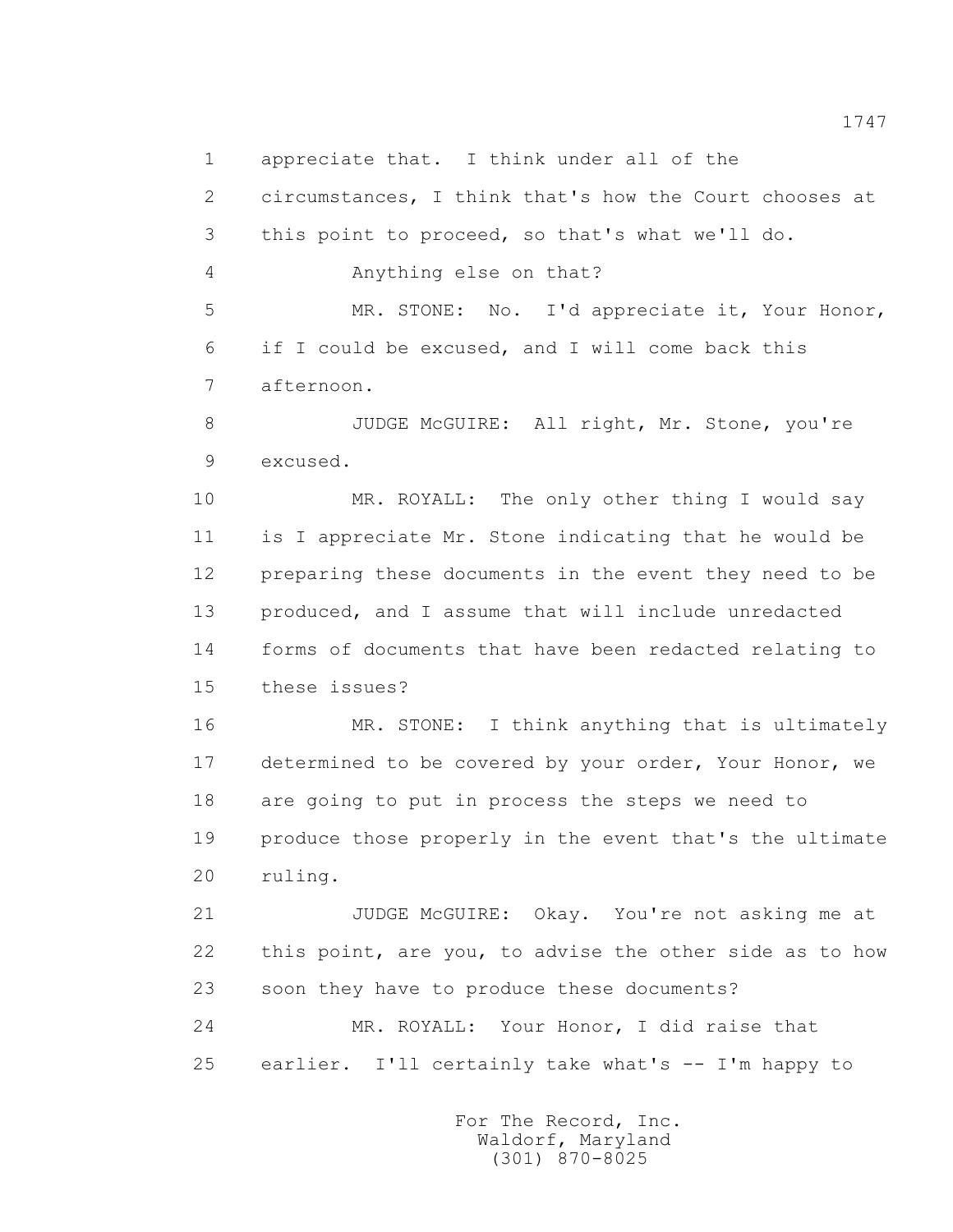1 take Mr. Stone's good faith representation that they're 2 working on that and to prepare that so in the event 3 when this is resolved, they will be able to produce 4 very quickly if that's required. 5 JUDGE McGUIRE: All right, good enough. Thank 6 you, Mr. Stone. 7 MR. STONE: I appreciate it, thank you, Your 8 Honor. 9 JUDGE McGUIRE: At this point, complaint 10 counsel can call its next witness. 11 MR. ROYALL: Before we do that, Your Honor, 12 there was one minor housekeeping matter Mr. Oliver was 13 going to comment on. 14 MR. OLIVER: I apologize, Your Honor, I was not 15 here yesterday at the time the issue with Dr. Oh was 16 raised. I just simply wanted to respond very briefly 17 to the objection on the grounds that he is unavailable. 18 We believe under the rules that we don't have to show 19 that. We simply have to show that he is outside the 20 country. 21 In any event, we are consulting with the other 22 side, and I believe we will be able to work that issue 23 out. If not, then at that point we would address that 24 issue with you.

25 JUDGE McGUIRE: Is he being offered as a -- I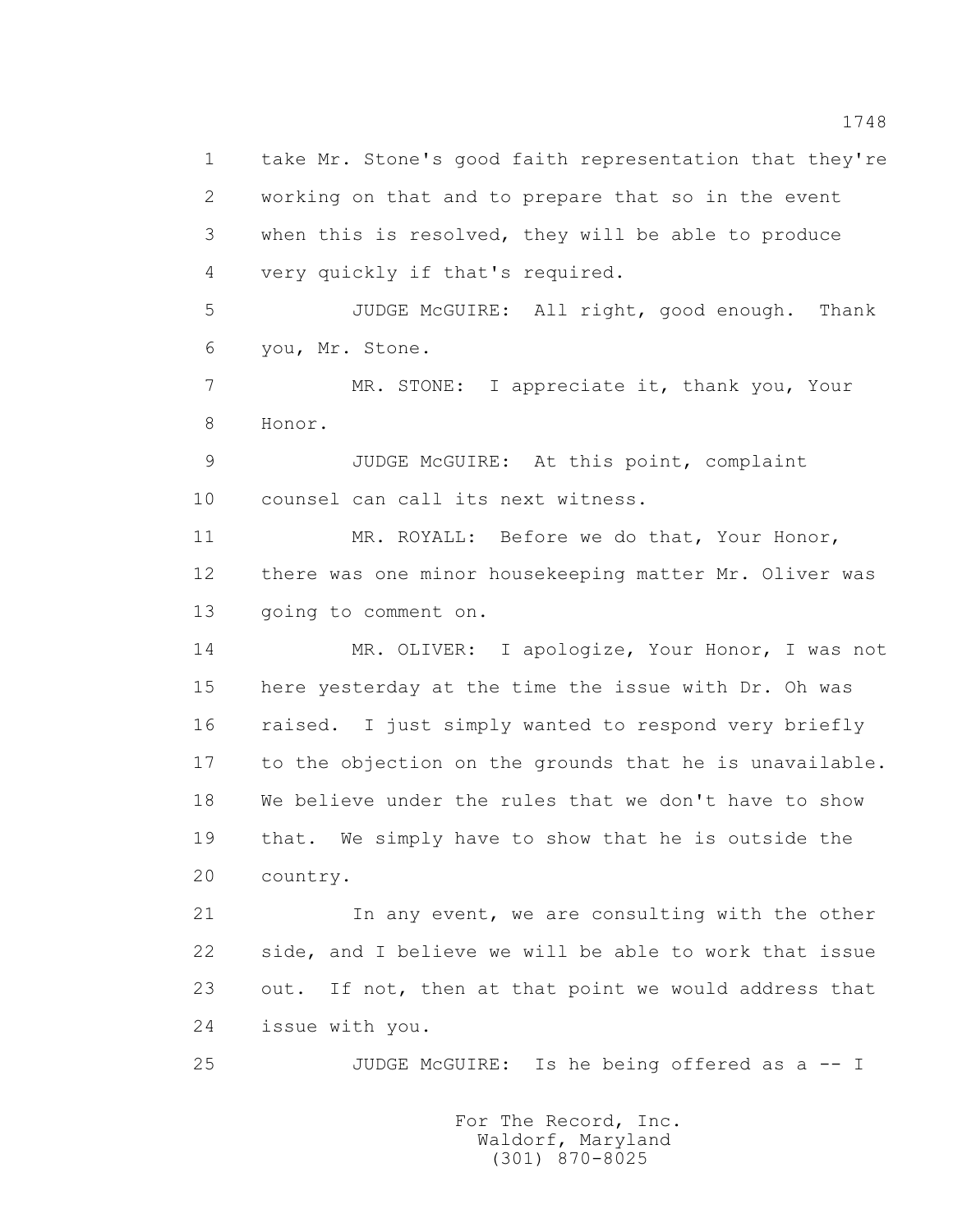1 assumed from what I read he was not being offered as an 2 expert in this proceeding. Is that correct? 3 MR. OLIVER: That's correct, Your Honor. 4 JUDGE McGUIRE: Okay. 5 Mr. Perry, did you want to comment? 6 MR. PERRY: I agree with Mr. Oliver. We're 7 trying to work it out on that issue. 8 JUDGE McGUIRE: Good, right. I figured that 9 was the whole extent of your agreement, so okay, at 10 this time, we will call your next witness. 11 MR. ROYALL: Yes, at this time, Your Honor, 12 complaint counsel calls as its next witness Mr. John 13 Kelly. 14 JUDGE McGUIRE: All right, Mr. Kelly, would you 15 please approach, and the court reporter will swear you 16 in. 17 Whereupon-- 18 JOHN JAMES KELLY, JR. 19 a witness, called for examination, having been first 20 duly sworn, was examined and testified as follows: 21 JUDGE McGUIRE: All right, Mr. Kelly, have a 22 seat over there. 23 THE WITNESS: Thank you. 24 DIRECT EXAMINATION 25 BY MR. ROYALL: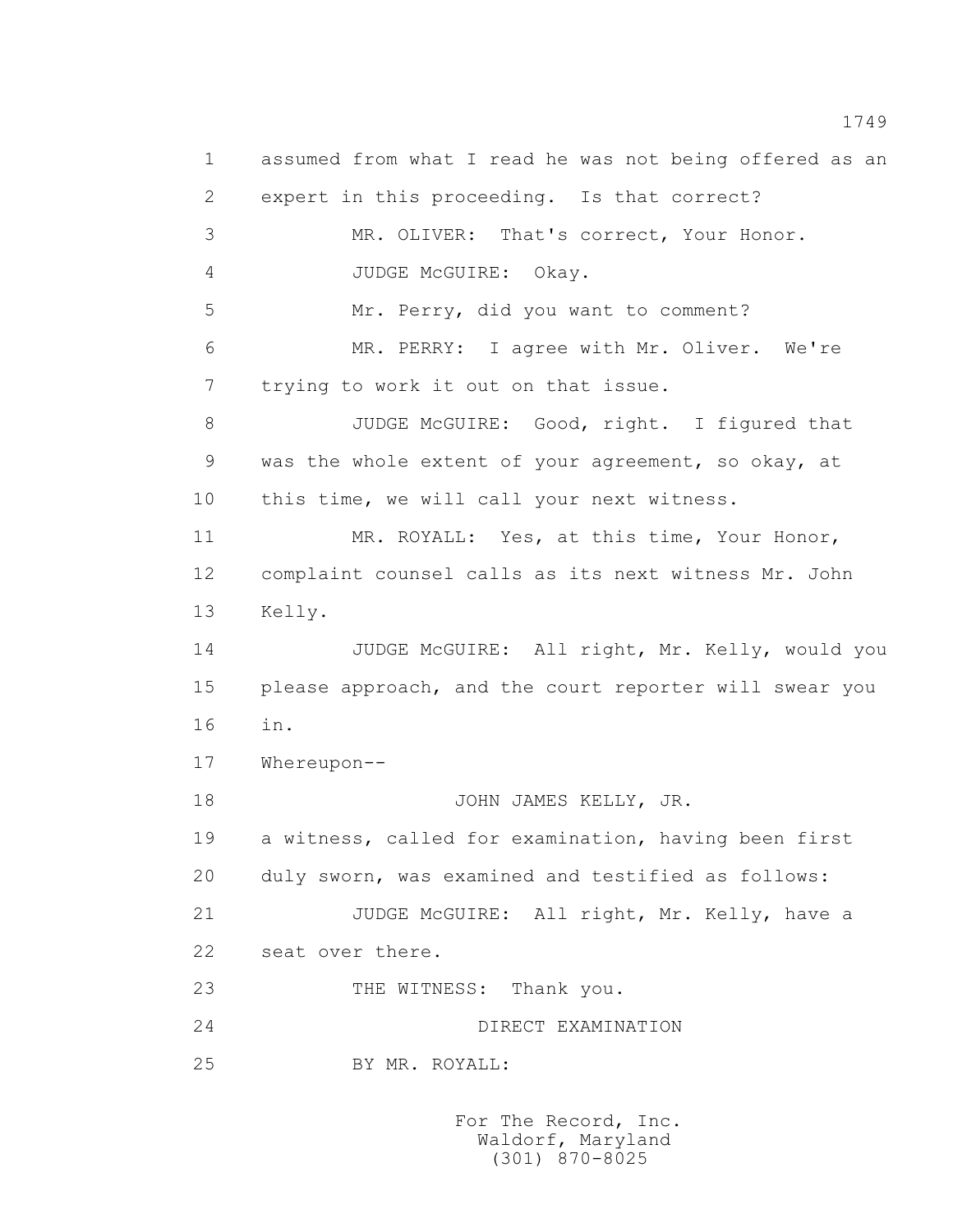1 0. Good morning. 2 A. Good morning. 3 Q. Could I ask you to state your full name for the 4 record, please? 5 A. My name is John James Kelly, Junior. 6 Q. And where are you currently employed, Mr. 7 Kelly? 8 A. I am employed at the Electronic Industries 9 Alliance, also known as EIA. 10 0. And what position do you hold with EIA? 11 A. I'm general counsel of EIA. 12 Q. How long have you held that position? 13 A. I have held that position since September -- 14 early September 1990. 15 Q. And can you briefly explain what type of work 16 EIA does? 17 A. EIA is a broad-based association that 18 represents the electronics industry in the United 19 States, and it engages in a variety of different 20 activities in support of that industry. 21 Q. Is EIA based here in the D.C. area? 22 A. It's based in Arlington, Virginia, just across 23 the Potomac. 24 Q. And if I'm not mistaken, you currently hold a 25 position with another organization as well. Is that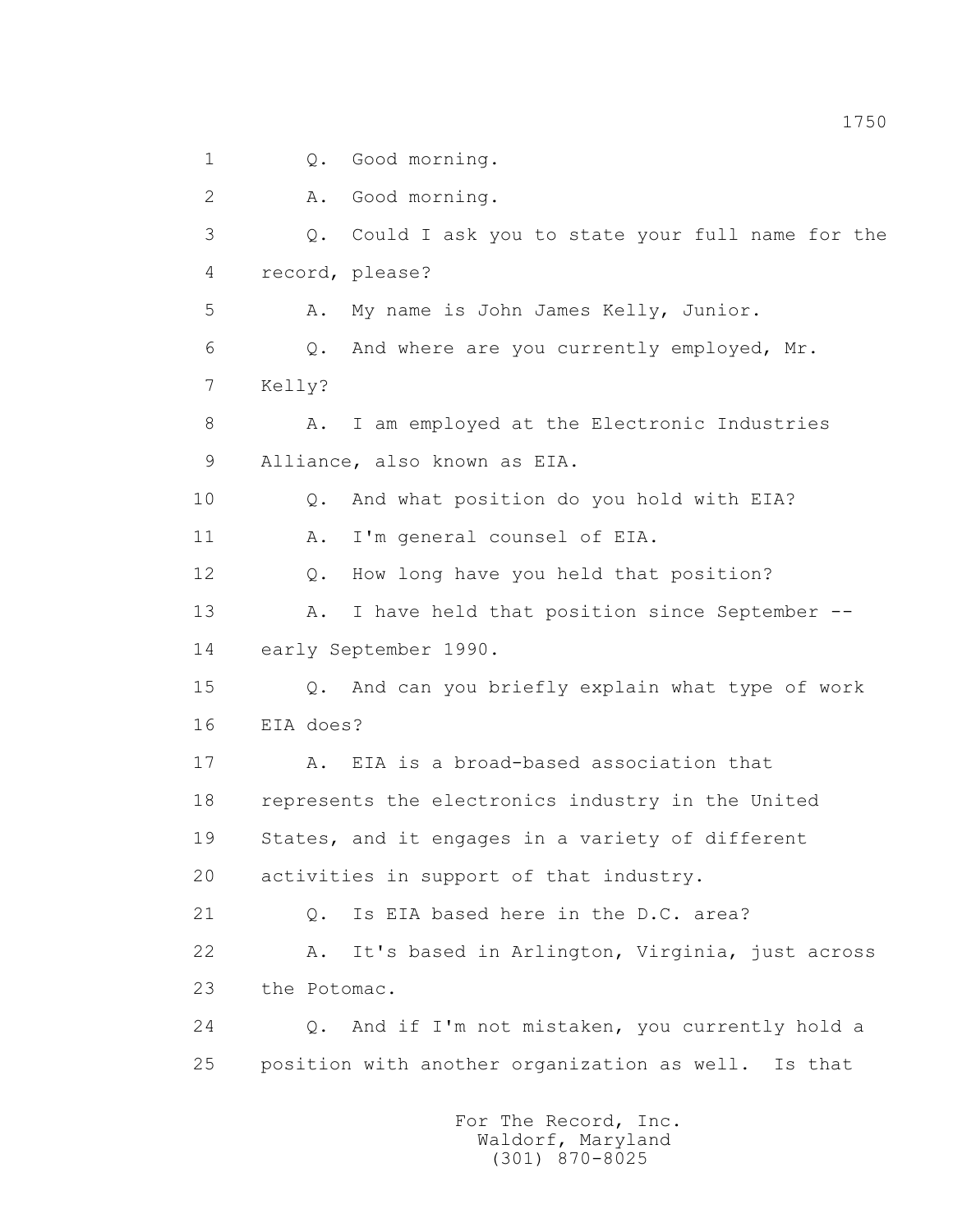1 correct?

 2 A. I am also the president of the JEDEC Solid 3 State Technology Association, known as JEDEC, which is 4 part of the EIA Alliance -- Federation. 5 Q. And how long have you held that position? 6 A. I have held the position of president of JEDEC 7 since early 2000 -- early 2000 -- early 2000, roughly 8 February-March 2000. 9 Q. Mr. Kelly, how would you compare or contrast 10 the type of work that is done by JEDEC with the type of 11 work that is done by EIA? 12 A. Well, as I said, EIA is a broad-based 13 association. It represents a very diverse industry, 14 the electronics industry in the United States, and it 15 engages in a variety of different activities in support 16 of that industry ranging from government relations to 17 publications and meetings and conferences, market 18 research, trade shows and similar activities, whereas 19 JEDEC is focused on standard-setting in support of the 20 industry sector that it represents, which is 21 semiconductors and solid state products. 22 Q. Is JEDEC also headquartered in Arlington, 23 Virginia? 24 A. Yes, it's headquartered in the same building as 25 EIA.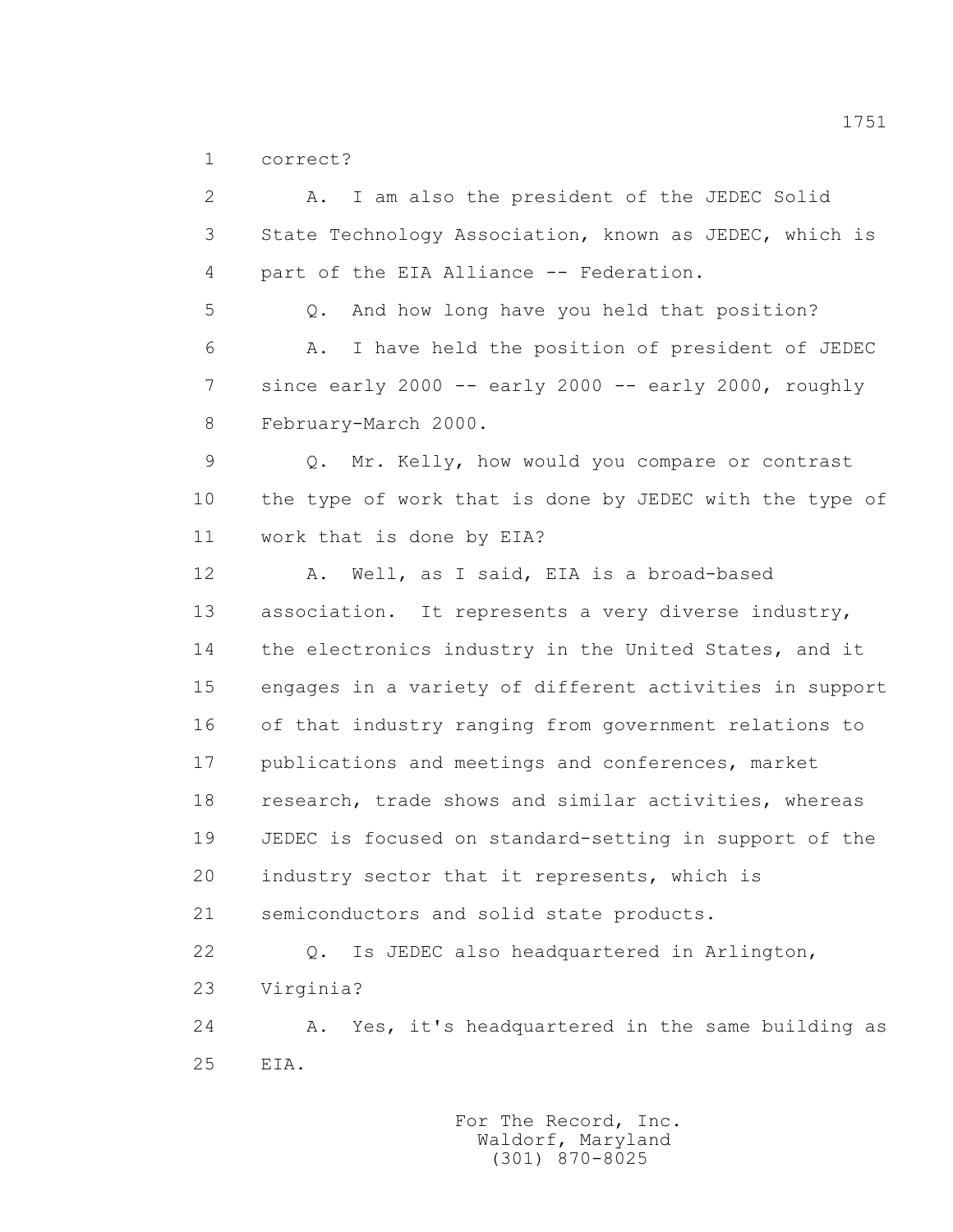1 Q. That must make it easy for you to wear your two 2 hats.

3 A. Shorter trips between floors, yes.

 4 Q. Besides the fact that they operate in the same 5 building, are EIA and JEDEC formally affiliated with 6 one another?

 7 A. Yes, they are. There is a contractual 8 affiliation currently between JEDEC and EIA, and prior 9 to that time, JEDEC was actually -- prior to 2000, 10 JEDEC was actually part of the EIA corporate structure, 11 part of the entity.

 12 Q. Was JEDEC spun off then at some point into a 13 separate legal entity?

14 A. Yes, EIA went through a reorganization in late 15 1999, early 2000, in which it became a -- it became 16 legally structured as a federation.

 17 In other words, the operating units within EIA 18 became separately incorporated, all of them did, and 19 one of those operating units was JEDEC. So, JEDEC 20 became separately incorporated in the first quarter of 21 2000, and that was also coincidentally the time when my 22 title changed to president of JEDEC.

 23 Q. And do you have an understanding as to why EIA 24 chose to spin off JEDEC and these other operating units 25 into separate legal entities?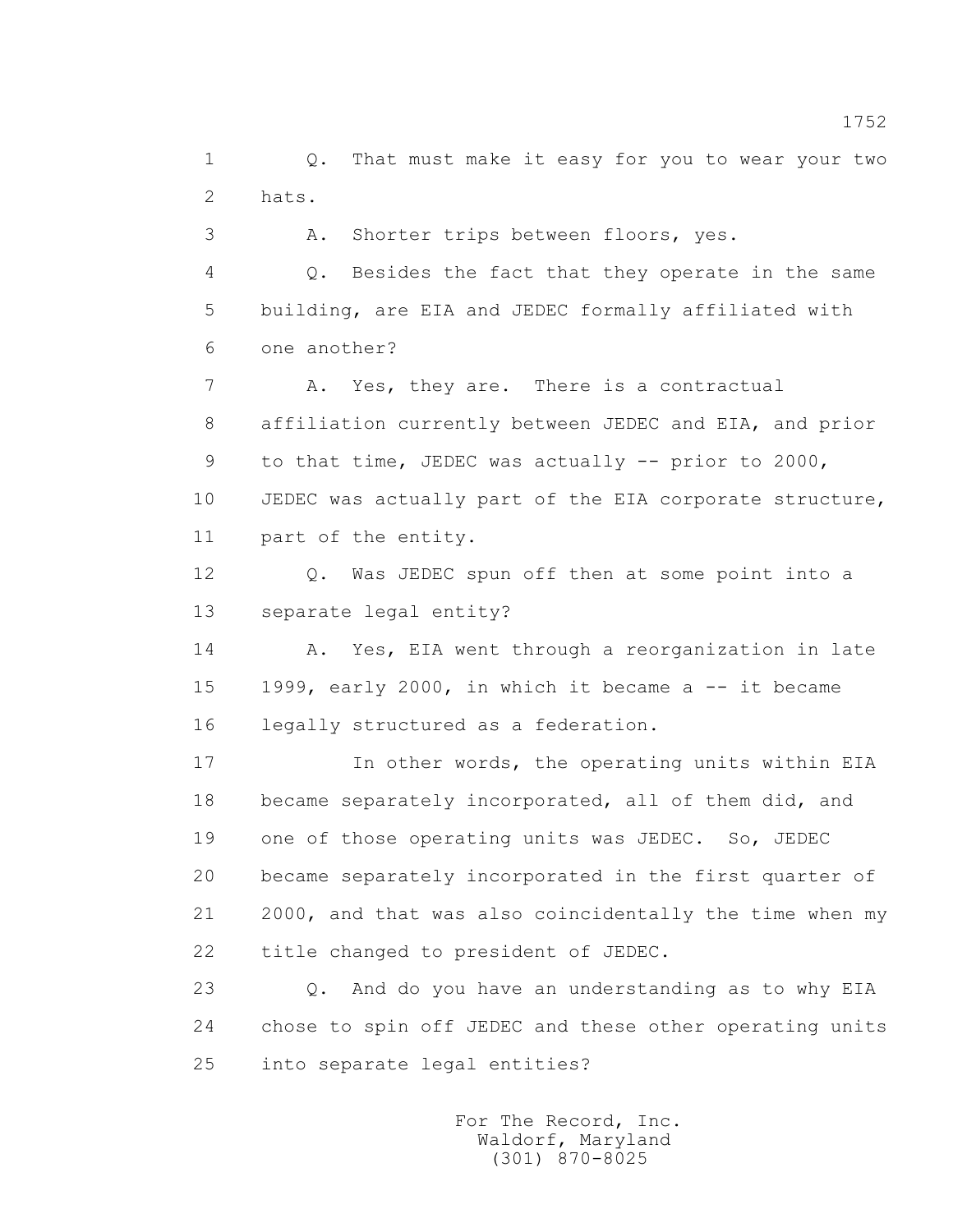1 A. It was -- yes, the reason was that each of the 2 entities wanted to gain additional visibility 3 representing the industry sectors and have the 4 recognition of being associations that supported those 5 individual industry sectors, because in some cases the 6 industry sectors we're talking about are significant, 7 substantial.

 8 Q. Is EIA sometimes today referred to as a 9 federation?

10 A. It is.

 11 Q. Can you explain what is meant by that term? 12 A. Basically EIA is an umbrella organization that 13 provides government relations and communication 14 services to the electronics industry, and then each of 15 the -- what I referred to before as operating groups 16 within EIA represents one of the discrete industry 17 sectors within the electronics industry.

 18 So, for example, telecommunications has its own 19 association within the federation; so does consumer 20 electronics; obviously solid state products and 21 semiconductors and so on.

 22 Q. During the time that JEDEC was an 23 unincorporated division within EIA, did you in your 24 capacity as EIA general counsel have any 25 responsibilities relating to JEDEC?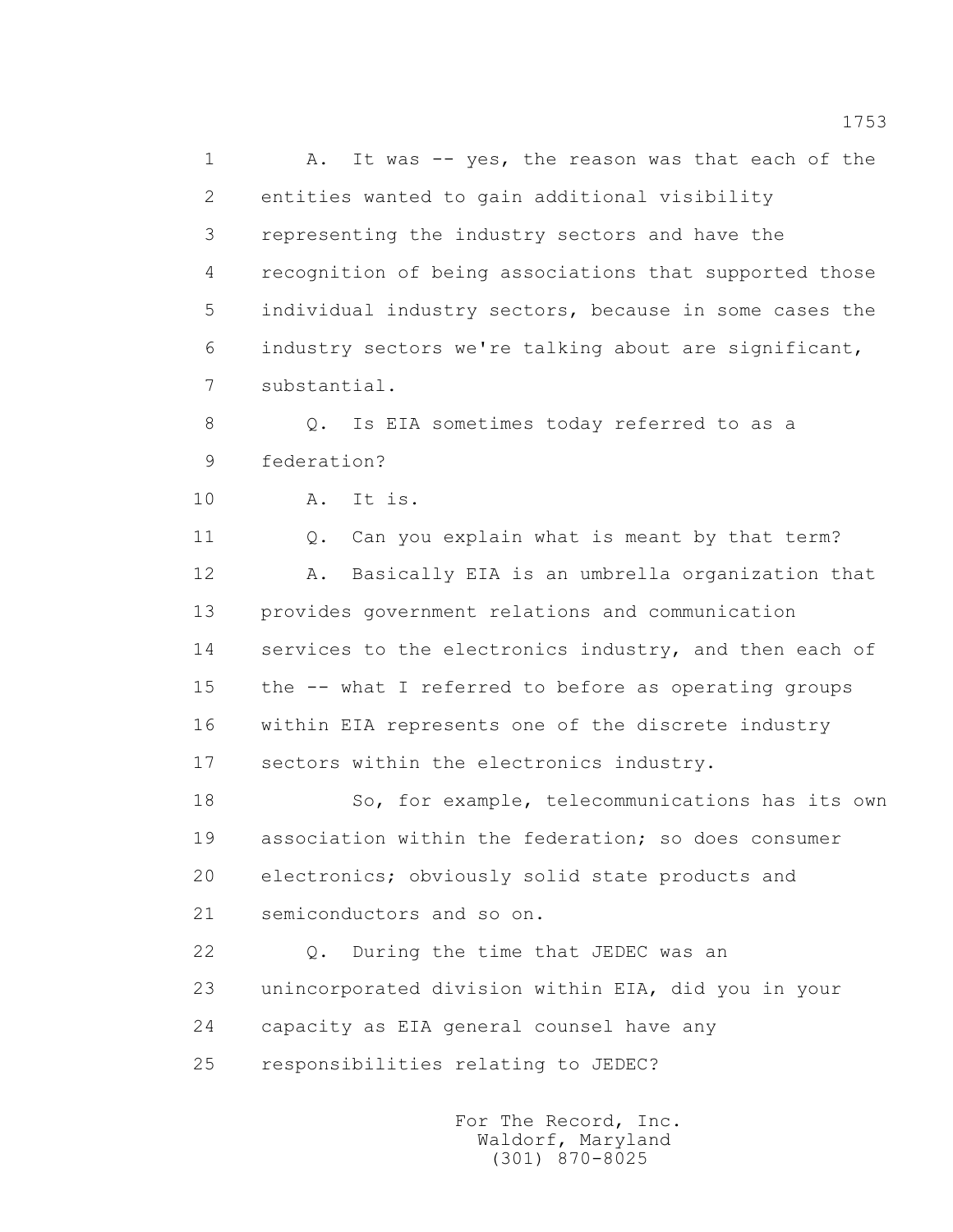1 A. Yes, actually, since I began as EIA general 2 counsel in 1990, I have been the legal counsel for all 3 of the operating units within EIA, including JEDEC and 4 all the others as well. 5 Q. And now that you're the president of JEDEC, who 6 serves as the in-house legal counsel for the 7 organization? 8 A. I still do. I am legal counsel for JEDEC as 9 well as legal counsel for each of the operating 10 entities within EIA still. 11 Q. Does your position as JEDEC's president entail 12 some managerial responsibilities beyond the legal 13 function that you serve? 14 A. Yes, it does. 15 Q. Can you very generally describe the nature of 16 those responsibilities? 17 A. Yes, basically I supervise a staff of nine 18 other individuals. I also have budgetary 19 responsibility for the JEDEC organization. And I'm 20 responsible for implementing policy directives of the 21 JEDEC board. 22 Q. And before becoming JEDEC's president in 2000, 23 had you already assumed any managerial responsibility 24 for the organization? 25 A. Prior to 2000, no. The chief of staff -- I'm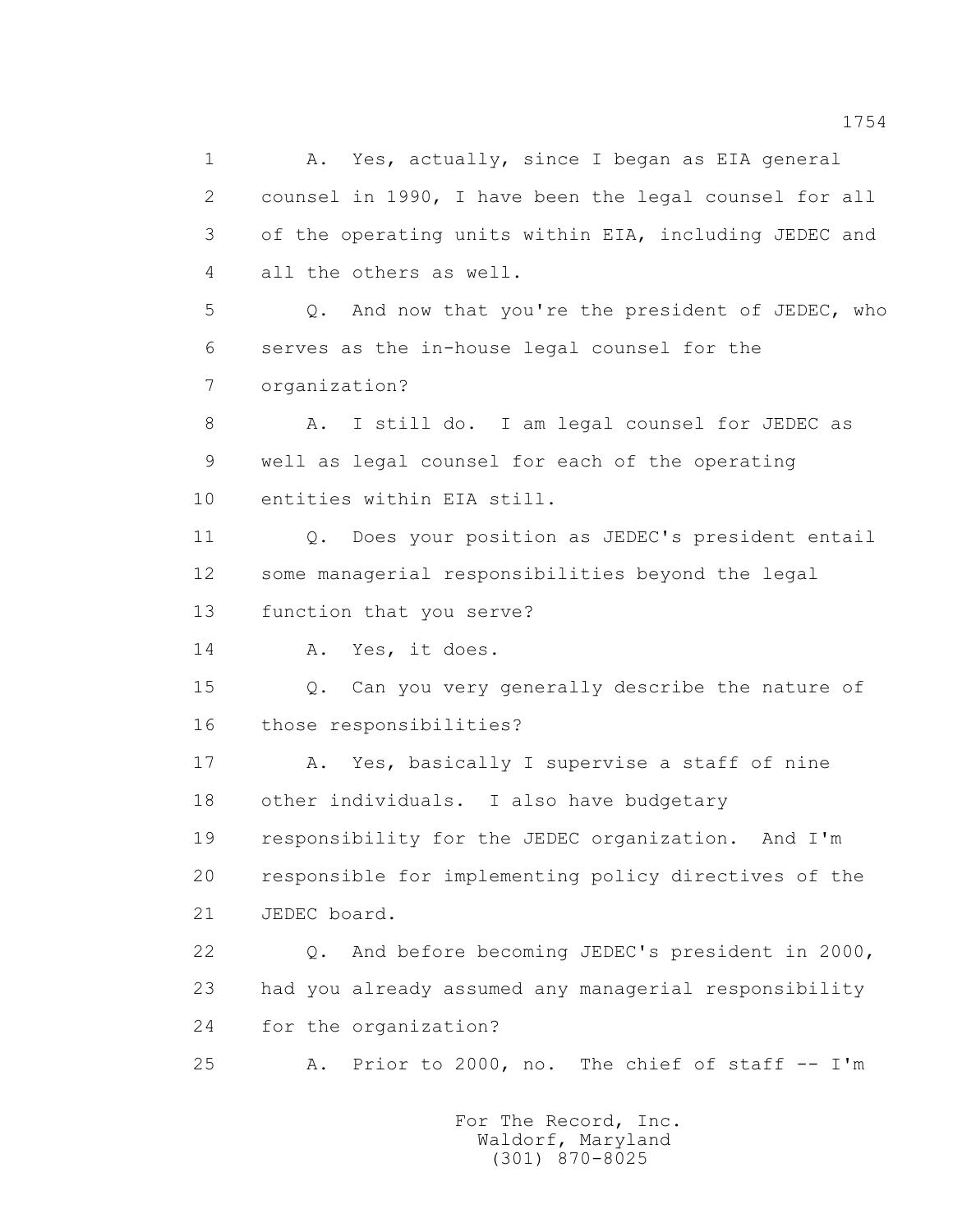1 sorry, let me qualify that. I had no supervisory 2 responsibility over employees at that time. I still 3 had budgetary responsibility for the organization as 4 well as the duty to implement policy directives of the 5 board.

 6 However, Ingrid Taylor of the JEDEC staff was 7 acting as the chief of staff prior to the time that I 8 became president of JEDEC in 2000 -- actually, it was 9 subsequent to that. It was March of 2001 that I took 10 over the responsibilities as chief of staff.

 11 Q. And before you became president, did you have 12 some title associated with JEDEC other than as the EIA 13 general counsel?

14 A. Yes, since approximately March of 1997, I had 15 been the executive vice president of JEDEC, but again, 16 with no responsibilities for supervising employees, but 17 the other two managerial responsibilities that I 18 mentioned were there.

 19 Q. Currently, which of your two jobs accounts for 20 a greater percentage of your time, your position as EIA 21 general counsel or your position as JEDEC's president?

 22 A. My position as EIA general counsel by far. 23 0. Let me take a moment, Mr. Kelly, to ask you a

24 few questions about yourself.

25 First of all, you live in the D.C. area. Is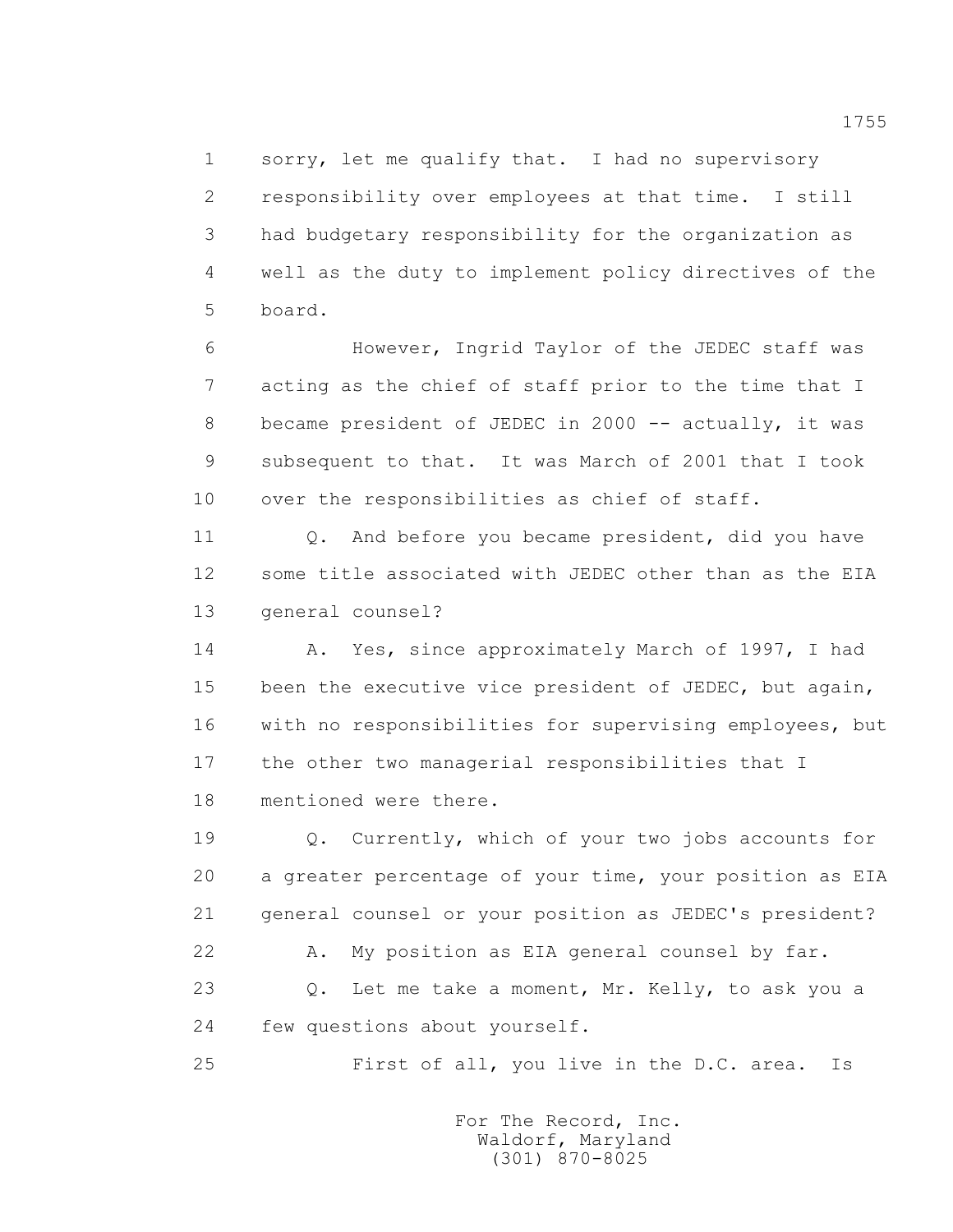1 that correct?

2 A. I do.

 3 Q. And how long have you resided in the area? 4 A. Including my undergraduate years, since 1967, 5 and I've resided in this area on a full-time basis 6 since 1971.

7 Q. Where did you attend college?

8 A. Georgetown University, College of Arts & 9 Sciences.

 10 Q. And what about law school, where did you go to 11 law school?

12 A. Georgetown University Law Center.

13 Q. And when did you graduate?

14 A. I graduated from Georgetown University, College 15 of Arts & Sciences with an AB degree in 1971, and from 16 Georgetown University Law Center with a JD degree in 17 1975.

 18 Q. And what did you do immediately after law 19 school?

 20 A. I was a law clerk to Judge Howard F. Corcoran 21 for the United States District Court for the District 22 of Columbia from 1975 to 1977.

 23 Q. Between the time that you finished your 24 clerkship and the time that you began as EIA general 25 counsel in 1990, did you spend any time in private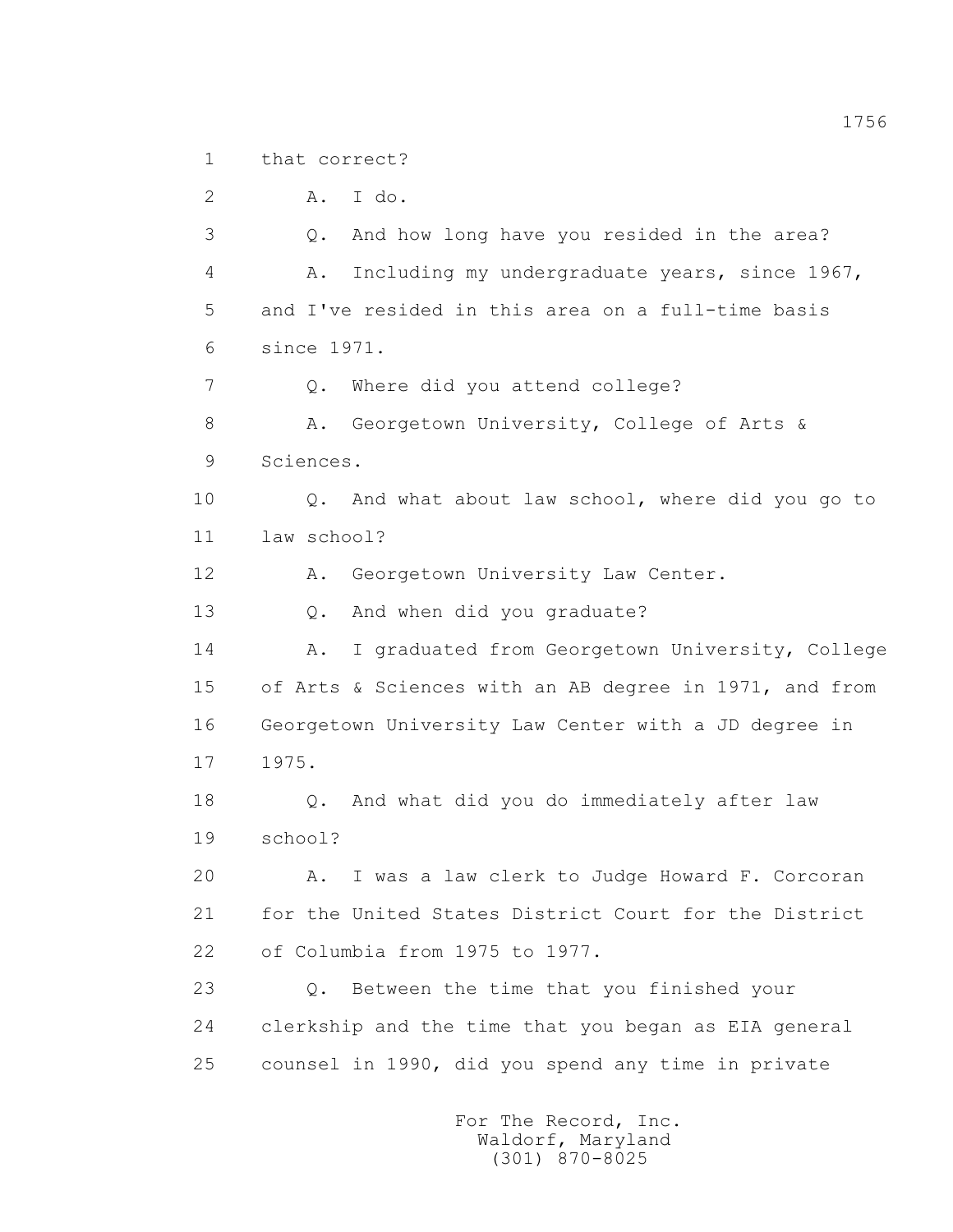1 practice?

 2 A. I did. I spent approximately 13 years in 3 private practice with three different firms, and I was 4 a partner at the last firm I worked with. 5 Q. Very generally, what was the nature of your 6 private practice? 7 A. It was primarily general civil litigation with 8 emphasis on trade association representation, including 9 antitrust and trade regulation matters. 10 Q. How is it that in 1990 you became employed by 11 EIA as the general counsel? 12 A. The law firm that I was working with at the 13 time, I had been there for eight years, was known as 14 Loomis, Owen, Fellman & Howe, and it was a boutique 15 practice that specialized in antitrust and trade 16 regulation and also representation of trade 17 associations, and the firm dissolved. I saw a 18 tombstone advertisement in The Legal Times. I applied 19 for the job, I interviewed for the job, and I got the 20 job. 21 Q. And prior to taking the job with EIA, had you 22 had any type of working relationship with the 23 organization? 24 A. Once in -- not a working relationship, per se. 25 My only contact with EIA was in the mid-1980s when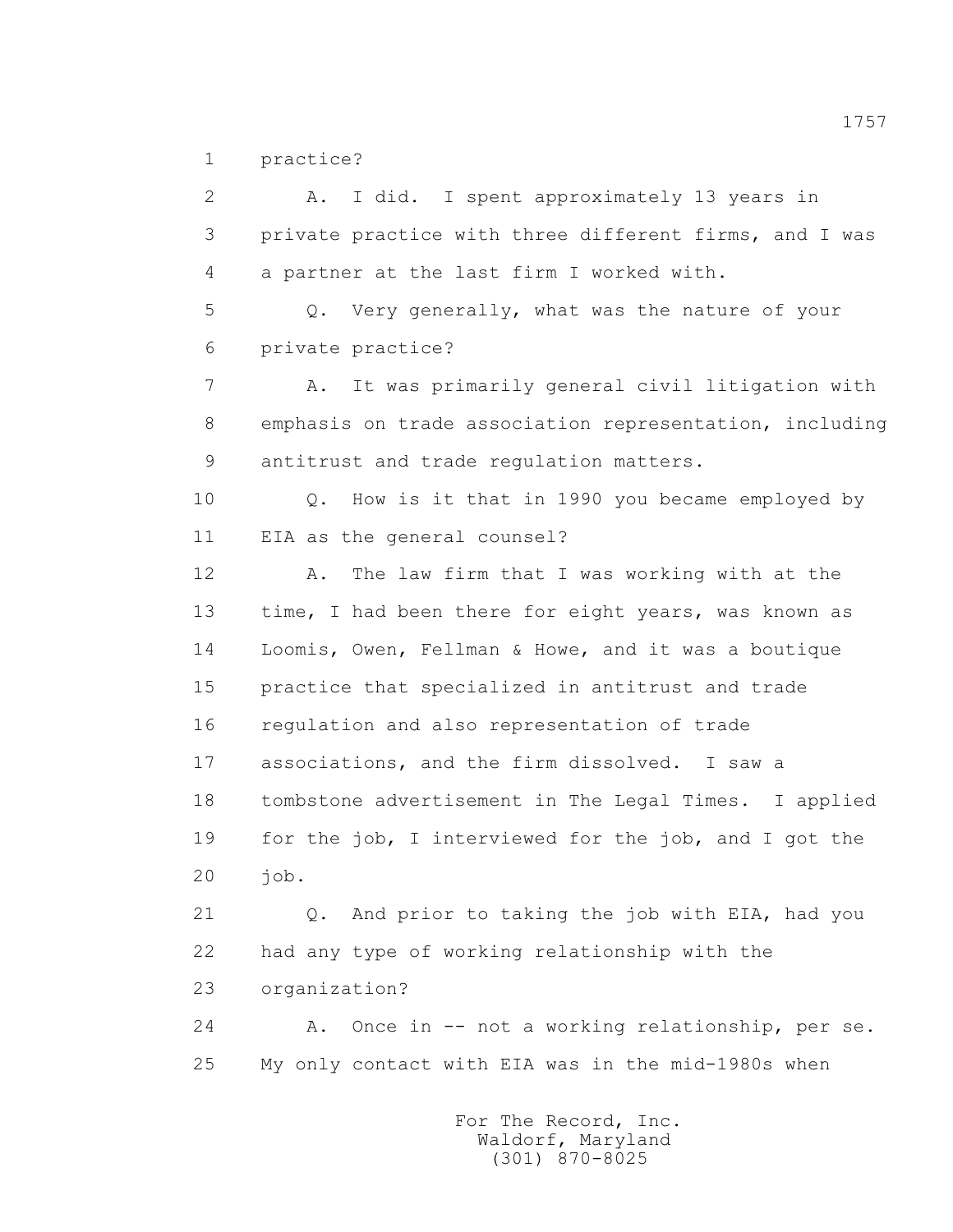1 ironically enough I represented a client that had 2 adverse interests to EIA, and I threatened litigation, 3 and fortunately we were able to resolve the matter on 4 an amicable basis. 5 Q. Let me take a moment now, if I could, Mr. 6 Kelly, to ask you about the organizational structure of 7 EIA and of JEDEC. 8 Focusing on the time period when you first 9 joined the organization in September 1990, and as a 10 starting point for that, I would like to ask you to 11 take a look at a document. 12 May I approach, Your Honor? 13 JUDGE McGUIRE: Please. I don't need a hard 14 copy if it's going to be on the ELMO. 15 MR. ROYALL: It will be. 16 JUDGE McGUIRE: Okay. 17 BY MR. ROYALL: 18 O. Mr. Kelly, I've just handed you what's been 19 marked for identification as CX-3092. 20 A. Yes, sir. 21 Q. Do you recognize this document? 22 A. I do. This is a xeroxed copy of the annual 23 report of the Electronic Industries, then known as 24 Association, also EIA, for calendar year 1990. 25 Q. Was this document generated before or after you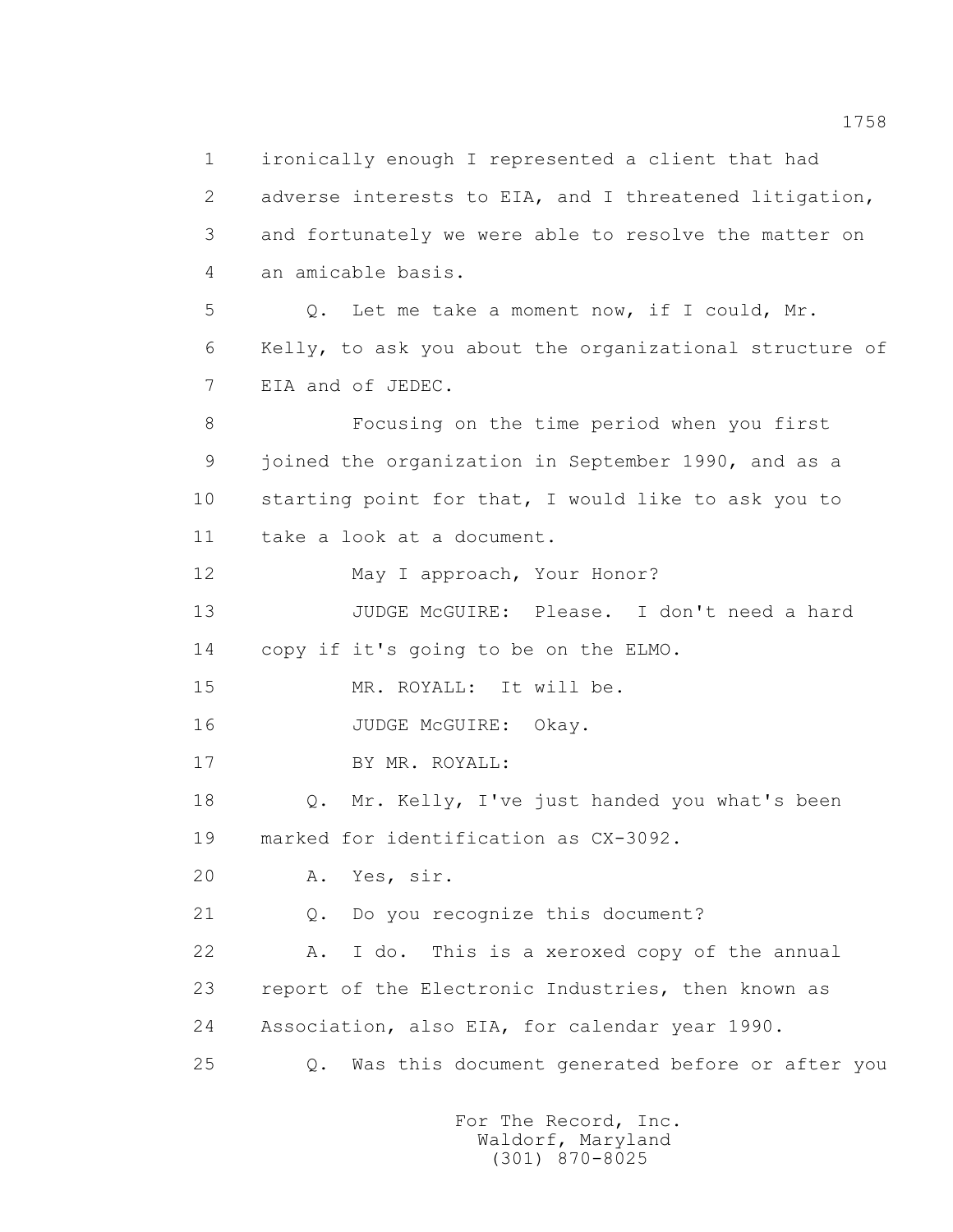1 joined EIA as its general counsel?

 2 A. This document would have been published during 3 the first quarter of the next year, which would have 4 been first quarter of 1991. 5 Q. And what was the purpose of this report? 6 A. This document was a report to the membership of 7 EIA on the activities of the association and all of its 8 operating divisions, committees and councils during the 9 calendar year 1990. 10 Q. And in this time frame, by which I mean the 11 early 1990s, early to mid-1990s, did EIA generate an 12 annual report every year? 13 A. Yes, sir, every year that I -- every year that 14 I was associated with EIA up until 1998, we 15 generated -- I'm sorry, we generated an annual report. 16 Q. And who were these reports sent to? 17 A. These reports were sent to the entire 18 membership of EIA. 19 Q. Were these reports sent to JEDEC members -- 20 A. Yes, sir. 21 Q. -- in that time frame? 22 A. They were. 23 Q. Let me ask you to turn with me, if you could, 24 to page 25 of the document. Is it 27? Yeah, okay, 25 it's -- in the bottom right-hand corner, it's actually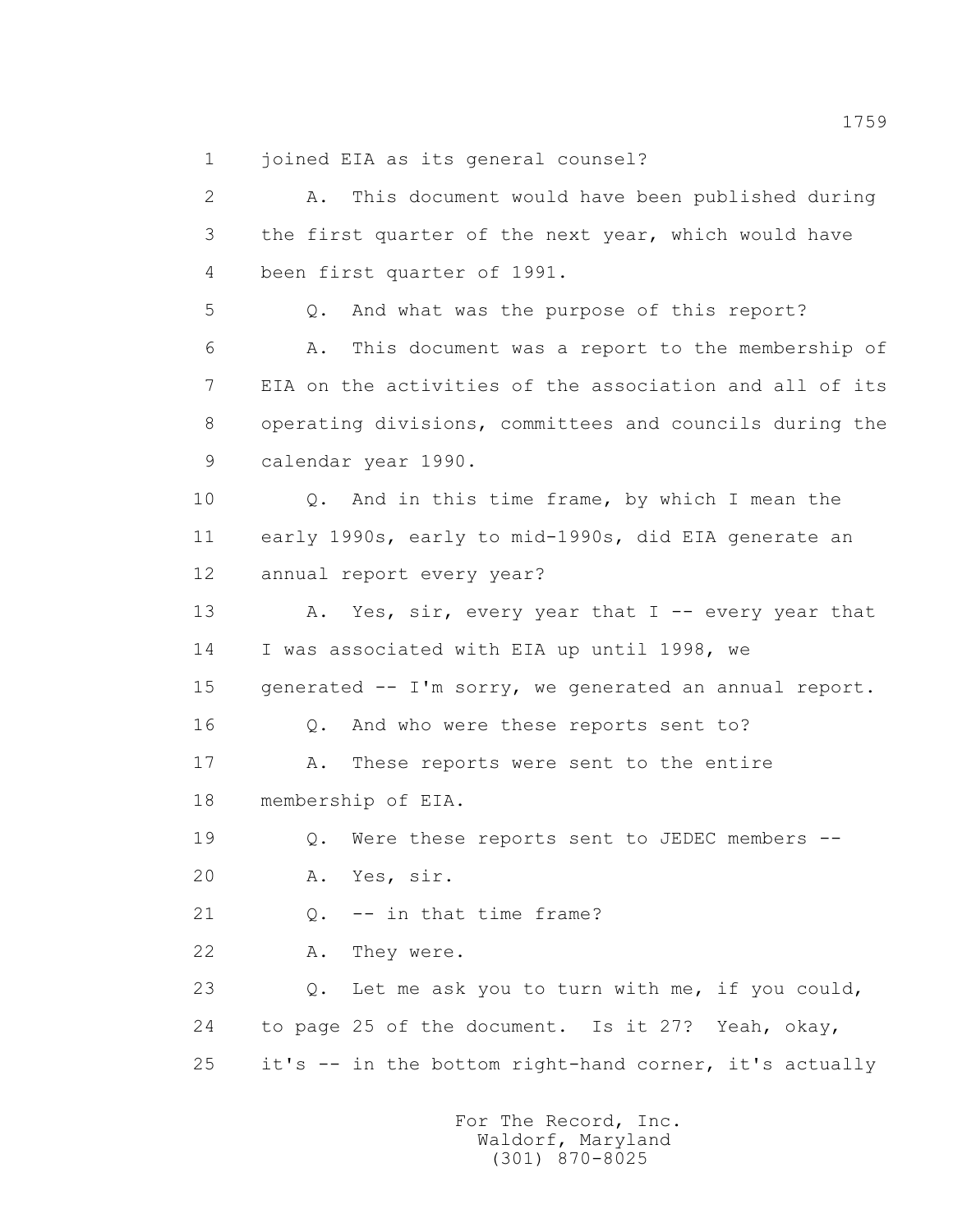1 marked as page 27 of CX-3092, and just so you know, Mr. 2 Kelly, when I'm referring to pages of documents, they 3 will also be appearing on the screen by you if you'd 4 prefer to look at them on the screen or on the paper 5 copy, whichever you prefer. 6 A. We are literally on the same page, thank you. 7 Q. Okay. And do you see on that page, page 27 of 8 Exhibit CX-3092, the heading EIA Organization? 9 A. Yes, sir. 10 Q. And do you see an organization chart on that 11 page? 12 A. I do. 13 0. Can you explain what that organization chart 14 depicts? 15 A. Yes, this is looking at the EIA Federation, if 16 you will, from a very high level. This is a depiction 17 of the governing structure within EIA and the sectors 18 and the corporate structure of EIA. 19 Q. Is this an accurate depiction of how EIA was 20 organized in 1990 when you became general counsel? 21 A. Yes, sir, it is. 22 Q. Is the general counsel's function or office 23 identified on this organization chart? 24 A. It is. 25 Q. Could you point out where you see that?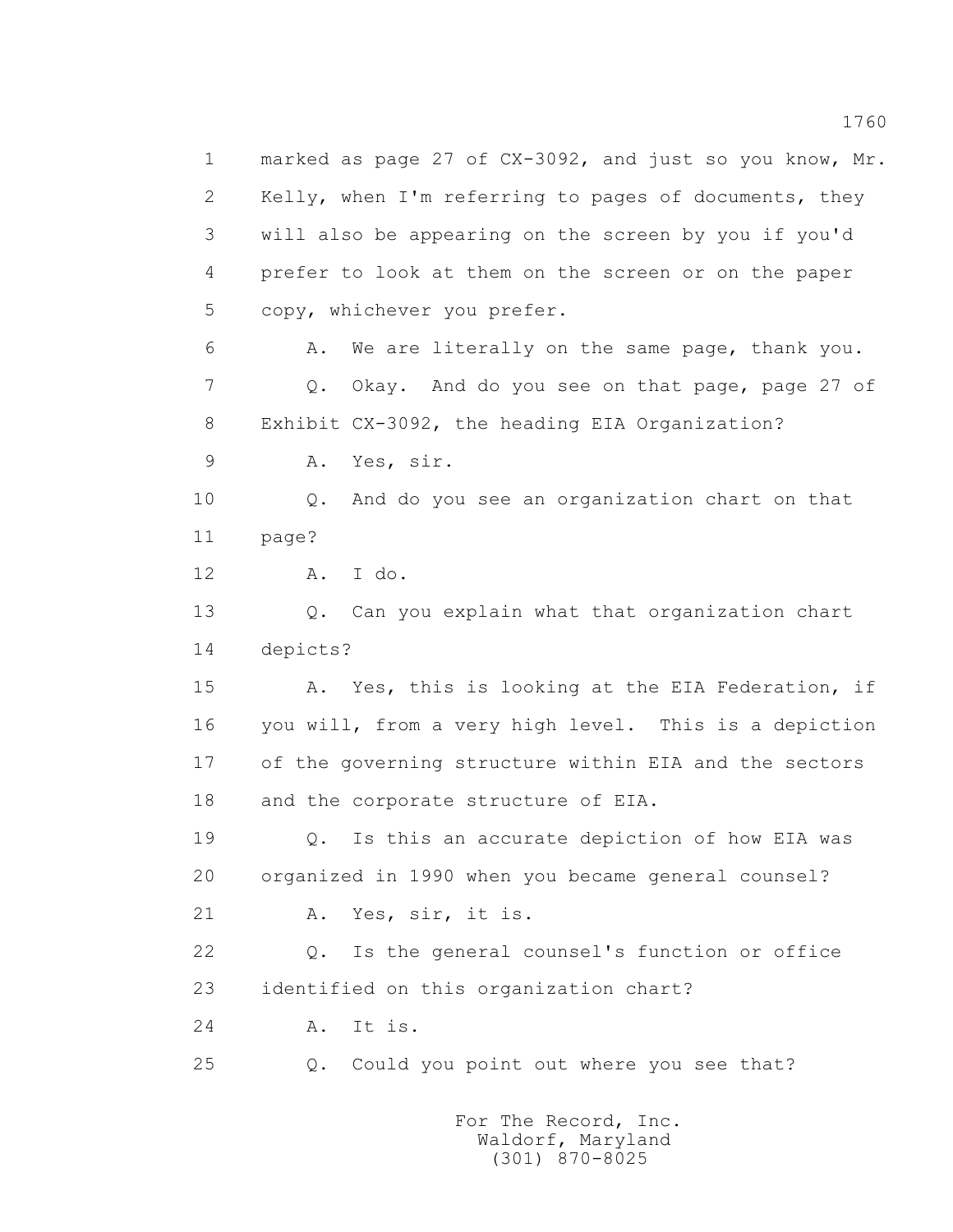1 A. It's in the upper third of the page on the 2 right side, one tier below the president of EIA. 3 Q. And during this time period, did you report 4 directly to EIA's president? 5 A. I did. And I need to qualify my prior answer 6 in one respect. 7 Q. Please. 8 A. During this period of time, I also reported 9 directly to the EIA Executive Committee and to the EIA 10 Board of Governors. 11 Q. And is that true today as well? 12 A. Yes, sir. 13 O. Now, immediately below the box that refers to 14 general counsel and secretary, there are quite a number 15 of other boxes on this organization chart. Do you see 16 where I'm referring to? 17 A. Yes, I do. 18 0. Can I ask you to take a moment and briefly 19 explain what these boxes refer to, in whatever way 20 makes sense to you, just to give us a sense of the 21 organization that's depicted here? 22 A. Okay, at the next tier horizontally below the 23 box that depicts my position is, reading from left to 24 right, the -- what we now refer to as sectors, which 25 were then the divisions and groups of EIA. The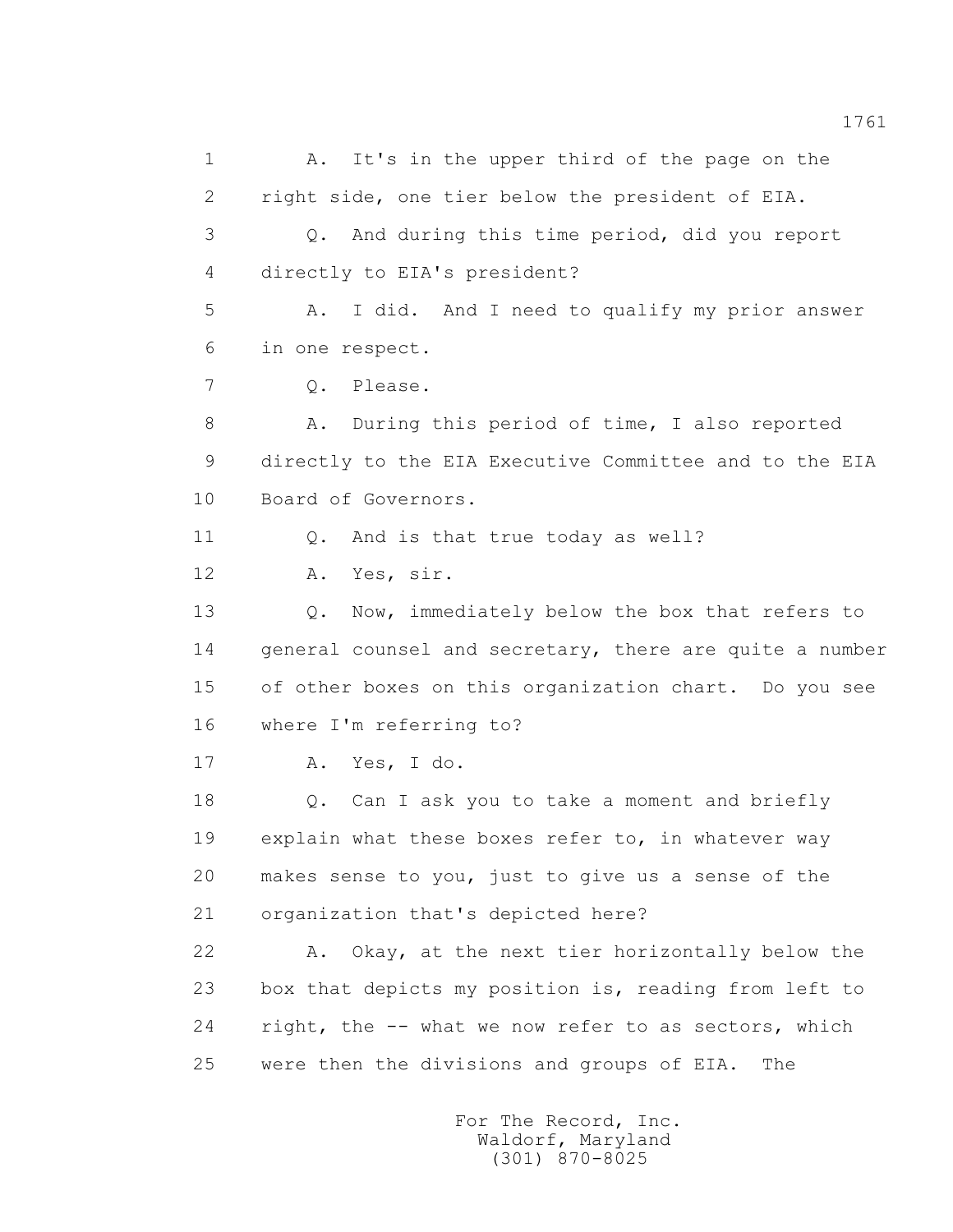1 Telecommunications Industry Association is the box 2 furthest to the left, and TIA -- and this was unique to 3 EIA at the time -- TIA was separately incorporated in 4 1990 and thereafter.

 5 Next in order is the Consumer Electronics -- 6 I'm sorry, to go back, the Telecommunications Industry 7 Association, as the name implies, represents the 8 Telecommunications Industry Association -- I'm sorry, 9 represents the telecommunications industry, which 10 broadly speaking includes land wireless, land mobile 11 and cell phones.

 12 The Consumer Electronics Group is the next box 13 in order reading from left to right, and that group 14 represents the consumer electronics industry.

 15 Following from there to the right, the 16 Industrial Electronics Group, which existed at the time 17 and no longer exists as a separate sector of EIA, 18 represented the manufacturers of industrial electronic 19 parts, including assembly line equipment and robotics.

 20 Next is the Components Group of EIA, 21 representing the manufacturers of passive components 22 and at this time also active components.

 23 And then finally, the Government Division of 24 EIA, which represented the components that do business 25 with the U.S. Government as a customer.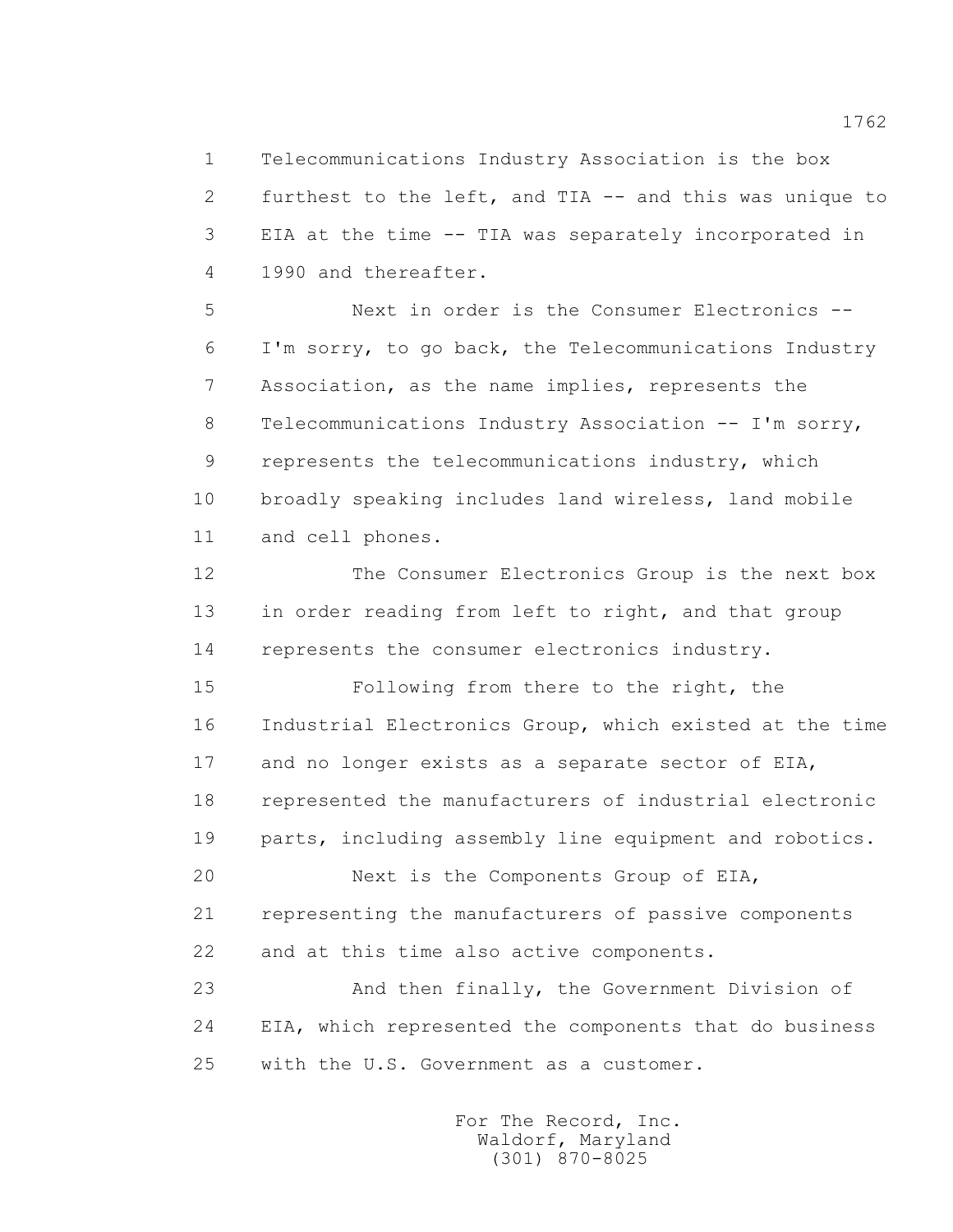1 0. Okay, could I stop you there? 2 What you just walked through, that tier of 3 organizations below the general counsel's function, 4 which have been highlighted on the screen -- 5 A. Yes, sir. 6 Q. -- are those the parts of EIA that you referred 7 to when you used the term "sector"? 8 A. Today we refer to those groups -- again, with 9 the exception of industrial electronics, which has gone 10 away -- as the sectors of EIA, that's correct. 11 Q. And except for the Government -- what's 12 referred to as the Government Division, each of these 13 other groups or sectors have lines going down 14 vertically to other boxes. Can you explain what those 15 boxes are below the groups or sectors? 16 A. The boxes at the next tier represent the then 17 extant divisions of each of these sectors of EIA. So, 18 for example, TIA has listed four -- Consumer 19 Electronics actually has four divisions plus the 20 consumer electronics shows and so on. 21 Q. Now, in the bottom left corner, do you see the 22 box that refers to operations? 23 A. I do. 24 Q. And then below that there are lines to other 25 boxes. Do you see that?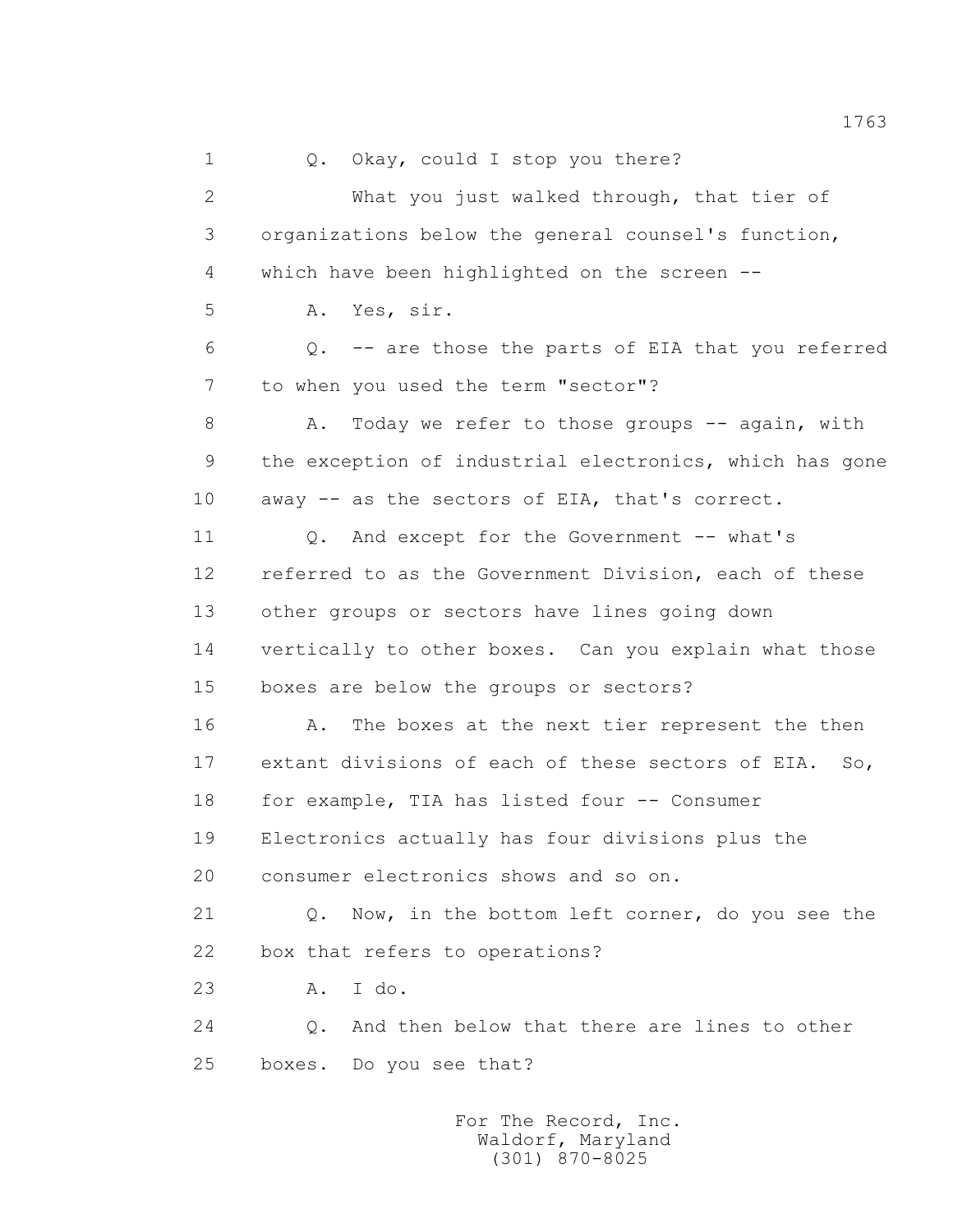1 A. That is correct, and that entire block, if you 2 will, that is depicted in the lower left third of the 3 page are the corporate operating departments of EIA 4 other than the Office of General Counsel, and they are 5 shown as Operations, Public Affairs, Administration and 6 Finance, Engineering, Marketing Services, Government 7 Relations. Now, again, this is as of 1990. This has 8 changed somewhat today.

 9 Q. Is JEDEC identified somewhere on this 10 organization chart?

 11 A. Well, as I said, the organization chart is 12 looking at EIA from a very high level, from the 13 proverbial 5000 feet, if you will, and if you bore down 14 into any of these boxes, there is a lot more detail.

 15 If you were to bore down into the box that's on 16 the lower right of the page under Components Group that 17 is identified as Solid State Products Division, we find 18 JEDEC as of 1990.

 19 Q. Was JEDEC the only standards-related activity 20 within EIA at this point in time?

21 A. No, standards were pervasive throughout the 22 sectors of EIA at this time. Every one of the five 23 boxes that we've identified as the then sectors of EIA 24 included engineering activities, and each one of the 25 divisions of EIA by the same token included engineering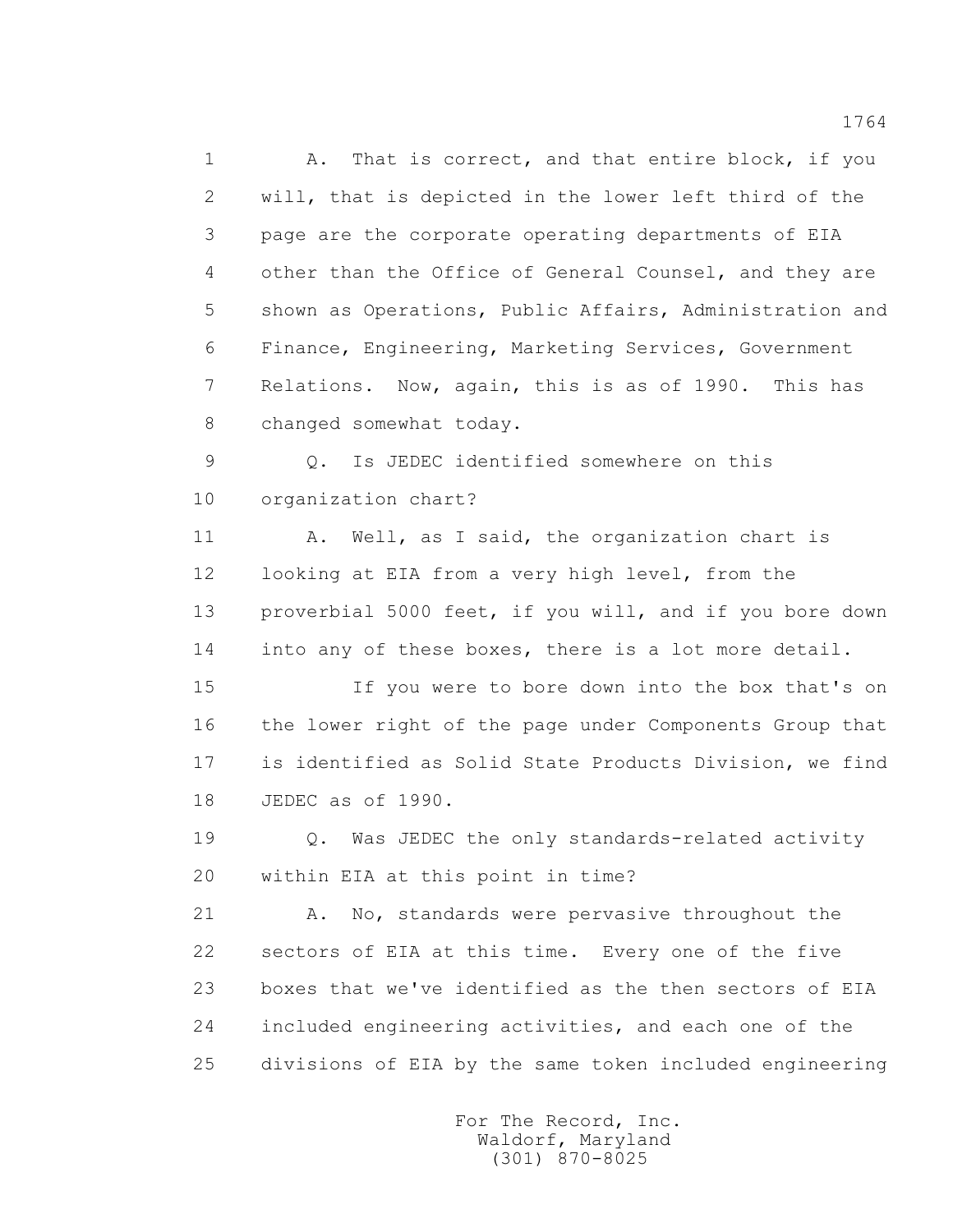1 activities.

 2 Q. In this time frame in the early 1990s, did the 3 Solid State Products Division of EIA encompass other 4 activities besides JEDEC? 5 A. Yes, the Solid State Products Division of EIA 6 also included government relations functions as of 7 1990. 8 0. I believe that we have a demonstrative exhibit 9 that we wanted to show you, if we could pull that up on 10 the screen. 11 Do you see the demonstrative that's been 12 displayed on the screen, Mr. Kelly? 13 A. I do. 14 Q. Do you recognize the organization chart that's 15 reflected here? 16 A. This is a representation of the hierarchy 17 relating to the JEDEC organization during the period 18 1990 to 1998. 19 Q. And I'm sorry, do you -- 20 You already have copies of these, Mr. Perry? 21 MR. PERRY: Yes. 22 MR. ROYALL: Okay. 23 BY MR. ROYALL: 24 Q. Is it -- as best as you can tell, is it an 25 accurate depiction of how JEDEC was organized during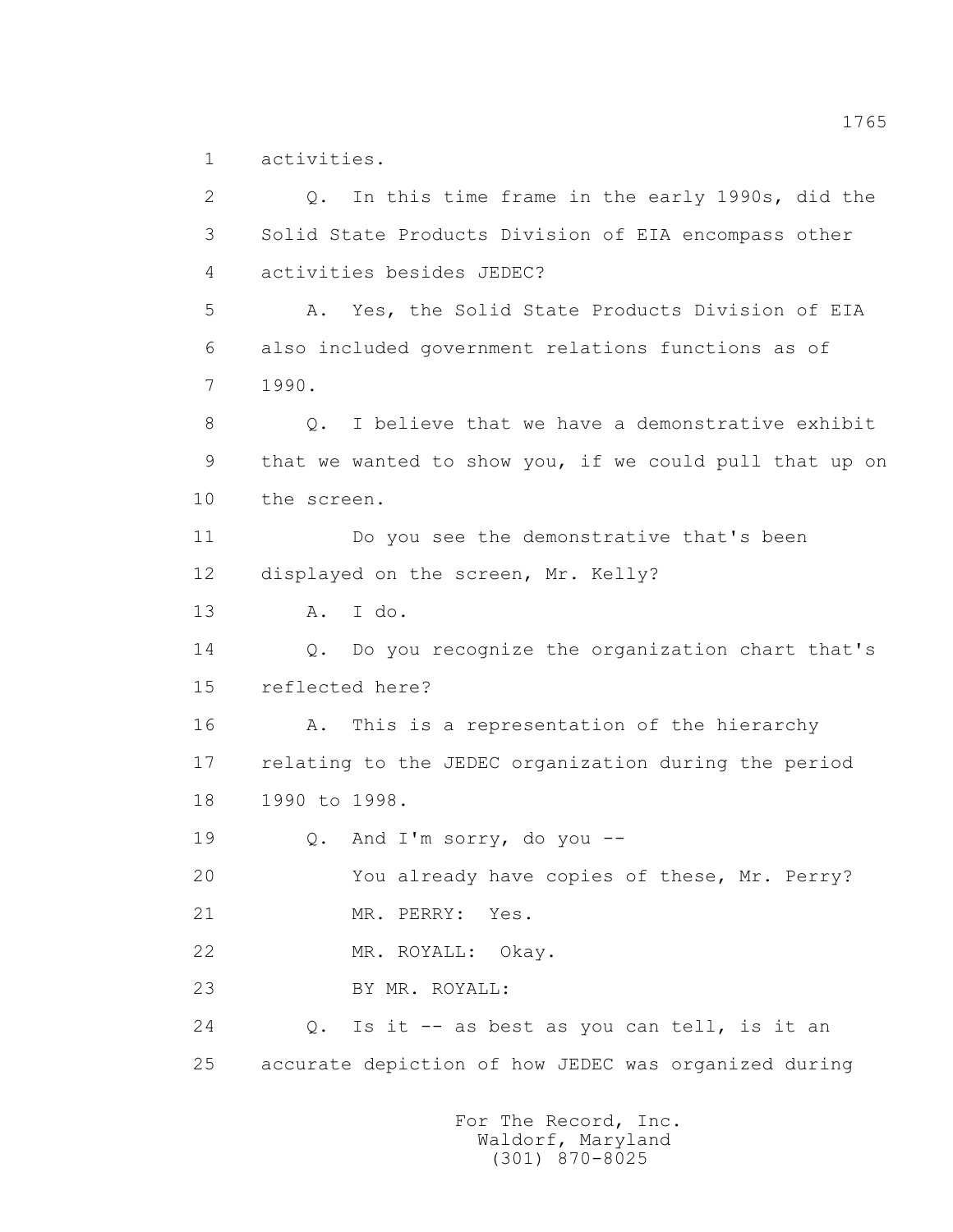1 the years reflected here, 1990 to '98?

 2 A. Yes, with the -- with one qualification, and 3 that is that JEDEC moved at some point I believe during 4 these years out from under the Solid State Products 5 Division of EIA and into the engineering function, but 6 with that one exception, yes, this is accurate. 7 Q. Do you see at the top of this exhibit --8 And by the way, Your Honor, I'm not sure, but I 9 think we may be at DX-22? 10 JUDGE McGUIRE: I think that's correct, DX-22. 11 Do you have any comment on that, Mr. Perry? Is that 12 your understanding or close to it? 13 MR. PERRY: I'm sorry, Your Honor, I'm -- 14 JUDGE McGUIRE: You weren't here the other day, 15 were you? I think it is DX-22, unless we can confirm 16 that with the court reporter, and she wasn't here I 17 don't think on that day. 18 THE REPORTER: It would be on Monday's 19 transcript, if you have that handy. 20 JUDGE McGUIRE: We will currently mark that as 21 DX-22, because I do think that's correct. 22 MR. ROYALL: Thank you, Your Honor. 23 (DX Exhibit Number 22 was marked for 24 identification.) 25 BY MR. ROYALL:

> For The Record, Inc. Waldorf, Maryland (301) 870-8025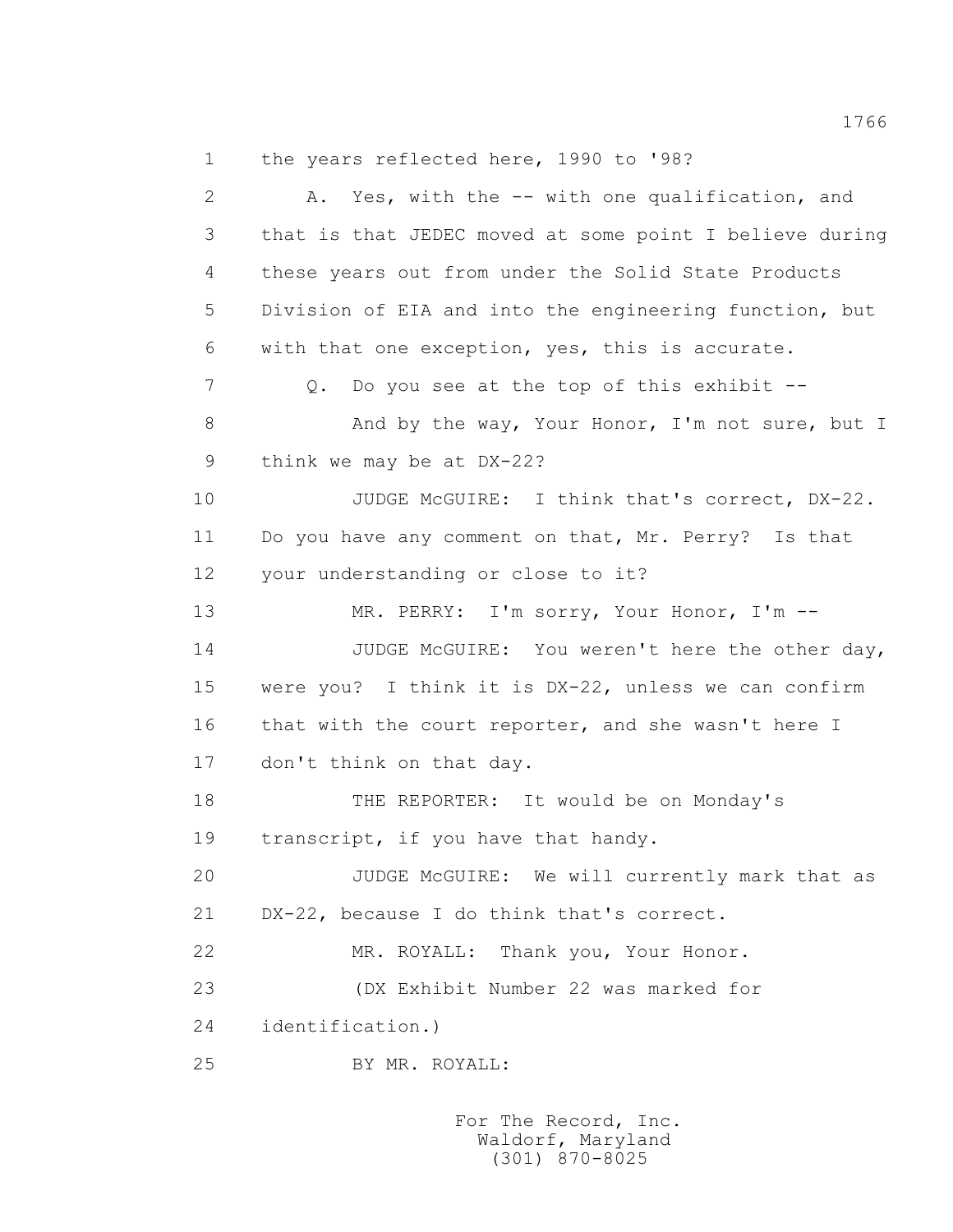1 0. Referring now to what's now been identified, 2 Mr. Kelly, as DX-22, which is now on the screen, do you 3 see the column of boxes in the top half of the exhibit? 4 A. I do. 5 Q. And do those boxes accurately reflect the 6 reporting relationships that existed between JEDEC and 7 EIA in this general time period? 8 A. Yes, sir, they do. 9 Q. Could I ask you to take a moment to walk 10 through it briefly and explain the hierarchy of 11 relationships that's depicted in that column? 12 A. Okay, at the very top of the page, there is a 13 box that is identified as Electronic Industries 14 Association, EIA, and in fact, EIA was at this time the 15 parent umbrella organization for JEDEC, which is on the 16 lower part of the page. 17 Immediately under EIA is the Engineering 18 Department Executive Committee, also known as EDEC or 19 EDEC, and EDEC is the governing body for or was at 20 least at the time the governing body for all of the 21 engineering activities within the Electronic Industries 22 Alliance throughout all the sectors. 23 The next box is the EIA Solid State Products 24 Division, SSPD, which I have just described as the unit 25 within EIA at this time that represented solid state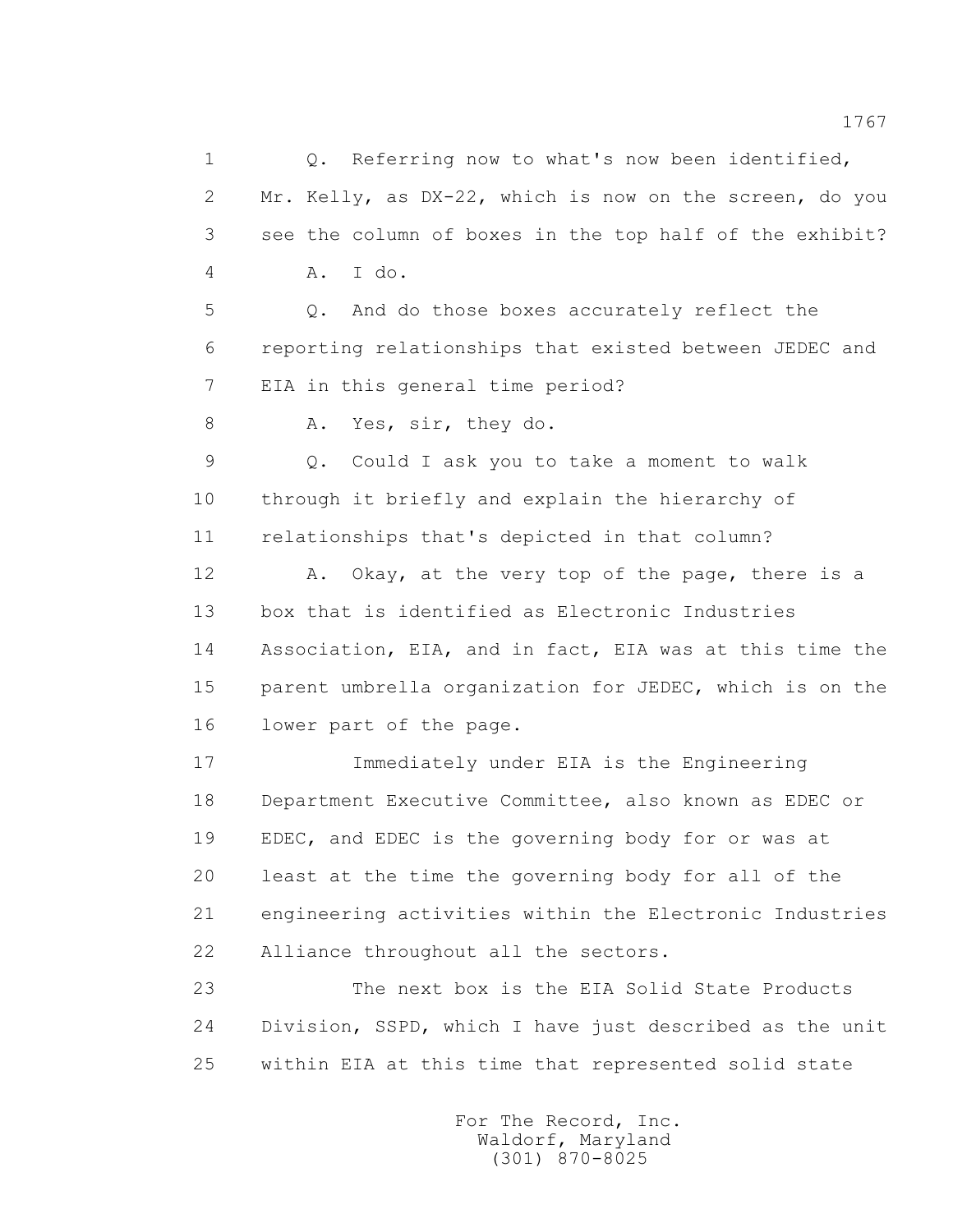1 products and semiconductor manufacturers and included 2 both the JEDEC engineering functions as well as 3 government relations functions.

 4 The next box in order is the JEDEC Solid State 5 Products Engineering Subdivision, which is part of 6 JEDEC that did engineering standards for the 7 semiconductor and solid state product industries, and 8 that's now known as JEDEC.

 9 And then beneath that is the JEDEC Solid State 10 Products Engineering Council, which was the committee 11 analogous to a board of governors that was the 12 governing body of the JEDEC Solid State Products 13 Engineering Subdivision at the time.

14 Q. Thank you, that was a lot to cover.

 15 The last box in this column that you just 16 referred to, the council, did that at some point become 17 known as the JEDEC board of directors?

 18 A. It did. I referred earlier in my testimony to 19 the reorganization that occurred in the first quarter 20 of 2000, and it was during that time frame that the 21 JEDEC Council became known as the JEDEC board of 22 directors.

 23 Q. And now, referring to the boxes in the bottom 24 half of DX-22, can you explain what those various boxes 25 relate to?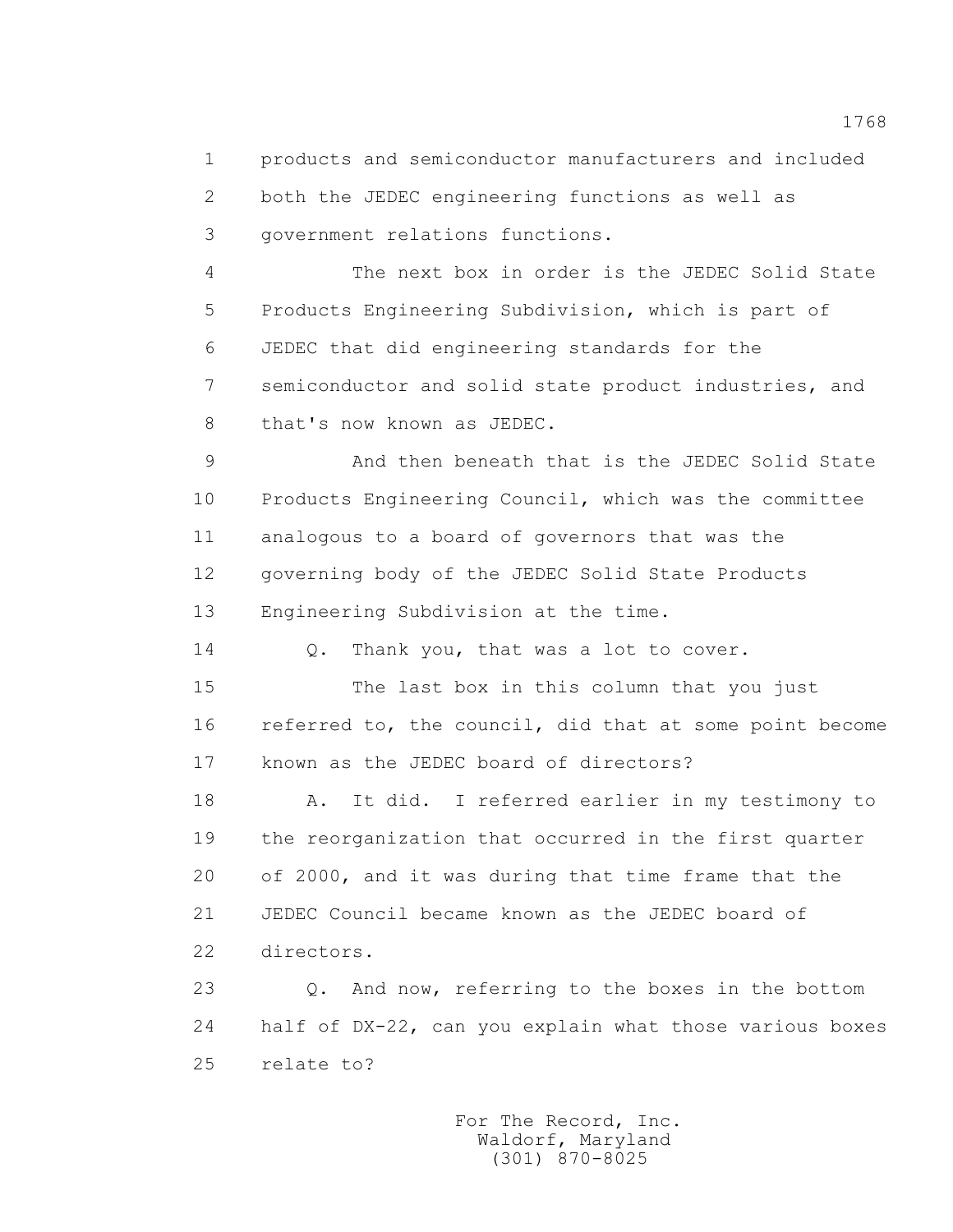1 A. They generally depict the various committees of 2 JEDEC as they existed during this time frame.

 3 Q. And what does the abbreviation JC refer to? 4 A. JC refers to JEDEC Committee, and then it's 5 followed by a number, and in the box beneath the number 6 on this chart you'll see a description of the areas of 7 technology that each committee operated within.

 8 Q. Do you know whether in this time frame each of 9 the various JEDEC committees that's identified here had 10 separate subcommittees?

 11 A. Not all, but many did, yes, and in fact, 12 several subcommittees of one of these committees, 13 JC-42, is depicted at the very last tier on the bottom 14 right of this exhibit.

 15 Q. Do you know which of the various JEDEC 16 committees or subcommittees depicted here was 17 responsible in this time period for developing 18 standards relating to DRAM memory devices?

 19 A. That was JC-42.3, which is the -- it's the 20 second box from the left in the very last tier on the 21 exhibit.

 22 Q. During this time period -- and again, DX-22 23 refers to the 1990-1998 time period -- during that 24 general time period, do you know roughly how many 25 separate committees and subcommittees were active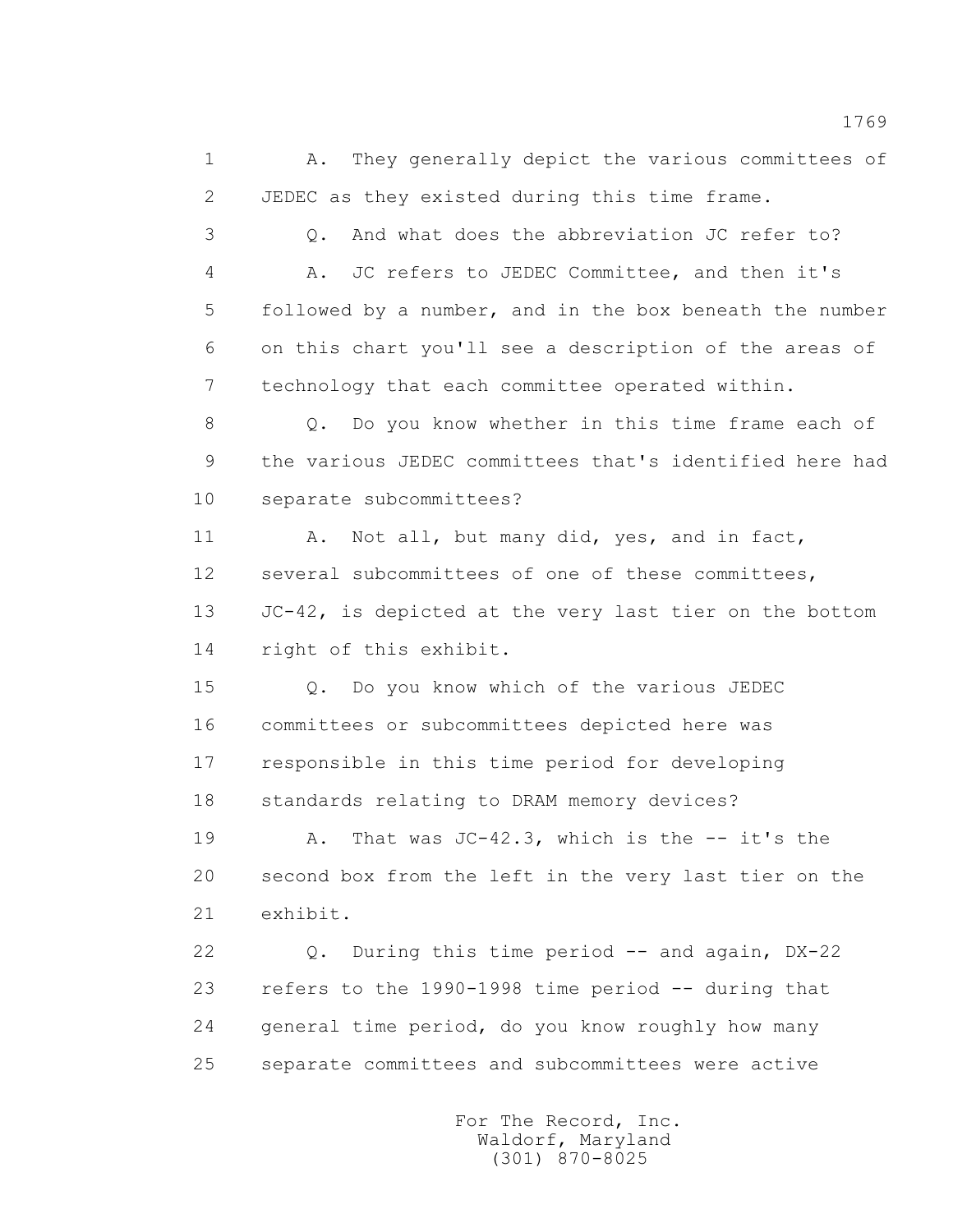1 within JEDEC as a whole?

 2 A. I think the number was approximately 30 to 35 3 at that time, something on that order. 4 Q. I assume it may have varied throughout that 5 time period somewhat? 6 A. Yes. In fact, the number is larger now, so I 7 assume that there has been some variation throughout 8 the entire time period, but honestly, I wasn't tracking 9 the comings and goings of committees very closely, at 10 least within JEDEC, during that time frame. 11 0. We have another demonstrative we would like to 12 show you, which I believe will be referred to as DX-23? 13 JUDGE McGUIRE: Correct. 14 (DX Exhibit Number 23 was marked for 15 identification.) 16 BY MR. ROYALL: 17 Q. Do you recognize this demonstrative that's been 18 displayed on the screen, Mr. Kelly? 19 A. Yes, sir, as -- as it is designated, it is the 20 structure of JEDEC within the EIA organization as it 21 currently exists. 22 Q. And the top box refers to the JEDEC board. Is 23 the JEDEC board today the sole governing body of JEDEC? 24 A. It is. 25 Q. Do you yourself sit on the JEDEC board?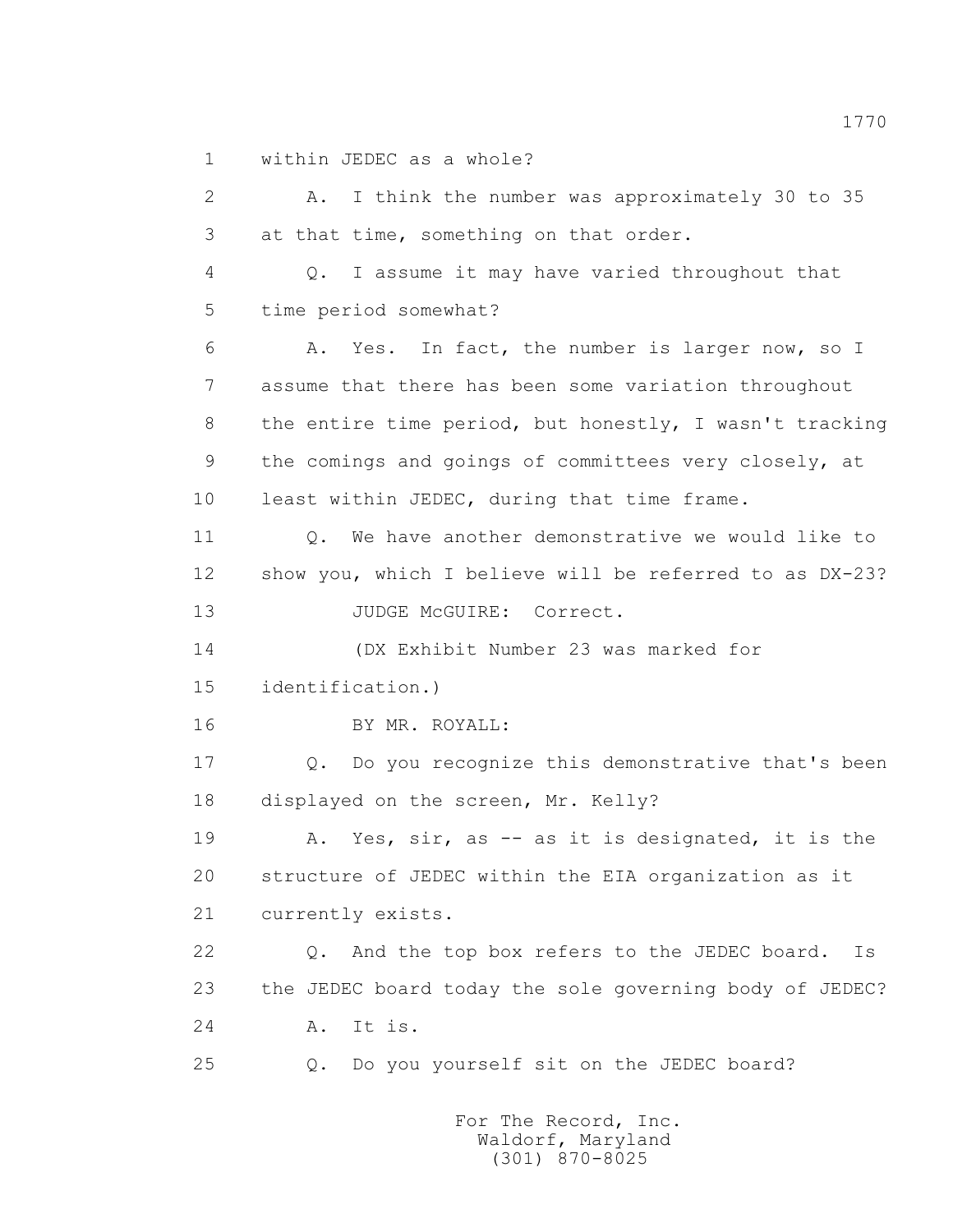1 A. No. I attend most but not all JEDEC board 2 meetings. I try to participate in all of them either 3 personally or by telephone, but I'm not a member of the 4 board. I don't vote on the board. The board is 5 comprised of representatives of member companies that 6 are active in the JEDEC organization.

 7 Q. Who currently serves as the chairperson of the 8 JEDEC board?

 9 A. The chairperson of the JEDEC board currently is 10 Desi Rhoden.

 11 Q. Let's go back, if we could, to CX-3092 and to 12 page 27, which was the EIA organization chart.

13 A. Yes.

 14 Q. Within the EIA structure as it existed in the 15 early 1990s, within the various groups and divisions 16 represented on this organization chart, were there 17 other working groups and subcommittees besides the 18 JEDEC committees that we've discussed?

19 A. Yes, there were many operating committees 20 within this structure that's depicted here as the EIA 21 organization overall.

 22 Q. Do you know roughly how many separate 23 committees and subcommittees were operating across EIA 24 in, let's say, the early to the mid-1990s? 25 A. This is an approximation, but it's pretty

> For The Record, Inc. Waldorf, Maryland (301) 870-8025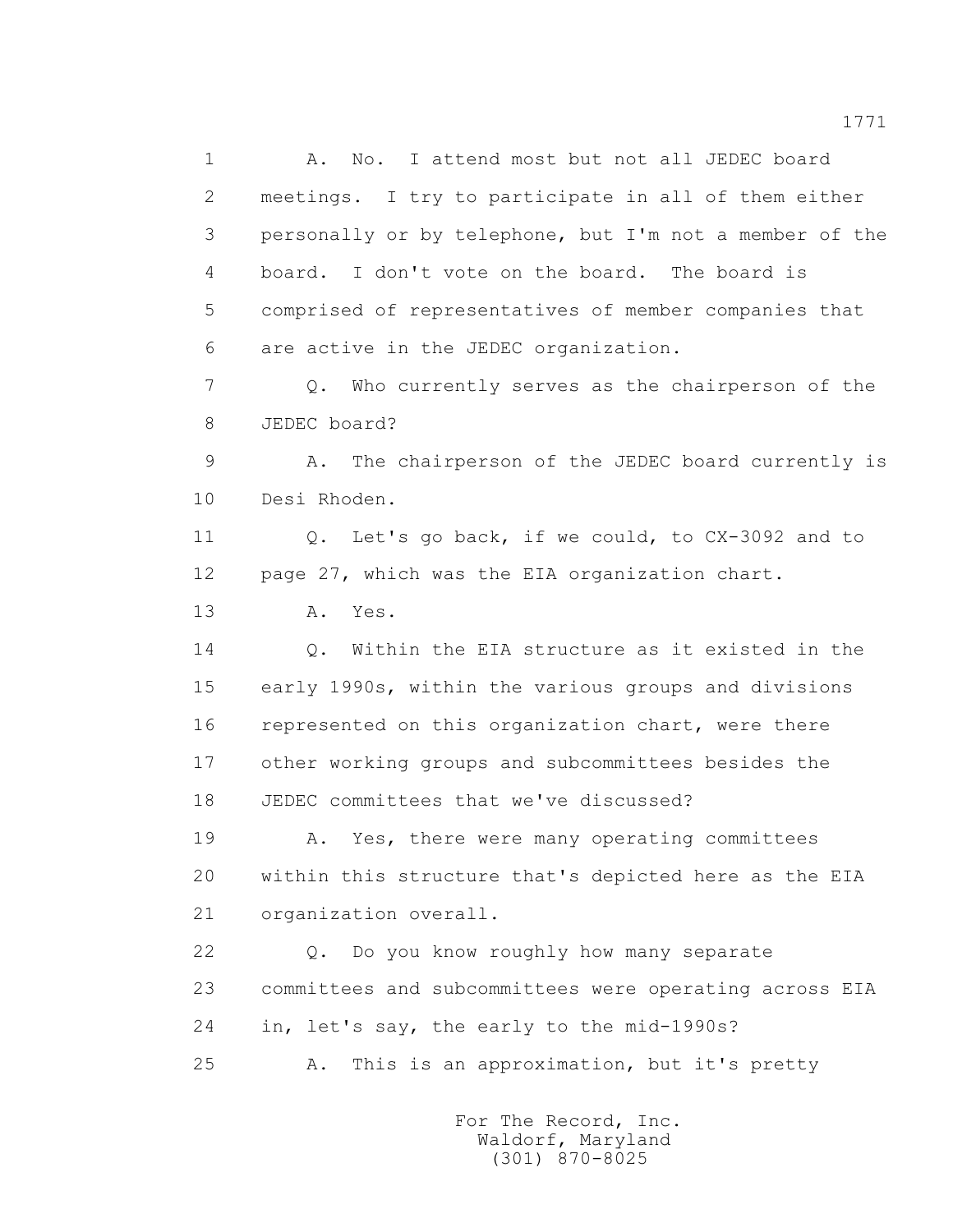1 close. I would say roughly 200 throughout the 2 organization, 200 engineering committees. 3 MR. ROYALL: Your Honor, at this time I'd like 4 to offer into evidence CX-3092, the 1990 EIA annual 5 report. 6 JUDGE McGUIRE: Mr. Perry? 7 MR. PERRY: No objection. 8 JUDGE McGUIRE: So entered. 9 (CX Exhibit Number 3092 was admitted into 10 evidence.) 11 BY MR. ROYALL: 12 Q. Mr. Kelly, I'd like to show you another 13 document. 14 May I approach, Your Honor? 15 JUDGE McGUIRE: Yes. 16 BY MR. ROYALL: 17 Q. Mr. Kelly, I've handed you what's been marked 18 for identification as CX-419. Do you recognize this 19 document? 20 A. Yes, sir. 21 Q. Can you explain what it is? 22 A. This document is a letter that I sent -- 23 although I don't remember this specific letter -- I 24 would have sent to a membership prospect in the time 25 frame indicated on the letter, which was May 2000.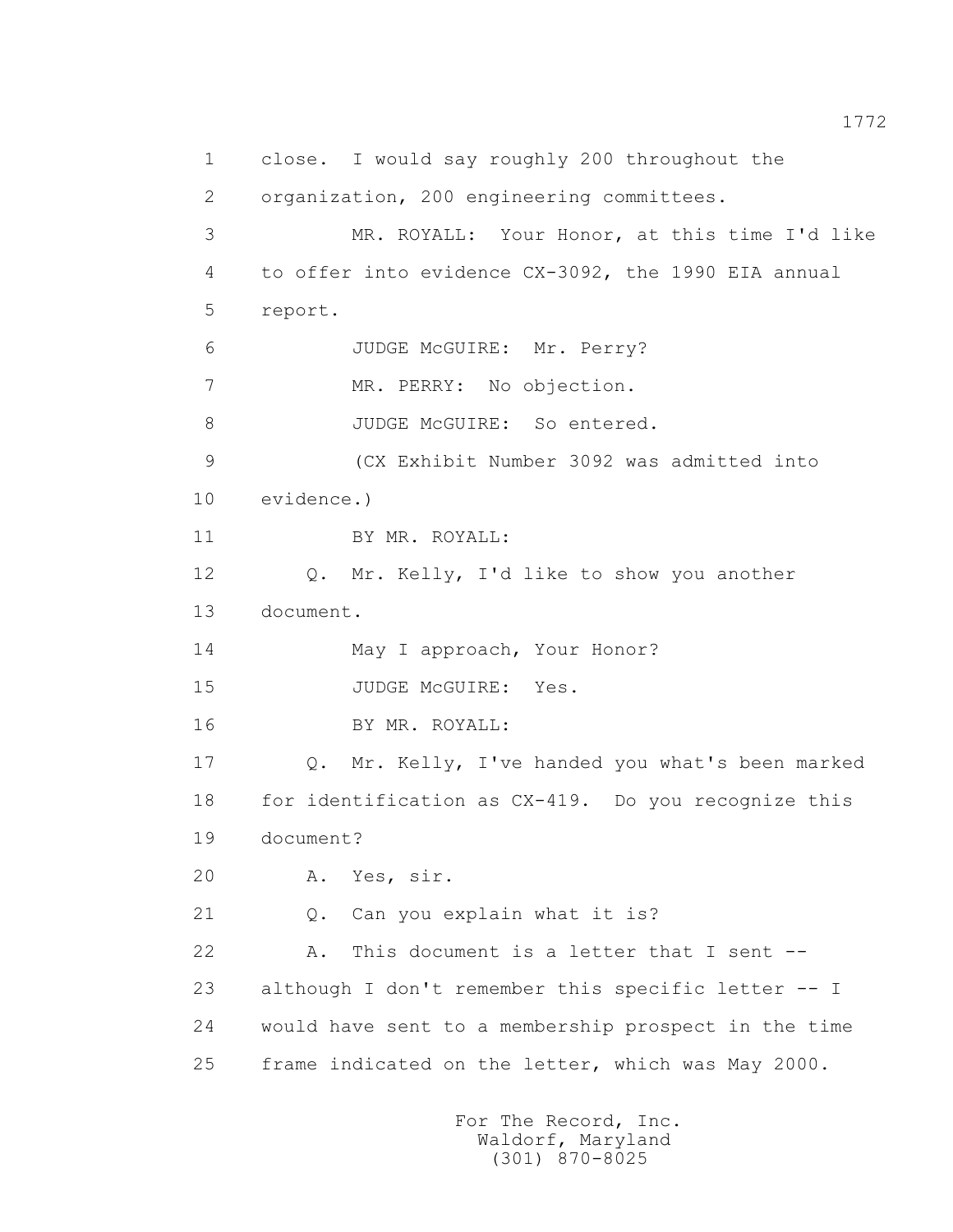1 0. And what was the purpose of the letter? 2 A. The purpose of the letter was to solicit the 3 participation of in this case Microwave Power Devices 4 to become a member of the JEDEC organization. 5 Q. Was this, in effect, a form letter that you 6 would send to candidates that were -- or prospective 7 members of JEDEC? 8 A. Yes, sir, at that time it was. 9 Q. I'd like to walk you through and ask you a few 10 questions about the statements in the letter, starting 11 with the first paragraph of CX-419. You state there: 12 "In 2000, JEDEC became an independent trade 13 association." 14 Do you see that? 15 A. Yes, sir. 16 Q. And then you go on to mention that JEDEC, 17 "previously operating under the Electronic Industries 18 Alliance for more than 40 years." 19 Do you see that? 20 A. I do. 21 Q. Is that correct, that JEDEC was part of EIA or 22 has been part of EIA for more than 40 years? 23 A. Actually, it's considerably more than 40 years. 24 JEDEC has been active within an EIA organization under 25 the name JEDEC since approximately 1958, and under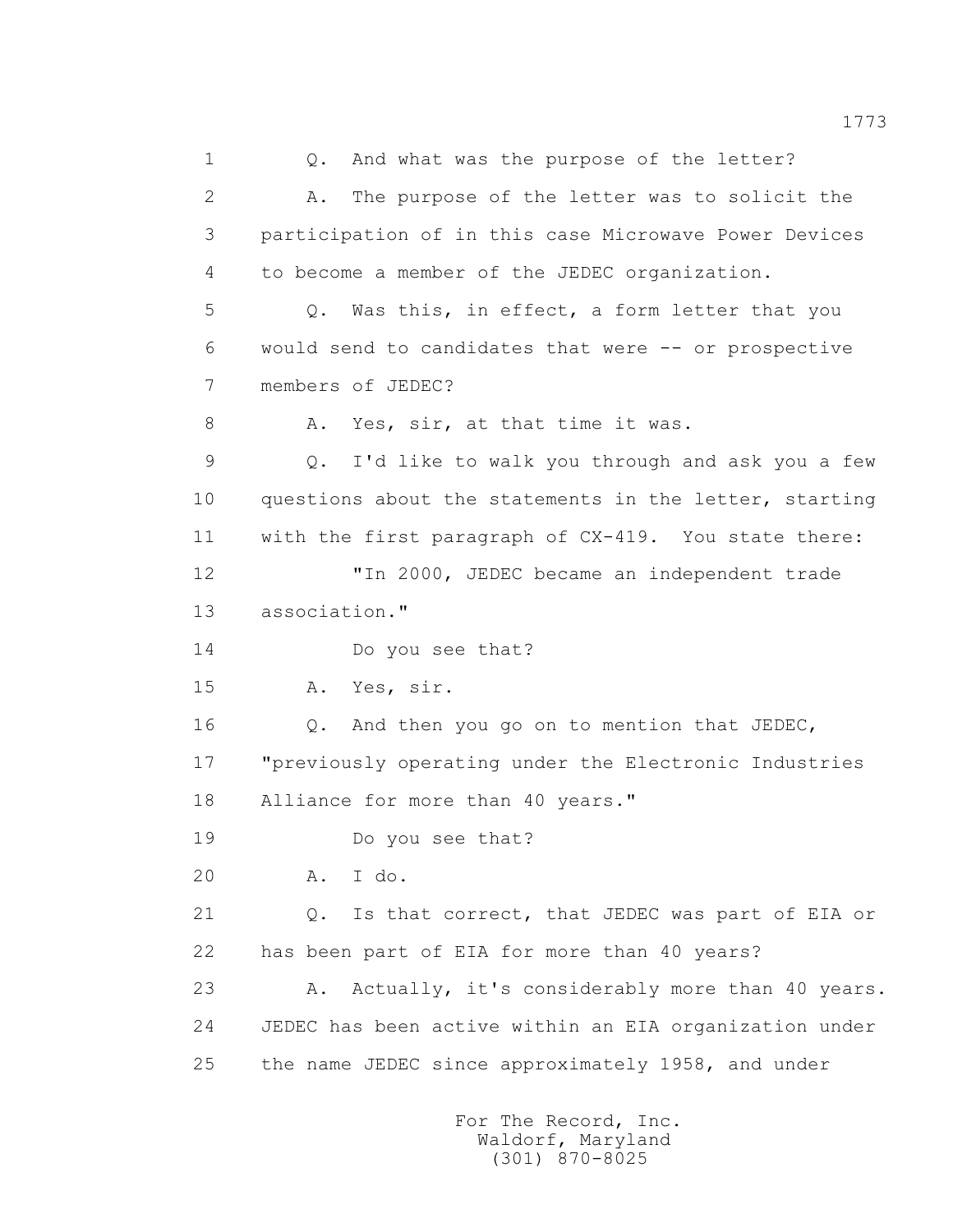1 other names with slightly different functions for a 2 number of years prior to that, probably dating back to 3 the 1940s.

 4 Q. And was JEDEC by the name JEDEC founded in 5 1958?

 6 A. JEDEC was a committee within the Electronic 7 Industries Alliance, so to the extent it was formed as 8 a committee, the answer is yes, since 1958. I'm sorry. 9 Q. Do you know when EIA was first founded? 10 A. EIA was first formed in April 1924.

 11 Q. Now, skipping to the next paragraph of your 12 letter, Exhibit CX-419, you state there, "The JEDEC 13 organization is a leading worldwide semiconductor 14 standards organization with 300 member companies, 37 15 standards committees and 1800 individual committee 16 participants."

17 Do you see that?

18 A. I do.

 19 Q. Are those statistics still basically accurate 20 today?

21 A. No, they've varied slightly. Although they 22 were accurate at this time, the number of members given 23 conditions in the industry is down somewhat. It's 24 approximately 250. The number of committees is up 25 somewhat. We are at approximately 50 if you include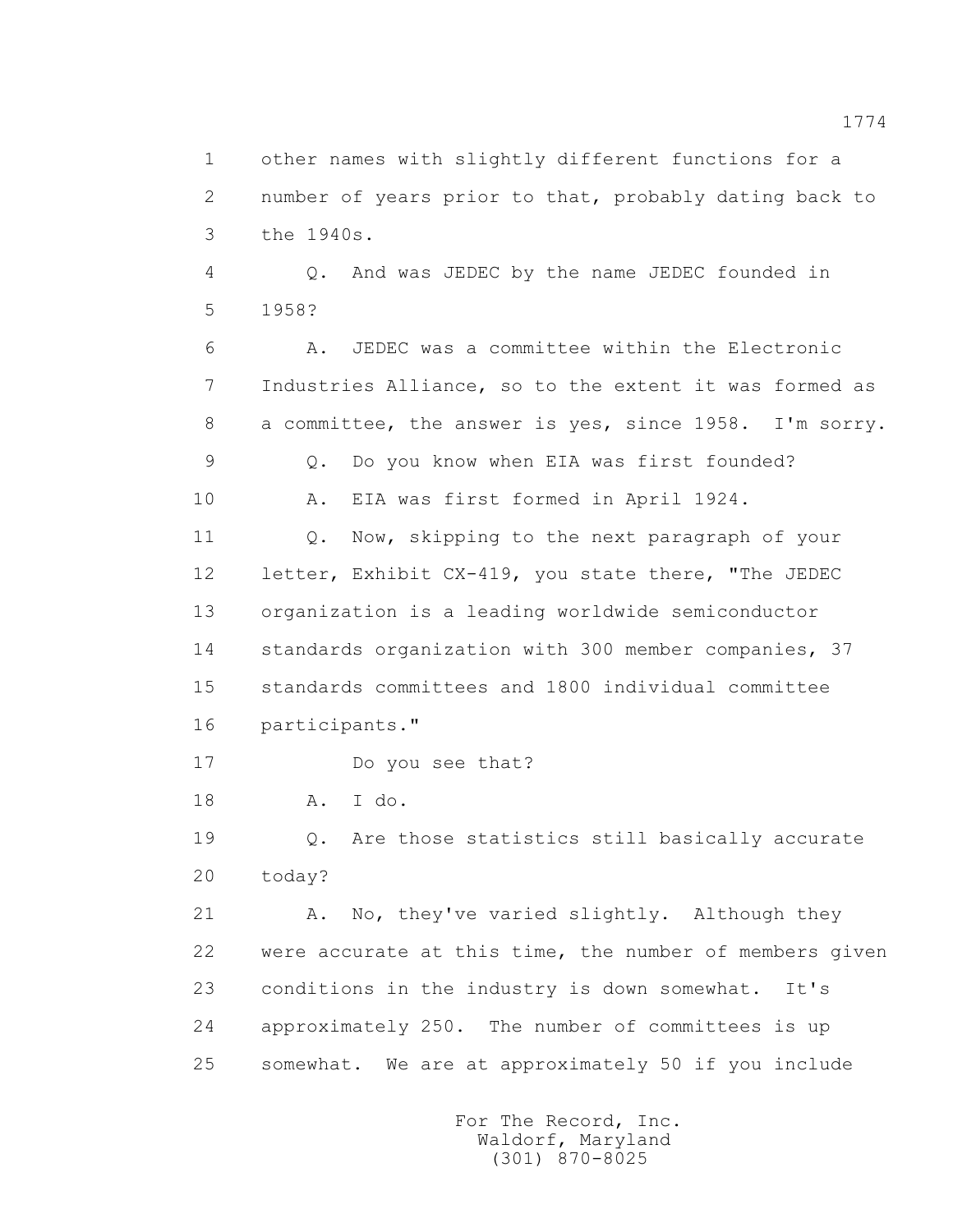1 committees, subcommittees, working groups and task 2 groups. And the number of individual company 3 participants is roughly the same, about 1800.

 4 Q. Do you know how these statistics would compare 5 to the makeup of JEDEC in the early to mid-1990s?

 6 A. I would say they're approximately the same. 7 Member companies in the early nineties was probably 8 closer to the 250 mark again, but I think the other 9 statistics are approximately correct.

10 0. You say here that as of the date of this 11 letter, May 2000, there were 300 member companies but 12 800 individual participants in JEDEC. Is it common for 13 companies in JEDEC to send multiple representatives to 14 JEDEC meetings?

 15 A. Yes, sir, it is. Actually, the number of 16 individual company participants is 1800, not 800, but 17 it is not uncommon for companies to send multiple 18 representatives to JEDEC meetings overall, although 19 it's not the norm that there would be multiple company 20 representatives at any individual committee meeting. 21 Some companies do send different people to different 22 committee activities within JEDEC.

 23 Q. You mention in this letter the number of 24 members of JEDEC. Roughly how many members does EIA 25 have today?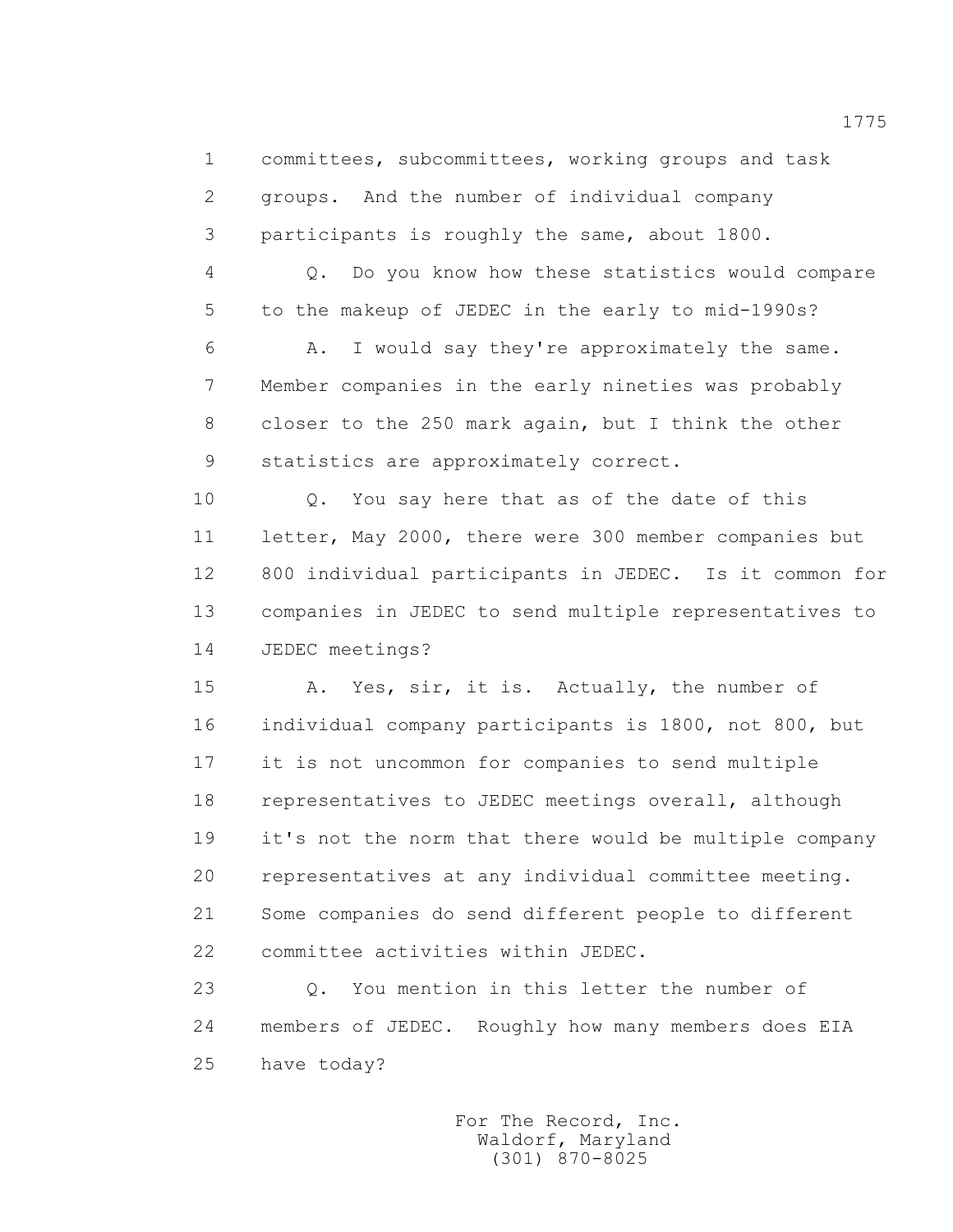1 A. Today, approximately 2100 members. 2 Q. And has that number changed materially over the 3 past decade or so? 4 A. It's up fairly considerably. I think it -- 5 when I joined EIA, it was about 1200 members 6 approximately. 7 Q. Going back to the letter, CX-419, in the next 8 sentence of the letter, you state in reference to 9 JEDEC, "75% of the top 250 semiconductor manufacturers 10 are members, representing 80% of semiconductor sales." 11 Do you see that? 12 A. I do. 13 0. And do you understand those to be accurate 14 estimates or statistics? 15 A. I -- yes, sir, I certainly did as of May 2000, 16 yes. 17 Q. What about the next statement, "An estimated 18 90% of semiconductor standards in use are JEDEC 19 standards." 20 Do you see that? 21 A. I do. 22 Q. And do you understand that to be an accurate 23 statement? 24 A. I do. 25 Q. In the next paragraph you state, "JEDEC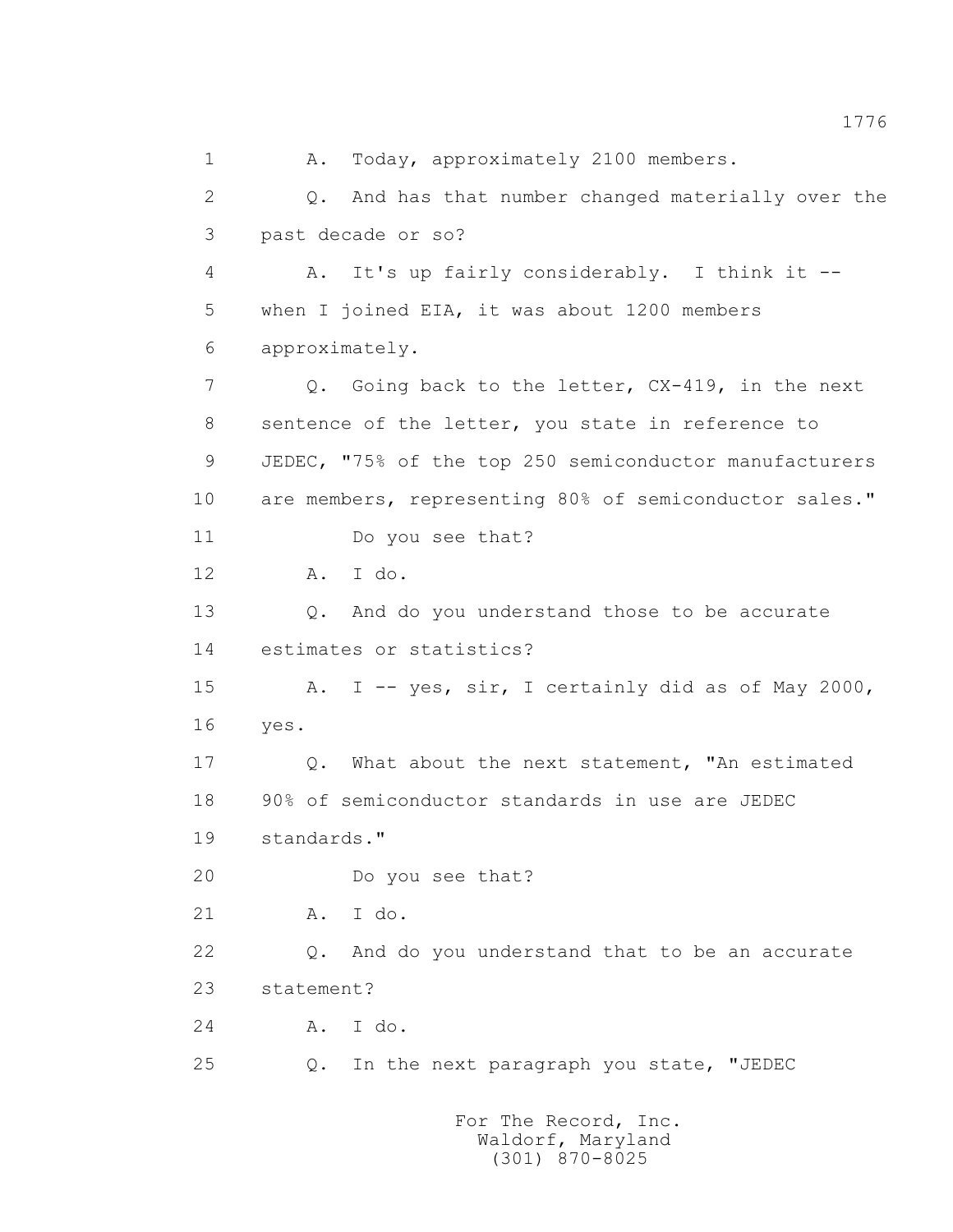1 standards are open (in terms of IP licensing)," and let 2 me stop there.

 3 Do you see that language? 4 A. I do. 5 Q. Can I ask you to explain what you meant by that 6 statement? 7 A. Yes. JEDEC standards -- what I meant here 8 specifically was that JEDEC standards are open in the 9 sense that they are not subject to restrictive 10 intellectual property rights.

 11 Q. And what do you mean by the term "restrictive 12 intellectual property rights"?

 13 A. What I mean by "restrictive intellectual 14 property rights" is unlimited intellectual property 15 rights; that is, not -- we had a -- something that 16 we -- we have a rule that we follow in JEDEC that's 17 known as the RAND rule, reasonable and 18 nondiscriminatory. Let me explain what that means.

 19 Companies that participate in the process that 20 have relevant IP are required to disclose the IP and 21 then give assurances limiting their unbridled 22 discretion to license that IP on any terms and 23 conditions that they elect, and that's what I'm 24 referring to here as the limitation on IP rights, so 25 that they are not restrictive.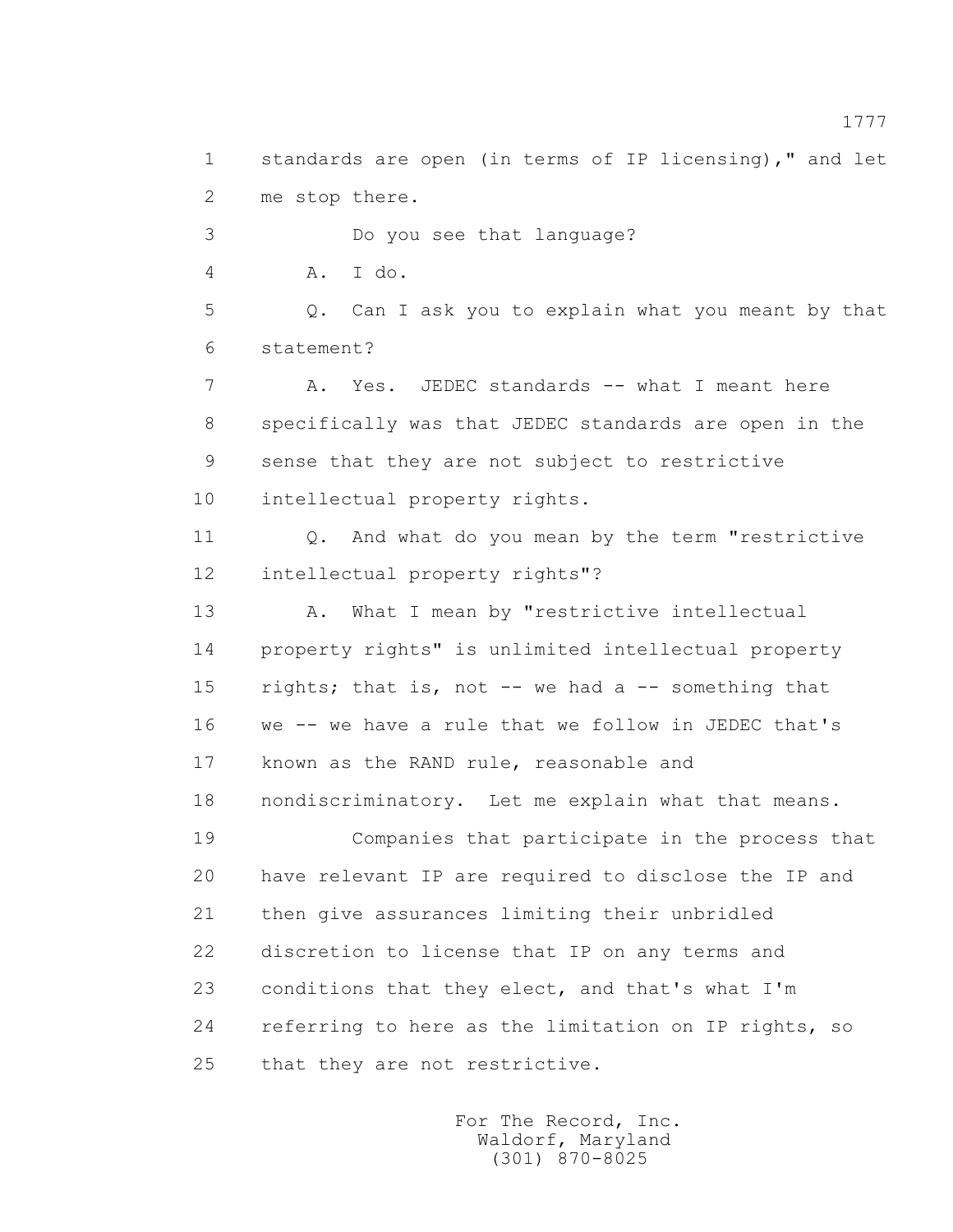1 Q. Does the term "open standard," as you define it 2 or as you use it here, refer to a standard that 3 includes no intellectual property whatsoever? 4 A. No. No, to the extent that intellectual 5 property is included in a standard, it must be subject 6 to the reasonable and nondiscriminatory assurances or 7 alternatively to an agreement to license without 8 charge, which is less common, but it sometimes happens. 9 Q. Are all JEDEC standards open standards in the 10 sense that you use that term here? 11 A. Yes, sir, those are the only kinds of standards 12 that JEDEC generates, and if I can go beyond that, 13 those are the only kinds of standards that EIA as a 14 whole generates. 15 Q. In your view, is it important for JEDEC 16 standards to remain open standards? 17 A. It's vital. 18 MR. PERRY: Your Honor, I don't know if he's 19 asking for him to give his view, but we would object to 20 the opinion testimony. He hasn't been designated as an 21 expert. 22 JUDGE McGUIRE: Any response, Mr. Royall? 23 MR. ROYALL: Well, I am asking for his view as 24 EIA general counsel and as JEDEC president, and I don't 25 think it's in the form of expert testimony. I don't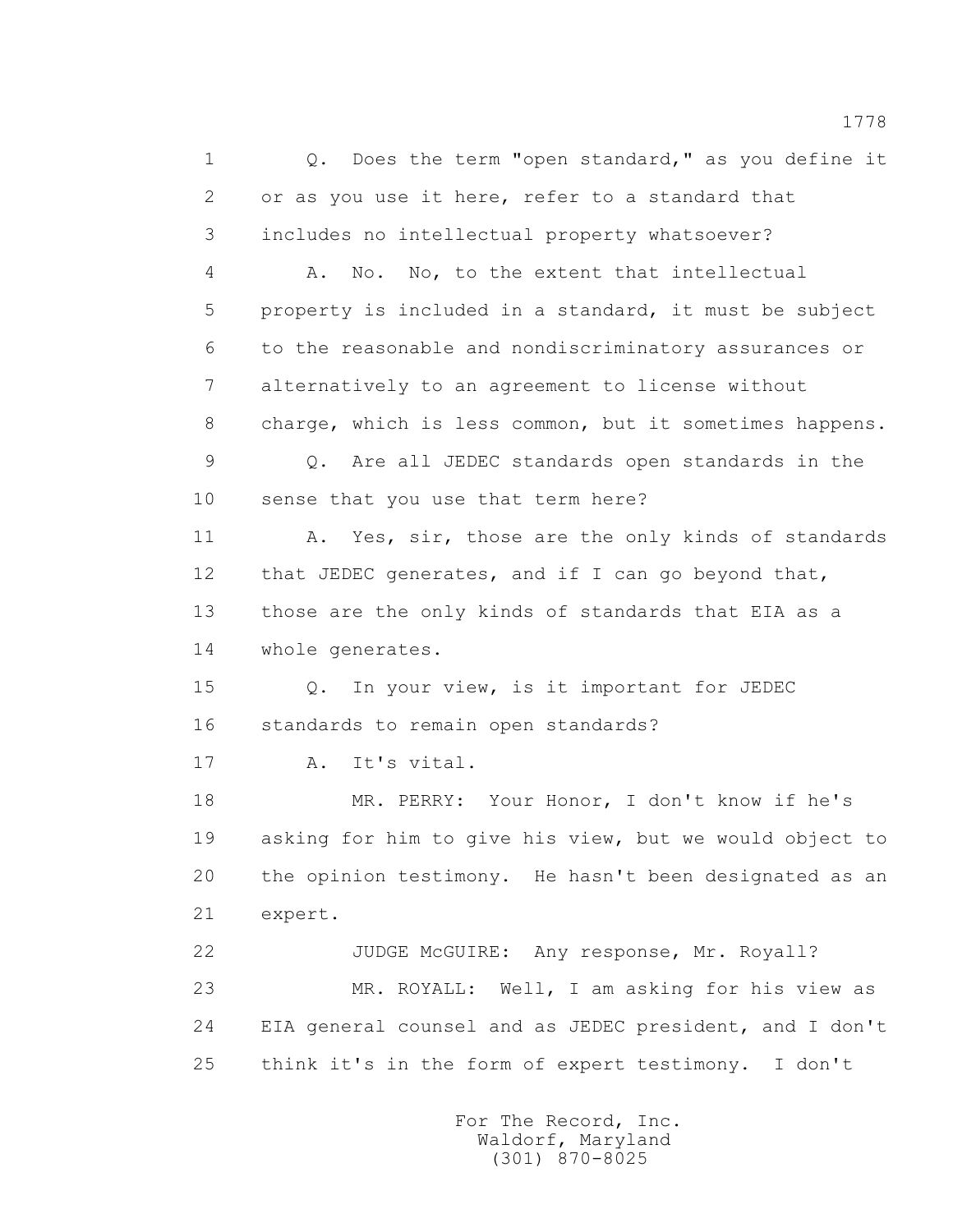1 think it's any --

 2 JUDGE McGUIRE: He can testify as to his own 3 observations and any perception but not opinion 4 testimony, if you want to restate the question. 5 MR. ROYALL: Well, I can restate the question, 6 but I think the question as stated was asking for his 7 own view, but I can restate it if you like. 8 JUDGE McGUIRE: Please do. 9 BY MR. ROYALL: 10 0. In your view, Mr. Kelly, is it important for 11 JEDEC standards to remain open? 12 MR. PERRY: Same objection. 13 JUDGE McGUIRE: That's the same question, Mr. 14 Royall, as I hear it. 15 MR. ROYALL: No, I am asking for -- 16 JUDGE McGUIRE: I thought you said in his 17 opinion. Why don't you ask him for his understanding 18 or something, it might be a little clearer. 19 MR. ROYALL: Okay. On the subject of opinion, 20 let me say this. This is a lay witness who has not 21 been designated as an expert -- 22 JUDGE McGUIRE: That's correct. 23 MR. ROYALL: -- and Mr. Perry is correct about 24 that. On the other hand, I don't think there is 25 anything inappropriate with eliciting from this witness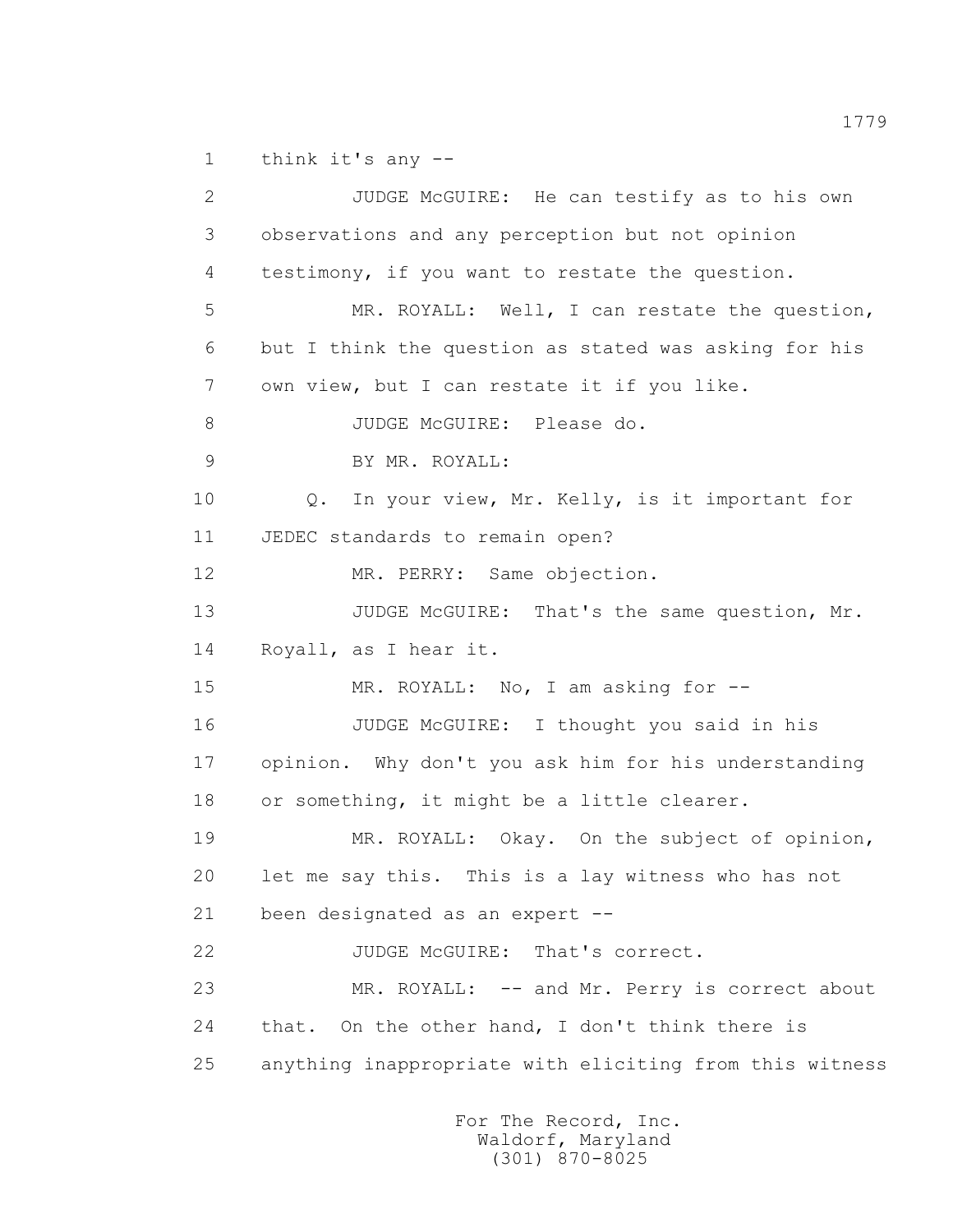1 his views on the interpretation of JEDEC rules or the 2 purposes of JEDEC -- 3 JUDGE McGUIRE: I'm not saying there is. I'm 4 just objecting I think -- opposing counsel is offering 5 opposition to the form of the question. 6 MR. ROYALL: Okay, well, I can restate it and 7 ask for his understanding. 8 JUDGE McGUIRE: Please do. I think that will 9 make it clearer for all of us. 10 BY MR. ROYALL: 11 Q. Mr. Kelly, do you understand it to be important 12 for JEDEC standards to remain open standards? 13 A. Yes, sir. 14 Q. And can you explain why? 15 MR. PERRY: Your Honor, can I just establish 16 that -- the time period we're asking about, because I 17 don't think there is any foundation for anything going 18 back before his involvement. 19 JUDGE McGUIRE: Mr. Royall, what time period 20 are you placing this in? 21 MR. ROYALL: During the time period that he has 22 been EIA's general counsel dating back to September 23 1990. 24 MR. PERRY: Your Honor, there is no foundation 25 for this individual to testify about anything that went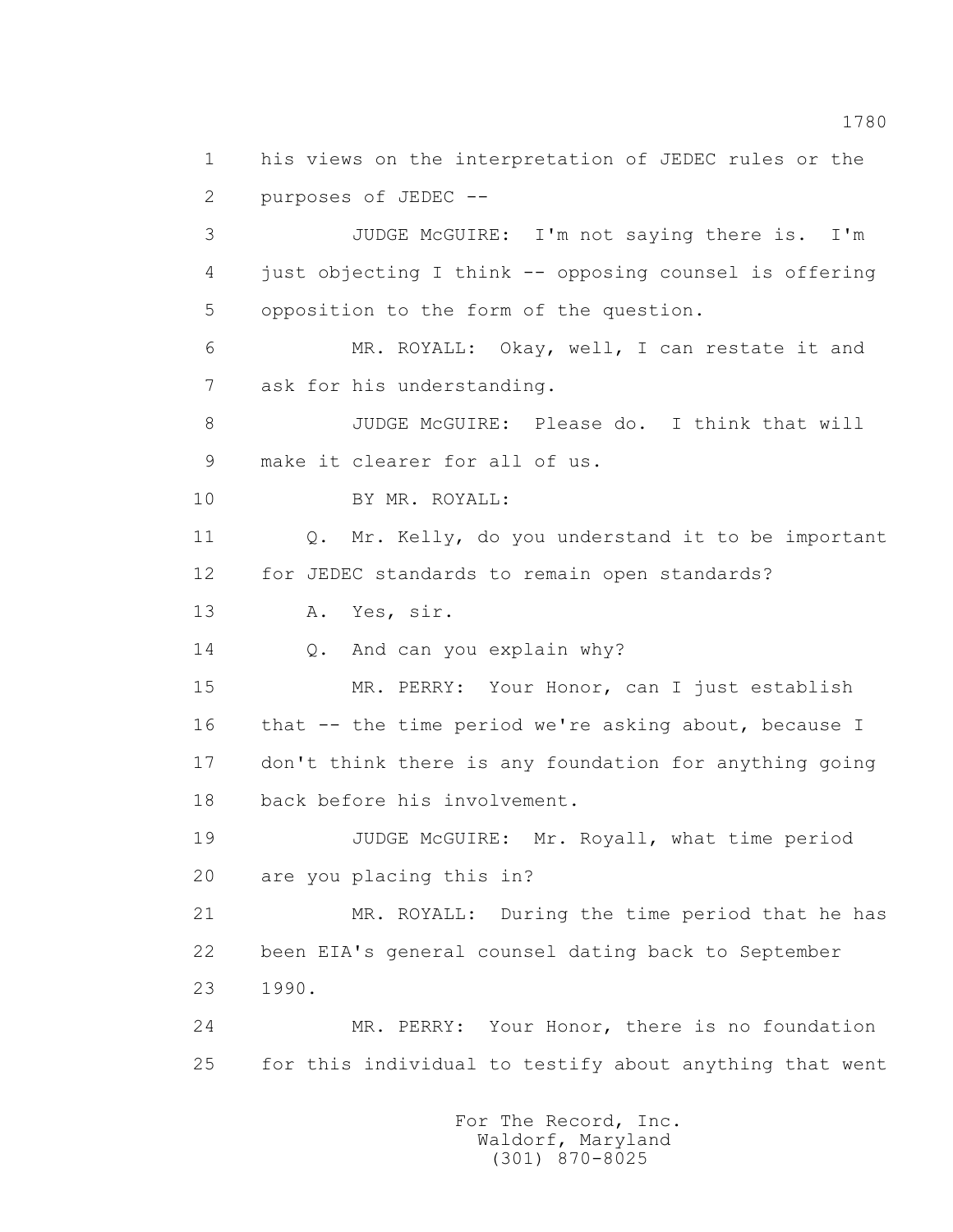1 on in JC-42 or his views of any of that, and we have 2 got that in his deposition. He says he has no idea 3 what was going on in JC-42 at the time. So, I just 4 worry that we're getting opinions and views about what 5 was going on back then when there's no foundation. 6 JUDGE McGUIRE: I will -- he's laid the 7 foundation at least to the time frame. That's 8 overruled. I'll let you go into that on cross 9 examination. 10 MR. PERRY: All right, thank you. 11 JUDGE McGUIRE: You may proceed, Mr. Royall. 12 MR. ROYALL: Thank you, Your Honor. 13 BY MR. ROYALL: 14 Q. Do you have the question in mind, Mr. Kelly? 15 A. I do. I can answer it a couple different ways. 16 Let me try to answer it straight on. 17 First of all, we have very basically open 18 standards, as I said before, are what we do. It's the 19 only kind of standard we generate at EIA or in JEDEC, 20 and it's important that we do that because openness 21 is -- it ensures that the end product of the standards 22 process won't be subject to unfair competition or 23 misuse by a particular company to enhance its market 24 power. It's designed to be open. 25 That's why there -- as I said before, we limit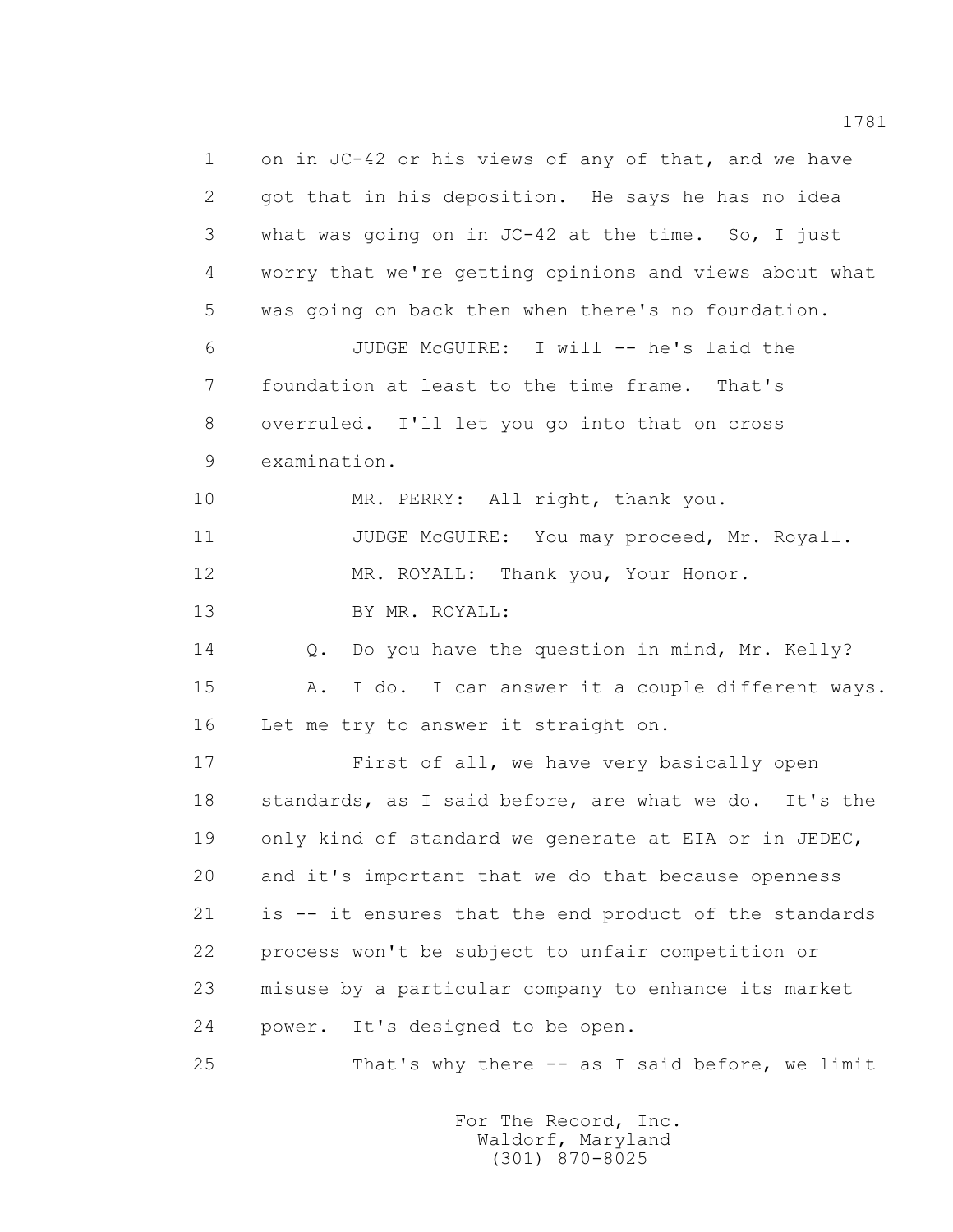1 the otherwise unbridled discretion of IP owners to 2 license on any terms that they see fit. Having the 3 technology included in the standard is a privilege, and 4 the condition for that -- for having that privilege is 5 to agree to a restriction on licensing. That in turn 6 allows the marketplace to know that they're dealing 7 with a standard that anyone can comply with on a -- on 8 a reasonable basis without -- without being, if you'll 9 excuse the expression, gouged in terms of IP licensing 10 royalties.

 11 Q. Does JEDEC sometimes refer to itself as an open 12 standards organization?

13 A. Yes, it does.

 14 Q. And by that term, is JEDEC simply referring to 15 the open nature of the standards as you described, or 16 is it referring to something else?

 17 A. It's referring to the process by which the 18 standards are developed, which is an open process in 19 the sense that anyone with an interest in the subject 20 matter can participate and in the sense that the entire 21 process is conducted in good faith.

 22 And then it also refers to the end product of 23 that process, which is what I'm identifying here, which 24 is an open standard not subject to restrictive 25 intellectual property.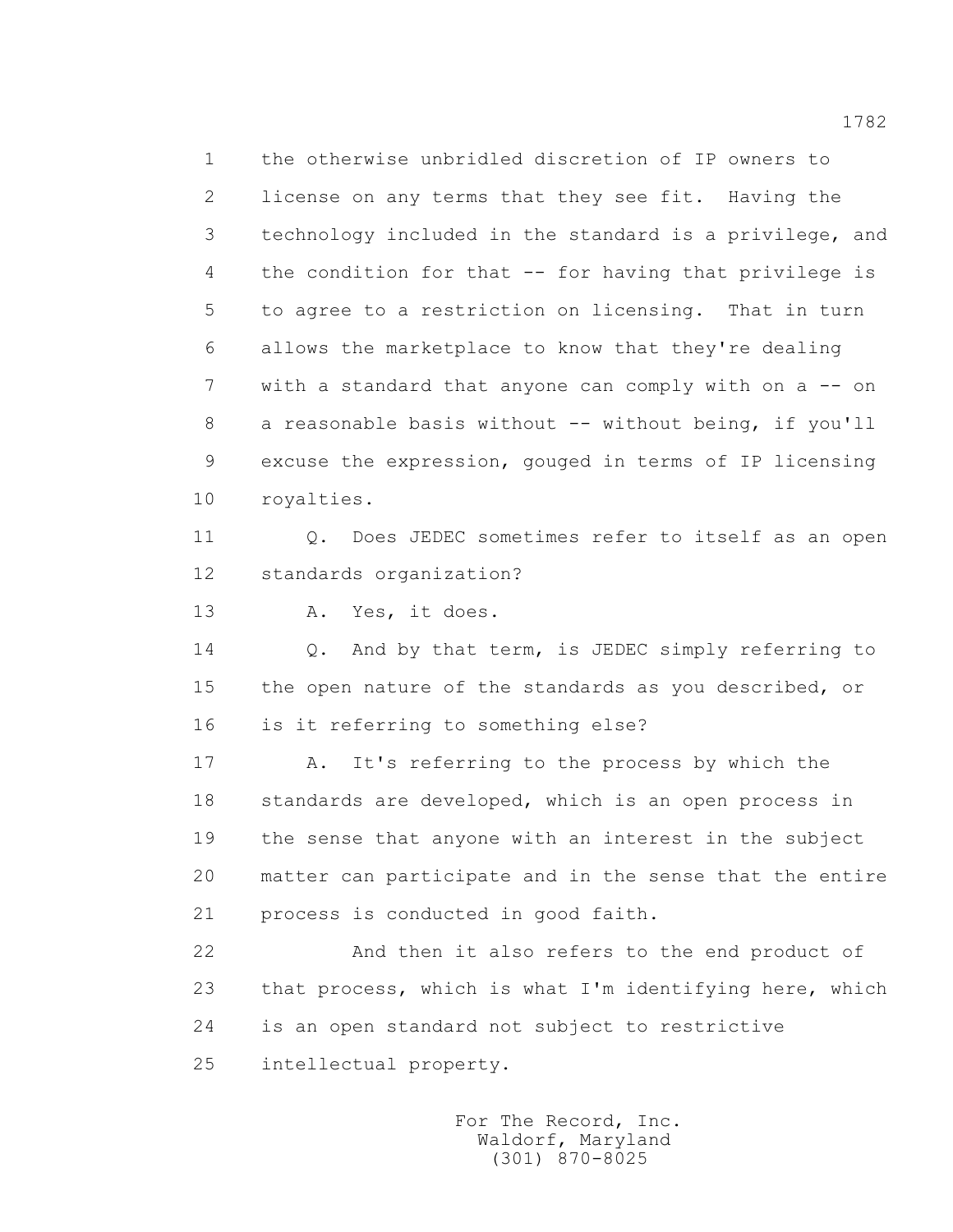1 0. If I could focus you back on Exhibit CX-419, 2 and in fact, on the same sentence that we've been 3 discussing, you go on in that sentence to state that 4 JEDEC standards are "voluntary." 5 Do you see that? 6 A. Yes, sir. 7 Q. What do you mean in saying that JEDEC standards 8 are voluntary? 9 A. Voluntary in at least two senses. One is that 10 any company may voluntarily elect to participate or not 11 participate in the process by which standards are 12 developed, and voluntary in terms of whether a company, 13 after a standard is finally issued, elects to comply 14 with that standard or not. The whole -- the 15 development and the compliance with the standard are 16 both entirely voluntary. 17 Q. Does JEDEC sometimes refer to itself as a 18 voluntary standards organization? 19 A. Yes, sir. 20 Q. And what is meant by that term? 21 A. Basically what I've just said, that it's open 22 to anyone with an interest in the subject matter to 23 participate and that the end product of the process is 24 a standard that companies can follow or not follow in 25 their own discretion.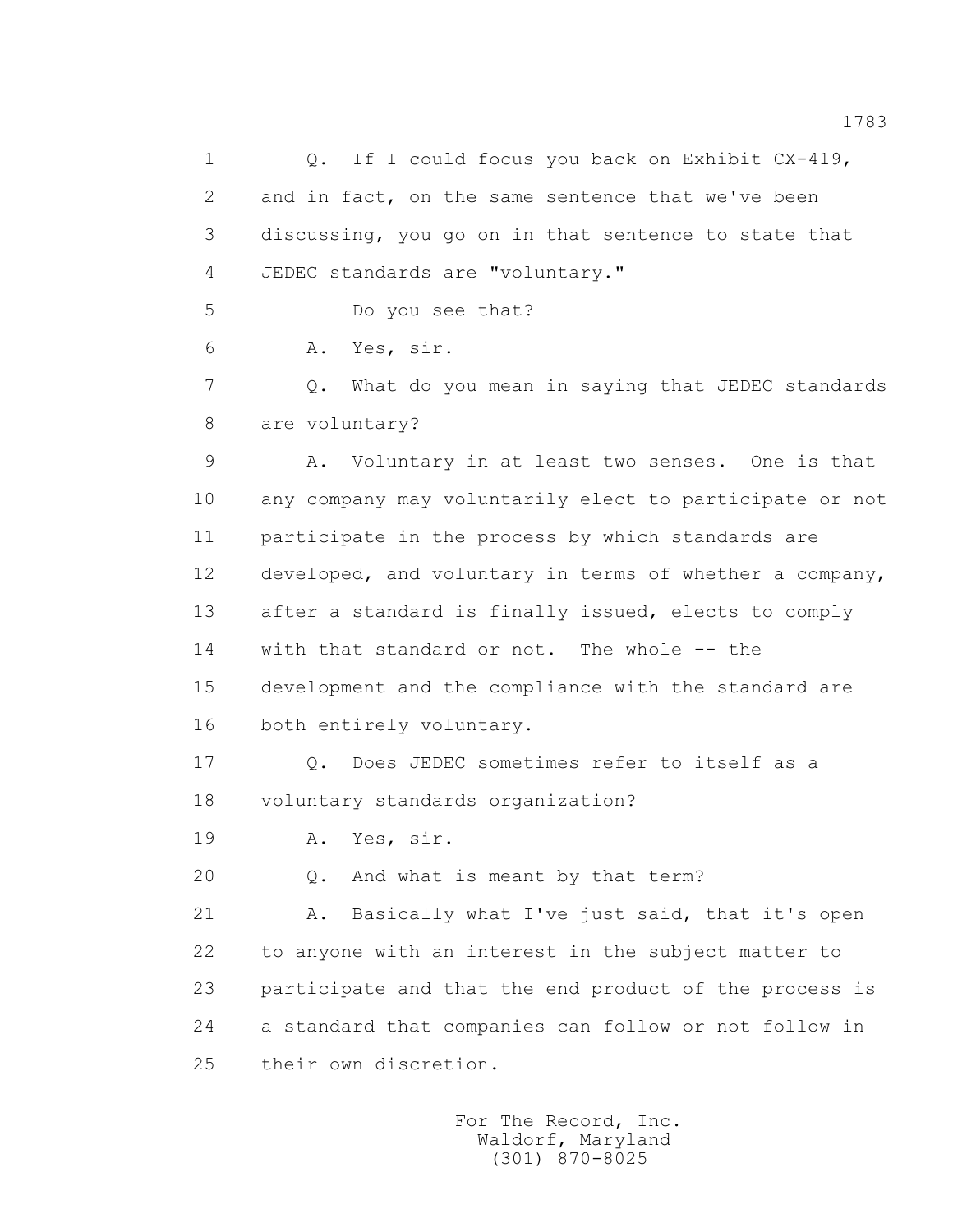1 Q. I don't believe that the term is used in this 2 letter, but let me go ahead and ask you, does JEDEC 3 sometimes also refer to itself as a consensus standards 4 organization or a consensus standards developer? 5 A. Yes, sir. 6 Q. And what is meant by that term in reference to 7 JEDEC?

8 A. In every instance, our standards have to be 9 based upon a consensus of the formulating committee and 10 a consensus of the board -- of the -- now the JEDEC 11 board, formerly the JEDEC Council, indicating that they 12 agree with the content of the -- of the standard.

13 0. For a JEDEC committee to approve a standard, is 14 it necessary that there be unanimous support for the 15 standard?

16 A. No, sir. By consensus, we mean something less 17 than unanimous support as a matter of just counting 18 votes. As a practical matter, however, we try whenever 19 possible to attain unanimity or come as close to 20 unanimity as we can, and there's -- through the voting 21 process, people who vote "no" on a standard have an 22 opportunity to express the basis for their "no" vote, 23 and the committee has an opportunity to consider that 24 objection and respond to it, and through that process, 25 hopefully most -- certainly the majority, most of the

> For The Record, Inc. Waldorf, Maryland (301) 870-8025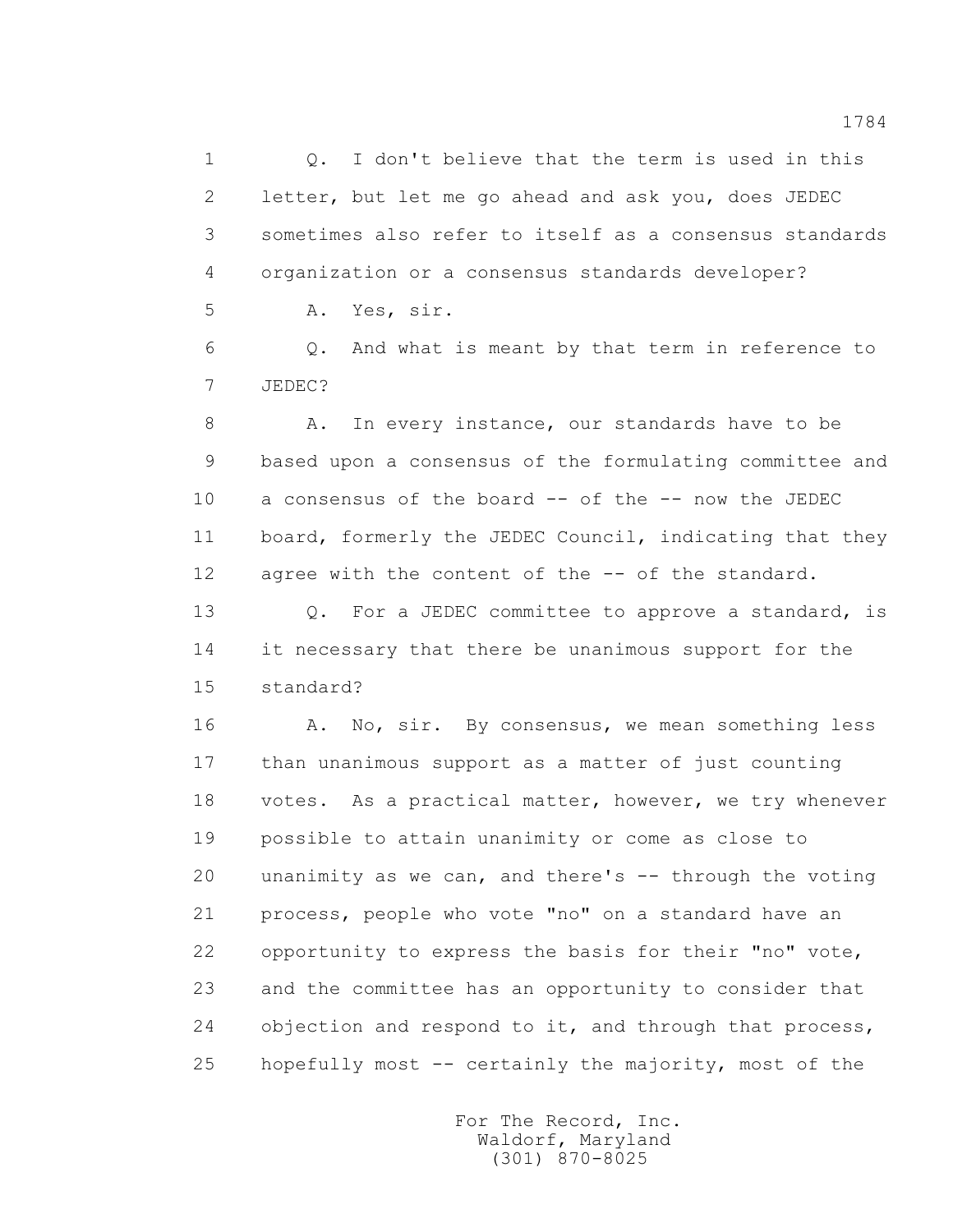1 members, hopefully a unanimous group of the members, 2 will agree that the standard is appropriate for 3 adoption.

 4 Q. Once a JEDEC committee approves a standard, 5 does it automatically become final and published or is 6 there something else that has to happen?

 7 A. Once the committee approves a standard, for 8 example, a JC-42 committee but it could be any of the 9 JEDEC committees, then that standard is -- the proposed 10 standard is sent by a ballot to the board of JEDEC, 11 which then has to again by a consensus approve the 12 ballot to adopt the standard.

 13 Q. Does the JEDEC board pay any attention to the 14 level of support or opposition to a standards proposal 15 within the committee from which that proposal is 16 generated?

 17 MR. PERRY: Your Honor, again, could we ask for 18 a time frame on these questions, because I don't think 19 he was on the board --

20 JUDGE McGUIRE: All right, Mr. Royall?

 21 MR. ROYALL: During the -- I am happy to do 22 that.

23 BY MR. ROYALL:

 24 Q. I believe you stated earlier, Mr. Kelly, that 25 you have -- although you don't sit on the board, you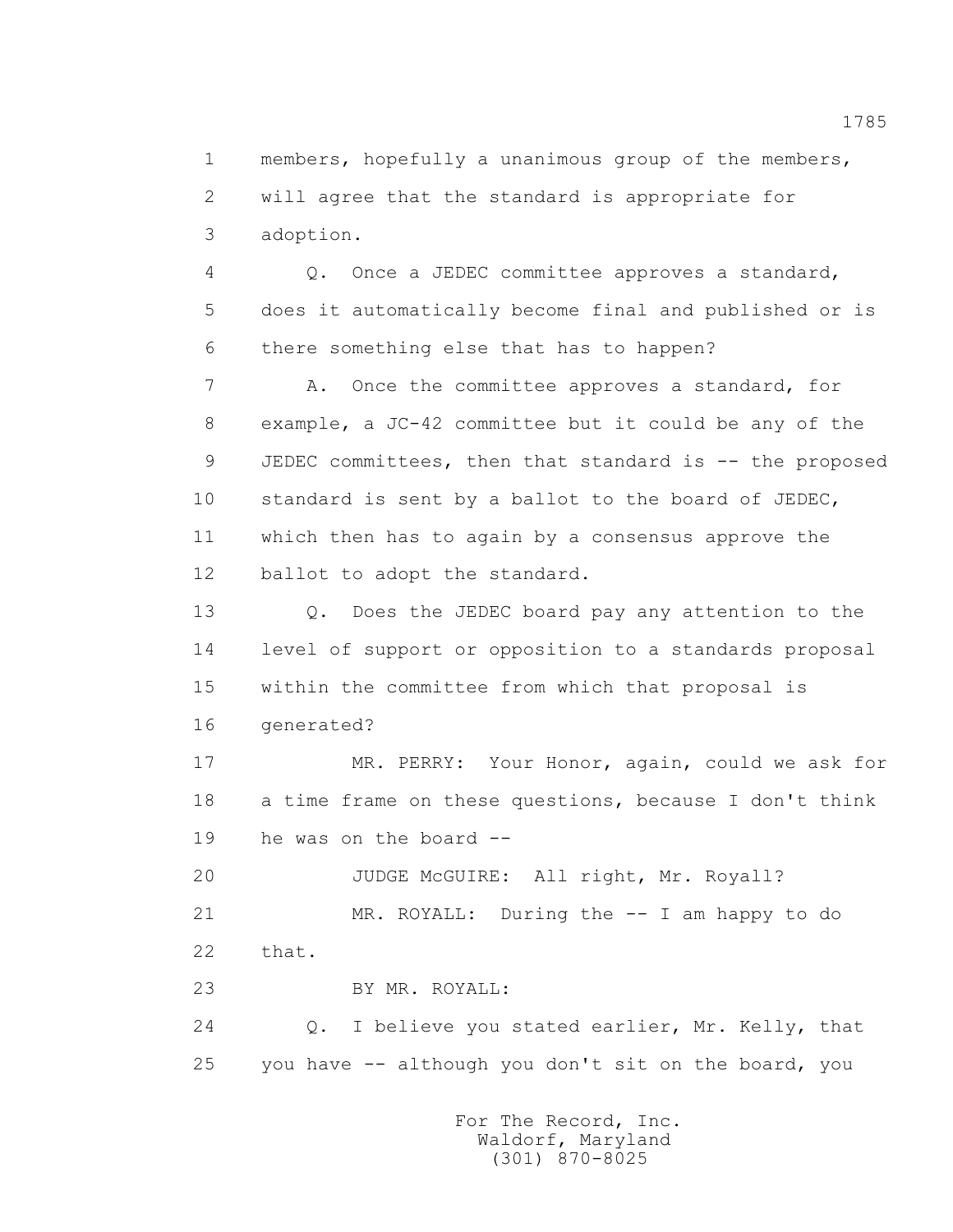1 have some involvement in JEDEC board activities?

2 A. That is correct.

 3 Q. And when did that involvement commence? 4 A. I believe I attended my first JEDEC board 5 meeting in February -- January or February of 1997. 6 Q. And in your experience being involved with the 7 JEDEC board, do you know whether the board pays 8 attention to the level of support or opposition to a 9 standards proposal when that proposal is then presented

10 to the board for its approval?

11 A. Yes, sir.

 12 Q. And if there was opposition to the standards 13 proposal, is that something that in your experience has 14 been an issue one way or the other with the JEDEC 15 board?

 16 A. The board will always discuss the fact that 17 there are negative votes, particularly if there are 18 unresolved negative votes. It will be a subject of 19 discussion at board meetings, yes.

 20 Q. And in your experience as EIA general counsel 21 since September 1990, has that always been true within 22 the governing -- organizations governing the activities 23 of JEDEC and JEDEC standards?

 24 A. To the extent that I could ascertain that from 25 reviewing the minutes, yes.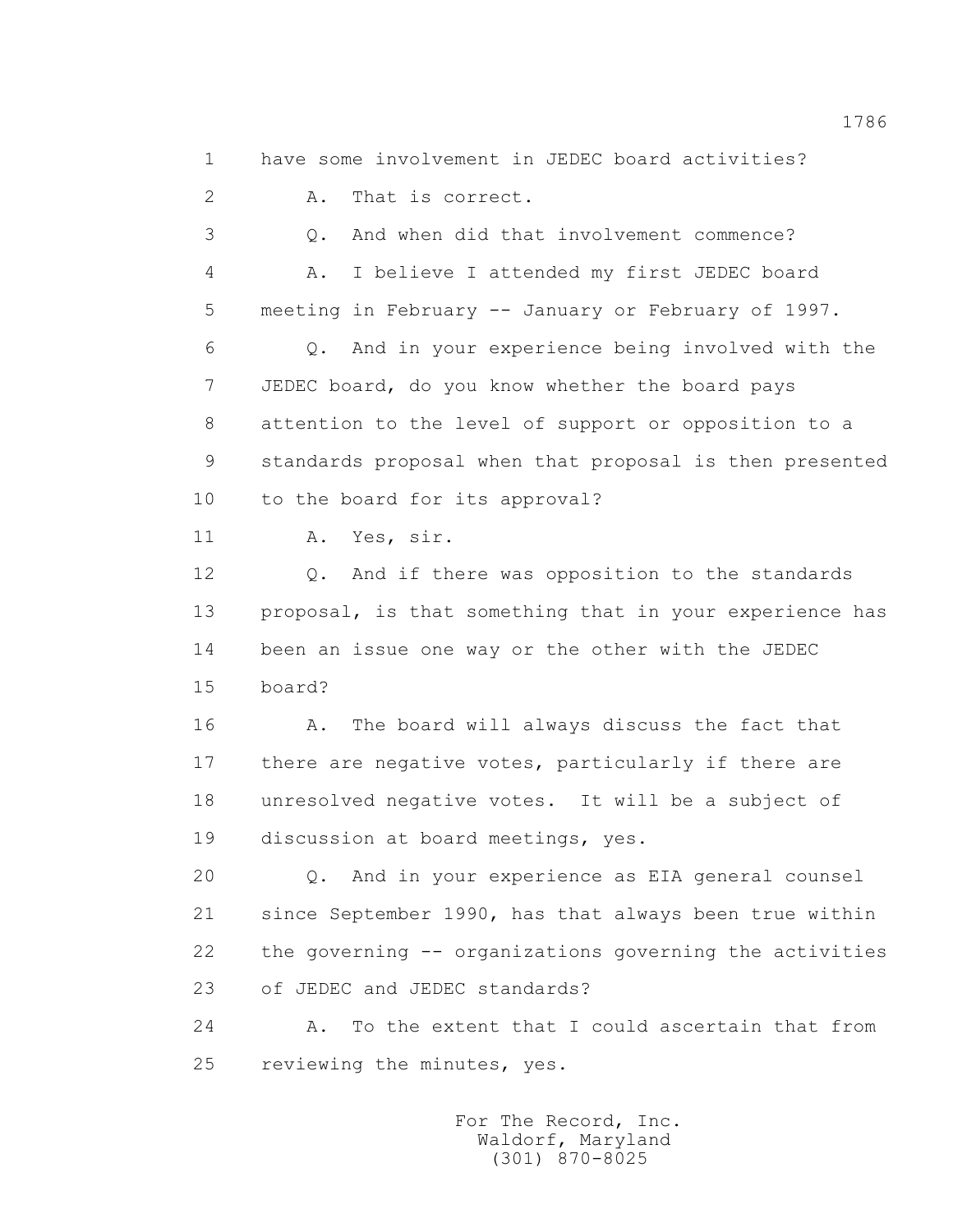1 Q. In the same sentence of CX-419 that we've been 2 reviewing, you go on to say that JEDEC standards are 3 "freely available." 4 Do you see that? 5 A. Yes, sir. 6 Q. Can you explain what you mean by that 7 statement? 8 A. Yes, sir. Since approximately 1997, I believe, 9 JEDEC standards have been available for download on the 10 worldwide web to anyone interested in clicking on and 11 downloading the standards at no charge. 12 Q. Has JEDEC ever charged a fee for the use of its 13 standards? 14 A. I think -- prior to 1997, JEDEC standards were 15 distributed initially through the EIA Engineering 16 Department and then subsequently through a private 17 organization, and yes, fees were collected for the hard 18 copies of standards. 19 Q. Has JEDEC ever limited access to its standards 20 to only member companies? 21 A. No, sir, JEDEC standards have always been 22 available to anyone who was interested in having a 23 copy, and when we used to charge for it, who could 24 afford to pay the fee, which was not a large number. 25 Q. If someone in the world today wanted to gain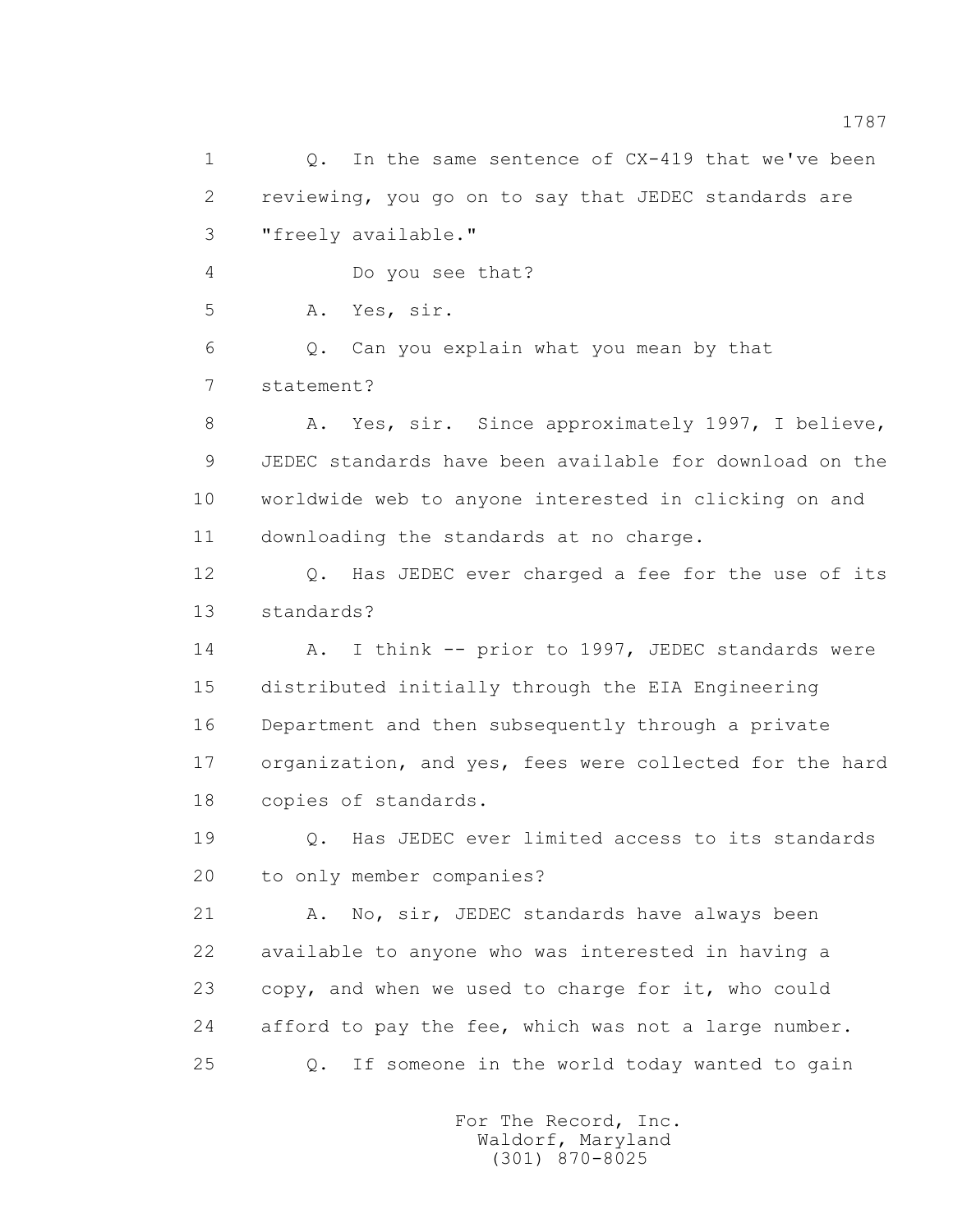1 access to a JEDEC standard, what would they have to do 2 to gain access?

 3 A. Go to our web page, which is indicated on this 4 exhibit, click on the download area, identify the 5 standard, and then download it, and they frequently do. 6 Q. In the same -- again, the same sentence or, I'm 7 sorry, the same paragraph that we've been focusing on 8 in CX-419, you go on to say with reference to JEDEC, 9 "The standard process is fast, 60-90 days, and 10 paperless." 11 Do you see that? 12 A. I do. 13 0. Can you explain what you meant by that 14 statement? 15 A. By that I mean the process has been 16 streamlined, particularly in the last five years or so, 17 to be as -- to move as quickly as the industry needs it 18 to move to develop standards rapidly. That's not to 19 say that all standards are developed in 60 to 90 days. 20 In some cases, it takes years. But it is a streamlined 21 process. It can move very quickly if need be. 22 And by "paperless," I mean that certainly since 23 the advent of the worldwide web, we have emphasized 24 electronic communications, and we try to avoid hard 25 copy communications between the staff and the members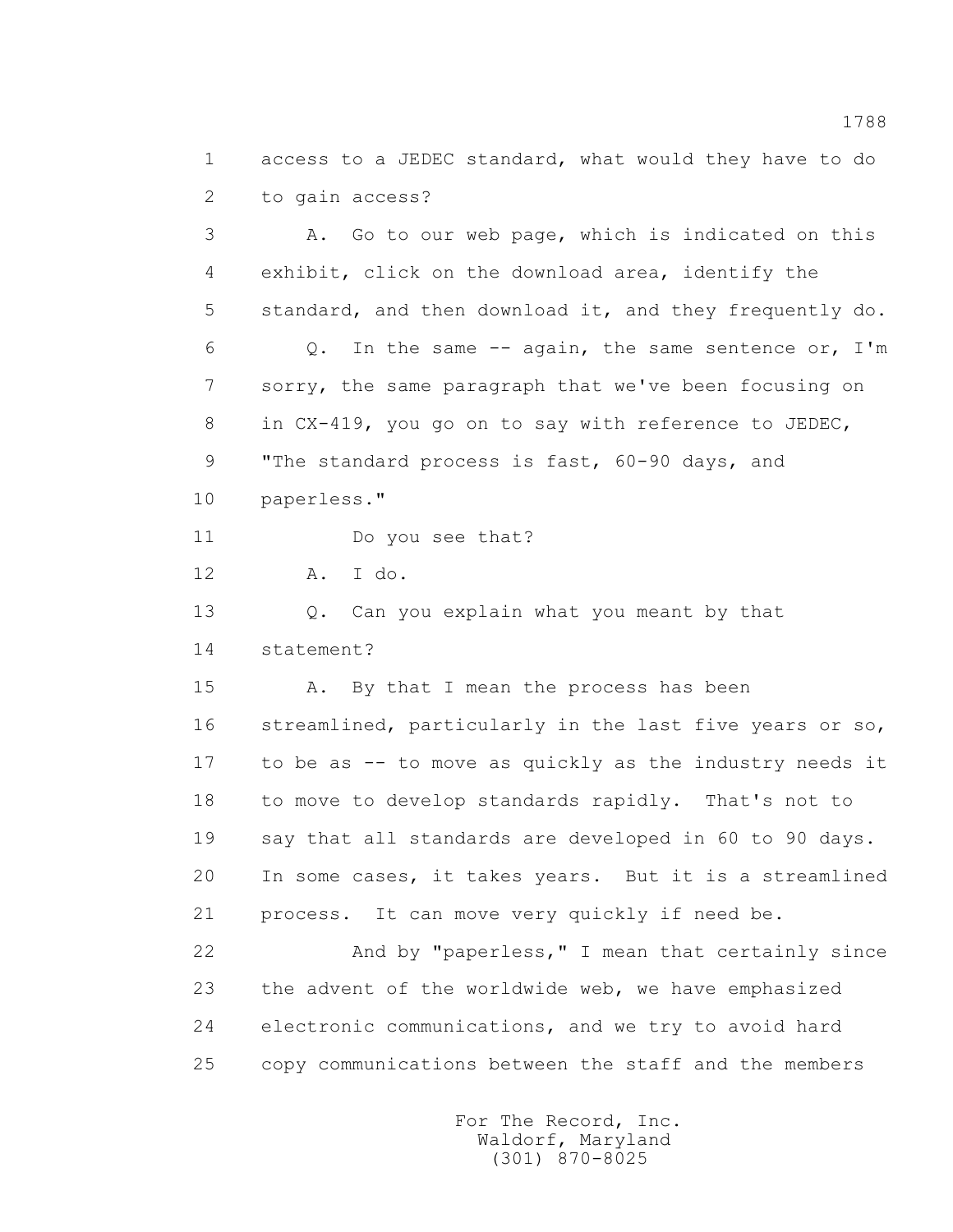1 or among the members relating to JEDEC business as much 2 as possible. So, we are web-enabled and

3 internet-enabled to the extent that that is feasible.

 4 Q. Based on your experience and involvement with 5 JEDEC over the -- roughly the past 13 years, is it your 6 understanding that it is important to JEDEC that its 7 standards process moves quickly?

8 A. When that's -- when that is the demand of the 9 industry, yes.

10 0. And why is that important when it's the demand 11 of the industry?

 12 A. Well, because companies that are interested in 13 developing standards have other options than open 14 standards. Open standards is an old, traditional 15 process, and a newer model, for example, would be 16 consortium -- consortia-developed standards, which 17 don't look anything like the end product of the JEDEC 18 process, but that process is at least believed to move 19 very quickly.

 20 Q. Just to be clear, you mentioned the word 21 "consortia standards" or term "consortia standards." 22 Can you explain what you mean by that? 23 A. Yes, a consortia is a group of companies that 24 join together voluntarily, usually through a contract, 25 to develop a standard. The standard is ordinarily not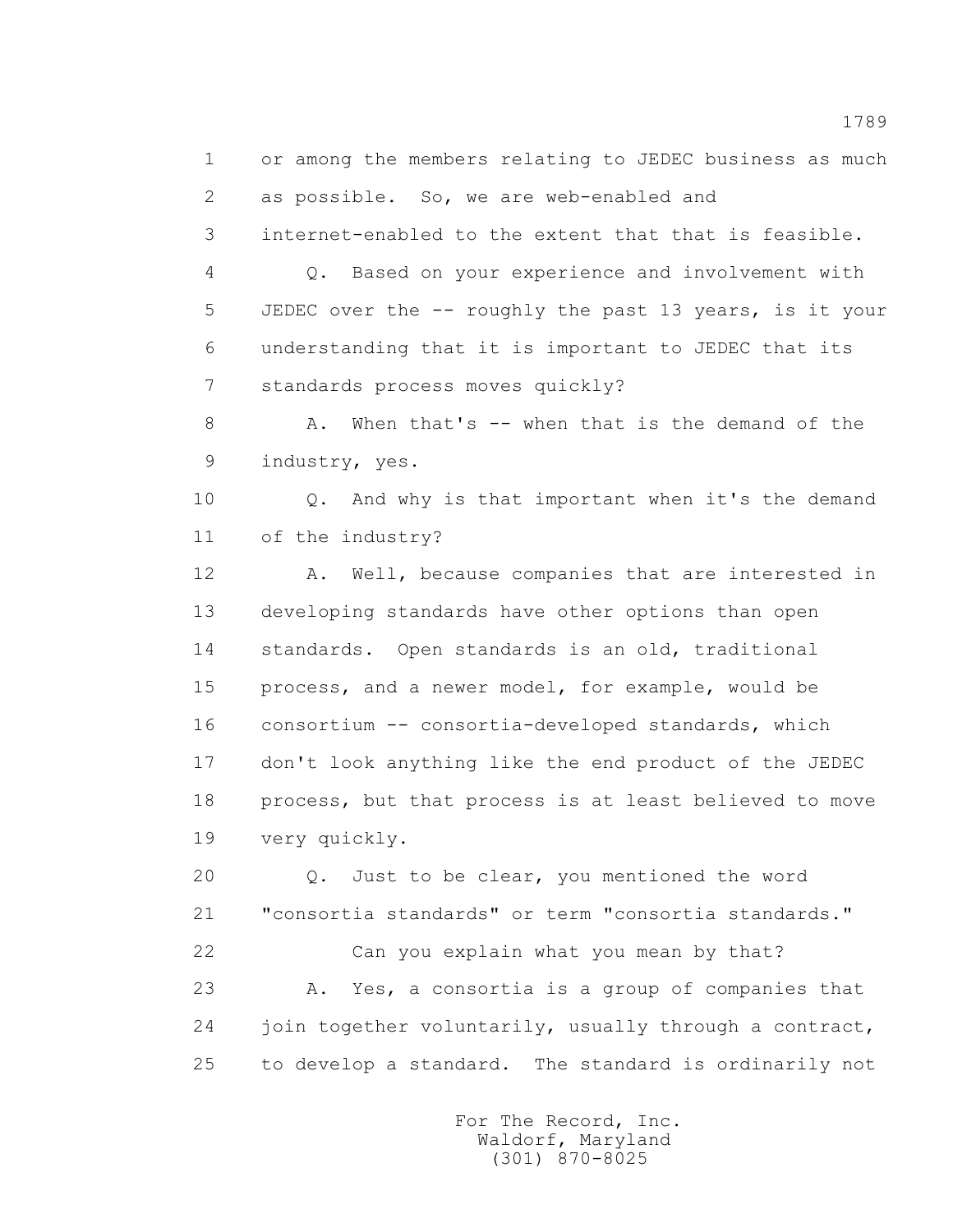1 subject to any restriction on the ability of the IP 2 owners to license other than any restrictions that may 3 be agreed to as a matter of contract between the 4 participants. Frequently the participants have 5 agreements relating to IP licensing between themselves, 6 cross-licensing or something of that nature. 7 And that process moves very slowly because it's 8 closed. It's not open to the industry. It's only open 9 to the participants in the consortia. 10 0. Let me ask you to focus on the next paragraph 11 of CX-419, the first sentence, which reads in part, 12 "What JEDEC standards mean to the industry is lower 13 price and wider supply," and I'll stop there. 14 Do you see that language? 15 A. Yes, sir. 16 Q. When you use the term "industry" here, what 17 industry are you referring to? 18 A. I am referring to actually the entire supply 19 chain, not just the semiconductor industry that 20 manufactures the products that JEDEC specs, but also 21 the industries that use those products, including 22 consumer electronics, IT, automotive, aeronautics and 23 so forth. 24 Q. And what do you mean when you say that JEDEC 25 standards mean lower price and wider supply to the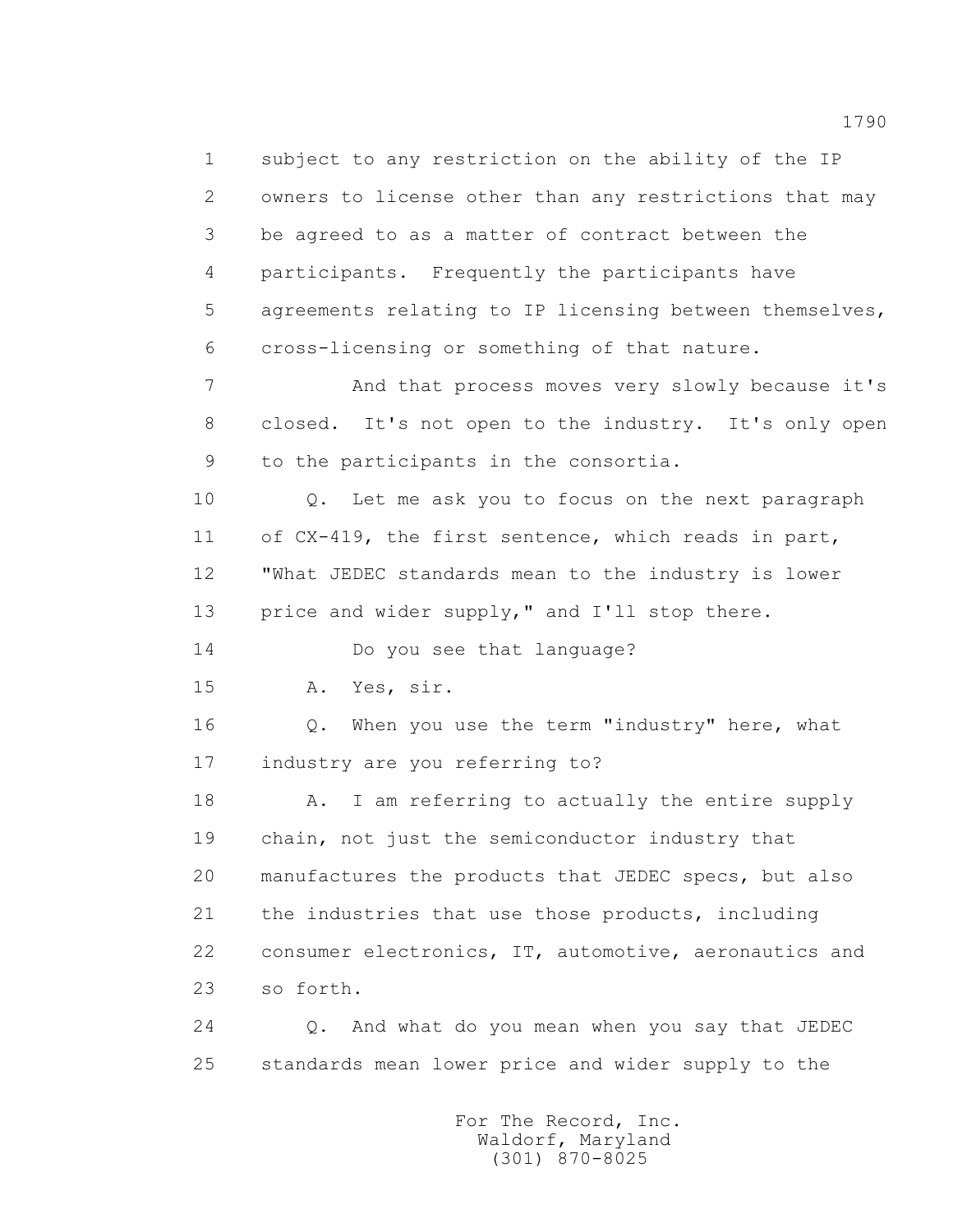1 industry?

 2 A. Let me take the latter first. Wider supply 3 basically means there are more suppliers. Because it 4 is an open standard, any company wishing to comply can 5 and can develop product to the standards, and that 6 tends to mean more sources of supply, and because 7 there's more competition in the manufacture of product, 8 it tends over time to drive the price down for the 9 benefit of the supply chain as well as OEMs and end 10 users and in many cases consumers. 11 Q. And you go on to say in the same sentence that 12 JEDEC standards mean consistent quality and 13 reliability. 14 Do you see that? 15 A. Yes, sir. 16 Q. Can you explain what you meant by that 17 statement? 18 A. Many but not all JEDEC standards include -- 19 cover aspects of quality and reliability, and to the 20 extent that companies are following JEDEC standards, 21 there is a consistency in terms of quality and 22 reliability. 23 Q. And finally, let me ask you about the language 24 at the end of that same sentence where you say that 25 JEDEC standards mean "uniform terms and definitions,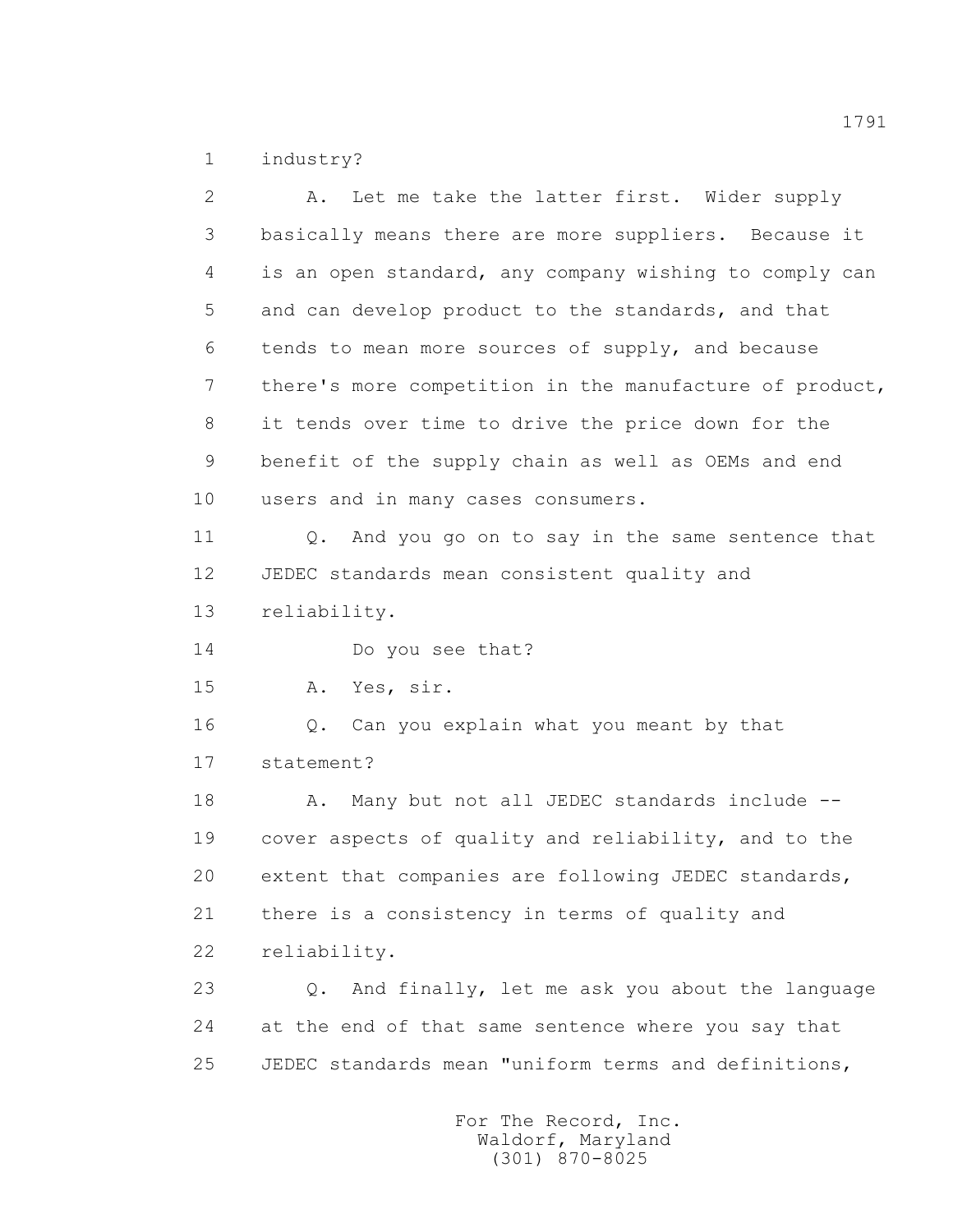1 common packages, interchangeability of logic, memory, 2 et cetera." 3 Do you see that? 4 A. Yes, sir. 5 Q. And can you explain what you mean by that 6 language? 7 A. Yes, sir. Again, this is an elaboration of the 8 benefits of open standard-setting in terms of getting 9 the entire industry on the same page, which is almost 10 where we started. 11 MR. ROYALL: Your Honor, at this time I would 12 like to offer in evidence CX-419. 13 MR. PERRY: No objection. 14 JUDGE McGUIRE: So entered. 15 (CX Exhibit Number 419 was admitted into 16 evidence.) 17 BY MR. ROYALL: 18 Q. Now, Mr. Kelly, you mentioned a moment ago that 19 JEDEC, if I understood your testimony, has on the order 20 of 1800 individual participants. Is that right? 21 A. Yes, sir. 22 Q. How many individuals are on JEDEC's staff? 23 A. Including myself, ten. 24 Q. And generally speaking, what role does JEDEC 25 staff play in the work of the organization?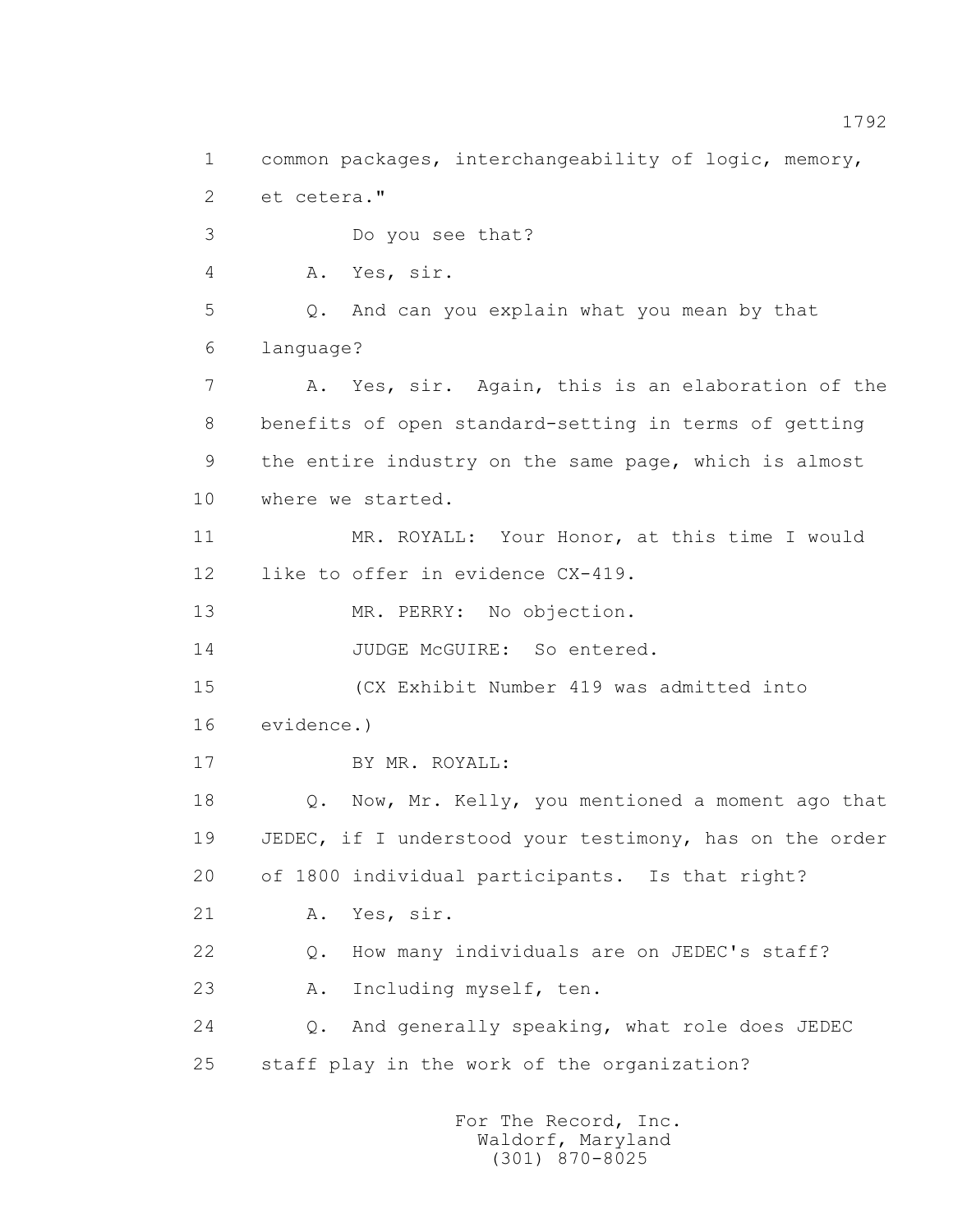1 A. We facilitate the meetings. 2 Q. Do JEDEC staff members ever chair substantive 3 committees within JEDEC? 4 A. No, sir. 5 Q. How is it determined who will chair a 6 substantive committee within JEDEC? 7 MR. PERRY: Again, Your Honor, could I ask for 8 a time frame for these questions? 9 JUDGE McGUIRE: Mr. Royall? 10 MR. ROYALL: Your involvement -- I can -- I 11 think I established that he's been involved with JEDEC 12 since 1990, but I can come back and do that. 13 JUDGE McGUIRE: All right, Mr. Perry, what's 14 your objection? 15 MR. PERRY: Your Honor, the testimony is very 16 clear from this gentleman that he has no idea what went 17 on within JC-42 in the time period we're focused on, 18 which is '91-'96, and I can voir dire him -- 19 JUDGE McGUIRE: Was your question pertaining to  $20 \tJC = -$  21 MR. ROYALL: No, it's not. 22 JUDGE McGUIRE: I didn't think it was either. 23 It's on the overall organization of JEDEC, if I 24 understand the question. 25 MR. ROYALL: Yeah, if I have a question about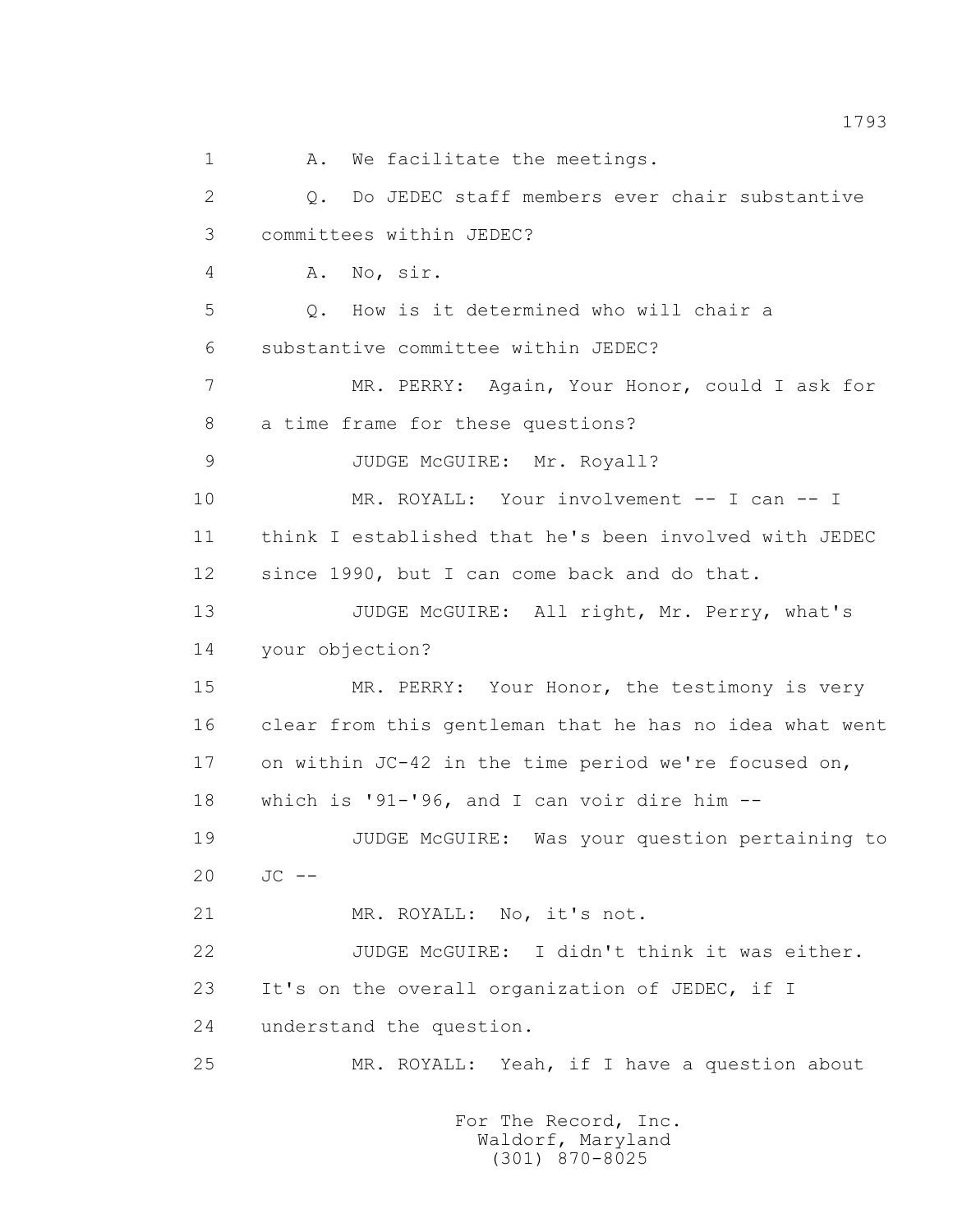1 JC-42, I will make that clear in the question, but this 2 is a question that's generic to JEDEC committees and 3 the role played by JEDEC staff. 4 MR. PERRY: Okay, that's fine, if we're not 5 talking about JC-42, I'm sorry, then -- 6 JUDGE McGUIRE: Yes, I didn't understand him to 7 be asking about JEDEC 42. It was a broader question 8 than that. 9 MR. ROYALL: We might get to that soon. 10 JUDGE McGUIRE: All right, proceed, Mr. Royall. 11 BY MR. ROYALL: 12 Q. Mr. Kelly, generally speaking, how is it 13 determined who will serve as the leaders of JEDEC's 14 various committees and subcommittees? 15 A. The members of each committee and subcommittee 16 elect from their membership a chairman and a 17 vice-chairman. So, the -- so, the chairman and 18 vice-chairman are company representatives; they are not 19 staff. 20 Q. I'd like to show you another document. 21 May I approach, Your Honor? 22 JUDGE McGUIRE: Yes. 23 THE WITNESS: Thank you. 24 BY MR. ROYALL: 25 Q. Mr. Kelly, I've just handed you a one-page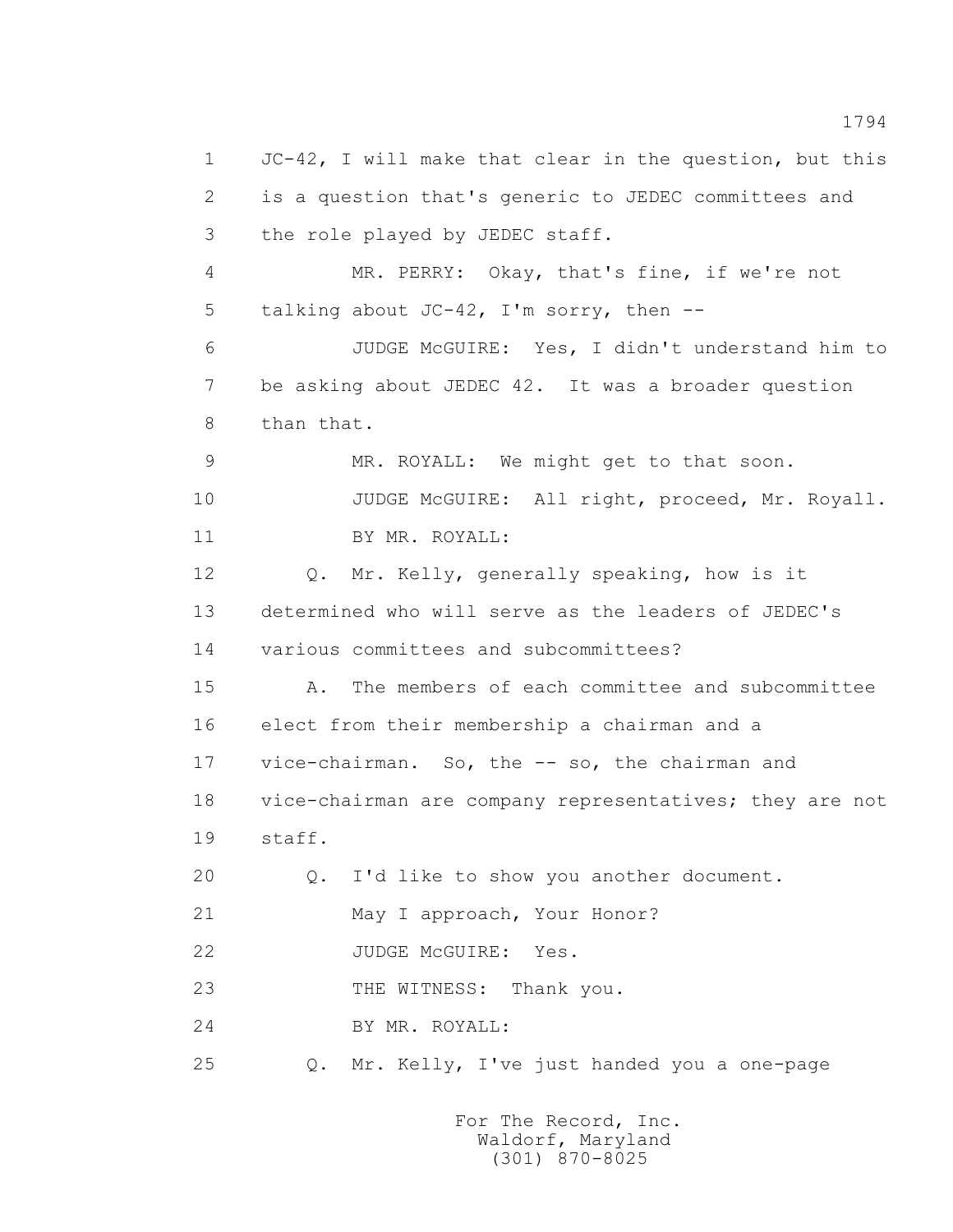1 document which has been marked for identification as 2 RX-2233. Do you recognize this document? 3 A. Yes, sir, this is an organizational chart 4 depicting the structure of the JEDEC staff. 5 Q. And is it an accurate depiction of the current 6 organization of JEDEC staff? 7 A. Yes, sir, it is. 8 Q. So, is it correct that, counting correctly, 9 your entire staff today consists of yourself and nine 10 other staff members? 11 A. That is correct. 12 Q. Do you know how that compares with the number 13 of dedicated JEDEC staff members in the early to the 14 mid-1990s? 15 A. Considerably larger. In the early to 16 mid-1990s, the staff of JEDEC consisted of Ingrid 17 Taylor, who is still a staff member, she's listed here 18 in the -- actually the bottom tier of the org chart, 19 and Ken McGhee, who is at the far right on the second 20 tier. And then a percentage of other people who were 21 in the engineering department at that time, Mr. Kinn 22 who was the engineering vice president, and a 23 percentage of one of the administrative staff. 24 Q. And when you use the term "engineering staff," 25 are you referring to the EIA engineering department?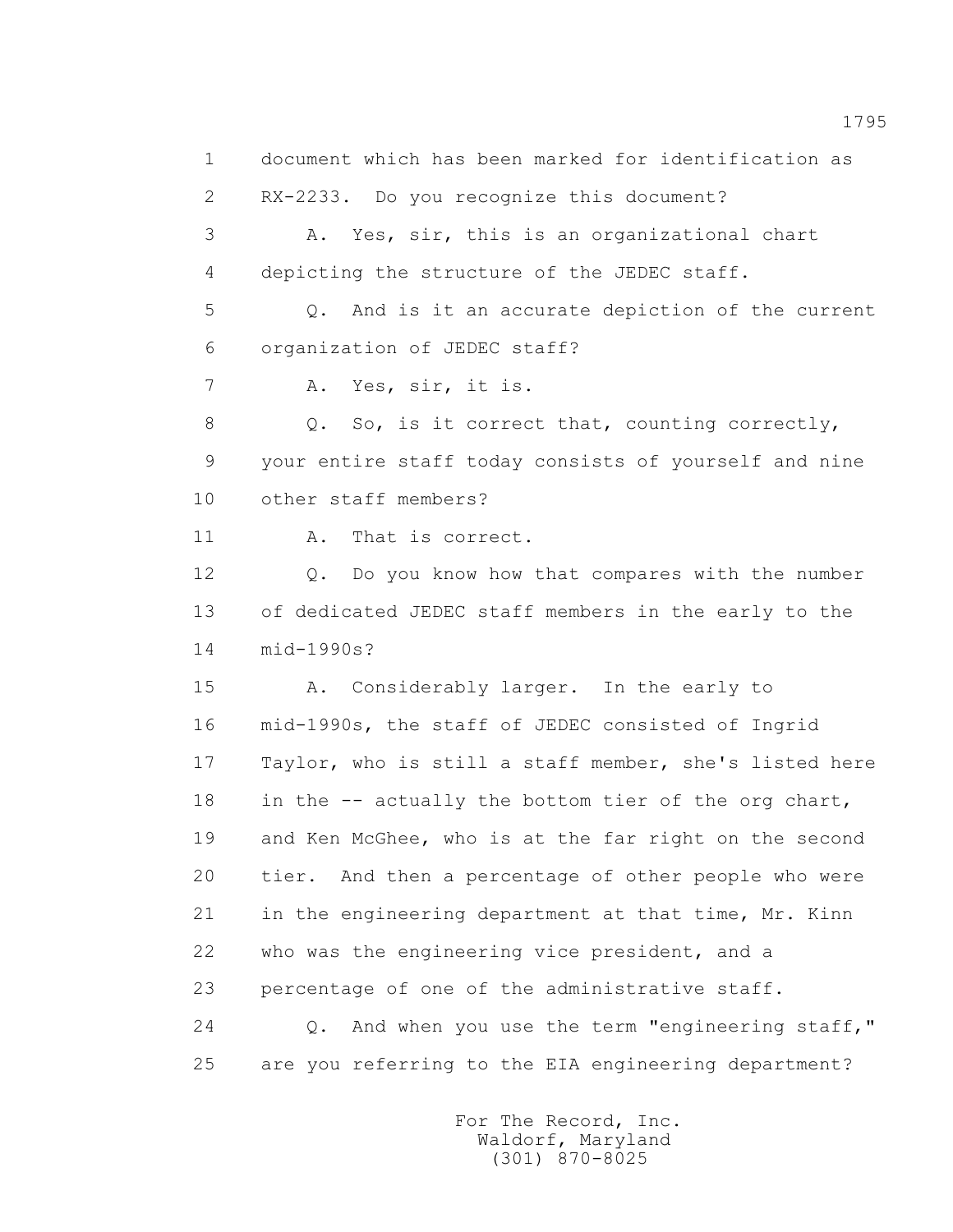1 A. Yes, sir, I'm sorry, to the EIA engineering 2 department, yes.

 3 Q. Could I ask you very quickly to walk through 4 and identify the functions of the various staff that 5 report to you as reflected on this organization chart? 6 A. Okay, well, first of all, they are basically as 7 depicted here. I've already testified that what my 8 functions are, executive management and legal.

 9 Again, at the next level of the org chart, 10 starting from the left, Julie Carlson is a manager. 11 She is responsible for committee support of JC-10, 12 JC-11 and JC-60. JC-60, by the way, at this point no 13 longer exists. They have ceased their functioning. 14 She is also responsible for the publication of 15 standards and other publications and for responding to 16 inquiries that we receive via our website.

 17 Next in order is Lori Hurlbutt. She is a 18 manager. She is responsible secondarily to myself for 19 budgeting and finance of the organization. She also 20 supports the JC-13 committee. She's involved along 21 with Ingrid Taylor in activities of the IEC, which is 22 the International Electrotechnical Commission. She 23 also manages our awards program and is editor of our 24 newsletter.

25 Next is Arnaud Lebegue. He is the

 For The Record, Inc. Waldorf, Maryland (301) 870-8025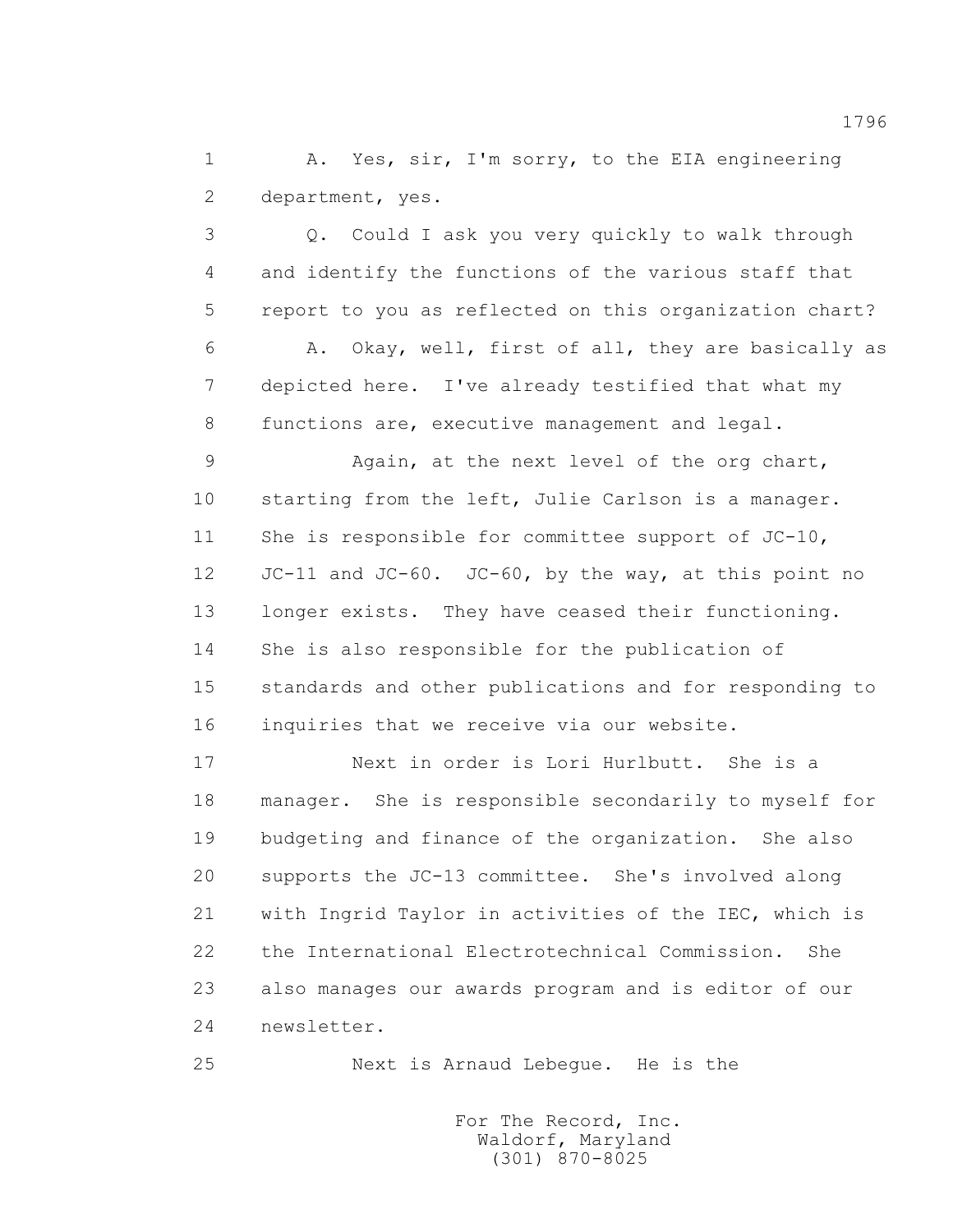1 administrator of our website, also now administers our 2 computer network and along with Julie Carlson responds 3 to website inquiries.

 4 Next, Donna McEntire is the manager, now 5 director, of our meetings function. She is the 6 meetings planner. She is responsible for working with 7 hotel contracts and making other meeting arrangements, 8 and more recent -- and recently also in charge of our 9 events, of which we have several.

 10 Mr. McGhee is next. He is a staff director, 11 and Mr. McGhee supports more committees I think than 12 any other member of the staff. He is responsible for 13 the support of JC-14.2, 14.7, 15, 16, 25, 40 and 42. 14 He also maintains the database of manufacturing ID 15 codes.

16 At the next tier from the left, Arlene Collier 17 is a senior coordinator of membership services. She is 18 in essence our membership department currently, 19 although everyone on the staff has shared 20 responsibility for membership, and Arlene supports in 21 an administrative capacity JC-11, JC-13, JC-14 and the 22 JEDEC board.

23 1f I can go back a moment to Mr. McGhee, Mr. 24 McGhee is also the secretary of the JEDEC board. 25 That's not shown in this box.

> For The Record, Inc. Waldorf, Maryland (301) 870-8025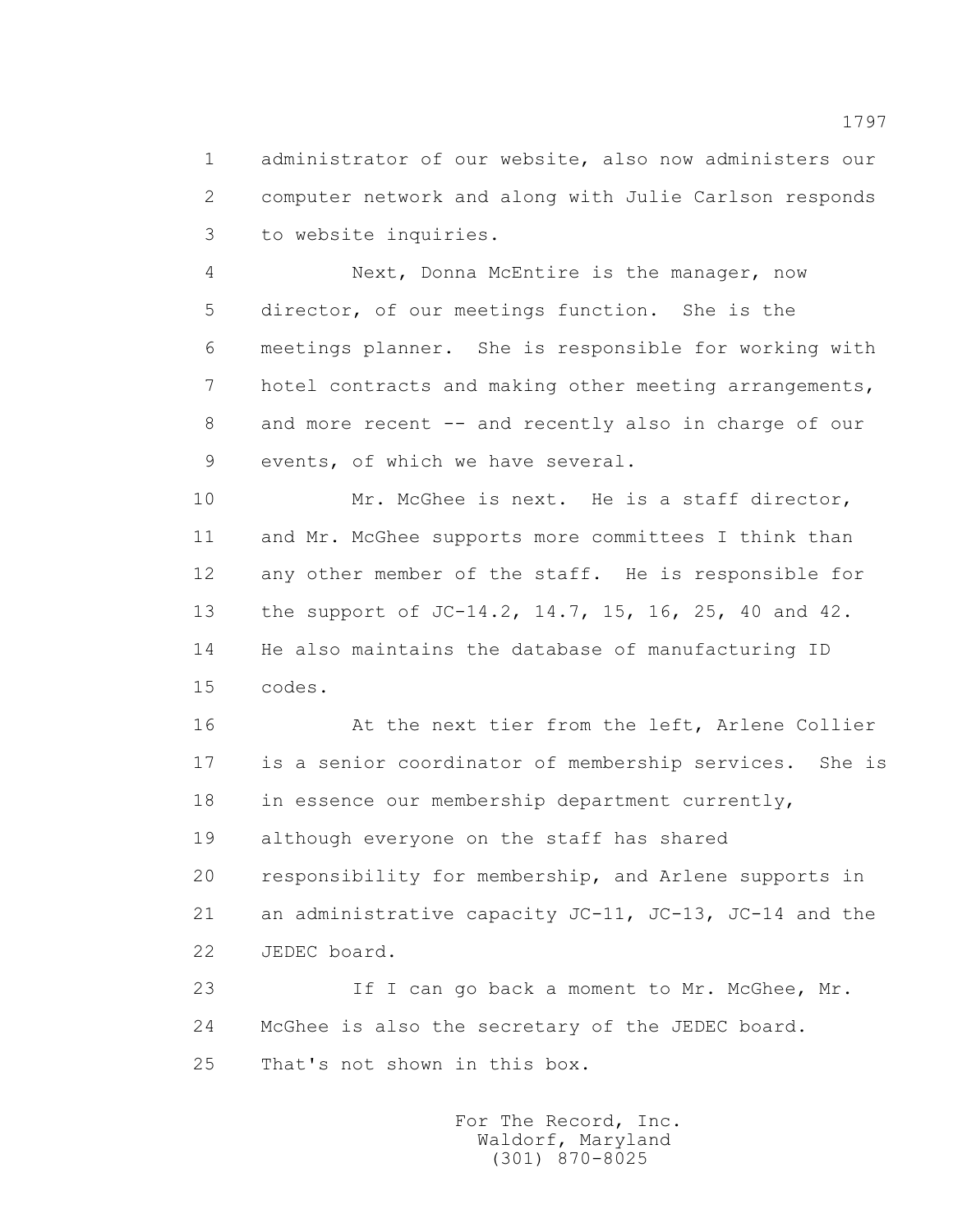1 0. Okay.

 2 A. Again, back to the third tier, Phileasher 3 Tanner is an administrative assistant. She also 4 supports the JC-22 committee. She is responsible for 5 maintaining something we call Publication 95, and she 6 also is responsible for miscellaneous billings, which 7 is an accounting-related function. 8 Angie Steigleman next is the senior coordinator 9 in charge of electronic balloting. That is the 10 balloting process by which all committee ballots are 11 processed. Also, marketing support. She is 12 responsible for assembling our newsletter and 13 statistical research, it indicates here, but I don't 14 know if she does any.

 15 And then finally, Ingrid Taylor is a part-time 16 employee currently. She is responsible for the support 17 of the JC-14 committee. She is the -- she performs the 18 secretariat function for the IEC SC 47D committee, and 19 she is also liaison on behalf of JEDEC with several 20 other international organizations, including the 21 Japanese Electronic Information Technology Association, 22 JEITA, and several others.

23 Q. Thank you, Mr. Kelly.

 24 Let me ask you this: To the extent that any of 25 these staff members are responsible for working with or

> For The Record, Inc. Waldorf, Maryland (301) 870-8025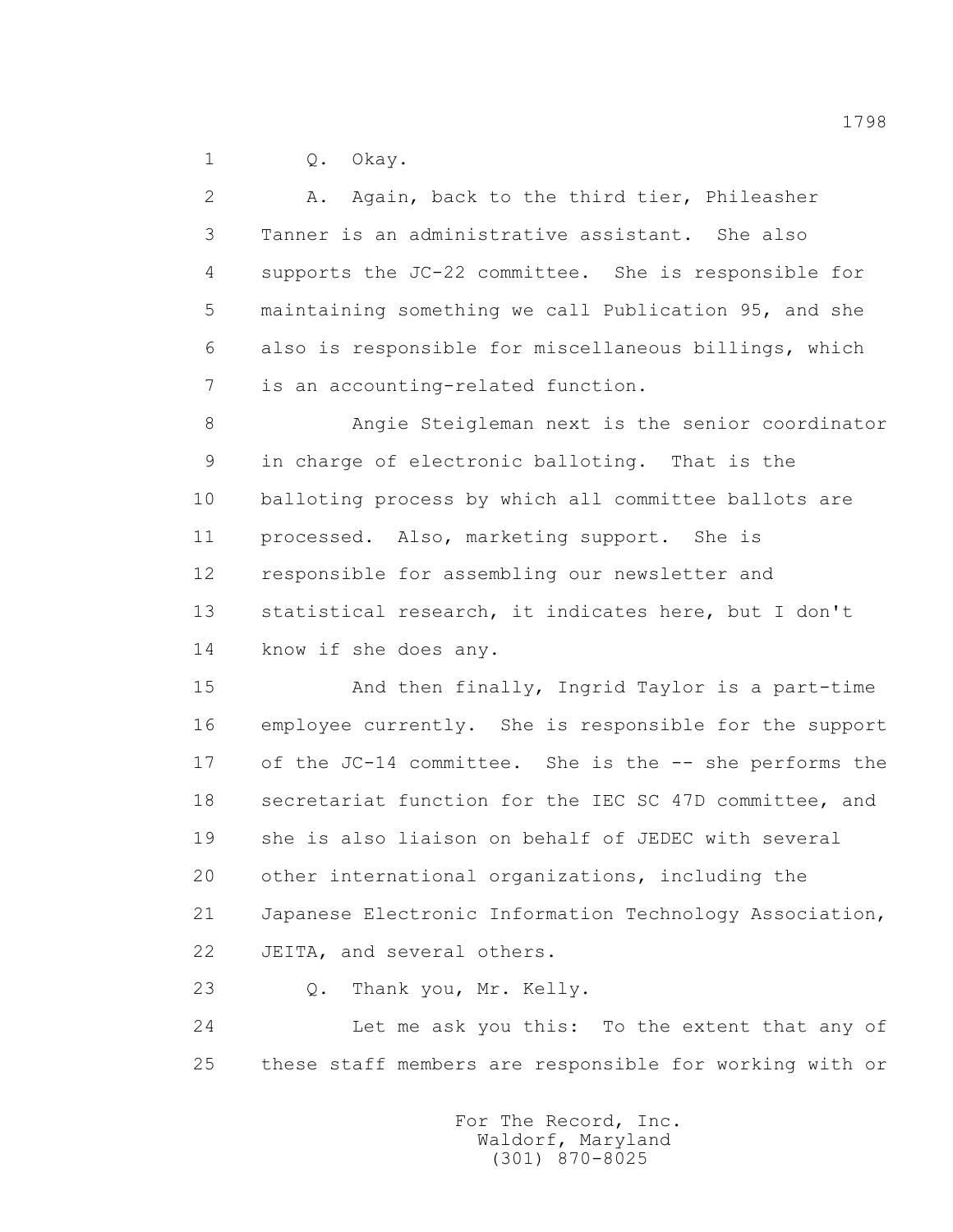1 supporting the activities of particular JEDEC

 2 committees, generally speaking, what types of 3 responsibilities does that entail?

 4 A. It entails preparing or at least mailing out 5 notices of meetings and meeting agendas; physically 6 attending all of the meetings of all of the committees 7 and their subcommittees, which occur around the country 8 and sometimes around the world; taking minutes at those 9 meetings; preparing drafts of minutes for review by the 10 chairman and by myself; finalizing the minutes of the 11 meetings; and responding to inquiries from members on 12 business related to the committee's activities in the 13 interim between meetings.

 14 Q. And I believe you mentioned in discussing Mr. 15 McGhee that, among other committees, he's responsible 16 currently for supporting the JC-42 committee. Is that 17 right?

18 A. That's correct.

 19 Q. Does that include the subcommittees of JC-42? 20 A. Yes, sir.

 21 Q. Do you know how long Mr. McGhee has been 22 working with the JC-42 committee and its subcommittees? 23 A. As long as I have been associated with JEDEC 24 and EIA. In other words, since early September of 25 1990.

> For The Record, Inc. Waldorf, Maryland (301) 870-8025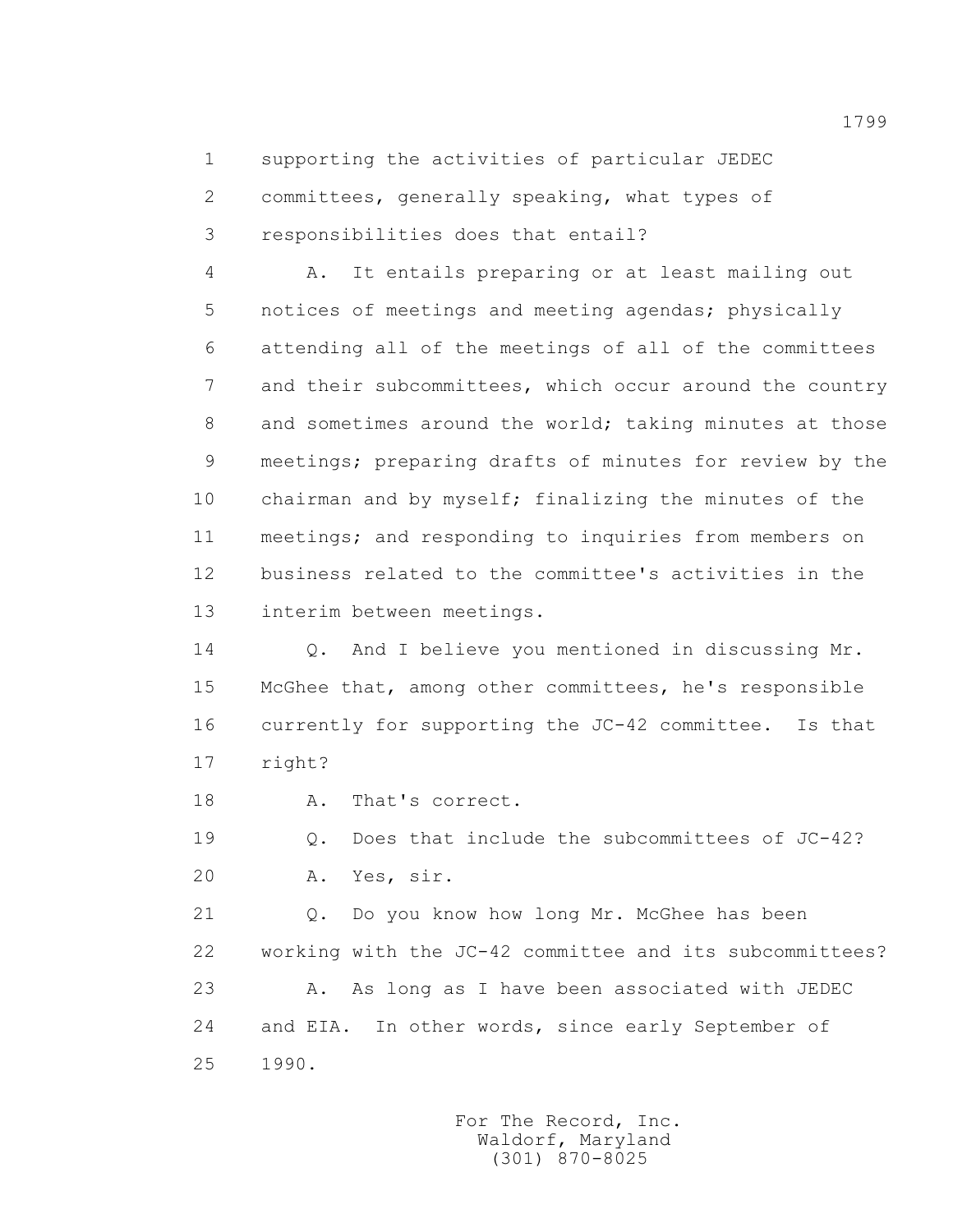1 0. Is Mr. McGhee an engineer? 2 A. No, sir, he is not. 3 Q. Are any of the members of JEDEC's staff 4 engineers? 5 A. No, sir. 6 Q. How long has Mr. McGhee reported to you? 7 A. Mr. McGhee has reported to me since March 2001. 8 Prior to that time, he reported to Ingrid Taylor, who I 9 believe I said earlier was the chief of staff prior to 10 that time. 11 Q. You have mentioned in discussing one of the 12 JEDEC staff members I think Ms. -- is it Hurlbutt? 13 A. Hurlbutt, yes, sir. 14 Q. You mentioned budget, JEDEC's budget. How 15 large is JEDEC's budget? 16 A. Currently, it's approximately \$2 -- I think 17 \$2.2 million, but of that \$2.2 million, part represents 18 the standards activity and part represents the events 19 that I referred to earlier, which have tended to 20 increase our income and also our expenses. 21 Q. Do you know how much of that budget is 22 allocated to salaries? 23 A. The vast majority, half probably, close to half 24 anyway. 25 MR. ROYALL: Your Honor, at this time I would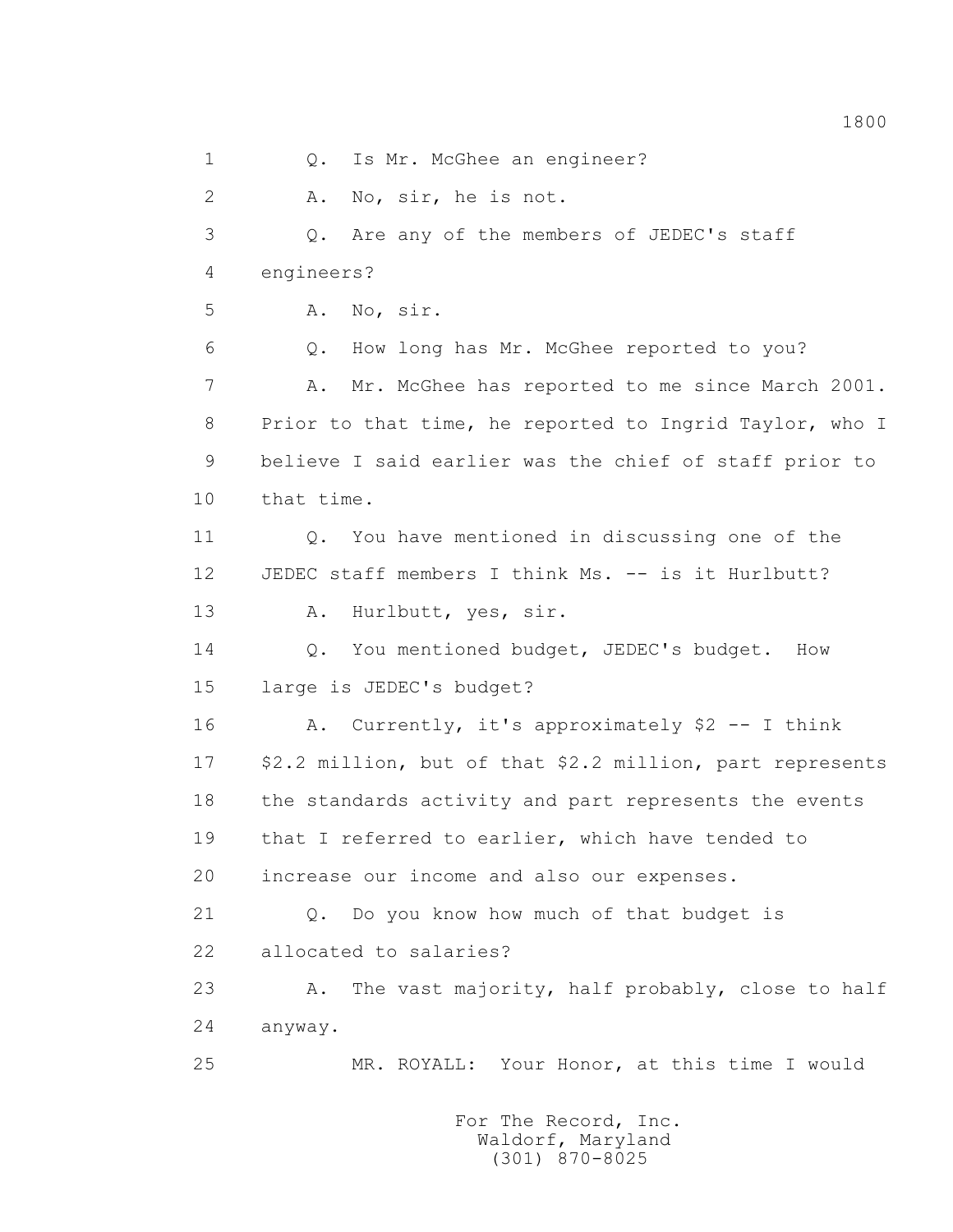1 like to offer into evidence this document, which has 2 been marked as RX-2233. 3 MR. PERRY: No objection. 4 JUDGE McGUIRE: Entered. 5 (RX Exhibit Number 2233 was admitted into 6 evidence.) 7 THE WITNESS: Can I qualify that? I should 8 have said half, not the vast majority. Half, it's 9 about half of the budget is salaries. 10 BY MR. ROYALL: 11 Q. Okay, thank you. 12 Now, let me ask you a few questions about 13 membership in JEDEC and in EIA. How does one become a 14 member of JEDEC? 15 A. One becomes a member of JEDEC by filling out a 16 membership application and paying dues. 17 Q. Is there a separate membership application for 18 EIA? 19 A. No, sir. 20 Q. By becoming a member of JEDEC, does one 21 automatically become a member of EIA? 22 A. Yes, sir. 23 Q. And has that always been true in your 24 experience since you joined EIA in 1990? 25 A. Since I've been with EIA, that has been true,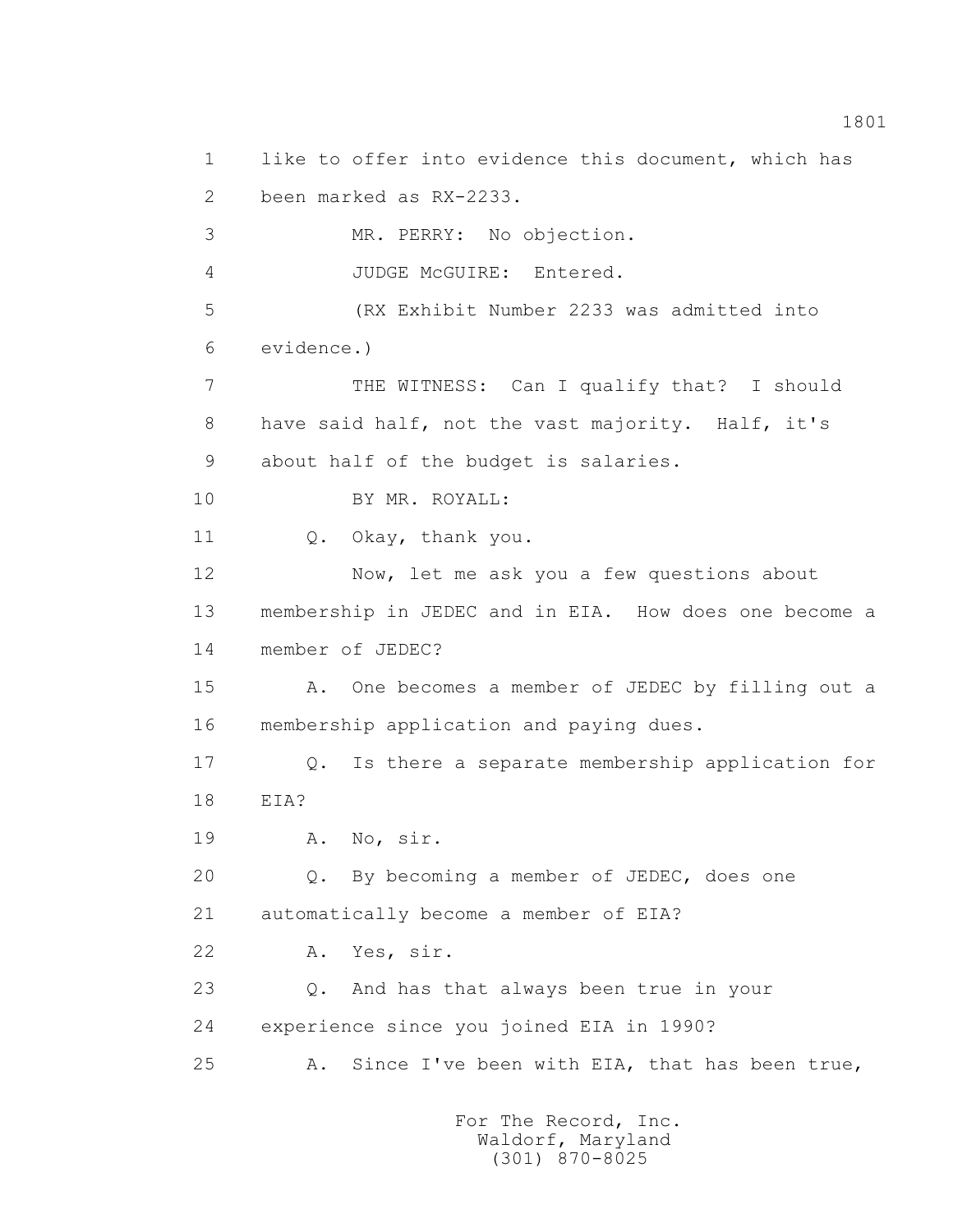1 yes.

 2 Q. Were JEDEC members, to your knowledge, informed 3 that by becoming a member of JEDEC, they were 4 considered to automatically have become members of EIA? 5 MR. PERRY: No foundation as to -- depending 6 upon the time period, Your Honor. 7 JUDGE McGUIRE: Well, he --8 MR. ROYALL: What was the -- 9 MR. PERRY: No foundation depending upon the 10 time period you're asking about. 11 JUDGE McGUIRE: -- he just -- his question, as 12 I understood it, took him back to since he's been 13 involved, since 1990. 14 MR. ROYALL: Yes. 15 JUDGE McGUIRE: That's my understanding of the 16 question. 17 MR. ROYALL: And I can restate that. 18 JUDGE McGUIRE: Just a second. 19 MR. PERRY: My objection would be there is no 20 foundation for the knowledge about what JEDEC members 21 were told. 22 JUDGE McGUIRE: Any comment on that, Mr. 23 Royall? 24 MR. ROYALL: I can -- I can lay a foundation if 25 you like.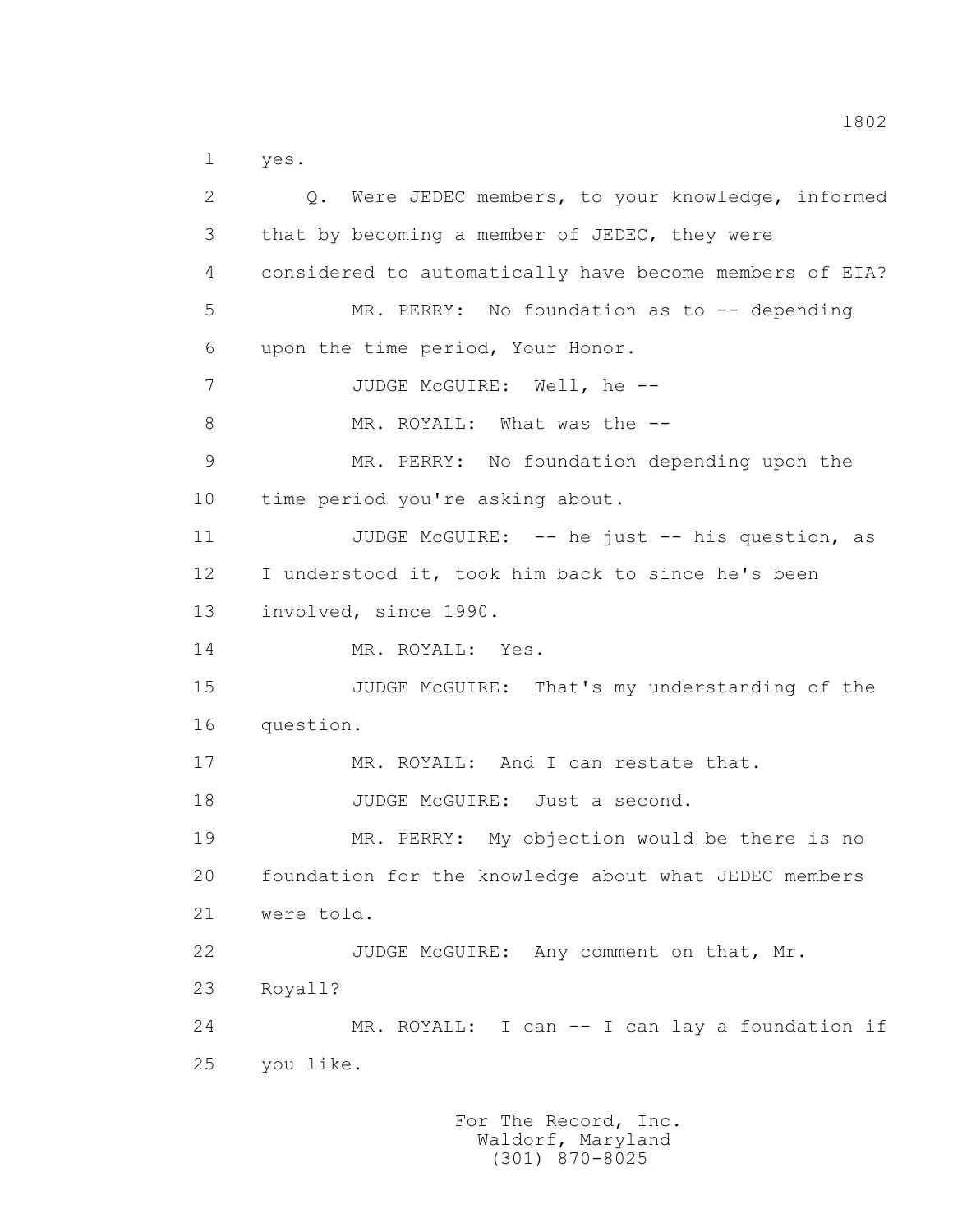1 JUDGE McGUIRE: All right, proceed. 2 BY MR. ROYALL:

 3 Q. Mr. Kelly, do you have any knowledge as to 4 what, if anything, JEDEC members were informed of in 5 terms of whether their membership in JEDEC would 6 automatically result in them becoming members of EIA? 7 A. In terms of oral communications, no, sir. In 8 terms of other communications, yes.

9 Q. Can you explain?

 10 A. Every member of EIA, up until -- I believe I 11 testified up until 1998 received a copy of the annual 12 report of EIA. During the -- that same time frame, 13 every member of EIA received a copy of the EIA Trade 14 Directory. And also, EIA members would routinely 15 receive communications from EIA, sometimes eliciting 16 complaints from members that they were getting too much 17 paper.

 18 Q. You mentioned something called the Trade 19 Directory. Can you explain what that is?

 20 A. Yes, sir -- oh, by the way, there is one 21 publication I left out. There was also a Standards 22 Index, which was a list of all of our published 23 standards, which was provided on an annual basis via 24 the mail to every EIA member.

25 Q. And on that subject, so would that include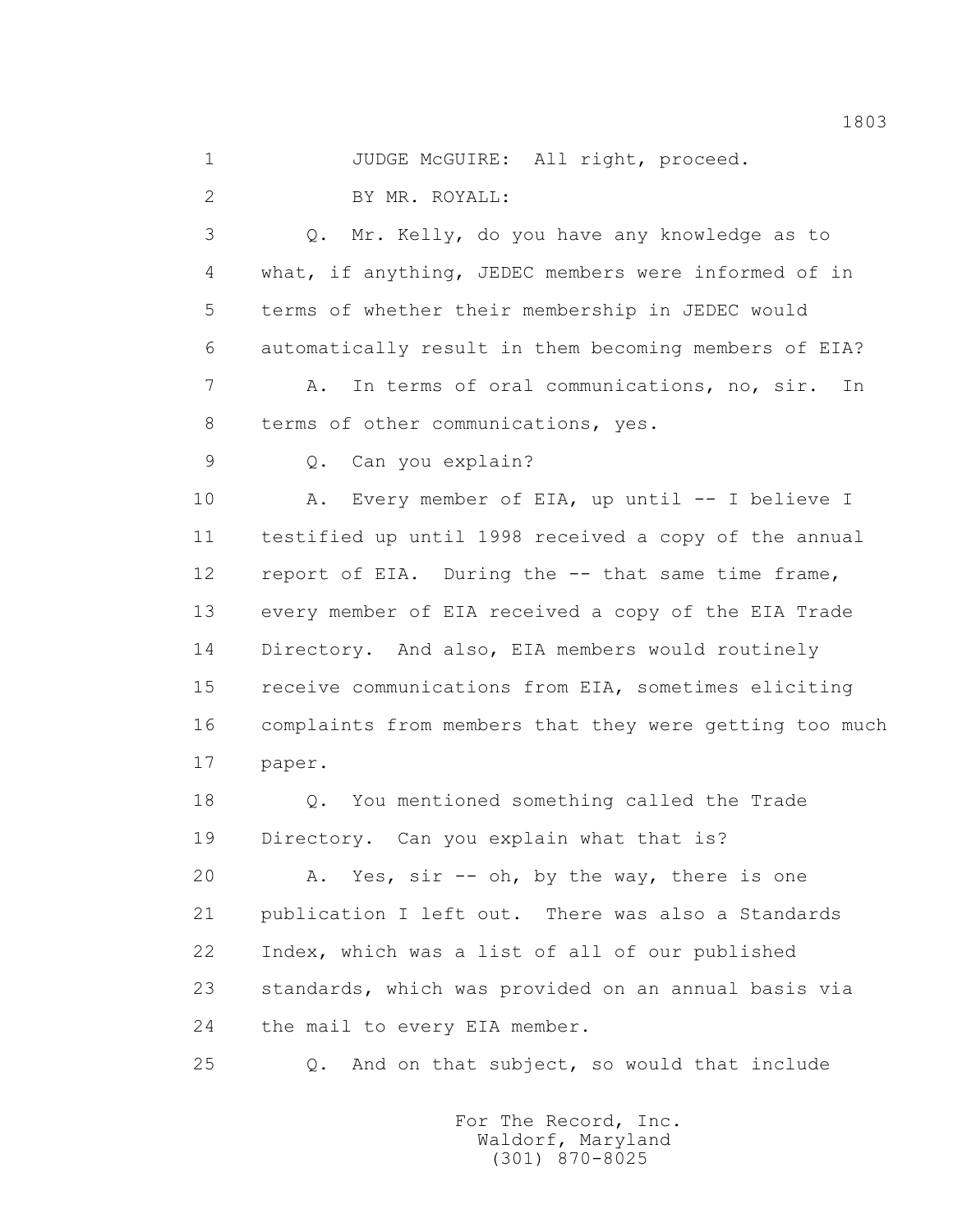1 non-JEDEC standards that were developed by other parts 2 of EIA?

 3 A. Yes, sir, that was a comprehensive list of all 4 of the standards that were developed by all of the 5 sectors of EIA and all of their committees. 6 Q. And to your knowledge, was that document sent 7 to JEDEC members in the period starting with 19 -- 8 September 1990 when you joined the organization?

 9 A. Yes, sir, it was sent to all the EIA members, 10 including all JEDEC members.

 11 Q. Now, going back, you mentioned something called 12 the EIA Trade Directory. Is that right?

13 A. The Trade Directory, yes.

14 Q. Can you explain what that is?

 15 A. The Trade Directory is no longer. That ceased 16 publication around the same time as the annual reports, 17 so roughly 1998. The Trade Directory was a 18 comprehensive volume, about an inch thick, that listed 19 all EIA member companies, indicating the sector that 20 they belonged to, who their corporate leadership was, 21 and what types of products they manufactured, as well 22 as what trade names the companies elected to disclose 23 to us, and we'd list those as well, what trade names 24 the company operated under.

25 Q. Can -- and again, focusing on the time period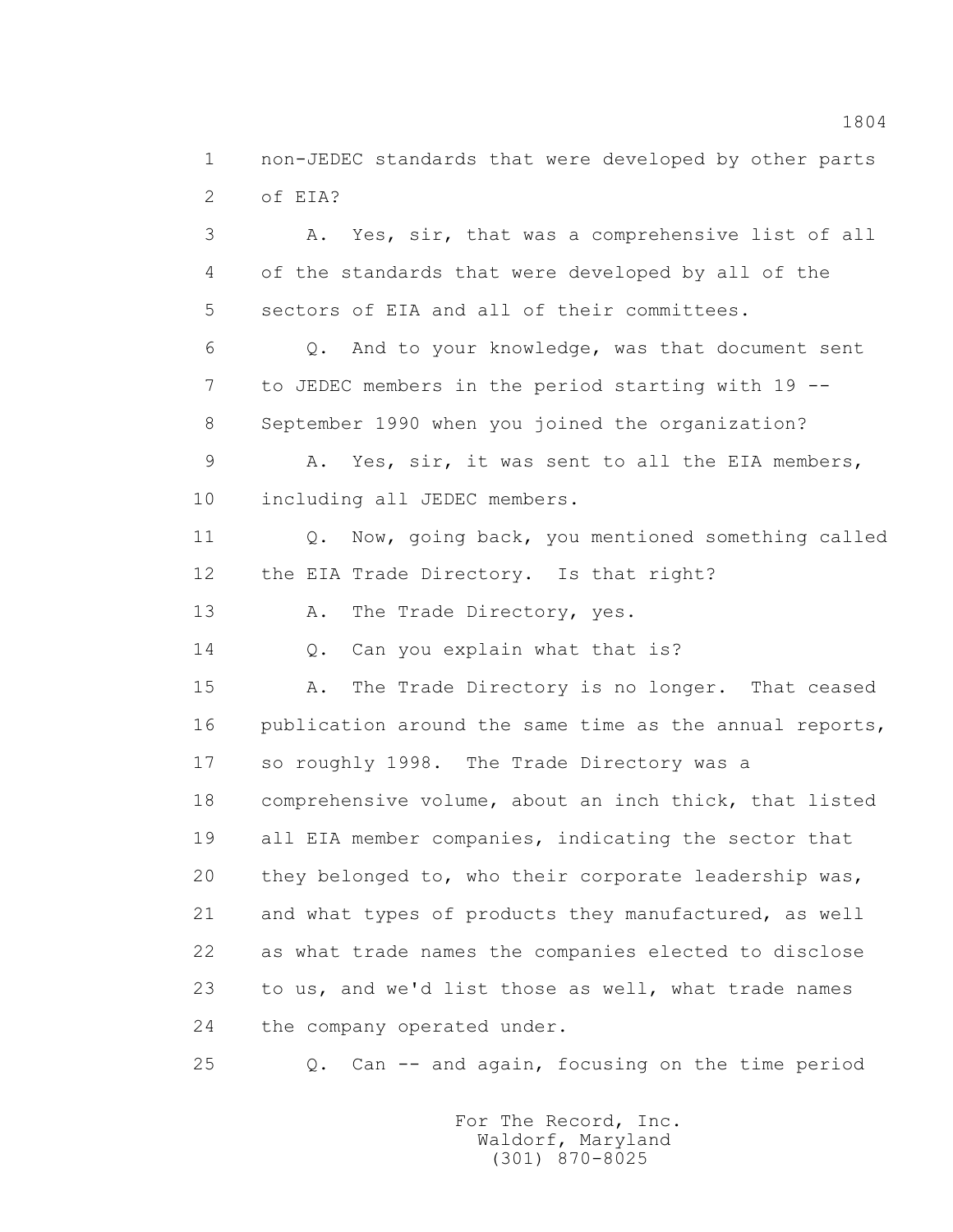1 that you've been involved with both organizations, 2 since September 1990, can individuals join -- that is, 3 individuals -- join JEDEC and EIA or is membership 4 limited to companies? 5 A. Some sectors of EIA allow individual membership 6 currently. When I started in 1990, membership was 7 exclusively corporate. Today, it's a mix, but in 8 JEDEC, it is all corporate membership. 9 Q. And with respect to JEDEC, has that been true 10 since you joined EIA in 1990? 11 A. Yes, sir. 12 O. What privileges or benefits, if you will, are 14 A. Currently? 15 Q. Based on -- if you can explain based on the 18 A. Okay, let me try to -- I'll try to identify the 19 time frame when I identify the benefit. 20 First of all, members are permitted to attend 21 more -- to attend more than one meeting. Non-members 22 are limited to one meeting. So, members can attend any 23 meeting. They can receive meeting notices. They 24 receive copies of minutes of meetings. They have an 25 opportunity to vote on a one-company/one-vote basis.

> For The Record, Inc. Waldorf, Maryland (301) 870-8025

13 there to membership in JEDEC?

 16 time period that you've been involved with EIA and 17 JEDEC since 1990.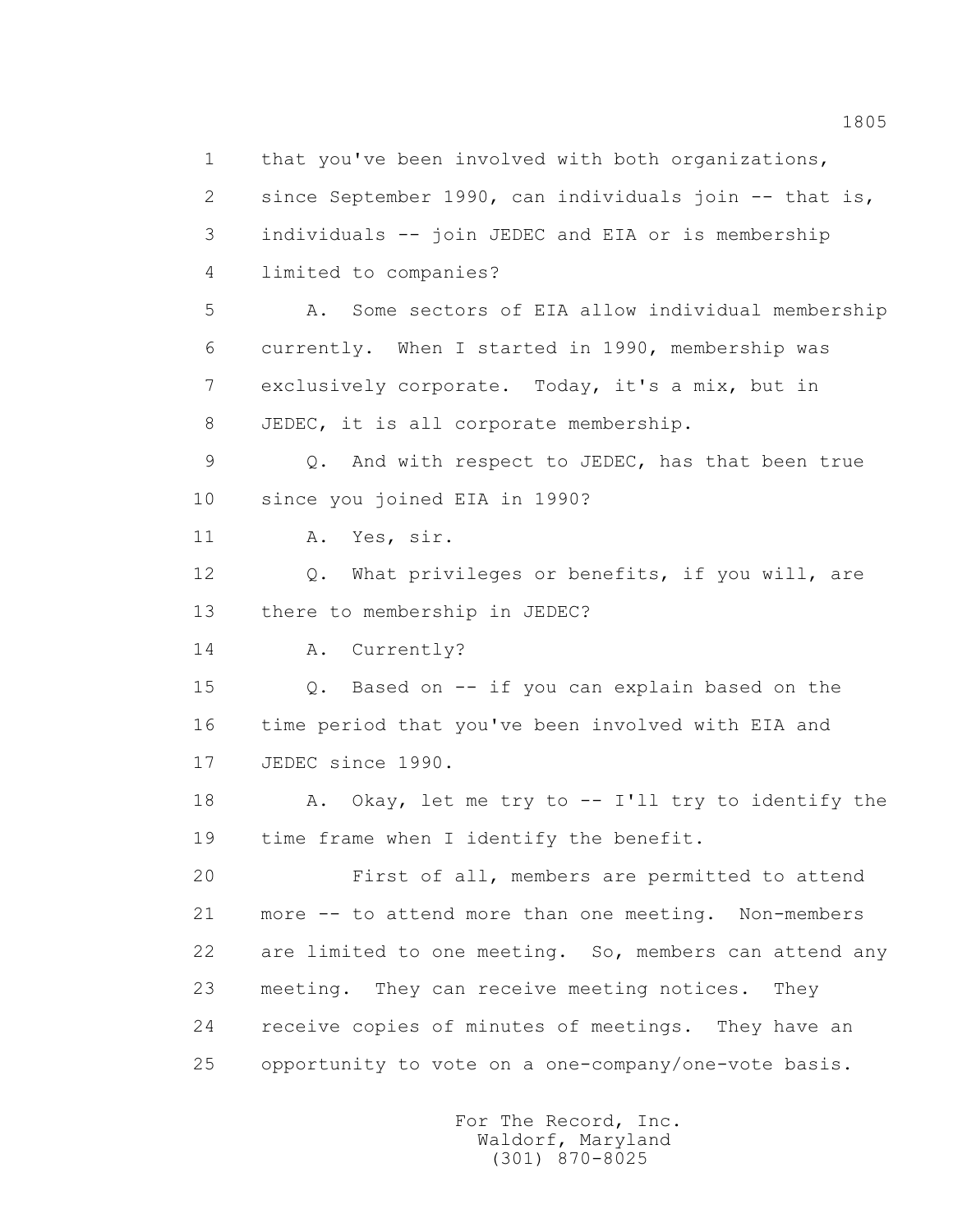1 They have the right to review -- the right to 2 receive copies obviously of standards and other 3 publications that are distributed generally by JEDEC to 4 members -- JEDEC to its members, and that would have 5 been true throughout the entire period. They're 6 entitled to participate obviously in EIA activities to 7 the extent they have an interest in EIA activities. 8 That's in essence it. 9 Q. Thank you. 10 Just to follow up on that, do you have to be a 11 member of JEDEC to make a presentation at a JEDEC 12 meeting? 13 A. No, sir. 14 Q. And I believe you said something about 15 non-members can attend one meeting? Is that what you 16 said? 17 A. Non-members can attend one meeting without 18 joining or without paying a non-member participation 19 fee. I frankly don't recall anyone ever paying a 20 non-member participation fee. I think they attend one 21 meeting, and they either decide to come back again and 22 become members or they don't come back again. 23 Q. Are members of JEDEC required to vote on 24 matters that come before JEDEC committees? 25 A. I'm sorry, could you repeat the question?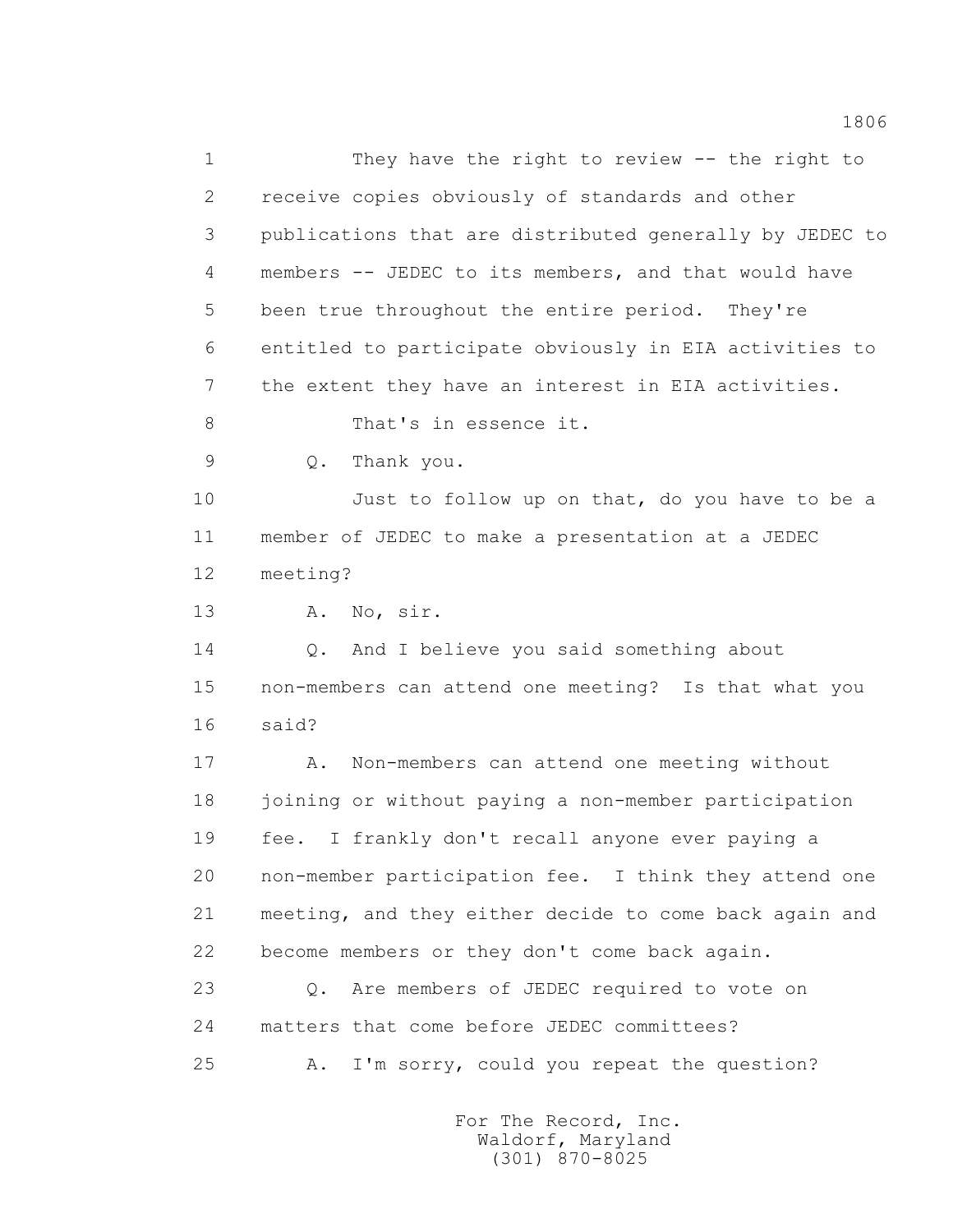1 Q. Are members of JEDEC that participate in JEDEC 2 committees required to vote on matters that come before 3 the committee? 4 MR. PERRY: Your Honor, again, there's a 5 foundation issue depending upon the time period. 6 MR. ROYALL: I can lay the foundation again, 7 but all of the questions that I have for Mr. Kelly 8 relate to the time period that he's been involved in 9 the organization. 10 JUDGE McGUIRE: All right, does that satisfy 11 you, Mr. Perry? 12 MR. PERRY: I'm sorry, but which organization?  $13$  I just  $-$  14 MR. ROYALL: Well, he's the general counsel of 15 EIA, and as he's explained, in that capacity, he's had 16 legal responsibility for JEDEC since September 1990. 17 MR. PERRY: I think I understand where he's 18 going, Your Honor. I'll withdraw the objection. 19 JUDGE McGUIRE: All right. 20 THE WITNESS: Members are not required to vote. 21 Members have the privilege of voting, and they can 22 exercise that privilege if they elect to do so. 23 BY MR. ROYALL: 24 Q. Based on your experience with JEDEC in your 25 capacity as EIA general counsel for the past roughly 13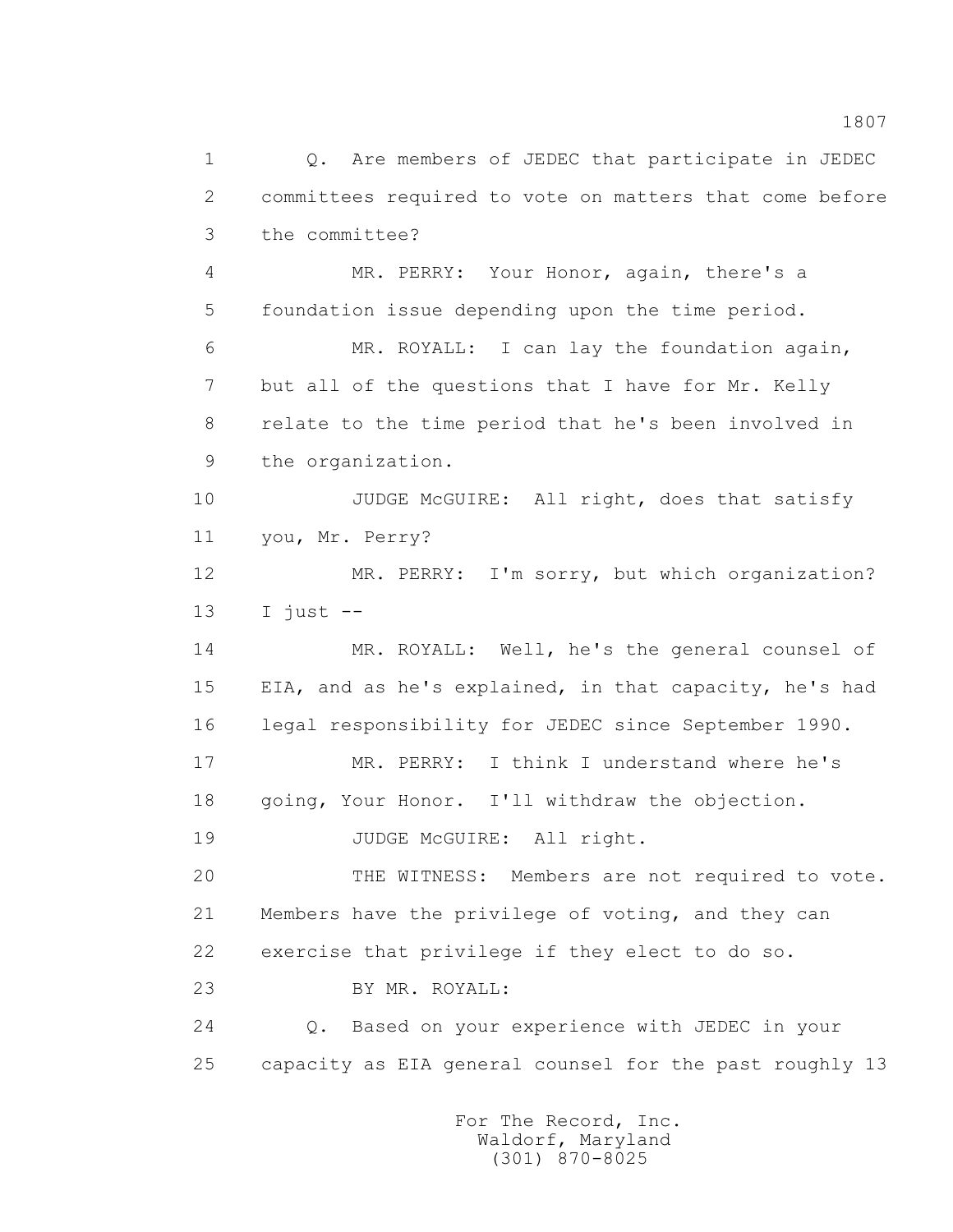1 years, once having become a member of JEDEC, how would 2 a company go about withdrawing from the organization?

 3 A. A company can withdraw from JEDEC by either 4 submitting a letter indicating their wish, their desire 5 to withdraw, or by not paying their annual dues.

 6 Q. If a company were simply to be a few weeks late 7 in paying its annual dues, would it risk being dropped 8 as a member of JEDEC? Again, based on your experience 9 with the organization over the past 13 years.

10 A. No, sir.

 11 Q. Under what circumstances, based on your 12 experience, could late payment or nonpayment of dues 13 cause one to be dropped as a member of JEDEC?

 14 A. JEDEC generally issues their dues invoices in 15 the last quarter of the year preceding the dues year, 16 and sometimes it slides over later than that into 17 January of the dues year. Following that, there are 18 three sequential notices, past due notices that are 19 issued, one in the spring, usually around April; one in 20 the May-June time frame; and then another in late 21 summer.

 22 We do not drop member companies for nonpayment 23 of dues until around September 1, and the reason for 24 that is that the nonpayment of dues is equivocal, and 25 if you understand this industry, sometimes it's driven

> For The Record, Inc. Waldorf, Maryland (301) 870-8025

1808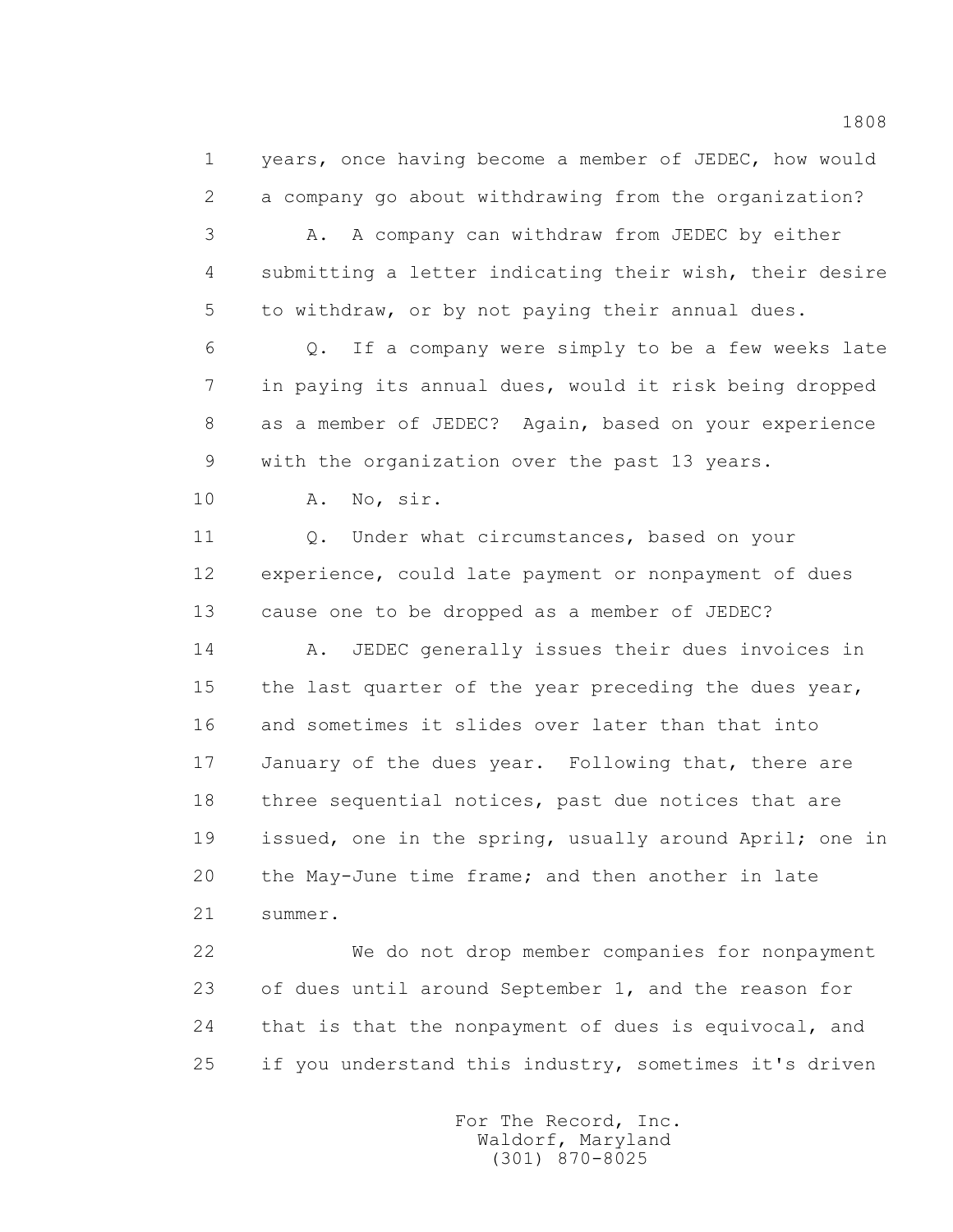1 by economic considerations, and it's not at all unusual 2 for member companies to be six months late in paying 3 their dues. We don't ever drop them without knowing to 4 a reasonable degree of certainty that they don't intend 5 to pay their dues.

 6 Q. Since you joined EIA as general counsel in 7 1990, has this always been true; that is, what you just 8 described in terms of the potential for a JEDEC member 9 to be dropped because of the nonpayment of dues?

10 A. This has been standard operating procedure -- I 11 can't say from 1990. I certainly can say from the 12 early 1990s, because I had a membership -- what we then 13 called a process action team as part of our total 14 quality management program at EIA. I was the chair of 15 that, so I knew from that involvement what JEDEC's 16 process was. And yes, at least from the early 1990s, 17 that's been true.

18 0. If a member company, that is, a JEDEC member 19 company is late in paying its dues, is it entitled to 20 continue sending representatives to JEDEC meetings? 21 A. Yes.

> 22 Q. If a member company is late in paying its dues, 23 is it still entitled to vote at JEDEC meetings?

24 A. Yes, sir.

25 Q. Do members that are late in paying their dues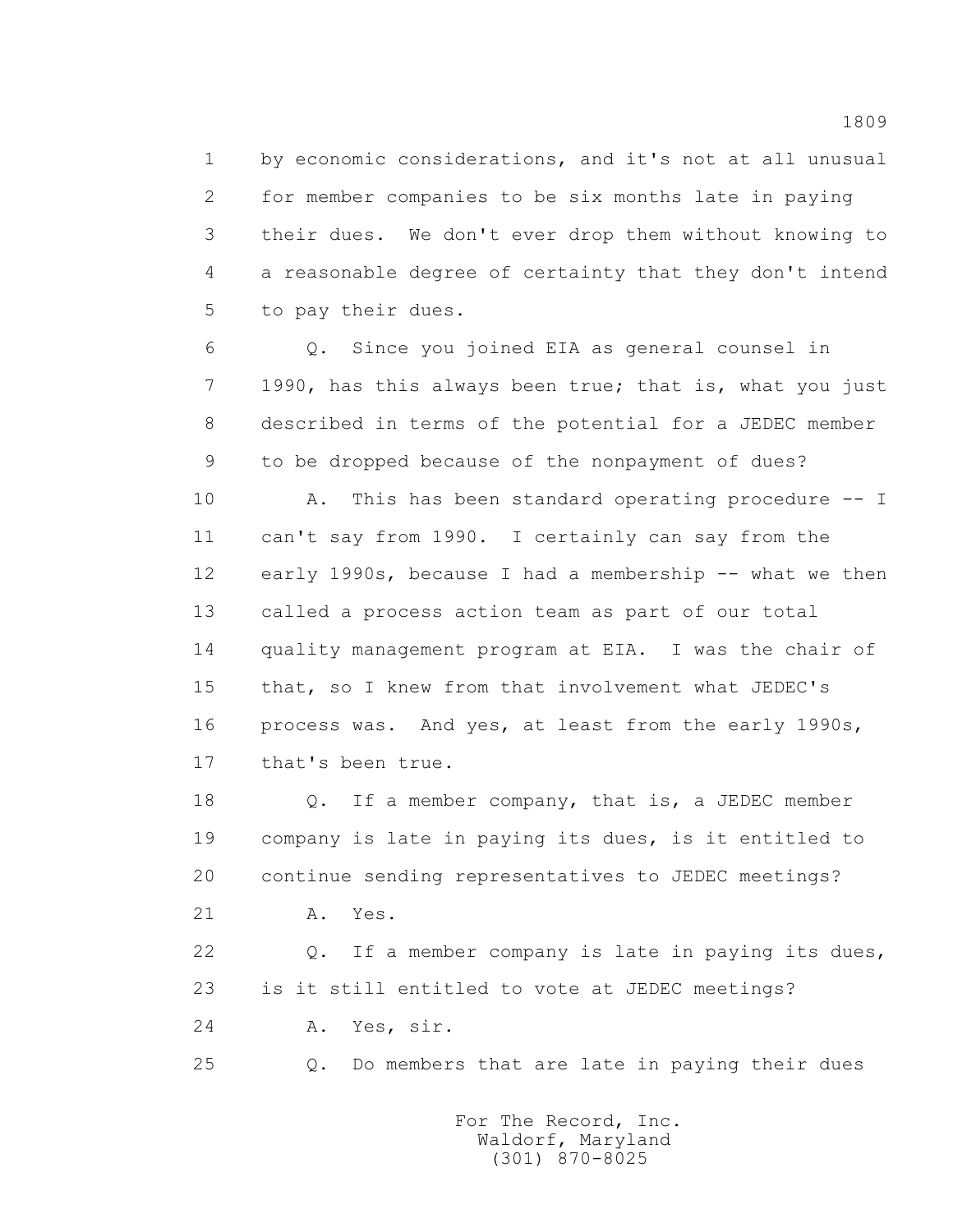1 continue to receive minutes, to your knowledge --

2 A. Yes, they do.

 3 Q. -- from the JEDEC committees that they're 4 involved in?

 5 A. Yes, I'm sorry. They are entitled to continue 6 receiving minutes and other committee-related 7 correspondence until the time that they're dropped as 8 members.

 9 Q. Are there any benefits or privileges of JEDEC 10 membership that a member company that is late in paying 11 its dues would not be entitled to, that is, before 12 being dropped as a member?

 13 A. No, sir, they receive the same benefits that 14 they would have received during the entire time they 15 were paying their dues.

 16 Q. When you were hired as EIA's general counsel in 17 1990, how would you describe your basic job 18 responsibilities?

 19 A. I was the chief legal officer for the entire 20 EIA organization, including all of the sectors of EIA, 21 except for the Telecommunications Industry Association, 22 which I indicated earlier was separately incorporated. 23 They had their own outside general counsel, and I 24 provided standards-related legal support to TIA, but 25 with respect to the remainder of the operation, I was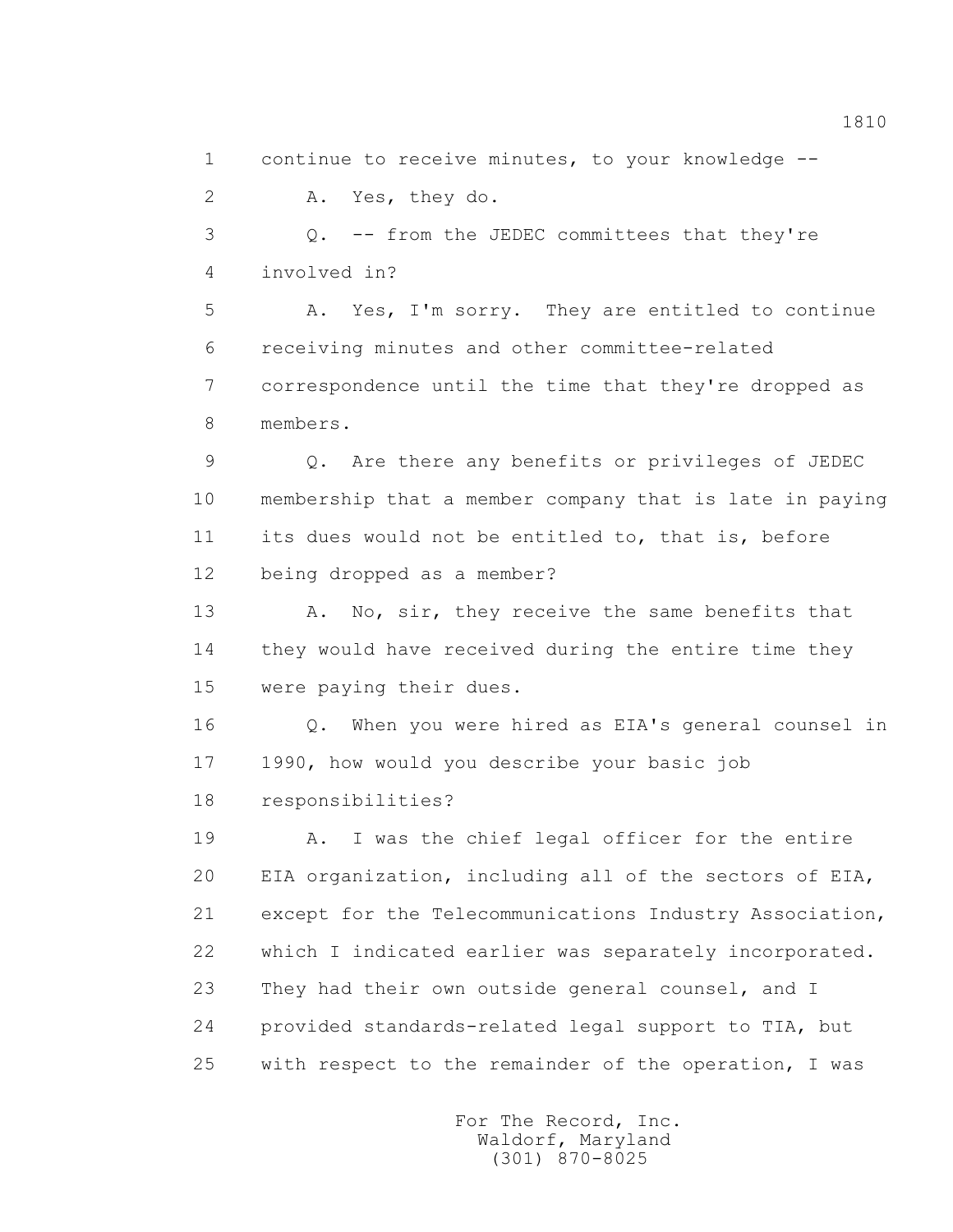1 the legal counsel.

 2 Q. You used the term "chief legal counsel" or 3 "chief legal officer." Can you elaborate on what that 4 job responsibility entailed?

 5 A. Right. Well, first of all, let me explain that 6 certain other of the operating units in EIA had and do 7 have their own in-house legal counsel, and I have a 8 dotted-line -- dotted-line relationship with those 9 individuals, so we're kind of a loosely configured 10 group within the organization that provides legal 11 support.

 12 I, however, prior to the federation -- and that 13 lasted until the federation of EIA when everyone became 14 separately incorporated. I was the -- and I'm 15 referring to the early period now -- I was the chief 16 legal officer of the entire organization, so I -- all 17 of the other legal officers would consult with me, and 18 I would advise them, and we would operate, as I said, 19 as a group or as a team.

 20 And my responsibilities in that capacity 21 included advising staff on legal issues that arise in 22 the context of the business of EIA, and EIA is -- or at 23 least at the time was approximately -- an approximately 24 \$200 million, 300-employee trade association with -- 25 I've already indicated, with very diverse activities.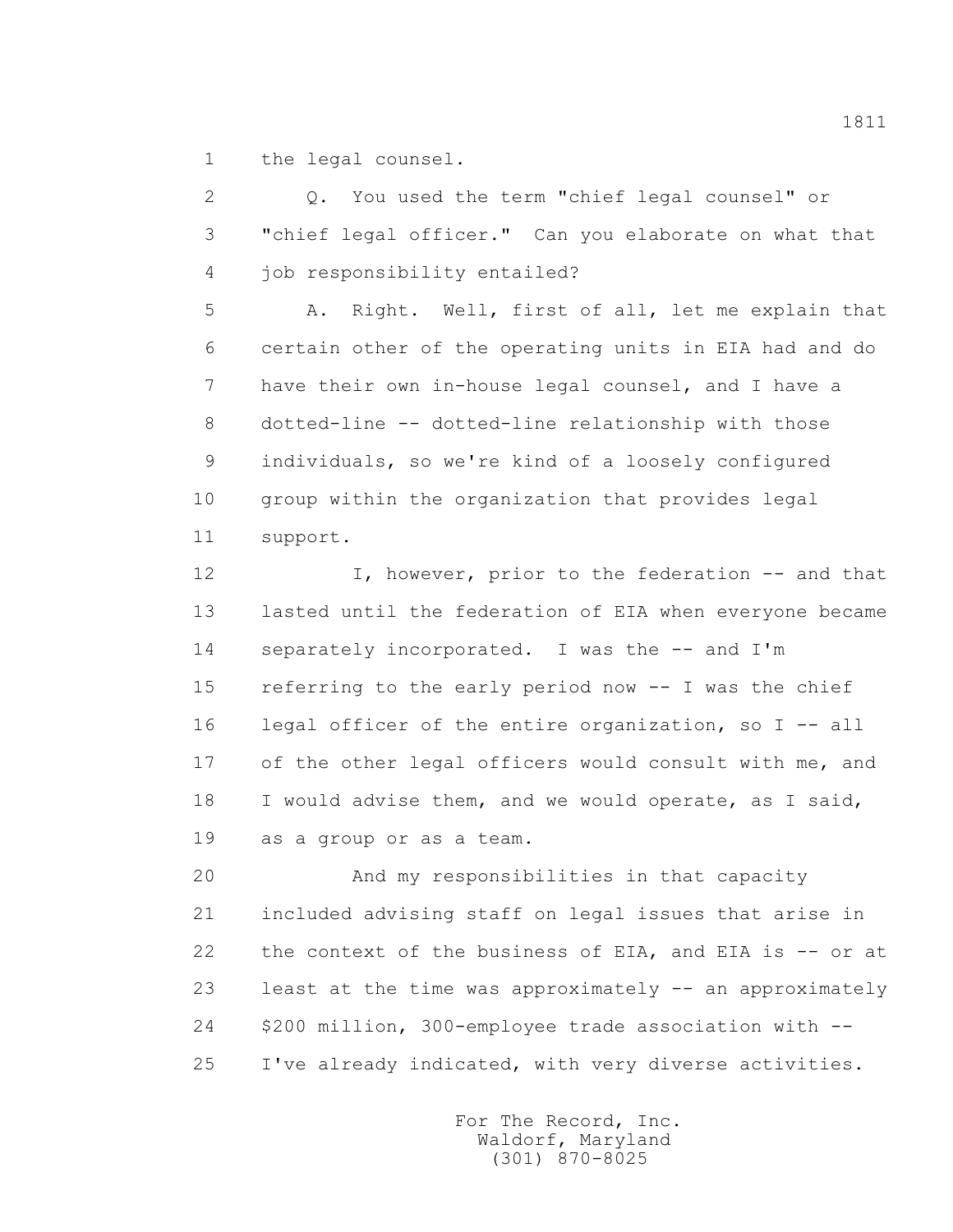1 It's also a business, like any business, so we had 2 human relations issues that I'd be involved in and 3 contract review and advising governance boards 4 regarding EIA procedures.

 5 I answered questions from members of EIA about 6 legal issues that would arise in the context of their 7 work with EIA, in particular with respect to the 8 engineering functions. I would review minutes of all 9 engineering committee meetings. I would answer 10 questions from the staff responsible for supporting 11 engineering committee activities, as well as from the 12 participating member companies and their individual 13 representatives on legal issues relating to their work 14 in committees.

 15 I would review all standards proposals and all 16 standards that were issued in the engineering 17 activities. And basically anything else that came up 18 that was of a legal nature in the context of the 19 overall operations of EIA or specifically with regard 20 to standards, I provided advice as requested.

 21 Q. And what you've just described, those were your 22 basic job responsibilities as EIA general counsel when 23 you started with the organization in late 1990. Is 24 that right?

25 A. That is correct.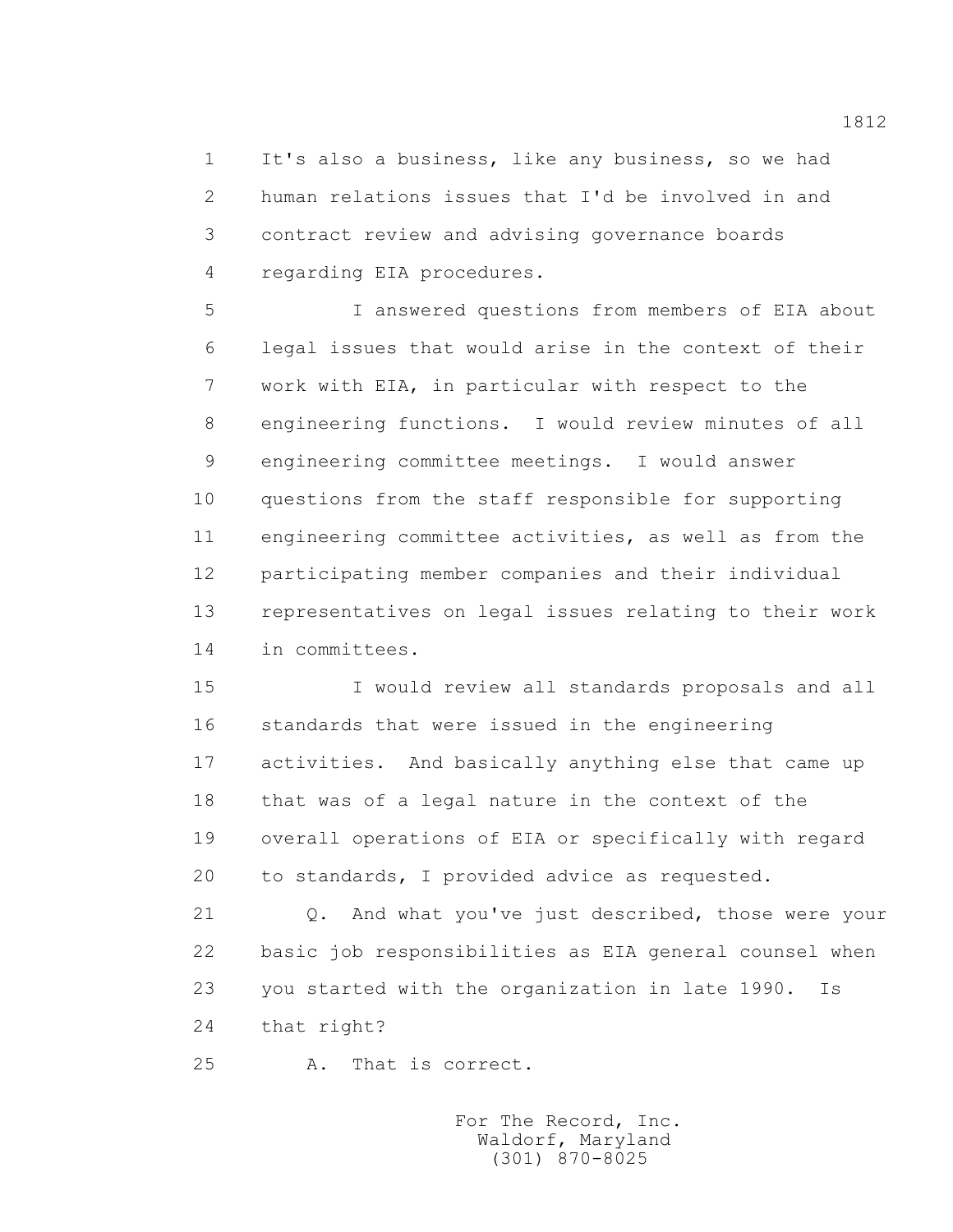1 Q. Have your basic responsibilities as EIA general 2 counsel changed over time in the roughly 13 years 3 you've been with the organization?

 4 A. With the restructuring of the organization in 5 2000, there were certain changes in my relationships 6 with the various sectors of EIA, because they're now 7 all separate corporations, but generally speaking, I 8 still provide the same services to each of the sectors, 9 with the -- and I don't want to get into too much 10 detail right now, but there have also been some changes 11 in terms of TIA.

 12 I don't review -- as of this year only, I don't 13 review their standards-related activities. I only work 14 with them on contract matters. But as far as the rest 15 of the organization is concerned, my functions are 16 essentially what they have been over time.

17 Relationships are a little bit different.

18 0. And throughout the period of your employment 19 with EIA as general counsel, has one of your 20 responsibilities involved giving legal guidance 21 relating to standardization activities?

22 A. Yes, sir.

 23 Q. And can you describe in general terms the types 24 of legal issues that are most often raised to your 25 level for guidance?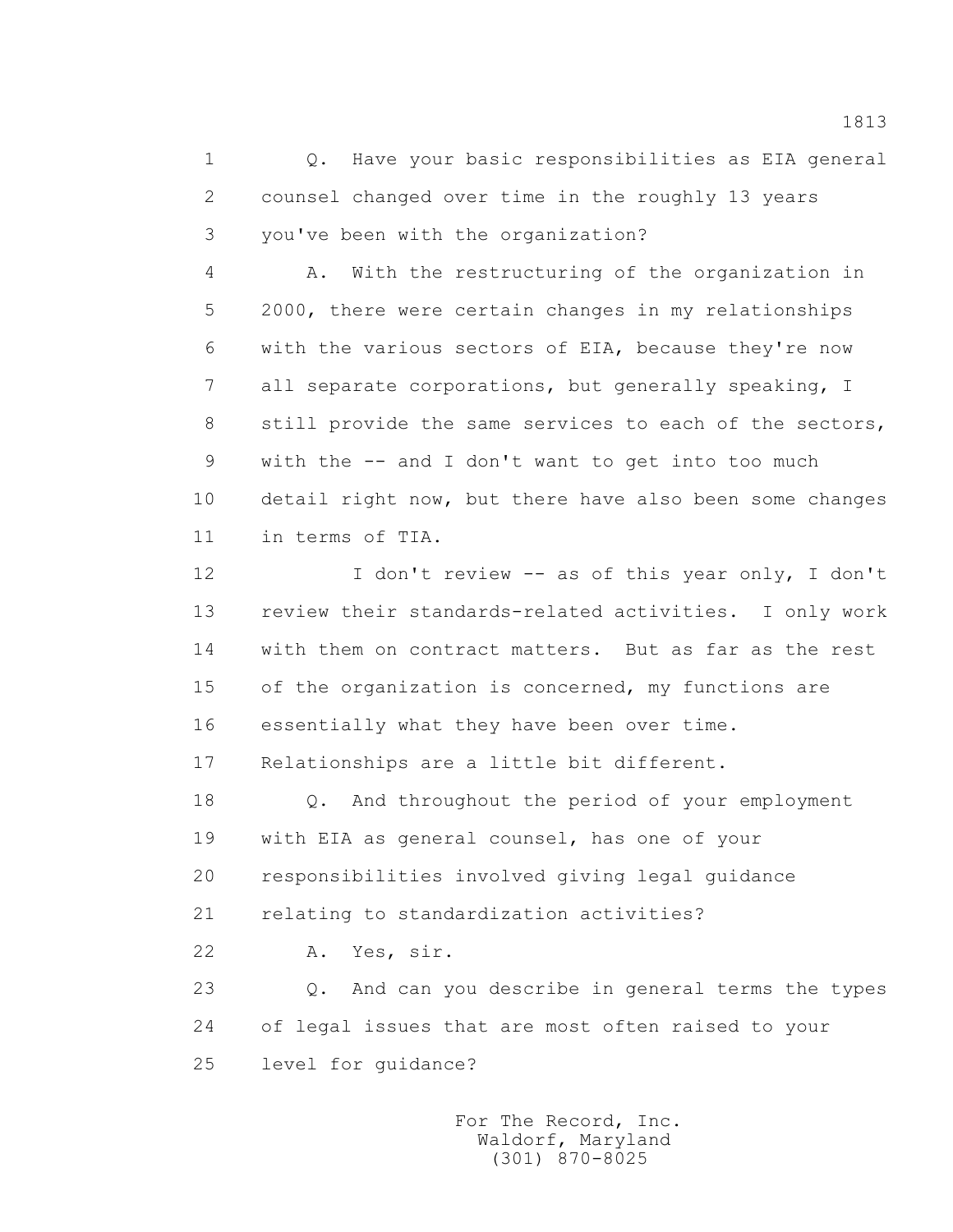1 A. There are -- well, first of all, antitrust 2 issues come up occasionally, and they can relate to 3 anything from discussion of price in connection with a 4 standard-setting activity to whether a company's 5 motivation for a particular activity is proper or 6 improper under the antitrust laws; whether there's bias 7 involved, for example, company bias in terms of its own 8 competitive position and whether that affects the 9 out -- influences the process.

 10 It could involve the question of whether or not 11 a particular subject of discussion is appropriate, like 12 whether it's appropriate to talk about capacity or 13 supply or international competition, things of that 14 nature. So, it's a whole range of things that come up 15 in the standards area from an antitrust standpoint.

 16 Also, obviously, because I know why we're here, 17 a number of questions do arise from time to time about 18 the patent policy of EIA and JEDEC, because that is 19 part of -- and a very important part -- of the ground 20 rules for the engineering function.

 21 Q. When you give legal guidance relating to the 22 types of issues that you've described, to whom are you 23 normally giving the guidance? Is it to EIA staff, to 24 committee leadership, to individual member companies? 25 A. All of the above.

> For The Record, Inc. Waldorf, Maryland (301) 870-8025

1814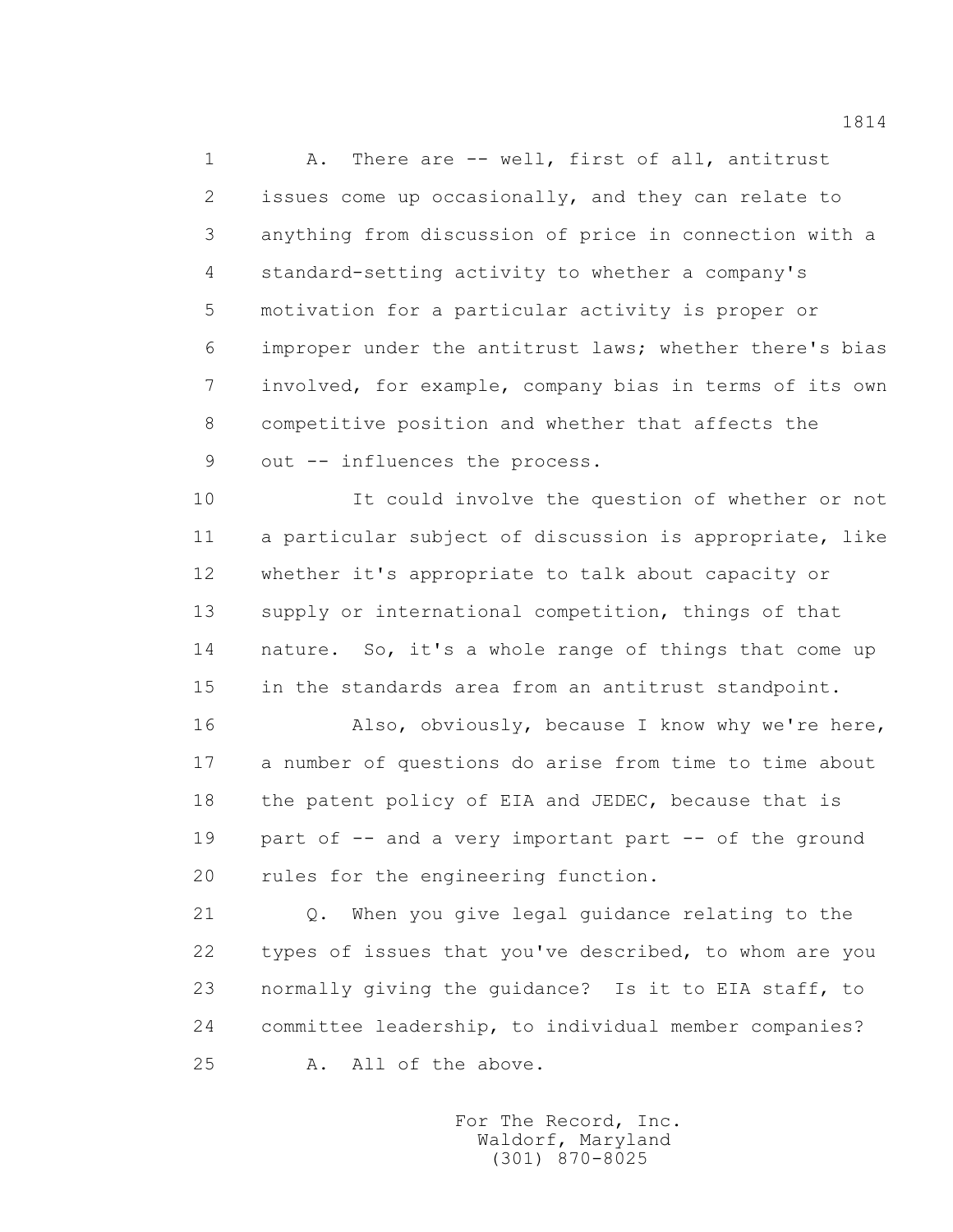1 Q. Do the member companies involved in EIA 2 standards-related activities have the ability to 3 consult directly with you on legal matters or 4 procedural matters, or do they have to go through the 5 staff first?

 6 A. No, they not only have the ability; they're 7 encouraged to contact -- contact me if they have any 8 question. And the way they're encouraged is by the 9 staff person responsible for supporting the committee, 10 by the committee chairs, and by other members, frankly, 11 who have interacted with me over time.

12 And also, my identity is no secret. It's on 13 the web page. It's been in the annual reports and the 14 trade directories. My contact information is very 15 public as well.

 16 Q. You mentioned as you were describing your 17 responsibilities and the areas in which you give legal 18 guidance that one of those areas is in relation to 19 antitrust issues. Is that correct?

20 A. That's correct.

21 Q. Do you regard giving advice on

 22 antitrust-related issues to be an important part of 23 your job responsibilities?

24 A. Yes, sir, a very important part.

25 Q. And why is that?

 For The Record, Inc. Waldorf, Maryland (301) 870-8025

1815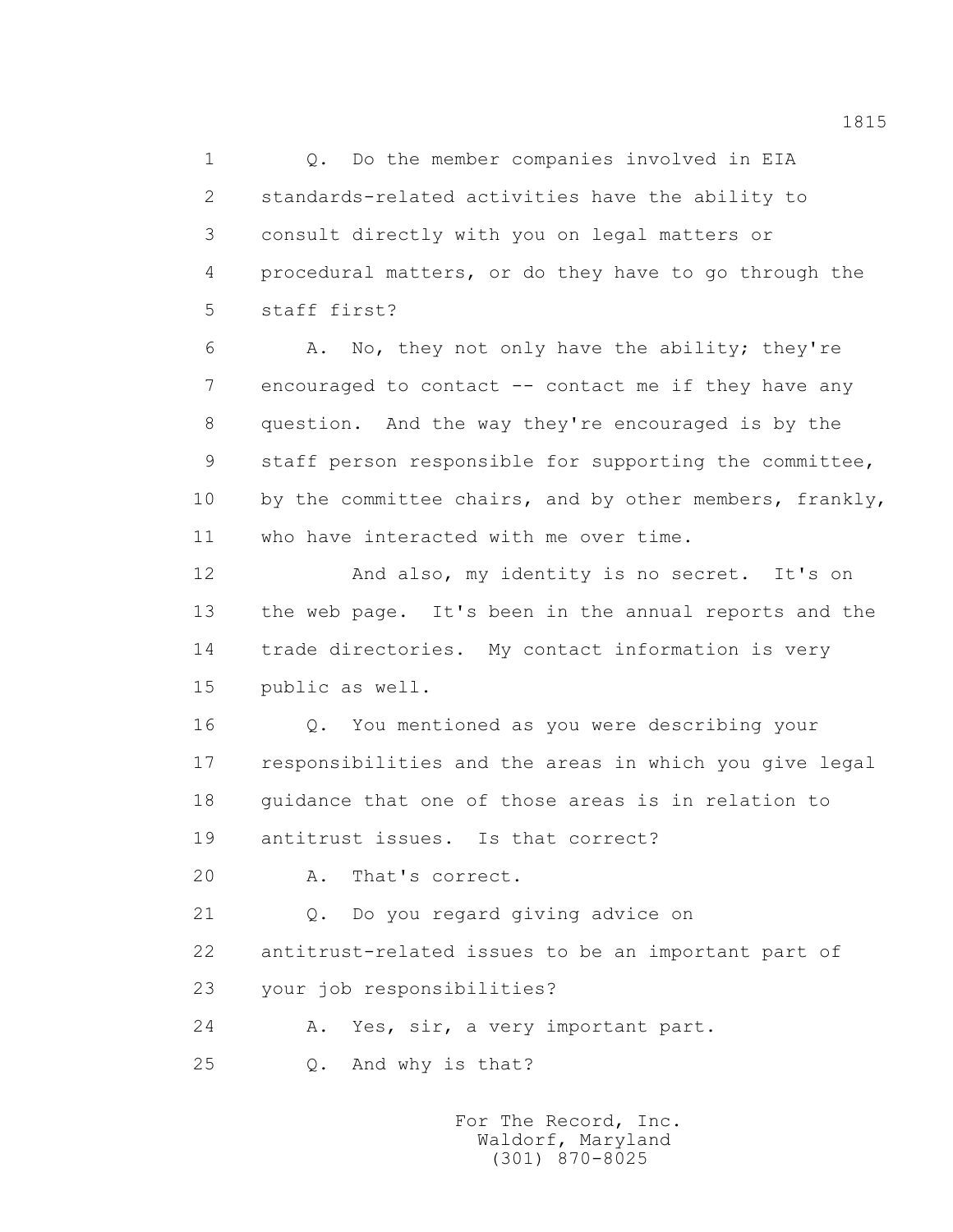1 A. Well, because the consequences of bad decisions 2 in the antitrust area can be devastating for the 3 industry, for the individual companies and certainly 4 for the Electronic Industries Alliance, and also 5 because antitrust is so fundamental to what we do. I 6 mean, EIA is an organization that is designed to 7 promote a public interest and to benefit the industry 8 and not to be a vehicle for antitrust activities that 9 could reflect negatively on the industry, on the 10 individual companies or on the association. So, it's 11 an essential part of what we do. 12 Q. Do you know whether knowledge of antitrust law 13 was a criteria considered by EIA in filling your 14 position in 1990? 15 A. That is what I was told. 16 Q. Are you ever asked to give guidance on the 17 meaning or application of EIA or JEDEC rules as they 18 apply to standard-setting related activities? 19 A. Yes, sir. 20 Q. And do you regard that to be an important part 21 of your job responsibilities? 22 A. Very much so, yes, sir. 23 Q. And why? 24 A. For basically the same reason. The ground 25 rules are set as part of the process and designed to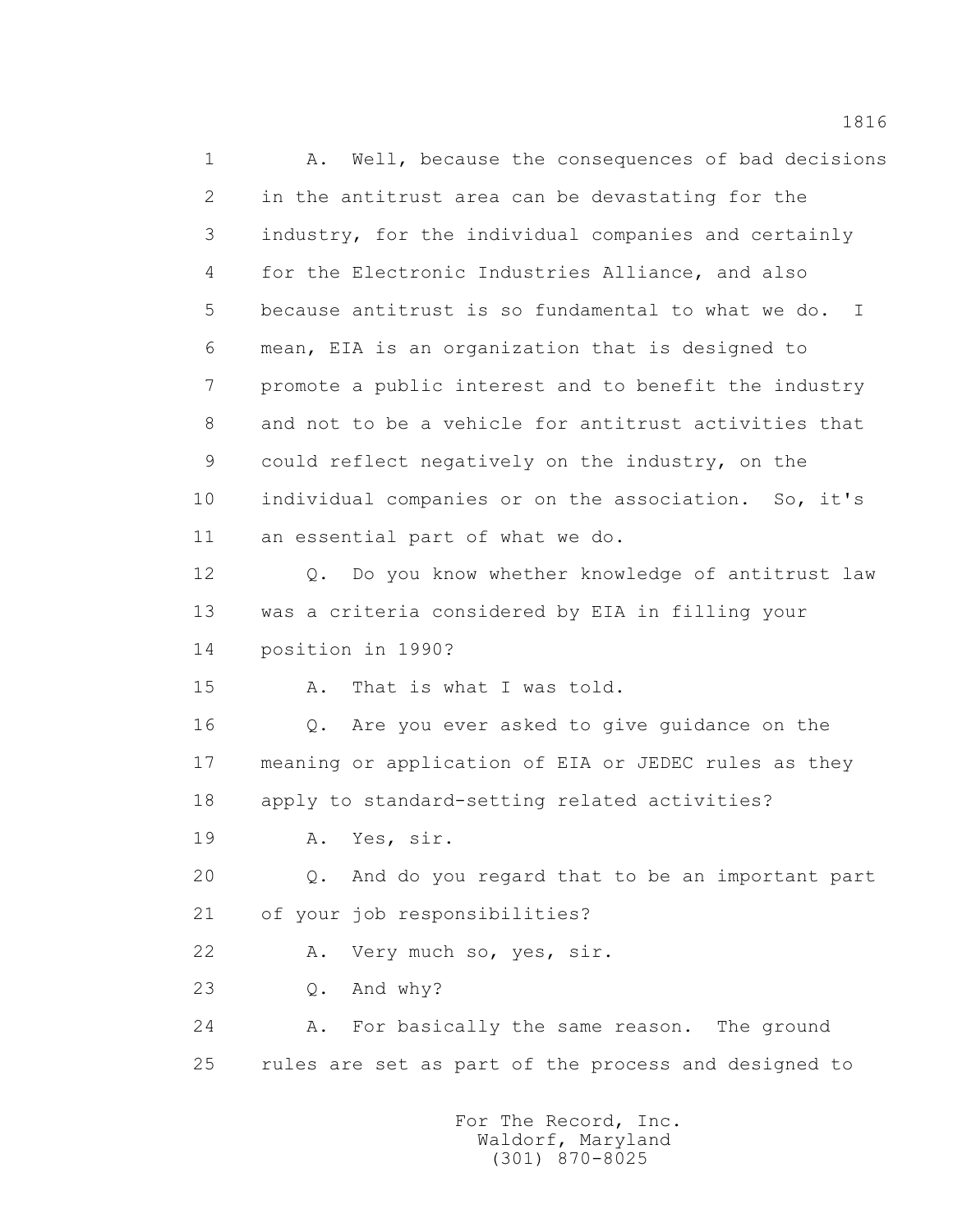1 ensure the integrity of the work that we do, and the 2 end product of that work is the standards, that is the 3 integrity of the standards. So, the procedure -- 4 process procedure is critical to our work and to the 5 by-product, the end product of our work.

 6 Q. As EIA's general counsel, and referring to the 7 entire time that you served in that position since 8 1990, have you been responsible for reviewing the 9 official minutes of meetings conducted by 10 EIA-affiliated organizations or committees?

 11 A. Yes, sir, as I've just -- I think I just 12 testified earlier, with the exception of TIA this year 13 only, I have reviewed all the minutes for all of the 14 EIA activities for all of the time I have been with the 15 EIA, with very few exceptions, and that would be those 16 rare occasions where those minutes were reviewed by one 17 of the other attorneys in the team that I referred to 18 earlier, the legal team.

 19 Q. Do you have any idea of roughly how many sets 20 of meeting minutes you review in a given year?

21 A. I was asked that question in deposition, and I 22 think I estimated a few hundred. I've actually gone 23 back and checked now, because I keep electronic logs of 24 the minutes I reviewed, and in the year 2000, for 25 example, it was 630 sets of minutes.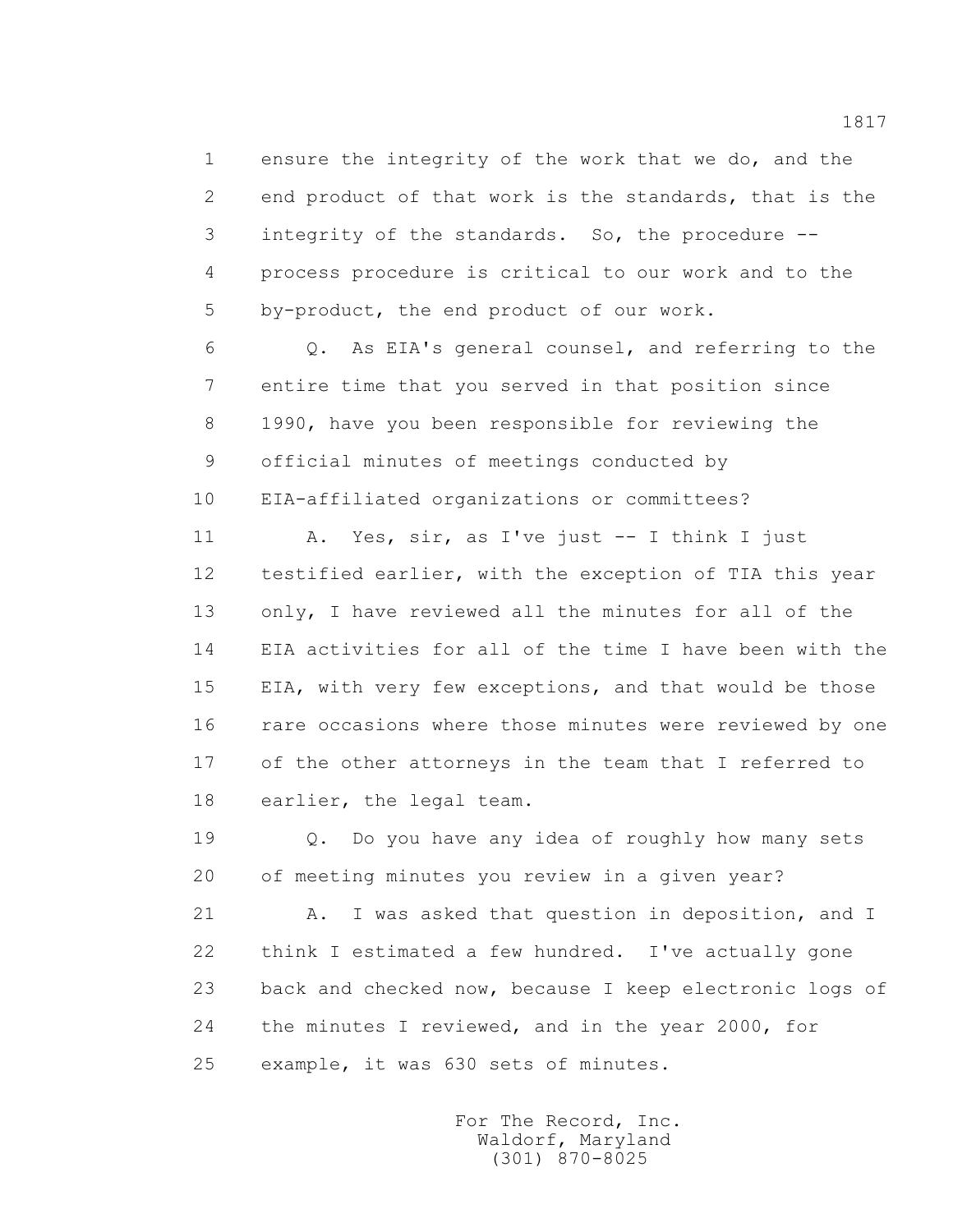1 Q. Do you know whether that number has changed 2 materially over the past decade or so? 3 A. My perception is it hasn't, but I haven't 4 counted other years. I think that's fairly 5 representative. 6 Q. Of those roughly 600 sets of meeting minutes 7 that you review each year, do you know roughly how many 8 come from JEDEC meetings as opposed to some other part 9 of EIA? 10 A. A significant percentage, probably 20 to 25 11 percent. 12 Q. And has that number changed materially since 13 the early part of the 1990s? 14 A. Not materially. 15 Q. When you review minutes of JEDEC or other 16 EIA-related committees, what is it that you as EIA's 17 general counsel look for? 18 A. Well, since I don't attend the meetings, I look 19 for any issues, legal issues or other issues, 20 procedural issues that may be self-evident on the face 21 of the minutes. I referred to them earlier in 22 depositions as red flags. If I see anything that looks 23 unusual, untoward, inappropriate -- and I can 24 enumerate. Certainly anything that would suggest an 25 antitrust issue, obviously I want to dig deeper and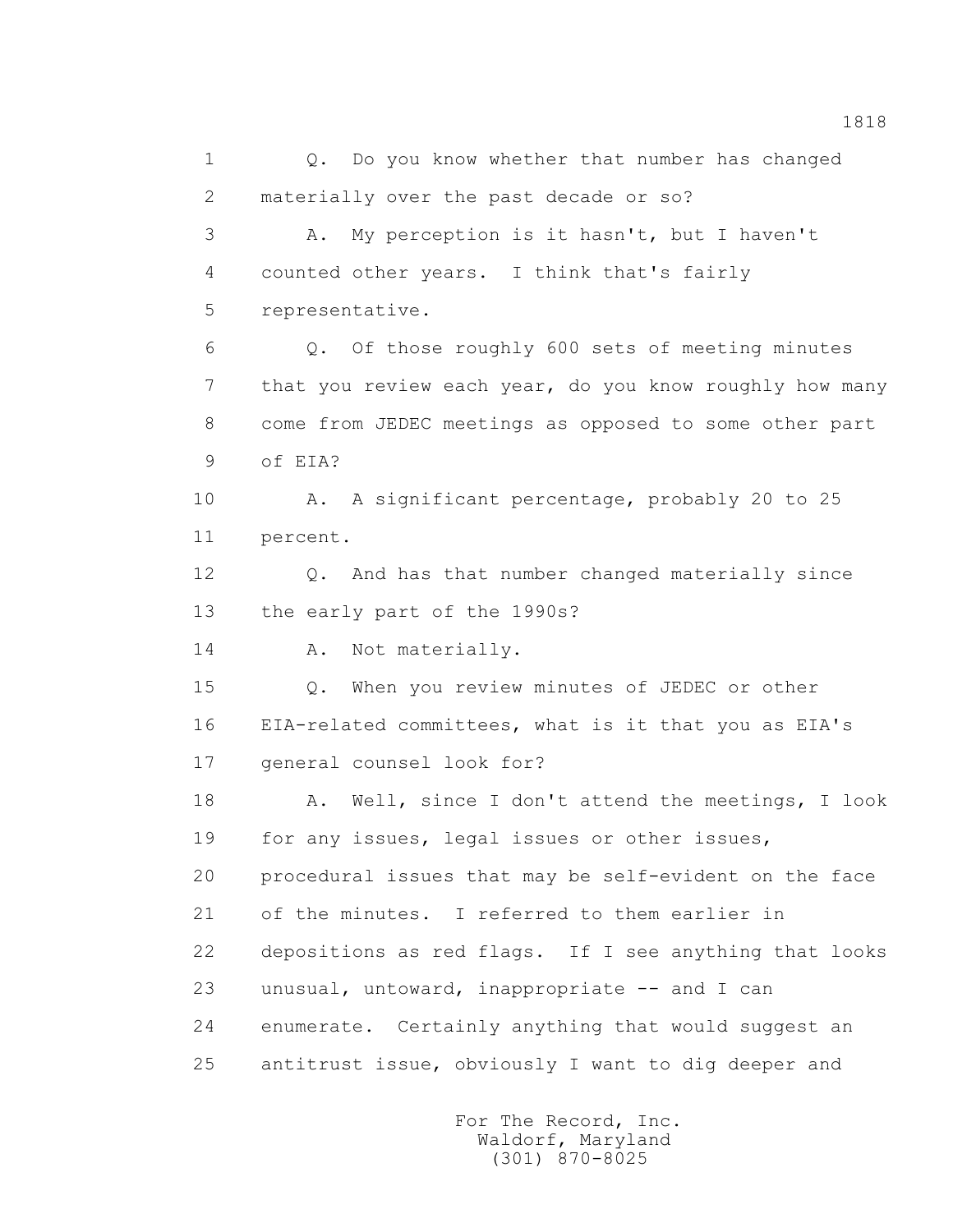1 find out what's going on there.

 2 If there is any suggestion of a violation of 3 our procedures, for example, the lack of a quorum, I 4 would inquire further in that respect. If there's any 5 indication of any other improper activity, certainly I 6 would identify and flag that. Certainly if there's a 7 patent issue, I slow down and at least make sure I 8 understand as much as I can about the issue. And if 9 there are questions in any of those areas, frequently I 10 will follow up with the staff supporting committee and 11 sometimes with the committee chair and sometimes with 12 the member companies involved.

13 0. In addition to reviewing the minutes of 14 committee meetings, have you in your capacity as EIA's 15 general counsel made it a point to personally attend 16 committee meetings within JEDEC or other EIA

17 organizations?

18 A. No, in particular, with regard to JEDEC, I 19 think prior to the time that I testified I first 20 attended a JEDEC board meeting, which was early 1997, I 21 never attended any JEDEC meeting. I have been 22 requested on occasion by committee chairs and by staff 23 and by sector executives to attend select committee 24 meetings when there was a specific issue that required 25 my attention or where my advice had been solicited.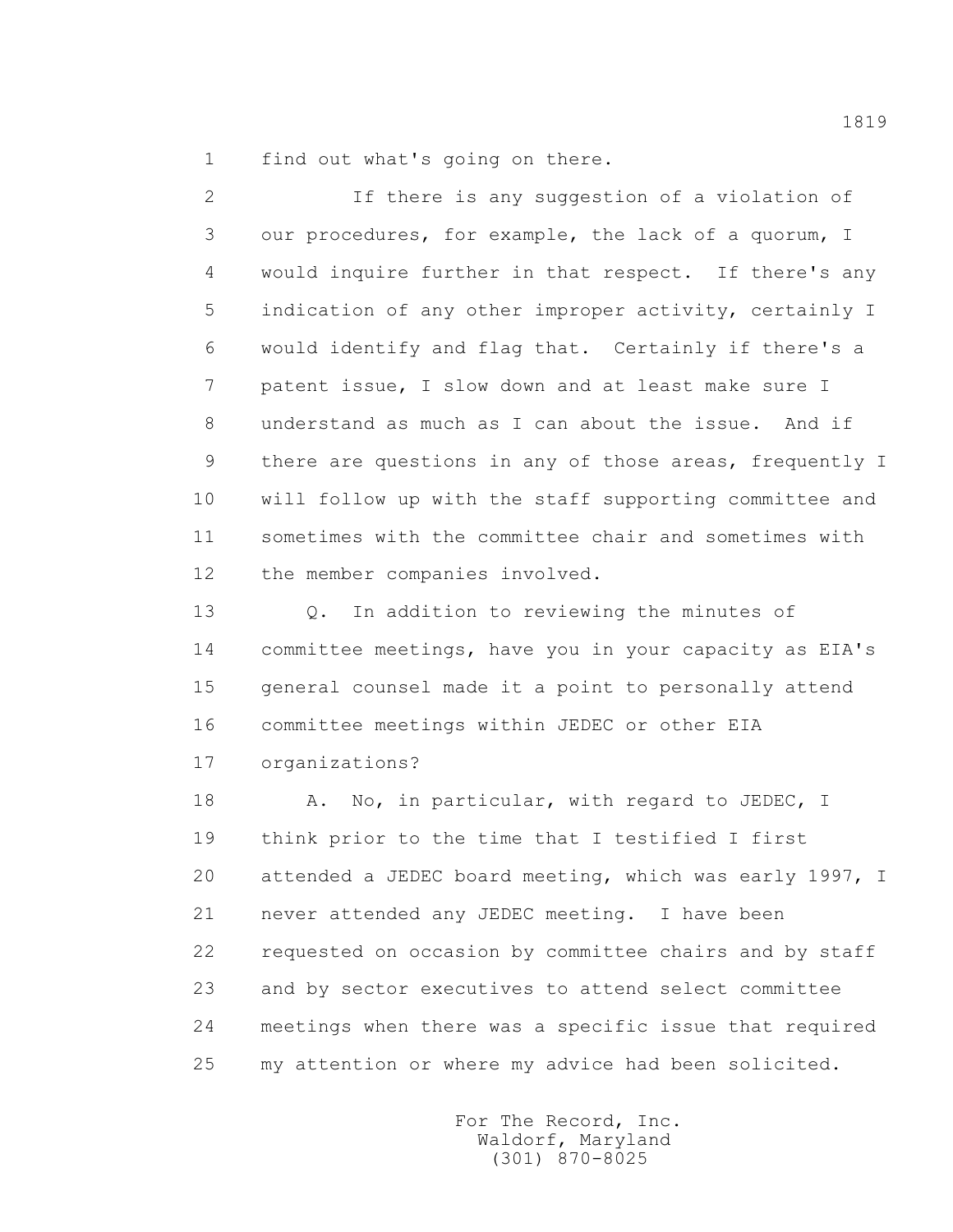1 Q. Just so this is clear, between 1990 when you 2 started as EIA's general counsel and 1997, how many 3 JEDEC meetings did you attend in that period? 4 A. Zero. 5 Q. And when was the first JEDEC meeting that you 6 attended? 7 A. The first JEDEC meeting would have been roughly

8 January-February 1997.

 9 Q. And do you recall why you attended or why you 10 were asked to attend that meeting?

 11 A. Yes, sir. At that time, in addition to being 12 EIA general counsel, I was also the executive vice 13 president of EIA, which meant that I was responsible -- 14 I was second in command after the president, and there 15 was a budgetary issue involving JEDEC and EIA, and the 16 president of EIA at the time, Pete McCloskey, asked me 17 to go to Florida and attend a JEDEC board meeting to 18 discuss the budgetary issue.

19 Q. Now that you're the president of JEDEC, what 20 JEDEC-related meetings do you personally attend?

 21 A. None other than, as I mentioned before, board 22 meetings, and not all of those. I try to participate 23 in all board meetings either in person or by telephone, 24 but I probably attend about two-thirds of the board 25 meetings personally and the other third by telephone.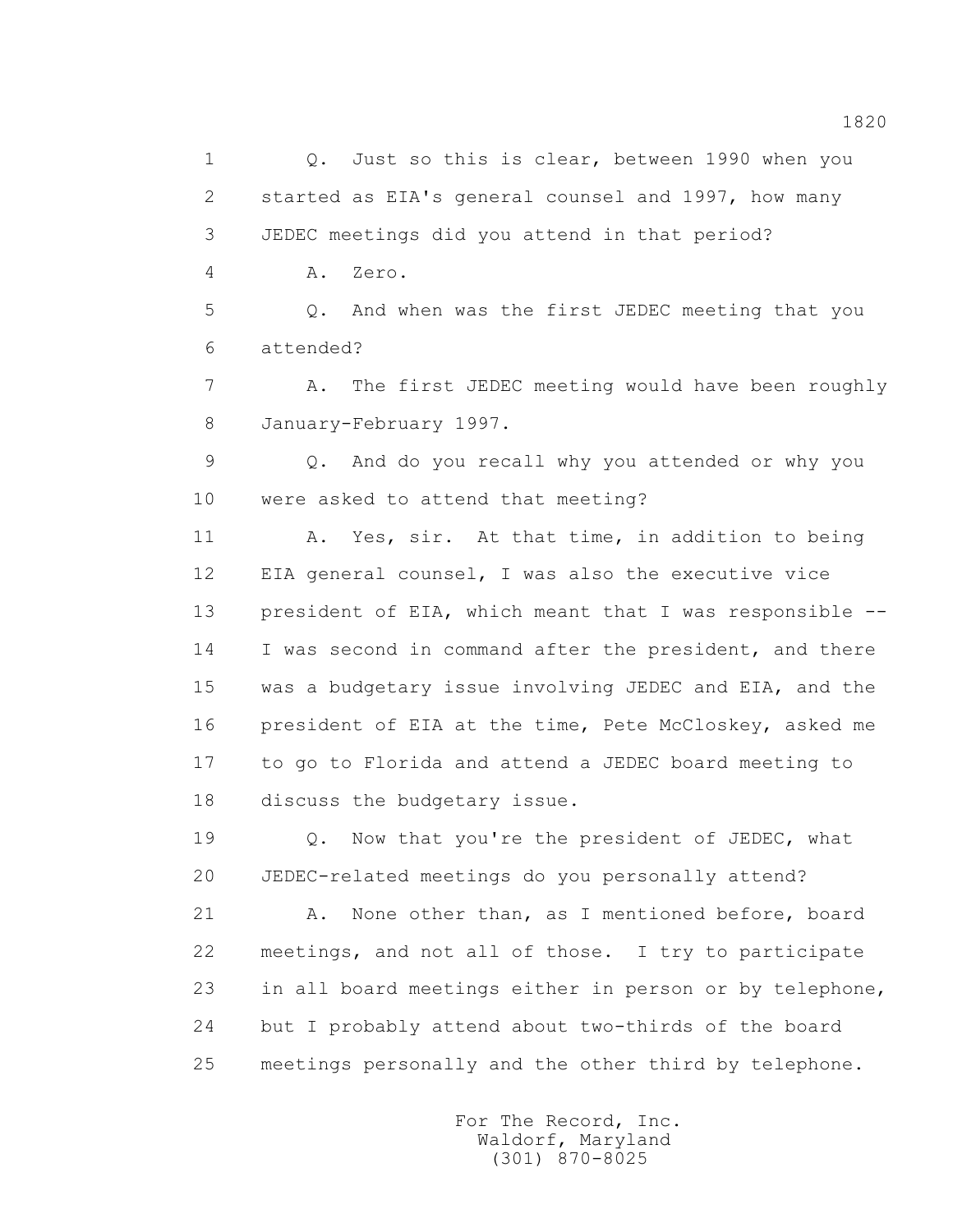1 Q. To go to an issue that's been raised already 2 today, have you ever attended a meeting of the JC-42 3 committee of JEDEC? 4 A. No, sir, never. 5 Q. Have you ever attended a meeting of any of the 6 subcommittees of JC-42? 7 A. I never have. 8 MR. ROYALL: Your Honor, I don't know what your 9 preference is. I'm at a breaking point if anyone 10 wanted to take a short break, or we can keep going. 11 JUDGE McGUIRE: Yeah, let's take a short break, 12 ten minutes. 13 MR. ROYALL: That's fine. 14 JUDGE McGUIRE: And then we will reconvene. 15 MR. ROYALL: Thank you. 16 (A brief recess was taken.) 17 JUDGE McGUIRE: On the record. 18 At this point, you can proceed with your 19 questioning, Mr. Royall. 20 MR. ROYALL: Thank you, Your Honor. 21 BY MR. ROYALL: 22 Q. Mr. Kelly, you mentioned earlier that one of 23 your responsibilities as EIA's general counsel involves 24 providing input and guidance concerning I believe you 25 said the interpretation and application of the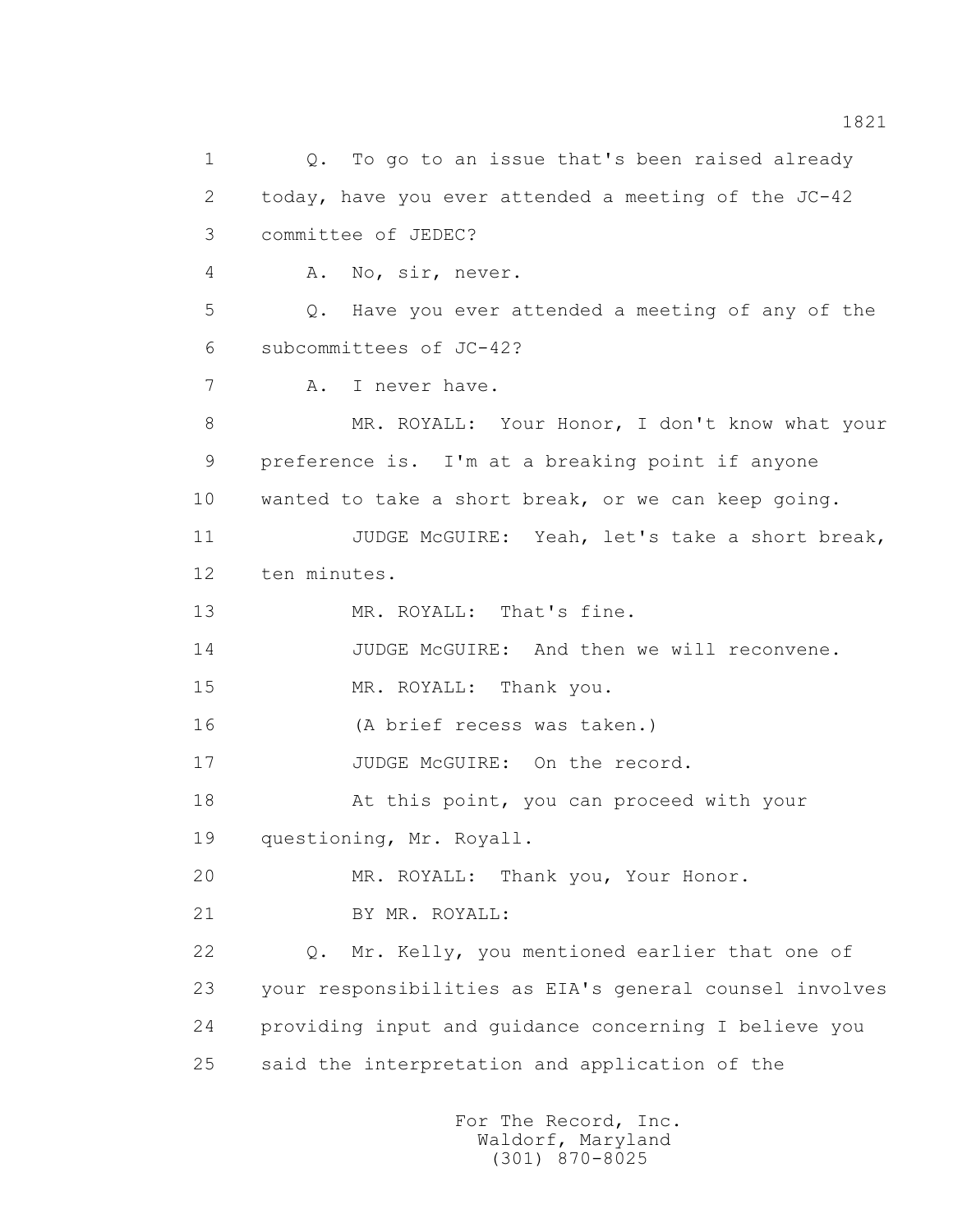1 organization's rules. Is that right?

2 A. Yes, sir.

 3 Q. Within EIA, who generally has the last word on 4 how the rules of the organization are to be interpreted 5 and applied?

6 A. I do.

 7 Q. And has that always been the case during your 8 tenure with the organization since 1990?

9 A. For the last 12-plus years, yes, sir.

 10 Q. When you arrived at EIA in 1990, did the 11 organization already have a variety of rules in place?

12 A. Many, yes.

13 0. And as the new general counsel, did you do 14 anything to develop an understanding of how those rules 15 had been interpreted and applied in the past?

16 A. Well, I probably spent the better part of the 17 first month reviewing the rules of EIA, bylaws and 18 standards-related rules, engineering department 19 manuals, speaking with -- I was fortunate enough to 20 have my predecessor still on staff at EIA, a fellow 21 named Gary Shapiro, so Gary and I talked on a number of 22 occasions about the rules and how they were applied and 23 what they meant.

 24 The president of EIA at the time, Pete 25 McCloskey, is also a lawyer and therefore is attuned to

> For The Record, Inc. Waldorf, Maryland (301) 870-8025

1822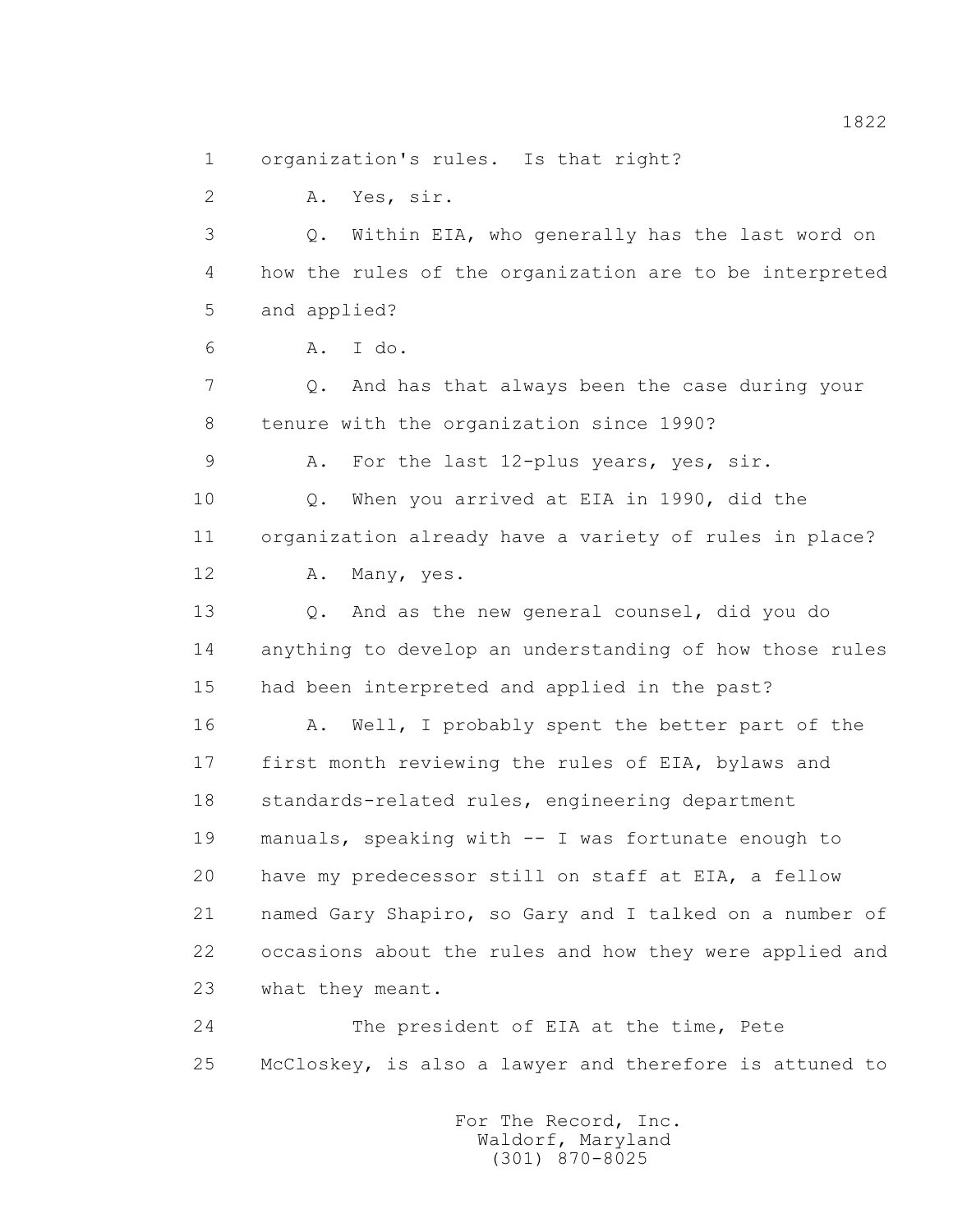1 rules, and he and I talked. And I also spoke fairly 2 extensively during that period and then on an ongoing 3 basis with Mr. Kinn, who was the vice president of 4 engineering at the time, about the engineering-specific 5 rules of EIA.

 6 And I'm sure I had conversations with other 7 people as well, but those were the three key people I 8 spoke with. And as I said, I reviewed all the manuals, 9 in some cases numerous times.

10 0. If I could take them one by one, the 11 individuals you mentioned, I'd like to ask to your 12 knowledge how far back their experience with EIA went, 13 starting with Mr. McCloskey.

14 A. Mr. McCloskey was president of EIA since 1977 15 or '78. He is no longer. He was president until 1998.

 16 Q. And he's one of the individuals that you 17 conferred with to gain an understanding of EIA's rules 18 when you joined the organization?

19 A. Yes, sir.

20 Q. You mentioned Mr. Shapiro?

 21 A. Gary J. Shapiro is now the president of the 22 Consumer Electronics Association. He had -- he was my 23 immediate predecessor as EIA general counsel, and he 24 had been with EIA doing legal and other work since 25 approximately 1984, '83 or '84.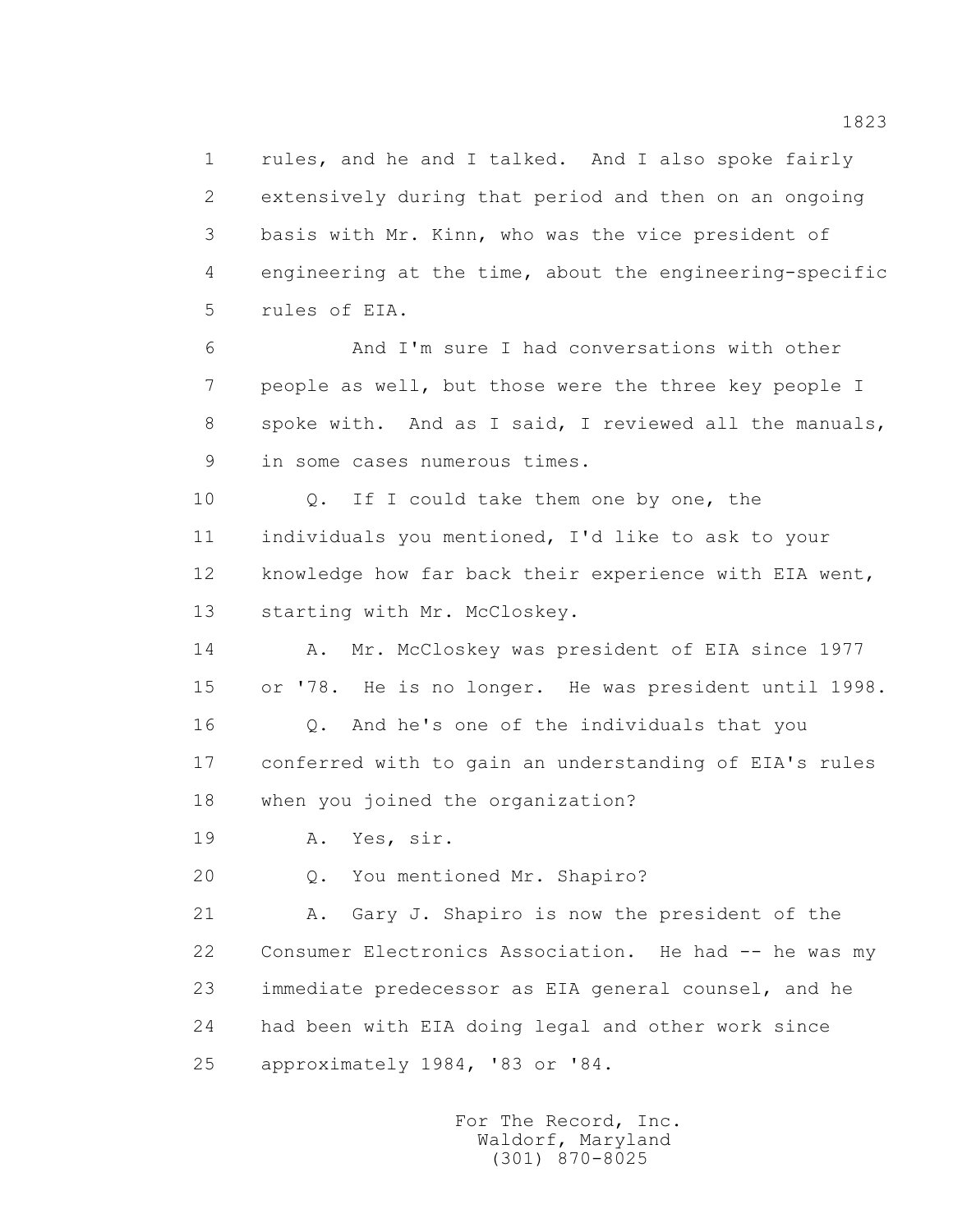1 0. And what about Mr. Kinn, who I believe you 2 mentioned?

 3 A. I honestly don't know how long Jack Kinn had 4 been with EIA prior to my arrival, but for quite a long 5 time anyway.

 6 Q. When you arrived at EIA in 1990, did the 7 organization have rules in place relating specifically 8 to standard-setting activities?

9 A. Yes, sir, they did or it did.

 10 Q. Was there at that time one set of rules -- and 11 I'm referring in this question to written rules -- that 12 applied to all EIA standards-related activities, or did 13 the separate divisions and sectors within EIA have 14 their own standards-related rules?

 15 A. There was one set of rules that EIA adopted for 16 guidance of the EIA's committees and all of the 17 sectoral activities within EIA, and then most of the 18 sectors had their own specific engineering manuals. 19 So, both.

 20 Q. Were the basic rules, when it came to 21 governance of EIA-related standard-setting activities, 22 set forth in writing at the time that you joined the 23 organization in 1990?

24 A. Yes, sir.

25 Q. And where were they set forth in writing?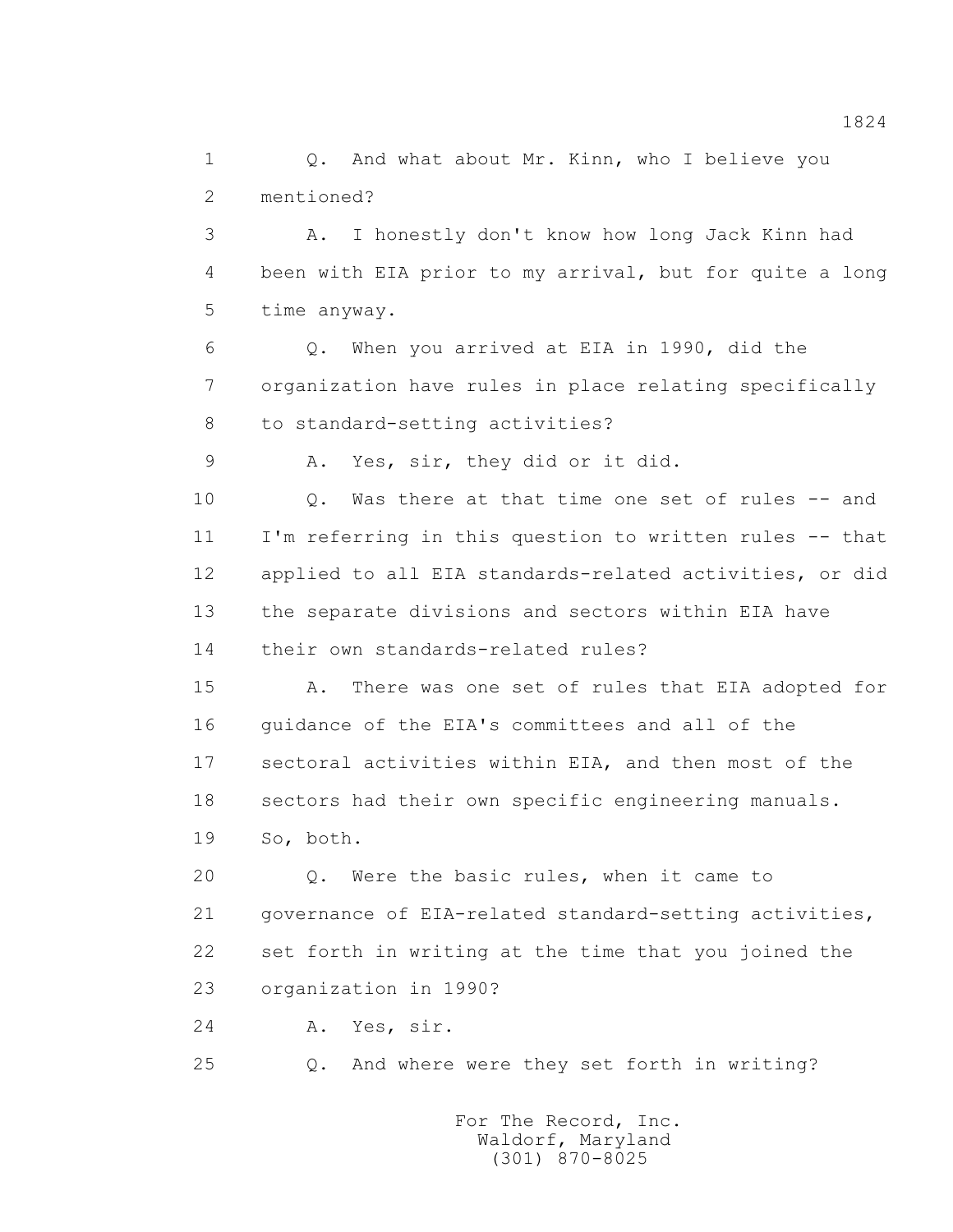1 A. They were set forth in writing in basically 2 three documents. Two were engineering manuals, EP-3 3 and EP-7, and I can't recall the specific titles, but 4 EP-3 and EP-7, and then also in a document that was 5 published by my office called the EIA Legal Guides. 6 Q. I'd like to show you another document, Mr. 7 Kelly. 8 May I approach, Your Honor? 9 JUDGE McGUIRE: Please. 10 THE WITNESS: Thank you. 11 BY MR. ROYALL: 12 Q. Mr. Kelly, I've handed you what's been marked 13 for identification as CX-204. Do you recognize this 14 document? 15 A. Yes, sir, I do. 16 Q. And what is it? 17 A. This is a copy of the Legal Guides as they 18 existed in roughly the mid-1990s. 19 Q. And when you say the Legal Guides, you're 20 referring to the EIA Legal Guides? 21 A. EIA Legal Guides, yes, sir. 22 Q. And let me ask you to turn to what's marked as 23 page 3 of Exhibit 204, and on the left-hand side of 24 that page, you'll see one page from the Legal Guides 25 with the heading Forward. Do you see that?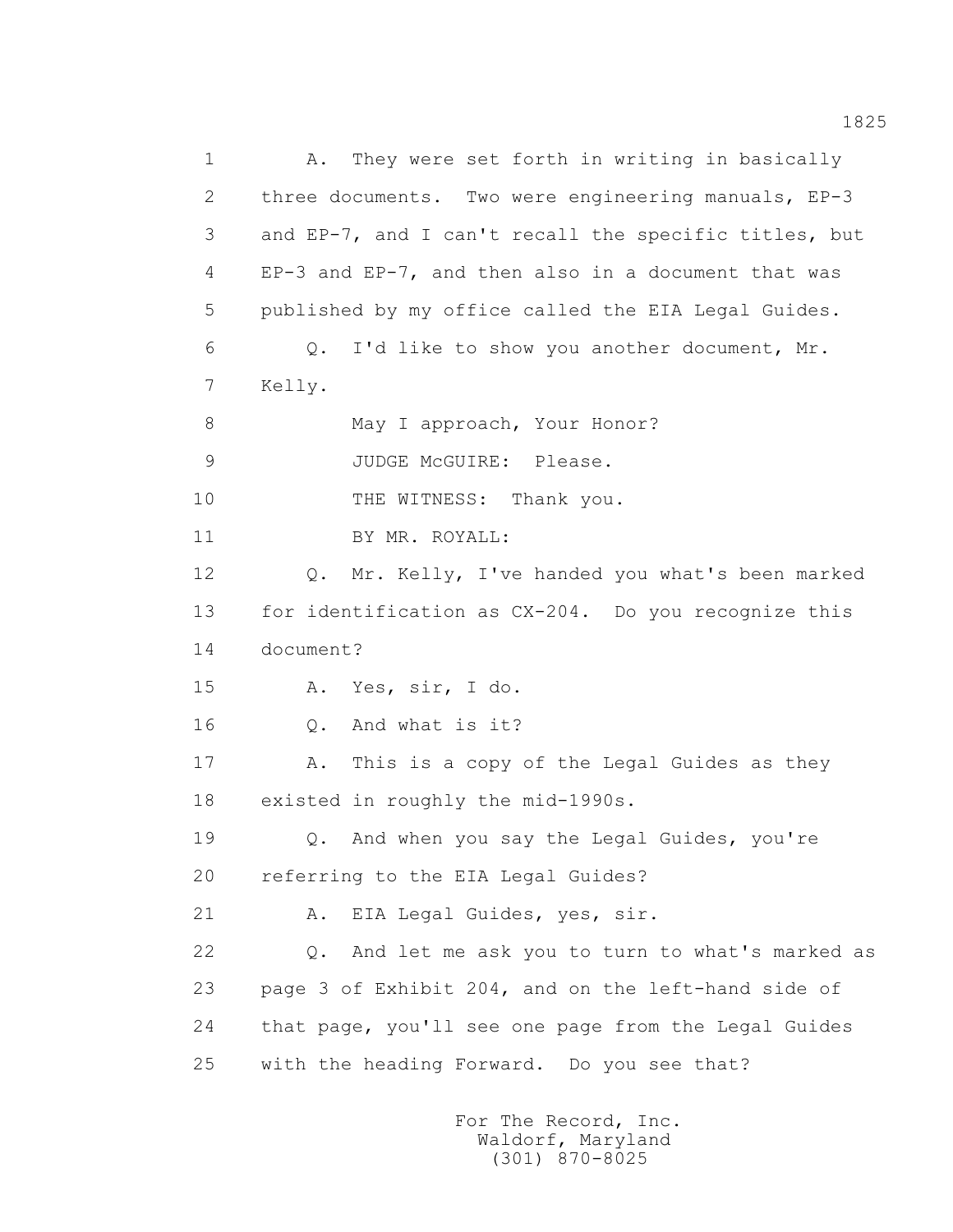1 A. I do.

 2 Q. And under that I believe you'll see your name 3 listed?

4 A. I do.

 5 Q. Does that indicate that this was a version of 6 the Legal Guides that was published sometime after you 7 joined EIA?

8 A. Yes, sir.

 9 Q. Do you know roughly when this version of the 10 Legal Guides was published?

 11 A. I do judging from the identity of the chairman 12 of the law committee, and back on the first page that 13 you showed on the computer -- on the computer monitor, 14 the address of the association. We moved to that 15 address in 1995 -- January of 1995, so this document 16 would have post-dated that, and I would -- I would 17 imagine it would have been in the 1995 to 1997 time 18 frame.

 19 Q. Was it different -- a different version of the 20 EIA Legal Guides published at the time that you joined 21 EIA?

 22 A. Not different in terms of substance. There 23 were certainly some differences, including the fact 24 that I wasn't identified as the general counsel. 25 MR. ROYALL: May I approach, Your Honor?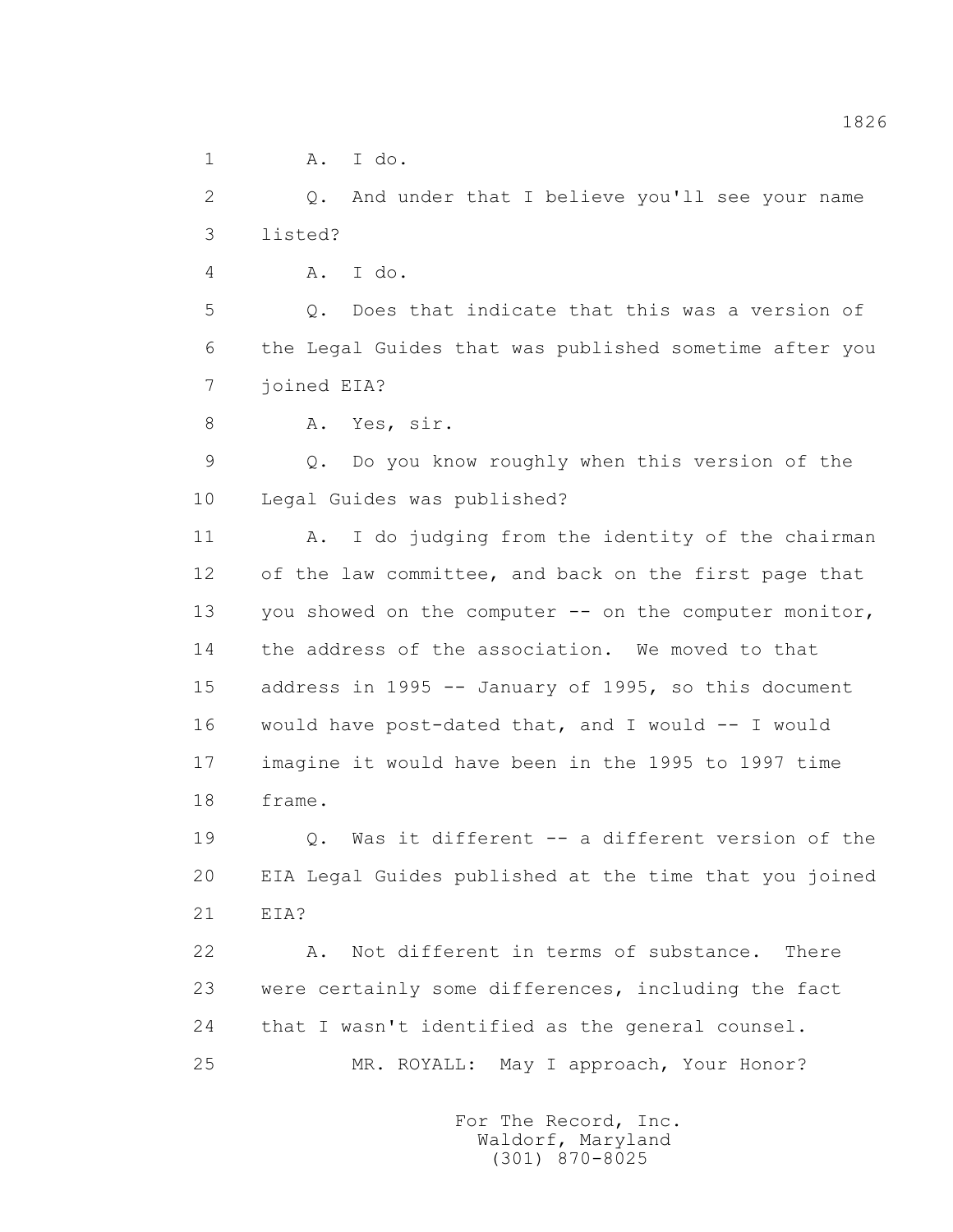1 JUDGE McGUIRE: Yes.

2 BY MR. ROYALL:

 3 Q. Mr. Kelly, I've just handed you another exhibit 4 that's been marked for identification as CX-202. Do 5 you recognize this document?

 6 A. Yes, sir, this is the version of the Legal 7 Guides in effect when I joined EIA in September 1990.

 8 Q. And was the prior exhibit, CX-204, the version 9 that superceded this version, CX-202?

 10 A. Yes, I only remember this one revision which 11 has been identified as CX-0204 in that time frame. So, 12 there were just these two in that time frame, and this 13 is the first that I'm looking at right now, CX-0202.

 14 Q. And when CX-202 was superceded with the version 15 of the EIA Legal Guides that's been marked as CX-204, 16 to your knowledge, were any changes made to the 17 substance of the Legal Guides?

18 A. No, sir.

 19 Q. To your knowledge, during the 13 or so years 20 that you've served as EIA general counsel, have any 21 substantive changes been made to the EIA Legal Guides? 22 A. No, sir. As the -- as we went through various 23 reorganizations, particularly when the name of the 24 association changed to Alliance, we updated the Legal 25 Guides and obviously changed the names of the chairman

> For The Record, Inc. Waldorf, Maryland (301) 870-8025

1827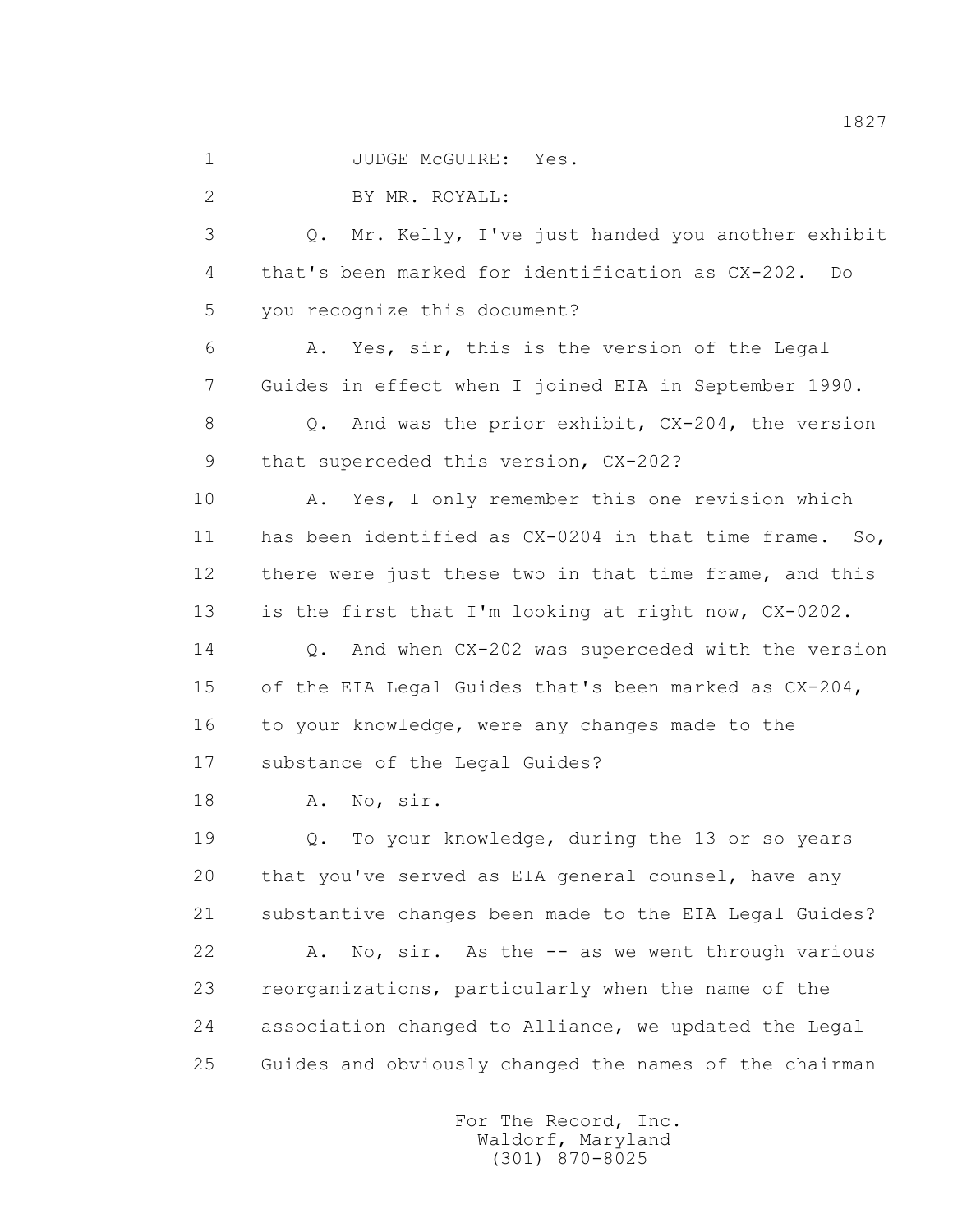1 of the law committee, but no, no changes in terms of 2 the substance of the quides.

 3 Q. Now, if I'm not mistaken, the EIA Legal Guides 4 are broken into several parts. Is that right? 5 A. They're divided into three parts, like Gaul. 6 Q. And if I could just ask you for purposes of 7 these questions, I guess we will just use this version

8 of the Legal Guides that you have in your hand, which

9 is CX-202.

10 A. Yes, sir.

 11 Q. Based on that document, could I ask you to 12 briefly explain to us the different parts of the Legal 13 Guides?

14 A. Yes, sir, Part I are general guides that apply 15 across the board to all EIA activities. Part II of the 16 guides, which begins on page 7 of CX-202 -- I'm sorry, 17 page 5, page 7 of the copy, but it's page 5 of the 18 exhibit, are special guides that relate to engineering 19 standardization programs uniquely. And then Part III, 20 which begins on page 8 of the exhibit, are special 21 guides that apply to marketing data reporting programs, 22 which we now refer to as market research programs.

 23 Q. And the part, what you just described as Part 24 III of the EIA Legal Guides, does that part of the 25 Legal Guides have any application to the work of JEDEC?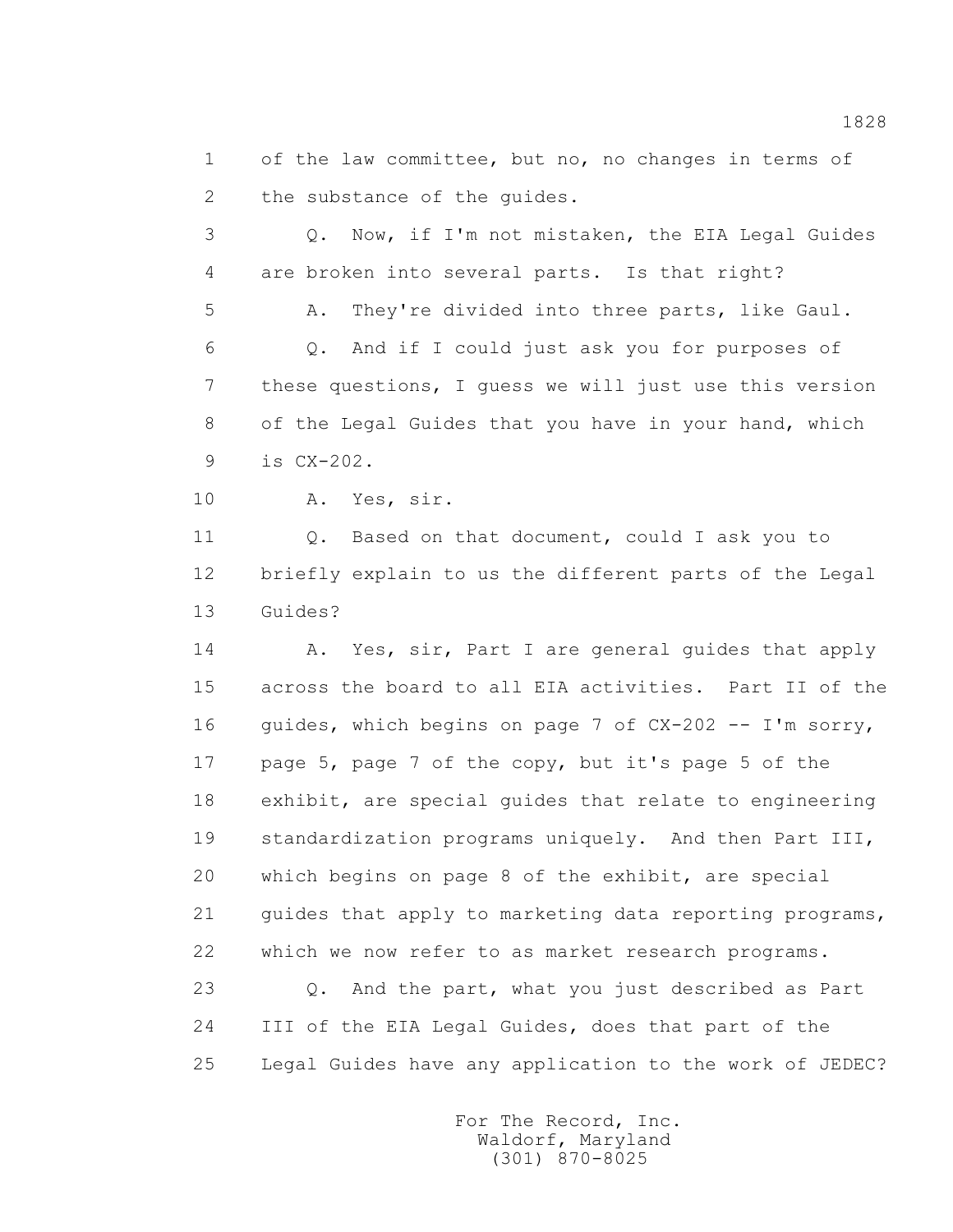1 A. No, sir, not specifically. 2 Q. And has that been true throughout your tenure 3 with EIA? 4 A. Yes. And stated differently, JEDEC has never 5 engaged in market research activities, which is the 6 subject matter of Part III of the Legal Guides. 7 Q. What about Parts I and II of the Legal Guides, 8 do they have application to the work of JEDEC? 9 A. Absolutely, yes, sir. 10 0. As used in this document, what does the term 11 "guide" or "guides" mean, to your understanding? 12 A. It means a rule -- I'm sorry, I interrupted 13 you. I apologize. 14 Q. That's all right. 15 A. It means a rule. 16 Q. Are the provisions of the EIA Legal Guides 17 considered within EIA to be the rules of the 18 organization? 19 A. Yes, sir, they are. 20 Q. Are EIA participants required to comply with 21 the rules and policies set forth in the EIA Legal 22 Guides? 23 A. Yes, sir, they are. 24 Q. Is that stated somewhere in the document, to 25 your knowledge?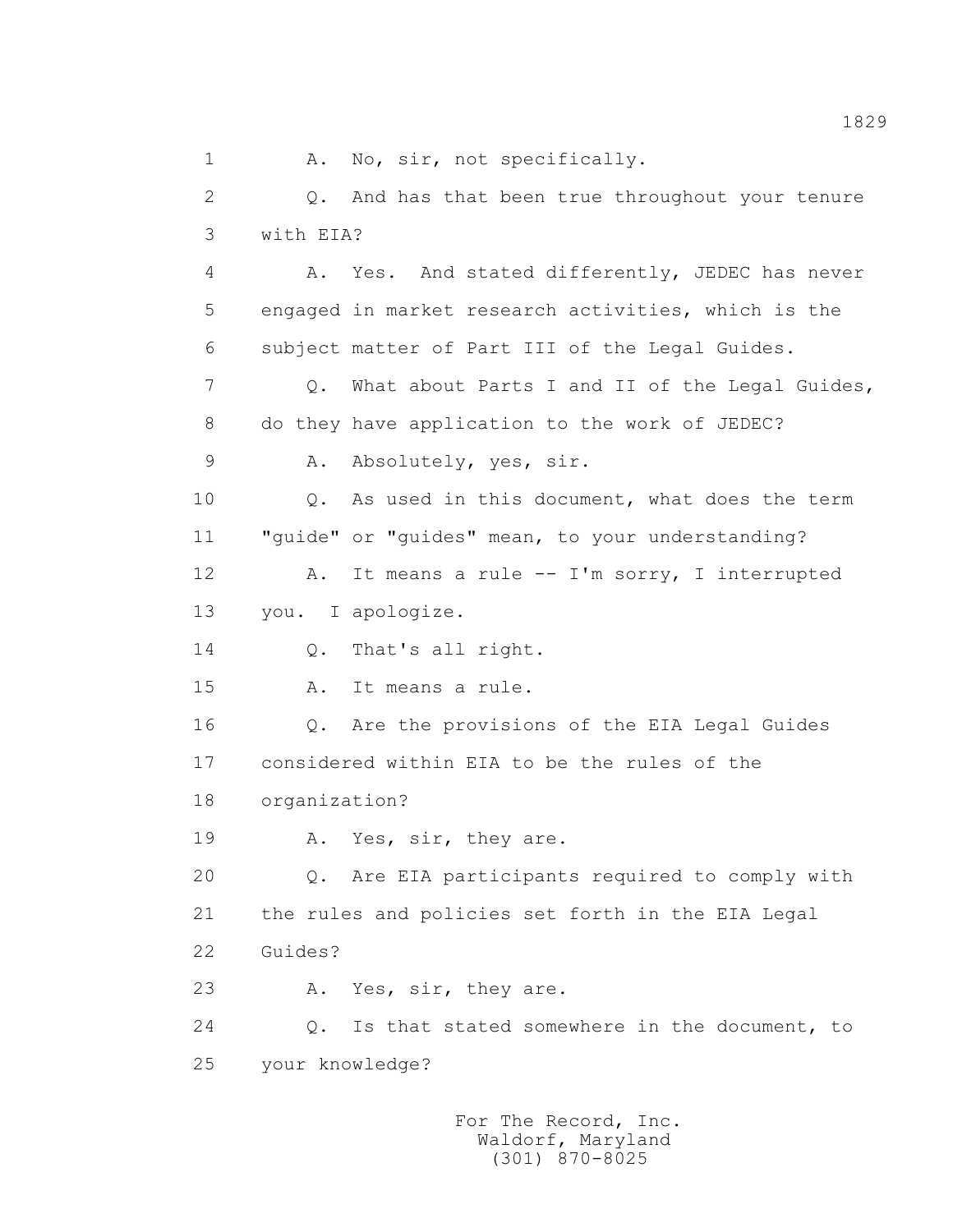1 A. I believe it is in the preamble to Part I on 2 page 4 of CX-202.

 3 Q. And referring to the first paragraph under the 4 heading Part I. Is that right?

5 A. Yes, sir, the part that's in italics.

6 Q. Could I ask you to read that statement?

 7 A. "This Part I includes general guides applicable 8 to all Electronic Industries Association activities. 9 They are required to be read and followed by all 10 members of the Association and staff, chairmen and 11 members of all committees, sections divisions, and 12 other EIA-sponsored groups."

 13 Q. To your knowledge, are EIA participants today 14 told that they have an obligation to read and follow 15 these rules?

16 **A.** Yes.

 17 Q. To your knowledge, were EIA participants 18 informed of these obligations in the early to 19 mid-1990s?

 20 A. Yes, sir, they should have been informed 21 routinely in the course of -- I say they should have 22 been informed routinely in the course of committee 23 activities. Copies of this document were also 24 available through my office, as well as through the 25 Publications Index that I mentioned earlier.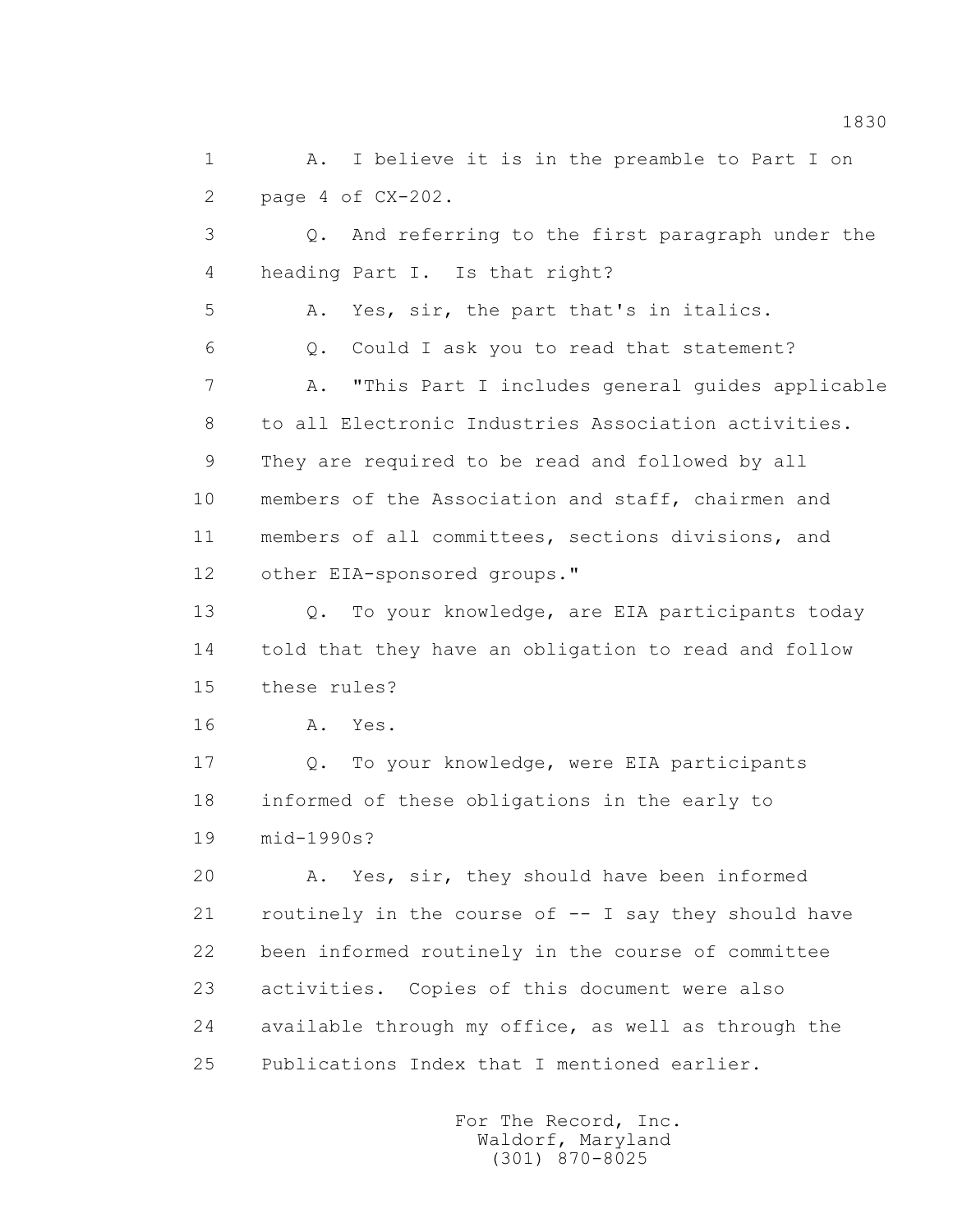1 Q. My next question, you may have just answered 2 it, but let me go ahead -- just to be clear go ahead 3 and ask it. 4 Are the EIA Legal Guides generally made 5 available to the EIA participants? 6 A. Yes. 7 Q. And was that true in the early to mid-1990s as 8 well? 9 A. Yes, sir. 10 Q. In that time period, the early to mid-1990s, 11 how would an EIA participant obtain a copy of the Legal 12 Guides? 13 A. In the early to mid-1990s, they -- as I 14 indicated earlier, they could either contact my office 15 to receive copies. Frequently copies were given to 16 committee chairs so they could disseminate them at the 17 meetings. Staff members responsible for committee 18 support had copies of the Legal Guides and had been -- 19 we had had training courses on the Legal Guides and 20 similar rules. 21 And also, as I think I indicated, copies of the 22 Legal Guides were available -- they were listed in the 23 Standards Index, in the Publications Index, and could 24 be ordered at a nominal charge through the standards 25 publication office within the engineering department.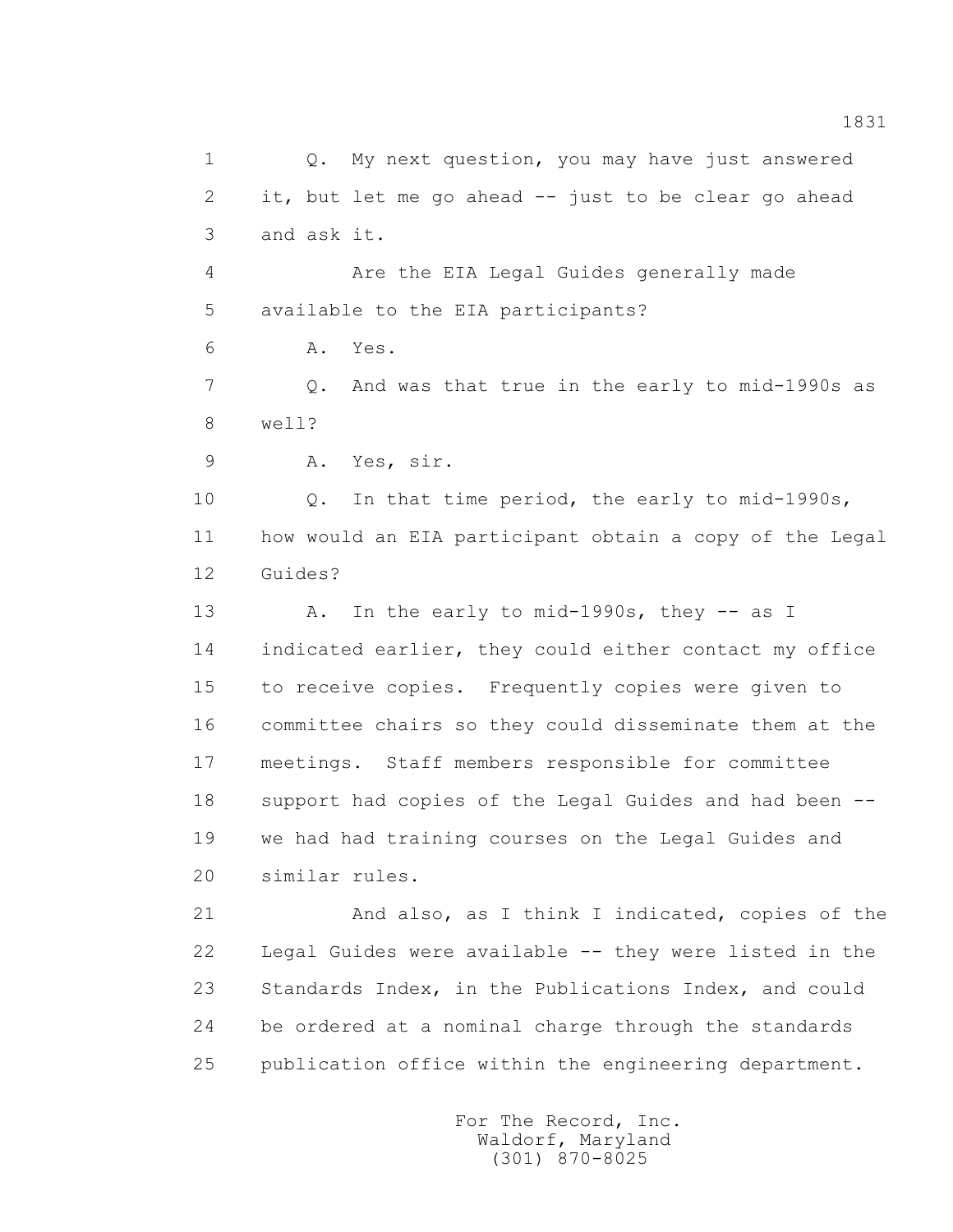1 Q. Now, the language that you pointed out a moment 2 ago which was in the preamble of Part I of the Legal 3 Guides on page 4 of CX-202, turning to page 5 of 4 CX-202, and you'll see there Part II, the heading Part 5 II of the EIA Legal Guides. Was that portion of the 6 EIA Legal Guides, that is, the portion that relates to 7 special guides applicable to engineering 8 standardization programs, also required to be read and 9 complied with by EIA participants? 10 A. Yes, sir, and to me it's reasonably clear from 11 the preamble to that part as well that members are 12 required to follow these rules. 13 Q. Now, let me ask you to look back at the prior 14 page of CX-202, and focusing on the beginning of Part I 15 of the Legal Guides, at the top of the left-hand side 16 of the page, page 4 of Exhibit CX-202, do you see the

 17 heading that refers to Section A, Improper Activities 18 and Programs?

19 A. Yes, sir, I do.

 20 Q. Can you explain what that section of the Legal 21 Guides relates to?

 22 A. This section relates to activities which, as it 23 indicates here, are improper and not permitted at EIA 24 activities or in EIA programs, and basically it is a 25 Hornbook or statement of some basic antitrust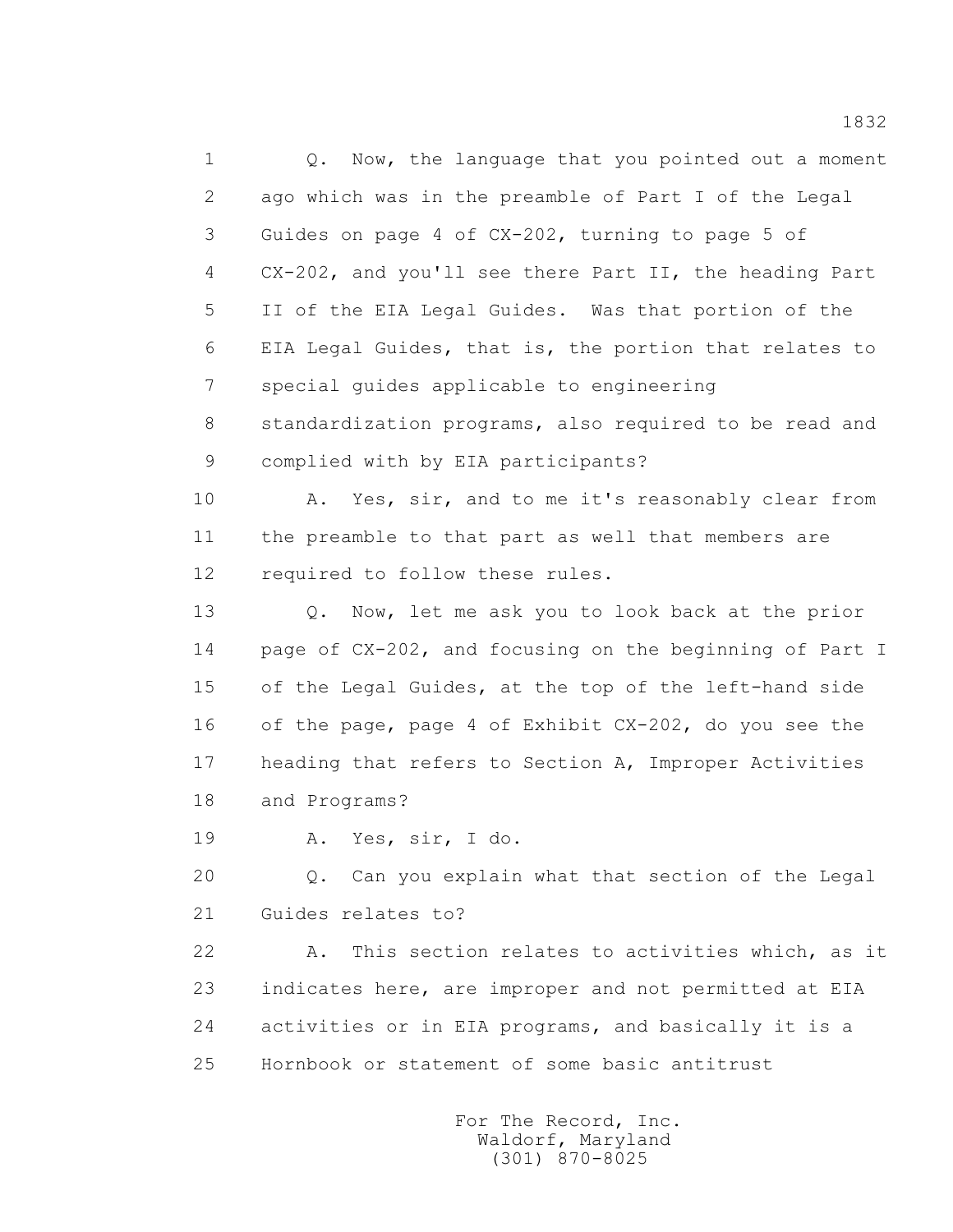1 principles that apply to trade association activities 2 in general, but specifically here brought down to 3 ground level in terms of EIA activities.

 4 Q. Would it be a violation of EIA's rules for a 5 member to exchange or discuss information of the sort 6 that's outlined in this section of the Legal Guides?

7 A. Absolutely, and I might add that a number of 8 the questions that you -- that members would raise from 9 time to time related to these subjects. So, yeah, 10 these are definitely rules that must be followed by 11 members in committee activities.

 12 Q. On the top of the right-hand side of page 4 of 13 CX-202, do you see the paragraph beginning with the 14 number 5 and then the heading Future Plans?

15 A. Yes, sir.

 16 Q. Can you explain what that paragraph relates to? 17 A. Basically, as it says here, members are 18 discouraged -- members are prohibited from exchanging 19 company information relating to their future plans 20 affecting such commercial or marketing activities as 21 design, research and development, production, 22 distribution, marketing of products, that sort of 23 thing.

 24 Q. And do you have an understanding as to why EIA 25 prohibits the discussion and exchange of that type of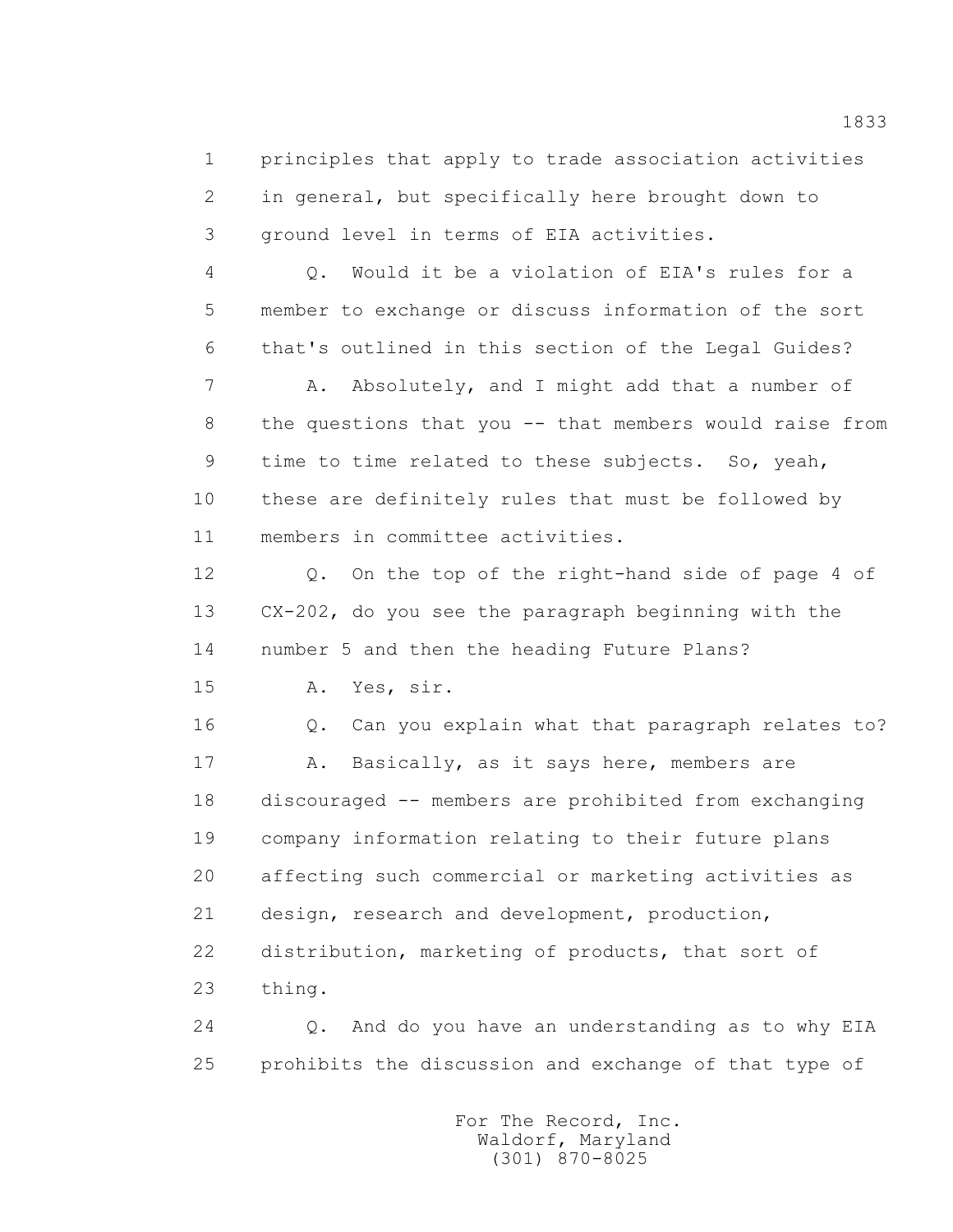1 information?

 2 A. To prevent collusion among the members in those 3 areas that are enumerated in subsection 5. 4 Q. Let's turn back, if we could -- if you could 5 turn with me to the next page, page 5 of Exhibit 6 CX-202, and this is the beginning of Part II of the 7 Legal Guides. 8 A. Yes, sir. 9 Q. Now, I think as you explained earlier, this 10 section of the Legal Guides relates specifically to 11 standardization activities conducted within EIA. Is 12 that right? 13 A. Correct. 14 Q. And in the middle of that page, the first page 15 of Part II of the Legal Guides, could you see the 16 heading Section B, Statement of Policy? 17 A. Yes, sir. 18 Q. Can you explain what that section of the Legal 19 Guides concerns? 20 A. The first part talks about the purpose of the 21 EIA standards, and I indicated this earlier, was to 22 serve the public interest in the ways that 23 standardization typically does, by eliminating 24 misunderstandings and facilitating interchangeability 25 of products.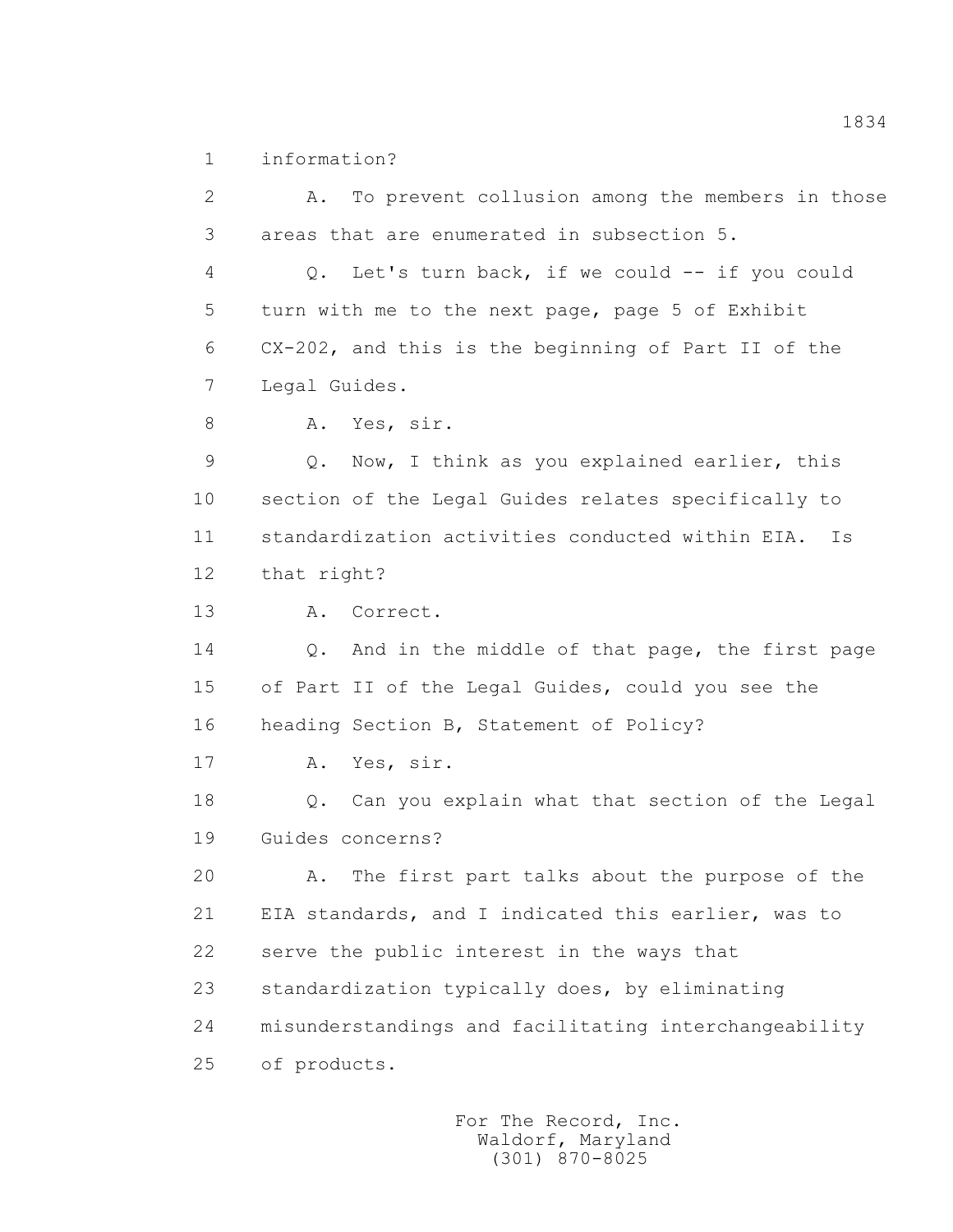1 And also, I didn't mention before, but this is 2 an important purpose, assisting purchasers in selecting 3 and obtaining, with minimal delay, the proper product 4 for their particular needs.

 5 And it goes on to state that the standards do 6 not preclude a member from manufacturing or selling 7 products not conforming to the standards, which is a 8 little bit different statement of the voluntariness 9 principle that I talked about earlier.

 10 And then the last part is in essence a 11 disclaimer saying that EIA does not conduct patent 12 searches, and therefore, can't assume any liability if 13 patents somehow creep into standards unbeknownst to us. 14 Q. To your knowledge, is this policy statement, in

15 fact, included in all EIA standards?

 16 A. It is. I think it's on the page after the 17 title page.

 18 Q. And you mentioned in describing what this 19 statement of policy related to, you mentioned the word 20 "disclaimer."

 21 When you mention that, which -- which sections 22 or sentences in the policy statement were you referring 23 to?

 24 A. I was referring specifically -- and I'm just 25 now referring to the indented and blocked text under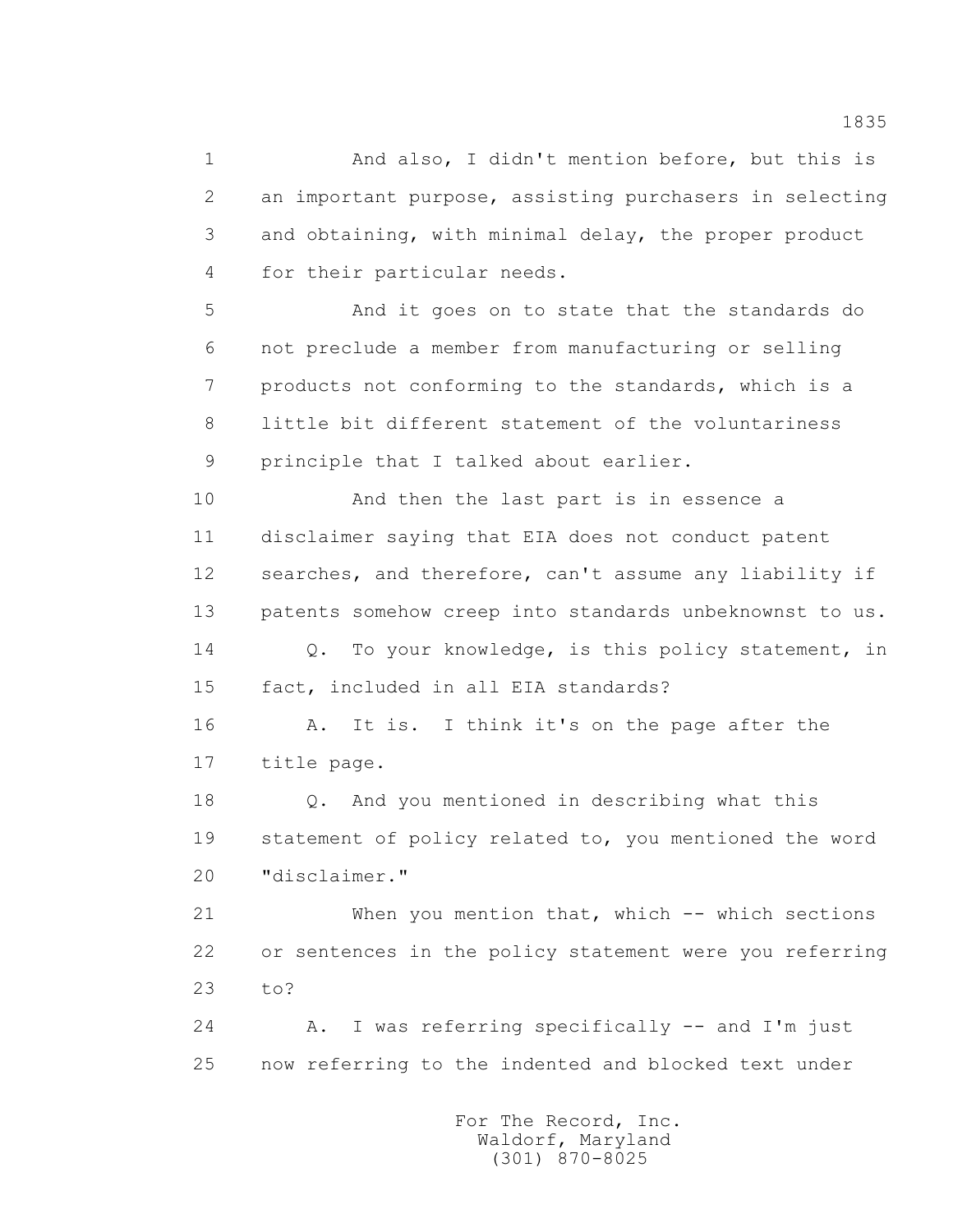1 Part II, Section B. I was referring to the second 2 paragraph within the indented and blocked text.

 3 Q. Beginning with the word "Standards"? 4 A. Beginning with the word "Standards are 5 proposed," and ending with the words "adopting EIA 6 standards."

7 Q. And what did you mean when you said that, if I 8 understood you correctly, that that language is meant 9 to state a disclaimer of some sort?

 10 A. Well, let me break it down. The first sentence 11 says, "Standards are proposed or adopted by EIA without 12 regard to whether their proposal or adoption may in any 13 way involve patents on articles, materials or

 14 processes." Then it goes on to say, "By such action, 15 EIA does not assume any liability to the pending patent 16 owner or to the users of standards."

 17 Q. And that's the language that you were referring 18 to when you mentioned the word "disclaimer"?

19 A. Yes.

 20 Q. Can you explain why it is that in your 21 understanding EIA states a disclaimer of this sort in 22 connection with its standards?

23 A. As I just said, because we're now in a position 24 to conduct patent searches to determine as a matter of 25 fact whether any patents are involved in the standards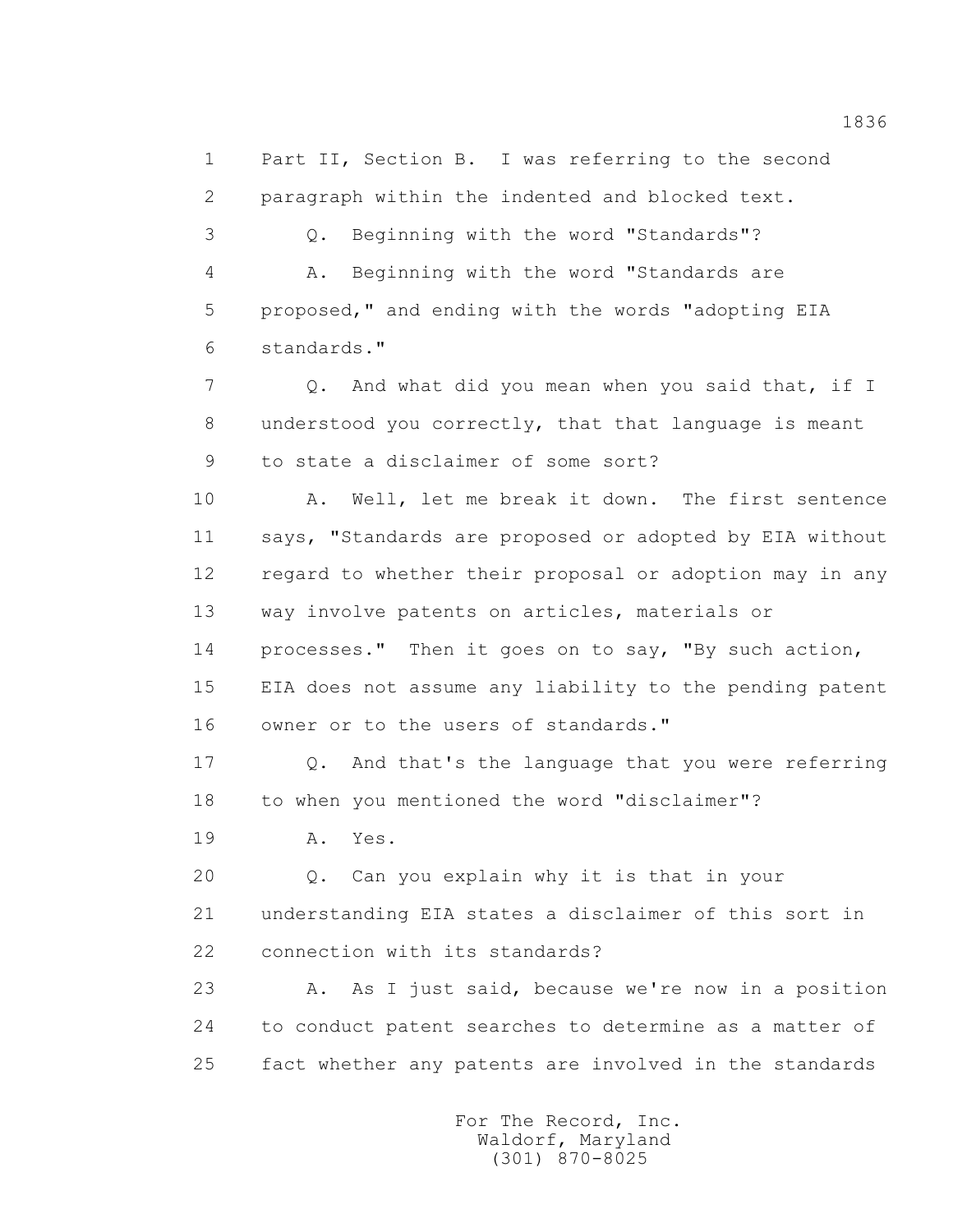1 work that we perform. We rely on the participants in 2 the process to surface patent issues to our attention, 3 and when those are surfaced, then we identify them in 4 the standard, but if we don't know, we're not in a 5 position to go out and find out either through the U.S. 6 PTO or otherwise what intellectual property may be 7 there.

8 And that's because -- if you want to know why 9 that is, that's because we're dealing with, you know, 10 an enormous industry with a lot of intellectual 11 property and a lot of changes going on very rapidly, 12 and it would be physically impossible for us to perform 13 patent searches, and it would be prohibitively 14 expensive for us to try. And I might also add that the 15 results would in many cases, based upon my own 16 experience, be inconclusive even when you go down that 17 path.

 18 Q. Is the language that you pointed out in the 19 policy statement of Part II of the EIA Legal Guides, is 20 that language meant to convey that EIA and its member 21 companies are indifferent as to whether EIA's standards 22 may be covered by patented intellectual property? 23 A. No, sir.

 24 Q. Does EIA in any way seek to determine in 25 advance whether the standards that it creates are or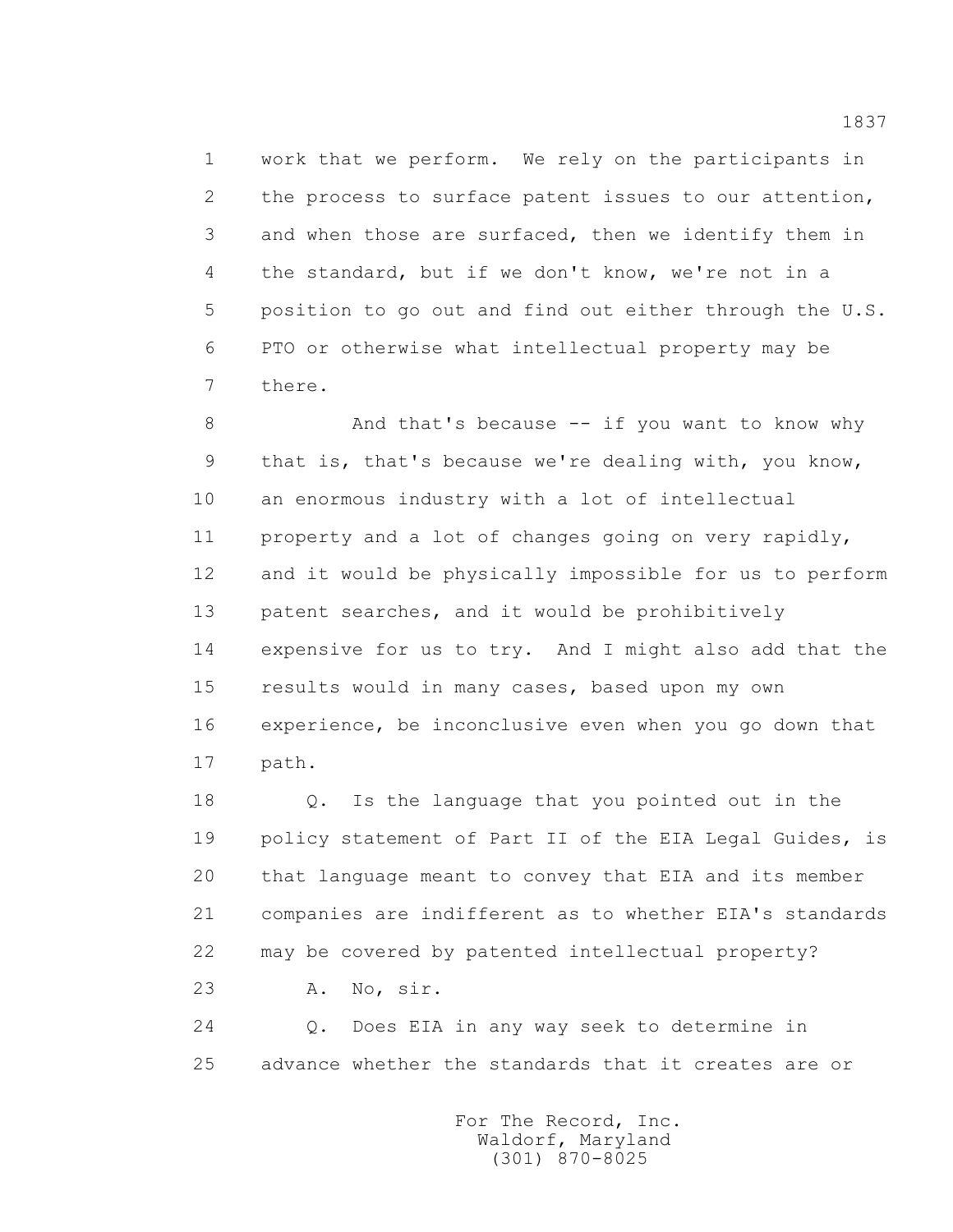1 may be covered by patents?

2 A. Yes, sir, we do, through our patent policy.

3 Q. Can you elaborate on that?

 4 A. One of the rules of EIA, which is in another 5 document, is the patent policy, and it basically 6 requires an early disclosure of intellectual property; 7 that is, patents or patent applications that are or may 8 be related to the work of a standard-setting committee.

 9 And then once the disclosure -- the early 10 disclosure is made, if the patent owner is willing to 11 give reasonable assurances that I alluded to earlier, 12 that is, reasonable and nondiscriminatory licensing 13 terms or without charge, then the standard-setting 14 committee can -- then the standards activity can move 15 forward, and EIA can, if technical merit justifies 16 that, adopt a standard that includes IP subject to the 17 licensing restrictions. That by definition is an open 18 standard, which brings us full circle.

19  $Q.$  Now, the first of the two sentences that you 20 focused us on a moment ago, starting at the bottom of 21 page 5 of CX-202, read -- reads as follows:

 22 "Standards are proposed or adopted by EIA 23 without regard to whether their proposal or adoption 24 may in any way involve patents on articles, materials, 25 or processes."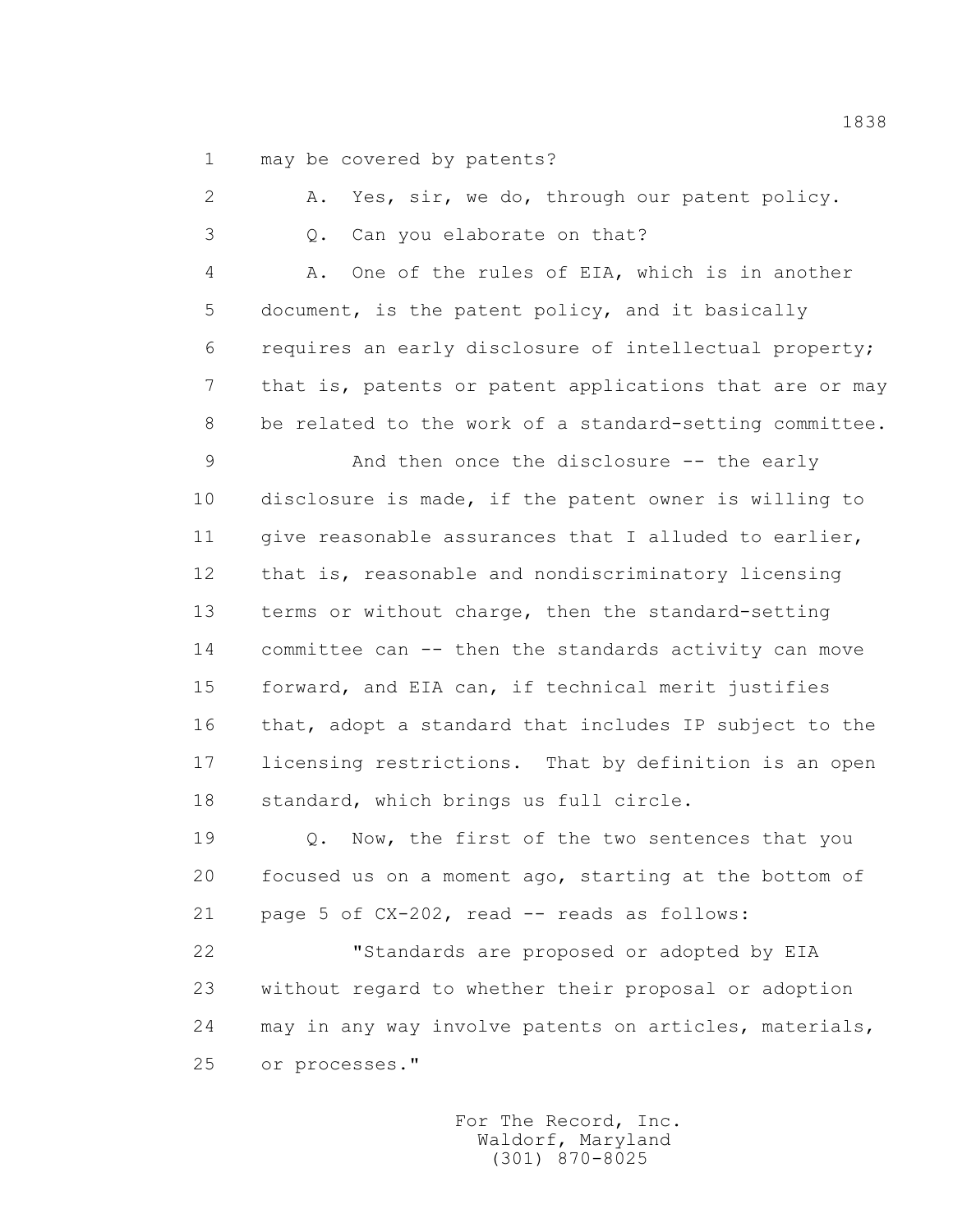1 Do you see that?

2 A. I do.

 3 Q. In your view, is there any inconsistency 4 between that language in EIA's Legal Guides and the 5 commitment to open standards that you discussed 6 earlier?

7 A. No, sir, I think they're consistent.

 8 Q. Can you elaborate on how you reconcile those 9 two provisions or two concepts?

 10 A. Well, I think in part I just did, but let me 11 see if I can take it a little further to try to respond 12 to your question.

 13 EIA obviously would prefer not to include a lot 14 of patented technology in standards. It's not our 15 preference, but frequently the best technological 16 approach to a particular issue is patented technology. 17 When that's the case, and that's what I meant before by 18 technological merit, when the best approach to a 19 technological problem is patented technology, then we, 20 of course, will adopt the patented technology as part 21 of the standard, provided that we receive the 22 assurances -- provided we have disclosure -- let me 23 start again -- provided there is disclosure of the 24 existence of the IP early in the process and provided 25 that we obtain the licensing assurances. That's really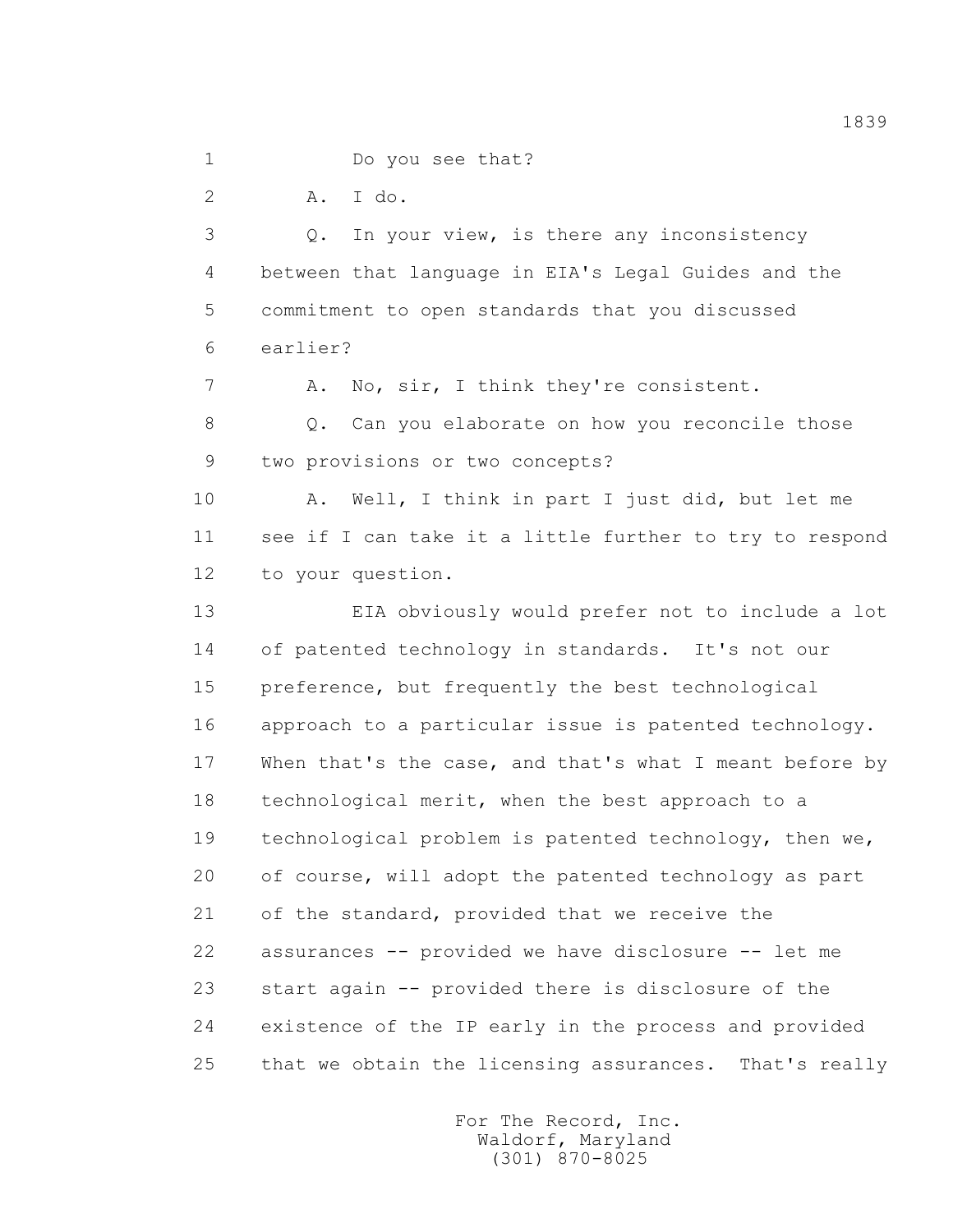1 what this language is directed to.

 2 Q. Now, focusing on page 6 of CX-202, do you see 3 in the -- on the top right side the heading Section C, 4 Basic Rules for Conducting Programs? 5 A. Yes, sir. 6 Q. Can you explain to us what that section of the 7 EIA Legal Guides concerns? 8 A. These are fundamental rules that really 9 permeate the entire standard-setting process from 10 beginning to end, and they're kind of the ground work 11 for standard-setting within EIA and all of its sectors. 12 Q. Is compliance with these so-called basic rules 13 mandatory or optional for EIA participants? 14 A. There is no question in my mind that these are 15 mandatory. 16 Q. Let me ask you a few questions about the -- the 17 specific rules that come under that same heading, 18 starting with the first basic rule. Could I ask you to 19 read that? 20 A. Yeah, this is subsection 1 of Section C: 21 "They shall be carried on in good faith under 22 policies and procedures which will assure fairness and 23 unrestricted participation." 24 Q. Can you explain what you understand that 25 language to mean?

> For The Record, Inc. Waldorf, Maryland (301) 870-8025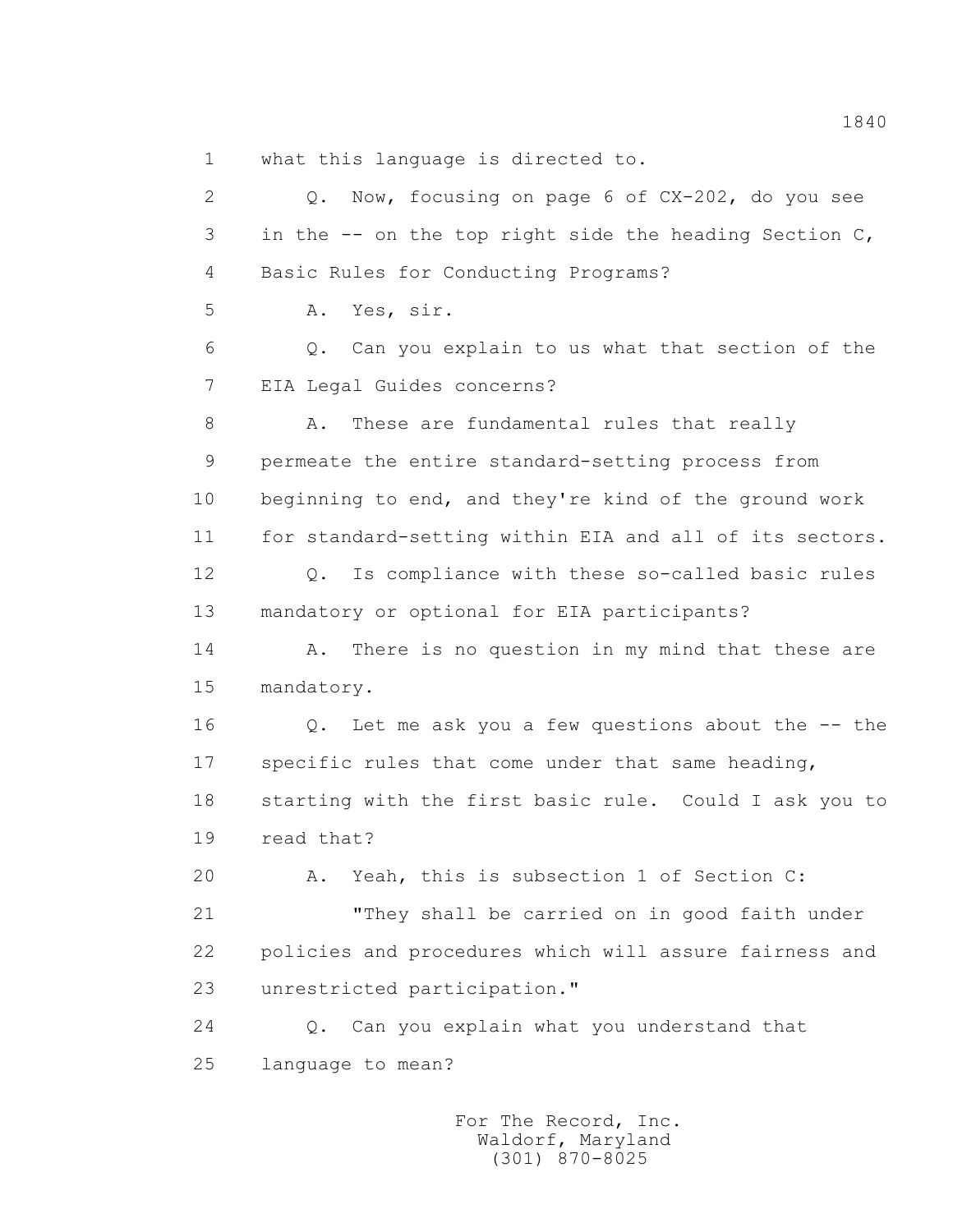1 A. Well, as it says, that activities need to be 2 conducted by the participants acting in good faith, and 3 the procedures that EIA follows, which are 4 corresponding to members as well, are designed to 5 assure fairness and unrestricted participation.

 6 Stating it a little bit differently, this 7 provision is required -- this provision is designed to 8 prevent companies from acting in bad faith in 9 connection with standard-setting activities.

10 Q. Do you --

 11 A. So, just the converse of what it says, that's 12 the prohibition. This is taking the high road and 13 saying this is the goal, is to get everyone to 14 participate in good faith, and that's the rule. What 15 we're trying to prohibit is bad faith conduct.

 16 Q. And do you have an understanding as to why 17 EIA's written rules seek to prohibit bad faith conduct 18 by participants in standard-setting activities?

 19 A. Because bad faith undermines the entire 20 process. Again, looking at this from a high road 21 vantage point, what we're saying here is companies need 22 to participate in the process openly and honestly and 23 fairly and in good faith and not in bad faith, because 24 bad faith undermines the confidence of everyone in the 25 process. It can yield standards that are subject -- in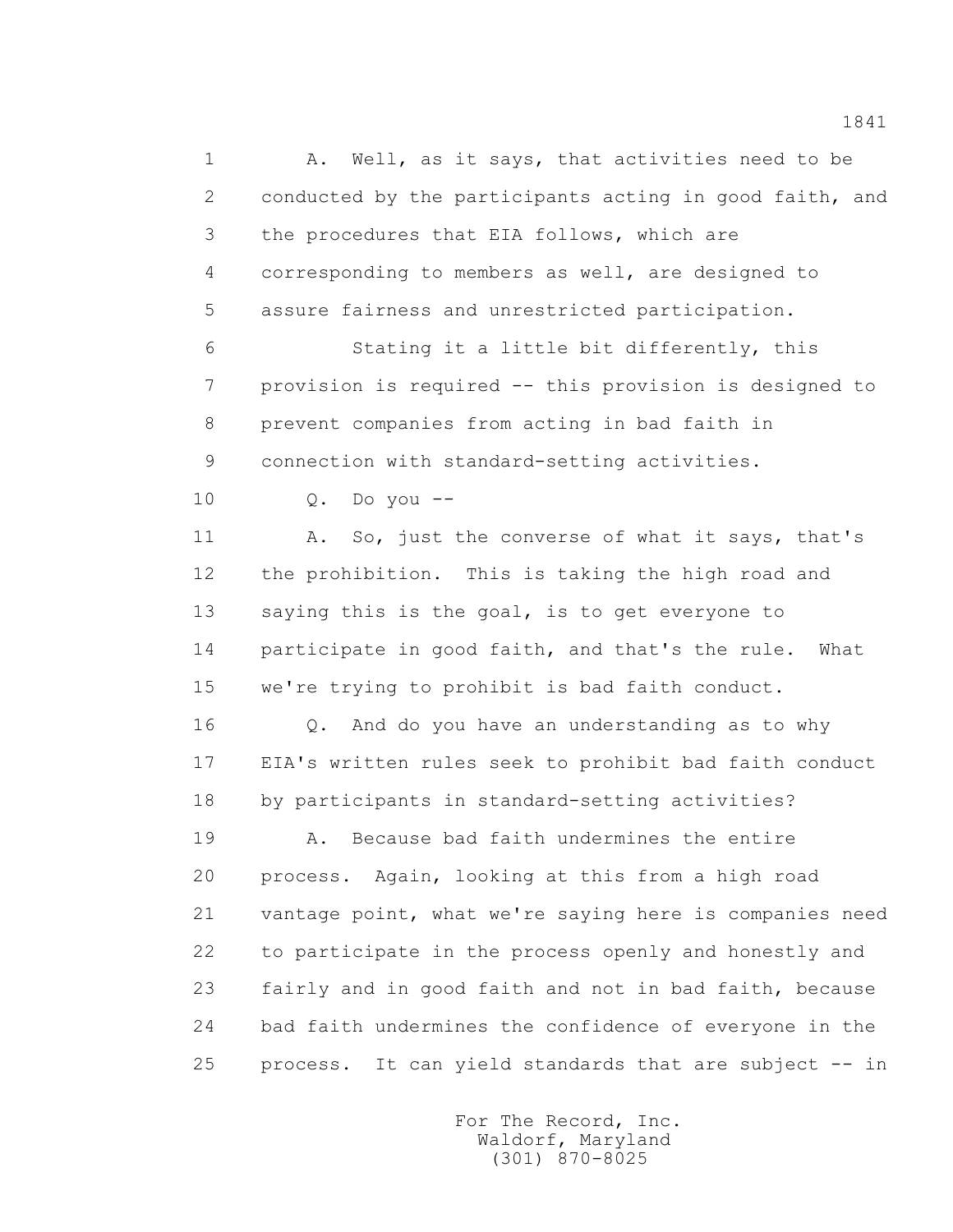1 which the bad faith affects the outcome of the process, 2 and the standard is not open, and if the standard is 3 not open, then it can -- it can impact the entire 4 supply chain and the consumer and the public good. 5 So, I think that this is, as I said, this is 6 fundamental, and the absence of good faith in the 7 process undermines the entire process and the end 8 product of that process. 9 Q. Let me ask you to focus on a paragraph further 10 down on the same page, that is, page 6 of CX-202, and 11 I'm referring to the paragraph starting with the number 12 5. 13 Do you see that? 14 A. I do. 15 Q. Can I ask you to read that paragraph? 16 A. Number 5, "They shall not be proposed for or 17 indirectly result in effectuation of a price fixing 18 arrangement, facilitating price uniformity or 19 stabilization, restricting competition, giving a 20 competitive advantage to any manufacturer, excluding 21 competitors from the market, limiting or otherwise 22 curtailing production, or reducing product variations 23 except where required to meet one or more of the 24 objectives set forth in Section D of this Part II;" 25 Q. Thank you.

> For The Record, Inc. Waldorf, Maryland (301) 870-8025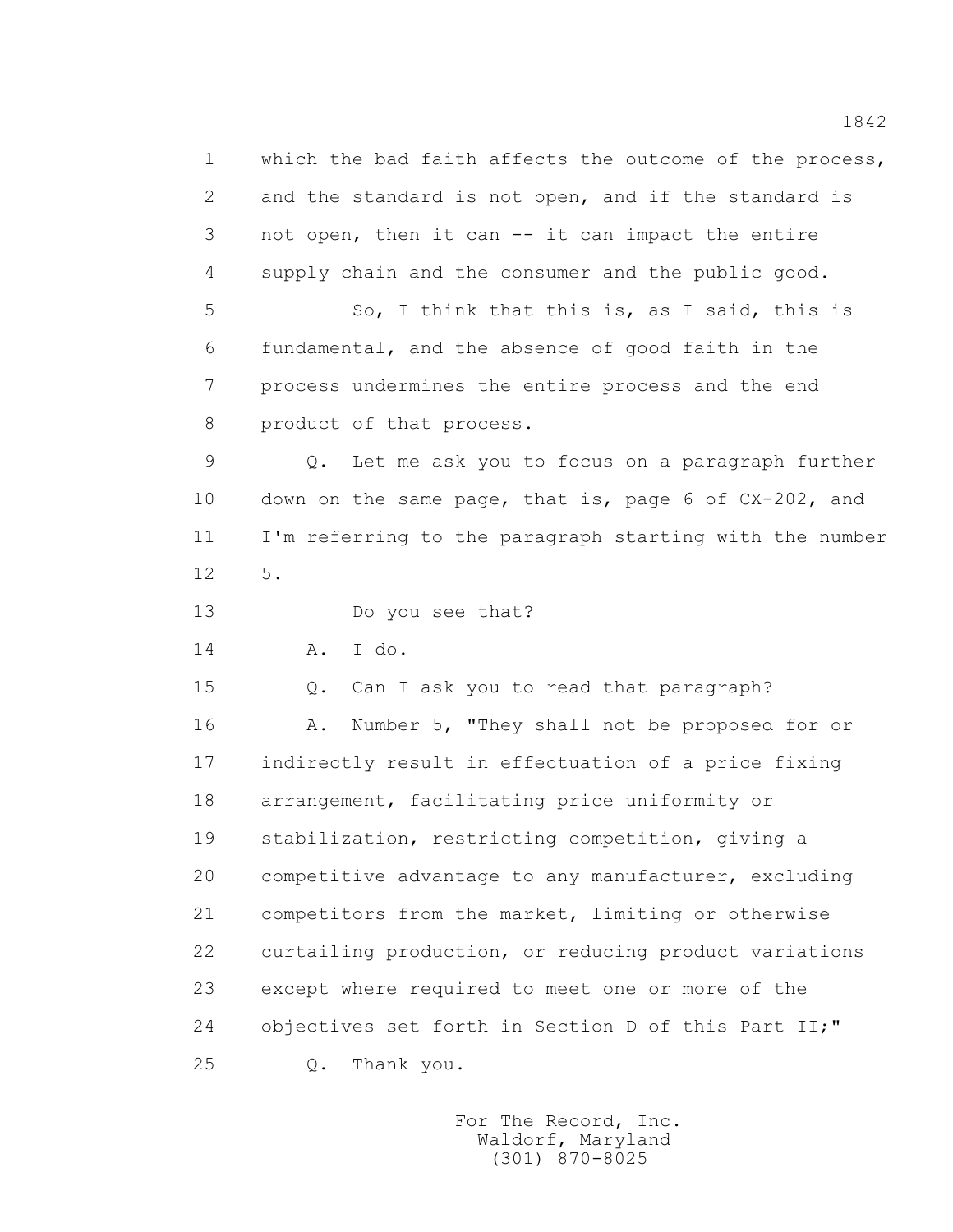1 A. I left off the "and."

 2 Q. Could I ask you in general terms -- there's 3 obviously a lot of specific language in what you just 4 read, but in general terms, can you explain to me what 5 you understand that provision of the EIA Legal Guides 6 either to require or prohibit from EIA participants? 7 A. Again, I think that this is related to the good 8 faith obligation under Section 1, but it brings it 9 again down to a more specific level, saying that EIA 10 does not want its process used to facilitate 11 anti-competitive ends. It doesn't want companies 12 participating in the process to manipulate that process 13 to achieve any of the illegal and improper objectives 14 enumerated in Subsection 5. 15 Q. Does EIA care in any way whether its standards, 16 the standards developed by its organizations or 17 affiliates, result in some type of anti-competitive 18 effect in the marketplace? 19 A. Absolutely. We are in business, as I think I 20 testified earlier, to promote competition, and through 21 the promotion of competition, promote the public good. 22 We are not in the business of producing 23 anti-competitive effects or allowing one company to

24 unfairly gain marketplace advantage over another

25 company or any group of companies to gain a marketplace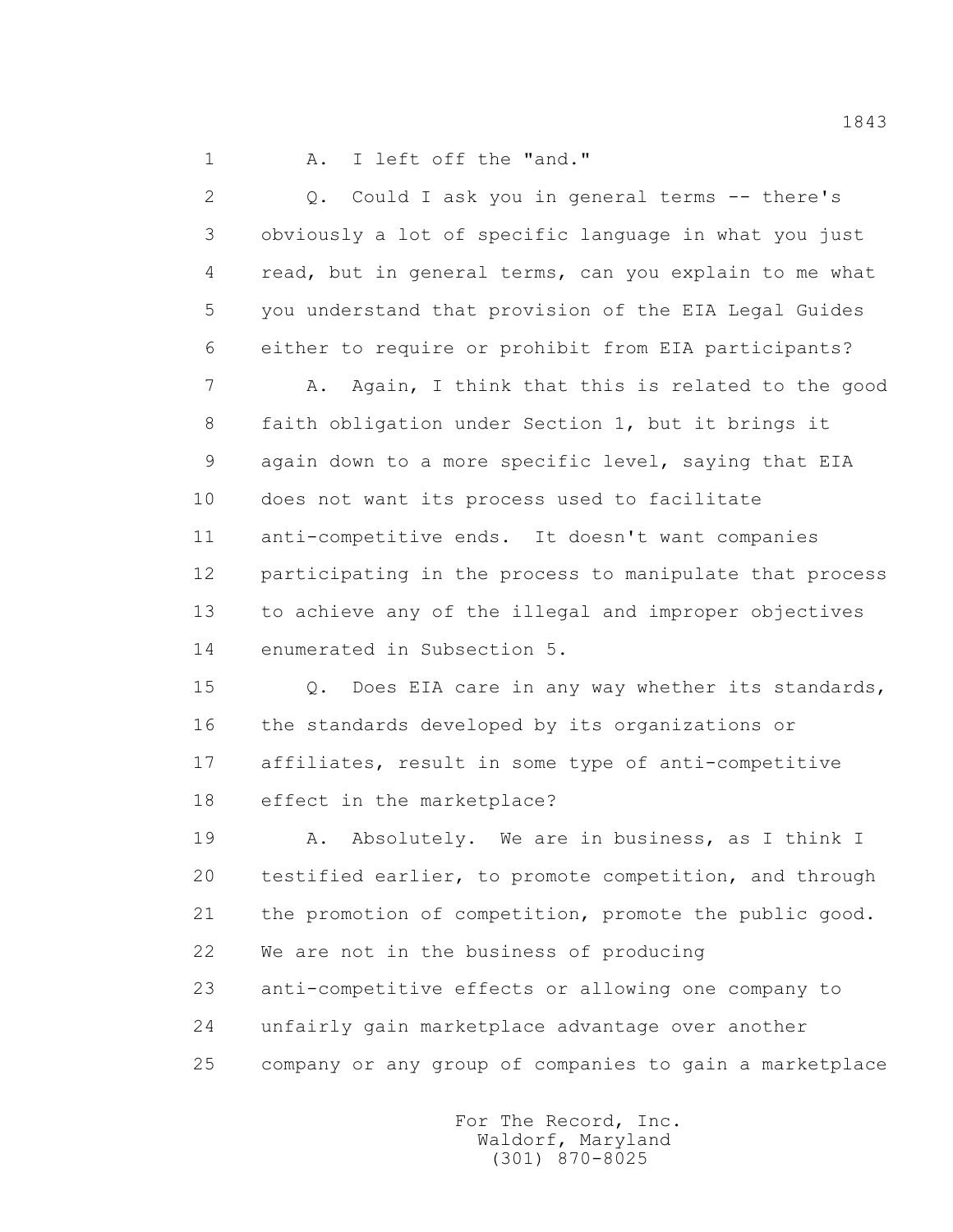1 advantage over any other groups of companies, or to 2 engage in price fixing or to engage in any of the other 3 enumerated conduct in Subsection 5. That is not why 4 we're in business; that's not what we do.

 5 Q. To the extent that your standards or your 6 standards-related activities were to result in an 7 anti-competitive effect in some marketplace, is that 8 really the concern of EIA directly as opposed to 9 whatever private parties may be affected by -- by that?

 10 A. Both, both. It's EIA's concern because we are 11 a voluntary organization created by the industry to 12 serve the industry and to serve the consuming public, 13 and if we are producing standards that are tainted by, 14 you know, by antitrust violations, we're doing a 15 disservice to the industry, we're doing a disservice to 16 the companies outside of the industry who buy products 17 from our industry, ultimately we may be doing a 18 disservice to the consumer, and we're certainly doing a 19 disservice to the public good.

 20 Over time, that erodes the confidence in EIA 21 and EIA standards process, and it means that the 22 industry will not come to us to do the job that they 23 initially established for us to do. So, we've failed 24 in our mission if these things happen.

25 Q. Now, we've talked specifically about two of the

 For The Record, Inc. Waldorf, Maryland (301) 870-8025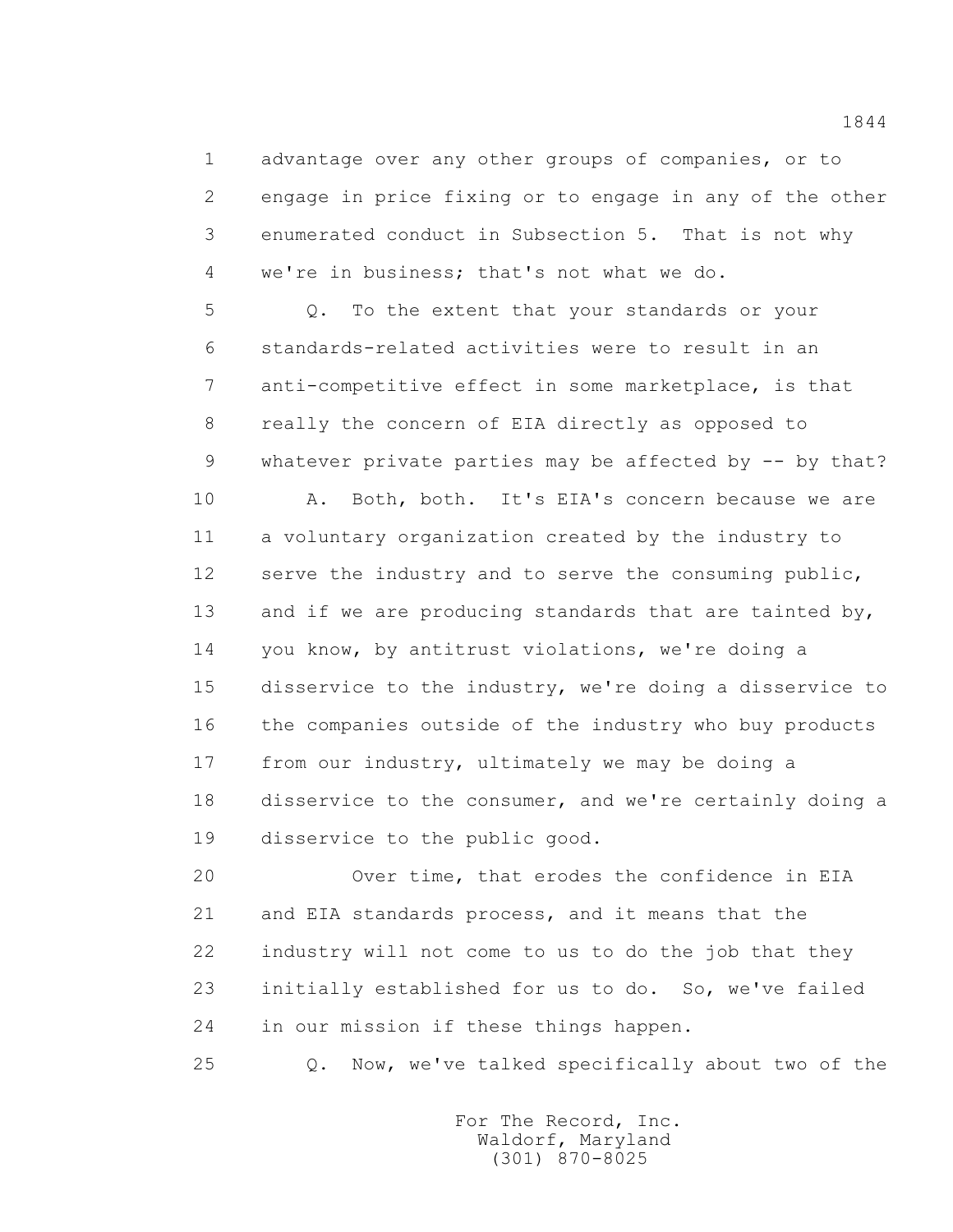1 basic rules set forth here in the EIA Legal Guides, 2 basic rule number 1, if you will, and what I'll call 3 basic rule number 5.

 4 In the course of your work as EIA's general 5 counsel over the past 12 to 13 years, have you ever 6 dealt with situations in which either of those two 7 basic rules either were violated or were alleged to 8 have been violated by the conduct of an EIA 9 participant?

10 A. Not frequently, but occasionally, yes.

11 Q. Can you think of any specific examples?

 12 A. Well, first of all, let me try to address this 13 generally.

 14 From time to time members in committees will 15 raise issues about the motivations, whether they are 16 pro-competitive or anti-competitive, of other 17 companies. So, we have to -- I have to sift and sort 18 that out, and I deal with that on a fairly routine 19 basis, but again, a couple times a year that type of 20 issue will arise.

 21 And there are also specific instances that I 22 can recall where the conduct of a company or a group of 23 companies have been called into question in connection 24 with particular standard-setting activities. Do you 25 want me to go into those?

> For The Record, Inc. Waldorf, Maryland (301) 870-8025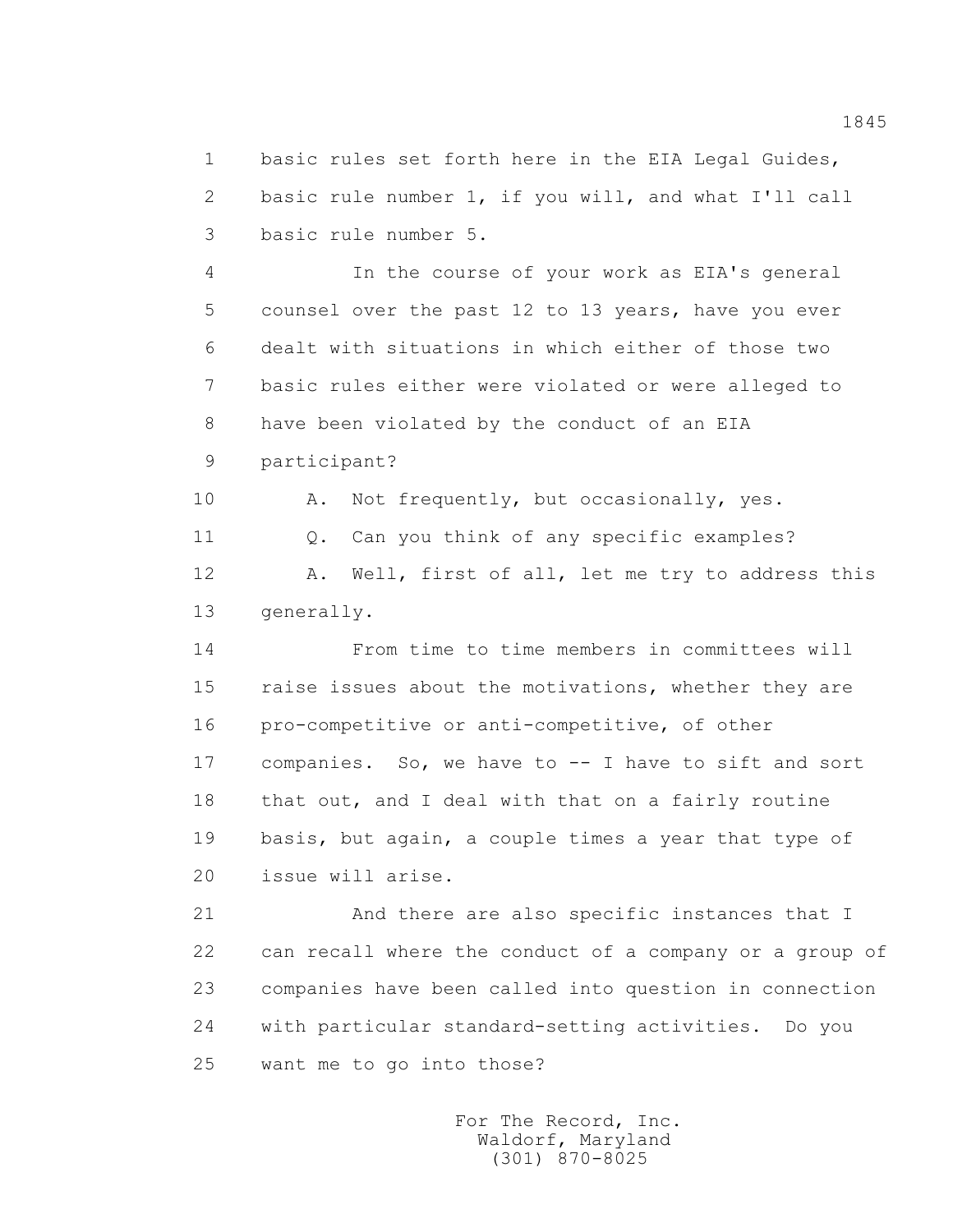1 0. If you could. If you could describe an example 2 in which this has actually arisen; that is, the conduct 3 within an EIA standard-setting activity has resulted in 4 either a violation of these two basic rules or an 5 allegation of such a violation.

 6 MR. PERRY: Your Honor, if I could, I'm 7 sensitized to privilege and waiver issues. He's 8 general counsel. I just want to make sure we're not 9 asking him to describe either his work product or 10 his -- or advice he's given as general counsel. I 11 wouldn't want to blunder into a waiver on behalf of 12 JEDEC today.

13 JUDGE McGUIRE: Mr. Royall?

14 MR. ROYALL: Your Honor, I'm not asking that. 15 I think we have to leave it to Mr. Kelly, who is a 16 lawyer --

 17 JUDGE McGUIRE: All right, just as long as he's 18 clear on this issue then. All right.

19 MR. ROYALL: And -- yes --

 20 JUDGE McGUIRE: All right, Mr. Kelly, you 21 understand the objection and you're clear you're not 22 violating -- all right.

 23 THE WITNESS: I understand, and as my judges 24 tell me, I will not comment on anything not on the 25 public record.

> For The Record, Inc. Waldorf, Maryland (301) 870-8025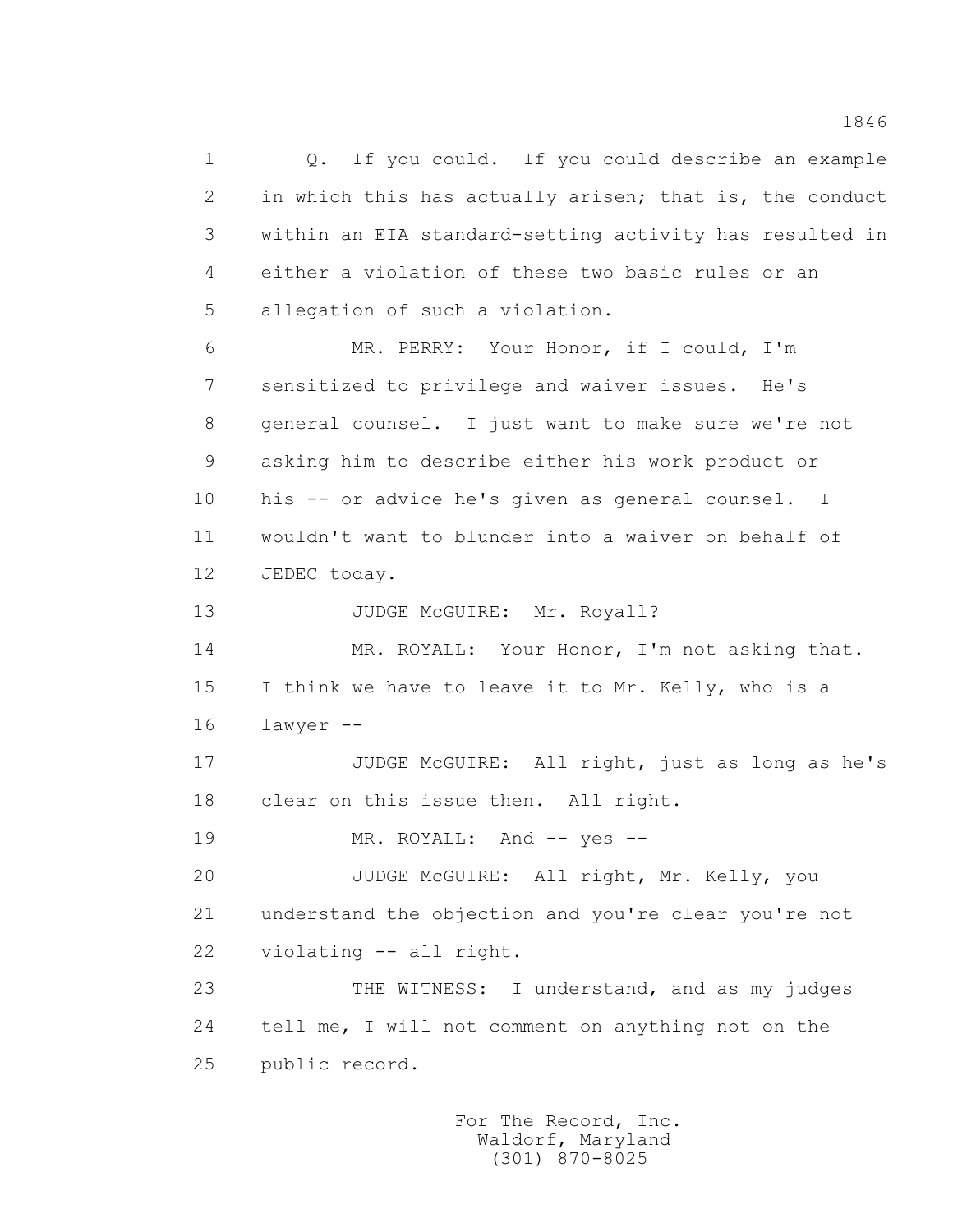1 One example would be a situation in which there 2 was an allegation -- and this relates certainly to 3 everything we're talking about but also the patent 4 policy -- in which there was an allegation that a 5 company had IP relevant to a standard under development 6 and that that company retained a third party, a 7 consultant, to attend EIA standard-setting meetings 8 related to -- in which there was a relationship between 9 that IP and the standard, not disclosing to the 10 consultant the existence of the relevant IP. 11 Therefore, the consultant never disclosed the 12 IP, the standard was promulgated, and the company 13 claimed that it had patent rights that affected in this 14 case every television set sold in the United States. 15 BY MR. ROYALL: 16 Q. And did this conduct occur within JEDEC or some 17 other part of EIA? 18 A. This specific conduct occurred within the 19 Consumer Electronics Association, which is part of EIA, 20 as I testified before. 21 Q. And in this particular case, was there concern 22 within EIA that this conduct or alleged conduct might 23 violate the good faith duty that we saw in provision 1 24 of the basic rules? 25 A. Yes, and the reason was that the conduct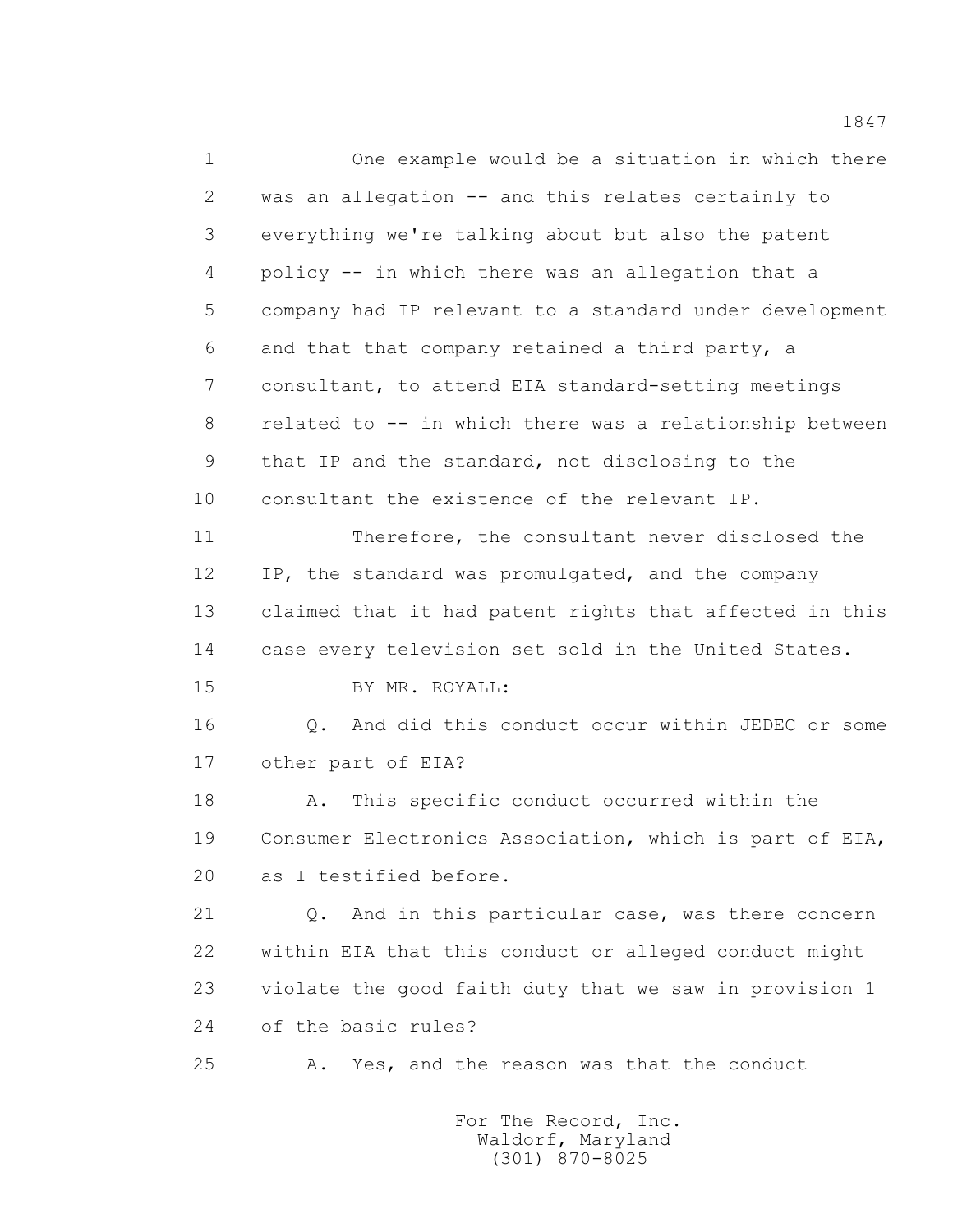1 arguably but not clearly violates our patent policy 2 under the current state of the law, but even though 3 it's not -- it is not certain that the patent policy 4 was violated, there is no question it calls into 5 question -- there is no doubt that it calls into 6 question the conduct of the company with respect to the 7 good faith obligation here in the Legal Guides, as well 8 as to the enumerated violations in subsection 5.

 9 Q. If you can just elaborate so we understand what 10 you're referring to when you say that the conduct that 11 you described arguably violates or may not violate the 12 EIA patent policy.

 13 A. Well, to -- the -- in essence, the 14 allegation -- the concern in that particular case was 15 that the company that had relevant IP was trying to do 16 an end run around the patent policy through a bad faith 17 activity; that is, retaining a consultant, deliberately 18 leaving that consultant ignorant of their patent 19 portfolio, and then gaining a benefit of information 20 that would ordinarily flow from participation in the 21 committee through the consultant, and then using that 22 information to enhance their -- the market power that 23 they had or to at least take advantage of the market 24 power that they had by virtue of their patent.

25 Q. And in this same episode that you've described,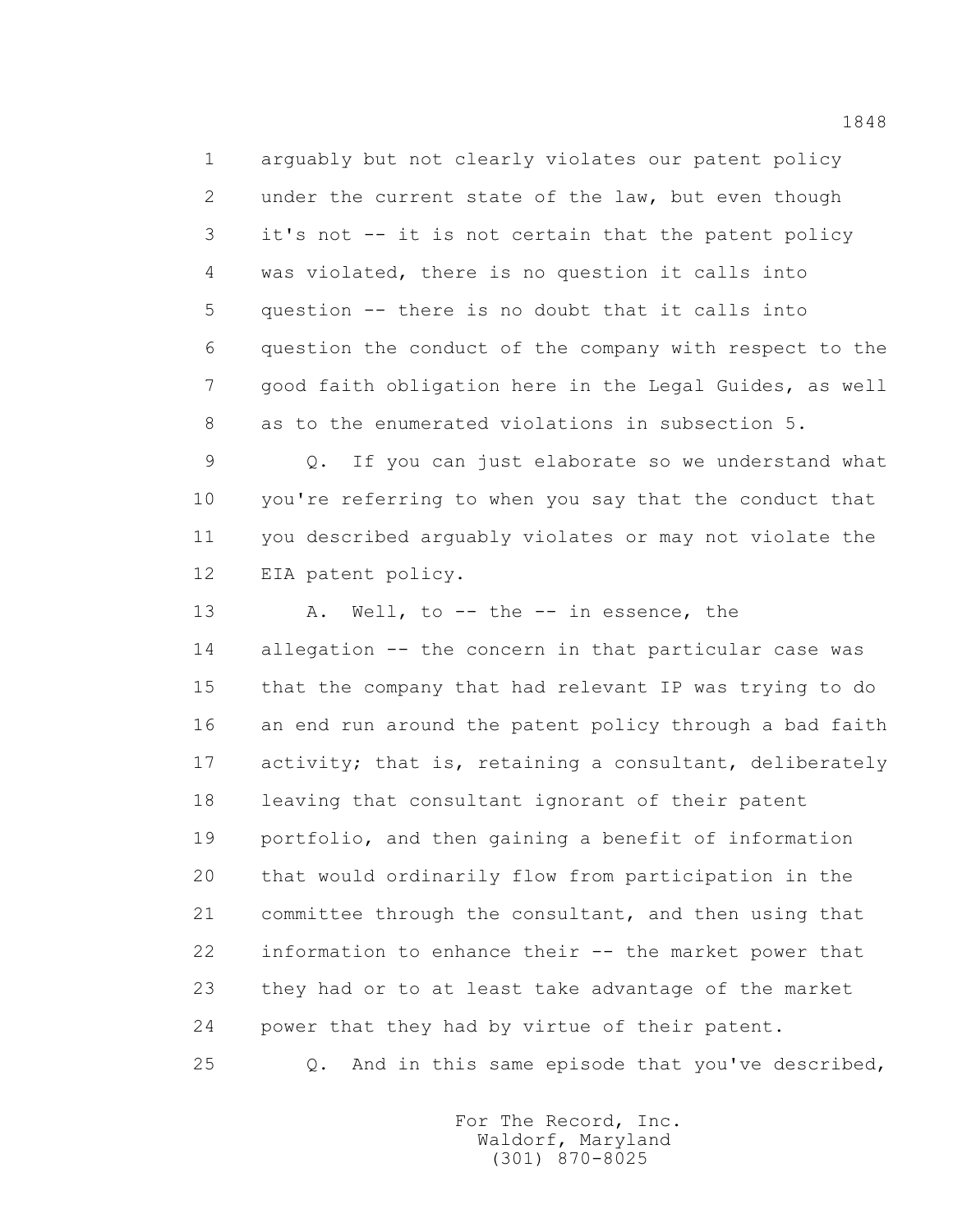1 was there any concern within EIA that that conduct or 2 alleged conduct might violate the other provision of 3 the basic rules that we focused on, provision number 5? 4 A. Yes.

> 5 Q. And can you explain why that -- there was that 6 concern relating to this conduct?

7 A. Because in that particular case, the company 8 involved, as I think I indicated earlier, was claiming 9 patent royalties that related to every television set 10 sold in the United States, and that number is in the 11 tens of millions of sets. So, yeah, it's a big 12 concern.

 13 And it impacts consumers directly or it affects 14 the -- impacts the manufacturers of the sets, because 15 one way or the other, the cost is either going to get 16 passed on or absorbed into the margin of the set 17 manufacturer. So, it's a big concern.

18 Q. Now, just to be clear about this, does the EIA 19 patent policy expressly forbid the use of consultants 20 in the way in which allegedly that occurred in this 21 case?

22 A. No.

 23 Q. Does that mean that this activity is therefore 24 permissible --

25 A. Absolutely --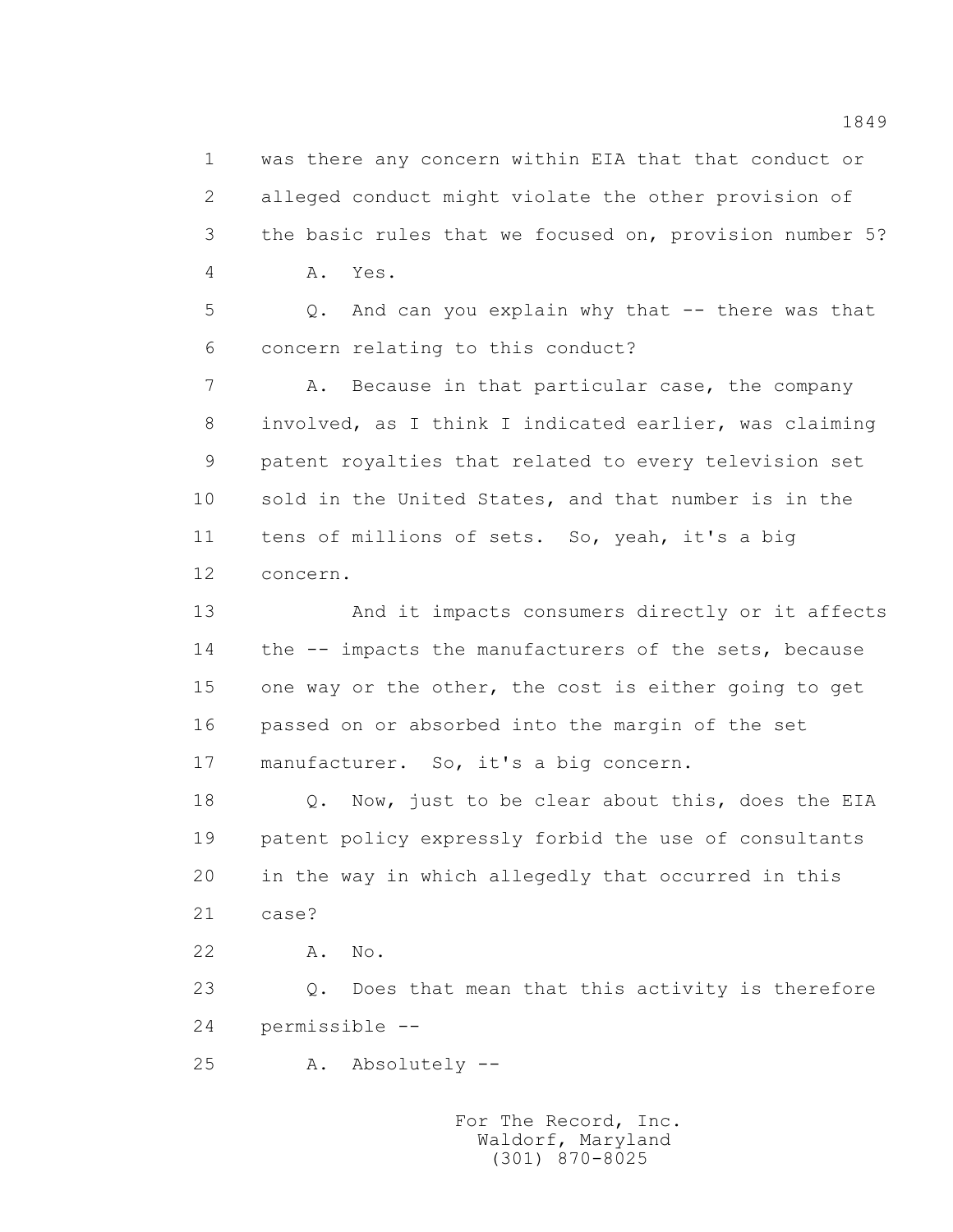1 0. -- within EIA?

2 A. I'm sorry. Absolutely not.

 3 Q. Now, what -- if you can say, what became of 4 this particular issue? How was it dealt with either 5 within EIA or external to EIA?

 6 A. It is now pending in the federal courts. 7 Q. To the extent that the type of conduct that 8 you've described in this particular instance is not 9 expressly forbidden by EIA's patent policy, have you as 10 EIA's general counsel considered modifying the patent 11 policy to include an express prohibition of that 12 conduct?

13 A. No, sir.

14 Q. Is there a reason why you haven't done that? 15 A. Primarily because the matter is, as I said, 16 pending in the federal courts, and my view is that it's 17 the role of the courts to decide what the facts and 18 what the law are, and that process is being followed 19 right now. So, we're not going to do anything in terms 20 of our rules that would jeopardize either side's 21 position in pending litigation.

 22 Q. You've given that example. Can you think of 23 any other specific examples in which the activities or 24 the conduct of an EIA participant has either violated 25 or allegedly violated one of these two provisions of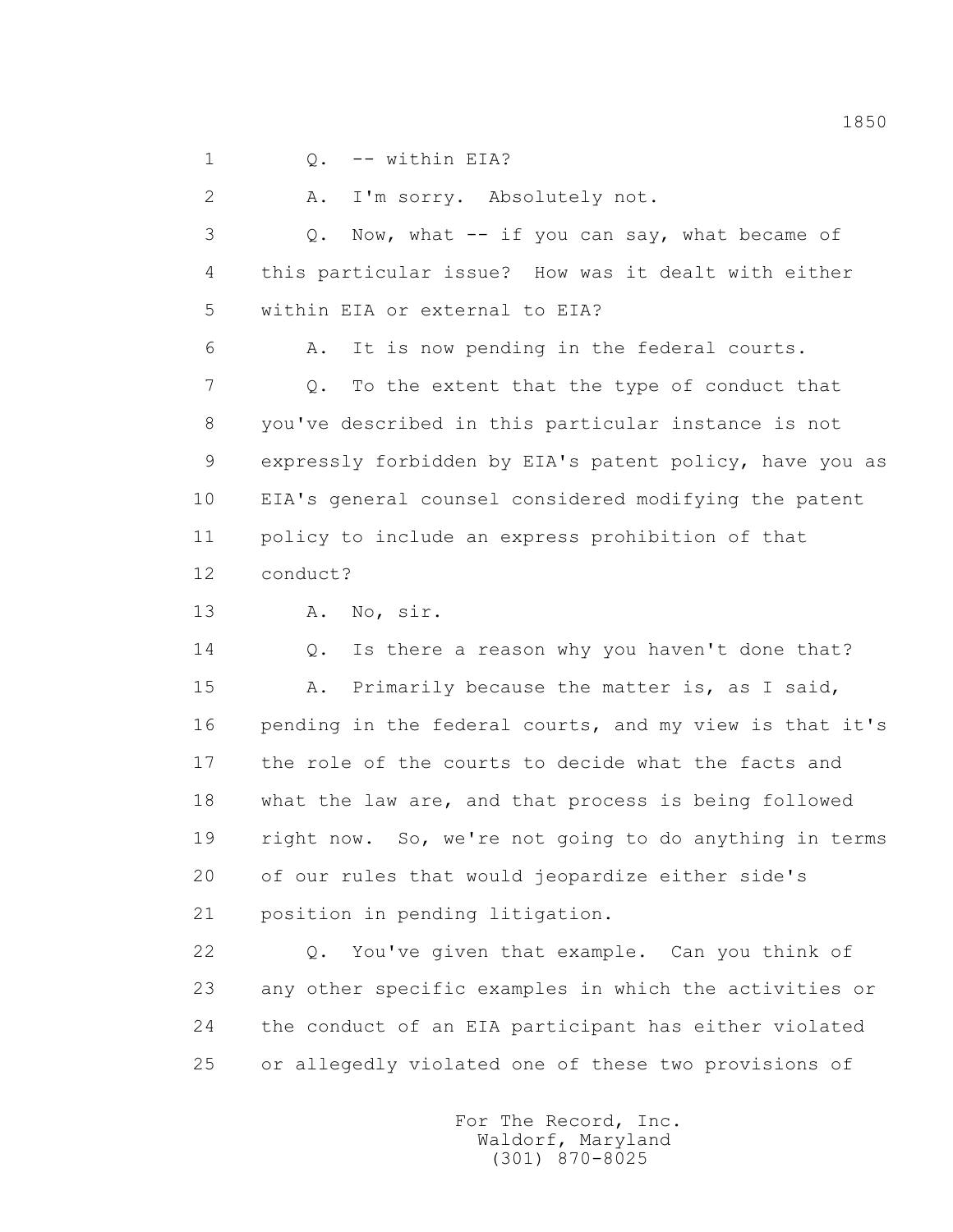1 the basic rules of EIA?

 2 A. Yes, there's another case which is also a 3 pending matter, although it's not in adjudication, in 4 which there is a question of definitions, whether a 5 definition adopted several years ago -- a definition 6 for a particular type of technology -- should be 7 modified to allow the new kids on the block, the new 8 technology to also qualify under this definition, or 9 whether the existing manufacturers are going to draw 10 the line as a bright line and keep those manufacturers 11 out of this defined technology.

12 And the question there, which has been brought 13 to my attention and we've engaged outside counsel and 14 we are working through this issue -- and again, I am 15 not going to get into privileged stuff -- is whether or 16 not -- how to make sure that the process is not biased 17 or tainted in any way by the competitive interests of 18 the companies that are in the old line, the old guard, 19 that allegedly have a competitive reason for not 20 wanting to modify the definition, move the line and 21 allow the new technology to compete in this area. 22 Q. And the conduct that you're describing, did

24 A. Again, this was -- this conduct arose out of a 25 Consumer Electronics Association activity, not JEDEC.

23 that occur within JEDEC or some other part of EIA?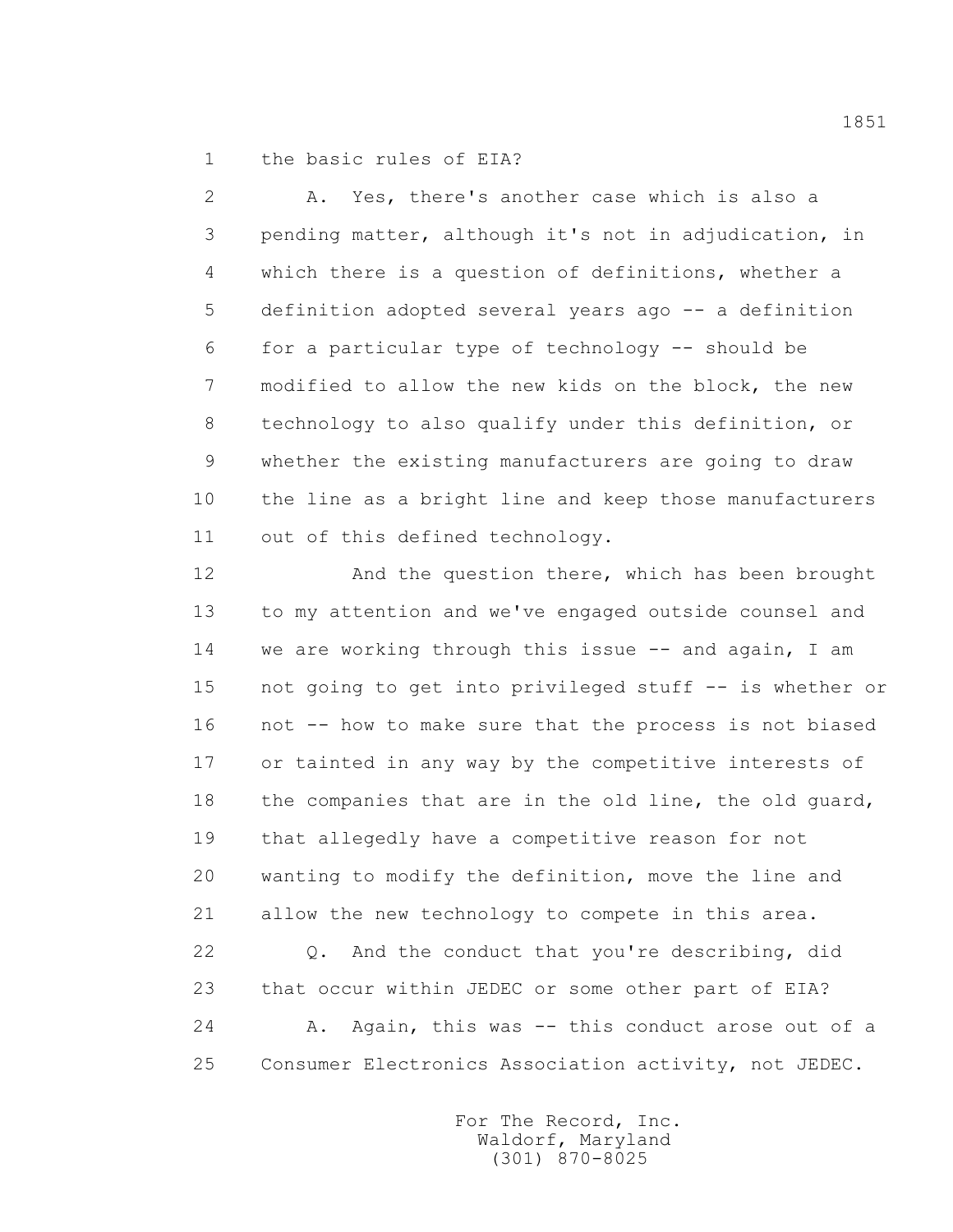1 0. And was there concern within EIA that that type 2 of line-drawing conduct, if that's a fair description 3 of what you're talking about, might violate basic rule 4 number 1, the good faith duty we discussed? 5 A. Yes, of course. 6 Q. And in what way might that type of conduct 7 violate the duty of good faith? 8 A. Well, you know, ostensibly it's a question of 9 line-drawing whenever you modify a definition, and 10 we -- it's very difficult to know what the competitive 11 motivations of companies are. If the company is 12 acting -- if a company or a group of companies were 13 acting in bad faith, clearly they violate the duty to 14 act in good faith under the Legal Guides. So, that in 15 and of itself is a concern. 16 **And then beyond that, there's the concern that**  17 depending upon where the lines are drawn, there could 18 be an impact on competition, which would then go to 19 subsection 5. 20 Q. And in this particular case, was there any 21 concern that the same conduct might also violate basic 22 rule number 5 that we discussed earlier? 23 A. Yes, as I just said, that the -- that the good 24 faith/bad faith aspect of it would go to subsection 1, 25 and then the competitive harm aspect where -- or a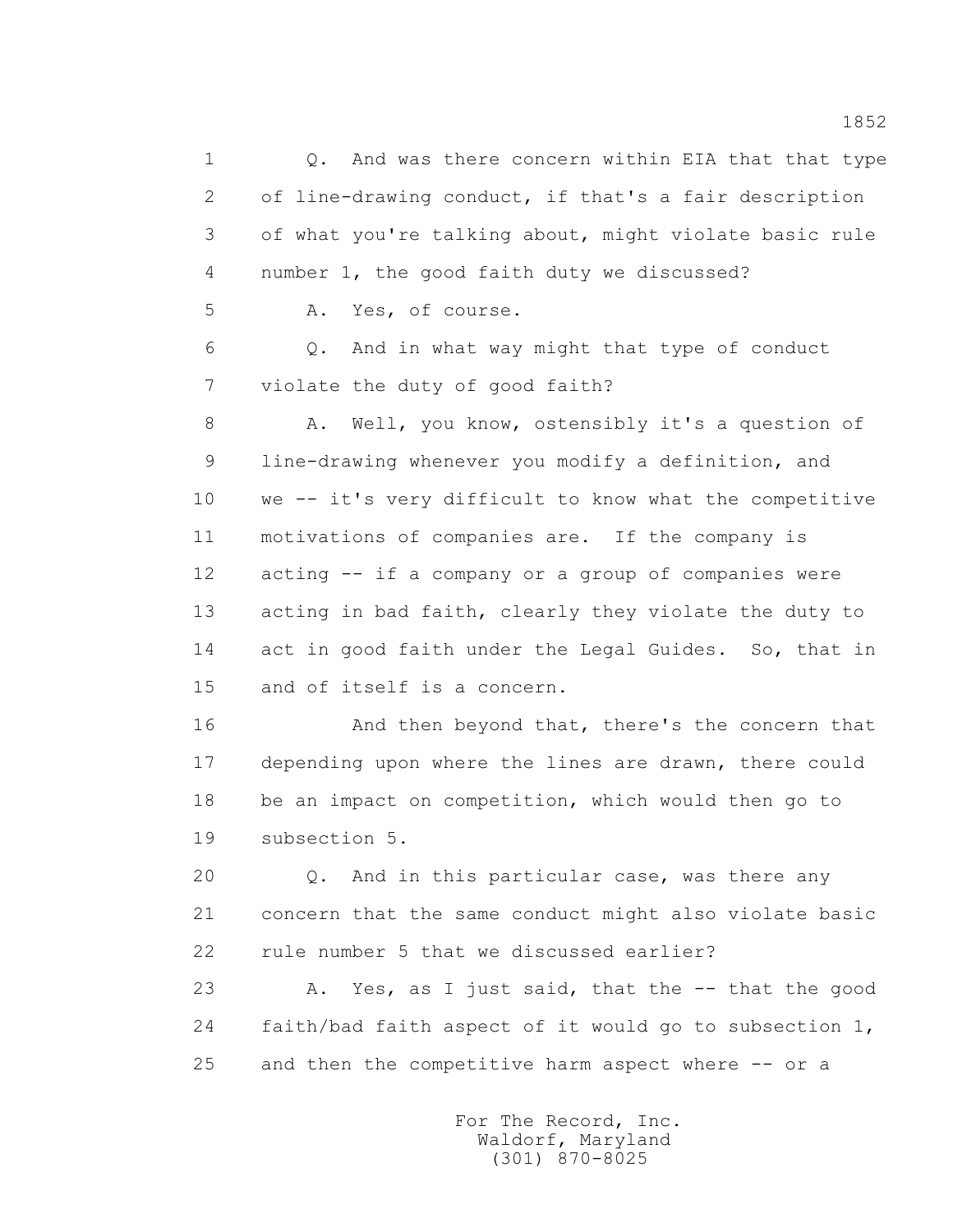1 company allegedly misusing the process to gain a

2 competitive advantage would go to subsection 5.

 3 Now, again, if I could say on that particular 4 case, these are just allegations --

5 Q. Yes.

 6 A. -- and, you know, it's not in litigation and 7 I'm not drawing conclusions. I'm just saying this is 8 the nature of the allegation, okay?

 9 Q. Now, the two examples that you have given, and 10 we obviously understand the caveat that you're making 11 to your testimony, but the two examples you've given 12 are examples in which there was at least some concern 13 of possibly violating both provisions 1 and 5 that are 14 still displayed here on the screen.

 15 Are there any examples that you can think of of 16 conduct that occurred within EIA that was raised to 17 your attention in which there was an allegation that an 18 EIA participant may have violated the good faith duty 19 but not also the basic rule number 5?

 20 A. Yeah, not long after I started at EIA, probably 21 within the first year, I was involved in actually a 22 joint standard-setting activity. EIA is partnered with 23 the National Association of Broadcasters in something 24 called the National Radio Systems Committee, the NRSC, 25 and I was asked to attend an NRSC meeting in which the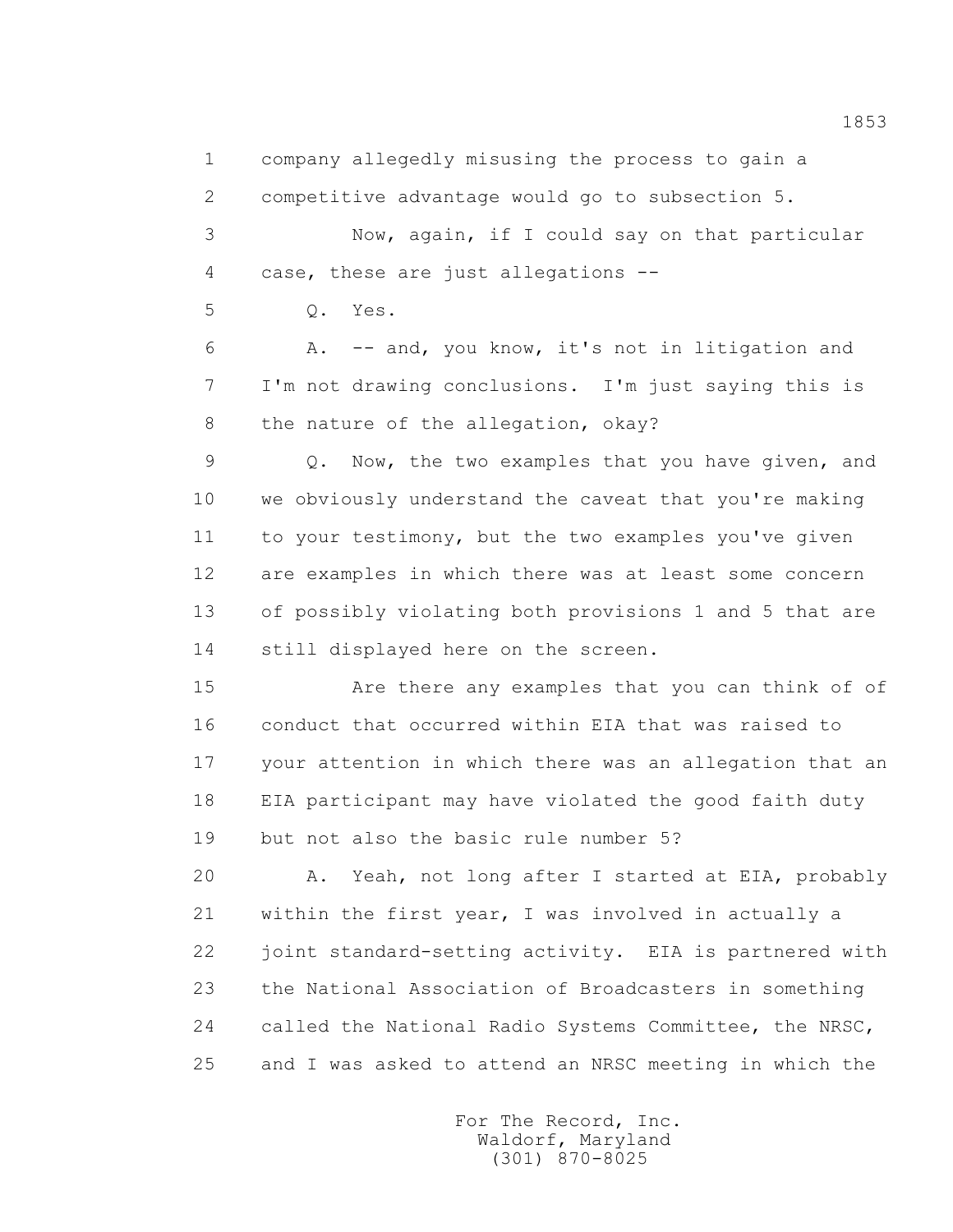1 allegation was that participants at that meeting were 2 trying to basically filibuster the meeting to block the 3 process from moving forward. 4 Q. And was there concern that that type of conduct 5 might violate the good faith duty set forth in the EIA 6 Legal Guides? 7 A. Yes, it would have been an abuse of process and 8 in bad faith, yes. 9 MR. ROYALL: Your Honor, I believe that CX-204, 10 which is one of the two versions of the Legal Guides, 11 is already in evidence. Is that correct? 12 MR. FRANCHAK: That's right. 13 MR. ROYALL: But I would at this time like to 14 offer into evidence CX-202, which is the other earlier 15 version. 16 JUDGE McGUIRE: Mr. Perry? 17 MR. PERRY: No objection. 18 JUDGE McGUIRE: So entered. 19 (CX Exhibit Number 202 was admitted into 20 evidence.) 21 MR. ROYALL: May I approach, Your Honor? 22 JUDGE McGUIRE: Yes. 23 BY MR. ROYALL: 24 Q. Mr. Kelly, I've just handed you what's been 25 marked for identification as CX-306.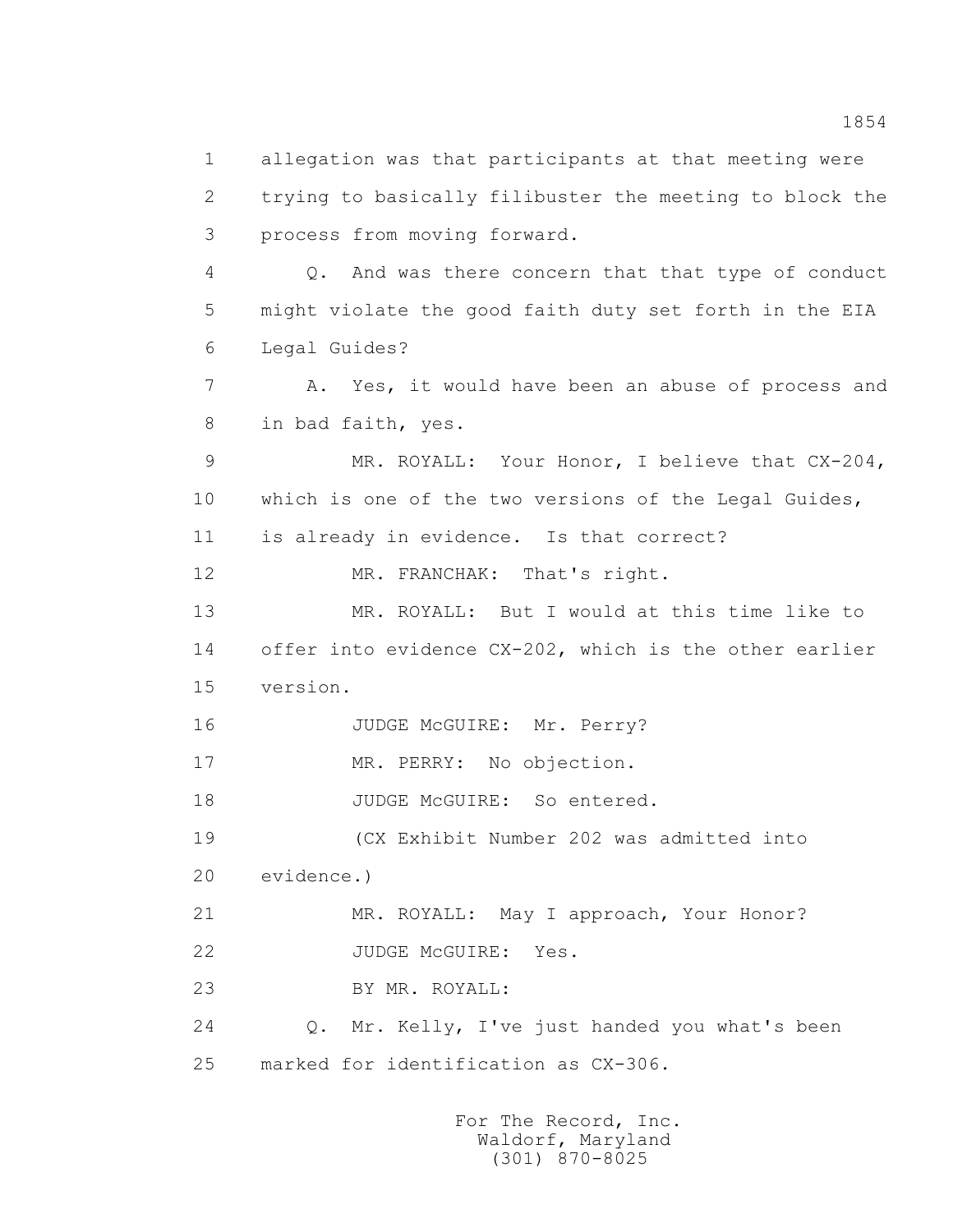1 A. Yes, sir.

2 Q. Do you recognize this document?

3 A. Yes, sir, I do.

4 Q. And what is it?

 5 A. This is a xeroxed copy of the front and back of 6 what would have been a single sheet sign-in sheet that 7 was used I think approximately during the mid-1990s at 8 JEDEC, EDIF, EIDX and CDIF meetings.

 9 Q. And the other acronyms other than JEDEC that 10 you referred to, are those other EIA-affiliated 11 entities or organizations?

12 A. They -- actually, they were at the time. They 13 were all under the -- if you remember the org chart, 14 all under the Components Group and/or the Industrial 15 Electronics Group at that time.

 16 Q. And I'm not sure whether you made this clear in 17 your answer, but do you know in what time frame this 18 version of the meeting attendance roster or sign-in 19 sheet was in use?

 20 A. I said mid-1990s. I would -- I think I can peg 21 that to probably 19 -- around 1995 to 1998, in that 22 time frame.

23 Q. And you --

 24 A. 1997, because our logo changed in 1997, so it 25 would have been between '95 and '97.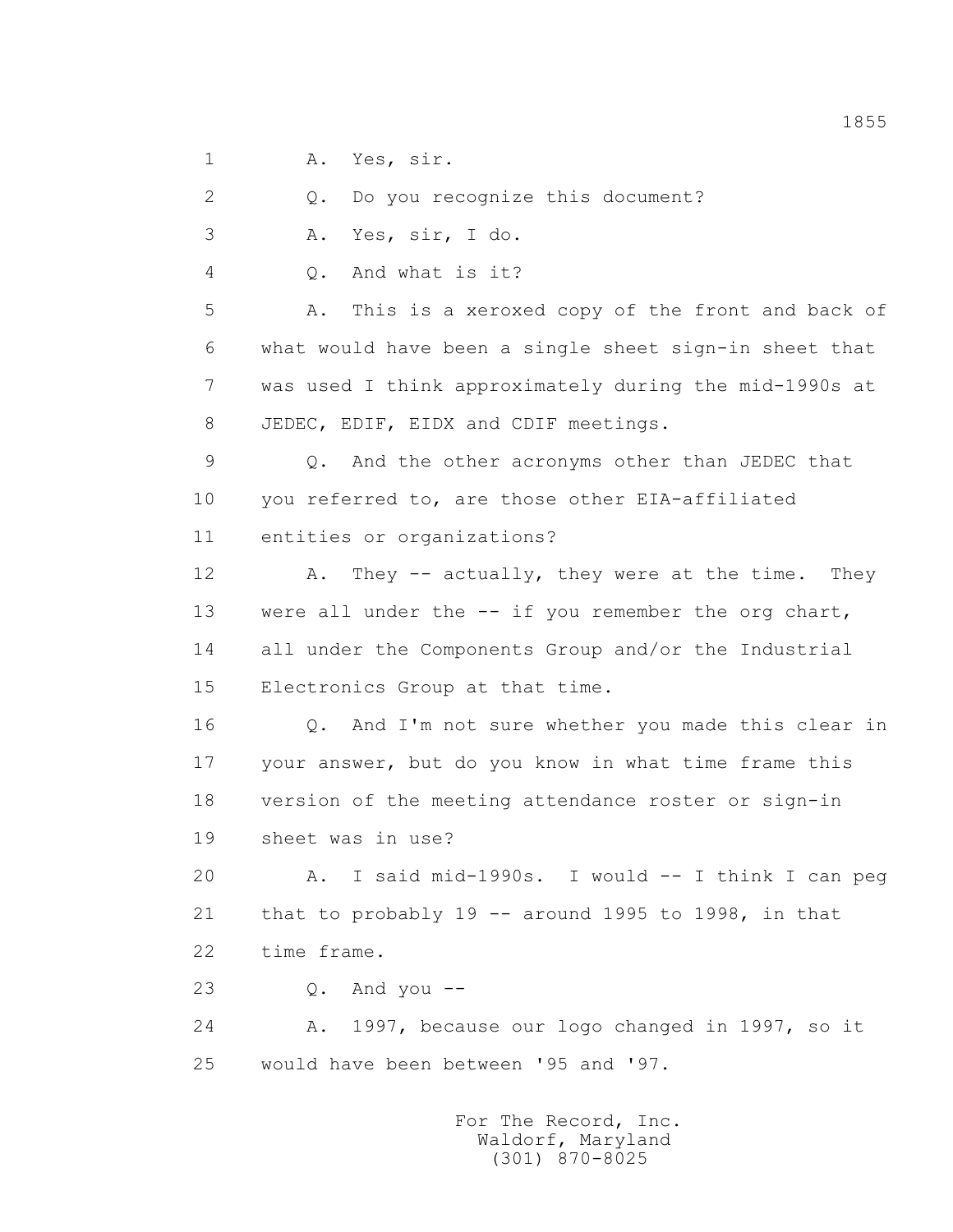1 0. And do you know whether in that time frame this 2 version of the sign-in sheet was used within JEDEC 3 committees? 4 A. I know it was used. I don't know if it was 5 used in all, but I know it was used. 6 Q. Do you recall earlier when I asked you whether 7 EIA participants were told in the early to mid-1990s 8 that they had an obligation to read and comply with the 9 EIA Legal Guides? 10 A. Yes, sir, I do. 11 Q. Do you see anything in the language of this 12 sign-in sheet that relates to that? 13 A. Yes, I do. It's beneath the committee and 14 meeting identification information in the first block 15 of the grid, and it says in italics, "To all 16 participants," in full quotes, "Subject -- subjects 17 improper for consideration under the EIA 'Legal Guides' 18 shall not be discussed at this meeting or elsewhere. 19 See Part I, General Guides (reverse side). See Special 20 Guides in Parts II and III for engineering 21 standardization and marketing data programs, 22 respectively. Subjects involving patentable or 23 patented items shall conform to EIA Policy (reverse 24 side)." 25 Q. Now, could I stop you there?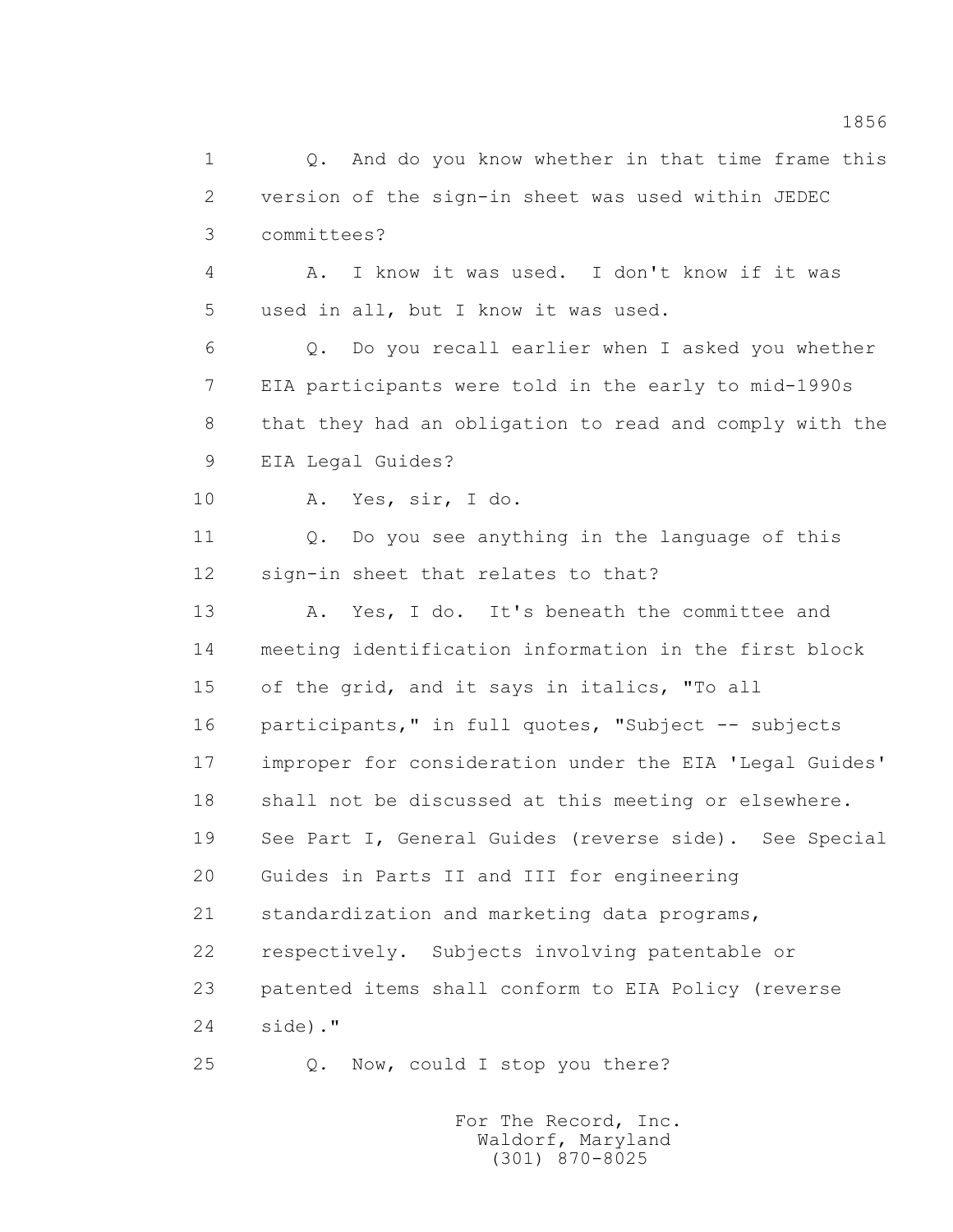1 A. Yes, sir.

 2 Q. I believe you mentioned when you first looked 3 at this document that what is marked as page 2 of 4 CX-306 was in the actual document, the meeting 5 attendance roster, the reverse side of the sign-in 6 sheet. Is that correct? 7 A. That's correct. 8 Q. And so am I correct that what's reproduced on 9 page 2 of CX-306 or what would have been reproduced on 10 the actual reverse side of the actual document is the 11 language from Part I of the EIA Legal Guides? 12 A. That is correct, yes, sir. 13 0. Do you have any understanding as to why the 14 language of Part II of the EIA Legal Guides was not 15 similarly reproduced on this sign-in sheet? 16 A. The only reason I can recall was space 17 limitations, because again, this subject did come up in 18 the context of my membership political -- not 19 political, in my membership process action team back in 20 the nineties, what information should be on the 21 reverse, and this was all we could fit. 22 Q. Do you recall when I asked you earlier who 23 generally has the last word in terms of interpreting 24 EIA rules? 25 A. Yes, sir.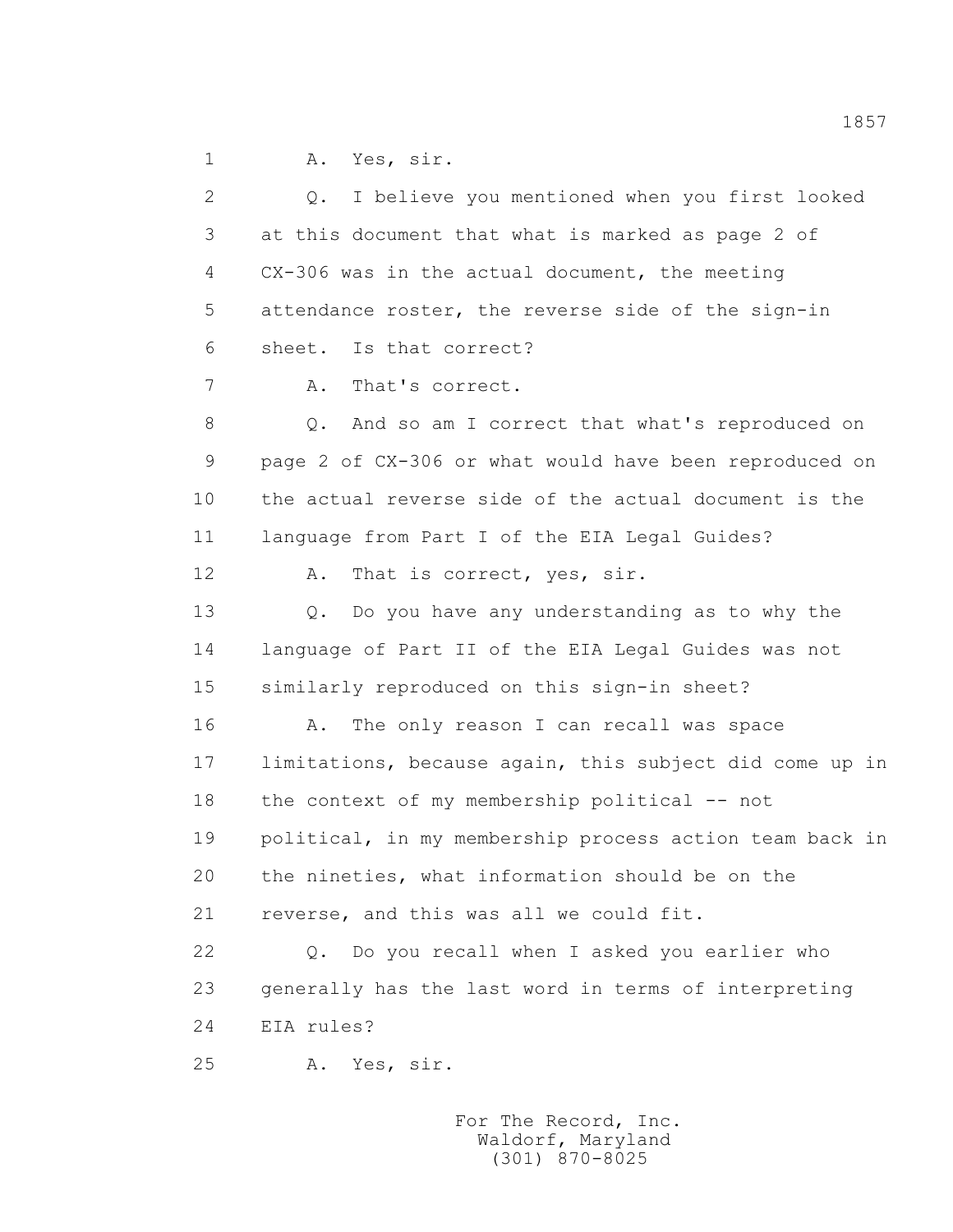1 Q. And I believe you said that you have the last 2 word? 3 A. I believe I do, yes, sir. 4 Q. Is that correct? 5 A. Yes, sir. 6 Q. Do you see any language on the sign-in sheet 7 that relates to that issue? 8 A. I think the next sentence, "Consult the EIA 9 General Counsel about any doubtful question." 10 Q. And what do you understand that language to 11 mean? 12 A. I think -- I understand that language to mean 13 that meeting attendees were advised that if they had 14 any doubt about the meaning of the Legal Guides or for 15 that matter any other rules relating to the conduct of 16 the meeting, they should consult the EIA general 17 counsel, which at this time was me. 18 Q. You mentioned earlier that EIA's rules relating 19 to standardization programs were also set forth in 20 certain I think you said EP or EIA engineering manuals. 21 Is that right? 22 A. Two EIA engineering manuals in addition to the 23 Legal Guides, EP-3 and EP-7. 24 MR. ROYALL: May I approach, Your Honor? 25 JUDGE McGUIRE: Yes.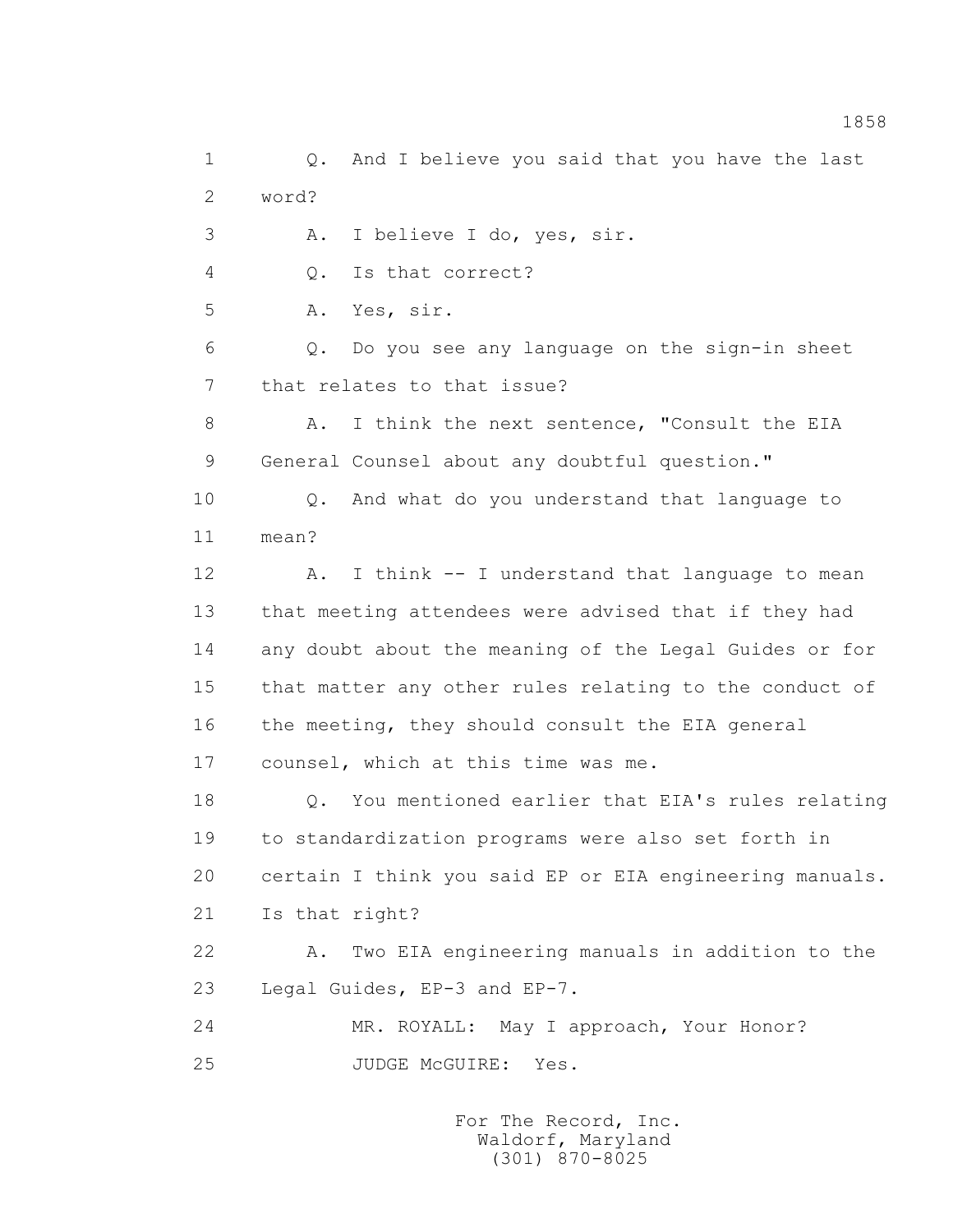1 THE WITNESS: Thank you. 2 BY MR. ROYALL: 3 Q. Mr. Kelly, I've just handed you an exhibit 4 that's been marked for identification as CX-203A. 5 A. Yes, sir. 6 Q. Do you recognize this document? 7 A. I do. 8 Q. Can you explain what it is? 9 A. This is the document I just referred to earlier 10 as EP-3, and in this case it's-F, which means the 11 revision letter -- indicates the revision, is dated 12 October 1981. EP stands for Engineering Publication, 13 by the way. The title is Manual for Committee, 14 Subcommittee, and Working Group Chairmen and 15 Secretaries, and it is published, as indicated on the 16 first page, by the Engineering Department of the 17 Electronic Industries Association. At the time it was 18 Association. 19 Q. And how was this document referred to 20 internally within EIA? 21 A. We referred to it as EP-3. 22 Q. Was this the version of the EP-3 manual that 23 was in effect when you joined EIA in September 1990? 24 A. This is, and I -- this is the only version of 25 the manual I'm familiar with. I don't think it ever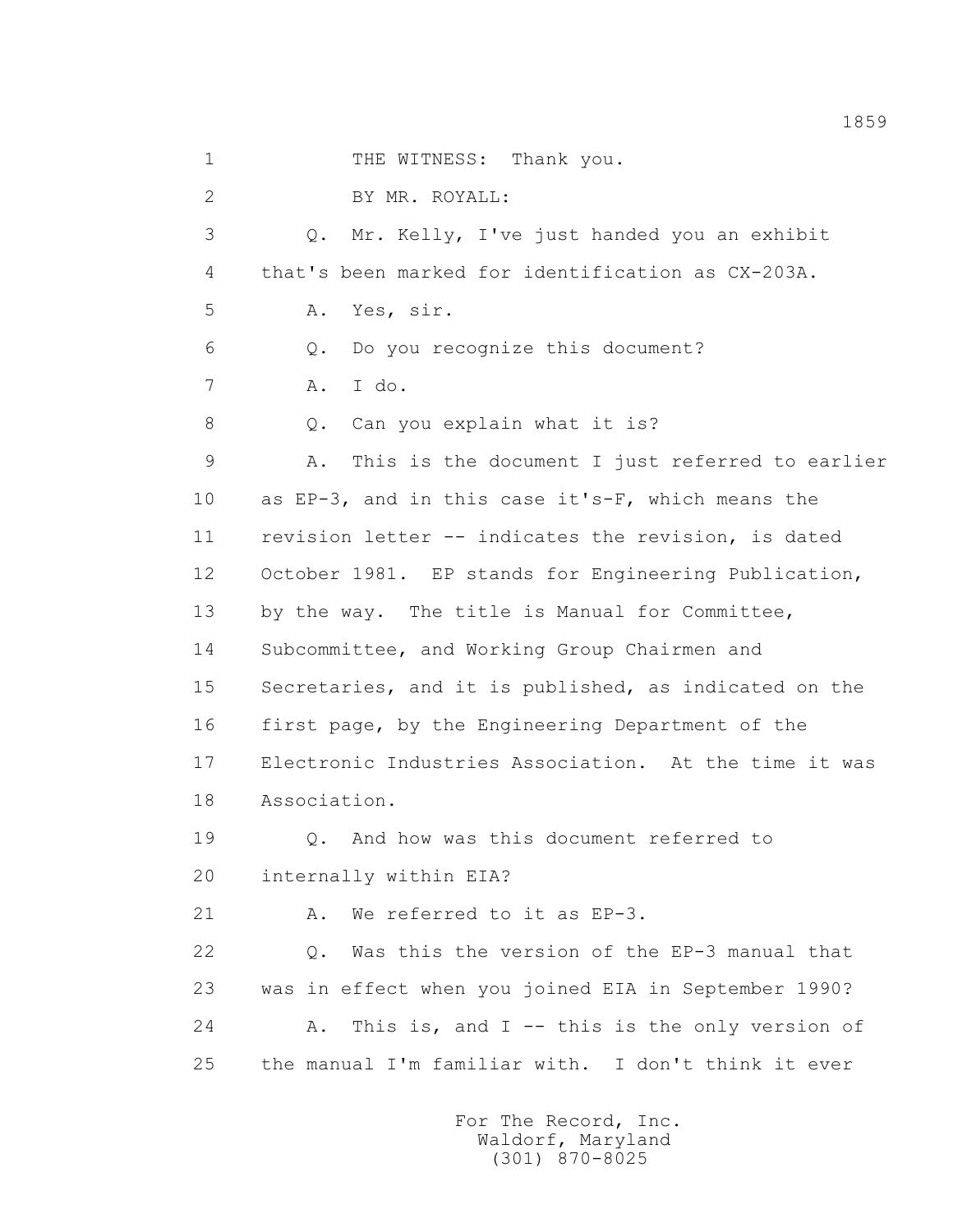1 changed.

 2 Q. How would you describe the purpose of this 3 manual?

 4 A. This manual was a guide obviously to chairmen, 5 subcommittee chairmen and working group chairmen and 6 secretaries of meetings, as well as the membership of 7 the organization, as to the way in which a meeting 8 should be conducted, the responsibilities -- and as is 9 indicated in the table of contents, responsibilities of 10 chairmen and the responsibilities of -- and the 11 criteria for committee membership and the style to 12 be -- the style of formats to be followed in publishing 13 standards and the scopes of committees and matters of 14 that general nature.

 15 Q. Do you know whether in the early to mid-1990s 16 this manual was generally made available to EIA 17 participants?

18 A. It was available, yes, sir.

19 MR. PERRY: Your Honor, I'm sorry, there is no 20 foundation. It's also vague as to what he means by 21 "made available."

 22 JUDGE McGUIRE: Clarify, if you can, Mr. 23 Royall.

 24 MR. ROYALL: Well, if I could ask to -- if I 25 could follow up in terms of what he understands that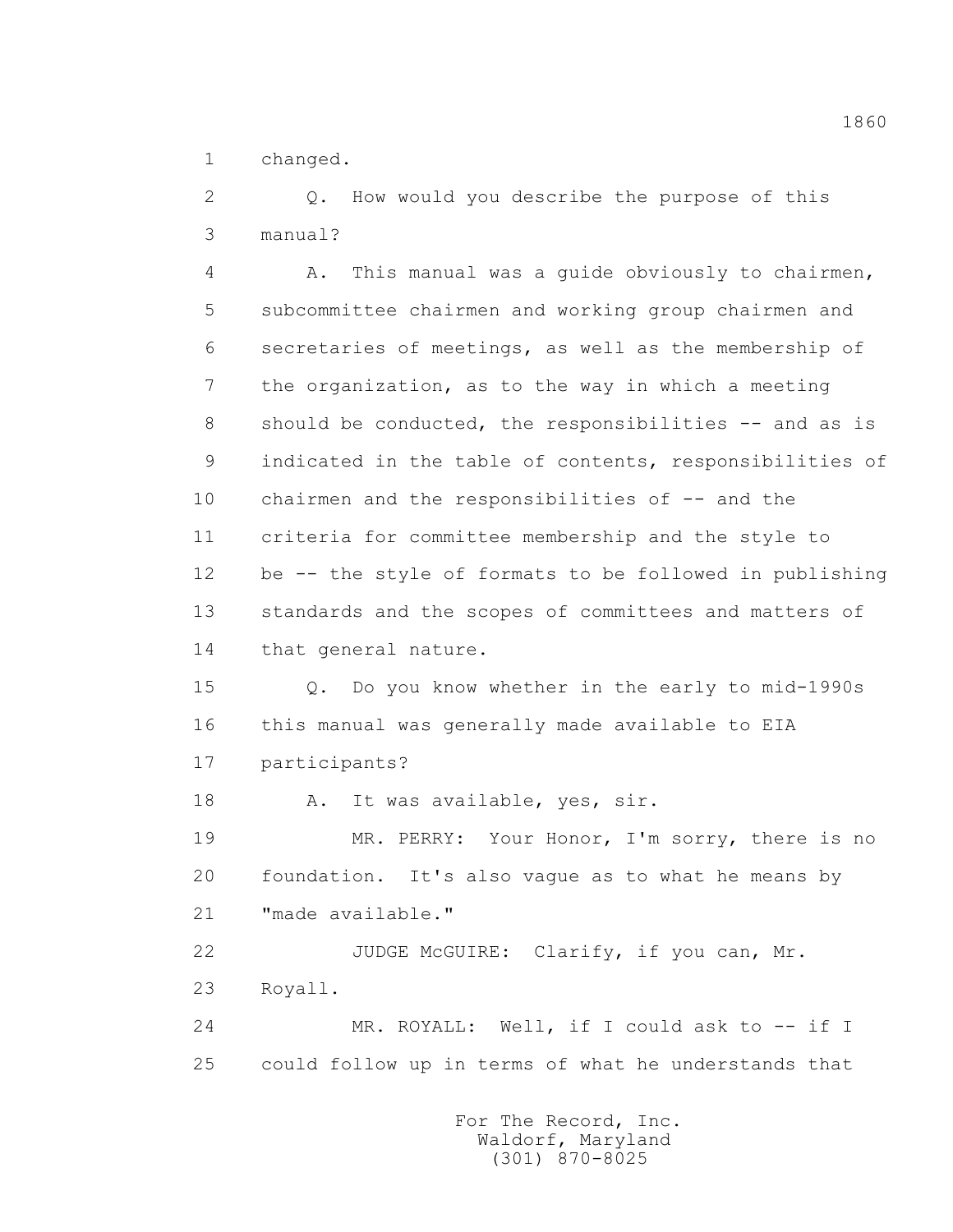1 term to mean?

 2 JUDGE McGUIRE: Go ahead. 3 BY MR. ROYALL: 4 Q. Do you have any understanding, Mr. Kelly, as to 5 whether this manual was in the early to mid-1990s 6 generally made available to EIA participants? 7 MR. PERRY: Well, that's the same question. I 8 have the same objection. 9 JUDGE McGUIRE: He said do you have an 10 understanding as to what that term means, so on that 11 grounds, I'll allow it. 12 MR. ROYALL: And then I can ask him to explain 13 his understanding and the basis for it. 14 MR. PERRY: That's fine, Your Honor, if that's 15 the way it's going to go. I'm sorry. 16 JUDGE McGUIRE: Right, that's my understanding 17 of the current question, is to ask him his 18 understanding of the term. 19 MR. ROYALL: Well, first I wanted to establish 20 whether he has an understanding as to whether it was 21 made available. 22 JUDGE McGUIRE: Right, lay that foundation. 23 BY MR. ROYALL: 24 Q. So, do you have an understanding, sir, as to 25 whether this was generally made available in the early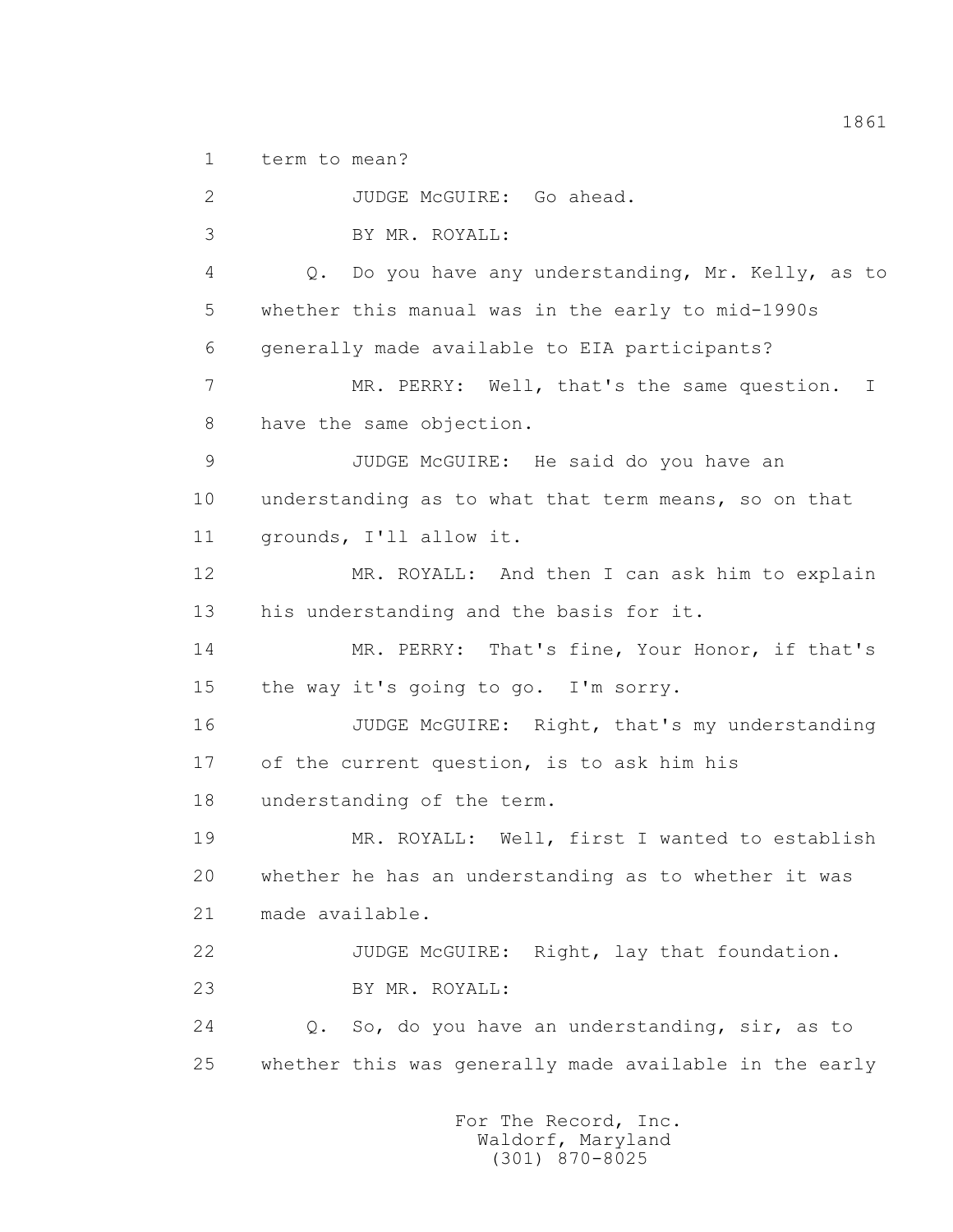1 to mid-1990s to EIA participants?

2 A. I do.

 3 Q. Can you explain what understanding you have, 4 and to the extent you have an understanding of the term 5 "generally made available," what do you understand that 6 term to mean?

 7 A. I will. First of all, this document was 8 routinely made available to committee chairmen, 9 subcommittee chairmen, working group chairmen and 10 secretaries, as the title would suggest. It was made 11 available through the EIA Engineering Department when 12 they assumed those responsibilities, at that time.

 13 Secondly, it was included in the list of 14 publications in the EIA Publications Index, and 15 therefore -- which was distributed to all of the 16 membership and therefore was available to the 17 membership on request. It was also available on 18 request through the EIA Engineering Department for 19 anyone who requested it. That's what I meant.

 20 Q. And if I could ask you to turn to page 4 of 21 CX-203A.

22 A. Yes, sir.

 23 Q. Do you see at the top of that page heading 1.0, 24 Responsibilities of Chairmen?

25 A. I do.

 For The Record, Inc. Waldorf, Maryland (301) 870-8025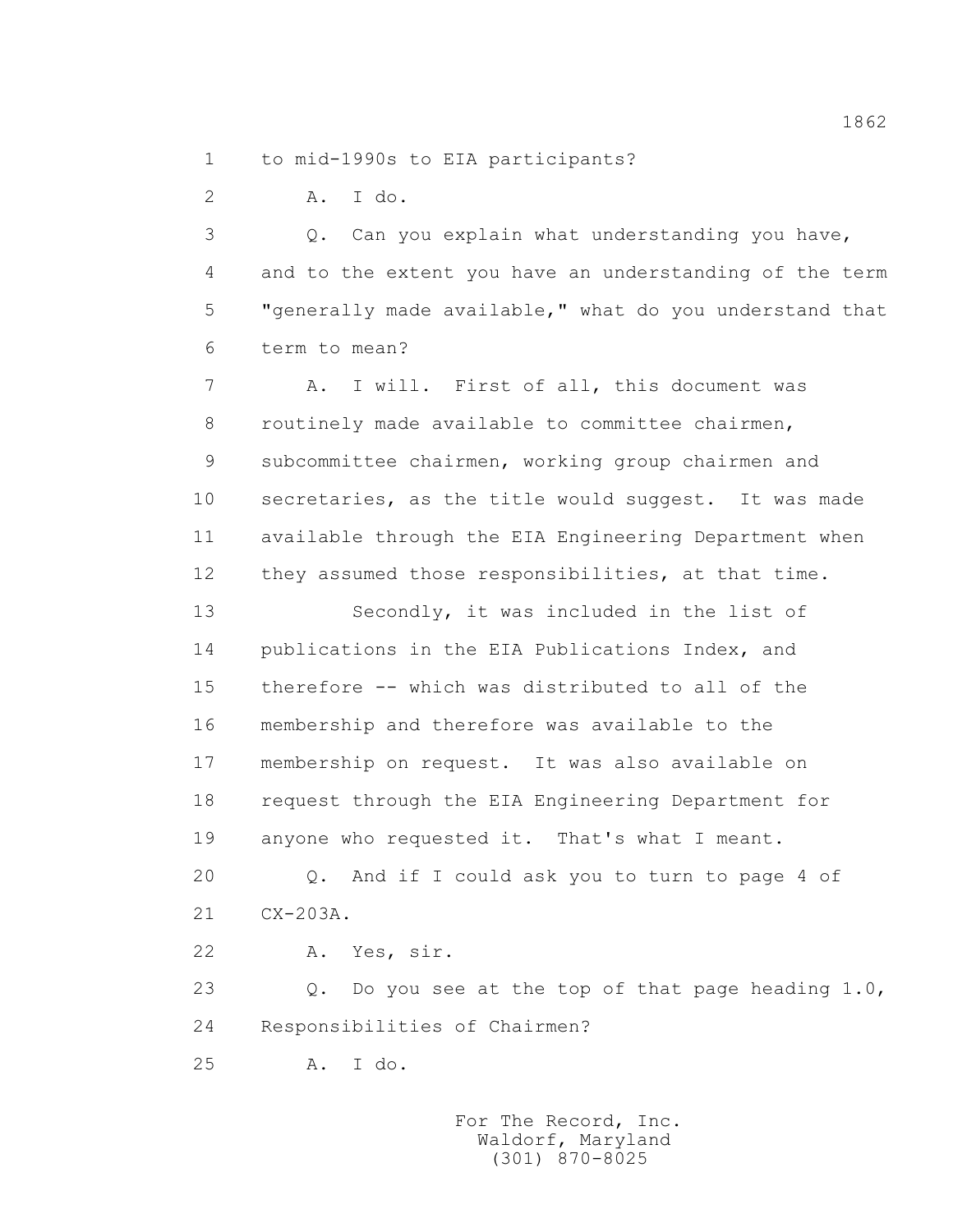1 0. And if I could focus your attention on 2 paragraph 1.2 under that heading, do you see that? 3 A. I do. 4 Q. Could I ask you to read the first sentence of 5 that paragraph? 6 A. "As the administrative head of a Committee, 7 Subcommittee, or Working Group, the Chairman is charged 8 with the responsibility to conduct his committee 9 activities in the manner prescribed in the following 10 sections of this Manual and in Appendices 1 through 5." 11 Shall I continue? 12 Q. No, that's fine. 13 Are the appendices that are referred to here 14 attached somewhere to this document? 15 A. They are, and the appendices would have been 16 part of the original published document. 17 Q. Let me ask you to turn to page -- I believe 18 it's 14. Is it -- or is it 17? 19 MR. FRANCHAK: Fourteen of the manual; 17 of 20 the -- 21 BY MR. ROYALL: 22 Q. I'm sorry, referring to the page number of the 23 CX, it's page 17 of CX-203, and it has the title 24 Appendix 2 at the top of the page. 25 A. Yes, sir.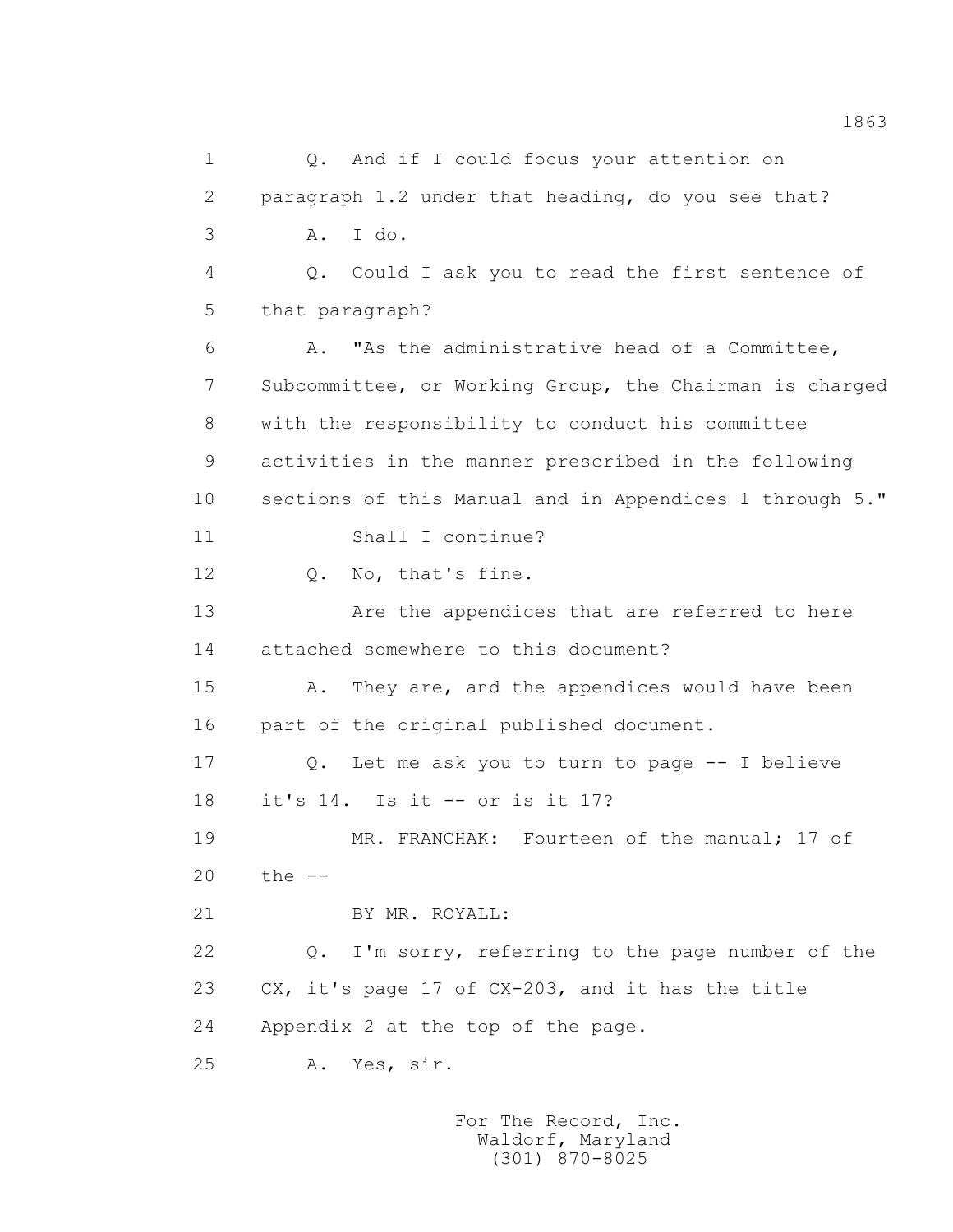1 0. Can you explain what this appendix is or what 2 it relates to?

 3 A. This appendix is a reproduction of Sections 1 4 and 2 -- Parts I and II, I'm sorry, of the EIA Legal 5 Guides that we were discussing earlier.

 6 Q. And are those parts of the EIA Legal Guides 7 that relate to standard-setting activities?

 8 A. Part I is the general guide. Part II is the 9 guide that specifically relates to standard-setting, 10 yes.

 11 Q. As you read this manual or as you understand 12 what this manual requires, does it require EIA 13 committee chairs to conduct standardization programs in 14 compliance with Parts I and II of the EIA Legal Guides? 15 A. Very definitely, yes.

 16 Q. Is that stated somewhere in the document, to 17 your knowledge?

18 A. I think it was in the section that we just 19 discussed, the responsibilities of committee chairmen 20 to conduct their -- their committee activities as 21 prescribed in the following sections of the manual, 22 including the appendices, and Appendices 1 through 5, 23 which is the reproduction of the Legal Guides, includes 24 the same language that we talked about earlier, which 25 is mandatory -- which are mandatory in their terms as

> For The Record, Inc. Waldorf, Maryland (301) 870-8025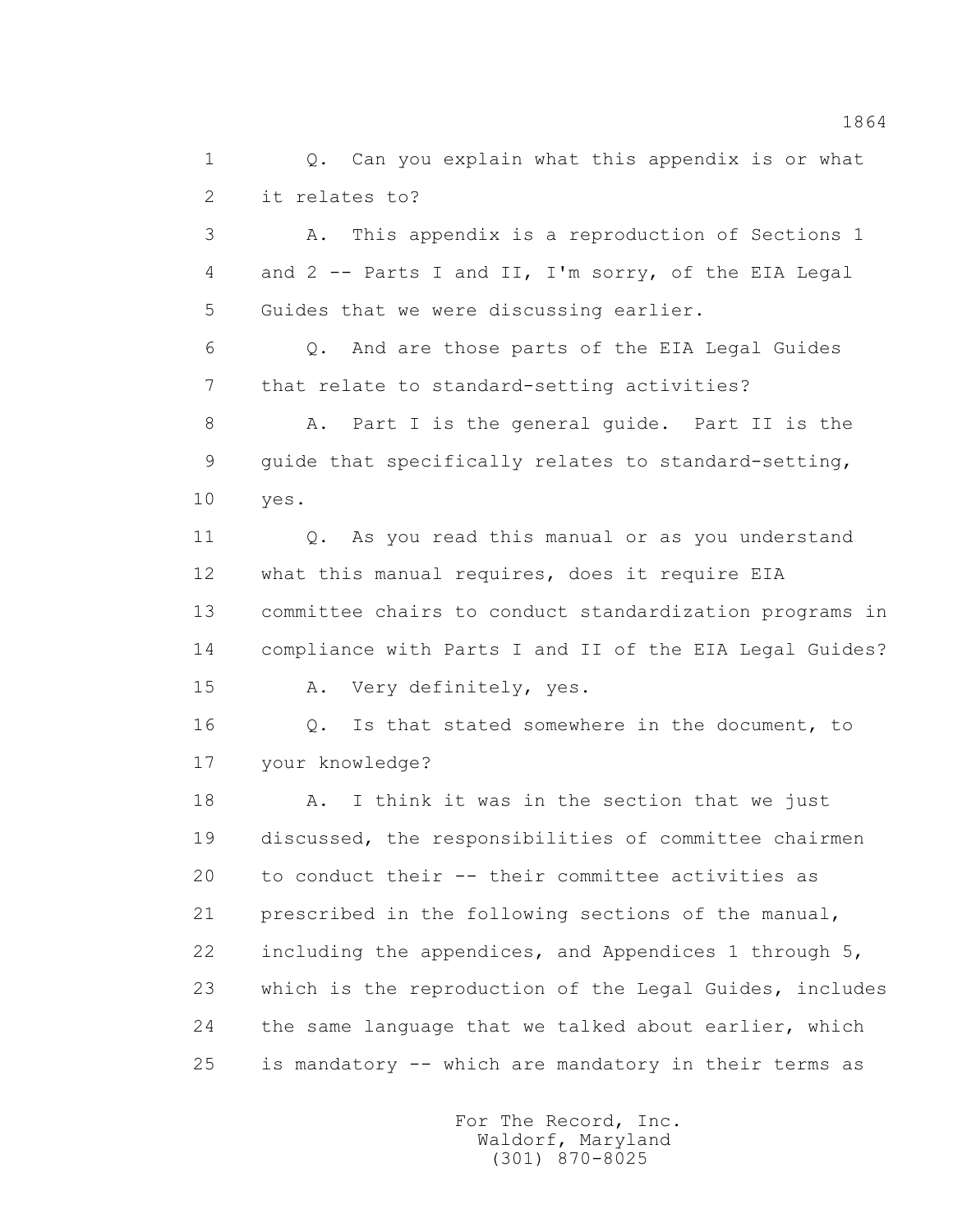1 well.

 2 Q. And the language you were just referring to was 3 from paragraph 1.2 at the top of page 4 of CX-203A. Is 4 that right? 5 A. That is correct. 6 Q. Does that language mean that the Legal Guides 7 are only binding upon EIA committee chairs as opposed 8 to EIA participants? 9 A. No. That does not mean that at all. 10 Q. Do you have an understanding as to whether the 11 EIA Legal Guides are binding upon EIA participants as 12 well? 13 A. Yes, they're -- it is binding on everyone who 14 participates in the process, from the committee chair 15 right down to the staff member who's responsible for 16 supporting the committee, and I believe that the 17 language of the Legal Guides makes that abundantly 18 clear, and I think it's also clear, at least in my 19 interpretation from the language of Section 2. -- 20 sorry, 1.2, because it would be impossible for the 21 committee chair to conduct committee activities 22 consistent with the Legal Guides if the members were 23 violating the Legal Guides. 24 Q. Let me ask you to turn to page 11 of CX-203A,

25 and this is the page that at the top of the page has a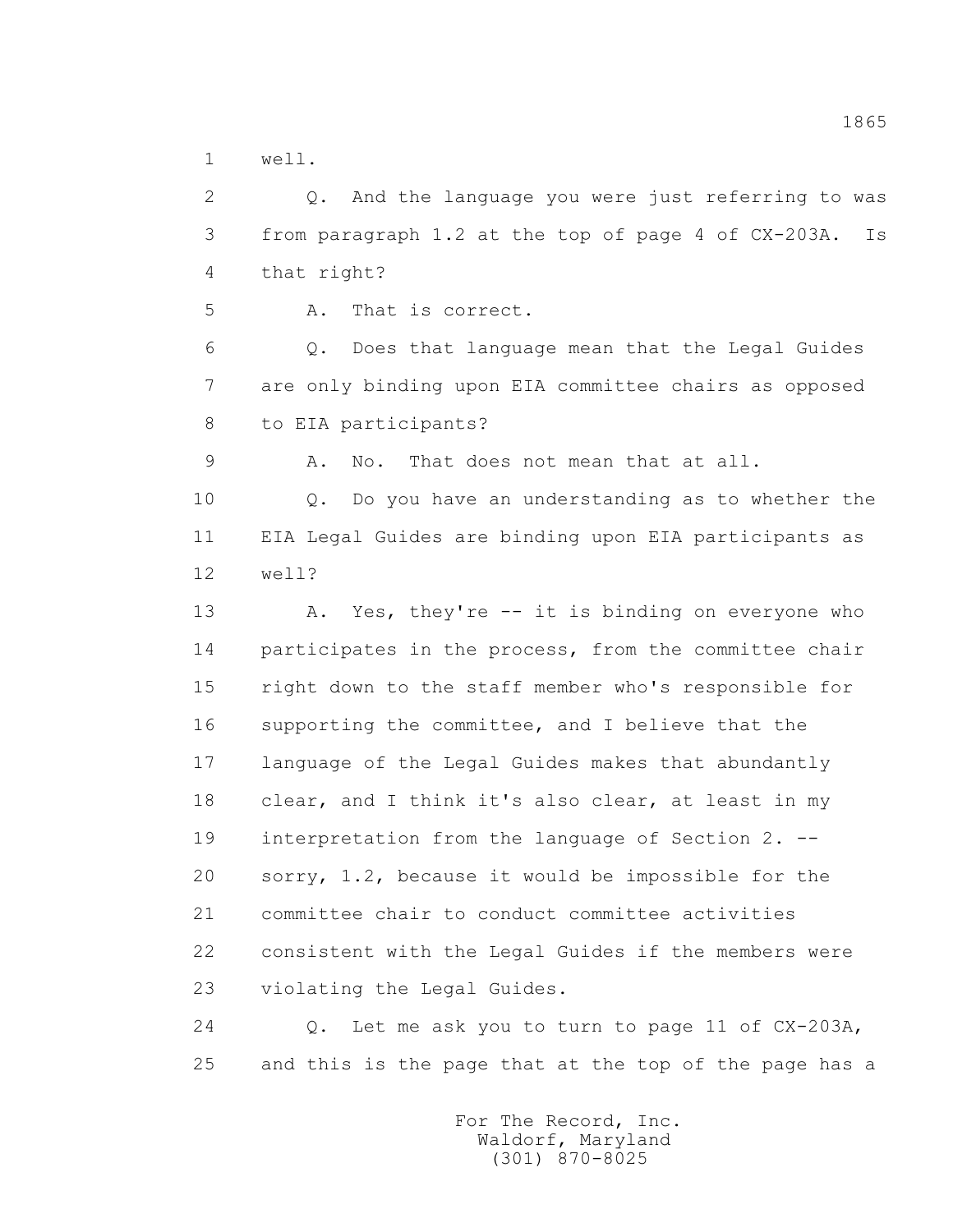1 heading 8.0. It's --

2 A. We're on the same page, yes. 3 Q. Okay, it has the heading 8.0 entitled EIA 4 Standards, Style Format and Content. 5 A. That's correct. 6 Q. What do you -- referring to that section that 7 is headed Section 8.0, what do you understand in that 8 section of this manual, the EP-3 manual, to relate to? 9 A. This relates generally to the style and format 10 and the content of EIA publications, including 11 standards proposals and published standards. 12 Q. And if I could ask you to focus your attention 13 further down on that same page, do you see heading 8.3, 14 entitled Reference to Patented Products in EIA 15 Standards? 16 A. Yes, I do. 17 Q. Could you explain what you understand that 18 section of this EP-3 manual to relate to? 19 A. This is part of the patent policy that I 20 referred to earlier in my testimony. 21 Q. Could I ask you to read the first sentence 22 under heading 8.3? 23 A. Yes, sir. 24 "Requirements in EIA Standards which call for 25 the use of patented items should be avoided. No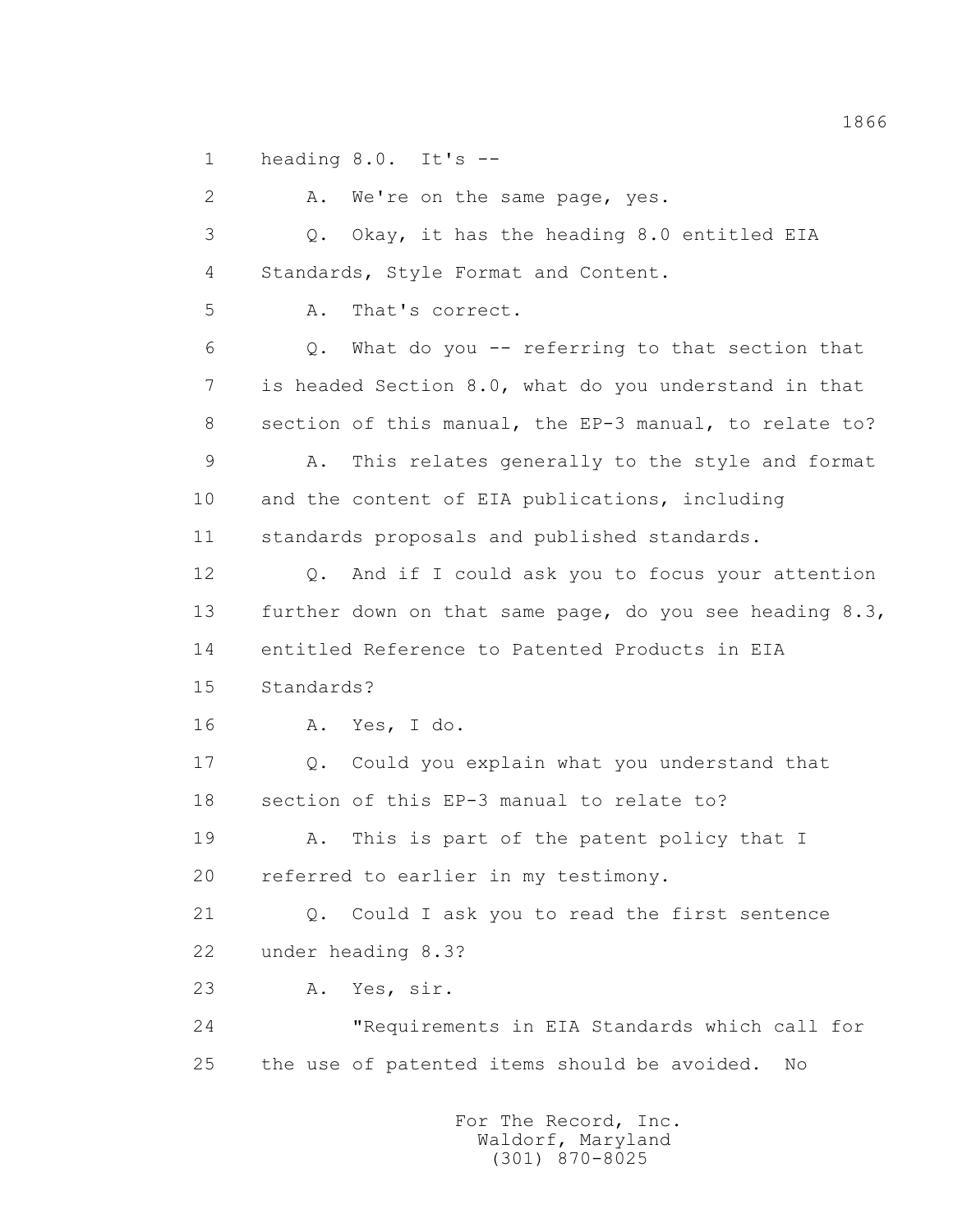1 program of standardization shall refer to a product --" 2 Q. Let me -- 3 A. I'm sorry, first sentence. 4 Q. -- if I could stop you there, just the first 5 sentence. 6 A. Okay. 7 Q. What do you understand the language of that 8 first sentence of this provision to mean? 9 A. That EIA -- 10 MR. PERRY: Your Honor, can I just make clear 11 that we're not asking this gentleman to give us legal 12 opinions, that we're just asking for his understanding 13 as he's interpreted this in the course -- I don't think 14 he wrote it, and I don't think he's here as a legal 15 expert. Is that -- is that -- 16 JUDGE McGUIRE: Is that the import of your line 17 of inquiry, Mr. Royall? 18 MR. ROYALL: Your Honor, just to be clear, 19 we're not asking for a legal expert opinion. On the 20 other hand, we've established a foundation that for 13 21 years he has had the final say within -- internally 22 within EIA as to how these rules are interpreted and 23 applied. So, it's in that context that I'm asking for 24 his understanding of the rules. 25 JUDGE McGUIRE: All right, then I'm going to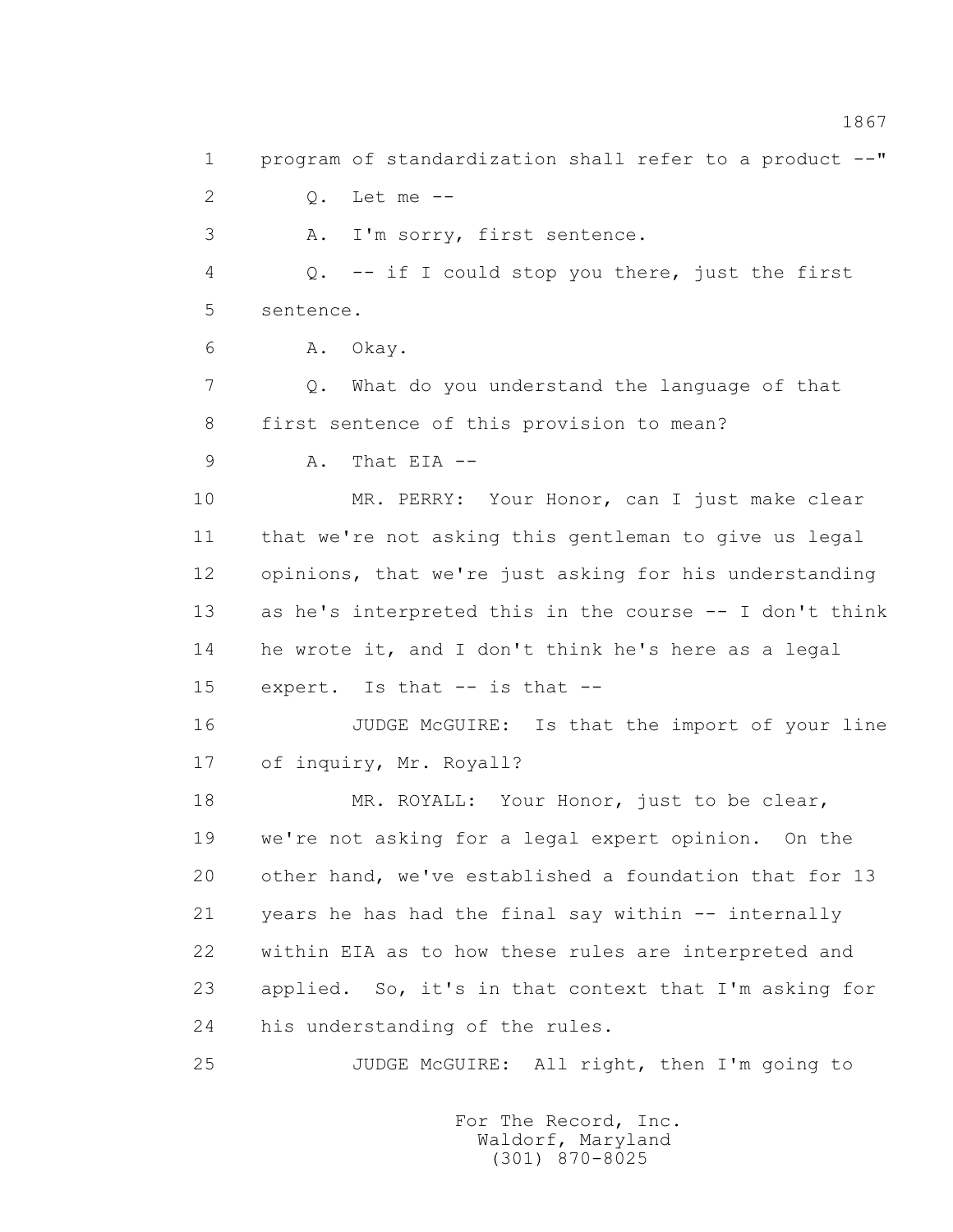1 allow that in that context, Mr. Perry.

 2 MR. PERRY: That's fine, Your Honor. I don't 3 think there's been a foundation for everybody's 4 understanding within EIA. I disagree with Mr. Royall 5 on that. 6 JUDGE McGUIRE: I understand that, and to that 7 extent your objection or your asking for clarification 8 is understood, and we'll go on that basis. 9 MR. ROYALL: Yes. 10 BY MR. ROYALL: 11 Q. Would you like me to restate the question? 12 A. No, I think I understand it. 13 What this first sentence is saying is that 14 EIA's preference, its first preference, is not to 15 include patented technology in standards. 16 Q. Is it the policy of EIA, as you understand it 17 and interpret it, to avoid developing standards that 18 call for the use of patented items? 19 A. No. If I understand your question, are you 20 telling me do we as a matter of policy avoid including 21 standards -- as a matter of preference, not as a matter 22 of policy. Do you want me to explain? 23 Q. Yes, if you could. 24 A. Okay. We do not seek patented technology for 25 inclusion in standards. As I said before, there are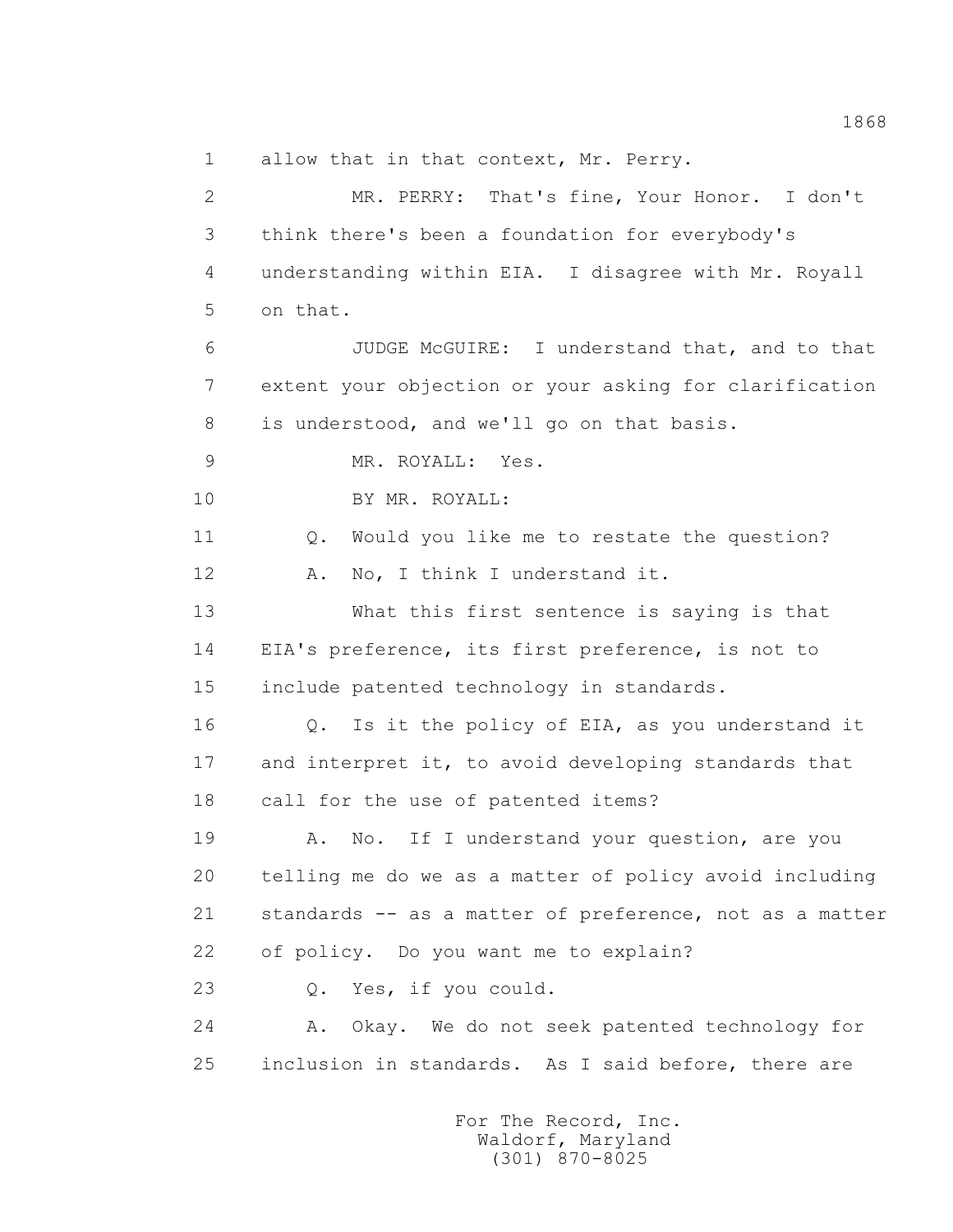1 times when patented technology may represent the best 2 technological solution, and in that case, 3 notwithstanding our preference not to include patents 4 or patent applications, as the case may be, in 5 standards, we will consider the inclusion of that 6 technology, provided there's early disclosure and 7 provided there are written assurances along the lines I 8 described before, either without charge or reasonable 9 and nondiscriminatory. 10 Q. And what you've just described as the policy at 11 EIA relating to that issue, was that, to your 12 understanding, the policy of the organization in the 13 early to mid-1990s? 14 A. Yes, sir. 15 Q. Could I ask you now to go to the second 16 sentence under heading 8.3? 17 A. Yes, sir. 18 Q. And could I ask you to read that? 19 A. "No program of standardization shall refer to a 20 product on which there is a known patent unless all the 21 technical information covered by the patent is known to 22 the Formulating committee, subcommittee or working 23 group." 24 Q. And could you explain what you as EIA's general 25 counsel understand that language to mean?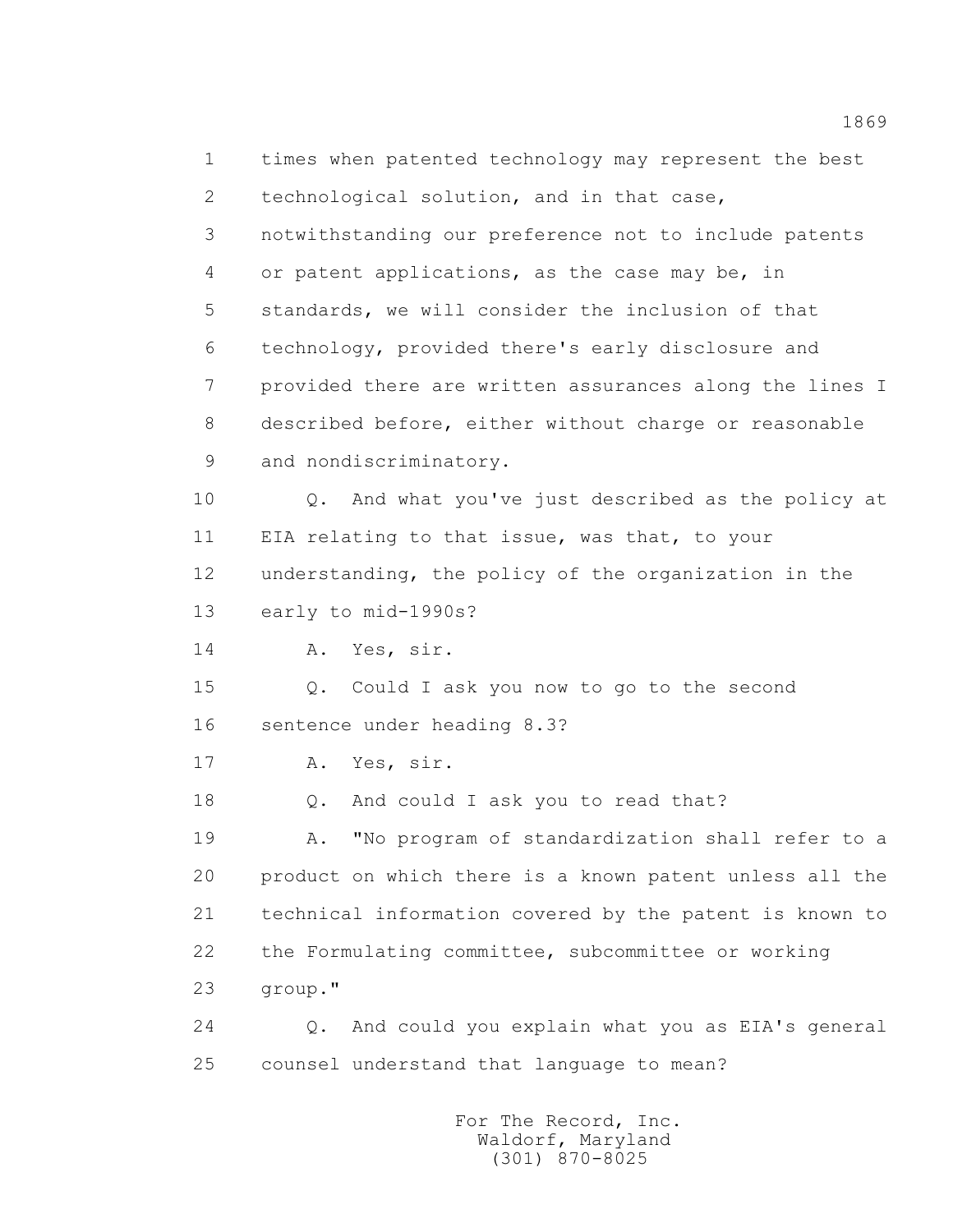1 A. What it means is that standards activities 2 shall not refer to items on which there is a known 3 patent or patent application unless -- it says "all" 4 here, and I can elaborate on this -- unless all 5 relevant technical information relating to the patent 6 is known to the formulating committee. That's what it 7 says.

 8 Now, what that means, if I can just go one step 9 further --

10 Q. Please.

 11 A. -- is that the participants in the process need 12 to facilitate this -- this -- or to make this -- this 13 happen. They need to be disclosing on an early basis 14 known patents and patent applications that relate to 15 the work of the committee.

 16 Q. And what do you mean specifically by the term 17 "known patent"?

 18 A. It means known to the participant in the 19 committee activity. It does not mean known to the 20 company. Stated differently, the company is not under 21 an obligation to perform a patent search, but anything 22 that is known to the participant needs to -- that is 23 relevant to the work of the committee in terms of 24 patents or patent applications must be disclosed. 25 Q. And you said a moment ago that you might want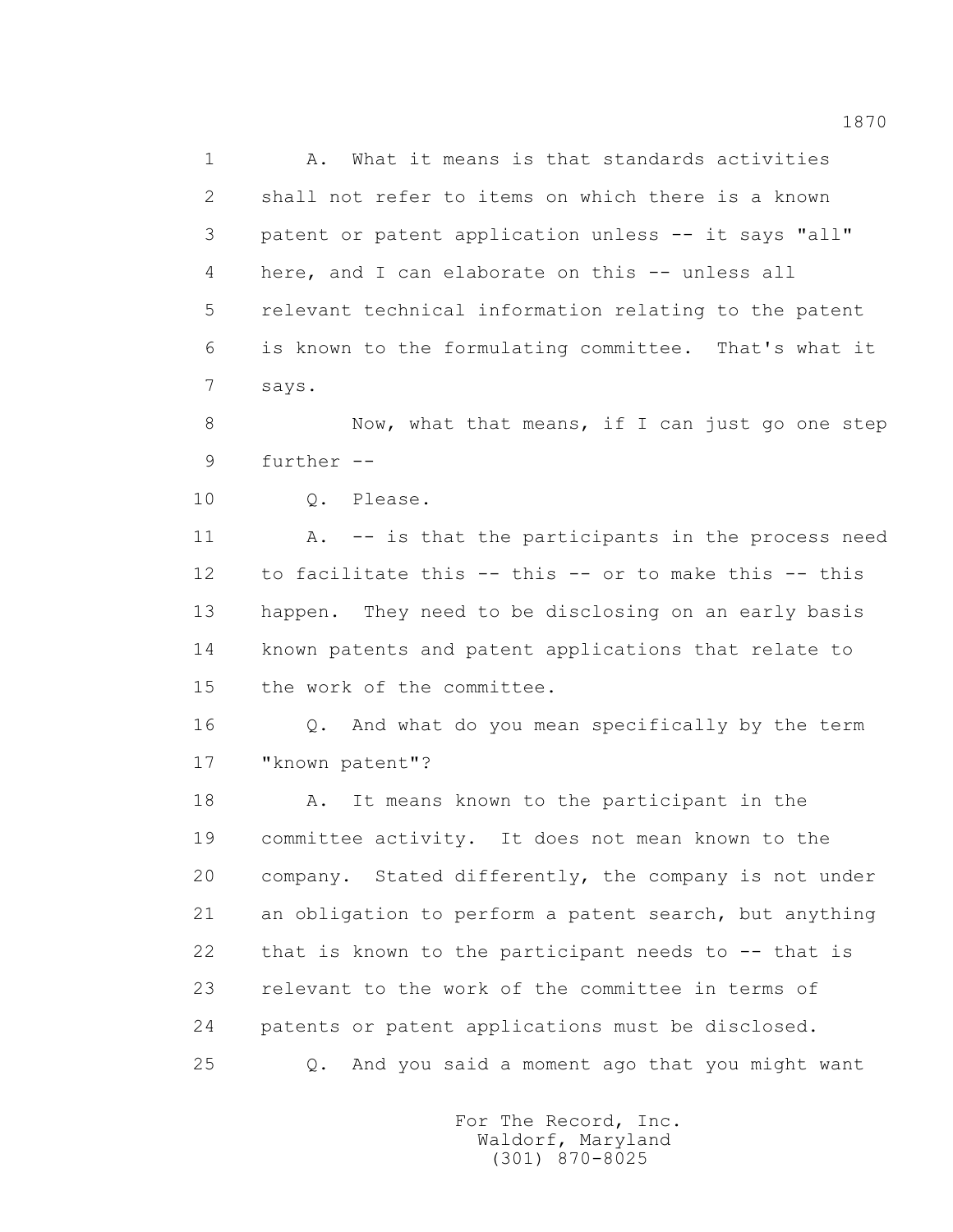1 to elaborate on the language in the sentence that you 2 read, "all the technical information covered by the 3 patent."

4 A. Yeah, it's --

 5 Q. Can you elaborate on what that means? 6 A. I'm sorry. It is stated more broadly than we 7 have ever applied it. This is a very broad statement, 8 and what we have said -- what I have said in many prior 9 cases, in fact, I think going back almost to day one, 10 is that as long as enough relevant -- as long as enough 11 information is provided to the committee that it 12 understands the nature of the technology and how it 13 applies to the standard, that's enough. It doesn't 14 have to be all technical information, just all relevant 15 technical information.

 16 Q. And is it the policy of EIA that standards 17 developed by the organization may not incorporate known 18 patented technologies unless that sort of technical 19 information has been provided to the relevant 20 committee? 21 A. Yes, sir, that is absolutely correct. 22 Q. And was that also the policy of EIA in the 23 early to mid-1990s?

 24 A. Yes, sir, it was, right from day one when I 25 started as general counsel, that's been my -- I can't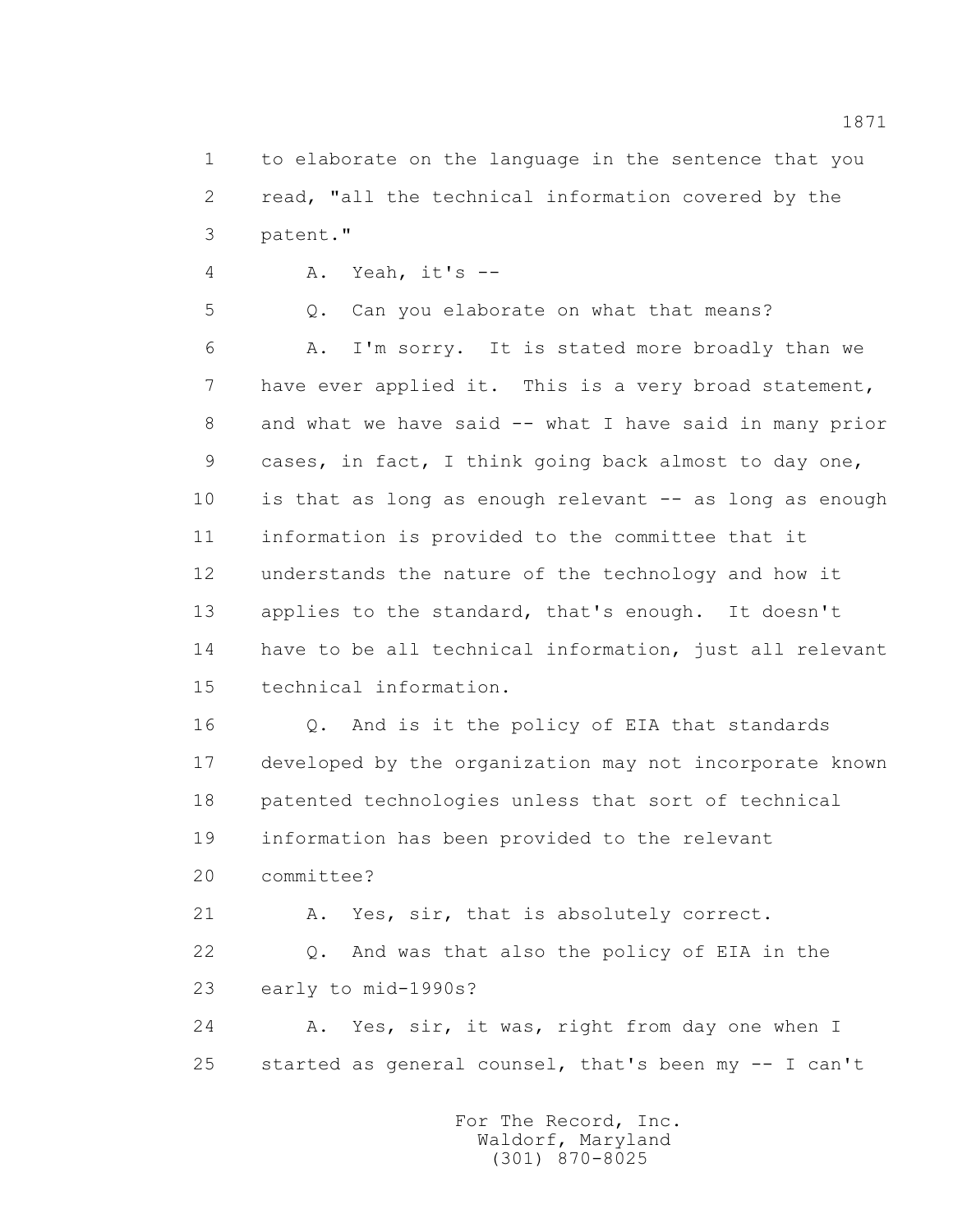1 say from day one it's been my understanding, but 2 certainly from the first month it's been my 3 understanding.

 4 Q. In instances in which EIA or an EIA committee 5 has received that type of technical information 6 relating to a known patent, is the committee then free 7 to develop a standard incorporating the patented 8 technology?

 9 A. I'm sorry, could you repeat the question? I'm 10 not sure I was following that.

 11 Q. That's fine. I'll be happy to restate it. 12 In instances in which an EIA committee has 13 received the technical information of the sort that you 14 described relating to a known patent, is the committee 15 then free to develop a standard incorporating the 16 patented technology?

 17 A. No, because there's one important part of the 18 patent policy which in that example has not yet been 19 met, and that is the written assurance to license the 20 technology on reasonable and nondiscriminatory terms or 21 without charge. So, you need both.

 22 Q. Let me ask you, if I could, could you read the 23 third sentence now in the same paragraph we've been 24 focusing on under heading 8.3, page 11 of CX-203A? 25 A. The next sentence reads, "The committee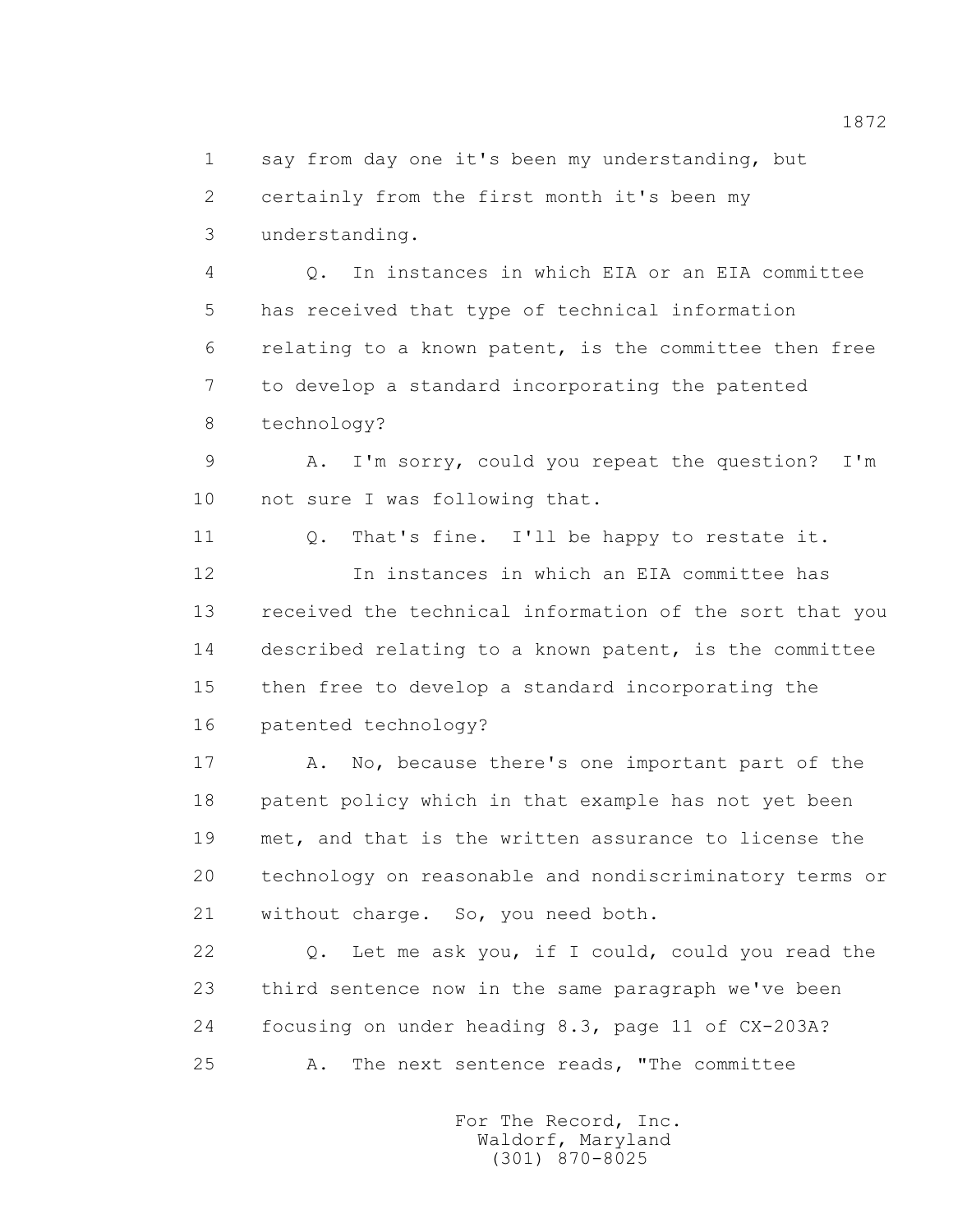1 chairman must have also received a written expression 2 from the patent holder that he is willing to license 3 applicants under reasonable terms and conditions that 4 are demonstrably free of any unfair discrimination."

 5 Q. And when you said that there's another part of 6 the policy that must be satisfied before a known 7 patented technology can be incorporated, is this 8 generally what you were referring to, the substance of 9 what's contained in the sentence you just read?

 10 A. Generally, although the language talking about 11 without charge, which is the alternative to the RAND 12 assurances, is not in this section. It's elsewhere.

 13 JUDGE McGUIRE: Sir, let me inquire of you to 14 define from your understanding what the term "free of 15 any unfair discrimination" means.

16 THE WITNESS: Yes, sir, free -- first of all, 17 free of unfair discrimination means open to all comers. 18 It means that anyone who wishes to license the 19 technology, regardless of the identity of the company 20 or its history or its demography -- demographics, I'm 21 sorry, its country of origin, is the beneficiary of 22 that assurance, that there will be no discrimination 23 among licensees in any way.

24 JUDGE McGUIRE: All right, Mr. Royall.

25 BY MR. ROYALL:

 For The Record, Inc. Waldorf, Maryland (301) 870-8025

1873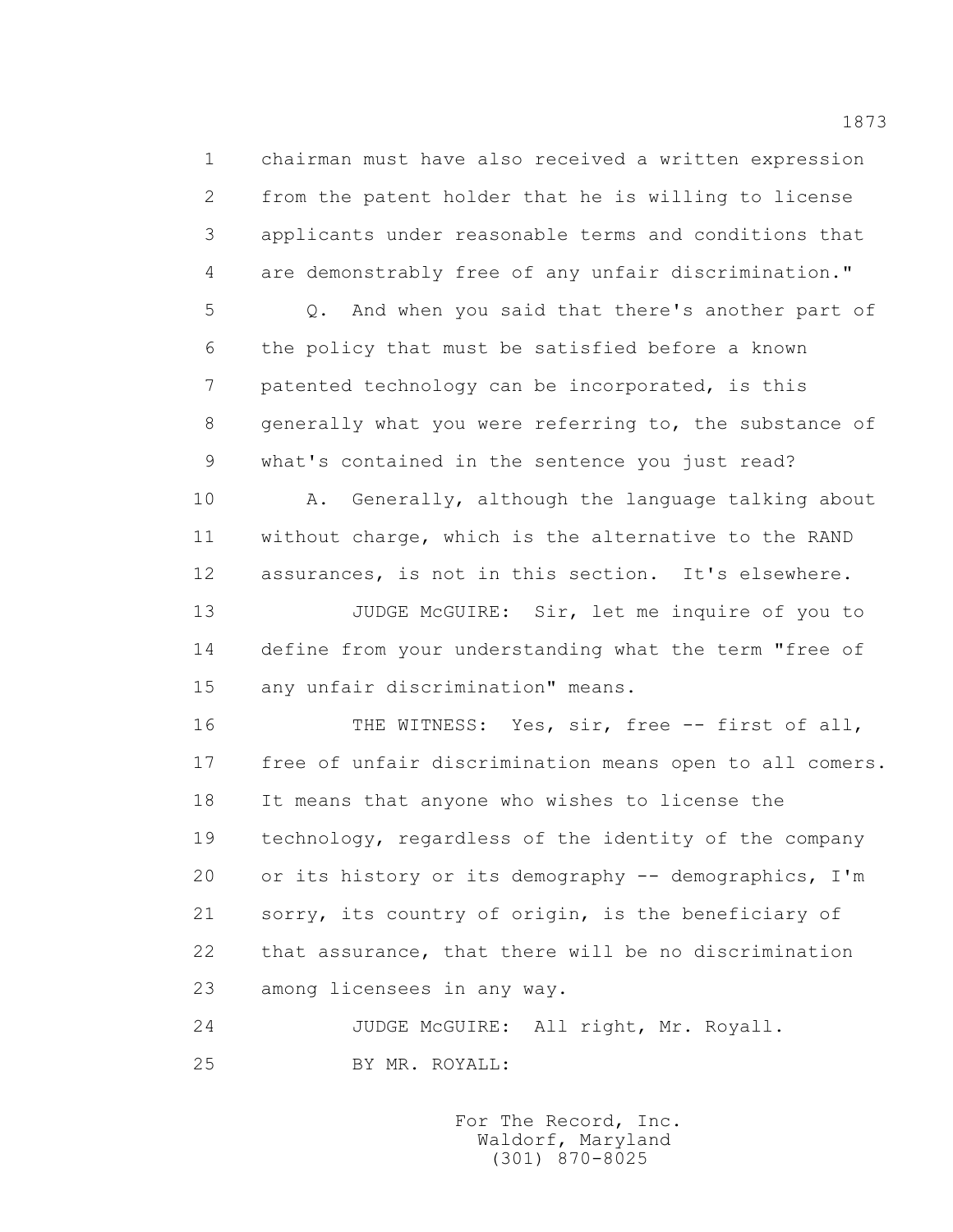1 0. Is it EIA's policy that standards developed by 2 the organization may not incorporate a known patented 3 technology in circumstances in which that type of 4 assurance has not been provided in advance? 5 A. Yes, sir. 6 Q. And was that also EIA's policy in the early to 7 mid-1990s? 8 A. Yes, sir. 9 Q. Am I correct that the type of assurances that 10 are referred to in that third sentence under heading 11 8.3 that you read a moment ago are sometimes referred 12 to as RAND, R-A-N-D, assurances? 13 A. Yes, sir, that's the way I believe I was 14 referring to them in my earlier testimony as well. 15 Q. Are there any other types of licensing 16 assurances besides RAND assurances that would be 17 sufficient to comply with this aspect of EIA's rules? 18 A. Yes, sir, as I've -- as I think I've just 19 mentioned earlier, if a company were to agree to 20 license without charge on a nondiscriminatory basis, 21 that would be -- that would also comply with the patent 22 policy. 23 Q. And is that aspect of the policy discussed in 24 this provision in the EP-3 manual? 25 A. Not -- let me just see. No, not in this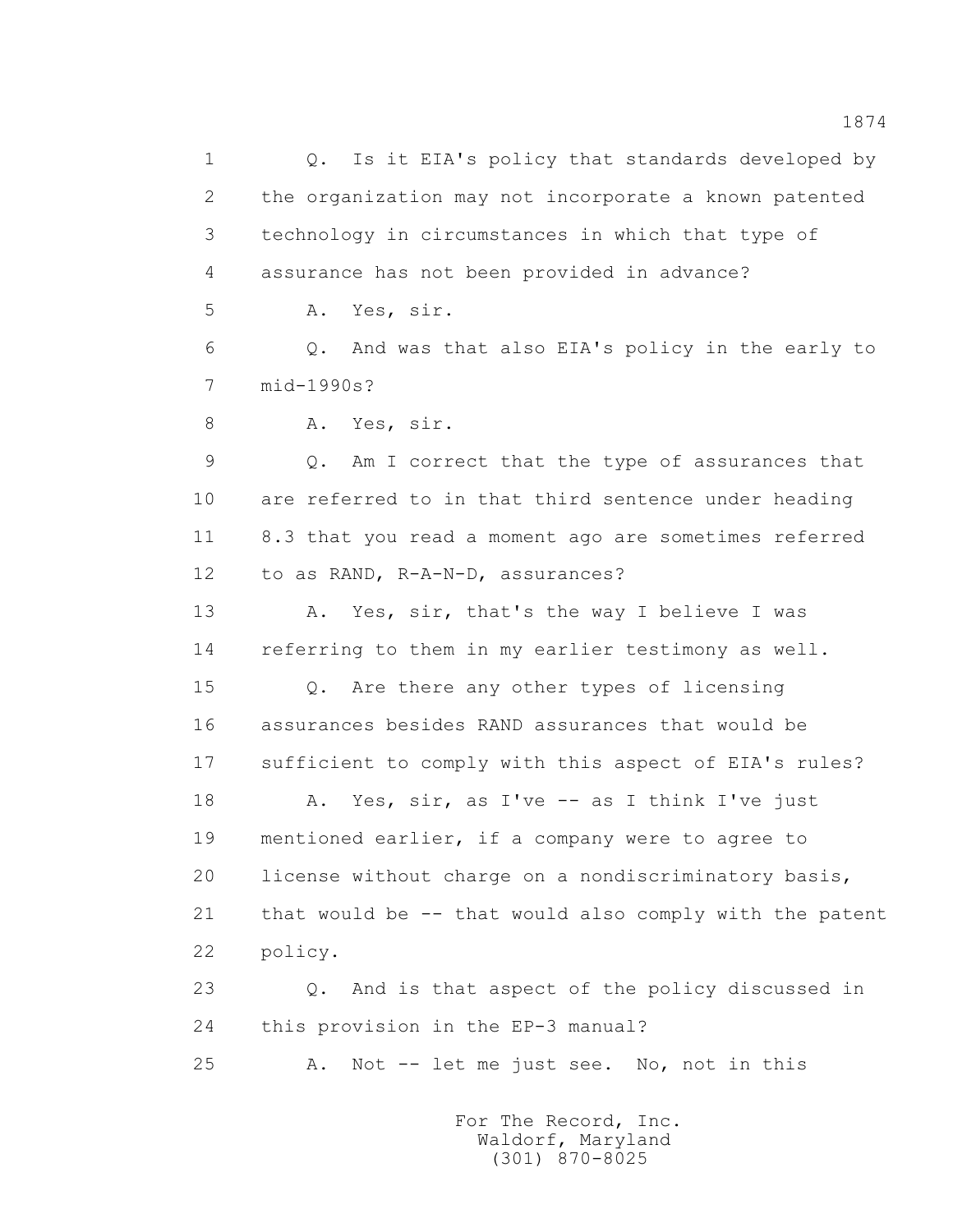1 section, no.

 2 Q. Is it -- is that aspect of EIA policy discussed 3 in other EIA engineering manuals? 4 A. I believe that comes out pretty clearly in 5 EP-7, which is the other manual I referred to. 6 MR. ROYALL: Before we move to another 7 document, Your Honor, I'd like to offer the EP-3 manual 8 that we've been discussing, CX-203A, into evidence. 9 MR. PERRY: No objection. 10 JUDGE McGUIRE: So entered. 11 (CX Exhibit Number 203A was admitted into 12 evidence.) 13 JUDGE McGUIRE: Before we continue, let me 14 inquire of you, Mr. Royall, what -- it's 12:30, just 15 get an idea how you intend to proceed at this point. 16 MR. ROYALL: This is a good breaking point. 17 I'd be happy to break for lunch if that made sense now. 18 As I indicated to Mr. Perry in an email a few days ago, 19 I expect that the direct examination of Mr. Kelly will 20 consume most of the day today. So, if we break now -- 21 JUDGE McGUIRE: Then he will be back tomorrow? 22 MR. ROYALL: Yes, he's available all day 23 tomorrow. 24 JUDGE McGUIRE: Well, let's take -- Mr. Perry, 25 go ahead.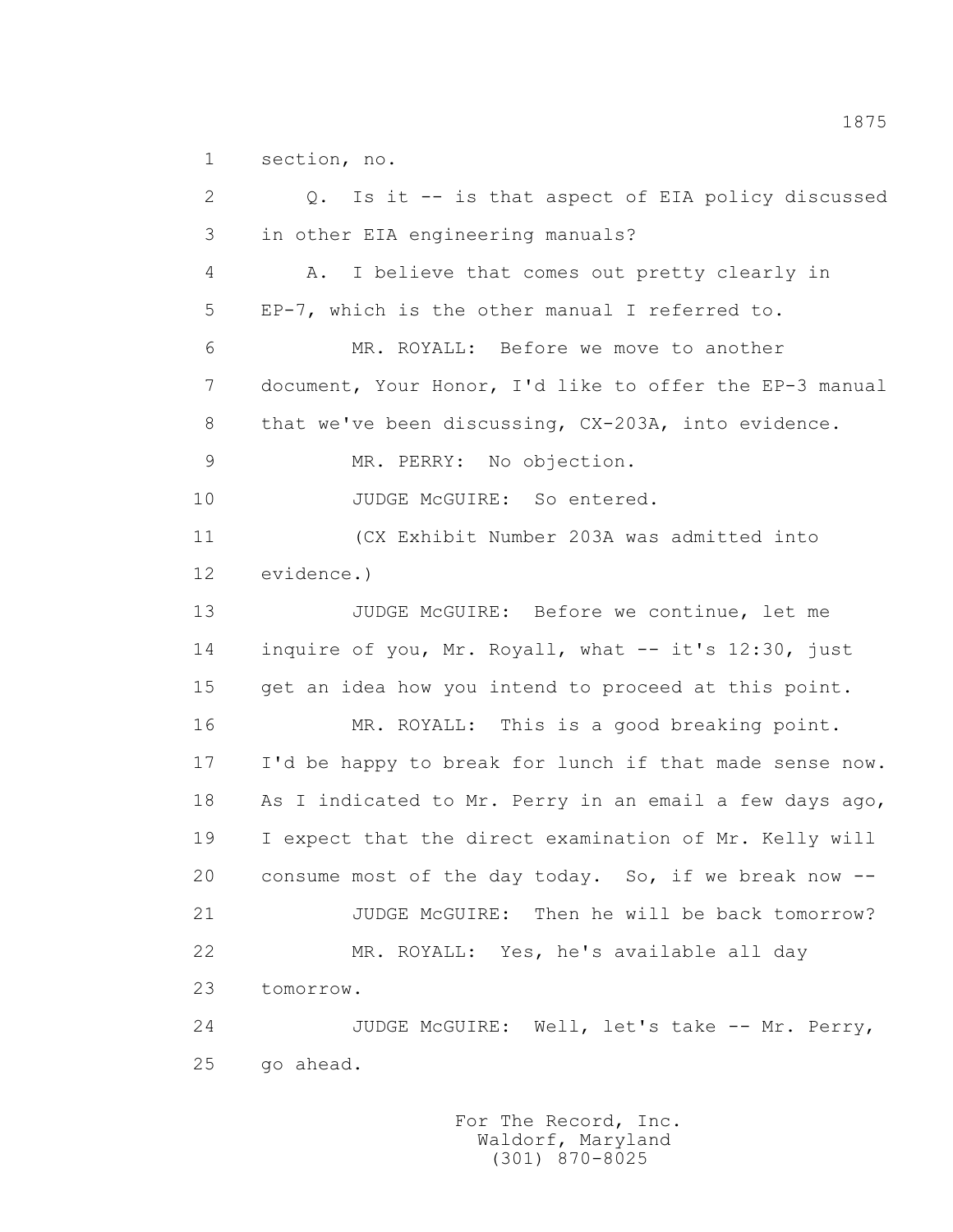1 MR. PERRY: I just want to assure everyone that 2 as long as we start tomorrow morning with the cross, we 3 can certainly finish with Mr. Kelly, at least that's -- 4 JUDGE McGUIRE: That's certainly going to be 5 the idea here. I mean, is that everyone's 6 understanding, that we will conclude on Thursday? 7 MR. ROYALL: Yes, I will definitely be able to 8 conclude today, and so if I understand, Mr. Perry, that 9 means that we will be able to have Mr. Kelly's 10 testimony finish up tomorrow? 11 MR. PERRY: Yes, that's fine. He's also on our 12 witness list, lives locally. We may well call him in 13 our case. 14 JUDGE McGUIRE: Okay, then let's now take a 15 break for lunch. It's 12:30. We will reconvene at 16 1:45. 17 MR. ROYALL: Thank you, Your Honor. 18 THE WITNESS: Thank you. 19 JUDGE McGUIRE: Hearing adjourned. 20 (Whereupon, at 12:30 p.m., a lunch recess was 21 taken.) 22 23 24 25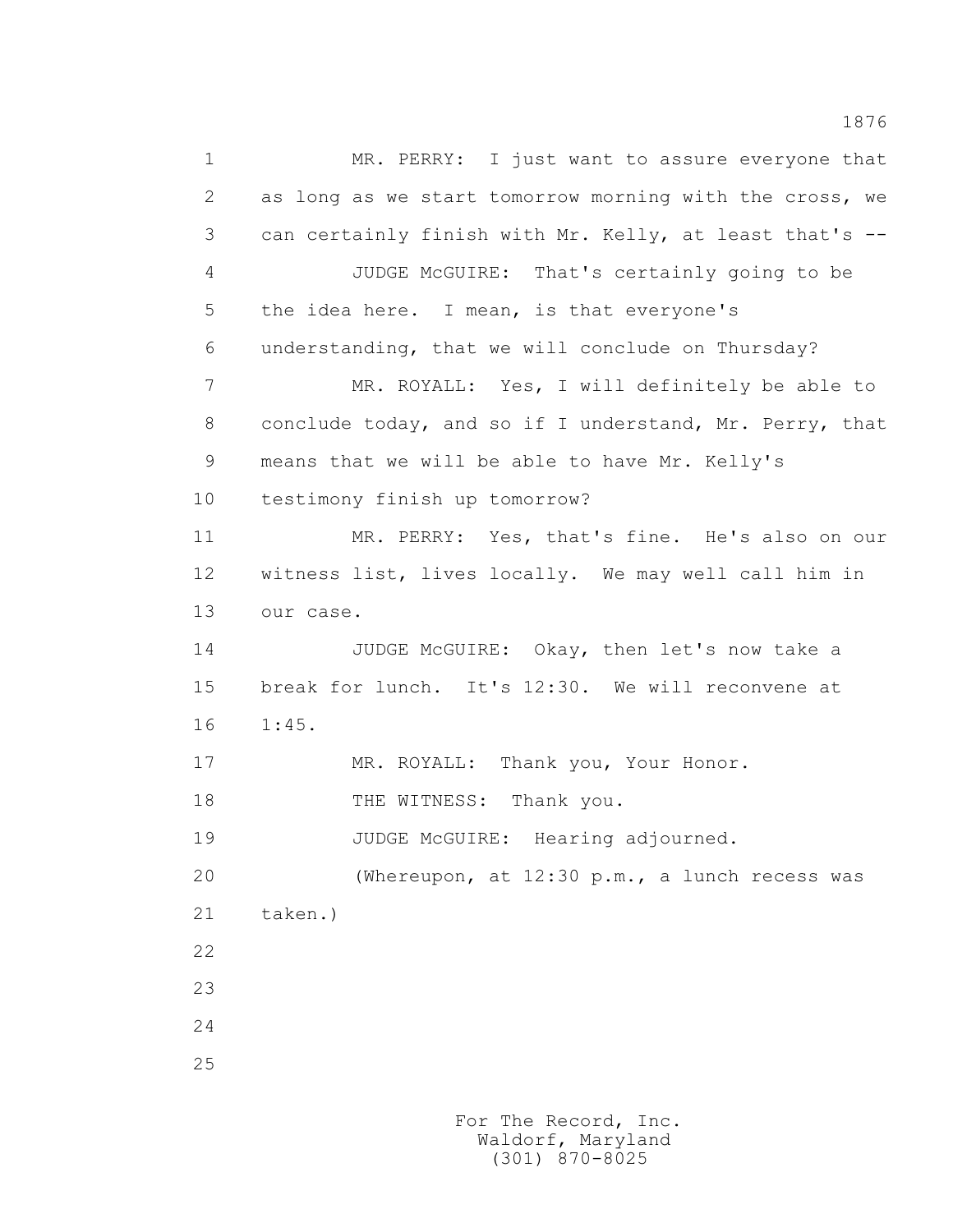1 AFTERNOON SESSION 2 (1:45 p.m.) 3 JUDGE McGUIRE: This hearing is now in order. 4 Any other topics we need to take up before we 5 proceed with your inquiry, Mr. Royall? 6 MR. ROYALL: I don't believe so. 7 JUDGE McGUIRE: Okay, then you may proceed at 8 this time with the witness. 9 MR. ROYALL: Thank you, Your Honor. 10 BY MR. ROYALL: 11 Q. Mr. Kelly, during the break I took the liberty 12 of handing another exhibit up to your table and to 13 respondent's counsel. It's marked JX-54. Do you have 14 that? 15 A. Yes, sir, I do. 16 Q. And do you recognize this document? 17 A. This is the manual that I referred to earlier 18 as EP-7, and in this case it's Version A, so EP-7-A. 19 Q. Is this the version of the EP-7 manual that was 20 in effect when you joined EIA in 1990? 21 A. Yes, sir, and in fact, it was published a month 22 before I arrived. August of 1990 is the date on the 23 cover. 24 Q. How would you describe the purpose of the EP-7 25 manual?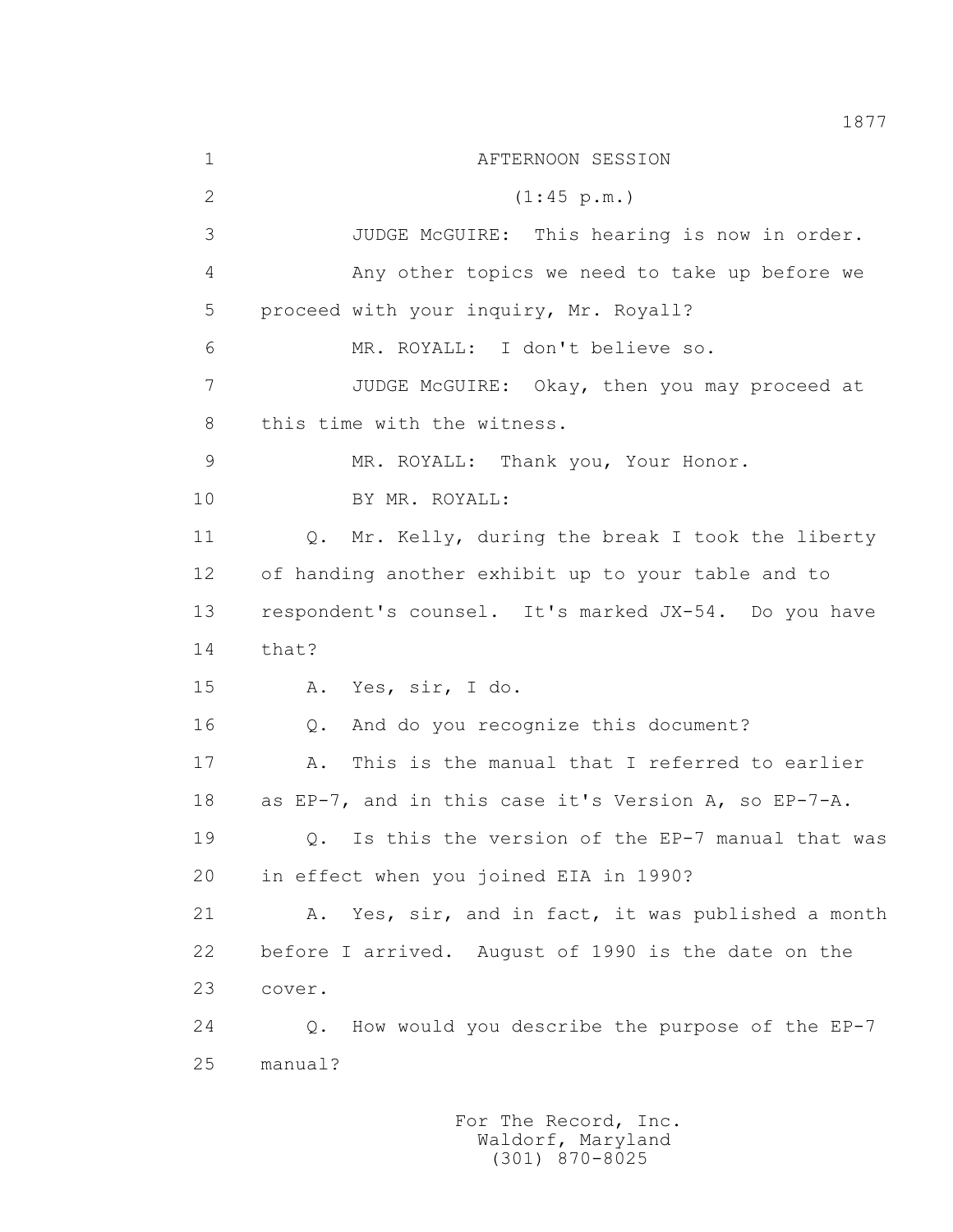1 A. It is entitled Style Manual for Standards and 2 Publications of EIA, TIA and JEDEC, and it generally 3 sets forth the policies and procedures that relate to 4 the publication -- the formatting and publication of 5 EIA standards and technical publications as well as TIA 6 and JEDEC standards and publications at that time. 7 Q. Do you recall that earlier, with reference to 8 the EP-3 manual, I asked you if during your tenure as 9 EIA general counsel that document was made generally 10 available to EIA members? 11 A. Yes, sir. 12 Q. Was this manual, the EP-7 manual, also made 13 generally available to EIA members in the way that 14 you've described? 15 A. In exactly the same way that I described with 16 respect to EP-3, yes, sir. 17 Q. Now, when we were discussing the EP-3 manual 18 earlier, you noted I believe that there was a 19 cross-reference in Section 3.4 of the EP-3 manual to -- 20 I'm sorry, it was Section 8.3 of the EP-3 manual that 21 cross-referenced Section 3.4 of the EP-7 manual. 22 Do you recall that? 23 A. Actually, I don't recall reading that far into 24 8.3, but you are correct, it is the last sentence in 25 the first paragraph and also referred to again in the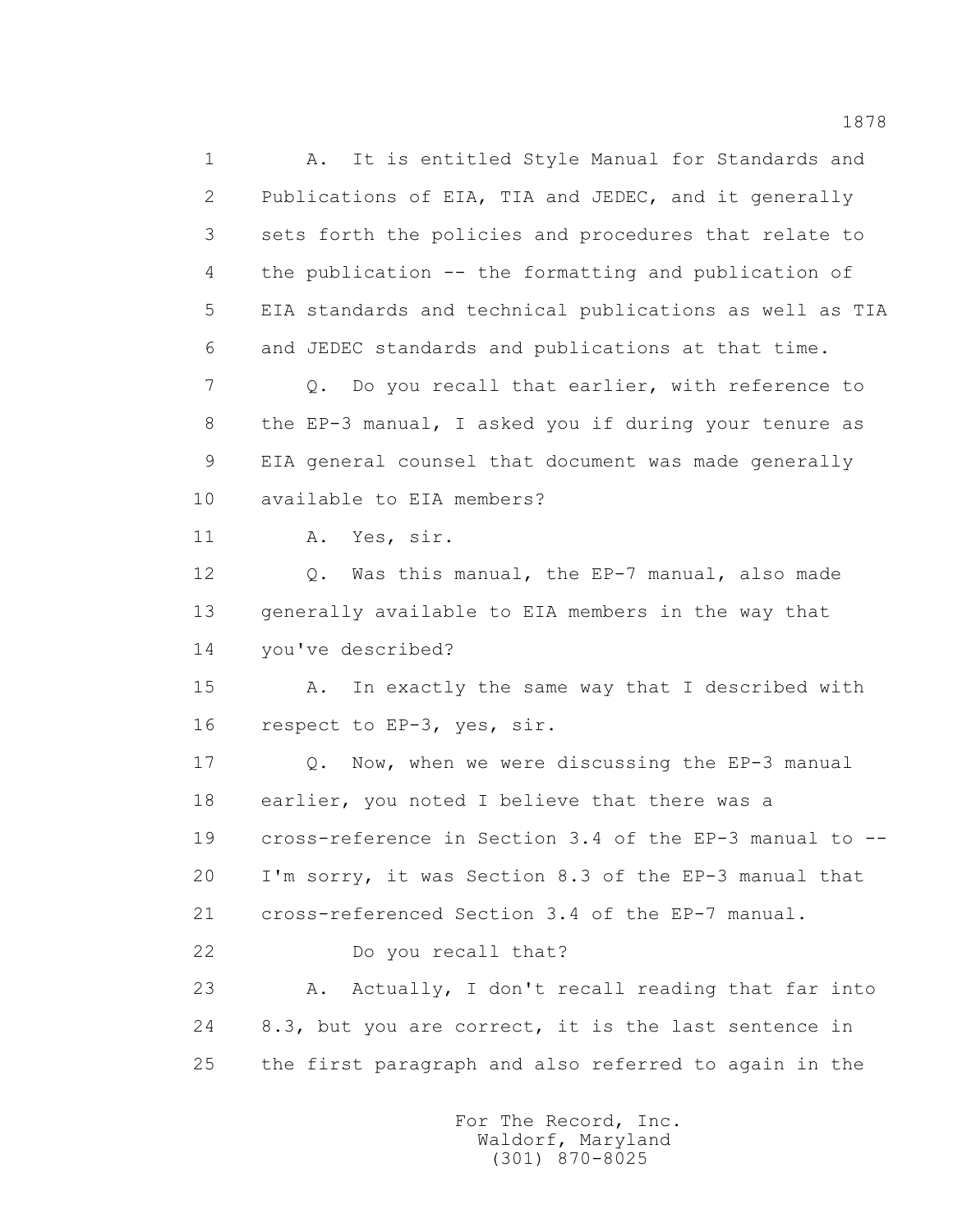2 Q. Just to be clear for the record, you're 3 referring to the language at the top of page 12 of 4 CX-203A? 5 A. Actually, I'm referring to the language at the 6 very bottom of page 11 of CX-203A and also, yes, at the 7 top of page 12. 8 Q. Okay, thanks. 9 Now, let's turn to that -- the section of the 10 EP-7 manual that's cross-referenced on page 12 of that 11 prior exhibit, which is Section 3.4, which appears 12 on -- it's difficult to read the page numbers. I'm 13 told that it's page number 9 of JX-54. 14 A. Yes, sir. 15 Q. And do you see there at the bottom of that page 16 heading 3.4 entitled Patented Items or Processes? 17 A. Yes, sir, I do. 18  $Q.$  Now, you mentioned earlier as we were 19 discussing Section 8.3 of the EP-3 manual that the RAND 20 assurance requirement could be satisfied also by an 21 assurance of royalty-free licensing. Is that right? 22 A. Yes, sir. 23 Q. And do you see a reference to that subject in 24 Section 3.4 of the EP-7 manual? 25 A. Yes, sir, that is in Section 3.4(1), and it

1 parenthetical at the end of Section 8.3.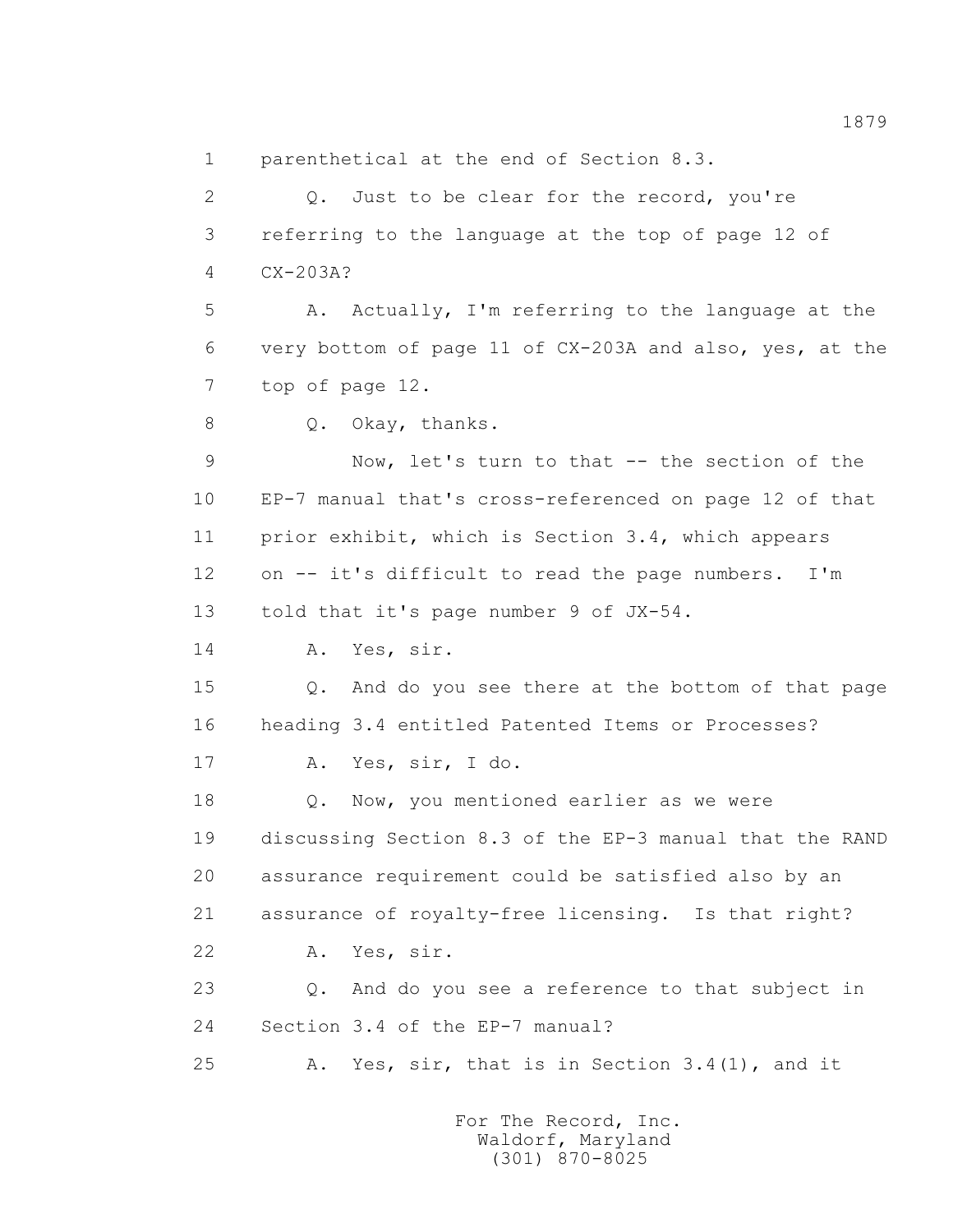1 says, "a license shall be made available without charge 2 to applicants desiring to utilize the patent for the 3 purpose of implementing the standard."

 4 Q. Whether the assurance is a RAND assurance or an 5 assurance of royalty-free licensing, under EIA's rules, 6 do licensing assurances of this sort have to be in 7 writing?

8 A. Yes, sir, they must be in writing.

9 Q. And why is that?

 10 A. That's indicated in the language just preceding 11 the subparagraphs where it says that the committee 12 chairman has received a "written expression from patent 13 holder."

 14 Q. And in this regard, why does EIA, to your 15 understanding, require a written licensing assurance?

 16 A. Quite simply because we want a binding 17 commitment from the company as opposed to an expression 18 of willingness from the participant who may or may not 19 be in a position to bind the company.

 20 Q. If an EIA participant were to stand up in an 21 EIA standard-setting meeting and express that his or 22 her company was willing to license its technology on 23 reasonable and nondiscriminatory terms, would an oral 24 statement to that effect satisfy this portion of EIA's 25 rules?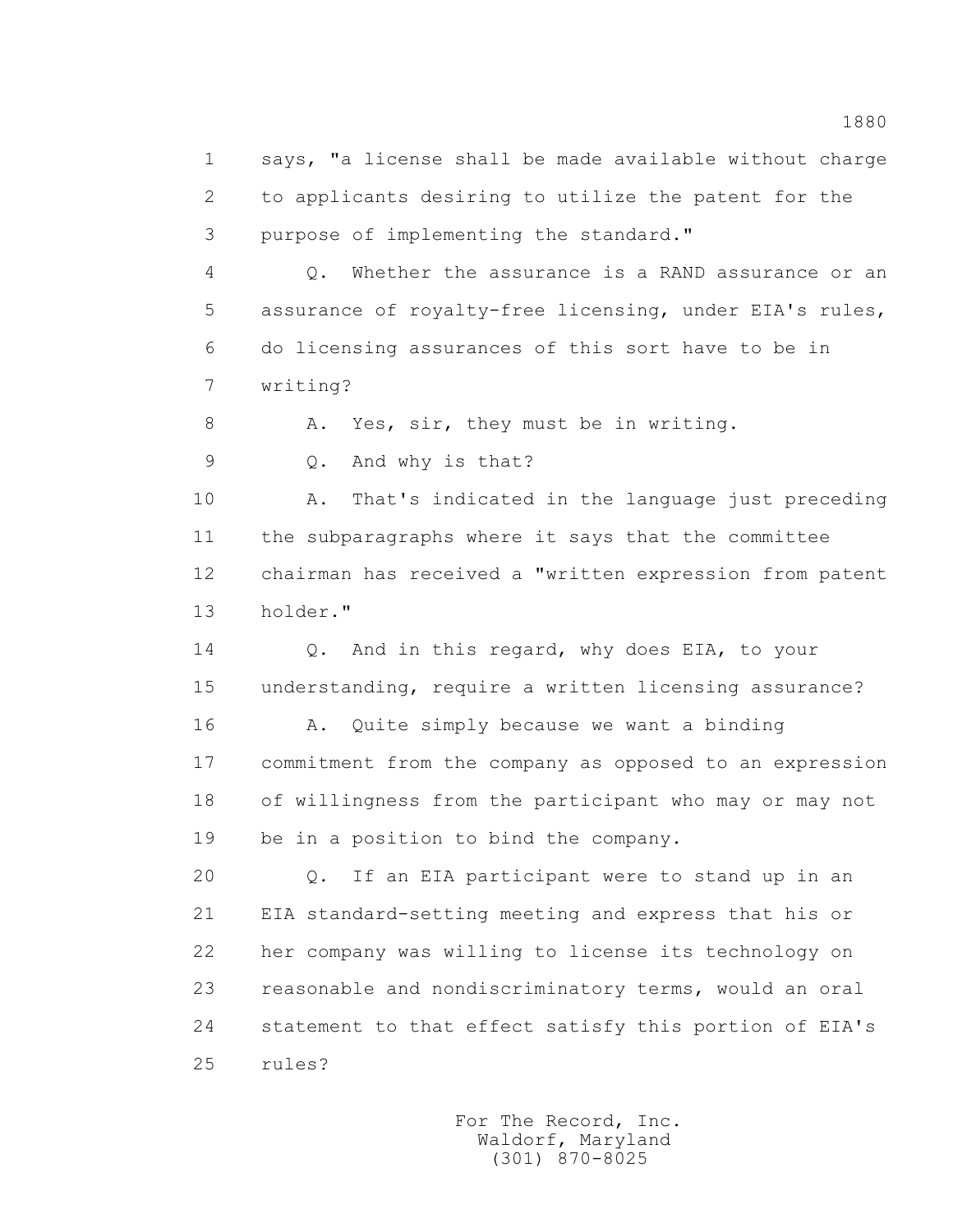1 A. No, sir, it wouldn't. We would require in 2 addition a written expression of the company's 3 willingness to license on either of these terms; that 4 is, either subsection 1 or subsection 2 of 3.4, signed 5 by a person in a position of authority to bind the 6 company.

7 0. What if the oral assurance of the sort that I 8 described were then recorded in the written official 9 minutes of that JEDEC or other EIA meeting, would that 10 satisfy the licensing assurance aspect of the rules?

 11 A. No, sir, the same answer. We would need a 12 written expression on company letterhead signed by an 13 individual in a position of authority to bind the 14 company to lock them into this commitment, because this 15 is essential to our moving forward to standardize.

 16 Q. From the standpoint of complying with EIA's 17 policy, does the particular wording of the written 18 licensing assurance matter?

 19 A. Yes, it does. The wording needs to be in the 20 words that you see in Section 3.4 with no substantial 21 modifications or additions.

 22 Q. Has an EIA participating company ever 23 submitted -- and when I say "ever," during your 24 experience as EIA's general counsel dating back to 25 1990 -- to your knowledge, in that time period, has an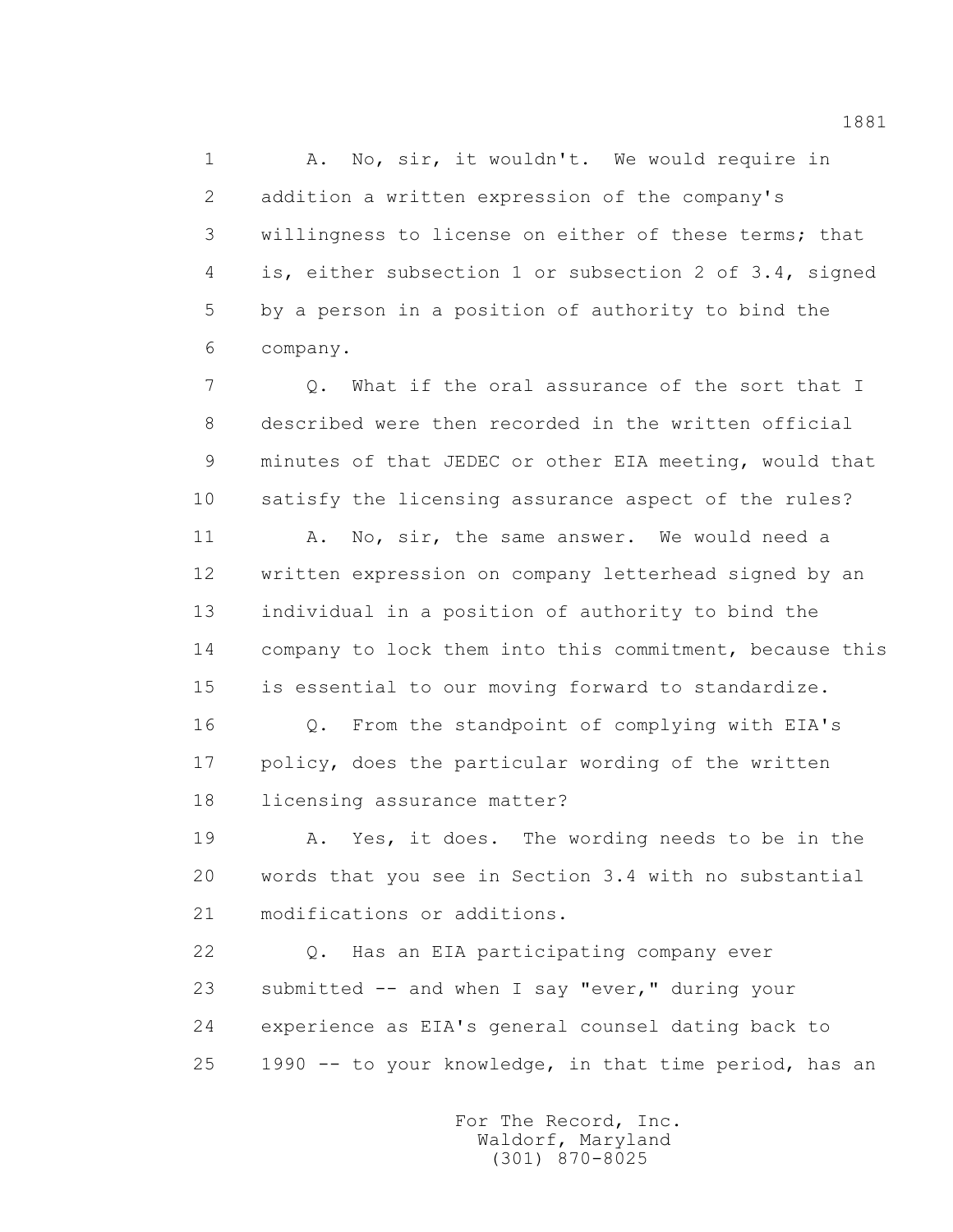1 EIA participant ever submitted a licensing assurance 2 letter that was deemed by EIA to be inadequate from the 3 standpoint of complying with this aspect of EIA's 4 rules? 5 A. Yes, sir. I wouldn't say it happens 6 frequently, but it certainly happens with some 7 regularity. 8 Q. And who within EIA determines whether licensing 9 assurance letters satisfy the organization's rules? 10 A. I do. 11 Q. And how long have you performed that 12 responsibility? 13 A. Since shortly after my arrival in 1990. 14 Q. Under EIA's rules, is it also your 15 responsibility to determine whether the terms on which 16 a patent holder seeks to license its technology are, in 17 fact, reasonable and nondiscriminatory? 18 A. No, sir, it is not. 19 Q. Do you ever get involved in such matters? 20 A. No, I do not. 21 Q. Is there a reason for that? 22 A. The reason is that it is up to the 23 marketplace -- that means a willing licensor and 24 licensee in the first instance -- to work out the 25 meaning of those terms in an arm's length negotiation,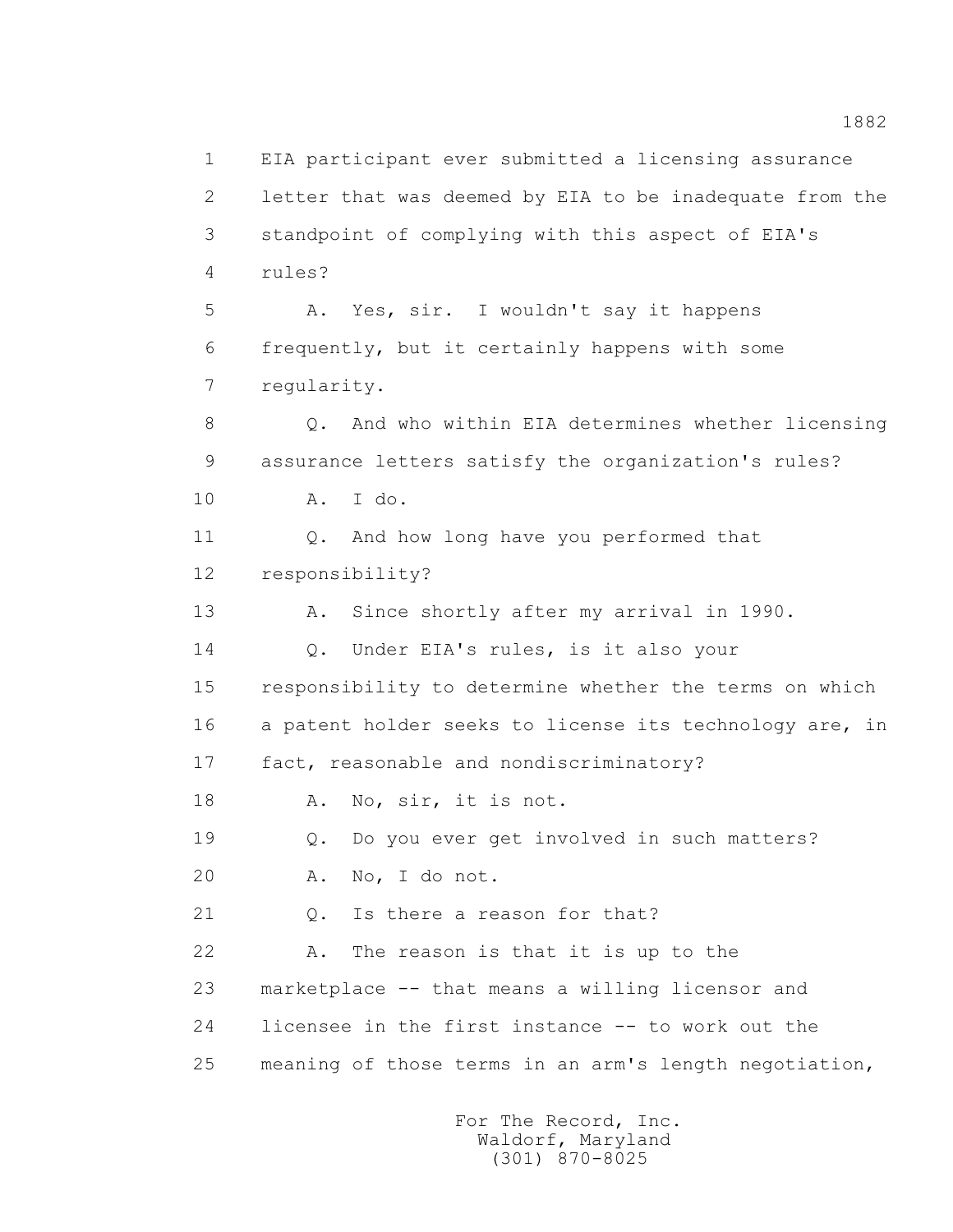1 and if they can't agree on what's reasonable and 2 nondiscriminatory, then they always have access to 3 other means of dispute resolution, most notably the 4 courts, and a judge or a jury can work out the meaning 5 of that language in a real context.

 6 EIA, and I'm speaking now about me in 7 particular, we don't have the expertise to be able to 8 determine what's commercially reasonable in the context 9 of any industry, no less semiconductors, which is the 10 subject of today's hearing. That expertise resides in 11 the industry. So, that's why in the first instance we 12 leave it to the parties themselves to work out what's 13 reasonable.

 14 Q. In terms of satisfying the RAND assurance 15 requirement, would it be sufficient under EIA or JEDEC 16 policy for a patent holder or patent applicant to 17 commit to license its technology on reasonable terms 18 only to other JEDEC members?

 19 A. No, because that would violate the 20 nondiscrimination requirement of the RAND assurances. 21 So, licensing needs to be, as I said before, made 22 available without discrimination to all comers. I 23 think I said that in response to His Honor's question. 24 It needs to be available to anyone who wishes to comply 25 with the standard once the standard is issued, without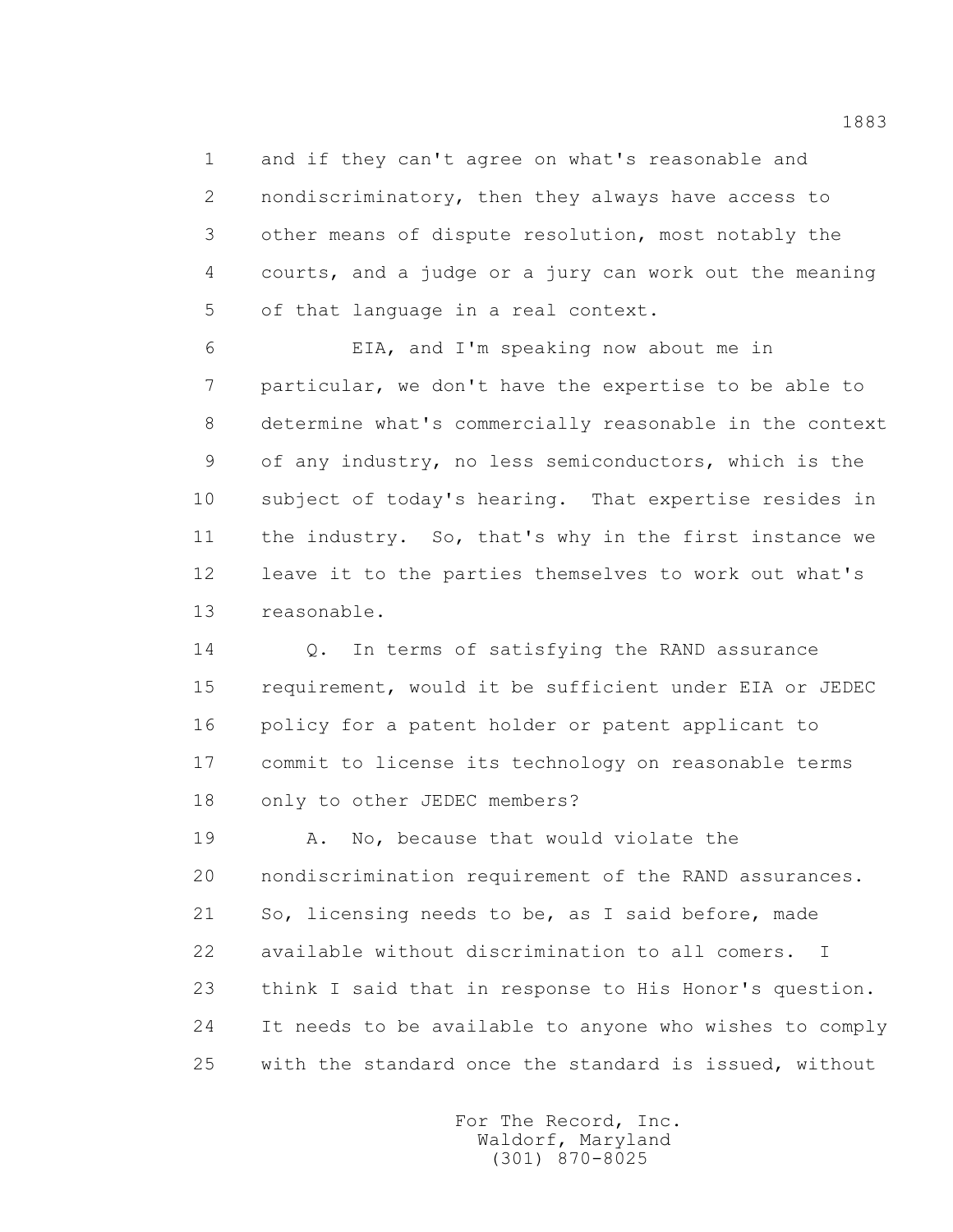1 qualification.

 2 Q. Regardless of whether they may be or may not be 3 a member of JEDEC or EIA? 4 A. Absolutely. 5 MR. ROYALL: Your Honor, I would like to offer 6 this document, JX-54, at this time. 7 MR. PERRY: No objection. 8 JUDGE McGUIRE: So entered. 9 (JX Exhibit Number 54 was admitted into 10 evidence.) 11 BY MR. ROYALL: 12 Q. Now, we've been discussing for a while now 13 after the lunch break and a bit prior to the lunch 14 break the provisions in EIA's rules that relate to the 15 subject of written licensing assurances. Is that 16 right? 17 A. Yes, sir. 18 Q. And if I'm not mistaken, you have stated that 19 in the absence of such licensing assurances in writing, 20 EIA committees are forbidden to adopt a known patented 21 technology into an EIA standard. Is that correct? 22 A. That is correct. 23 Q. Is the same true within JEDEC as well? 24 A. It is absolutely correct within JEDEC as well. 25 It is true.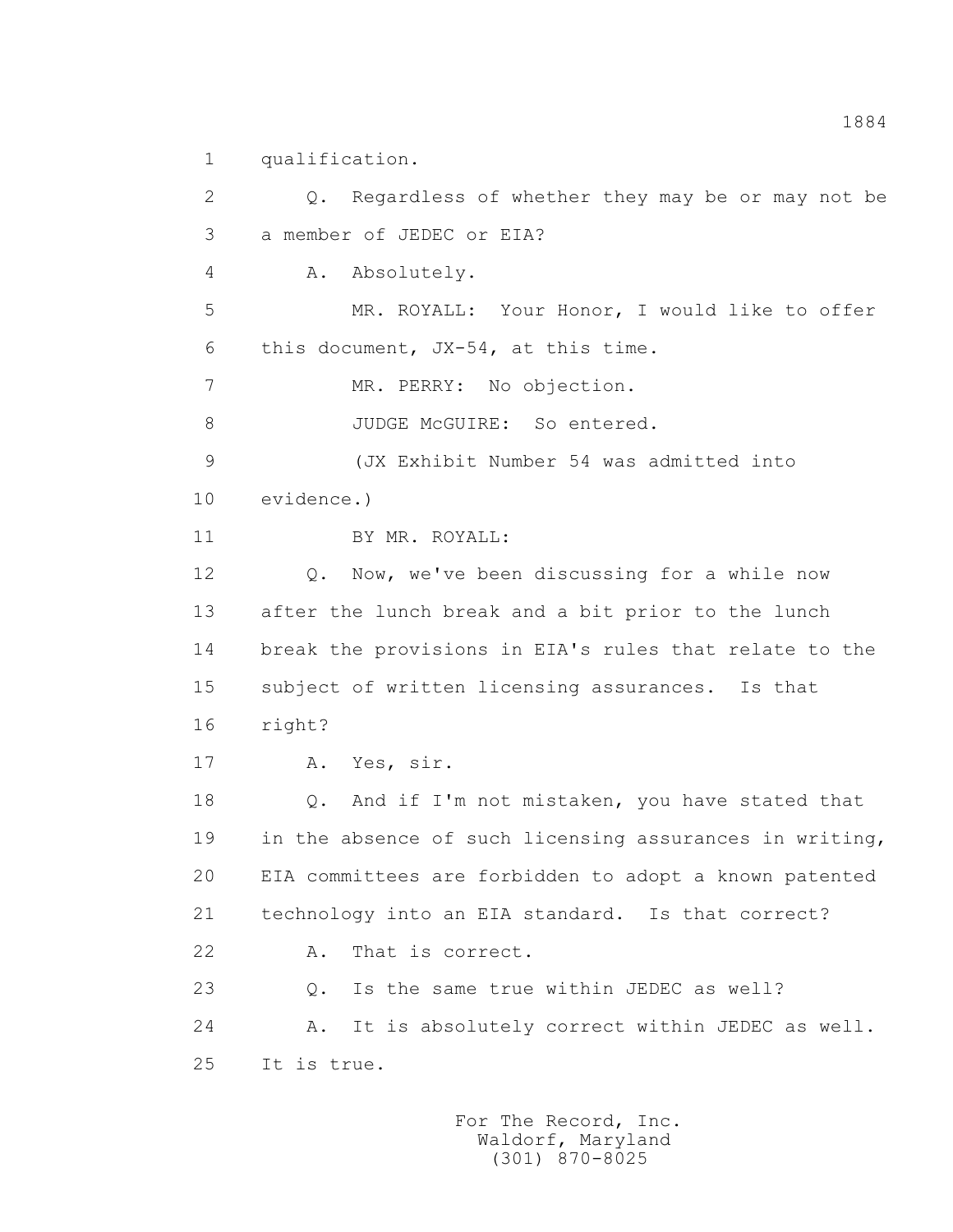1 0. And has that been true since you joined EIA in 2 late 1990? 3 A. Yes, sir. 4 Q. Is this a firm rule within JEDEC, or is it more 5 in the nature of a recommended practice? 6 A. No, it is a firm, absolute requirement. 7 0. And I mentioned JEDEC. I -- is the same true 8 for -- across all of EIA? 9 A. The same is true universally throughout EIA, 10 yes. 11 Q. And does this firm rule requiring written 12 licensing assurances relating to known patented 13 technologies govern the conduct of an EIA committee, or 14 does it govern the conduct of individual EIA 15 participants? 16 A. Both. 17 Q. Does that mean that whenever an EIA member is 18 known to have a patent that is relevant to an EIA 19 standardization process, that the member must provide a 20 written licensing assurance? 21 A. Oh, I'm sorry, no. The rule applies to members 22 and to committees. A patent owner is always free to 23 refuse to give the licensing or to give the licensing, 24 because frankly, you know, that's their prerogative. 25 That's their choice. If they want their technology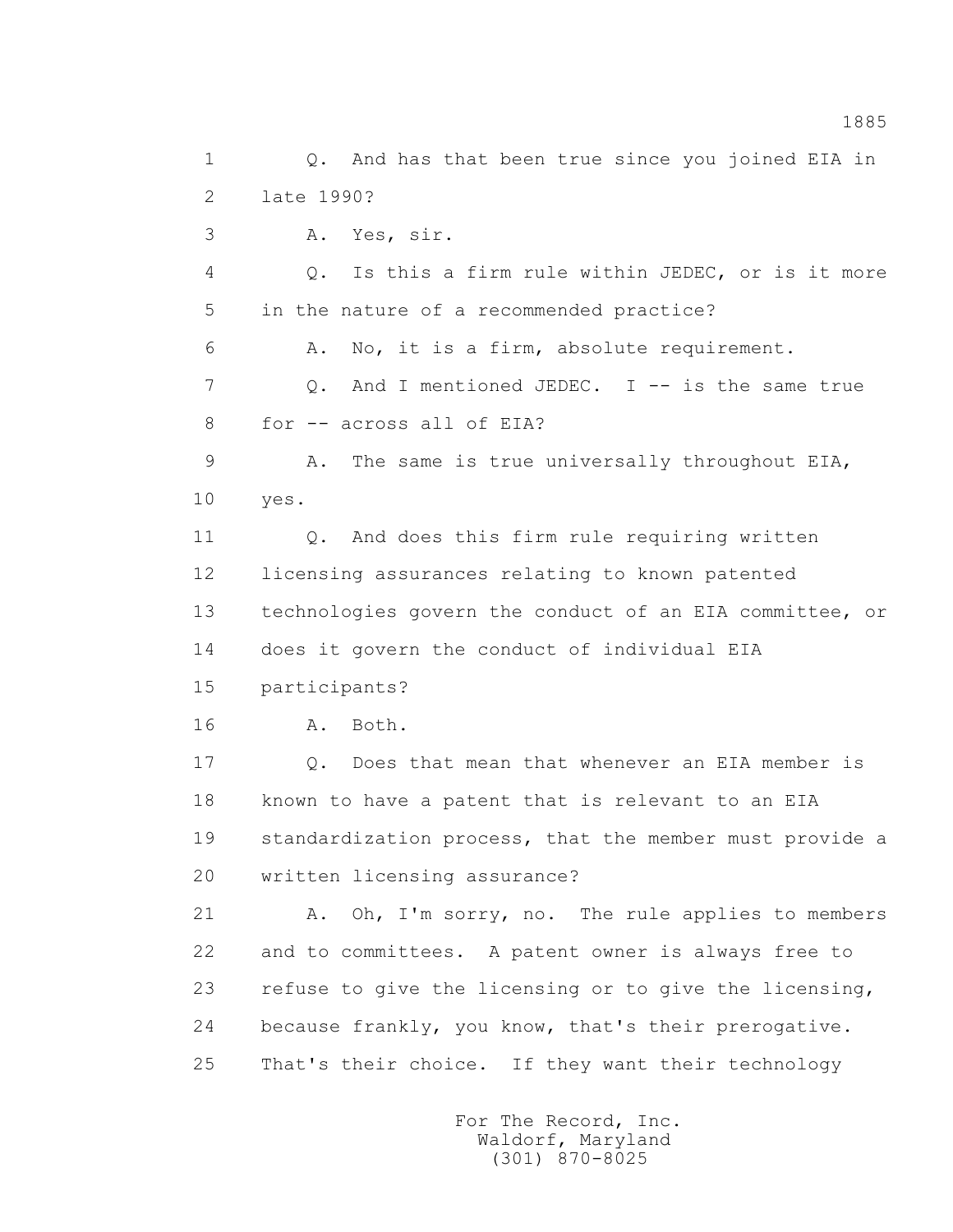1 included in the standard, however, then they must give 2 the assurances. If they prefer not to have their 3 technology considered for inclusion in the standard, 4 then all they need do is refuse to give the assurances. 5 So, the patent owner always has the right to give or 6 refuse to give the assurances.

 7 Q. Just to be clear, if an EIA member elects not 8 to provide the requisite licensing assurances, would 9 the relevant EIA committee be permitted to adopt a 10 standard incorporating the patented technology at 11 issue?

 12 A. No, no. Just to clarify, the committee chair 13 must request the written assurances. The patent owner 14 has an option to give or not to give the assurances. 15 But if the patent owner does not give the assurances, 16 the committee is basically -- cannot move forward to 17 standardize along the lines of the patented technology. 18 That's an absolute requirement for moving forward in 19 the process.

 20 Q. And do the rules that we've been discussing 21 both before the lunch break and now, after, relating to 22 the written licensing assurance requirements within EIA 23 and JEDEC, do those rules apply to patent applications 24 as well as to patents?

25 A. Yes, sir.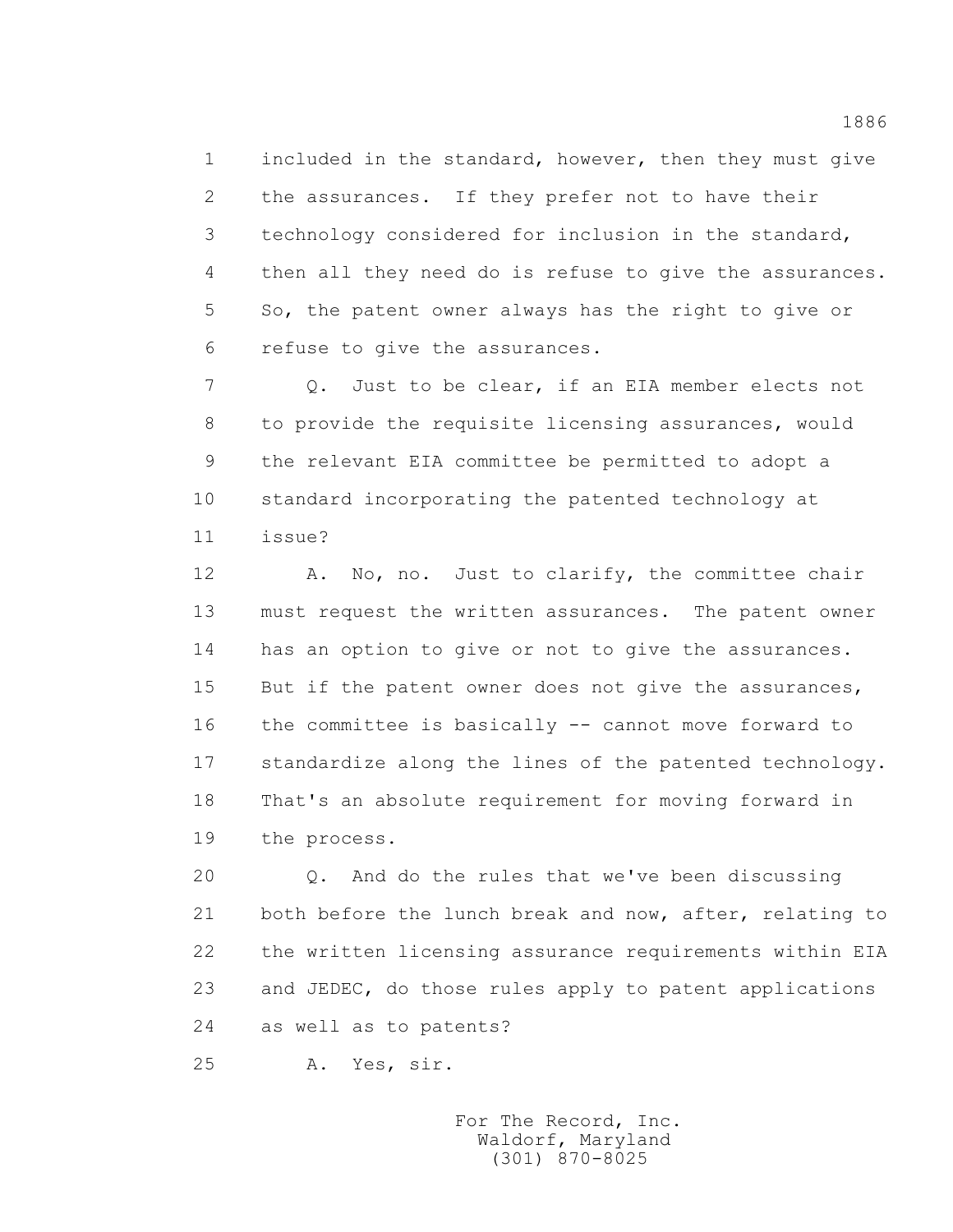1 0. Was that the case in the early to mid-1990s? 2 A. Yes, sir, it was. 3 Q. Let me ask you to take a look again at JX-54, 4 which is the EP-7 manual, and let me again ask you to 5 focus your attention on page 9 of JX-54, which is again 6 Section 3.4, the same section we were discussing 7 earlier. 8 Do you have that page? 9 A. I do. 10 0. And in that section, which is again entitled 11 Patented Items or Processes, you'll see that there are 12 several references to patents and to patented items. 13 Do you see that language? 14 A. I do. 15 Q. Does the word "patent application" appear in 16 this section of the EP-7 manual? 17 A. No, sir, it does not. 18 Q. Is it your testimony that these provisions in 19 the EP-7 manual nevertheless do apply to patent 20 applications? 21 A. Yes, it is. 22 Q. And can you explain why it is that you 23 understand this provision to apply to patent 24 applications, even though the term "patent 25 applications" is not expressly stated?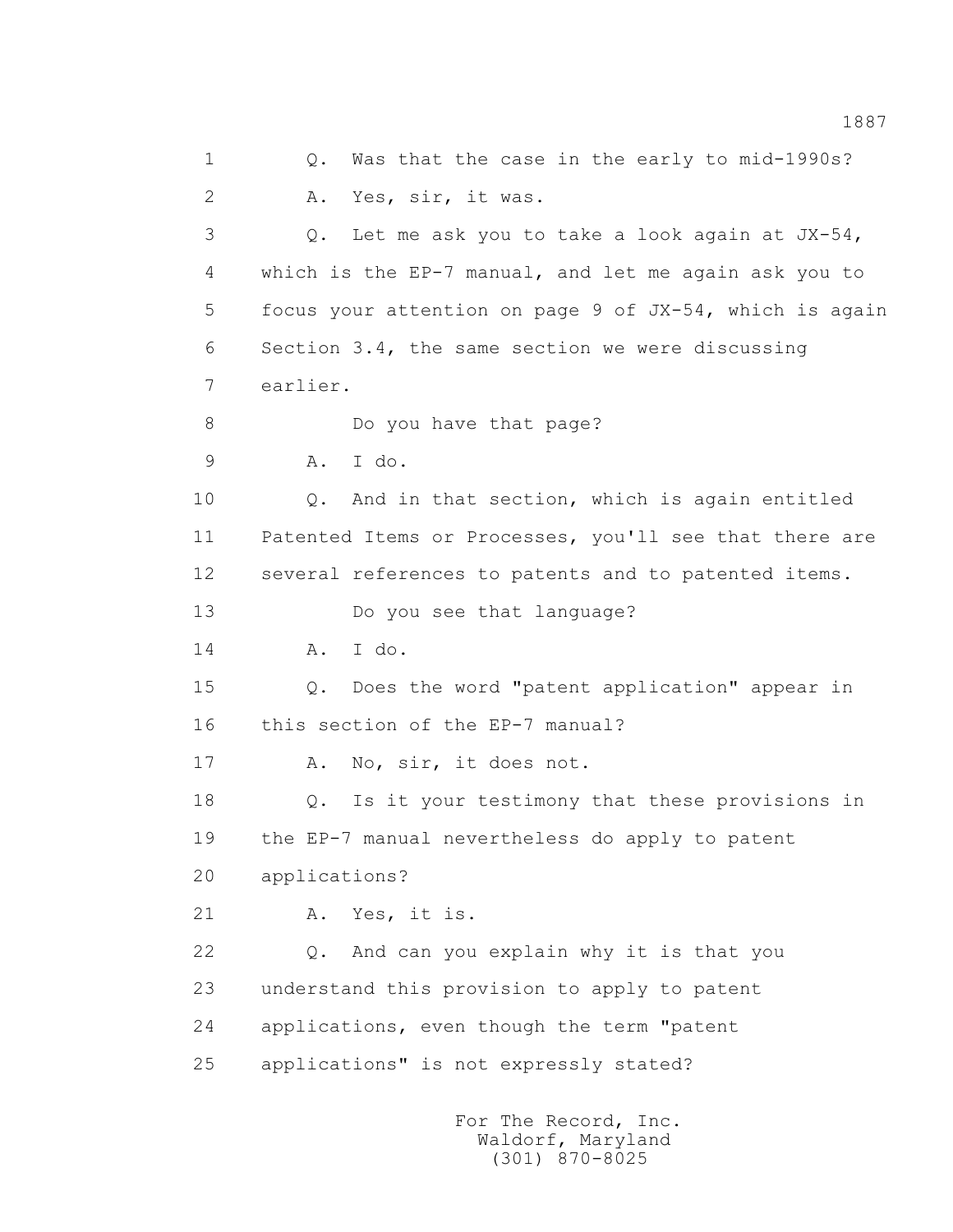1 A. I mentioned previously that when I started work 2 at EIA, that I reviewed the manuals and that I had a 3 number of discussions with individuals on staff at EIA, 4 including Mr. Shapiro, Mr. Kinn and Mr. McCloskey, and 5 in particular in my conversations with Mr. Kinn -- 6 MR. PERRY: Your Honor, excuse me, I believe 7 this to be hearsay, and it's not appropriately offered 8 at this point. He's about to get into the contents of 9 what these folks said to him. 10 JUDGE McGUIRE: Mr. Royall? 11 MR. ROYALL: No, this is not hearsay, Your 12 Honor. He is explaining his understanding, and in that 13 context he's explaining that he gained that 14 understanding through discussions with others. It's 15 not -- to the extent he's referring to what others 16 said, I'm not offering that or he's not offering that 17 as the truth -- what he said is the truth, but he's 18 explaining his state of mind -- 19 JUDGE McGUIRE: But again, how is it relevant 20 if it's not being explained for the truth of the matter 21 asserted? 22 MR. ROYALL: Well, it is being offered for the 23 truth of what he understands and the basis for his 24 understanding, so it goes to his state of mind and how 25 it is that he interprets the rules and when in time he

> For The Record, Inc. Waldorf, Maryland (301) 870-8025

1888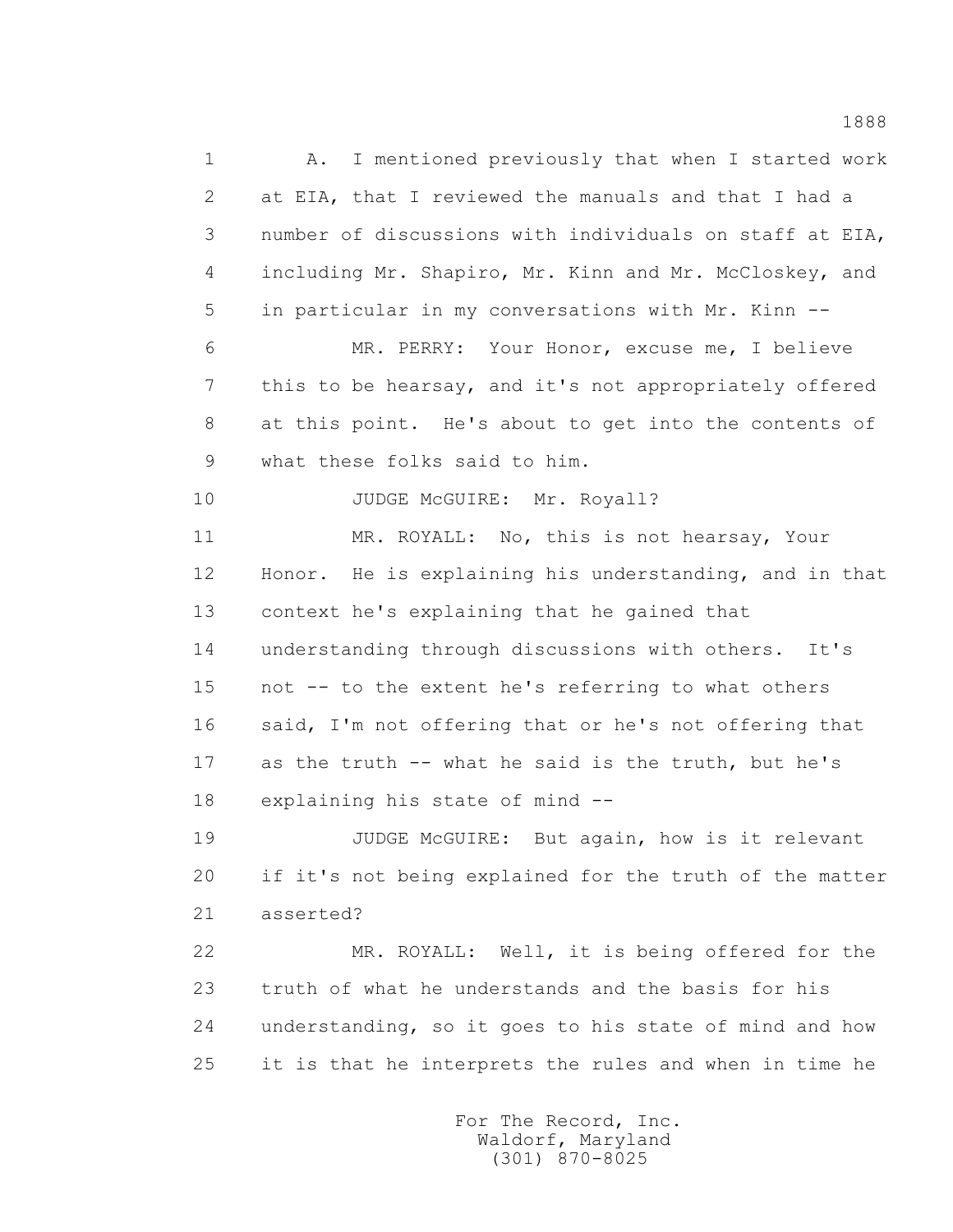1 gained the understanding that had caused him to

2 interpret the rules in that way.

 3 JUDGE McGUIRE: Okay, then I'll entertain the 4 question, overrule the objection.

 5 MR. PERRY: Your Honor, if I could say -- 6 JUDGE McGUIRE: Go ahead.

 7 MR. PERRY: Your Honor, if I could say, I'm not 8 sure there has been a reason given for why his 9 particular state of mind is relevant here, and if we're 10 talking -- Mr. Royall seems to be indicating this is a 11 contract case, which I think he may be offering parol 12 evidence from this gentleman. I don't think it's 13 proper parol evidence, but I don't think that he's 14 established that he's entitled to offer parol evidence. 15 MR. ROYALL: Can I respond?

16 JUDGE McGUIRE: Mr. Royall, this is a brand new 17 objection that I'm entertaining now. I've already 18 ruled on the -- but let me hear what you have to say 19 about this, Mr. Royall.

20 MR. ROYALL: Well --

21 JUDGE McGUIRE: I want to be clear as to where 22 we're headed on this is where I'm going.

 23 MR. ROYALL: Sure. Well, there are a number -- 24 I think I responded to the earlier point about the 25 state of mind.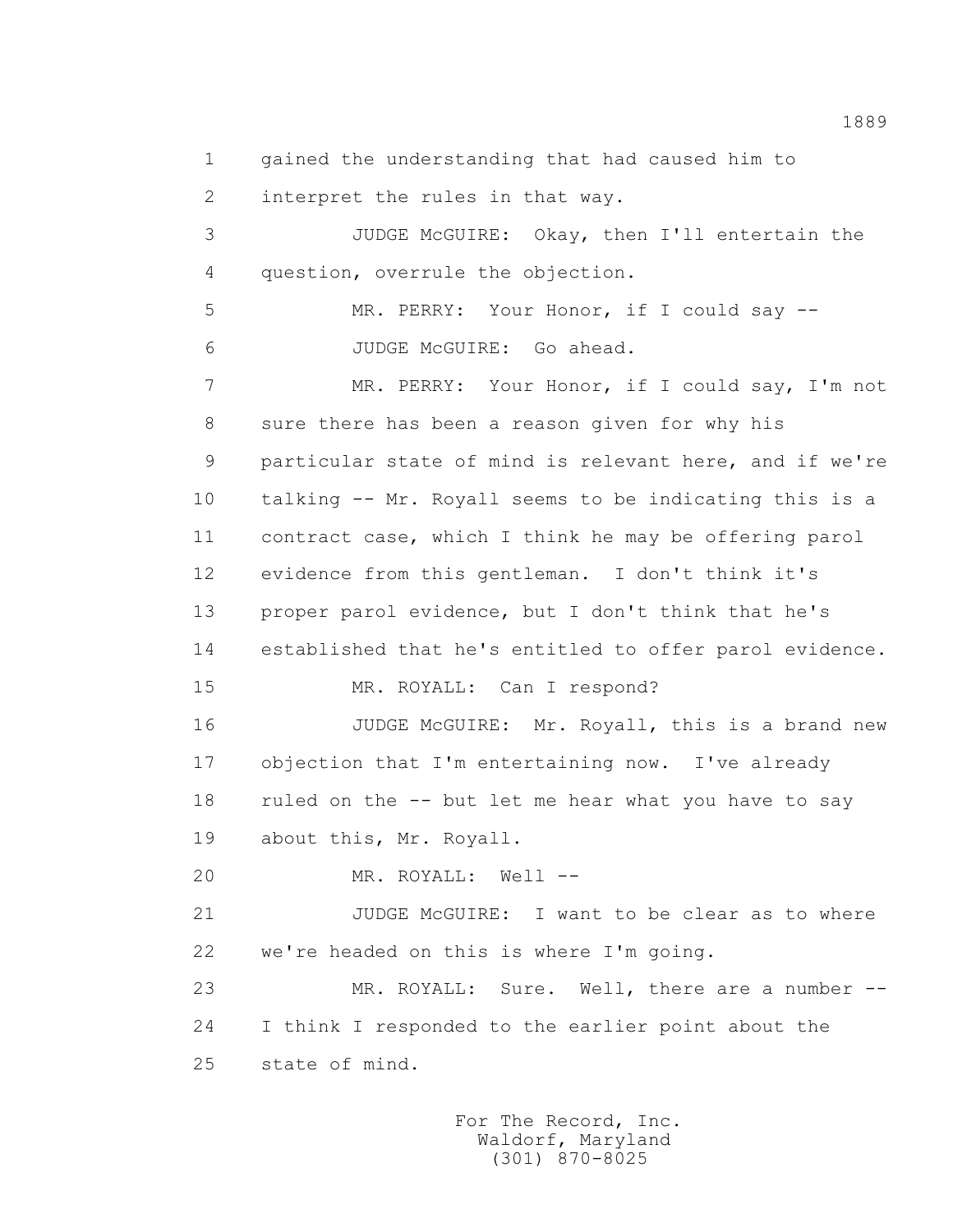1 JUDGE McGUIRE: Right.

 2 MR. ROYALL: He mentioned or Mr. Perry just 3 mentioned several things. First of all, he said he 4 doesn't know that there's any foundation as to why his 5 state of mind matters. Well, I think there is very 6 much a foundation. He has said now a couple of times 7 that throughout the duration of his role as EIA general 8 counsel, he is the person who has the last word on how 9 these rules are interpreted, and so what he understands 10 is quite relevant.

 11 As to whether this is a contract case, I'm not 12 sure what he means by that. I certainly have not 13 suggested anything to that effect --

14 JUDGE McGUIRE: All right, to the extent that 15 it's not clear that it's -- you haven't proposed this 16 line of inquiry as under any contract terms. Is that 17 correct?

18 MR. ROYALL: No, I'm -- the purpose for this is 19 to elicit his understanding of the rules. He has 20 stated that and various documents have referred to him 21 being -- the general counsel being the authoritative 22 interpreter of the rules, and so I want to understand 23 what his understanding is, when he gained it, and to 24 the extent he can explain how he came to that 25 understanding.

> For The Record, Inc. Waldorf, Maryland (301) 870-8025

1890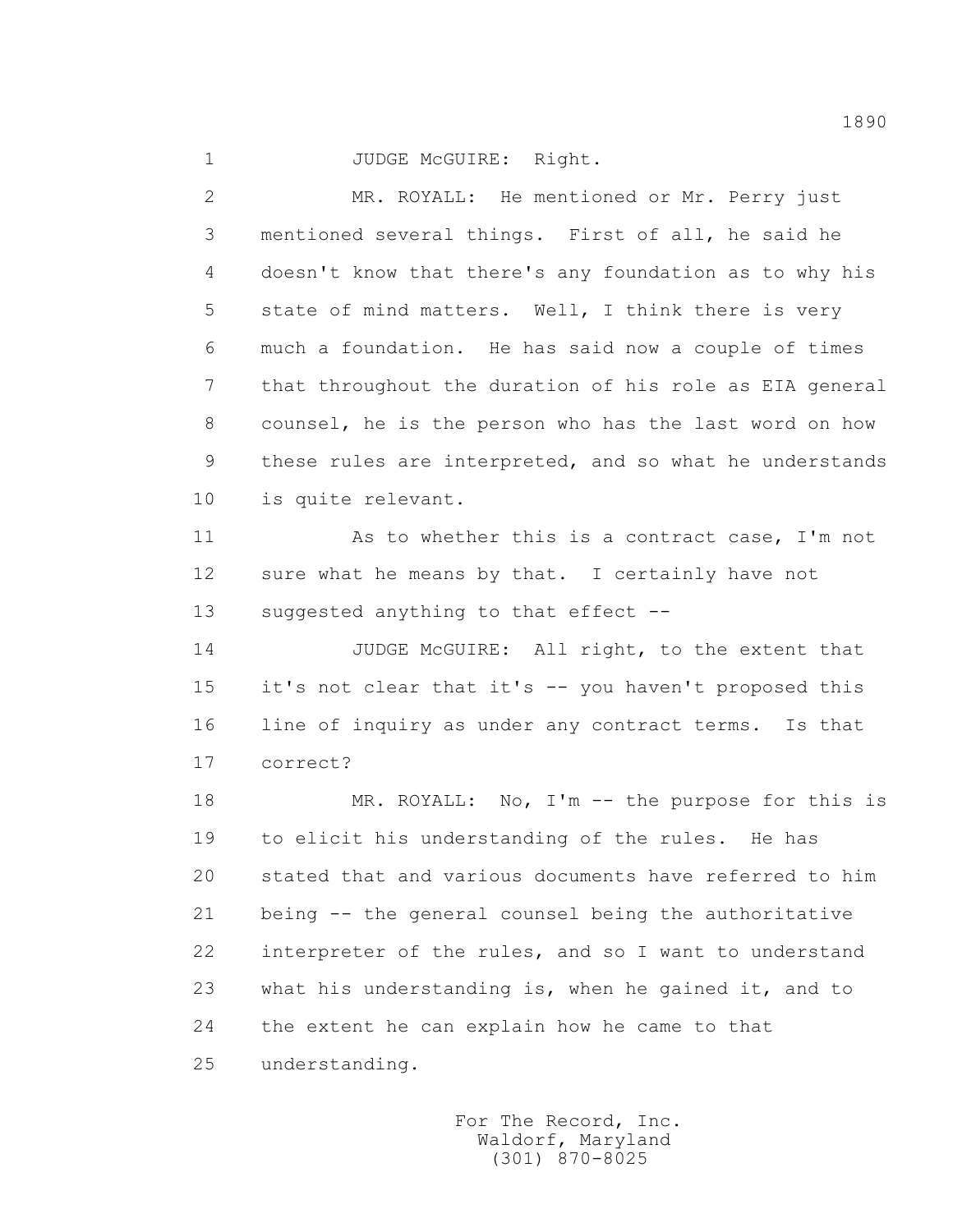1 JUDGE McGUIRE: Mr. Perry, one more time. 2 MR. PERRY: Yes, Your Honor, I understood from 3 the examination this morning that they were trying to 4 establish that we joined EIA and that the rules bound 5 us, and now we were about to hear what the rules 6 supposedly required as a result of conversations that 7 this gentleman had 13 years ago with Congressman 8 McCloskey and other people, and that sounds to me like 9 classic parol evidence. 10 That's what I understood to be the whole thrust 11 of the morning, was that we joined an organization by 12 paying our dues and were bound by certain rules as a 13 result of joining, signing that application. So, I -- 14 JUDGE McGUIRE: It seems to me that you all are 15 talking about two different things here. I'm not on 16 the same page as the two arguments here. It seems to 17 me like to the extent we're talking about his 18 understanding as general counsel, then I'm going to 19 entertain that questioning. I'm not quite sure what 20 you're talking about at this point, Mr. Perry. 21 MR. PERRY: Well, I obviously haven't explained 22 it well enough, but I had understood -- 23 JUDGE McGUIRE: Perhaps you have. I just don't 24 understand it. 25 MR. PERRY: -- I had understood the import of

> For The Record, Inc. Waldorf, Maryland (301) 870-8025

1891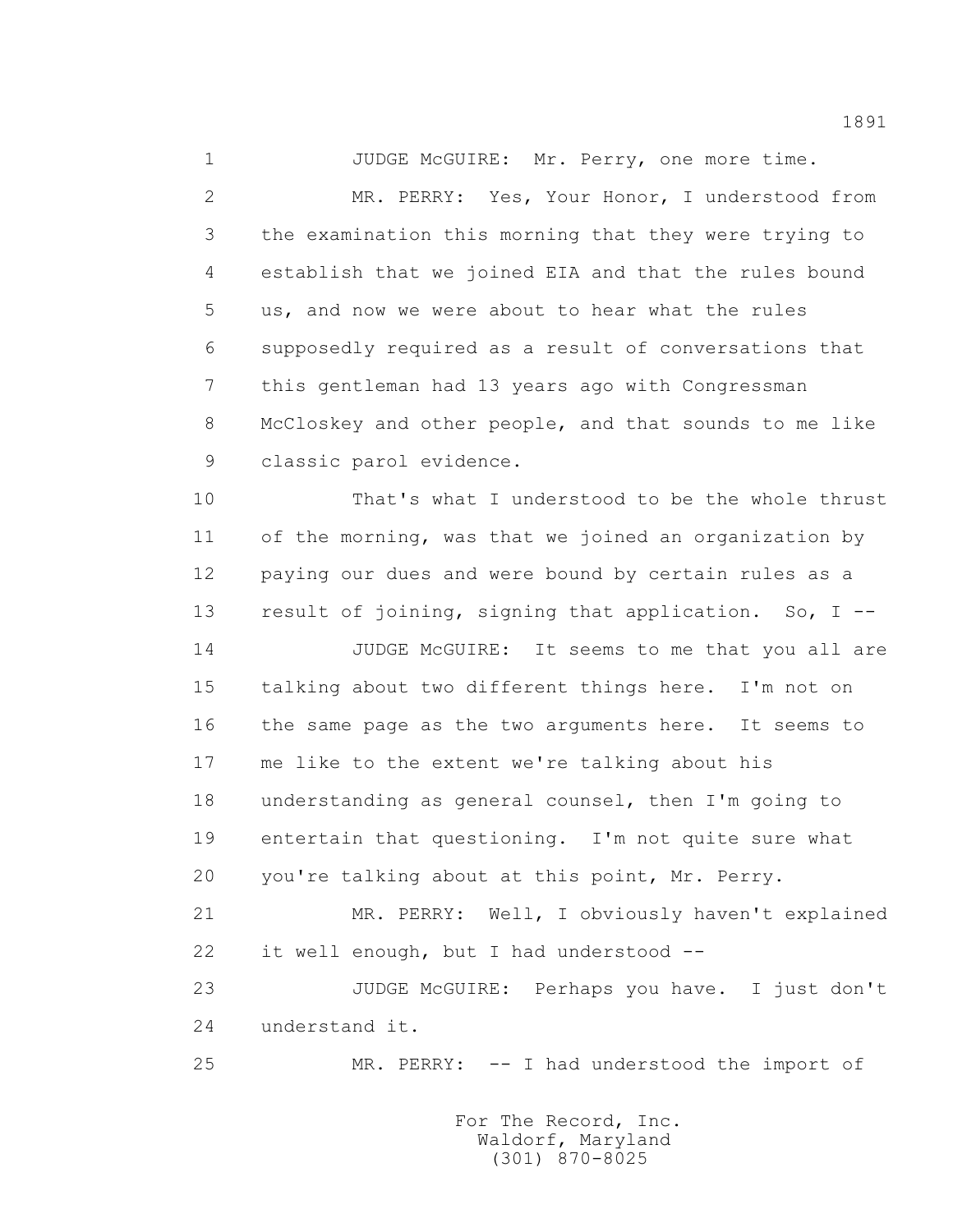1 the testimony to be that Rambus had agreed to be bound 2 by certain rules as a result of filling out an 3 application, and that was why we heard that -- 4 JUDGE McGUIRE: As they are written. As they 5 are written, correct? 6 MR. PERRY: As they are written, right, and now 7 we are about to hear evidence about what the rules mean 8 as a result of these -- to him as a result of these 9 conversations, and that seemed to me to be parol 10 evidence about what the rules were. 11 JUDGE McGUIRE: Is that the import of your 12 question, Mr. Royall? 13 MR. ROYALL: No, I think what Mr. Perry is 14 explaining is his theory of the case as it relates to 15 these issues, not the nature of what I'm establishing. 16 What I'm -- what I'm seeking to establish based on what 17 has already -- the foundation that's already been laid 18 is that -- his understanding of the rules and that he 19 is the authority -- 20 JUDGE McGUIRE: All right, his understanding of 21 the rules as they are -- as they were at that time 22 written, is that correct, or are you going back to try 23 to find out how someone else might have interpreted 24 them?

25 MR. ROYALL: I'm only focused on his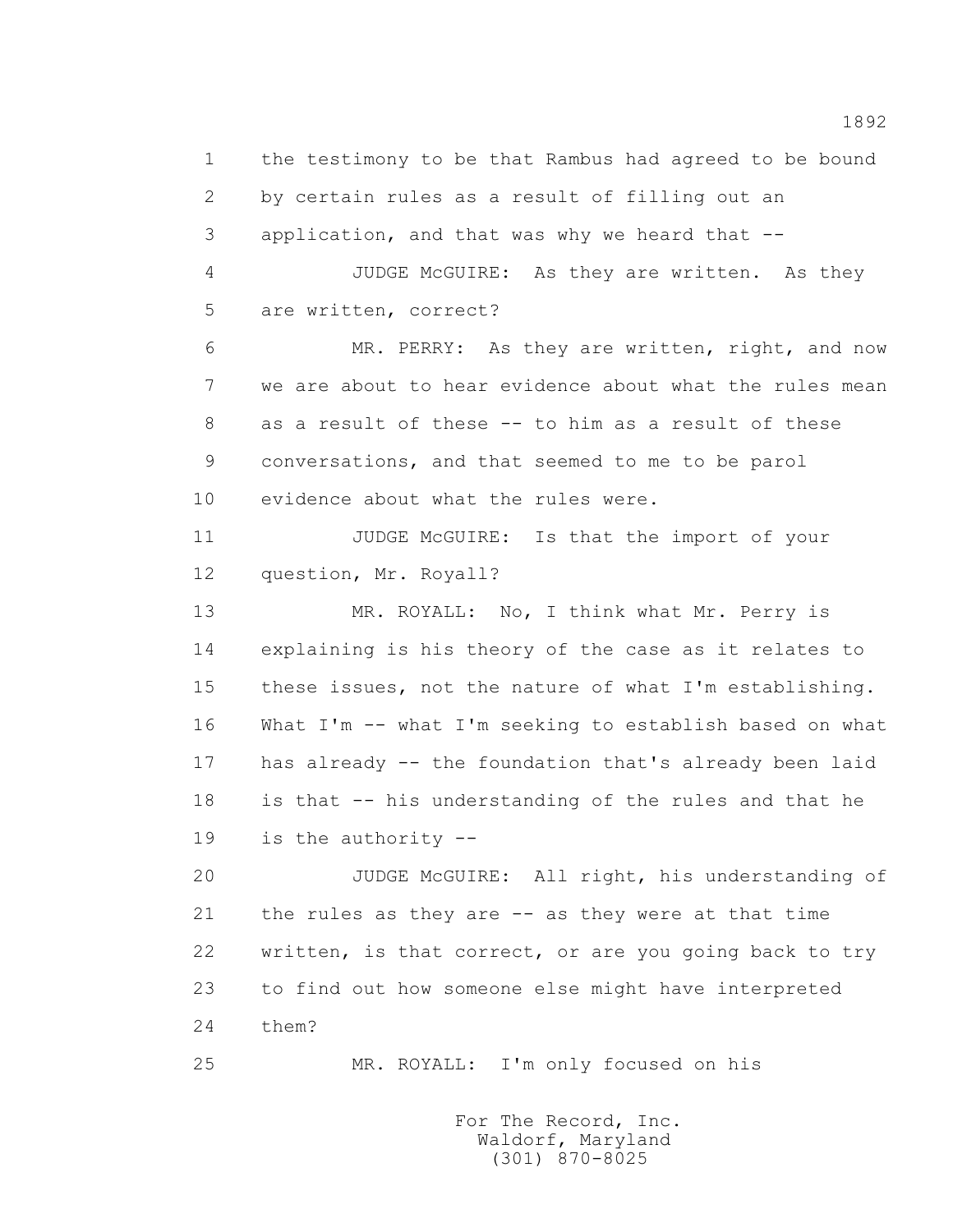1 understanding and how it is that he ascertained that 2 understanding and when -- when he ascertained that 3 understanding. 4 JUDGE McGUIRE: All right, I am going to 5 entertain the question, and Mr. Perry, if you have any 6 concerns in that area, I'll let you take it up on cross 7 examination. 8 MR. PERRY: All right, thank you. 9 BY MR. ROYALL: 10 0. Mr. Kelly, when did you first come to 11 understand that these provisions -- and I'm referring 12 to Section 3.4 of the EP-7 manual -- when did you first 13 come to understand that these provisions of the EIA 14 EP-7 manual applied to patent applications as well as 15 to patents? 16 A. Shortly after I arrived at EIA. 17 Q. And how did you come to that understanding? 18 A. As I indicated, in conversations initially with 19 Mr. Kinn. 20 Q. And you explained earlier that Mr. Kinn at that  $21$  time  $-$  22 A. Was the vice president of engineering at EIA. 23 Q. In the early 1990s when you first started at 24 EIA, did you perceive there to be any doubt within EIA 25 as to whether these policies applied to both patents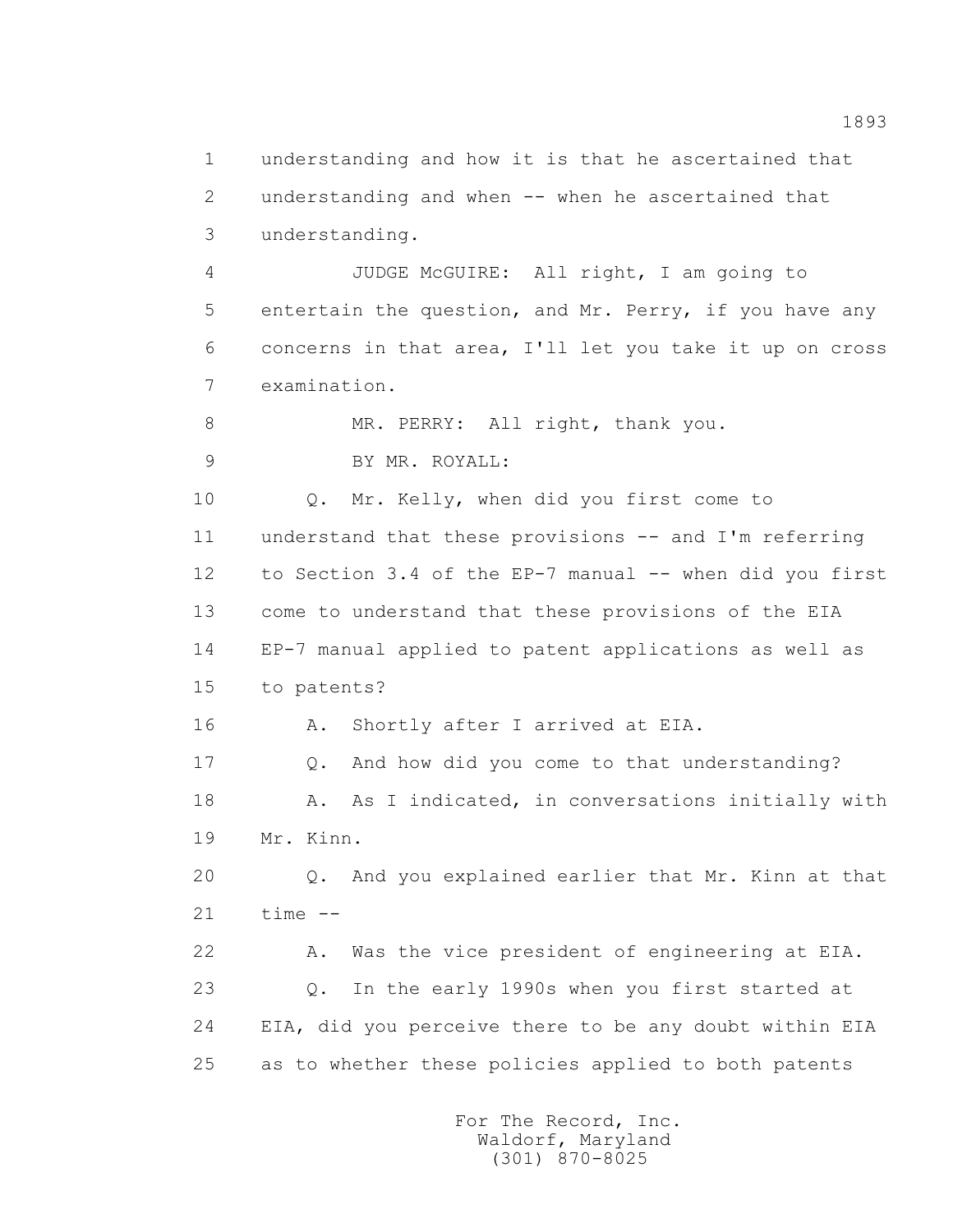1 and patent applications?

 2 MR. PERRY: Your Honor, there's no foundation 3 for him to testify about whether anybody else within 4 EIA had any doubt.

 5 MR. ROYALL: The question, Your Honor, was to 6 his perception, his state of mind, and I think it's 7 highly relevant. He's testifying about his 8 understanding of the rules, how he gained it. If there 9 were doubt, that's something I think that would be 10 relevant to bring out, and he's entitled to answer that 11 question.

 12 JUDGE McGUIRE: He can answer the question to 13 the extent of his understanding.

14 BY MR. ROYALL:

15 Q. Do you have the question in mind, Mr. Kelly?

 16 A. I believe I do, and I think my answer is that I 17 never heard from anyone inside the EIA organization 18 that "patent" excluded patent applications. It was 19 always my understanding that it included patent 20 applications.

 21 Q. Are you aware of any instance in which an EIA 22 or JEDEC participant has been asked to provide RAND 23 licensing assurances with respect to technologies 24 covered by pending applications -- pending patent 25 applications as opposed to issued patents?

> For The Record, Inc. Waldorf, Maryland (301) 870-8025

1894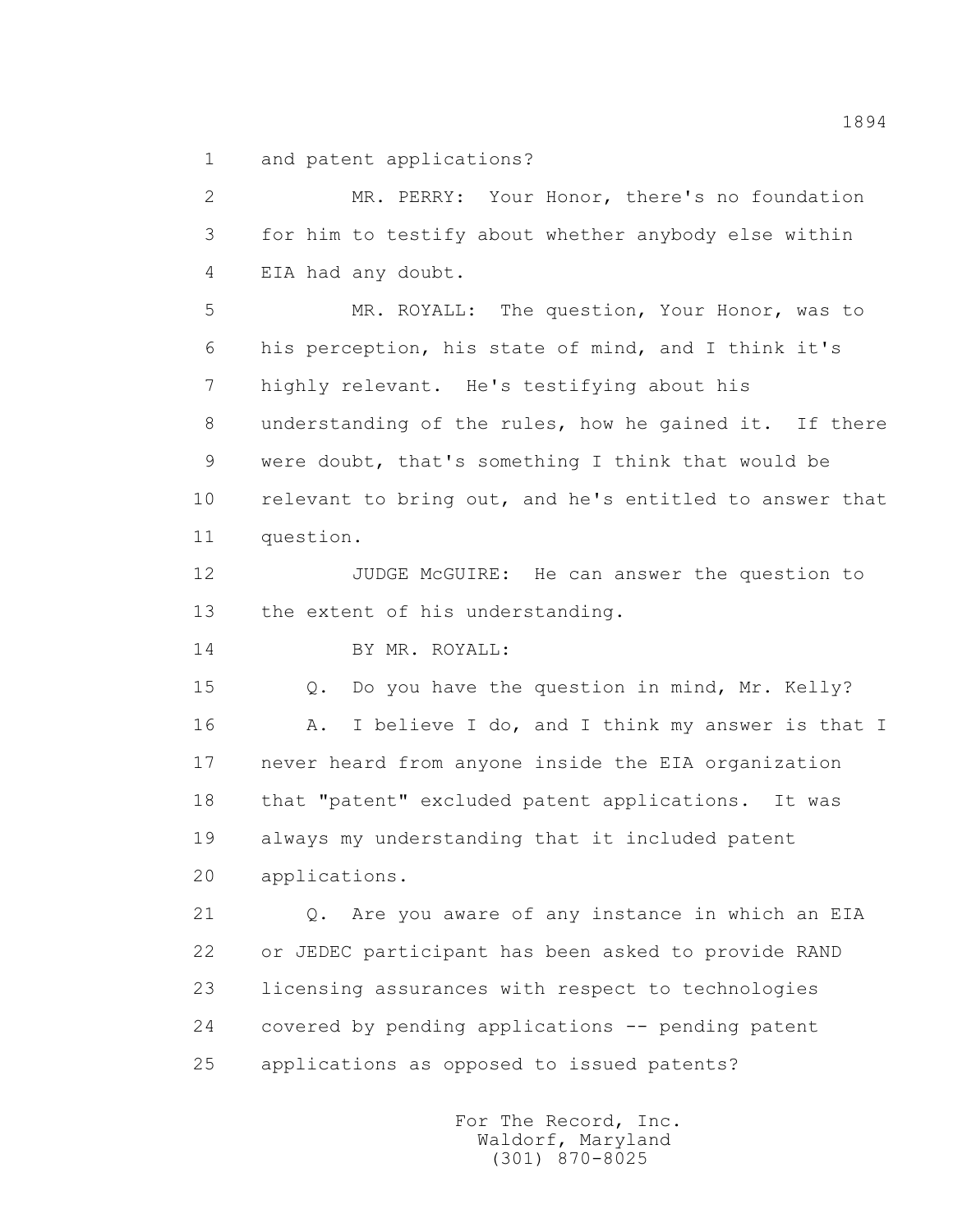1 A. Yes, sir. I can't name a specific instance for 2 you, but it has come up from time to time, yes.

 3 Q. We've talked now about the basic nature of the 4 EIA licensing assurance requirements, and I'd like to 5 now ask you a few questions about the purposes 6 underlying those requirements.

 7 Do you have an understanding based on your work 8 as EIA's general counsel since 1990 as to why EIA's 9 rules contain licensing assurance provisions of the 10 sort that we see in Section 3.4 of the EP-7 manual?

11 A. I think I understand your question. Let me try 12 to handle it.

 13 Licensing assurances are designed to ensure 14 that the process is open and that the end product of 15 the process is open and that it will not -- that the 16 end product of the process, which is a standard or a 17 technical publication, will not include what I called 18 before restrictive IP, which is my shorthand for saying 19 without the RAND assurances, without the Section 3.4 20 assurances, if you will.

 21 The reason why we request those is to make sure 22 that all of the provisions of the EIA rules relating to 23 intellectual property have been complied with and that 24 we're not producing something that will defeat the 25 basic purpose of the organization, which is to promote

> For The Record, Inc. Waldorf, Maryland (301) 870-8025

1895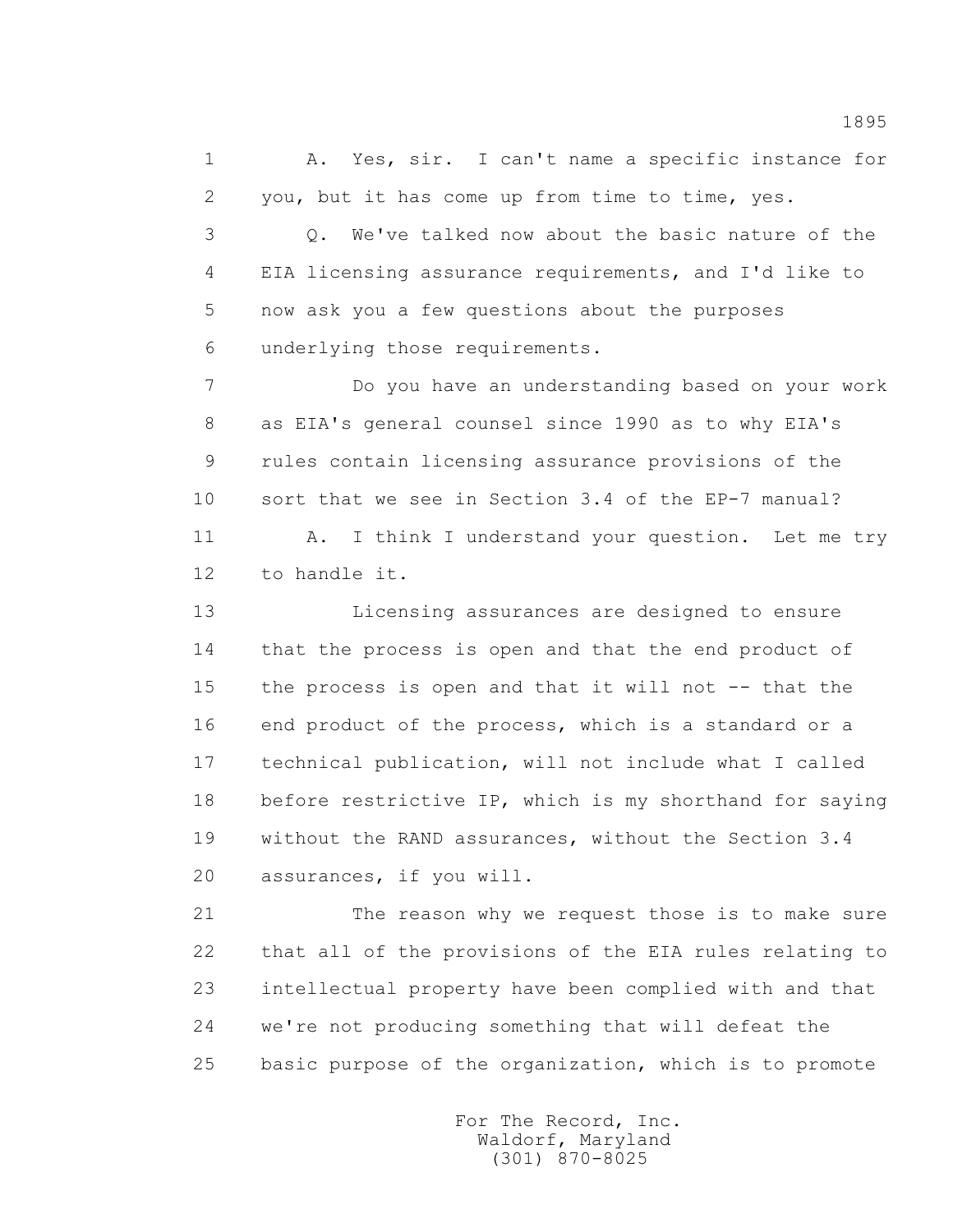1 competition, to promote -- to promote competition and 2 not to allow the subversion of the process.

 3 Yes, this is basic to what we do. This is 4 basic to the development of open standards.

 5 Q. And in your mind, absent requiring RAND 6 licensing assurances, would those purposes be 7 undermined?

8 A. Absolutely, because we would be unable to 9 produce an open standard unless we knew that there was 10 relevant IP that was included and obtained the 11 assurances so that the patent owner would not, in 12 effect, have the opportunity, which may be the case in 13 many instances, to have -- to develop additional market 14 power, perhaps even amounting to monopoly market power, 15 based upon the inclusion -- the unknown inclusion of 16 their technology in a standard without the assurances.

 17 Q. Do you, Mr. Kelly, based on your experience as 18 EIA's general counsel, have an understanding as to why 19 EIA's policy relating to licensing assurances extends 20 to both patents and patent applications?

21 A. I do.

 22 Q. And could you explain your understanding? 23 A. The standards process moves quickly. The 24 industry probably moves even more quickly, particularly 25 in high technology industries like the ones that EIA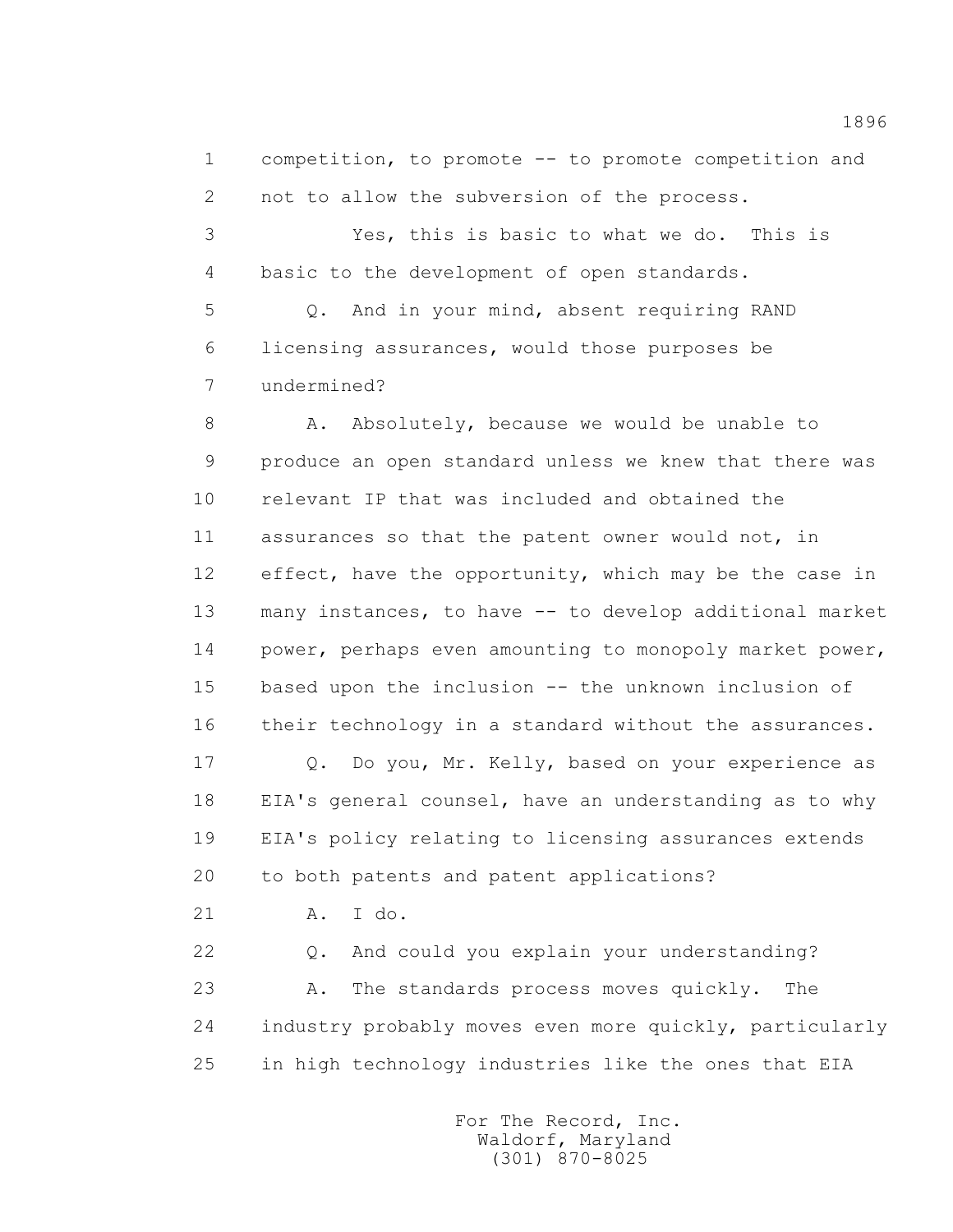1 works with, and frequently patent applications move at 2 a measured pace through the patent application policy 3 to the issuance of final patents. So, if the work of 4 the committee was held up, in effect, by the condition 5 that only issued patents needed to be disclosed, then 6 the standard development process could reach a very 7 late stage or, in fact, already be concluded by the 8 time a patent finally issued and there was disclosure 9 that the patent was required to comply with the work by 10 the committee on the standard under development, and 11 that would produce exactly the same kind of 12 anti-competitive result that we're trying to prevent by 13 the disclosure.

 14 So, logically, we need to know as much about 15 patent applications -- anything in the patent 16 application process, let me put it that way, as early 17 as we can, in sufficient detail, so we can identify the 18 technology and its relationship to the standard, and 19 that triggers in turn the obligation on the part of the 20 committee chairman to request the RAND assurances and 21 on the part of the members of the committee -- I'm 22 sorry, and on the part of the patent owner to either 23 provide those assurances or decline to provide the 24 assurances.

25 Q. And the understanding that you've just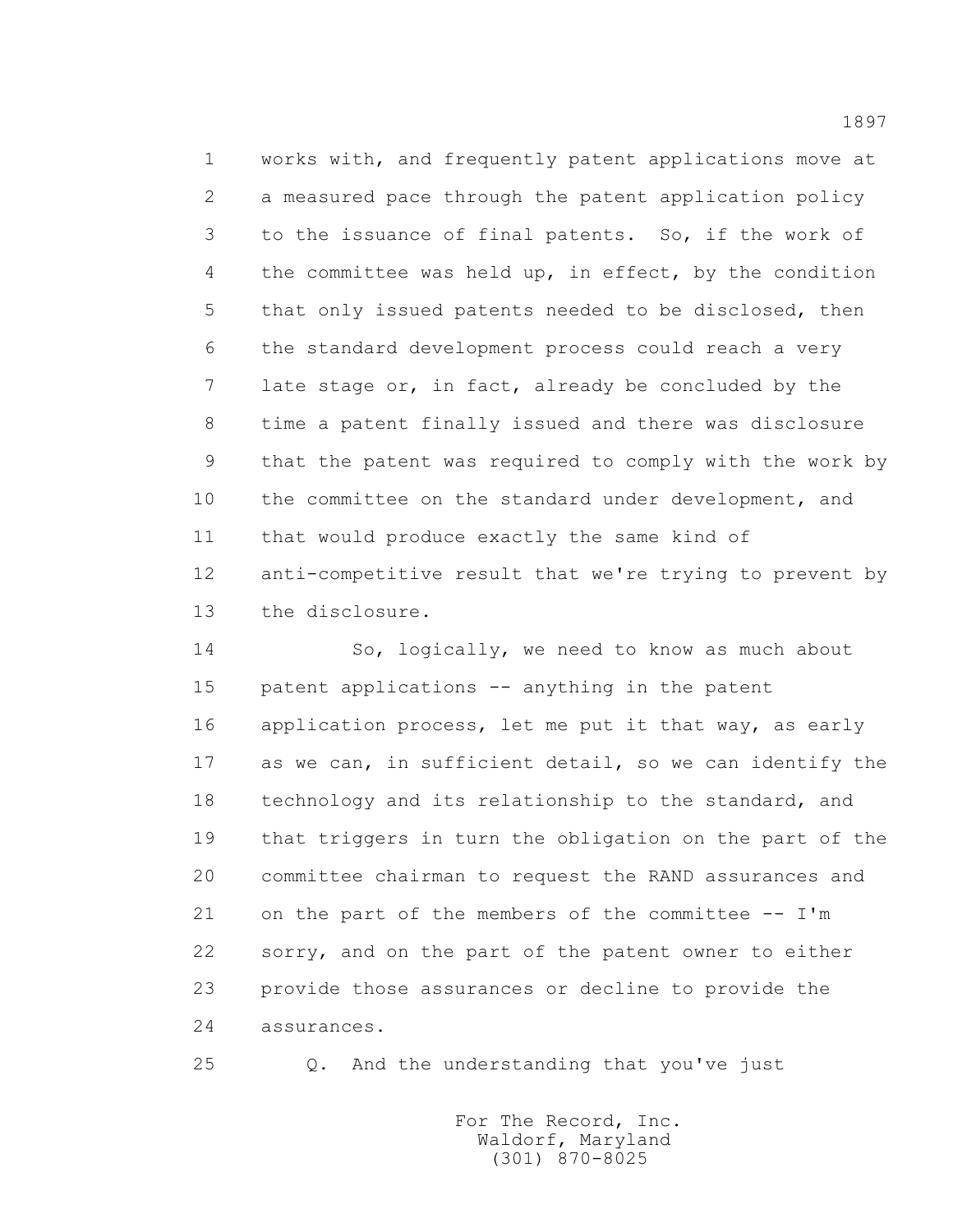1 described, how long have you held that understanding?

 2 A. Since very early on in my tenure at EIA. 3 Q. In your understanding as EIA general counsel, 4 is there any connection between the so-called RAND 5 assurance requirements that we see in Section 3.4 of 6 the EP-7 manual and the commitment or the requirement 7 of good faith that we discussed earlier in connection 8 with the EIA Legal Guides?

9 A. I think there's a direct relationship.

10 Q. Can you explain?

11 A. Well, first of all, let me say to me it seems 12 fairly obvious, but I'll be happy to try to explain as 13 best I can.

 14 The RAND assurances are designed in the 15 particular context of IP that is or may be relevant to 16 a standard to promote openness and disclosure so that 17 the committee understands what potential issues may lay 18 ahead in the standardization process, and the 19 disclosure of that information in turn is an exercise 20 of good faith by the patent owner to allow that process 21 to move forward intelligently, with adequate 22 information, so that at the end of the process -- and I 23 realize this is somewhat repetitive -- EIA does not 24 endorse a standard that contains hidden IP without any 25 assurance to the world at large that may be interested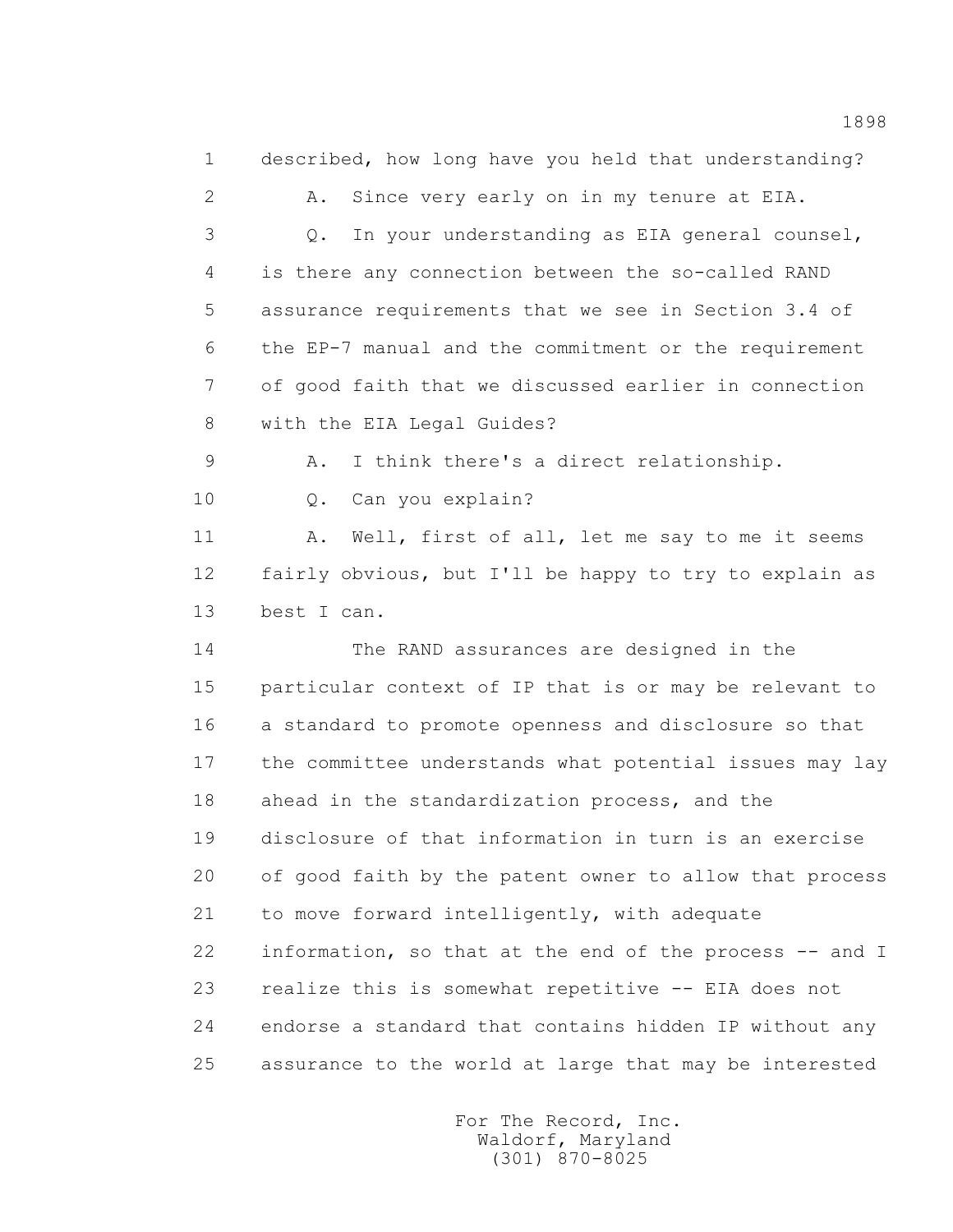1 in complying with the standard that they can do so 2 without having to pay unrestricted licensing royalties 3 or abide by other unreasonable licensing terms.

 4 Q. Is the RAND assurance requirement, as you 5 understand it as EIA's general counsel, connected in 6 any way with what we referred to earlier as basic rule 7 number 5 from the EIA Legal Guides, which you see on 8 the screen here; that is, the rule that prohibits the 9 misuse of EIA processes for anti-competitive purposes?

 10 A. There again, in the absence of disclosure and 11 the RAND assurances, there would be a distinct 12 possibility, at least in certain cases, that the 13 prohibitions in subsection 5 of Section C would be 14 violated or could be violated as well because of the 15 fact that a -- an IP owner would have undue market 16 power as a result of noncompliance with the disclosure 17 and the written assurance requirements.

18 0. To be clear about one thing, when a member 19 company of EIA or JEDEC is known to possess a relevant 20 patent or patent application but declines to give a 21 RAND assurance, has such a company, by declining to 22 give that assurance, violated EIA or JEDEC policy? 23 MR. PERRY: Your Honor, there's been some 24 leading questions that I've let go, but this one's 25 getting too far over the line.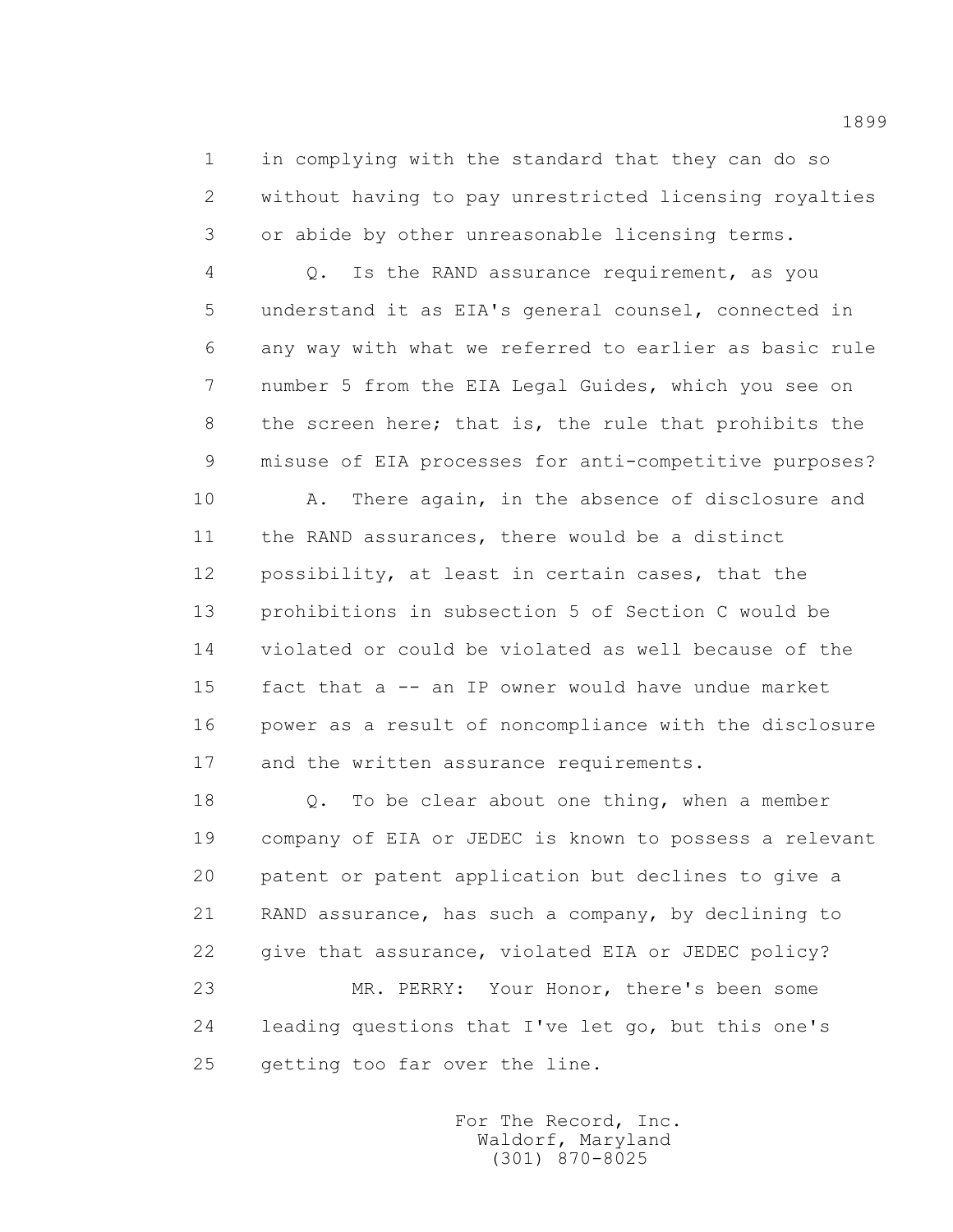1 JUDGE McGUIRE: Sustained.

2 BY MR. ROYALL:

 3 Q. You said earlier that the RAND assurance 4 requirement insofar as it seeks to request or requires 5 a request of a RAND assurance from a member company 6 does not require the member company to give that RAND 7 assurance. Is that correct?

8 A. I think that was my prior testimony, yes, sir. 9 Q. Now, in a situation in which a company has 10 declined to give a RAND assurance, can that company 11 continue to participate in JEDEC or EIA meetings, 12 notwithstanding the fact that they have declined to 13 give a RAND assurance?

14 A. They can, and in point of fact, that has 15 happened, and they do.

 16 Q. Could such a company continue to make 17 presentations if they so desire at JEDEC or other EIA 18 meetings?

19 A. Absolutely, they can and do.

 20 Q. What if the presentation that they wish to make 21 relates in some way to the patents or patent 22 applications on which they have declined to give RAND 23 assurances, would it be appropriate for such a company 24 to make a presentation within an EIA or JEDEC meeting? 25 A. Let me see if I understand your question. Are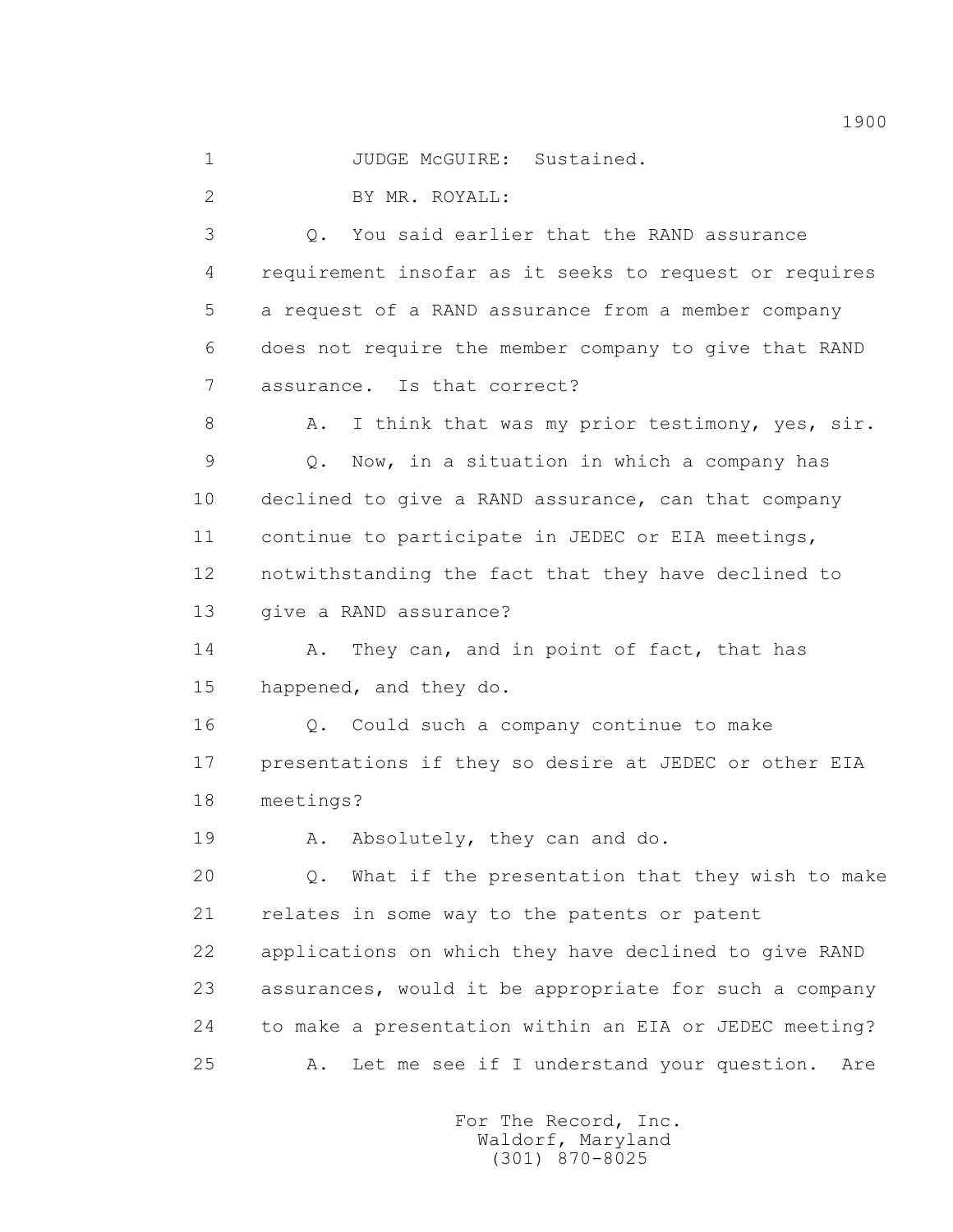1 you saying if a company indicates first that it will 2 not license on reasonable and nondiscriminatory terms, 3 should it be able to make a presentation on the basis 4 of that same technology?

5 Q. Yes.

 6 A. It seems to me that that would be a futile act, 7 because the company would have announced in advance 8 that it will not license its technology on RAND terms, 9 so it would be pointless for the committee to hear that 10 presentation knowing that they could never act on the 11 basis of that information without the RAND assurances.

12 Q. In that situation, would it be inappropriate 13 for the relevant JEDEC or EIA committee chairperson to 14 tell the member that they could not present?

15 A. It might be. It certainly might be.

16 Q. It might be inappropriate?

17 A. No, it might be -- it would be appropriate, it 18 seems to me, might be appropriate -- let me put it that 19 way. It might be appropriate for the committee chair 20 to do that. I think the committee chair is going to 21 have some discretion in that area one way or the other 22 as to whether or not he wants to let the information in 23 knowing that there's not much that he can do to act on 24 that information given the advance statement that there 25 will be no RAND assurances forthcoming.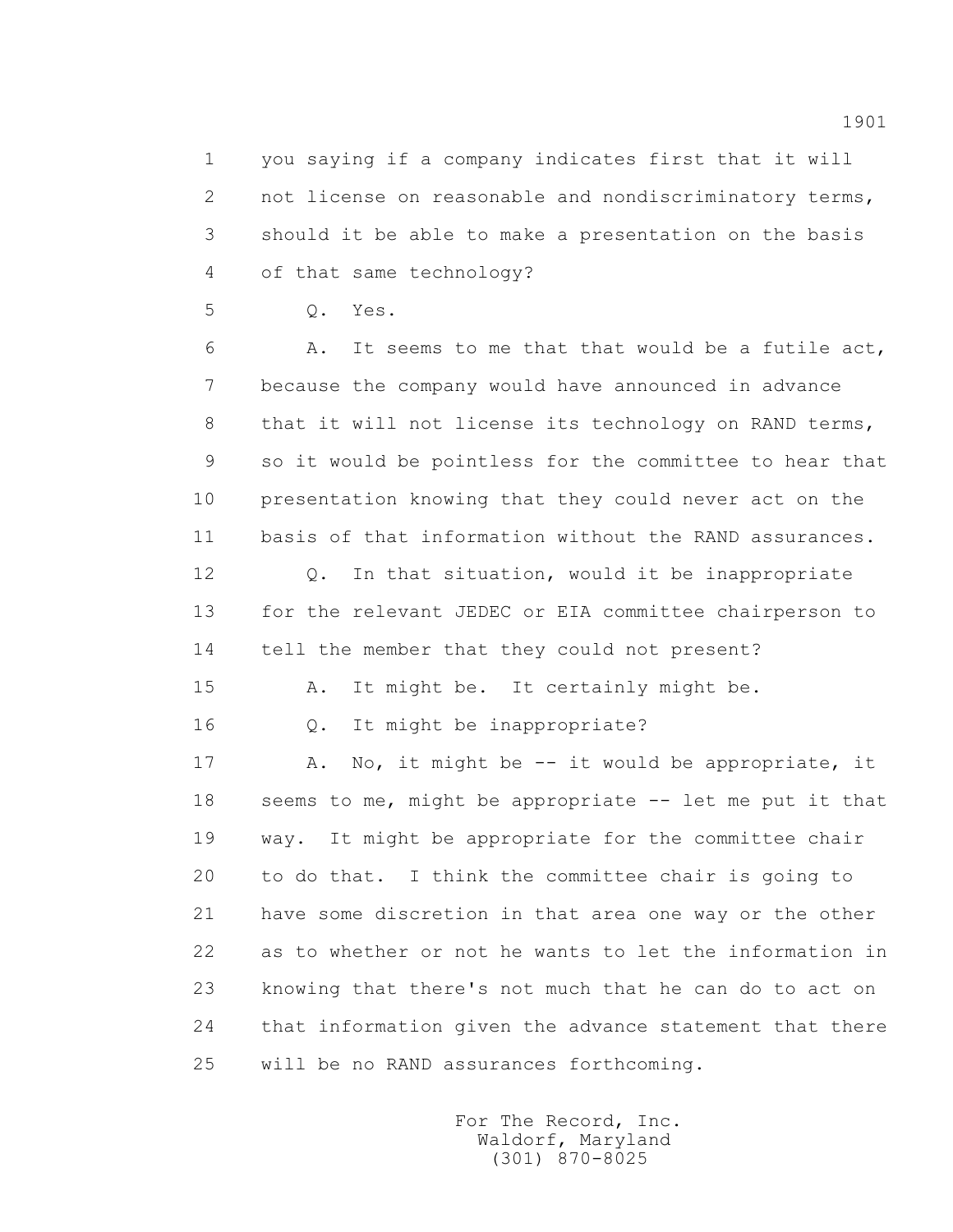1 0. If the committee member in that situation were 2 told by the committee chair that it could not make a 3 presentation relating to this patented technology, 4 what, if anything, could the committee -- could the 5 committee member do about that? 6 A. If the committee member felt that the committee 7 chair's action was unreasonable or unfair, they could 8 contact me. 9 Q. Do you recall ever being contacted about such 10 an issue? 11 A. No, I don't recall that factual scenario ever 12 taking place in my years at EIA, no. 13 0. Now, the RAND assurance requirements that we've 14 been discussing only apply in instances in which there 15 is a known patent or patent application related to 16 EIA's work. Is that correct? 17 A. That's correct. 18 Q. How, if at all, does EIA go about identifying 19 patents or patent applications that may relate to its 20 work? 21 A. They're disclosed by one of the participants in 22 the process, if at all. I mean, if we ever learn about 23 them, that's how we learn, unless it's after the fact, 24 but during the course of the committee's ongoing work,

25 the patent owner or someone else who's participating in

 For The Record, Inc. Waldorf, Maryland (301) 870-8025

1902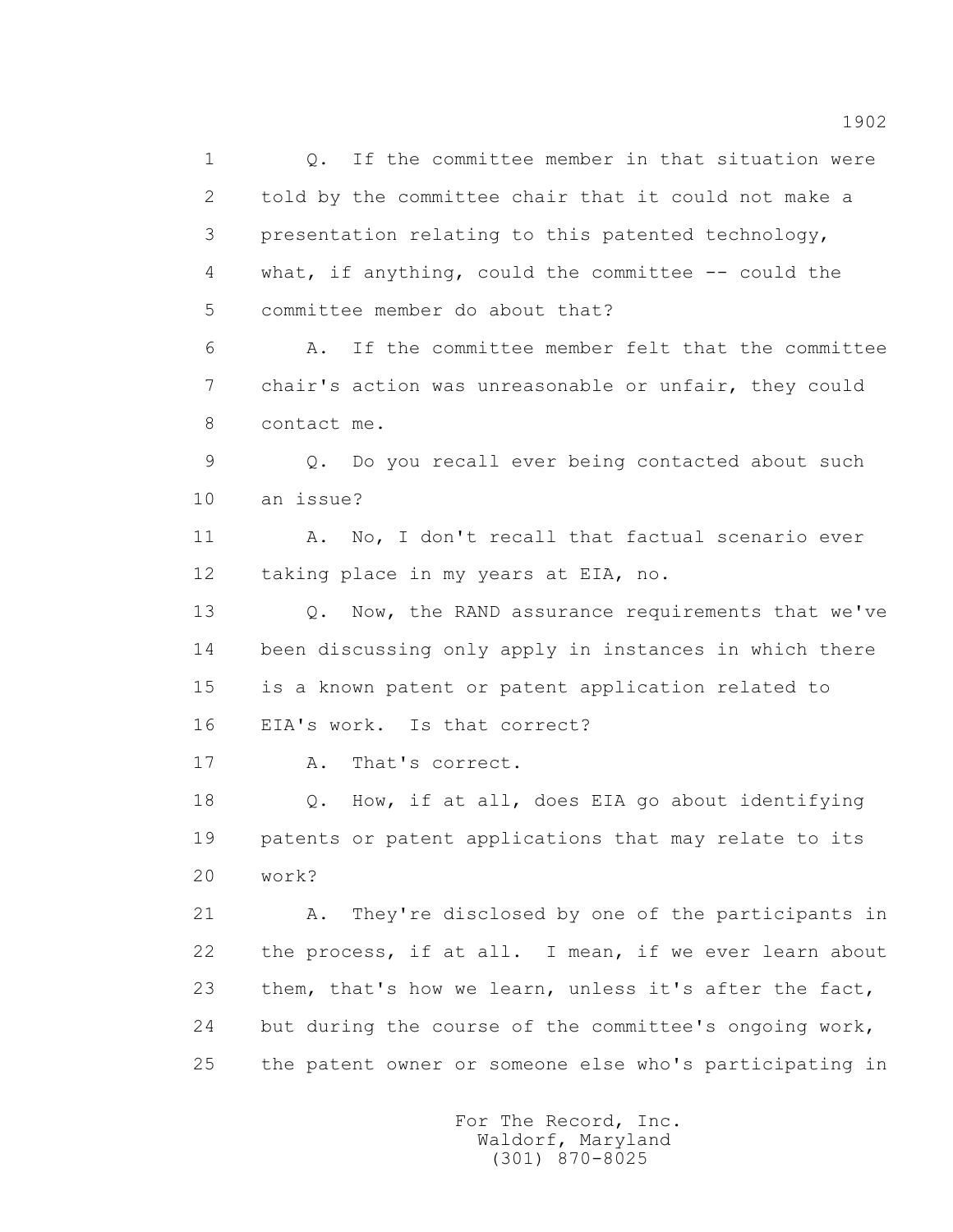1 the process will say basically, hey, there's a patent 2 relating to this aspect of the committee's work, and 3 either my company owns it or somebody else owns it. 4 Q. Is the same true in JEDEC? 5 A. The same is absolutely true in JEDEC. 6 Q. Do either EIA or JEDEC do anything else to 7 identify potentially relevant patents or patent 8 applications besides relying on disclosure by the 9 member companies? 10 A. No, it all depends on the -- on the willingness 11 of the members to be forthcoming. 12 Q. Is there anyone within --13 A. Any of the participants, I should add, because 14 it's not always members. There are other participants 15 on occasion at committee meetings. 16 Q. Yes. Is there anyone within either EIA's or 17 JEDEC's staff whose job it is to conduct patent 18 searches? 19 A. No, I believe I testified to that earlier. It 20 would not be practical to do, and the end product of 21 the process, even if we had the resources to engage in 22 that activity, is often inconclusive. 23 Q. Under EIA's rules, do member companies have an 24 obligation to disclose relevant patents and patent 25 applications, or are such disclosures purely voluntary?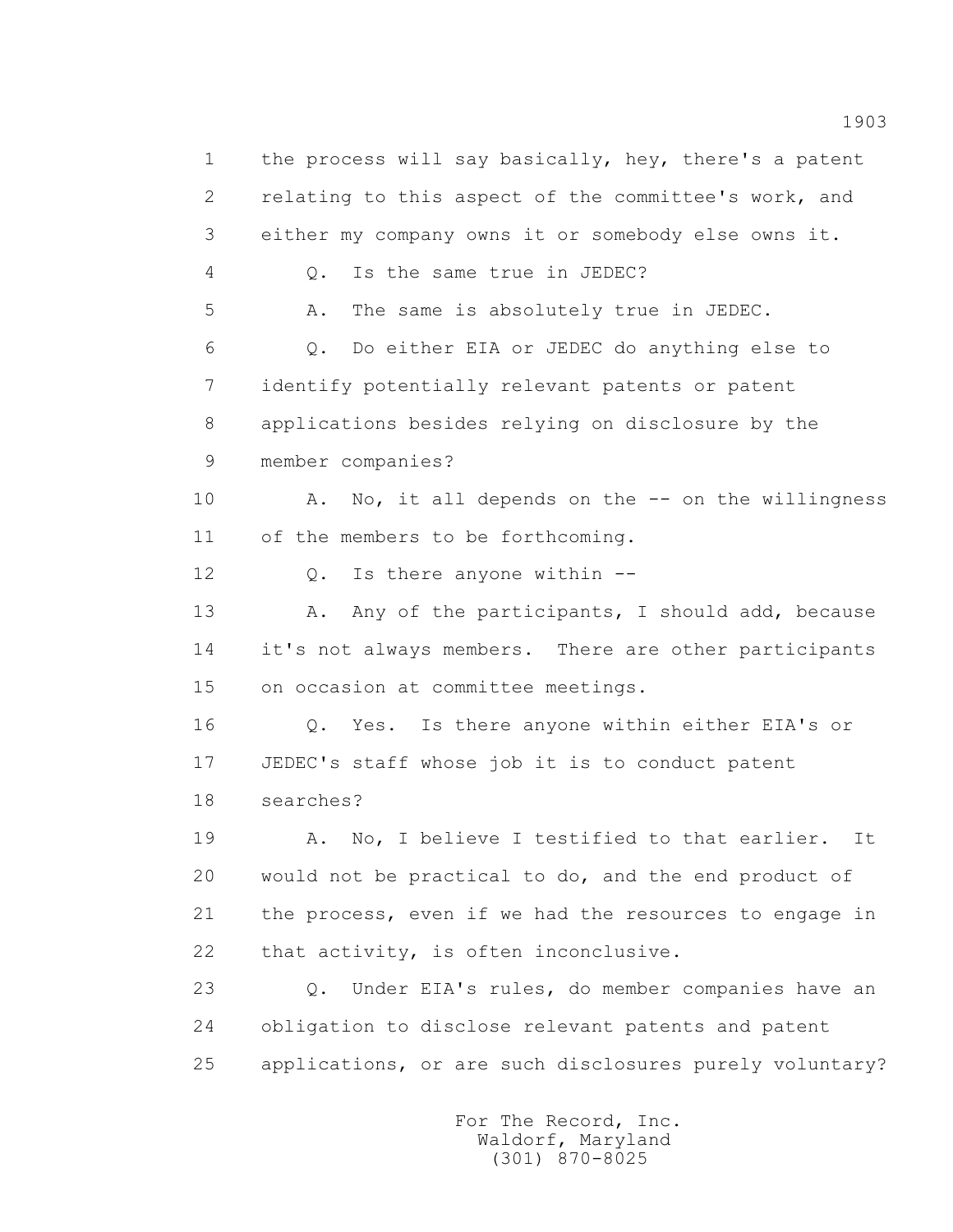1 A. Well, let me put it this way: They are 2 voluntary in the sense that the entire process is 3 voluntary. They are not optional. So, if by your 4 question is it optional on the part of someone with 5 knowledge of a patent or patent application to disclose 6 or not disclose, the answer is absolutely no, it is not 7 optional.

 8 Q. And was that true in the early to mid-1990s? 9 A. It was certainly true in the early to 10 mid-1990s, and it's true today.

 11 Q. At the point in time when you joined EIA in 12 1990, did the organization's written rules impose any 13 duty upon participants in EIA's standardization 14 activities to disclose relevant patents or patent 15 applications?

 16 MR. PERRY: Your Honor, as framed, that's 17 objectionable. It's asking for his opinion about what 18 the written rules provide.

19 JUDGE McGUIRE: Do you want to respond to that, 20 Mr. Royall?

 21 MR. ROYALL: Well, I can rephrase it to ask for 22 his understanding, but on the other hand, I don't think 23 there's anything inappropriate about asking him for his 24 opinion --

25 JUDGE McGUIRE: Overruled.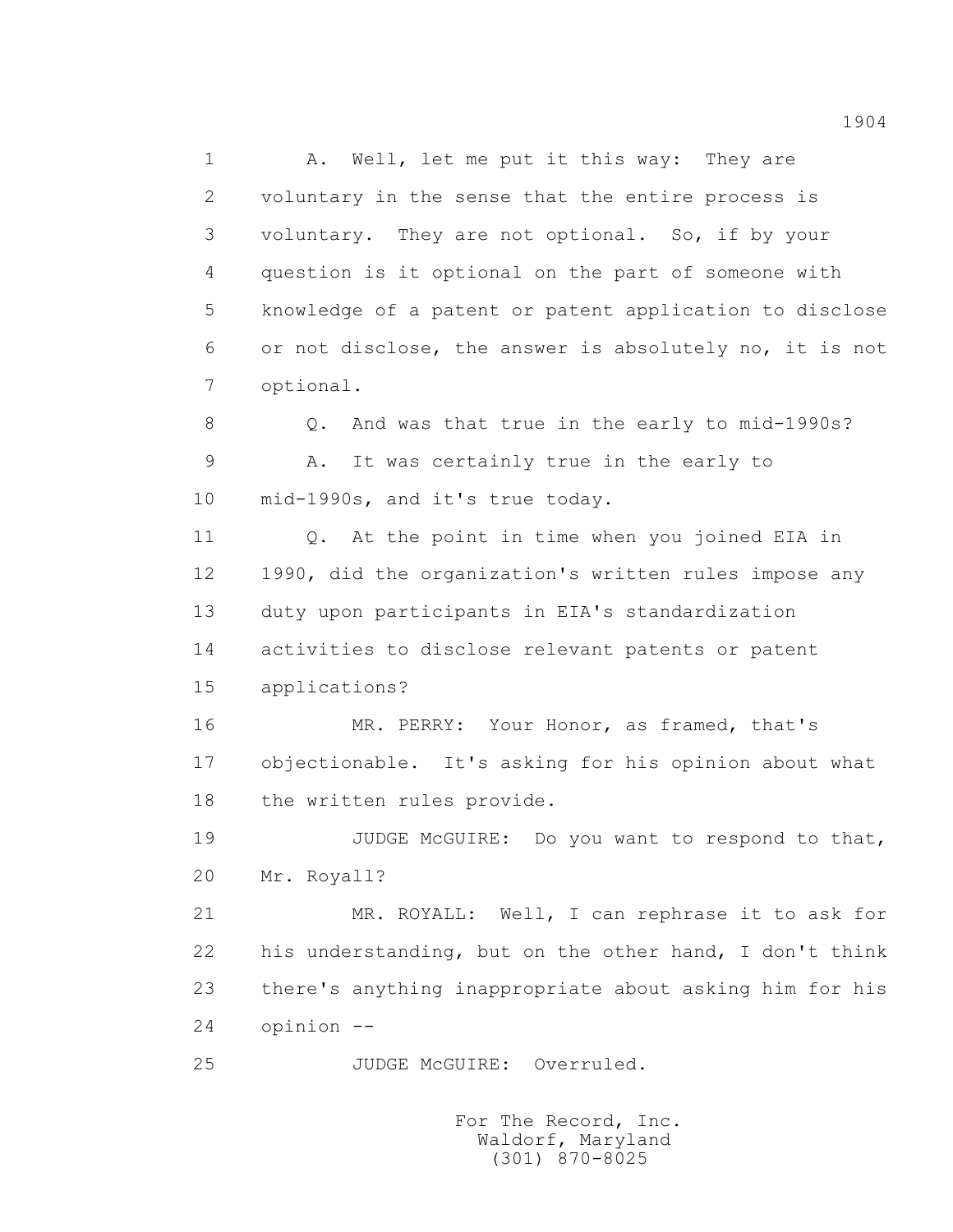1 MR. ROYALL: -- on this issue. 2 JUDGE McGUIRE: Go ahead, proceed. 3 MR. ROYALL: Can I have the question reread, 4 please? 5 (The record was read as follows:) 6 "QUESTION: At the point in time when you 7 joined EIA in 1990, did the organization's written 8 rules impose any duty upon participants in EIA's 9 standardization activities to disclose relevant patents 10 or patent applications?" 11 BY MR. ROYALL: 12 Q. You can answer. 13 A. The answer is yes. 14 Q. And where in EIA's written rules were such 15 obligations stated? 16 A. Stated in the provisions that we were just 17 reviewing of EP-7, EP-3 and by implication in the Legal 18 Guides. 19 Q. Well, let's focus on the last exhibit that we 20 were discussing, which is the EP-7 manual marked as and 21 now entered into evidence as JX-54. Are you referring 22 in that -- in that exhibit to Section 3.4 that we were 23 discussing earlier? 24 A. Yes, sir. 25 Q. Can you point out what part of Section 3.4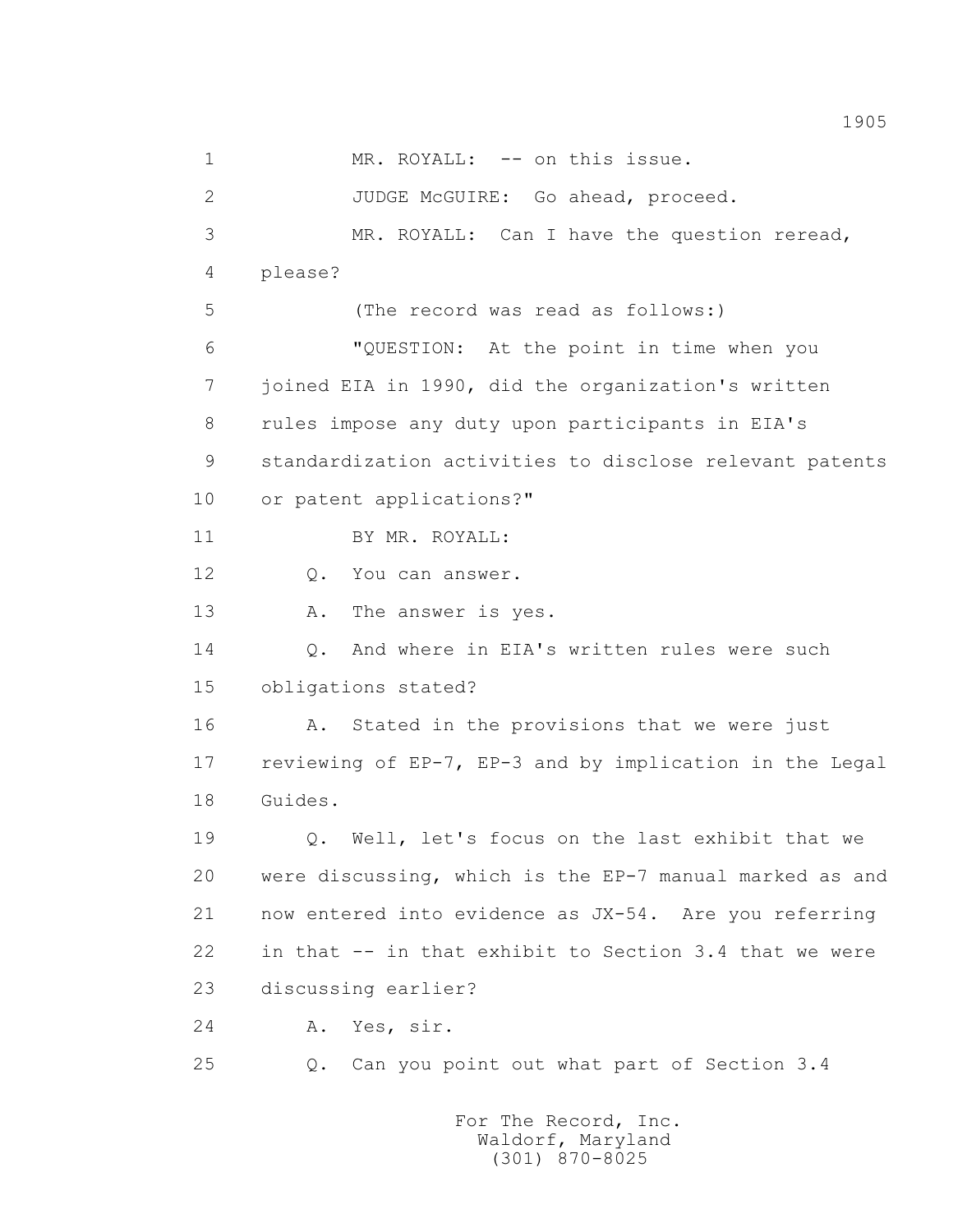1 you're thinking of when you say that that provision set 2 forth an obligation to disclose relevant patents or 3 applications?

 4 A. Yes, it's primarily the first two sentences 5 preceding the indented text. Avoid requirements in EIA 6 standards that call for the exclusive use of a patented 7 item or process. No program standardization shall 8 refer to a patented item or process unless all of the 9 technical information covered by the patent is known to 10 the formulating committee or working group and the 11 committee chairman has received the assurances. So, 12 the disclosure requirement is right through that -- 13 through the words "working group."

 14 Q. And what, if anything, do you understand that 15 language to mean or to require as it relates to the 16 subject of disclosure of relevant patents?

17 A. As I think I testified before, the entire 18 process depends upon the disclosure of relevant IP 19 information. Otherwise, the process will be tainted, 20 and it will produce a result other than the intended 21 result, which is an open standard. So, if members are 22 not under an obligation -- and I think they clearly are 23 pursuant to this language -- to make full and early 24 disclosure of relevant IP, then the entire process 25 breaks down.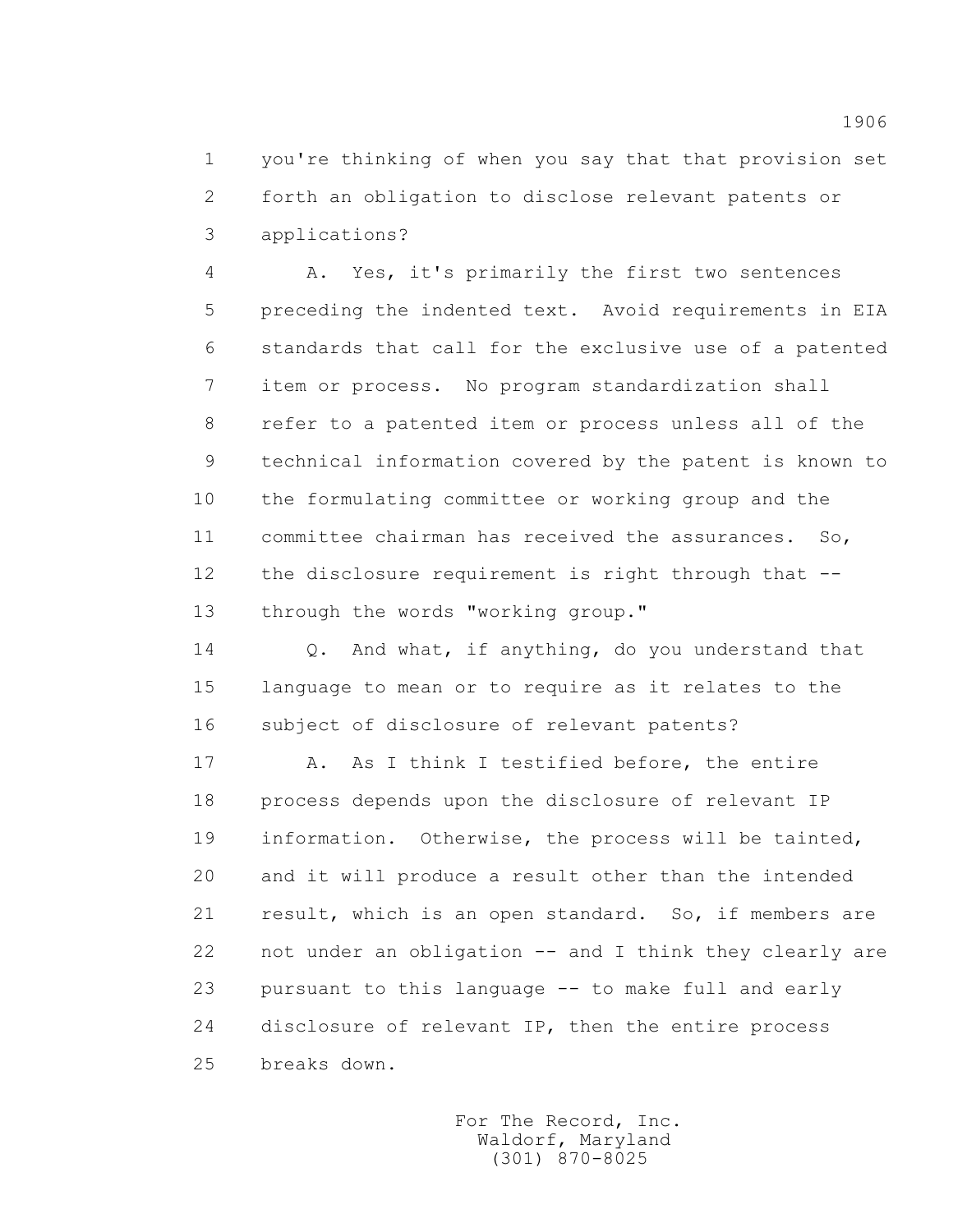1 Q. When we were discussing the rules relating to 2 written licensing assurances, I believe you said that 3 those rules did not impose mandatory obligations on EIA 4 participants. Is that right? 5 A. In terms -- I'm sorry, would you -- 6 Q. In terms of the written licensing assurances. 7 A. The licensing assurances are -- yes, the patent 8 owner is free to give or not to give the assurances. 9 The patent owner is not free to give -- is not free to 10 make or not make disclosure. 11 Q. By that you mean -- 12 JUDGE McGUIRE: Wait a minute, let's go over 13 that again. Could you restate that answer? 14 THE WITNESS: All right, yes, sir. I said the 15 patent owner is free to give or not to give the written 16 assurances. If the patent owner does not give the 17 written assurances, then the committee can take no 18 further action with respect to the patented technology. 19 On the other hand, every participant in the 20 process with knowledge of relevant IP has a continuing 21 duty to disclose that IP and relevant technical 22 information. 23 JUDGE McGUIRE: Okay. 24 BY MR. ROYALL: 25 Q. And is that how you interpreted this language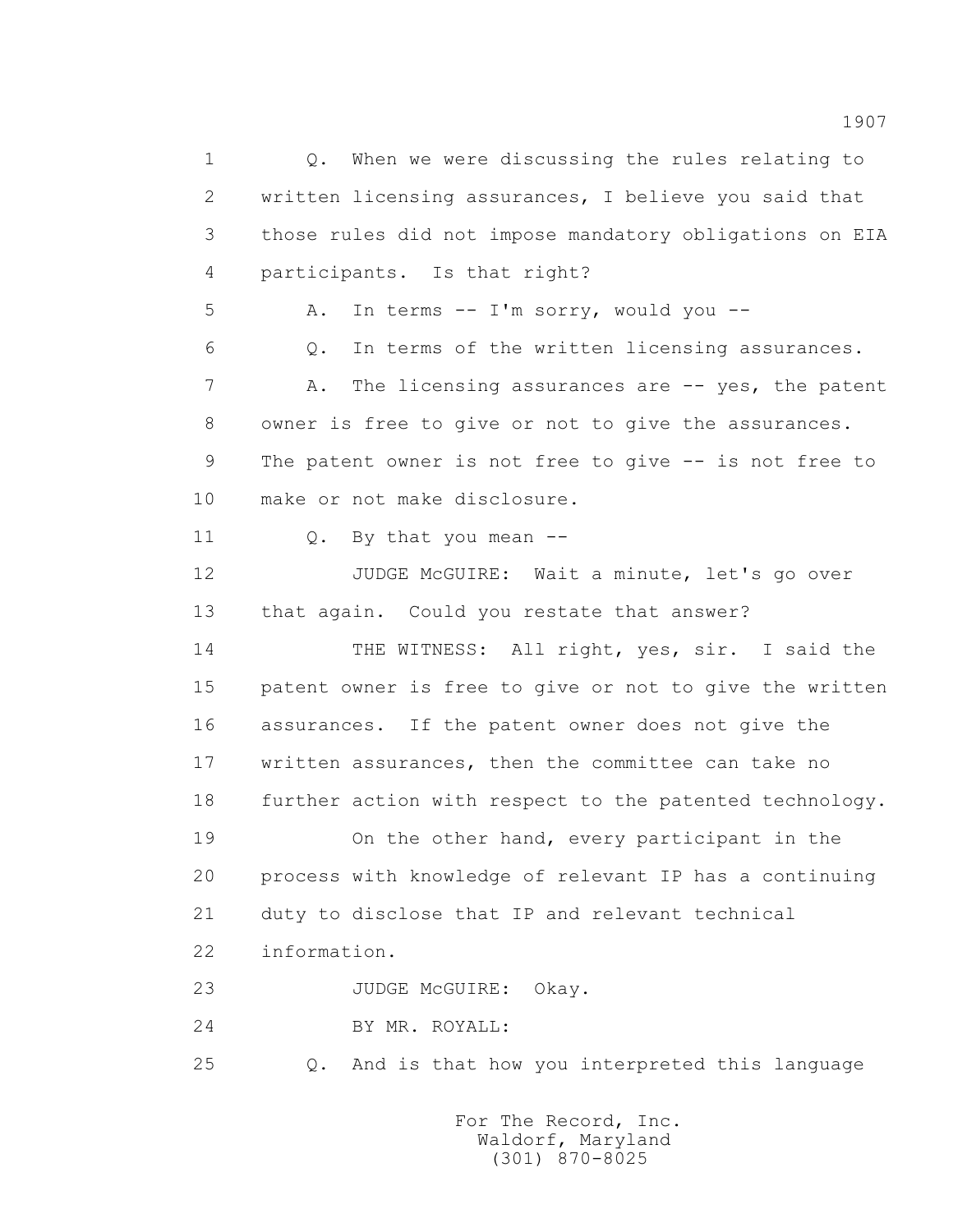1 in Section 3.4 when you joined EIA as its general 2 counsel or sometime shortly thereafter?

 3 A. Based upon my reading of the language and my -- 4 and yes, what I was told about EIA's prior practice, 5 that is correct.

 6 Q. From EIA's standpoint -- and again, I'm asking 7 for your view as EIA's general counsel -- is there any 8 value to knowing in advance what patents or patent 9 applications might relate to a given standards 10 proposal?

 11 A. Yes, sir, as I think I testified before, it is 12 essential to the process. It's essential to know what 13 impediments there are to the process, what issues there 14 are going forward, and to know when it's necessary to 15 obtain the written assurances.

 16 If there's no disclosure, there's no 17 opportunity to request the assurances. Therefore, the 18 end product of the process, if it -- assuming that, in 19 fact, there is relevant IP, the end product is not 20 going to be an open standard, and the entire process 21 has been thwarted.

 22 Q. Are you aware of any standard-setting 23 organizations that do not require the disclosure of 24 patent applications or relevant patent applications? 25 A. Yes, there are.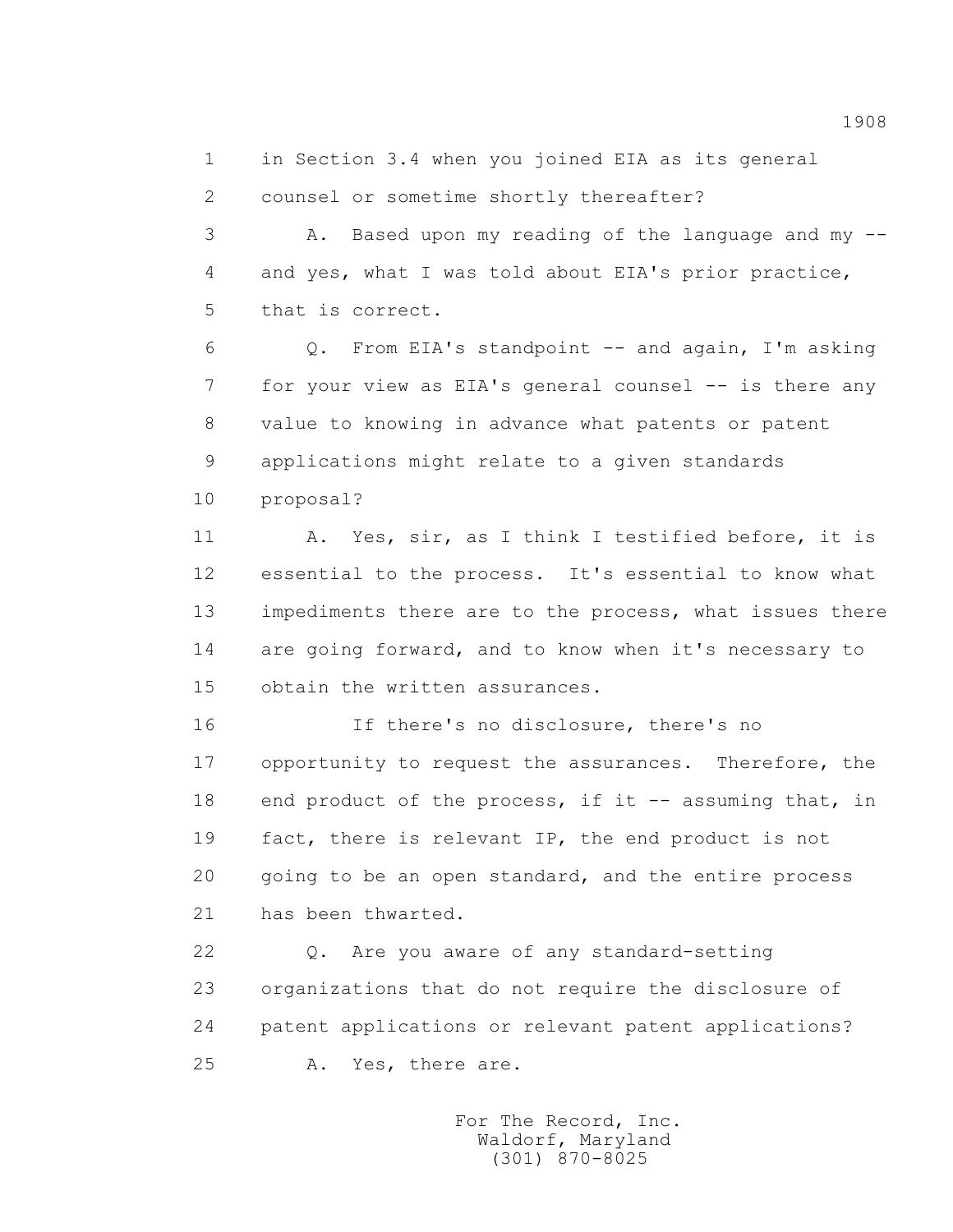1 Q. Is there anything in your mind about the nature 2 of JEDEC or EIA's work as compared to other standard 3 organizations that in your view makes disclosure of 4 patent applications important? 5 A. In other industries, particularly outside the 6 community in which we operate, which is the high 7 technology community, the standard-setting process may 8 move more slowly, and the patent application process 9 may move more slowly -- [answer stricken]. 10 MR. PERRY: Your Honor, excuse me --11 THE WITNESS: -- but there is no -- 12 JUDGE McGUIRE: All right, let him finish, Mr. 13 Perry, then you can make your objection. 14 JUDGE McGUIRE: Are you finished, Mr. Kelly? 15 THE WITNESS: Yes, I am. 16 JUDGE McGUIRE: All right, Mr. Perry? 17 MR. PERRY: There was a motion in limine with 18 respect to -- 19 JUDGE McGUIRE: You're exactly right, 20 sustained. I know what you're saying. 21 MR. PERRY: I would like to strike his 22 testimony -- 23 JUDGE McGUIRE: It is stricken at this point, 24 because the Court is not interested in any other 25 industry standard organizations, and you're exactly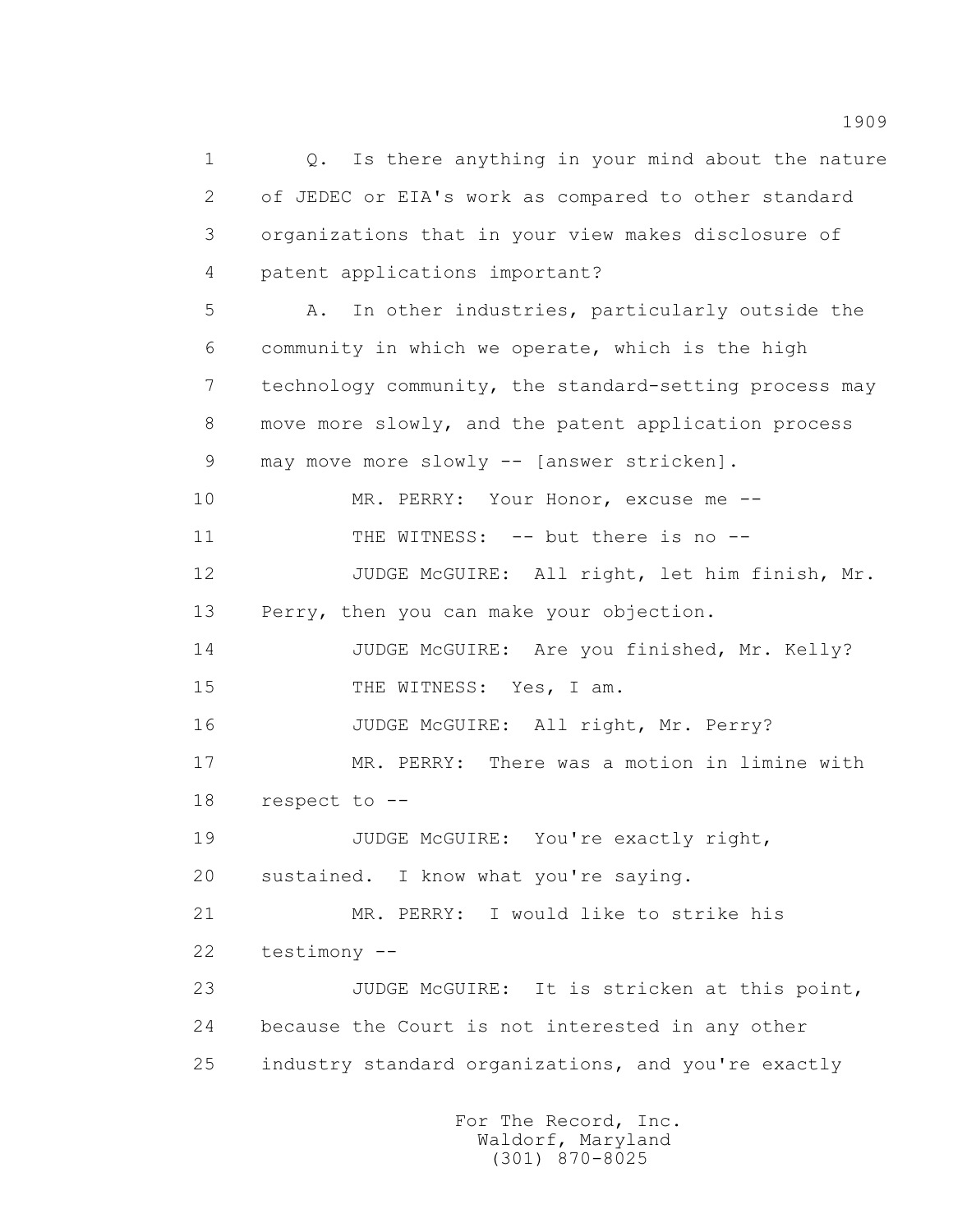1 right on that order, and that is sustained, and I want 2 that last answer stricken from the record.

 3 MR. ROYALL: Thank you, Your Honor, we 4 understand. I will -- I will say, just because it's 5 going to come up later, Mr. Perry has questioned Mr. 6 Kelly in deposition about how the ANSI policy or 7 guidelines may relate to EIA and JEDEC, and it was also 8 a subject he's been questioned about in prior 9 depositions, and that's something that we think is 10 relevant to understand the facts in this case and how 11 the rules were interpreted --

12 JUDGE McGUIRE: Well, if I don't entertain 13 other expert -- proposed expert testimony on this 14 issue, I don't feel inclined to entertain any kind of 15 testimony in this area.

 16 MR. PERRY: Your Honor, with respect to ANSI, 17 we're in complete agreement, because EIA is accredited 18 by ANSI, so there's a relationship there. I had not 19 understood his questioning to be related to ANSI. I 20 thought he was going into VESA and all the other ones 21 that Mr. Kefauver had been opining about.

 22 JUDGE McGUIRE: So, there is no objection, is 23 that what you're saying?

 24 MR. PERRY: If that's -- if he wants to talk 25 about ANSI, we have no problem. We're going to ask him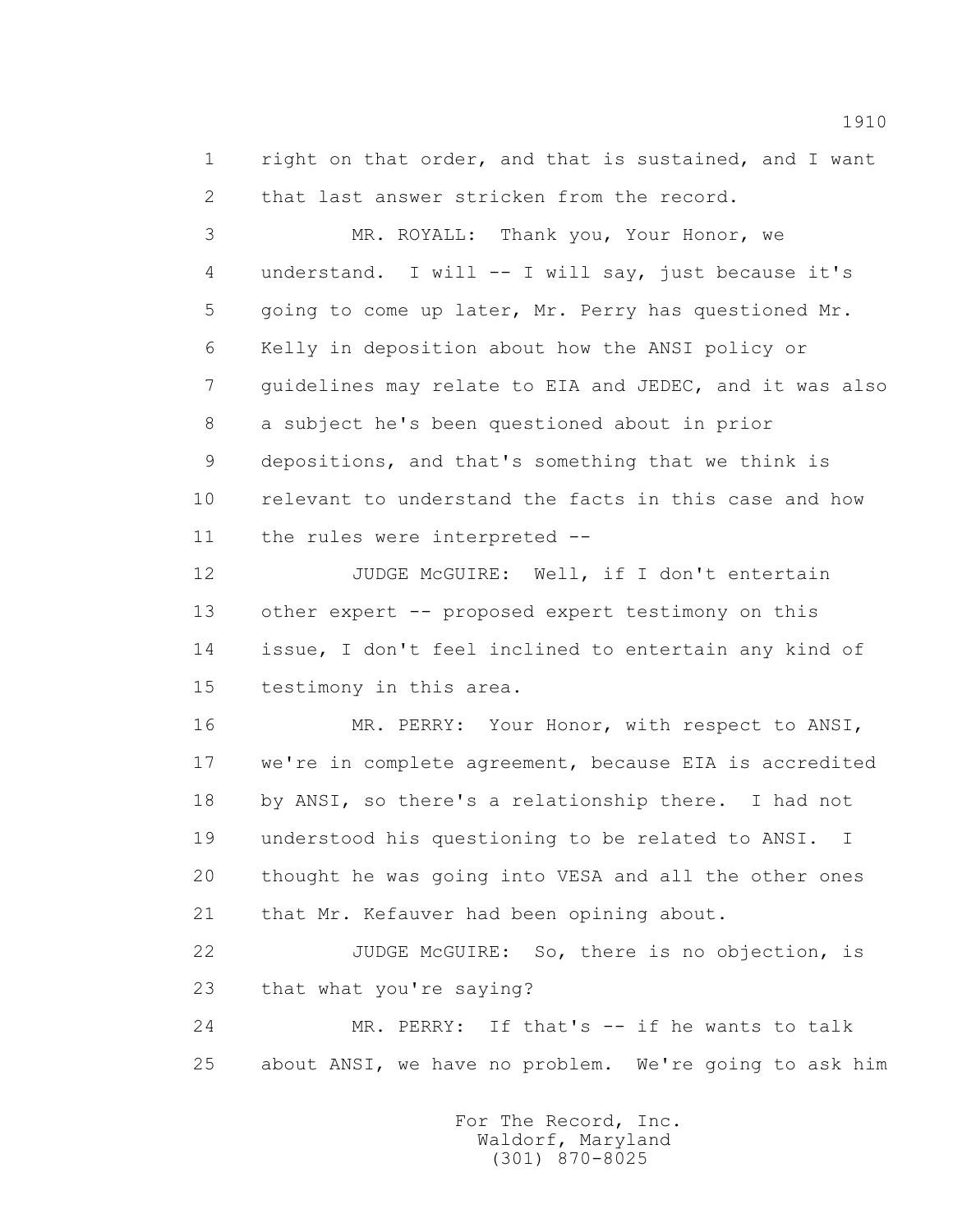1 about ANSI.

 2 JUDGE McGUIRE: Well, okay. 3 Is that the context of your inquiry, Mr. 4 Royall? 5 MR. ROYALL: I can limit it. I'm happy to 6 limit it to ANSI. 7 JUDGE McGUIRE: All right, then let's keep it 8 for the time being confined to that, but my earlier 9 statement is still pretty -- I mean, we'll see how this 10 comes up again, but I'm not inclined to hear testimony 11 on how other outside organizations operate. 12 MR. ROYALL: Fully understood. Thank you. 13 JUDGE McGUIRE: All right, go ahead. 14 BY MR. ROYALL: 15 Q. Are you aware of other ANSI-affiliated 16 standards organizations that do not require the 17 disclosure of relevant patent applications? 18 A. I am aware that there are other organizations 19 that do not require the disclosure of patent 20 applications, including ANSI itself, but I can't 21 identify specifically who they are. 22 Q. And just so the record is clear when we come 23 back to the prior question, is there anything in your 24 mind about the nature of JEDEC's or EIA's work as 25 compared to other ANSI-affiliated standards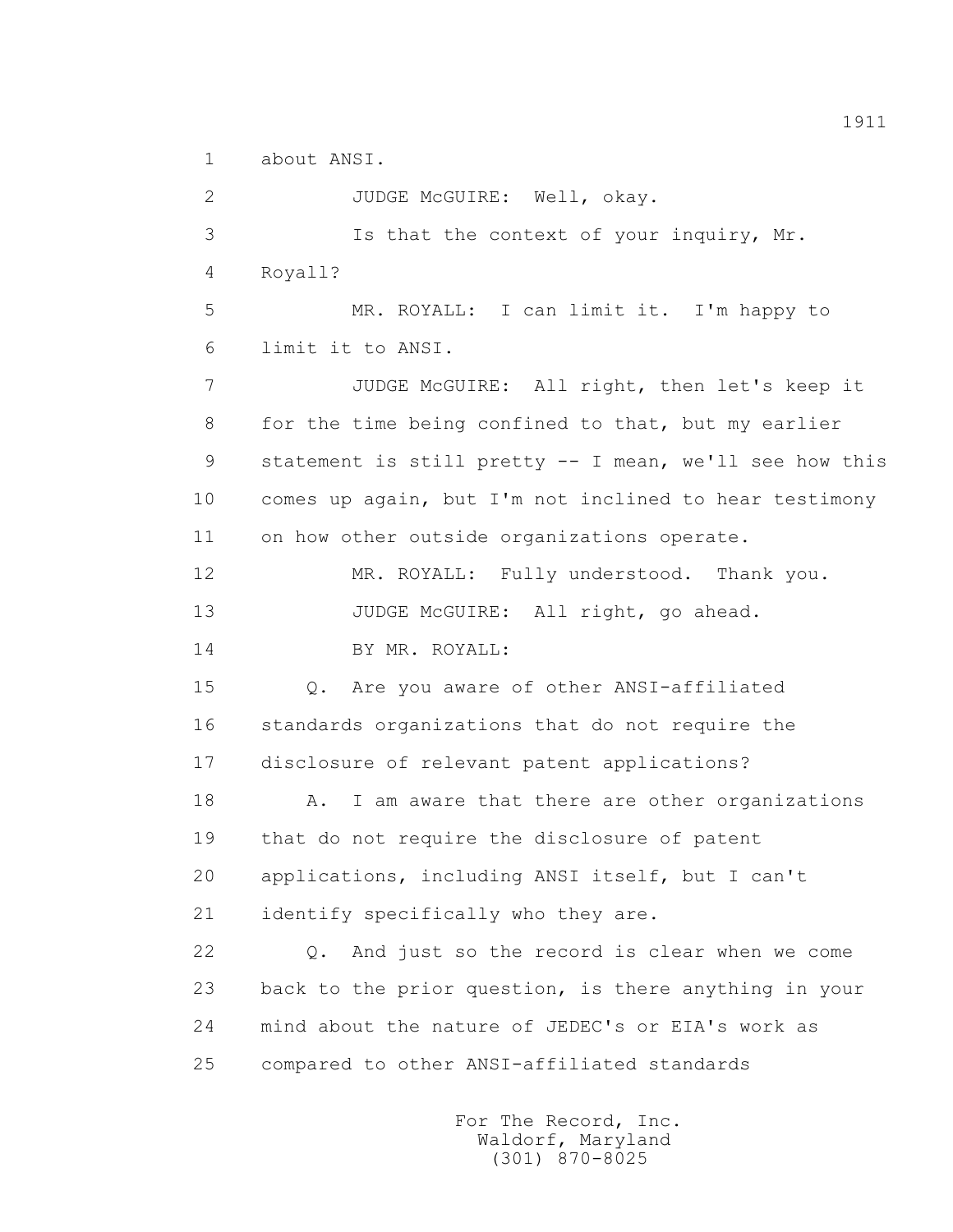1 organizations that in your view makes disclosure of 2 patent applications more important?

 3 A. The fact that we're in a very fast-moving, 4 fast-breaking technology development area means that to 5 wait until the patent process concludes before there is 6 disclosure would postpone until a very late date in the 7 standard development process the disclosure of patents. 8 So, in IT -- in the IT area where we operate, our 9 space, it is critically important to get out 10 information about relevant IP as early in the process 11 as possible, and that means patent applications as well 12 as issued patents.

 13 Q. Is there in your mind any connection between 14 EIA's and JEDEC's patent disclosure rules and the 15 general commitment to developing open standards that 16 you discussed earlier?

 17 A. Again, I think I may be being a little 18 repetitive. To me, the disclosure requirement goes 19 right to the heart of the open standards process.

 20 Q. Now, have we -- have we covered in the various 21 rules, written rules that we've discussed so far, those 22 aspects of EIA policy that related to standardization 23 activities when you joined the organization in late 24 1990?

25 A. I think we've covered all the documents. There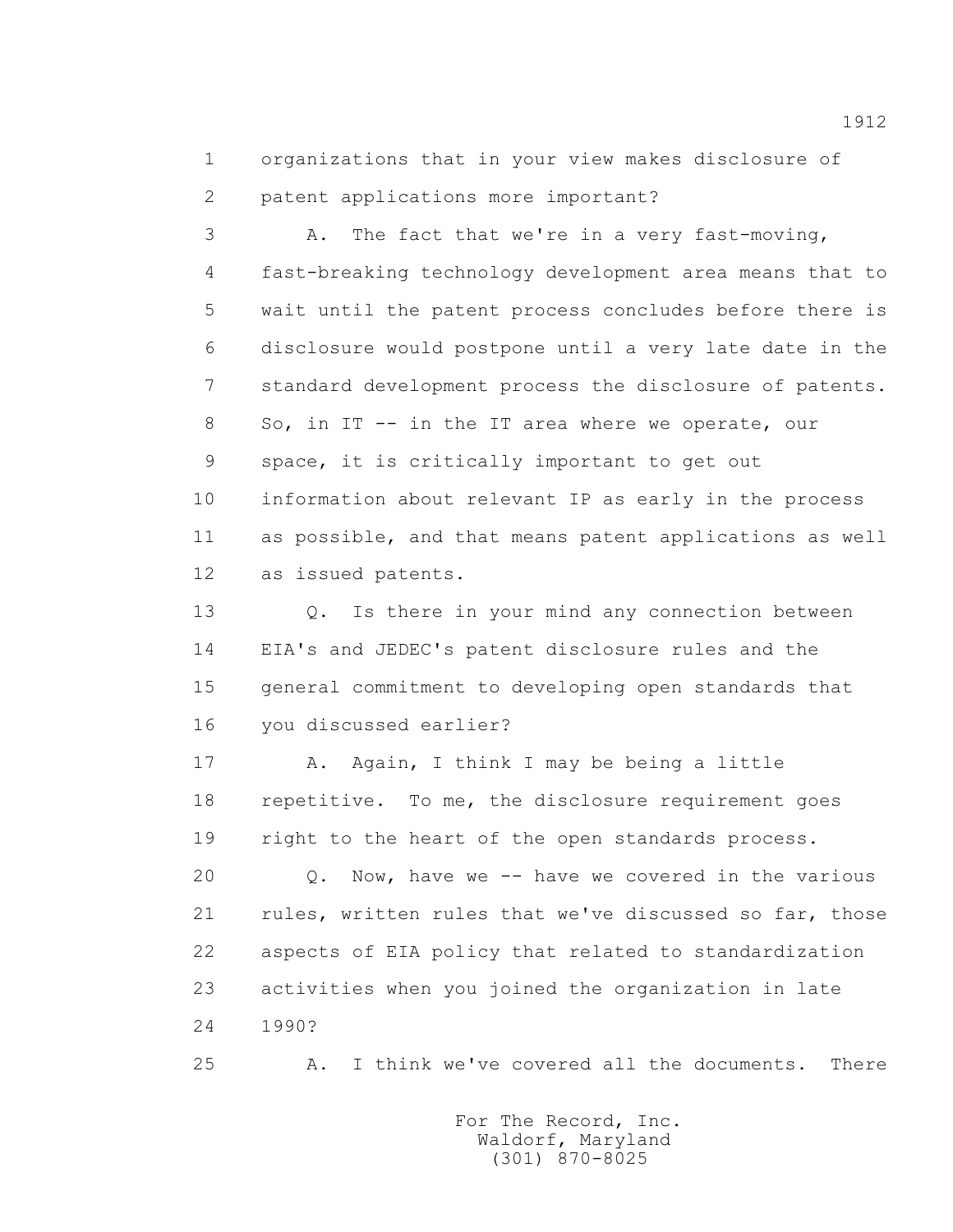1 may be particular sections of documents that we haven't 2 reviewed, but in general, yes, we've covered 3 everything.

 4 Q. Do the various rules set forth in these EIA 5 manuals -- and by that I'm referring to the EP-3, EP-7 6 manuals and also the EIA Legal Guides which we 7 discussed -- do the rules set forth in those manuals 8 apply with any less force or effect to standardization 9 activities conducted by JEDEC as opposed to other parts 10 of EIA?

 11 A. No. Again, as I think I've testified before, 12 the EIA rules apply throughout or at least at this time 13 applied throughout the EIA structure to all of the 14 sectors of EIA.

 15 Q. As of the time that you joined EIA, did JEDEC 16 have any of its own rules governing standardization 17 activities conducted by the organization?

18 A. JEDEC had its own manual at the time that I 19 joined EIA which -- yes.

20 MR. ROYALL: May I approach, Your Honor?

21 JUDGE McGUIRE: Yes.

22 THE WITNESS: Thank you.

23 BY MR. ROYALL:

 24 Q. Mr. Kelly, I've just handed you what's been 25 marked for identification as CX-205.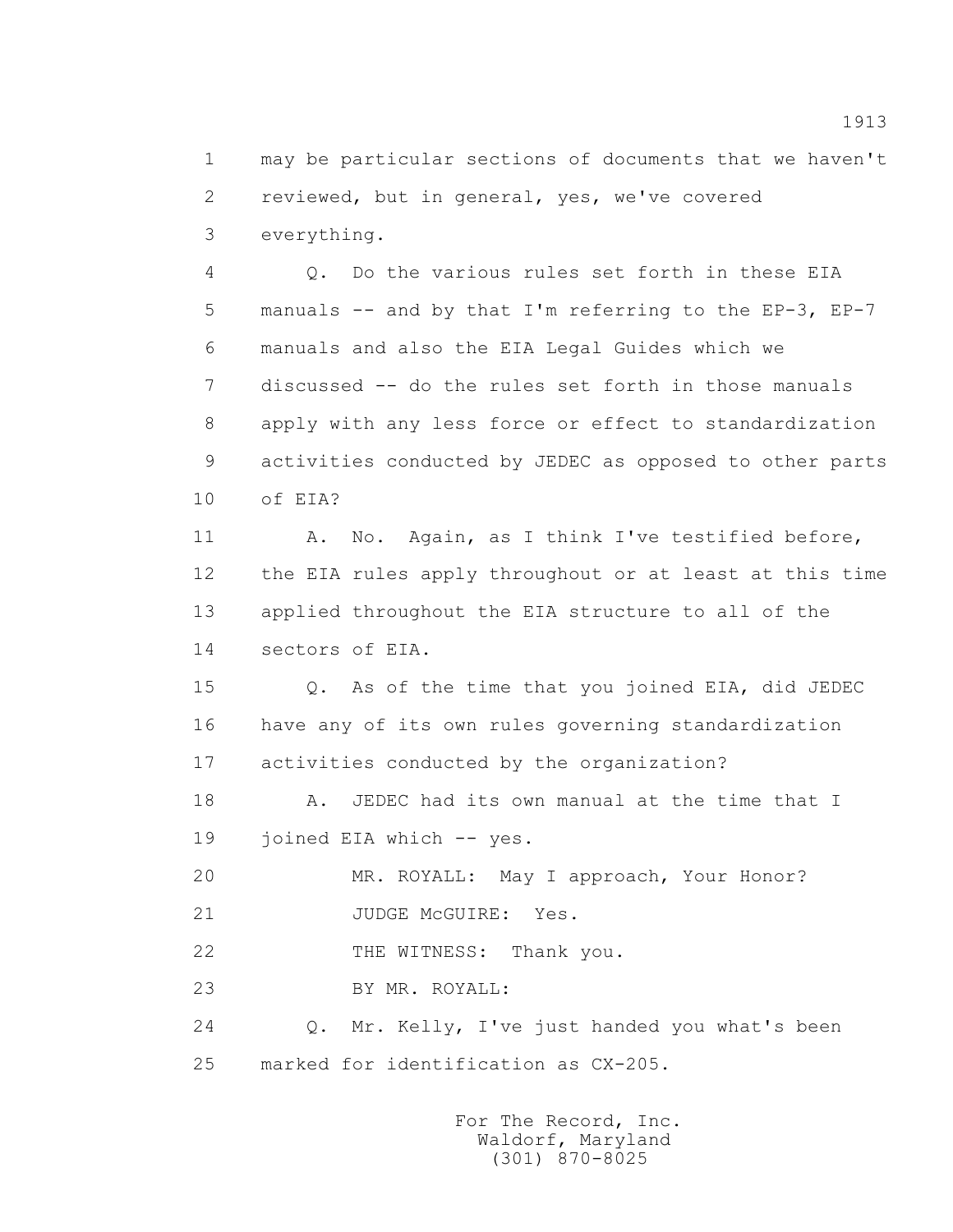1 A. Yes, sir.

 2 Q. Do you recognize this document? 3 A. Yes, sir, this is the JEDEC manual which was in 4 effect at the time that I became EIA general counsel in 5 September 1990. 6 Q. And was this an EIA publication? 7 A. This was, as indicated on the cover, published 8 by the Electronic Industries Association, Engineering 9 Department, yes. 10 Q. And did this manual apply uniquely to the 11 activities of JEDEC, or did it also apply to other 12 EIA-related activities -- 13 A. No, this -- 14 Q. -- as well? 15 A. -- this manual applied just to JEDEC-related 16 activities. 17 Q. And how would you describe the purpose of this 18 manual? 19 A. This manual was to provide sector-specific 20 guidance to JEDEC engineering committees, and it was 21 supplemental to the EIA manuals that we've been talking 22 about previously and the Legal Guides. 23 Q. Do you know whether this manual, while it was 24 in effect in the early 1990s, was generally made 25 available to JEDEC participants?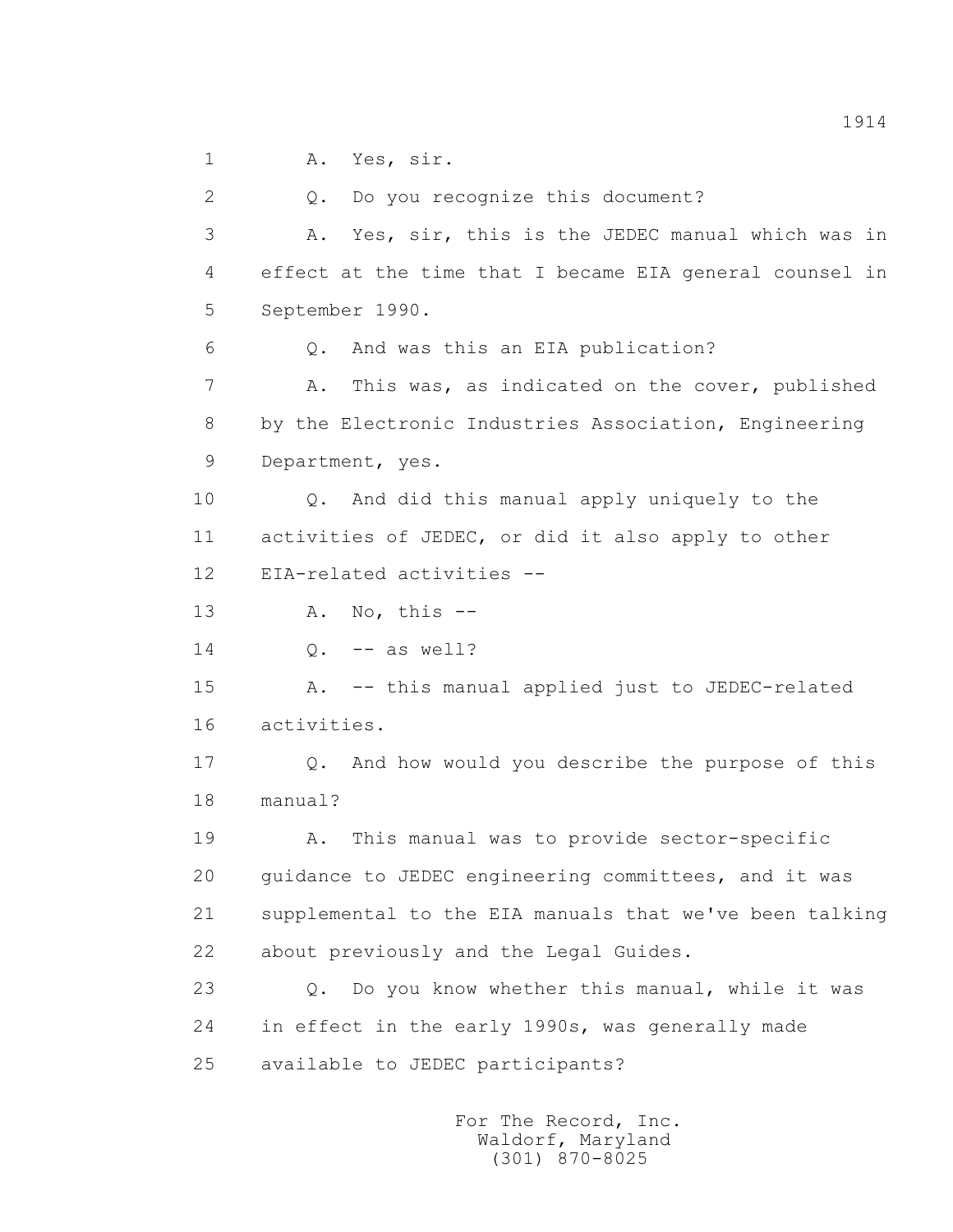1 A. My understanding?

2 Q. Yes, your understanding.

 3 A. My understanding is that this manual was made 4 available or that the then-current version was made 5 available to all new members at the time they became 6 members. It was also made available to committee 7 chairs when they assumed their responsibility as 8 committee chairs. It was also brought to meetings by 9 the staff people who were responsible for the 10 committees and available at the meeting if anyone cared 11 to review the document.

 12 Q. You said earlier that you, as EIA's general 13 counsel, have the final word when it comes to 14 interpreting and applying the EIA's rules, correct? 15 A. That is correct.

 16 Q. Who had the final word when it came to 17 interpreting and applying JEDEC's separate rules, such 18 as the rules set forth in CX-205?

 19 A. I did, and as I think I testified before, the 20 reason for that was that until early 2000, JEDEC was 21 part of the EIA corporate structure. I was the 22 corporate general counsel. I was responsible for the 23 integrity of the entire corporate process.

 24 Q. During the period in which JEDEC was an 25 unincorporated division of EIA, which set of rules

> For The Record, Inc. Waldorf, Maryland (301) 870-8025

1915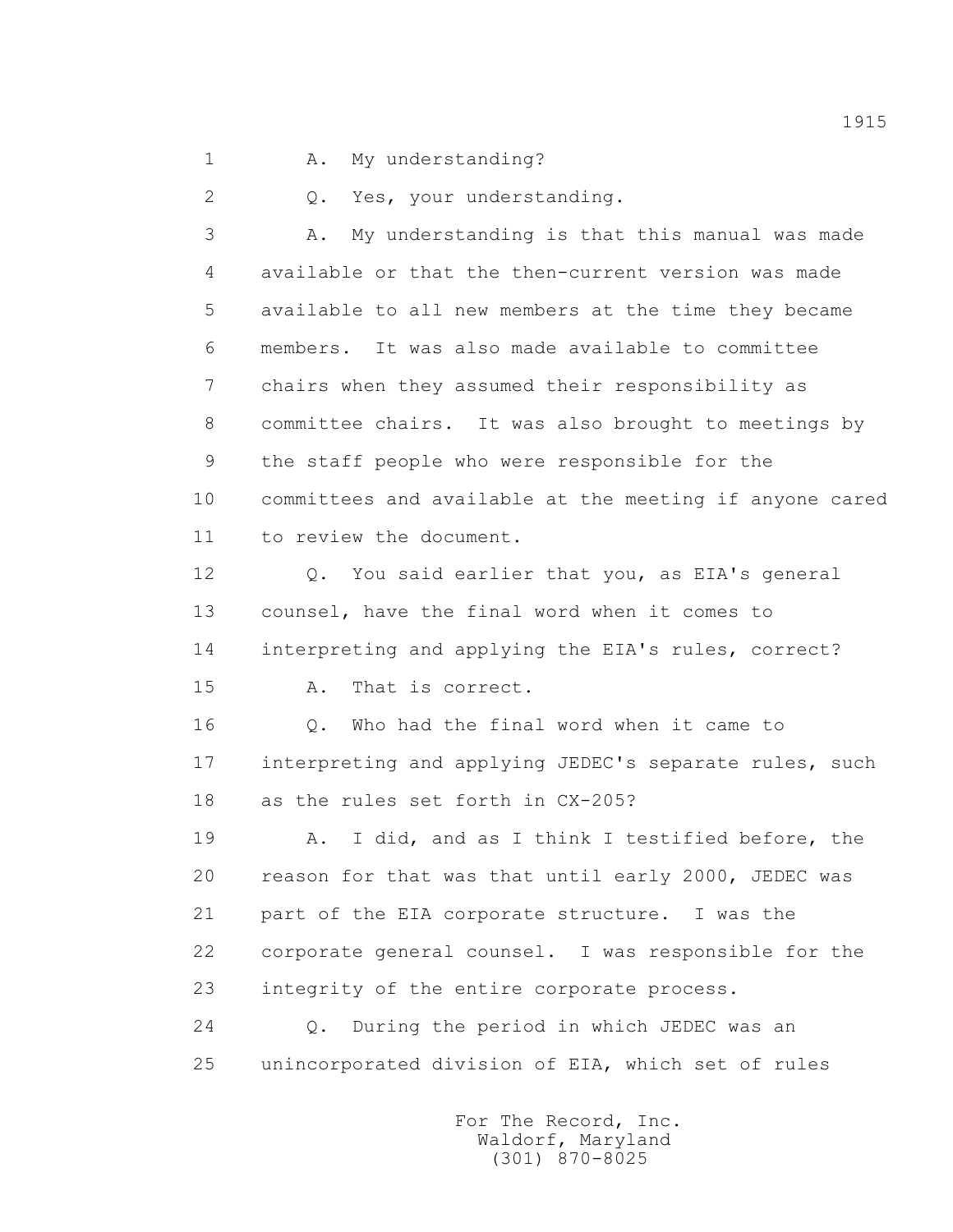1 ultimately were controlling over JEDEC, JEDEC's own 2 separate rules or the broader rules established by EIA? 3 A. If there were a conflict, the broader rules of 4 EIA would govern; however, I'm not aware of any 5 conflicts between the JEDEC rules and the EIA rules. 6 Q. Just to be clear, are you aware of any conflict 7 that has existed between JEDEC's separate rules and EIA 8 rules at any time during your tenure as EIA general 9 counsel? 10 A. No, sir. 11 Q. Let me ask you to turn to page 14 of CX-205. 12 A. I'm there. 13 Q. Do you see the heading -- heading 8 entitled 14 Legal Requirements? 15 A. Yes, I do. 16 Q. And below that, do you see the heading Legal 17 Guides? 18 A. I do. 19 Q. Could I ask you to read the two sentences under 20 the heading Legal Guides? 21 A. "All meetings of the JEDEC Solid State Products 22 Engineering Council and its associated Committees, 23 Subcommittees, Task Groups and other units shall be 24 conducted within the current edition of EIA Legal 25 Guides adopted by the EIA Board of Governors and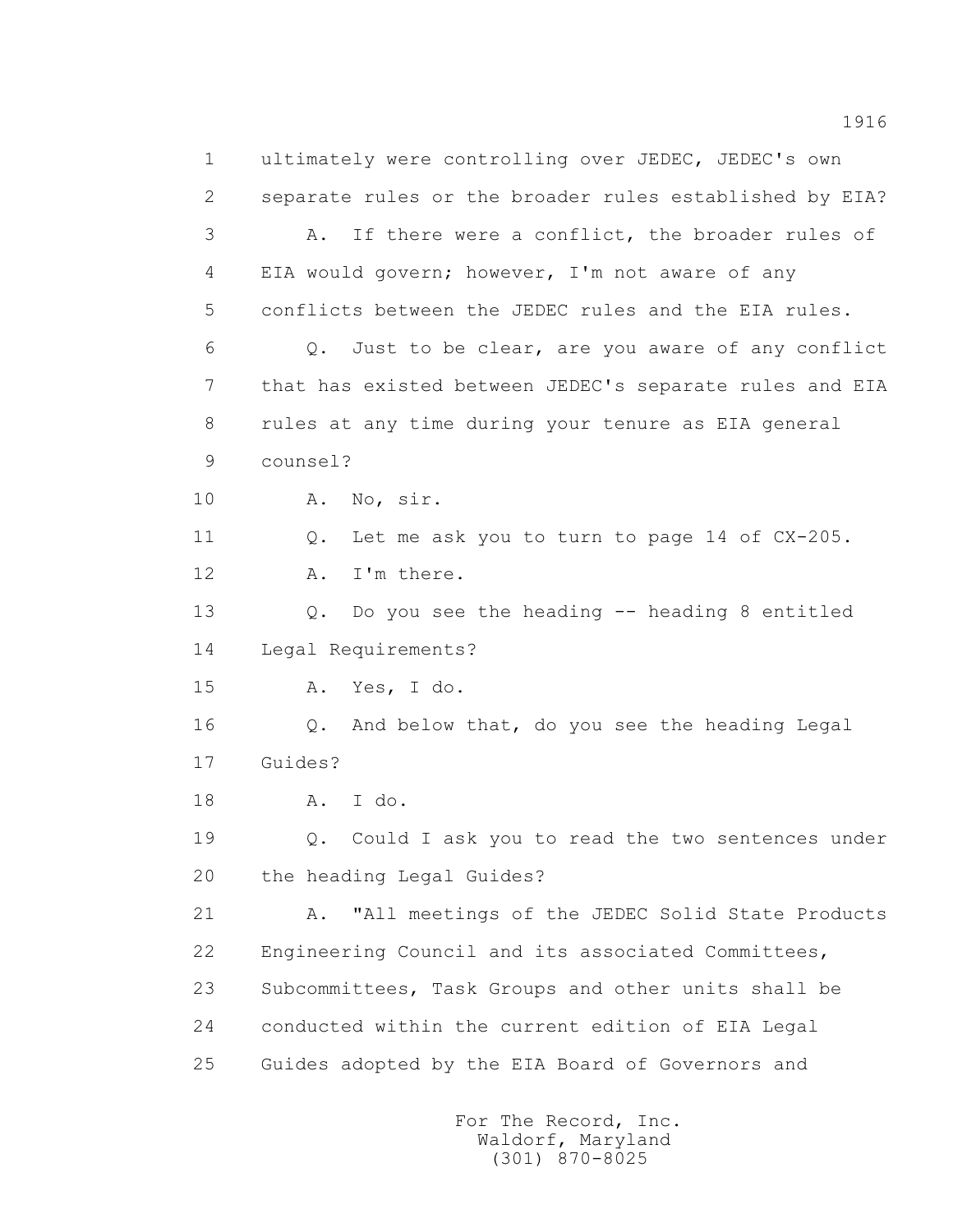1 incorporated herein by reference. EIA Legal Counsel 2 can advise the Council," C O U N C I L, "and Committees 3 from time to time concerning interpretation of Legal 4 Guides."

5 0. Is it correct that the JEDEC manual -- this 6 version of the JEDEC manual, CX-205, incorporated by 7 reference into JEDEC's rules the EIA Legal Guides?

8 A. Sir, that's what it says.

 9 Q. To your knowledge, has that remained true in 10 subsequent versions of the JEDEC manual?

 11 A. It has remained true until recent editions of 12 the JEDEC manual within the last few years, but 13 certainly during the 1990s, this was true.

 14 Q. And during the early to mid-1990s, did you from 15 time to time advise JEDEC concerning the interpretation 16 of the EIA Legal Guides?

17 A. Yes, I did.

18 0. Did this version of the JEDEC manual, that is, 19 the 21-H version that was in effect when you joined EIA 20 in 1990, CX-205, did it refer expressly to the RAND 21 licensing assurance requirement that we discussed 22 earlier?

23 A. No, sir, that -- it did not.

 24 Q. Did it or does it, since we have it here, refer 25 expressly to the patent disclosure requirements that we

> For The Record, Inc. Waldorf, Maryland (301) 870-8025

1917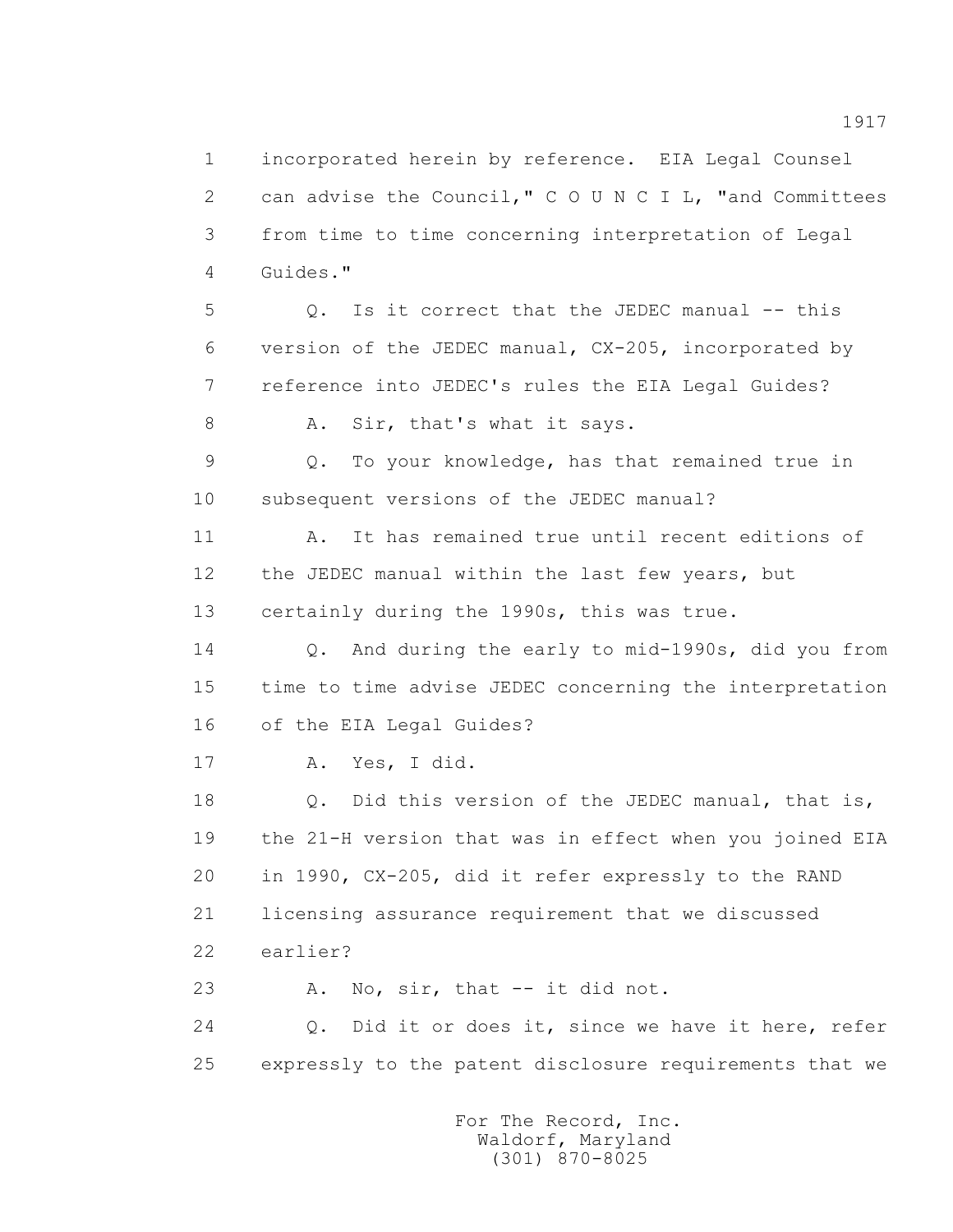1 discussed earlier and that we saw reference to in the 2 EIA manuals?

3 A. No, it does not.

 4 Q. Does that mean that JEDEC participants during 5 the time in which this JEDEC manual was in effect, that 6 is, CX-205, were not subject to those EIA policies? 7 A. No, it doesn't mean that at all. As I think I

8 testified, within the EIA structure, EIA --

 9 hierarchically, EIA was at the top of the food chain 10 and JEDEC was further down, and therefore JEDEC members 11 were required to comply not only with the JEDEC manual 12 but also with the EIA manual, and the provisions you're 13 referring to were in the EIA manuals and the Legal 14 Guides, even though they weren't repeated here in the 15 JEDEC manual.

 16 MR. ROYALL: Your Honor, before I go further, 17 I'd like to offer CX-205 at this time.

18 JUDGE McGUIRE: Objection?

19 MR. PERRY: No objection.

20 JUDGE McGUIRE: So entered.

21 (CX Exhibit Number 205 was admitted into

22 evidence.)

23 BY MR. ROYALL:

 24 Q. Now, we have been discussing written rules and 25 the various provisions in the written rules, and just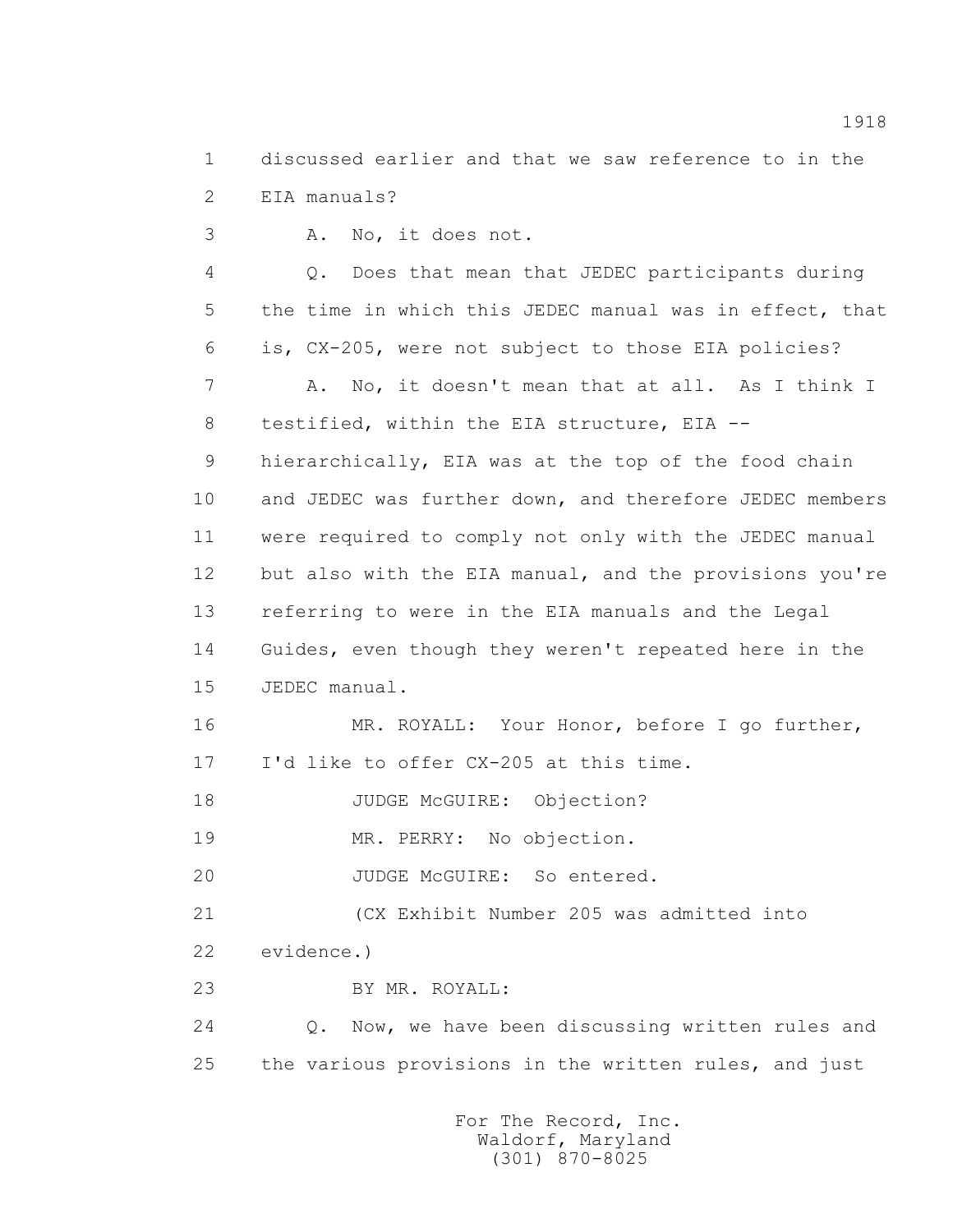1 to make sure it's all connected, let me ask you this: 2 Are you aware of something within EIA that is 3 called the EIA patent policy?

 4 A. I think what we've just been discussing has 5 been referred to as the EIA patent policy as well as 6 the EIA JEDEC patent policy or the EIA Consumer 7 Electronics policy and so forth, yeah, it's referred to 8 both ways.

 9 Q. Well -- and I'm not asking you to go into 10 detail, because I know we have covered a number of 11 these provisions, but just generally, can you describe 12 what it is when you use the term or you hear the term 13 "EIA patent policy," what specifically do you have in 14 mind?

 15 A. The two key elements that we've been 16 discussing. The first is early disclosure of relevant 17 patents and patent applications, and the other key 18 element is the written assurance provision, which as I 19 said before in response to His Honor's question can be 20 given or not given by the patent owner, but together, 21 those two requirements are the major elements of what 22 we call the patent policy.

 23 Q. In terms of the requirements that it imposes 24 relating to licensing assurances and patent disclosure, 25 has the EIA patent policy changed since you first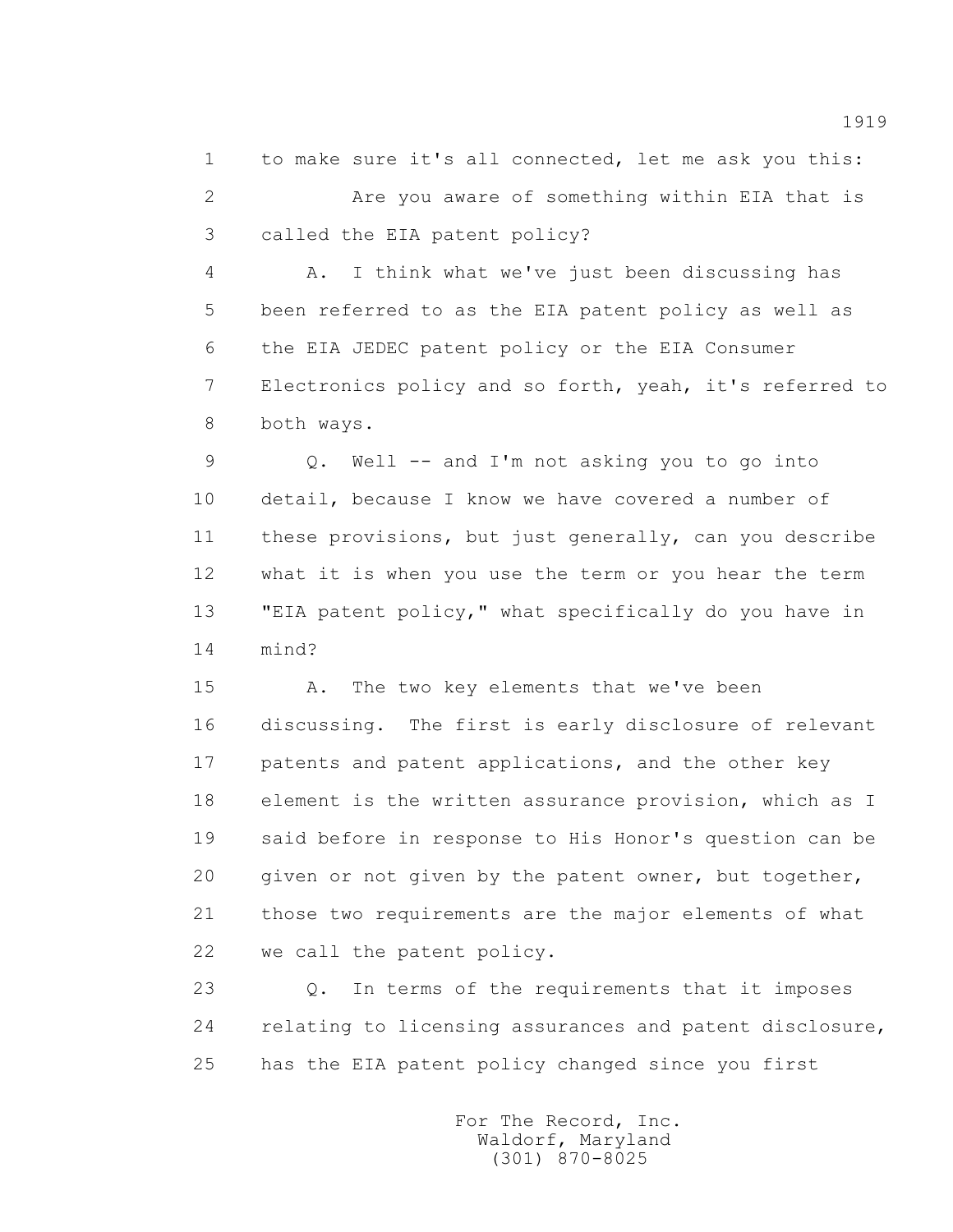1 joined EIA in September 1990?

 2 A. No, sir, not in terms of its substance, no. 3 Q. Are you familiar with something called the 4 JEDEC patent policy? 5 A. I think that those terms were used 6 interchangeably, EIA patent policy and JEDEC patent 7 policy, again, during the relevant period of time, 8 which I'm thinking is the 1990s. 9 Q. And just to be clear, since you joined EIA in 10 1990, to your understanding, has the JEDEC patent 11 policy changed in any way? 12 A. No, not in any way, not substantively. 13 Sometimes the words have changed, but the substance has 14 not. 15 Q. Did there come a time in the early 1990s when 16 JEDEC developed its own statement in writing of the 17 JEDEC patent policy? 18 A. Yes, sir, at some point JEDEC did develop a 19 manual, I think it was published in around October 20 1993, which was a statement in its own words of the 21 patent policy. 22 MR. ROYALL: Your Honor, may I approach? 23 JUDGE McGUIRE: Go ahead. 24 THE WITNESS: Thank you. 25 BY MR. ROYALL:

> For The Record, Inc. Waldorf, Maryland (301) 870-8025

1920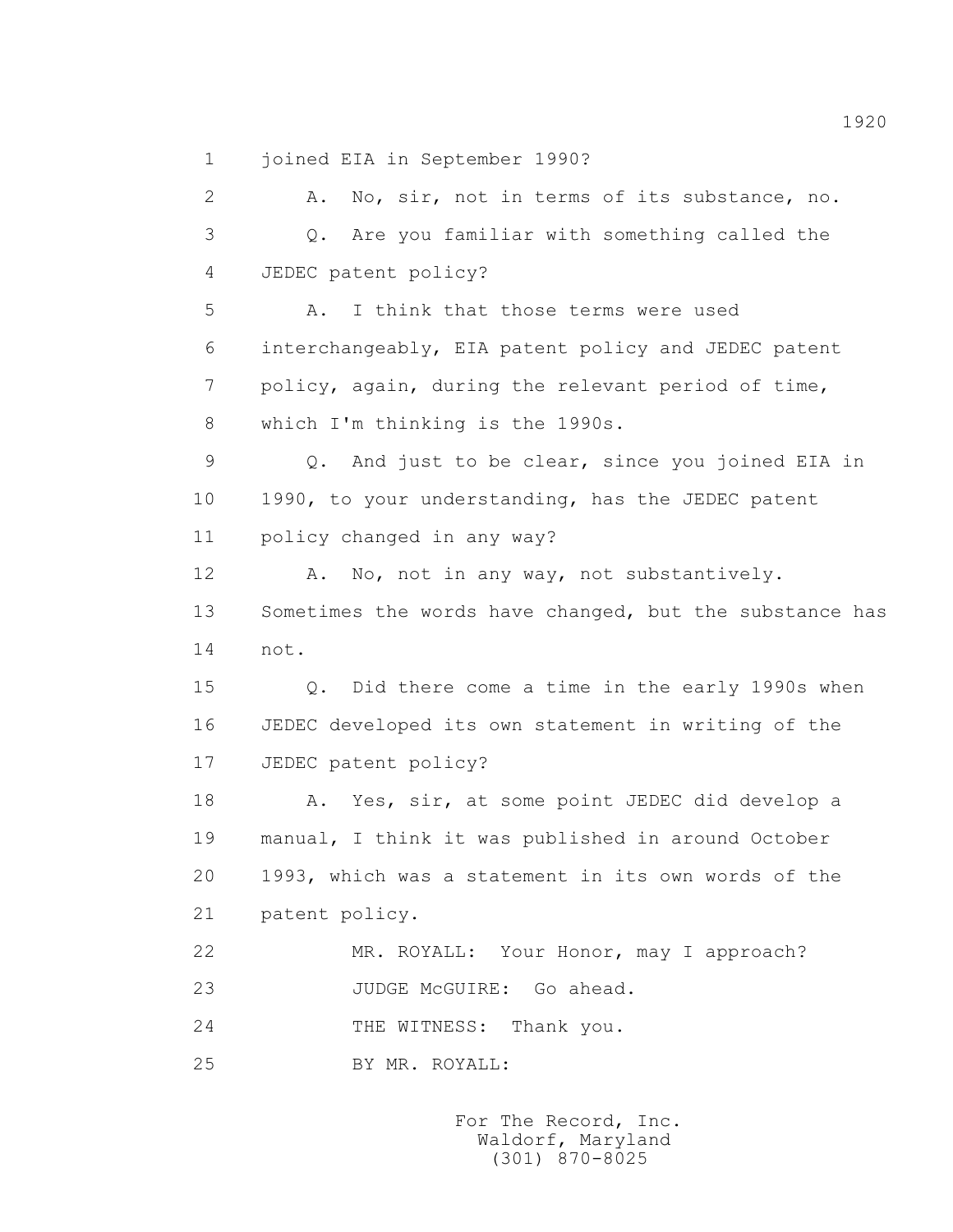1 0. Mr. Kelly, I've just handed you what's been 2 marked for identification as CX-208. Do you recognize 3 this document?

 4 A. Yes, sir, this is the document I was referring 5 to in response to your earlier question. It is 6 identified as JEP21-I, and it's dated October 1993.

 7 Q. And did this version of the JEDEC manual, J -- 8 I'm sorry, CX-208, did it supersede the prior version 9 of the JEDEC manual that we were discussing, the 21-H 10 version?

 11 A. Yes, sir, it says in the subtext under the 12 identification number of the document that it's a 13 revision of JEP21-H, which is the document identified 14 as CX-205.

 15 Q. Have you ever heard either this version of the 16 JEDEC manual or the prior version of the JEDEC manual 17 referred to as the chairman's manual?

18 A. No, sir.

 19 Q. Do you know whether in the early to mid-1990s, 20 after it was adopted, this version of the JEDEC manual, 21 the 21-I version, was generally made available to JEDEC 22 members?

23 MR. PERRY: No foundation, Your Honor.

24 JUDGE McGUIRE: Sustained.

25 BY MR. ROYALL:

 For The Record, Inc. Waldorf, Maryland (301) 870-8025

1921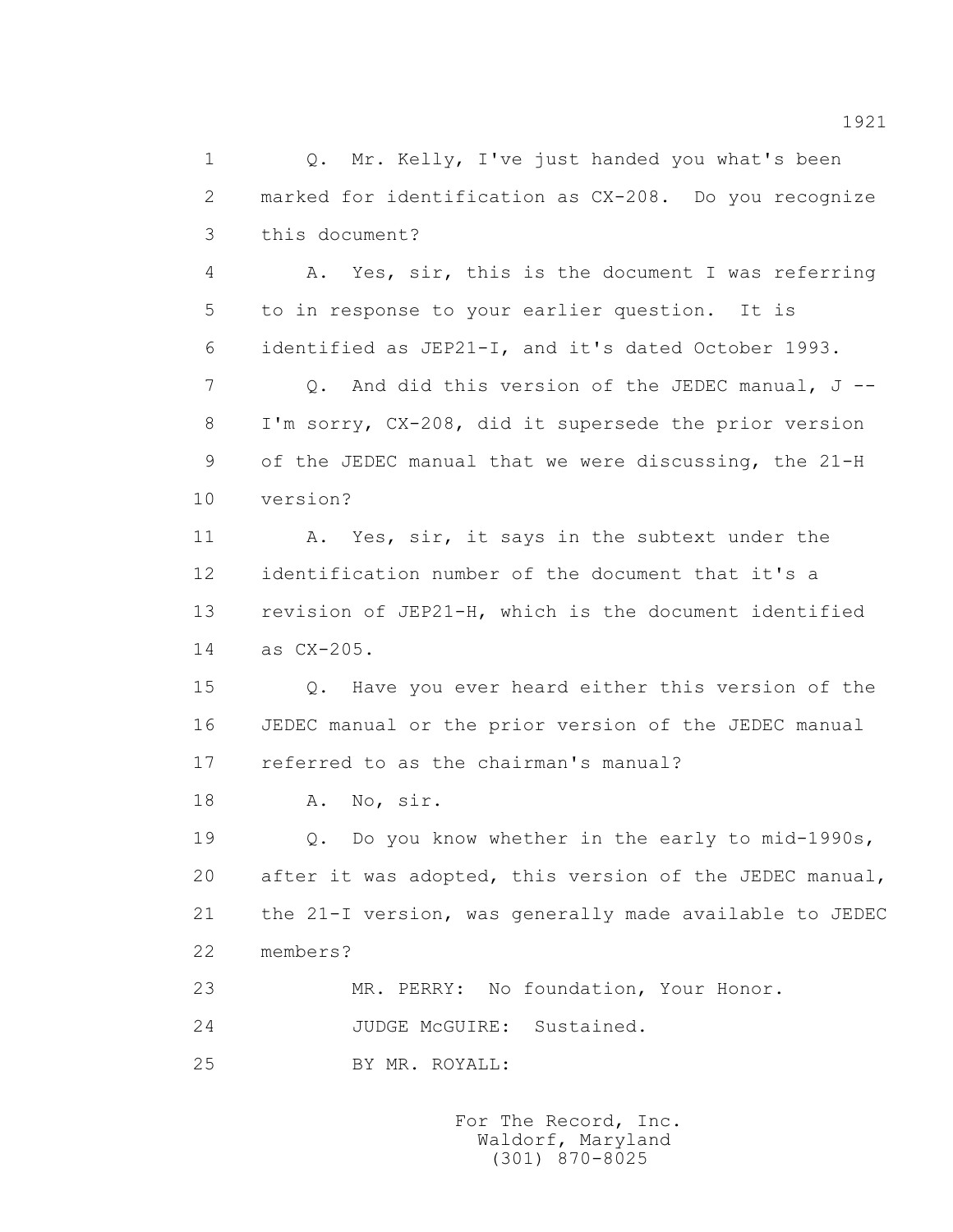1 Q. If we could go back to the questions I asked 2 you earlier about the EIA manuals, do you recall that 3 you gave testimony that those manuals were generally 4 made available to EIA participants? 5 A. Yes, sir. 6 Q. In the manner in which you used that term or 7 understood and described that term, generally made 8 available, do you know whether this manual, the 21-I 9 manual, was generally made available to JEDEC 10 participants? 11 MR. PERRY: No foundation for what was 12 available to JEDEC participants, Your Honor. 13 MR. ROYALL: I'm asking whether he knows, and 14 then if he -- depending on the answer to that question, 15 we can explore the basis of that. 16 JUDGE McGUIRE: Well, I think that one I'll 17 have to entertain, because that's the whole point of 18 the question it seems to me, so overruled. 19 BY MR. ROYALL: 20 Q. Do you have in mind the question, Mr. Kelly? 21 A. Yes, I do. I think -- 22 MR. PERRY: Your -- 23 THE WITNESS: -- I was permitted to testify to 24 the earlier version of the same publication that was 25 disseminated --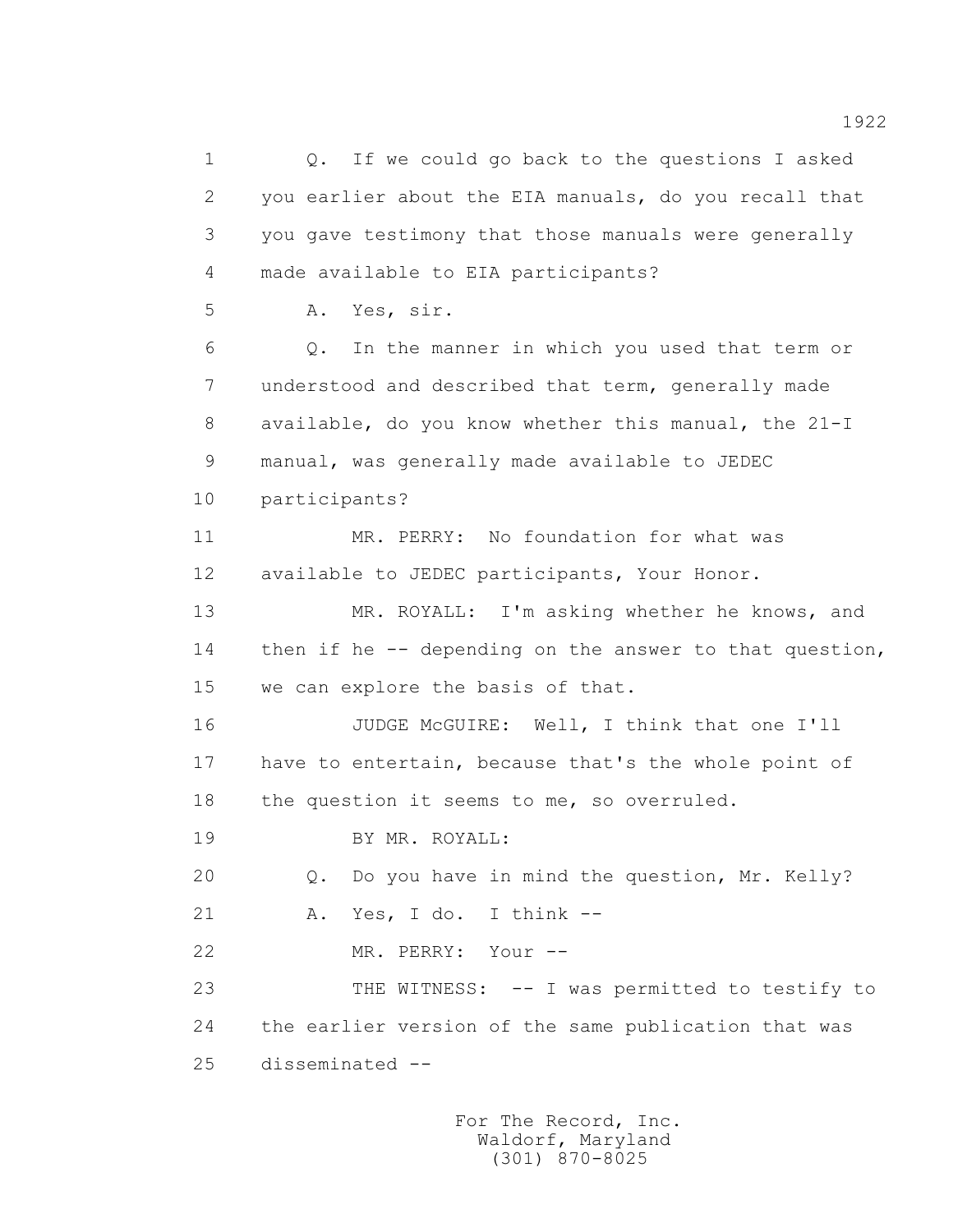1 MR. PERRY: Can we just get a yes or no please, 2 Your Honor?

 3 THE WITNESS: I'm trying to say yes -- the same 4 way, the same way.

 5 JUDGE McGUIRE: We can only talk in this 6 courtroom one person at a time, so I ask everybody 7 involved, and I try myself to avoid talking overlapping 8 with other people in talking, but I'm allowed to 9 interject.

 10 So, let's start all over, and ask the question 11 again, and sir, if you will just answer the question, 12 and then if there is any opposition, we will entertain 13 that.

14 All right, Mr. Royall.

15 BY MR. ROYALL:

 16 Q. And just to be clear, to respond to Mr. Perry's 17 question, if you can just give a yes or no answer to 18 that first, then we will go further depending on that.

 19 Do you have an understanding as to whether this 20 version of the JEDEC manual, the 21-I manual marked as 21 CX-208, was generally made available to JEDEC members 22 in the same way that you've described the EIA manuals 23 earlier being generally made available to EIA

24 participants?

25 A. Yes.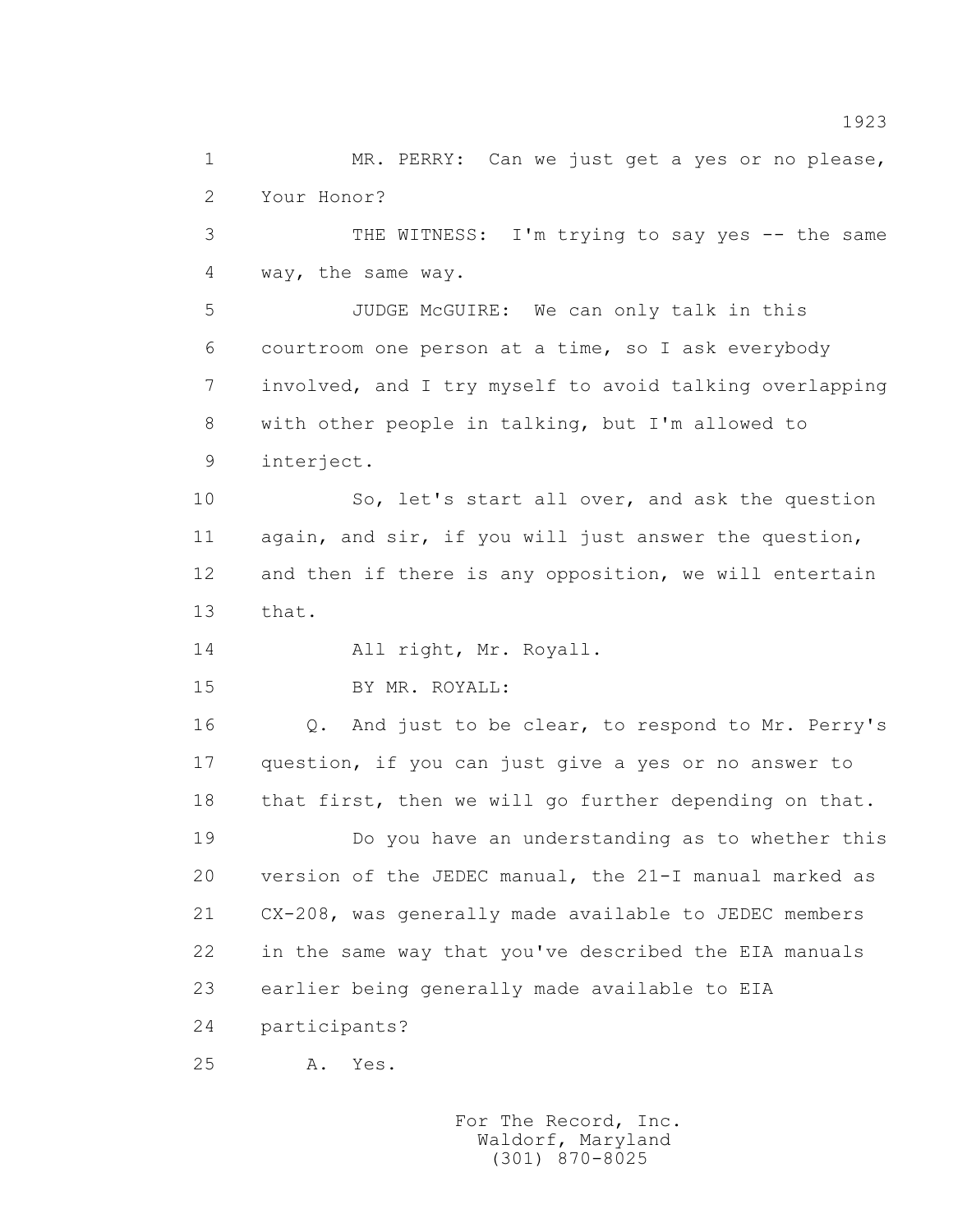1 0. Can you explain the basis for that 2 understanding? 3 A. The basis for the understanding is the -- what 4 I had been told by staff in the course of my ongoing 5 work. 6 MR. PERRY: Your Honor, I would object if he 7 goes further and says what he was told by staff, 8 because that's hearsay being offered for the truth. 9 JUDGE McGUIRE: Overruled. It's his 10 understanding. I'll hear it. 11 BY MR. ROYALL: 12 Q. Can you elaborate on how it is that you 13 understand that this manual was generally available? 14 I'm just not sure that you were -- you had completed 15 your answer. 16 A. Because I periodically inquire and have 17 inquired of staff how the manuals are distributed, and 18 what I have been told forms the basis for my 19 understanding. 20 Q. Were you involved in the process of revising 21 the 21-H version of the JEDEC manual, which has been 22 marked as CX-205, to generate the subsequent 21-I 23 version of the JEDEC manual, which is marked as CX-208? 24 A. I was not directly involved in the sense of 25 being a draftsman of this document, no.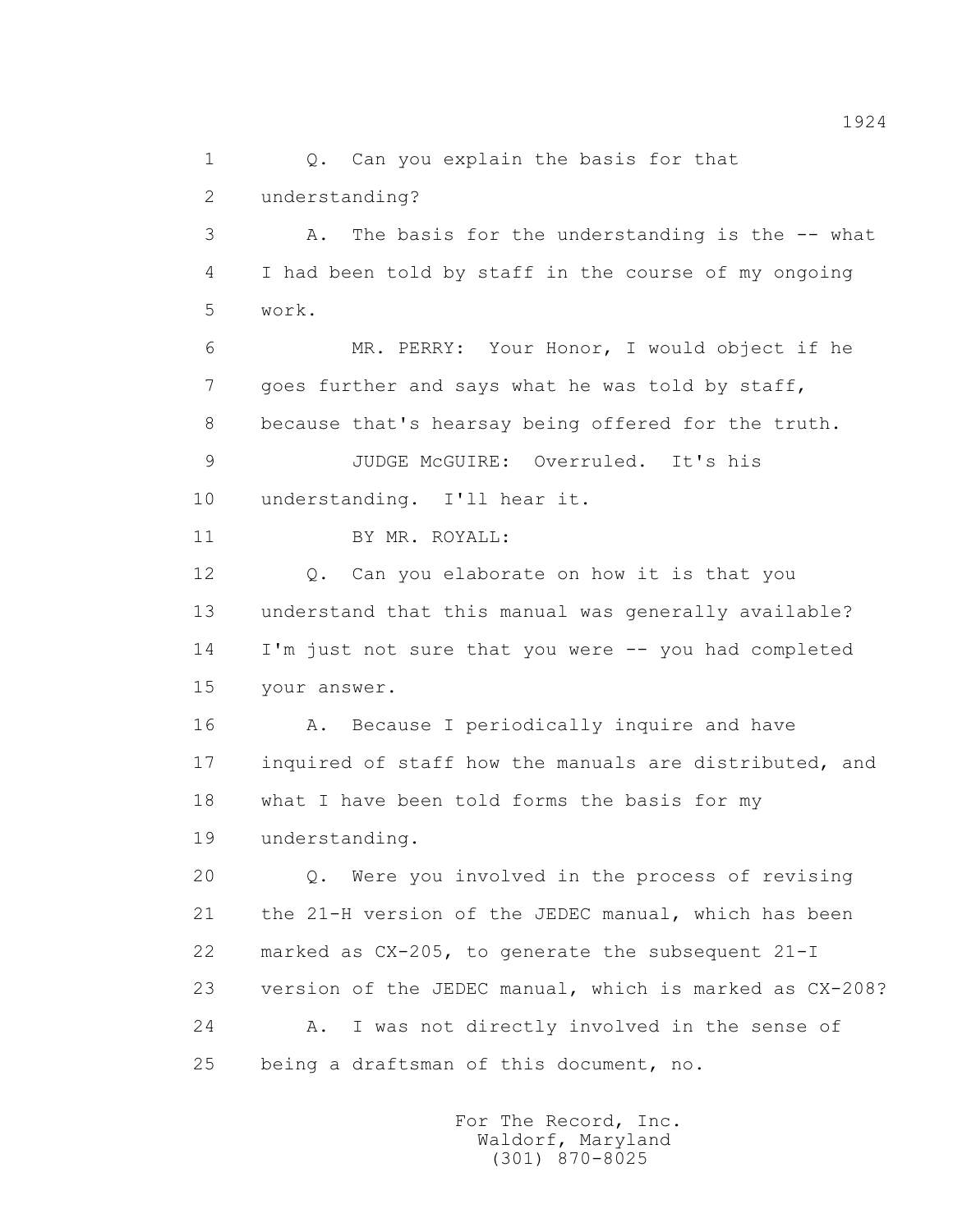1 Q. Did you review and approve this document, the 2 21-I version of the JEDEC manual, before it was 3 finalized? 4 A. I'm sure that I did. It couldn't have been 5 published without my approval. 6 Q. Does this version of the JEDEC manual, CX-208, 7 contain a statement of the JEDEC patent policy? 8 A. Yes, sir, I believe it does. 9 Q. Let me ask you to turn to page 19 of CX-208. 10 A. I have. 11 Q. And focusing on Sections 9.3 and 9.3.1 on that 12 page, do you see that? 13 A. I do. 14 Q. Is this the language or a portion of the 15 language that you were referring to when you said that 16 this manual has a statement of the JEDEC patent policy? 17 A. It is or they are. 18 Q. When this language was first added to the JEDEC 19 manual in October 1993, as you understand the JEDEC 20 patent policy, did it have an effect of altering the 21 substance of the JEDEC patent policy in any way? 22 A. No, this was a restatement of the patent 23 policy, and it in no way varied the policy itself. It 24 changed some of the verbiage, which I think I testified 25 to earlier.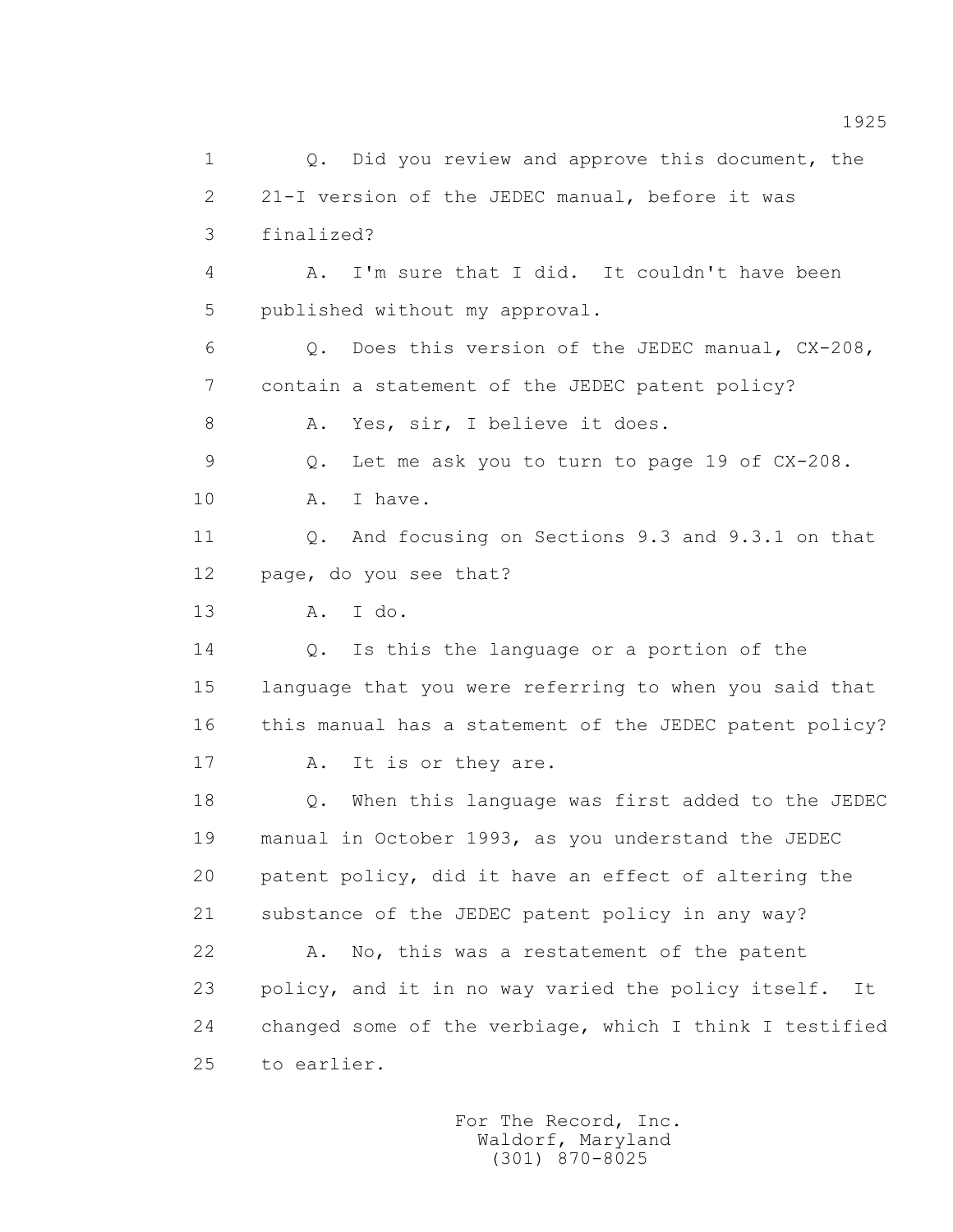1 0. By placing this language in its manual -- and 2 when I refer to "this language," again I am referring 3 to Sections 9.3 and 9.3.1 -- did JEDEC cause the 4 substance of its own patent policy to diverge in any 5 way from the broader EIA patent policy that you've 6 testified about? 7 A. No, sir, this is not different in any -- in any 8 respect from the EIA patent policy other than the 9 language used. 10 0. Let me ask you to turn to page 23 of CX-208. 11 A. Yes, sir. 12 Q. I'm sorry, page 27 is what I meant. 13 Do you see on that page the heading EIA/JEDEC 14 Patent Policy Summary? 15 A. Yes, I do. 16 Q. Now, I'll give you a moment to review it if you 17 need it, but my question is, is the language under that 18 heading an accurate summary of the patent policies that 19 were applicable within both JEDEC and EIA in the time 20 period in which this manual was adopted in 1993? 21 A. Yes, sir, they are -- this language does 22 reflect the policy. 23 Q. And when you say that, it reflects both the 24 JEDEC and the EIA policy? 25 A. They were one in the same, but yes, it reflects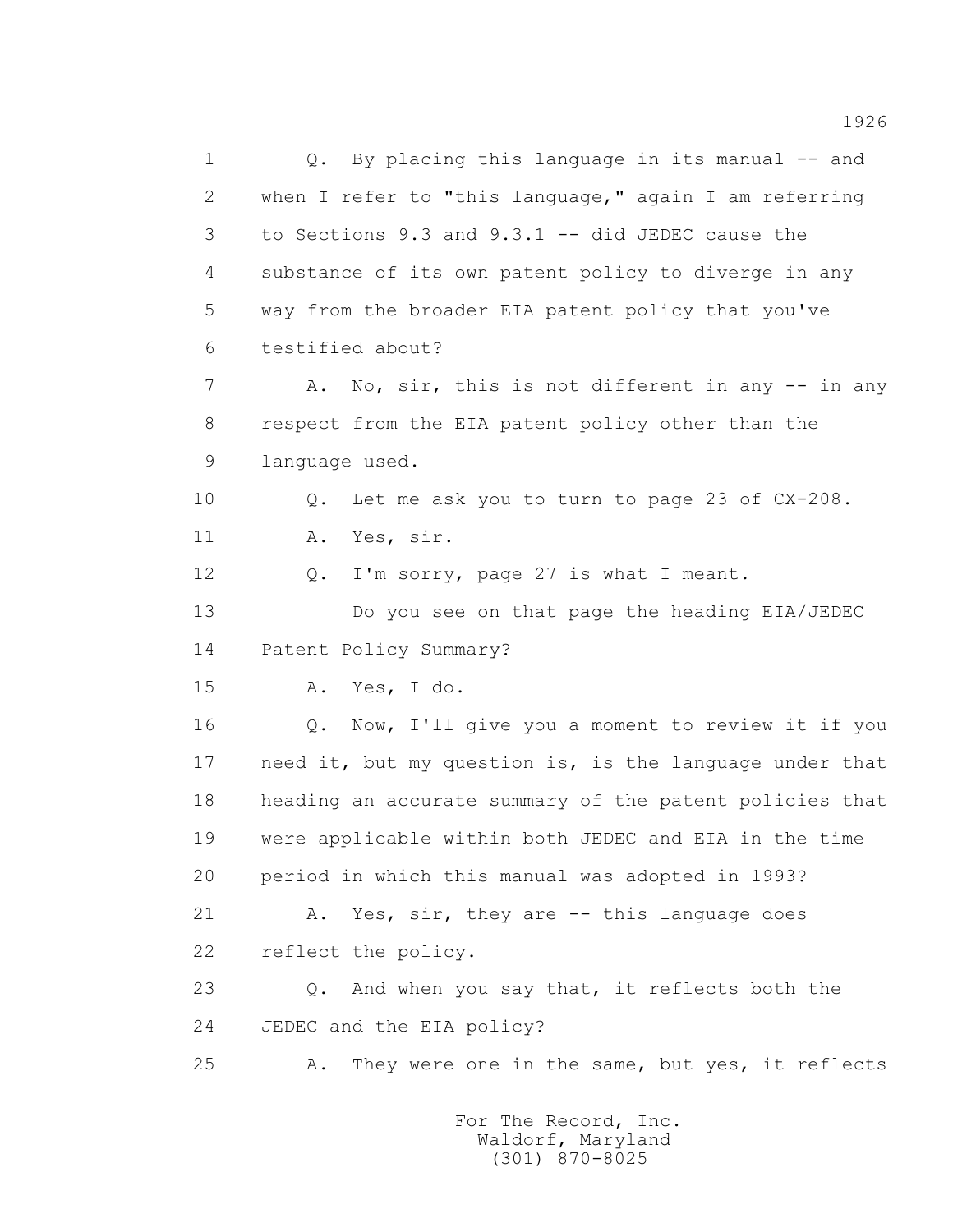1 both if you would like to separate them, yes.

 2 Q. And again, I'll give you time to review this if 3 you need it, but my next question is, does this 4 language accurately summarize the EIA and JEDEC patent 5 policies as they exist today? 6 A. Yes, this language does accurately summarize 7 the language of the EIA and JEDEC patent policies as 8 they exist today. 9 Q. Did the revisions that were made in this 10 version of the JEDEC manual adopted in October 1993 11 clarify or make more explicit any aspect of the 12 JEDEC/EIA patent policy? 13 A. This manual made more explicit the -- the 14 requirement to disclose both issued patents as well as 15 patent applications, yes. 16 Q. Let me ask you again to focus your attention on 17 page 27 of CX-208. 18 A. Yes, sir. 19 Q. Is there language in this -- on this page of 20 the document that you're referring to when you say that 21 it -- this version of the manual made more explicit the 22 application to the patent application? 23 A. Yes, sir, I think if you look at the third 24 line, you will see an explicit reference to "the patent 25 or pending patent."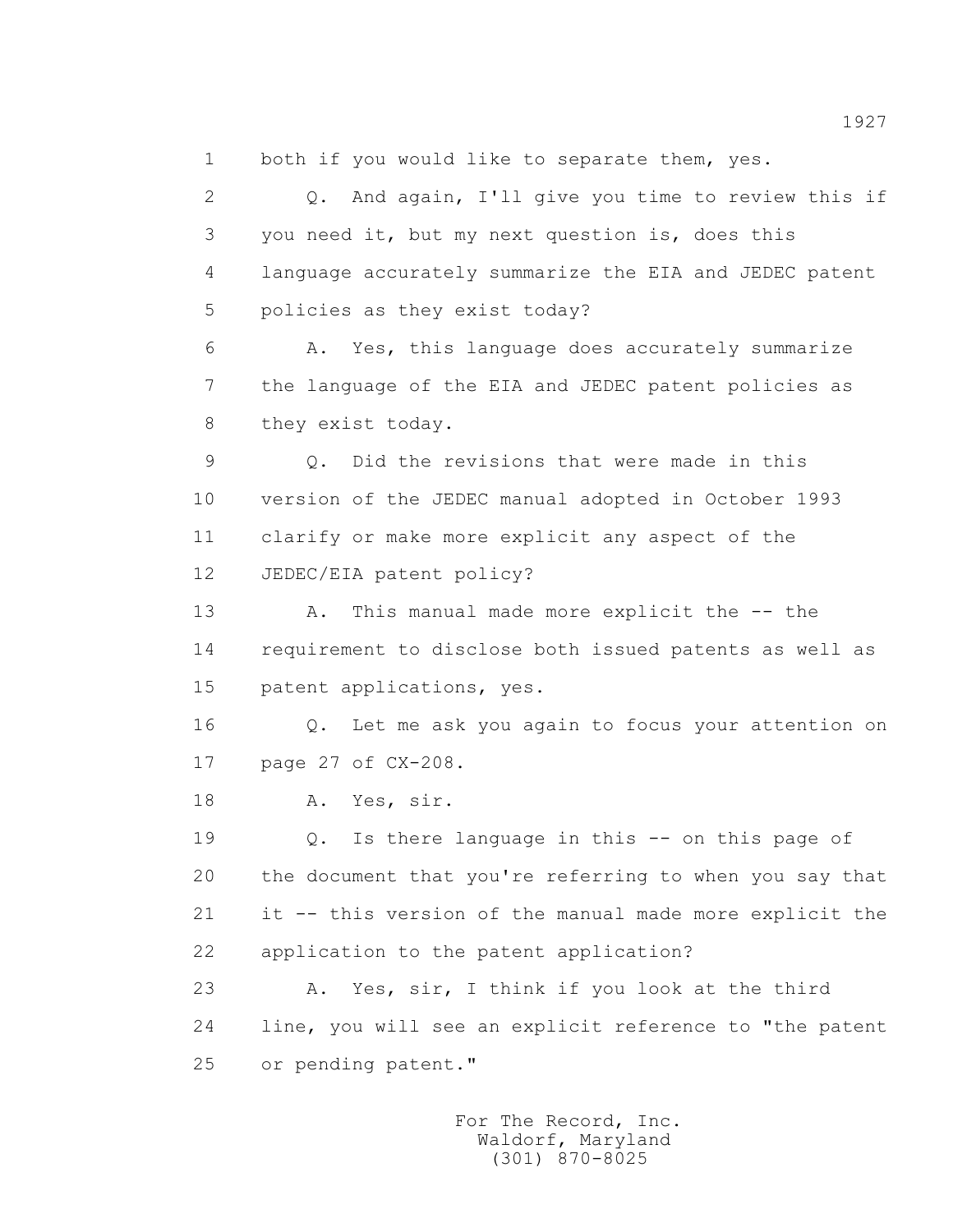1 Q. Yes. Yes, I do see that, but -- and just to be 2 clear, did the addition of this language conform with 3 the manner in which the EIA/JEDEC patent policy had 4 been interpreted and applied prior to this time? 5 A. Yes, sir, it did -- 6 MR. PERRY: Objection, vague as to whether 7 we're talking about how he had interpreted and applied 8 it. The question was about everybody in the world. 9 JUDGE McGUIRE: Sustained. 10 MR. ROYALL: I can re-ask that. 11 BY MR. ROYALL: 12 Q. As you understood and -- as you understood the 13 JEDEC and EIA patent policies in your role as EIA's 14 general counsel, did the addition of this language 15 relating to pending patents conform with the manner in 16 which the EIA/JEDEC patent policy had been interpreted 17 and applied prior to this time? 18 A. Yes, it -- it did, in fact, conform. 19 Q. To your knowledge, have any other EIA-related 20 manuals been revised to include language similar to the 21 language contained in this version of the JEDEC manual? 22 A. In the latter part of the 1990s, EIA revised 23 its own manual to include similar language, that the 24 EIA patent policy applies to issued patents and patent 25 applications equally.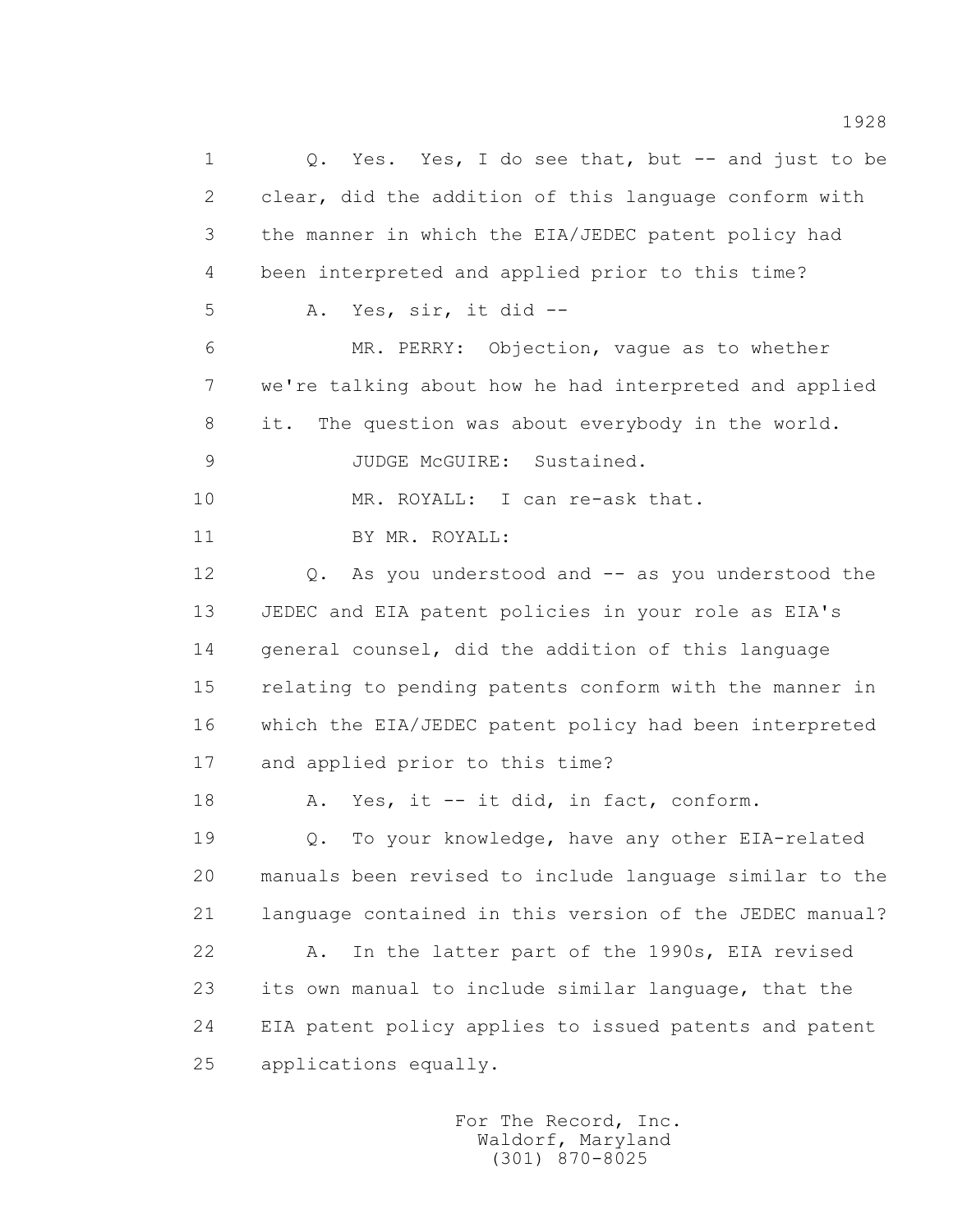1 0. You mentioned earlier that one of your 2 responsibilities as EIA general counsel involves 3 providing input and guidance concerning the proper 4 interpretation and application of the organization's 5 rules. Is that right? 6 A. Correct. 7 MR. ROYALL: Excuse me, Your Honor, I'm just 8 going to skip over something here. 9 JUDGE McGUIRE: I thought you just asked him a 10 question. 11 MR. ROYALL: Well, I asked him a question and 12 he answered. 13 JUDGE McGUIRE: Oh, he answered. I thought he 14 hadn't answered that. 15 (Pause in the proceedings.) 16 BY MR. ROYALL: 17 Q. Mr. Kelly, do you have an understanding -- 18 again, in your capacity as EIA general counsel -- do 19 you have an understanding as to what motivated JEDEC to 20 make the revisions to the JEDEC manual that were made 21 in the 1993 version? 22 MR. PERRY: Your Honor, there's no foundation 23 for that. He can just ask him if he has an 24 understanding, but I would like a chance to voir dire, 25 because he has testified on this point quite squarely.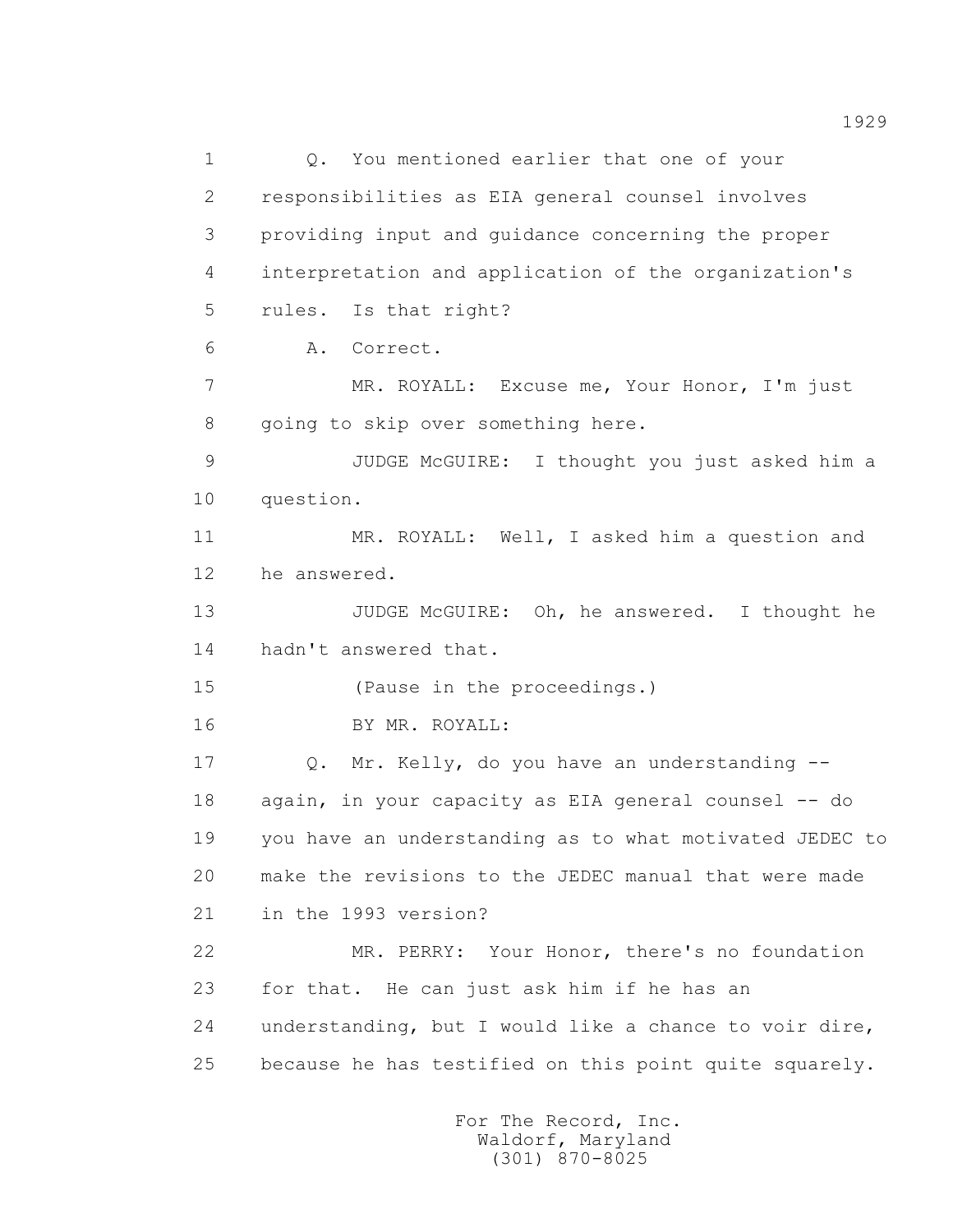1 JUDGE McGUIRE: Do you want to do that now, Mr. 2 Perry, is that what you're saying? 3 MR. PERRY: If he says no, I don't have to. 4 JUDGE McGUIRE: Let's hear his answer -- all 5 right, let me look at the question. 6 MR. ROYALL: Well, he's said a couple things. 7 One he says I haven't laid a foundation, and that's the 8 purpose of the question. And as to voir dire on this 9 subject, Mr. Perry will have ample time to cross 10 examine Mr. Kelly on this or any other subject 11 tomorrow. 12 JUDGE McGUIRE: All right, I'm going to -- 13 that's a proper inquiry for cross examination. At that 14 time, you can bring up any prior inconsistent 15 statements he might have made. 16 On the other point, I'm going to ask you to 17 please restate the question so I'm now aware of what is 18 being asked. 19 MR. ROYALL: Yes, Your Honor. 20 BY MR. ROYALL: 21 Q. At this point, Mr. Kelly, I'm only asking for 22 your understanding or what -- actually, whether you 23 have an understanding. 24 Do you have an understanding as to what 25 motivated the JEDEC organization to make the revisions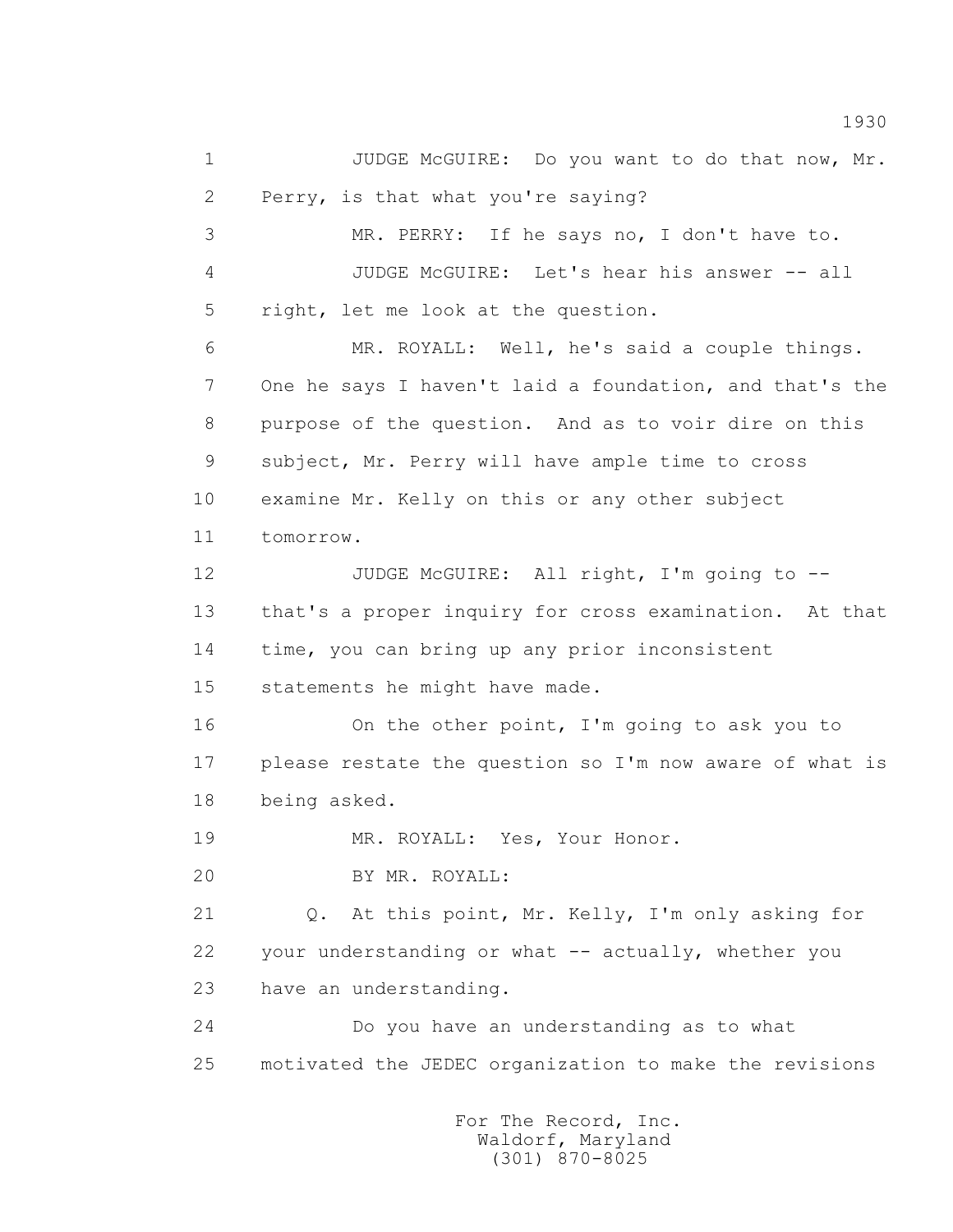2 of the manual? 3 A. Yes. 4 Q. And can you explain what your understanding in 5 that regard is? 6 MR. PERRY: Your Honor, I think we ought to 7 hear from the people who had the motivations about what 8 their motivations were. I think this is improper 9 speculation and calling for hearsay. 10 MR. ROYALL: Your Honor, he has explained that 11 as EIA's general counsel, he's responsible for these 12 rules and -- 13 JUDGE McGUIRE: Overruled. Go ahead and ask 14 the question. 15 BY MR. ROYALL: 16 Q. Do you have -- I had simply asked if you had -- 17 JUDGE McGUIRE: You had asked it. You can 18 answer it if you still have the question in mind. 19 THE WITNESS: Thank you, Your Honor. 20 The answer is that in the early 1990s, there 21 was litigation that arose out of a JEDEC 22 standard-setting activity involving WANG Technologies 23 and several other companies in the industry, and the -- 24 one of the defenses or allegations that WANG made in 25 that case was that they did not understand the patent For The Record, Inc. Waldorf, Maryland (301) 870-8025

1 to the JEDEC manual that were made in the 1993 version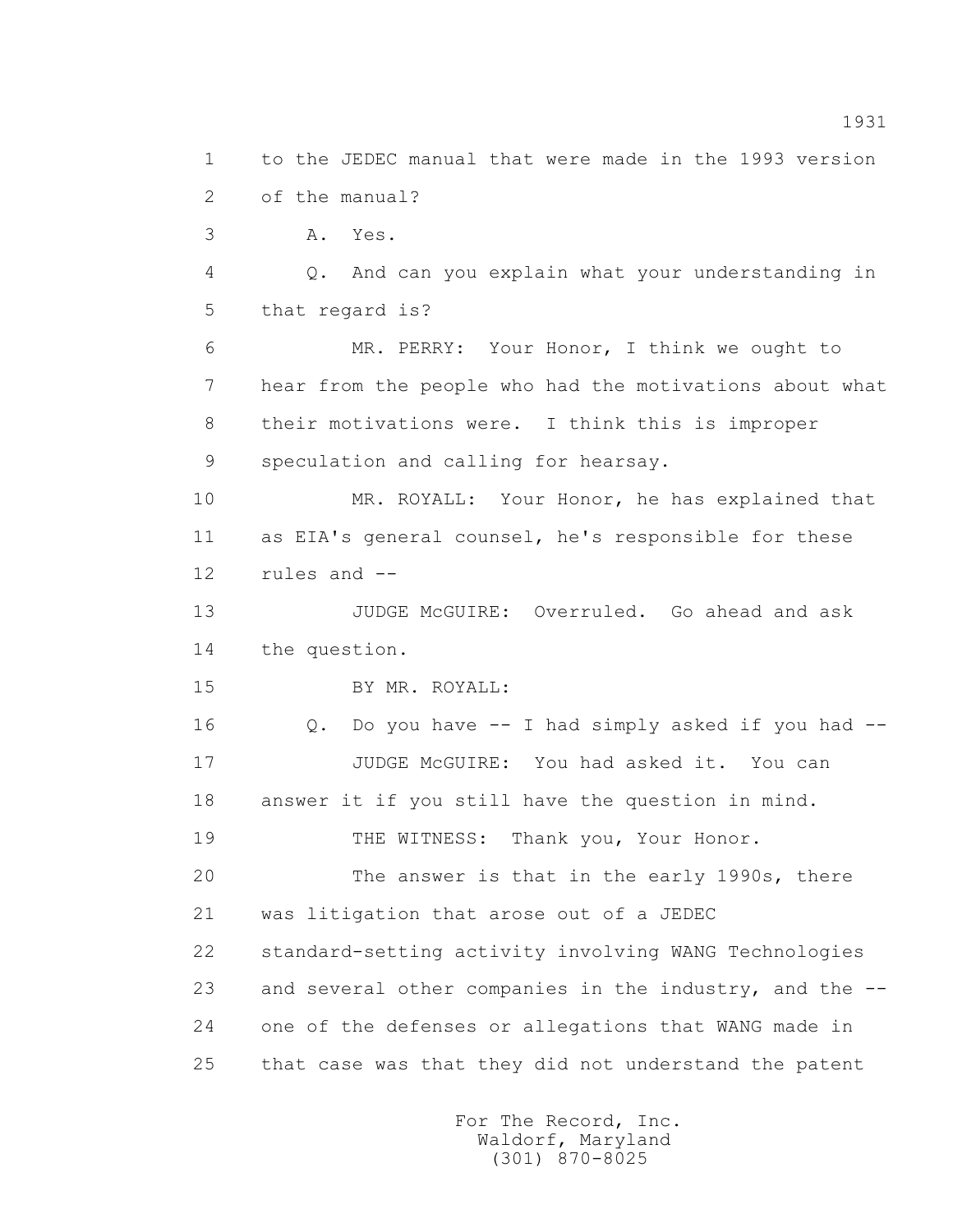1 policy to apply to patent applications. This caused 2 immediate concern in the JEDEC organization, and there 3 was an initiative almost from that moment forward, when 4 that defense or allegation was first raised, to clarify 5 the patent policy so that it would be clear in the 6 future that "patent" meant patents and patent 7 applications, and there would never be a repetition of 8 the situation presented in the WANG case.

9 BY MR. ROYALL:

 10 Q. And were you personally involved in any way in 11 the WANG litigation?

 12 A. I represented JEDEC -- I represented JEDEC and 13 EIA in connection with the depositions of Mr. Jack Kinn 14 and Mr. Ken McGhee in the WANG -- in one of the WANG 15 cases. There were several.

 16 Q. After the WANG litigation or perhaps during the 17 WANG litigation, was there, to your knowledge, concern 18 within EIA or JEDEC that perhaps the rules did not give 19 clear enough notice that the patent disclosure policy 20 extended to patent applications?

21 A. No, I think -- no, no, there was not a concern 22 that there wasn't sufficient clarity in the rules. 23 There was a desire to make it abundantly clear, to nail 24 this down absolutely, that the rules extended to 25 patents and patent applications. So, it wasn't an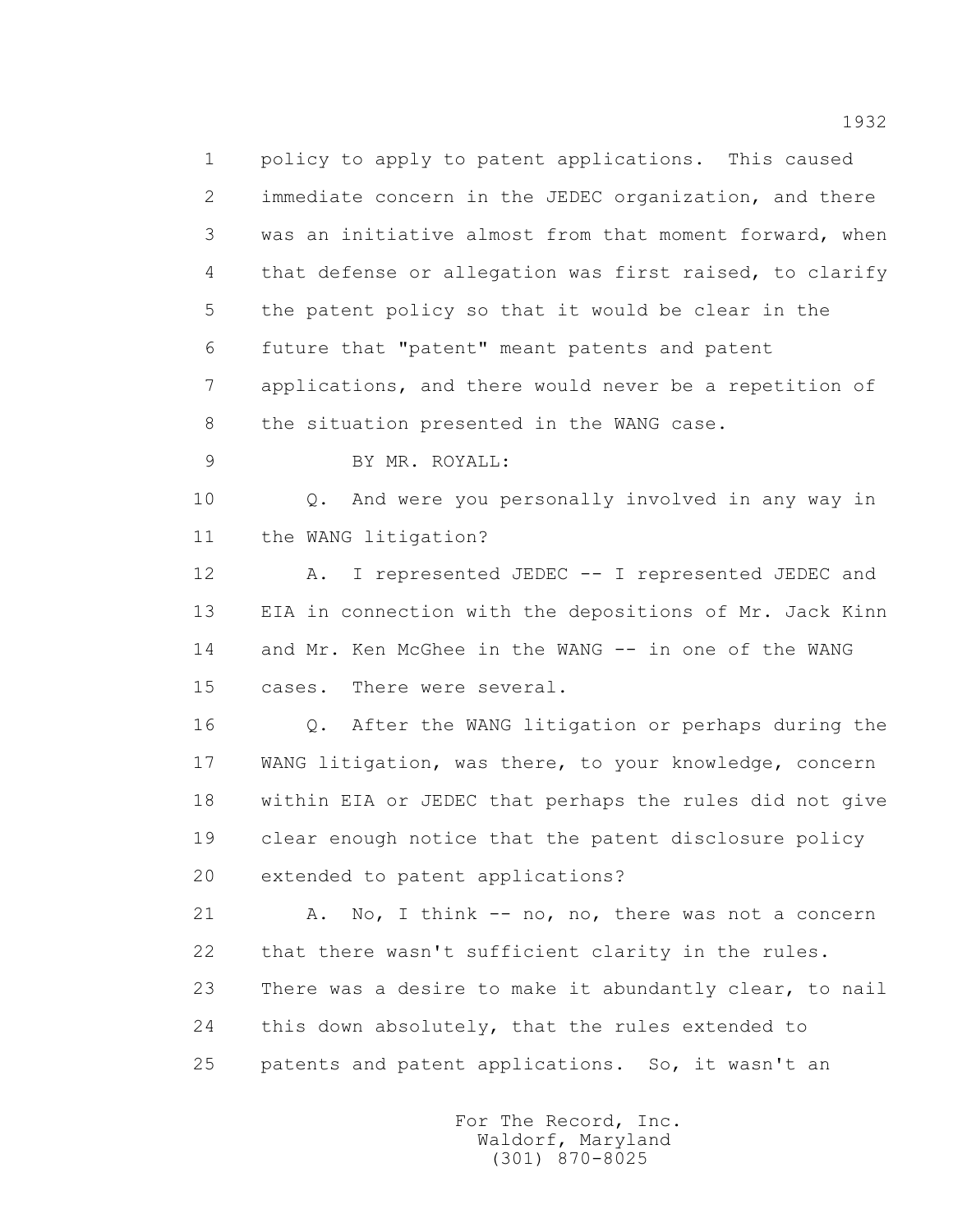1 expression of lack of clarity in the prior rule as much 2 as a desire to be emphatic, to pound the table, if you 3 will, to say "patent" means patent and patent 4 applications. 5 JUDGE McGUIRE: Just so it's clear to the 6 Court, what was the time frame of the prior concerns 7 involving WANG? 8 THE WITNESS: I believe, Your Honor, the WANG 9 case arose in the 19 -- or the litigation came about in 10 the 1990-'91 time frame, probably closer to 1991. 11 JUDGE McGUIRE: All right, thank you. 12 Mr. Royall, proceed. 13 BY MR. ROYALL: 14 Q. Other than revising the JEDEC manual, to your 15 knowledge, did JEDEC do anything else in this time 16 period to make more explicit the organization's rules 17 with respect to the disclosure of patent applications? 18 A. Yes. 19 Q. And can you explain what, if anything, JEDEC 20 did beyond revising the JEDEC manual? 21 MR. PERRY: Objection, no personal knowledge. 22 JUDGE McGUIRE: Sustained. 23 MR. ROYALL: Well, I think he answered -- he 24 just testified that he did understand -- 25 JUDGE McGUIRE: Just restate the question. You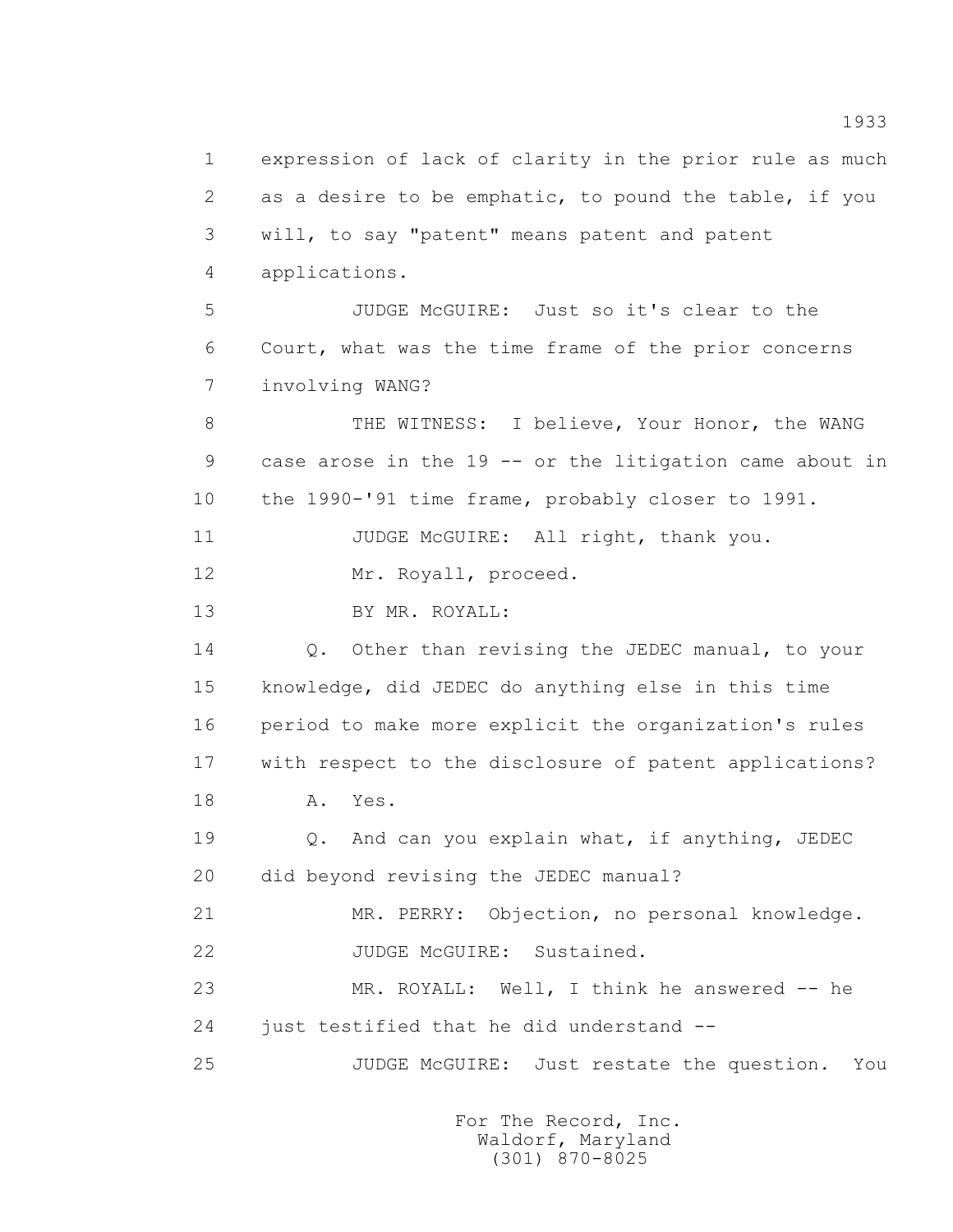1 didn't state it properly.

 2 MR. ROYALL: Okay, all right. 3 JUDGE McGUIRE: I'll allow you that 4 opportunity. 5 MR. ROYALL: Okay, thank you. 6 BY MR. ROYALL: 7 Q. Do you, Mr. Kelly, have personal knowledge of 8 anything else that JEDEC did besides revising the JEDEC 9 manual to make more explicit in this time period the 10 organization's rules with respect to the disclosure of 11 patent applications? 12 A. I think I -- well, I know that the sign-in 13 sheet was modified around this time frame, and I 14 testified to this this morning, to make it clear that I 15 was to answer questions on the patent policy. I don't 16 know if that goes to your question. 17 Q. Well, maybe we could -- can we pull up the 18 sign-in sheet, which was CX-306, which I believe was 19 previously entered? 20 A. Right. 21 Q. If you want to look on the screen, I think it 22 should be on -- well, the language I'm sure is hard to 23 read. Do you have a copy in front of you? 24 A. I do. 25 Q. Okay. So, we're referring to the sign-in sheet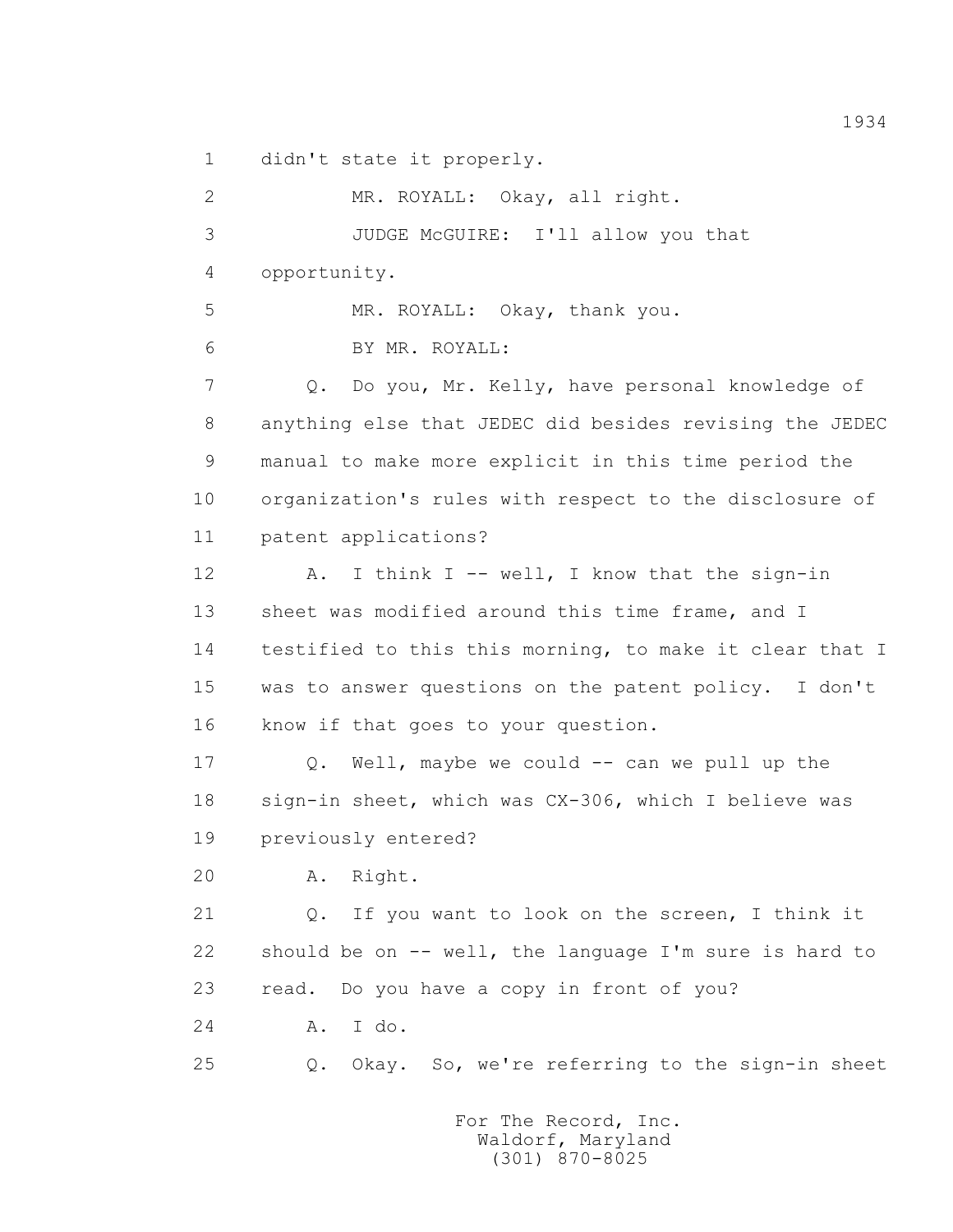1 which you testified about earlier, CX-306.

2 A. Yes, sir.

3 Q. Is there -- strike that.

 4 Did you say in your previous answer that you 5 understood that the language of this sign-in sheet had 6 been modified in some way to make more explicit the 7 requirement to disclose patent applications?

 8 A. Well, I'm not -- rereading it, I think that 9 the -- that the language that I'm referring to is 10 "subjects involving patentability or patented items 11 shall conform to the EIA policy," and then the sentence 12 that I testified to this morning about referring to EIA 13 general counsel about any doubtful question. I think 14 that first appeared on the sign-in sheet in the early 15 1990s time frame, around the time of the WANG case.

16 Q. And as used in this document, CX-306 --

 17 JUDGE McGUIRE: All right, let's go off the 18 record for just a moment. I can't even hear what's 19 happening.

20 (Pause in the proceedings.)

21 JUDGE McGUIRE: Okay, on the record.

22 BY MR. ROYALL:

 23 Q. As used in this document, CX-306, how do you 24 understand the term "patentable items"? What do you 25 understand that term to refer to?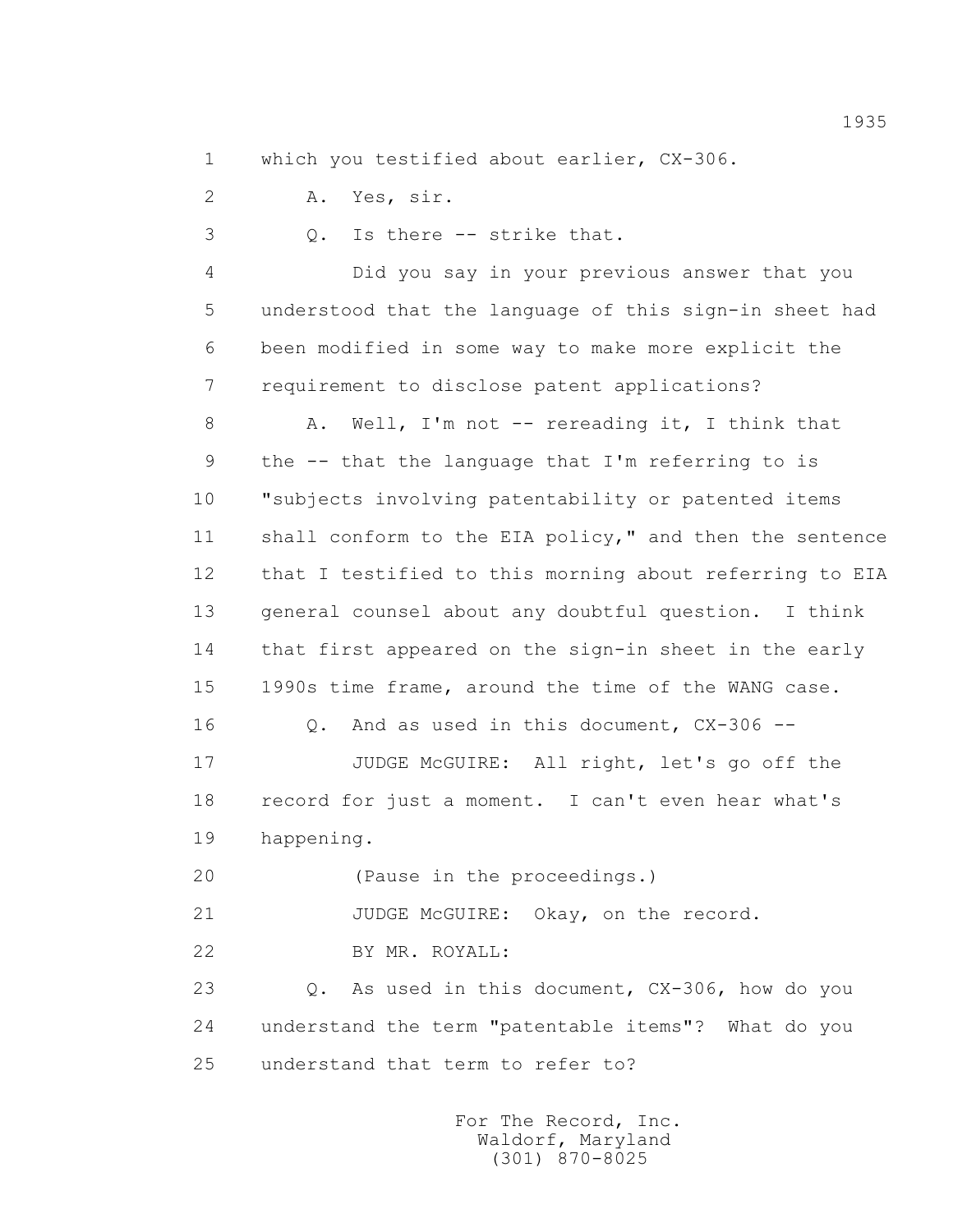1 A. Patent applications.

 2 Q. To your knowledge, Mr. Kelly, was there anyone 3 in particular within JEDEC who in the time period we're 4 focused on, in the early 1990s, spearheaded JEDEC's 5 efforts to make more explicit the organization's rules 6 in their application to patent applications? 7 A. Yes, to my own personal knowledge, that 8 gentleman was named Jim Townsend of Toshiba. 9 Q. And who was Mr. Townsend? What was his 10 connection to JEDEC? 11 A. Mr. -- I'm sorry. Mr. Townsend was a 12 participant in the JC-42 committee, I believe JC-42 -- 13 the plenary committee as well as the JC-42.3, and he 14 was one of the corporate representatives to JEDEC from 15 a company known as Toshiba. 16 Q. And is Mr. Townsend deceased, is that right? 17 A. He is deceased, yes, sir. 18 0. Do you have, based on your own personal 19 knowledge, any understanding as to why Jim Townsend 20 chose to get involved in the issues relating to -- 21 these issues relating to the revisions of the language 22 of the JEDEC patent policy? 23 A. Yes, sir, I do. 24 Q. And what understanding do you have in that 25 regard?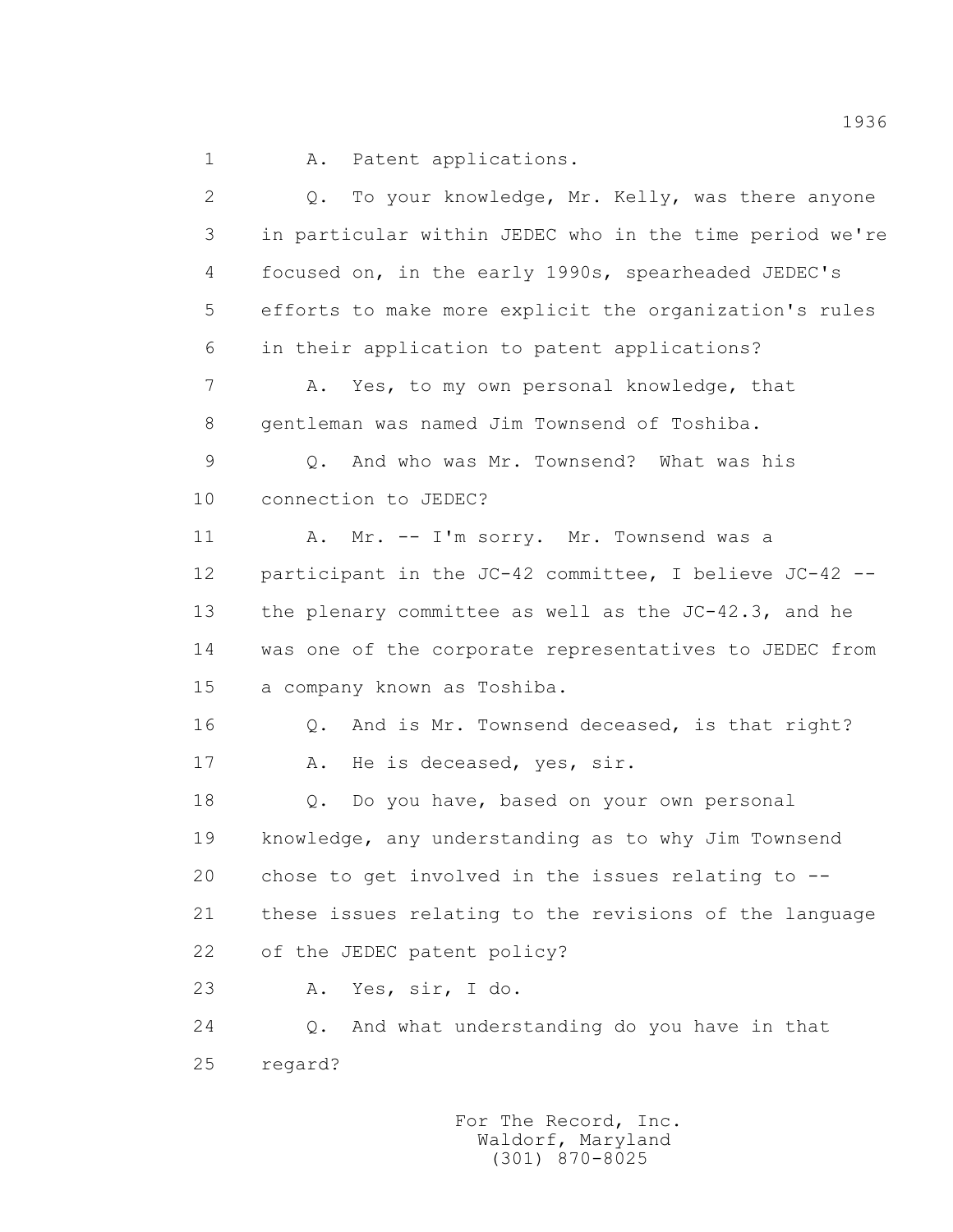1 A. He and I spoke on numerous occasions personally 2 and by telephone about the issues related to patents 3 and patent applications that we have been talking about 4 here today. His company was directly involved in the 5 WANG case as a defendant party, I believe, and he felt 6 very strongly that the --

 7 MR. PERRY: Your Honor, excuse me, but if we 8 are going to get hearsay from Mr. Townsend outside of 9 cross examination, I would object to it. I don't know 10 why this witness' understanding of what Mr. Townsend 11 told him --

12 JUDGE McGUIRE: Sustained.

13 BY MR. ROYALL:

 14 Q. Do you know, based on your own personal 15 knowledge, Mr. Kelly, whether Mr. Townsend was involved 16 in making the revisions to the JEDEC manual that we 17 discussed earlier?

18 A. He was involved in that process, yes, sir. 19 Q. I believe you said earlier that one of your 20 roles as EIA's general counsel is to provide guidance 21 on the proper interpretation and application of EIA's 22 and JEDEC's rules. Is that right?

23 A. That is correct.

 24 Q. During your tenure as EIA general counsel, how 25 often have you received requests for guidance relating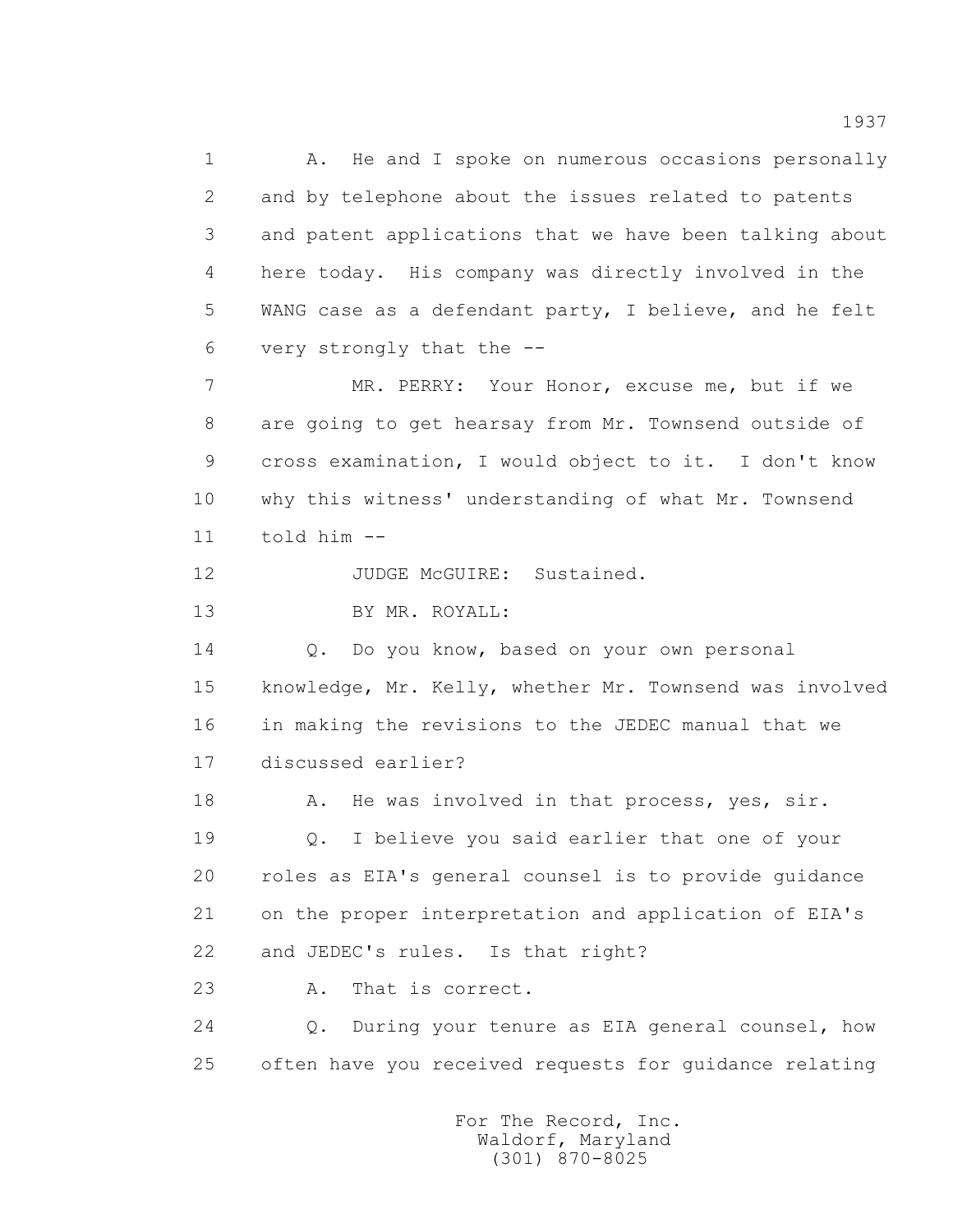1 to either EIA's or JEDEC's rules? Can you describe 2 generally how often that -- those types of requests 3 come to your attention? 4 A. If I could just -- if I may ask, you're 5 referring broadly to the rules of both organizations? 6 Q. Well, let's start there. 7 A. Okay. Often. 8 Q. How often do you get or have you gotten 9 questions relating to the EIA or JEDEC patent policy? 10 A. Less often. I would say occasionally. On an 11 order -- in terms of frequency, probably one every 12 other month over the entire time I've been at EIA. 13 0. And with respect to requests for quidance or 14 input on the patent policy, what type of issues are 15 most often raised to your attention? 16 A. By far the most frequent relate to the same 17 subject His Honor inquired about, which is the meaning 18 of "reasonable" and the meaning of "nondiscriminatory" 19 and whether the addition of other terms and conditions 20 added to that language would be acceptable in my view 21 as EIA general counsel. 22 Q. Within EIA and JEDEC in the way that they're 23 structured, do the staff or the committee leaders also 24 have authority to provide guidance on the meaning or

25 the application of the organization's rules?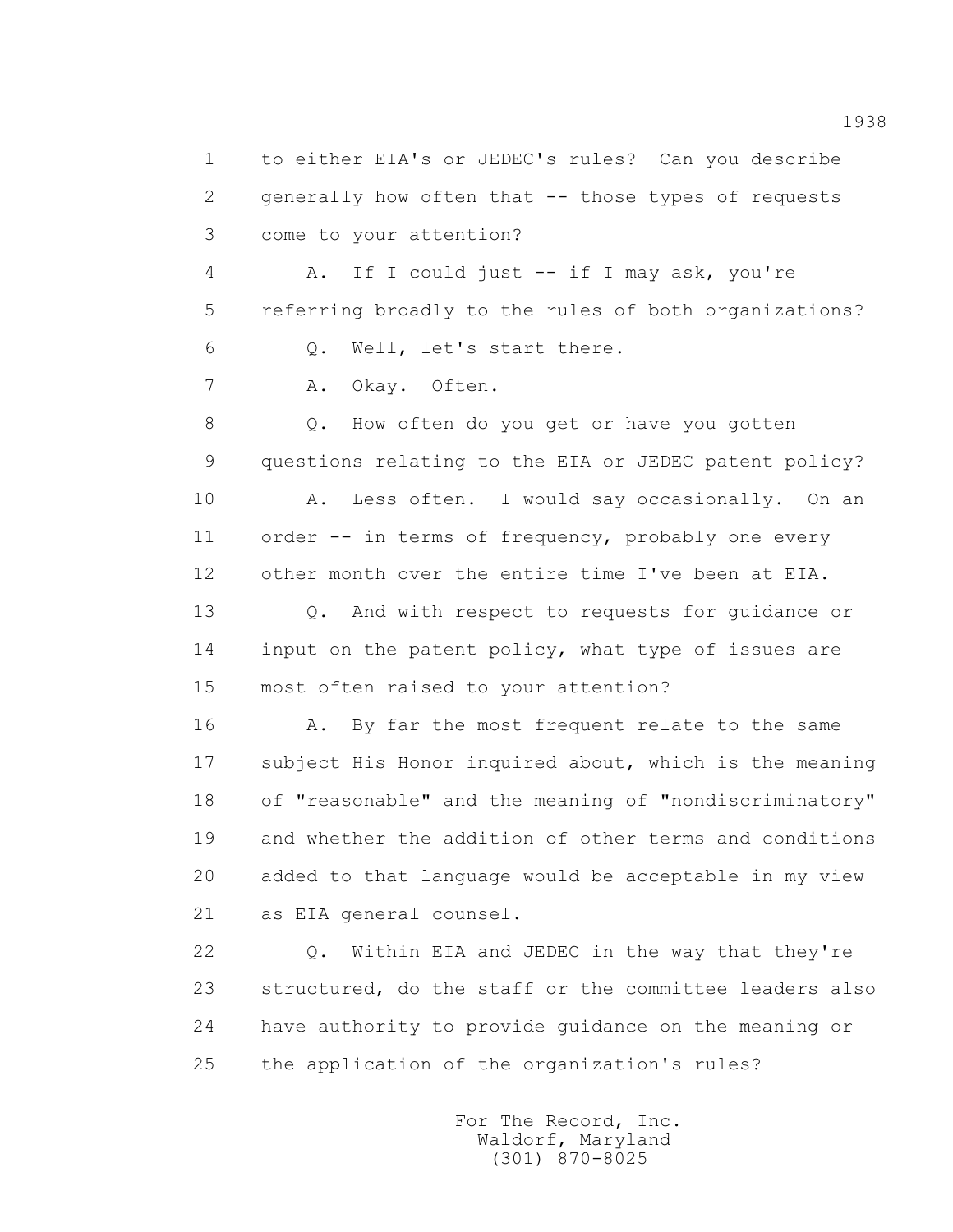1 A. Yes, sir, when the interpretation is not 2 doubtful, then the staff and the committee chair can 3 and do provide guidance as to the interpretation of the 4 rules.

 5 Q. In your tenure as EIA's general counsel, has 6 there ever been an instance that you recall in which 7 the staff or the committee leadership have interpreted 8 EIA or JEDEC rules differently than you?

9 A. Yes, of course.

10 0. And when that happens, that is, when either the 11 staff or the committee leadership interpret the rules 12 differently than you, whose interpretation controls? 13 A. Mine does.

 14 Q. If an EIA or JEDEC member does not agree with 15 the manner in which the organization's rules are being 16 interpreted or applied at the committee level, what can 17 they do about it, if anything?

18 A. They can report their disagreement to the staff 19 person charged with responsibility for supporting the 20 committee, who will report the problem back to me. 21 They can express their concerns to the committee chair, 22 who in a doubtful case will report it back to me. Or 23 they can come to me directly and express their concern. 24 Q. Has there ever been an instance in which a 25 committee member, either EIA or JEDEC committee member,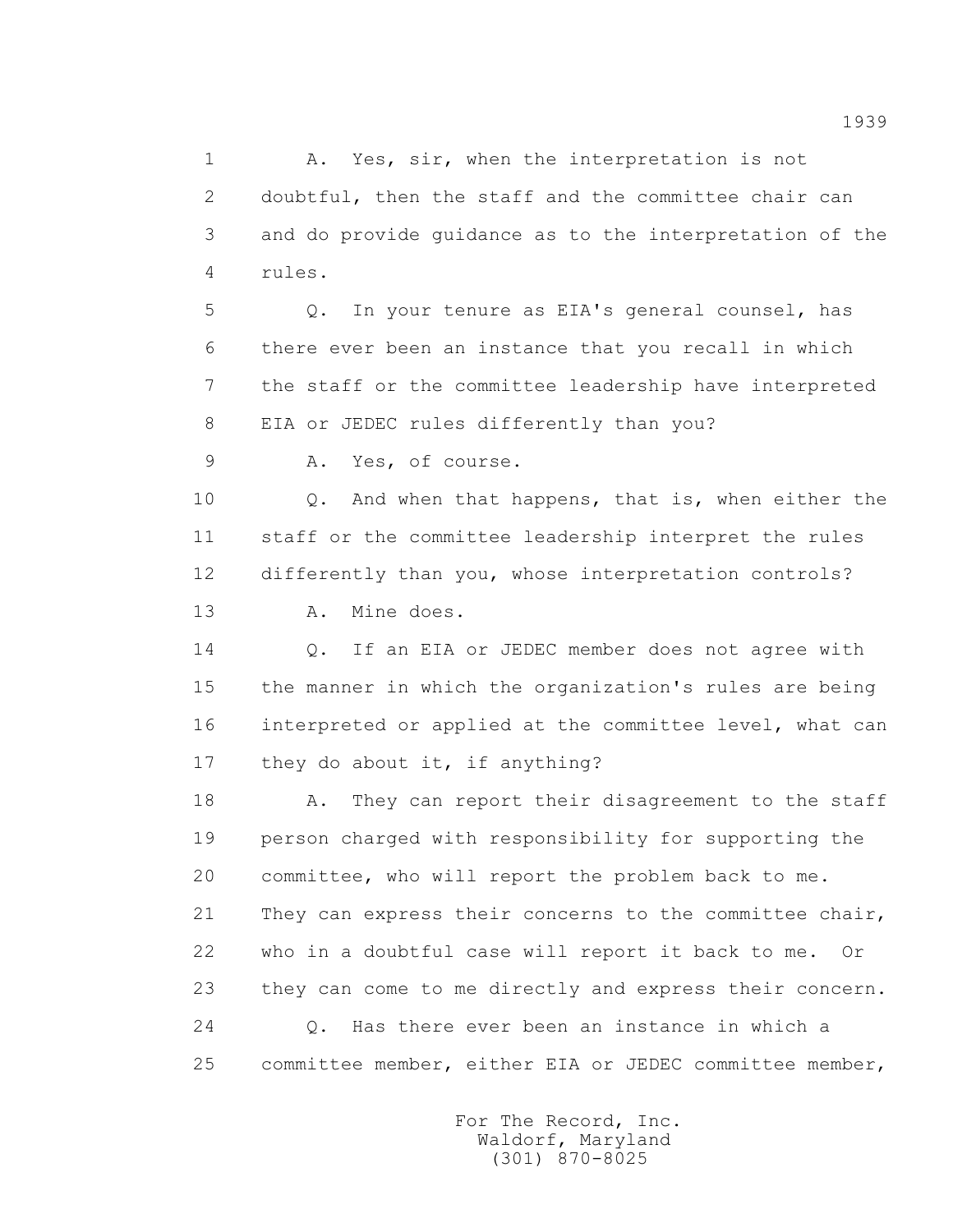1 has disagreed with the staff or the leadership of the 2 committee, and the issue has been presented to you for 3 resolution? 4 A. It certainly happens, yes, sir. 5 Q. Let me ask you to take a look at another 6 document. 7 May I approach, Your Honor? 8 JUDGE McGUIRE: Yes. 9 THE WITNESS: Thank you. 10 BY MR. ROYALL: 11 Q. Mr. Kelly, I've handed you what's been marked 12 for identification as CX-353. Do you recognize this 13 document? 14 A. It's a multipage exhibit. The first page is a 15 memorandum that I wrote to Mr. Ken McGhee of JEDEC on 16 March 29, 1994, and the remainder of the exhibit is 17 a -- it looks like a briefing paper, a white paper, by 18 Texas Instruments. If I recall correctly, this was 19 given to me by Mr. McGhee who came to me for guidance. 20 Q. And did this concern the activities of JEDEC's 21 JC-42.3 subcommittee? 22 A. Yes, sir, it did. 23 0. And was Mr. McGhee at that time the EIA staff 24 member responsible for supporting that committee? 25 A. He was.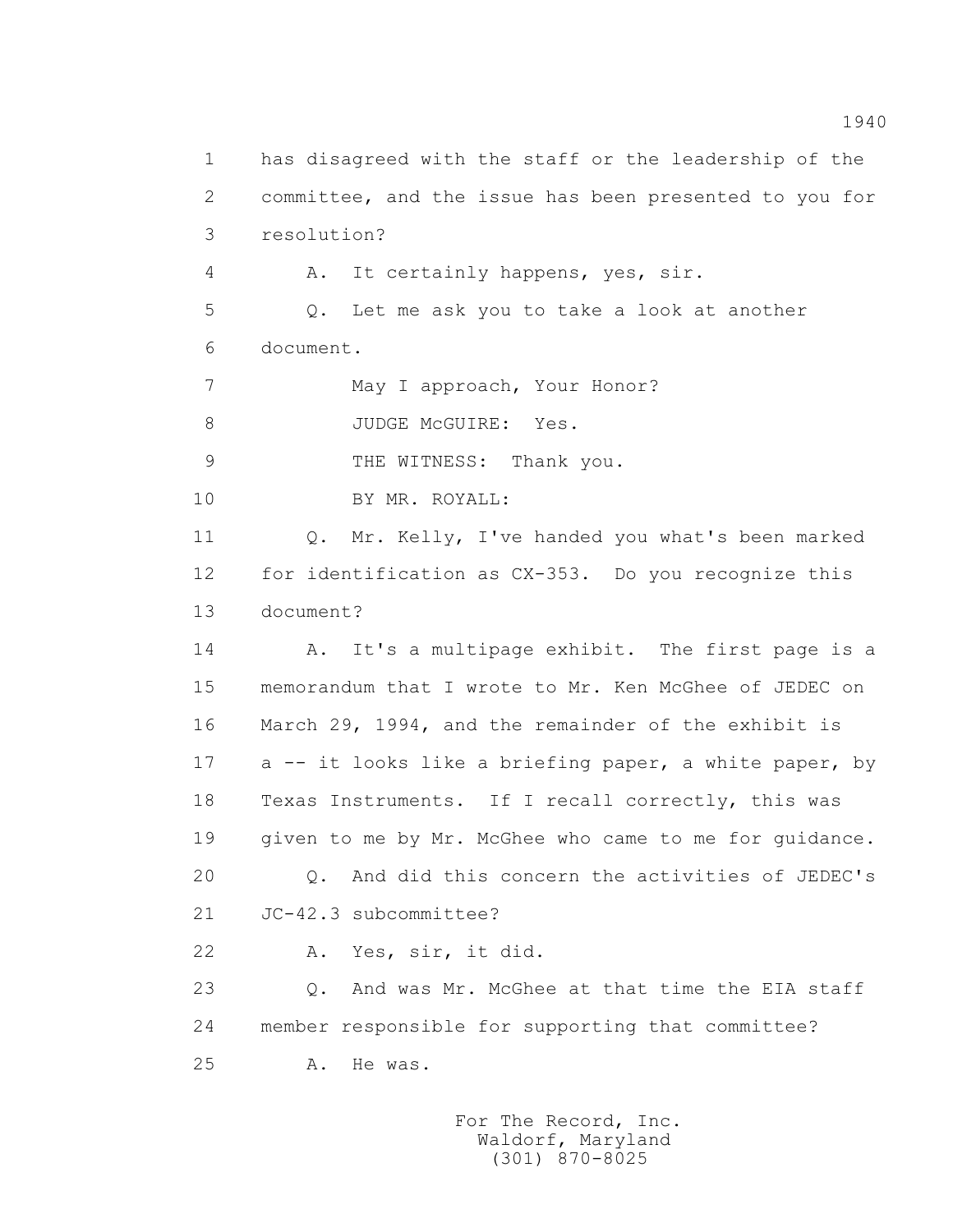1 Q. To your knowledge, if you know, was your memo 2 to Ken McGhee forwarded to JC-42.3 subcommittee 3 members?

 4 A. That was the intent -- that was my intent. 5 Q. Do you recall or can you explain -- and again, 6 if you need a moment to look at the document, take 7 whatever time you need -- but do you recall or can you 8 explain your understanding of the nature of the issue 9 that was raised by Texas Instruments in this instance? 10 A. Let me just take a moment to review the

11 document.

12 Q. Sure.

13 A. (Document review.) Yes, sir, I do.

 14 Q. Can you explain your understanding of the issue 15 that Texas Instruments was raising relating to CX-353?

 16 A. Yes, sir. There had been a disclosure that 17 Texas Instruments had a pending patent or patent 18 application, I can't recall which without reading their 19 memo, but certainly relevant IP to the work of the 20 JC-42.3 committee, and the question -- and TI had 21 took -- TI took the position that even though its IP 22 was relevant, it was not required to comply with the 23 work of the committee, and therefore, it needed not -- 24 it need not give the patent assurances -- the licensing 25 assurances that I referred to earlier, not as a matter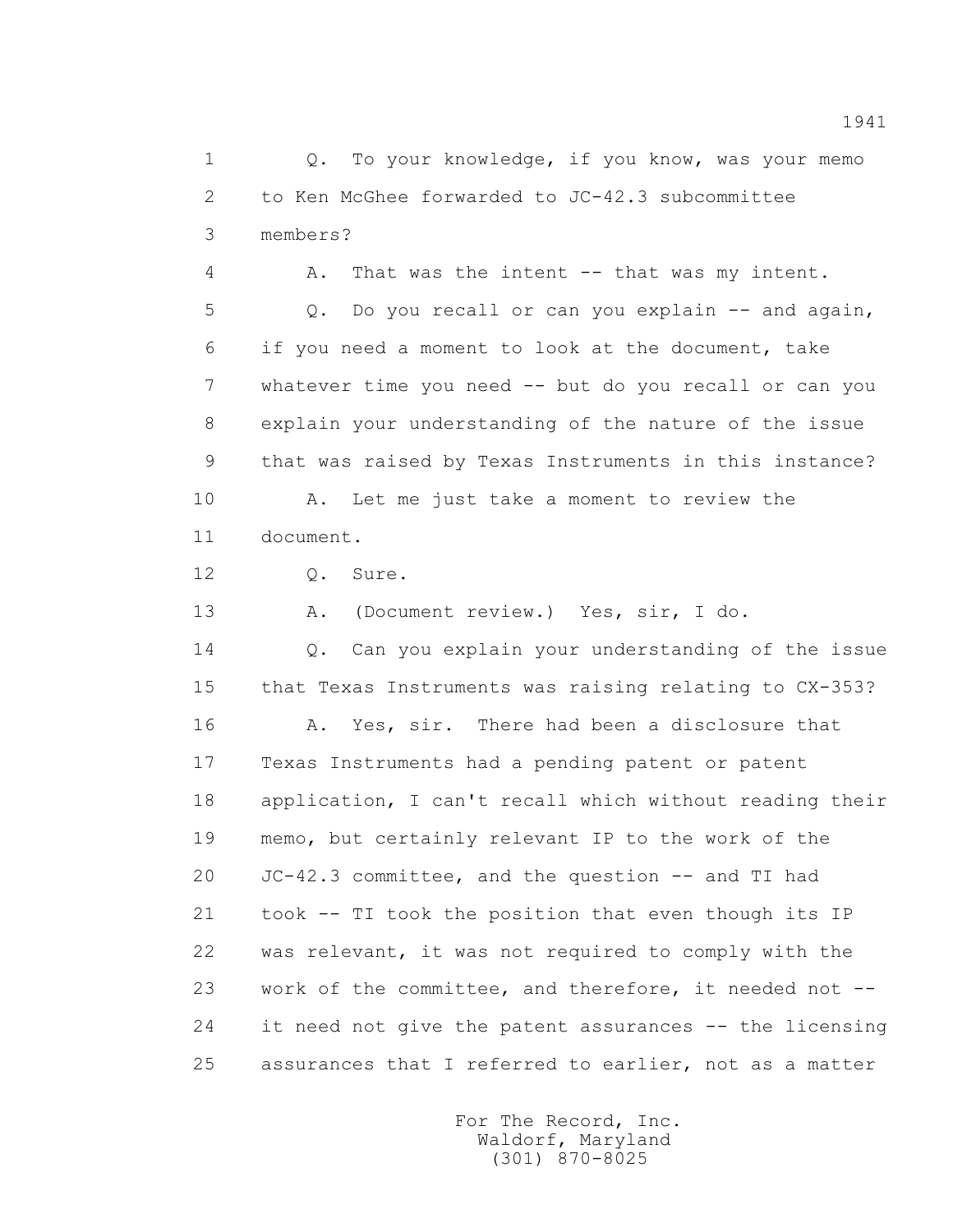1 of discretion, but just as a matter of fact.

 2 They said, you know, our patent is not required 3 to comply with the standard; therefore, you can move 4 forward. We don't have to give the assurances. And 5 the specific issue that they raised was whether the 6 committee at that point had an obligation to make a 7 factual determination that there was a requirement 8 relationship between the patent and the standard under 9 development. And my response was, no, if the -- if the 10 use of the patent is or may be required to comply with 11 the standard, then the -- then the patent owner should 12 give what I referred to as a conditional assurance, and 13 that is if it turns out as a matter of fact that in 14 this case TI's technology was required to comply with 15 the standard, they would have already given the 16 assurances. That way, the process could move forward.

 17 If they didn't do that, the process basically 18 would have stopped with a deadlock, because the 19 committee is in a position where it couldn't make a 20 factual determination and shouldn't have to make a 21 factual determination, to the point here, that a patent 22 was, in fact, required to apply to the standard. 23 That's not the rule. "May be required" is the rule. 24 Q. Let's just step back a second and let me ask 25 you this: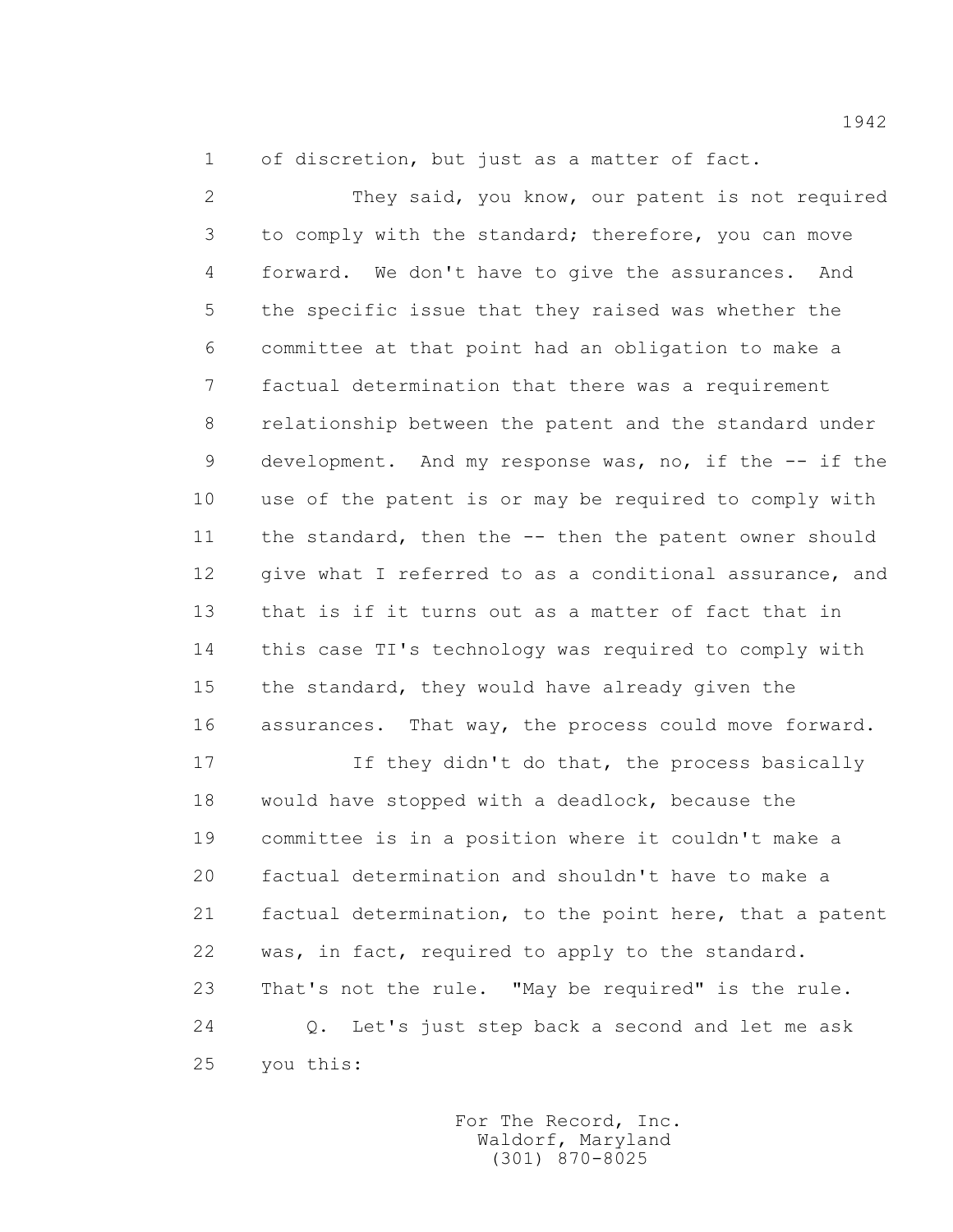1 Did you understand in this instance that Texas 2 Instruments was setting forth its own interpretation of 3 what the JEDEC/EIA patent policy required relating to 4 licensing assurances? 5 A. Yes, sir, I think they do that in the 6 backgrounder, which is the three -- four-page document 7 that is attached to my memo. 8 Q. And did you agree with the interpretation of 9 the JEDEC/EIA patent policy that Texas Instruments was 10 advancing? 11 A. No, I disagreed. 12 Q. And did you set forth your interpretation on 13 this aspect of the JEDEC/EIA patent policy in your 14 March 29, 1994 memo to Mr. McGhee? 15 A. I did. 16 Q. And that is the first page of CX-353. Let's 17 take a look at what you said. 18 Focusing on the second paragraph of that March 19 29, 1994 memo, in that second paragraph you state, 20 "Written assurances must be provided by the patent 21 holder when it appears to the committee that the 22 candidate standard may require the use of a patented 23 invention," and the words "may require" are 24 underscored. 25 Do you see that language?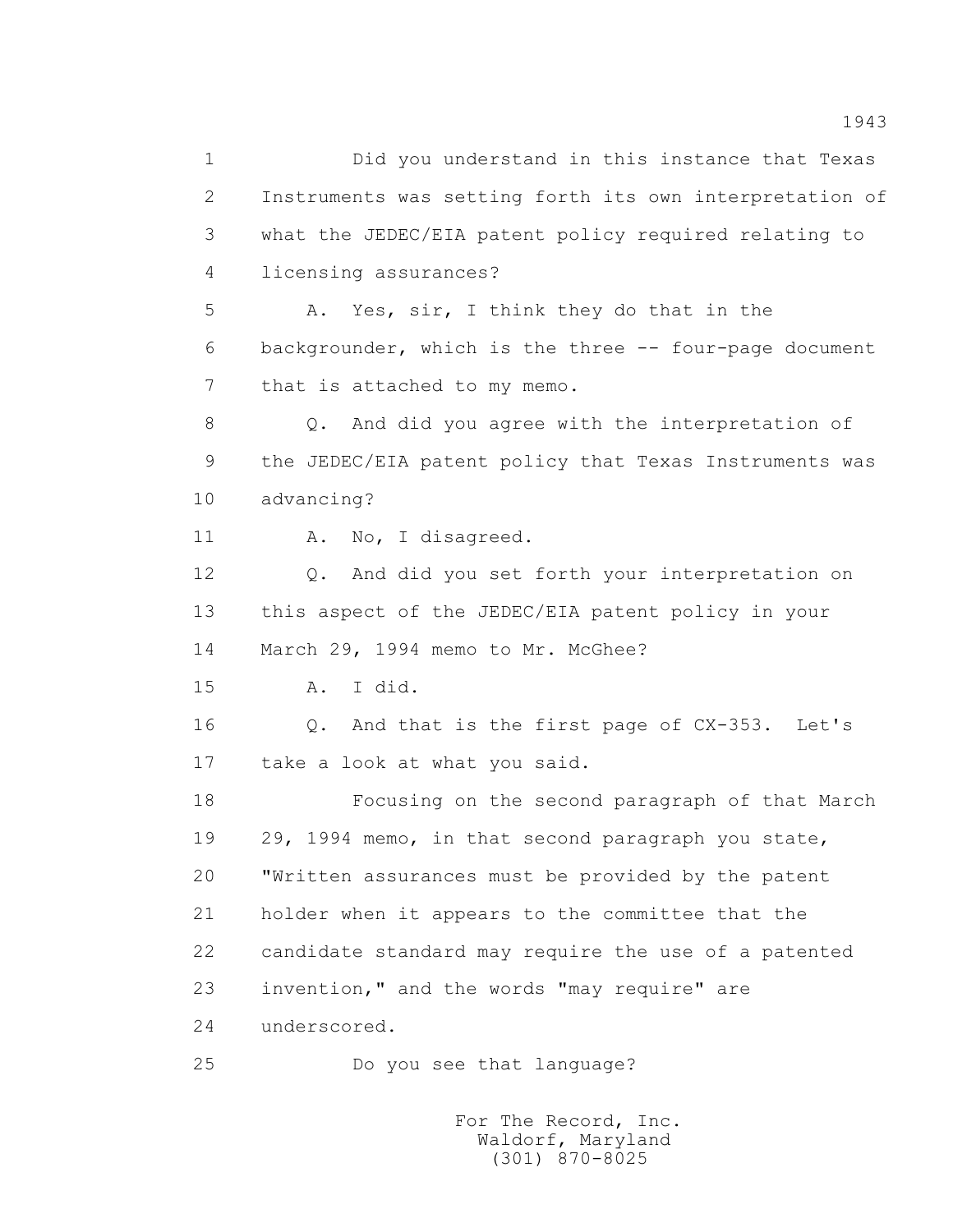1 A. I do, yes, I do.

 2 Q. Now, can you explain specifically what you 3 meant by that language?

 4 A. Yes, sir. I think we were past the stage where 5 Texas Instruments hadn't decided whether or not it was 6 going to exercise its discretion as the patent owner to 7 give the assurance or not. The issue that was 8 presented here was whether there needs to be, in fact, 9 a shown requirement nexus between the IP and the 10 standard for them to give the assurances, and they took 11 the position that the committee needed to make a 12 factual determination that there was, in fact, a 13 requirement that the patent needed to be used to comply 14 with the standard.

 15 I said, no, what needs to be determined is 16 whether or not there may be a requirement to use the 17 patent in order to comply with the standard, and once 18 that determination was made, then it would be 19 appropriate for TI under -- TI under the circumstances 20 to say if it later turns out that there's a 21 requirement, we've already given the assurances, let 22 the committee's work go forward.

23 0. Now, in the sentence that I read from that 24 second paragraph of your memo, what did you mean by the 25 term "candidate standard"?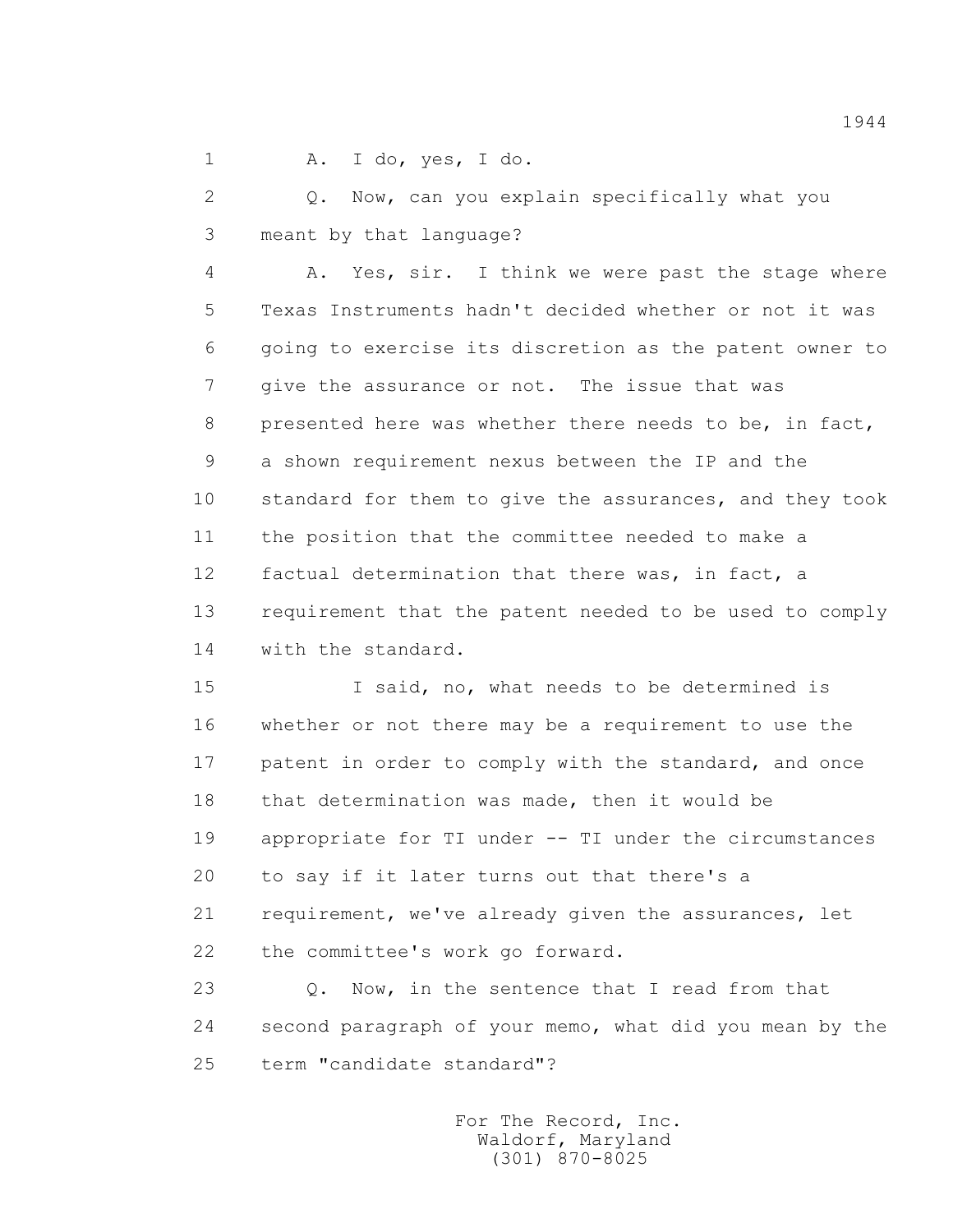1 A. "Candidate standard" is actually a term that I 2 think ANSI had used in various documents in the past. 3 That was not something that I used for the first time 4 here. That was something that I -- that had been used 5 elsewhere.

 6 Q. Does this -- as you understand EIA process and 7 the EIA patent policy as the general counsel of the 8 organization, does the standardization process have to 9 proceed beyond a certain stage before it would be 10 appropriate for the JEDEC committee to request 11 licensing assurances from a member company?

12 A. No, I -- if I understand your question 13 correctly, the -- there needs to be disclosure as early 14 as possible in the process, and once there has been 15 disclosure, if it appears that the technology is or may 16 be required to comply with the standard under 17 development, then the assurances should be forthcoming 18 at that point.

 19 Q. In the same sentence from this memo that you 20 were focusing on, what did you mean by the term 21 "patented invention"?

 22 A. Again, in this context, "patented" was 23 referring to whatever TI had in terms of patent rights. 24 I don't know if it was a patent application or an 25 issued patent, but whichever, the term that I was using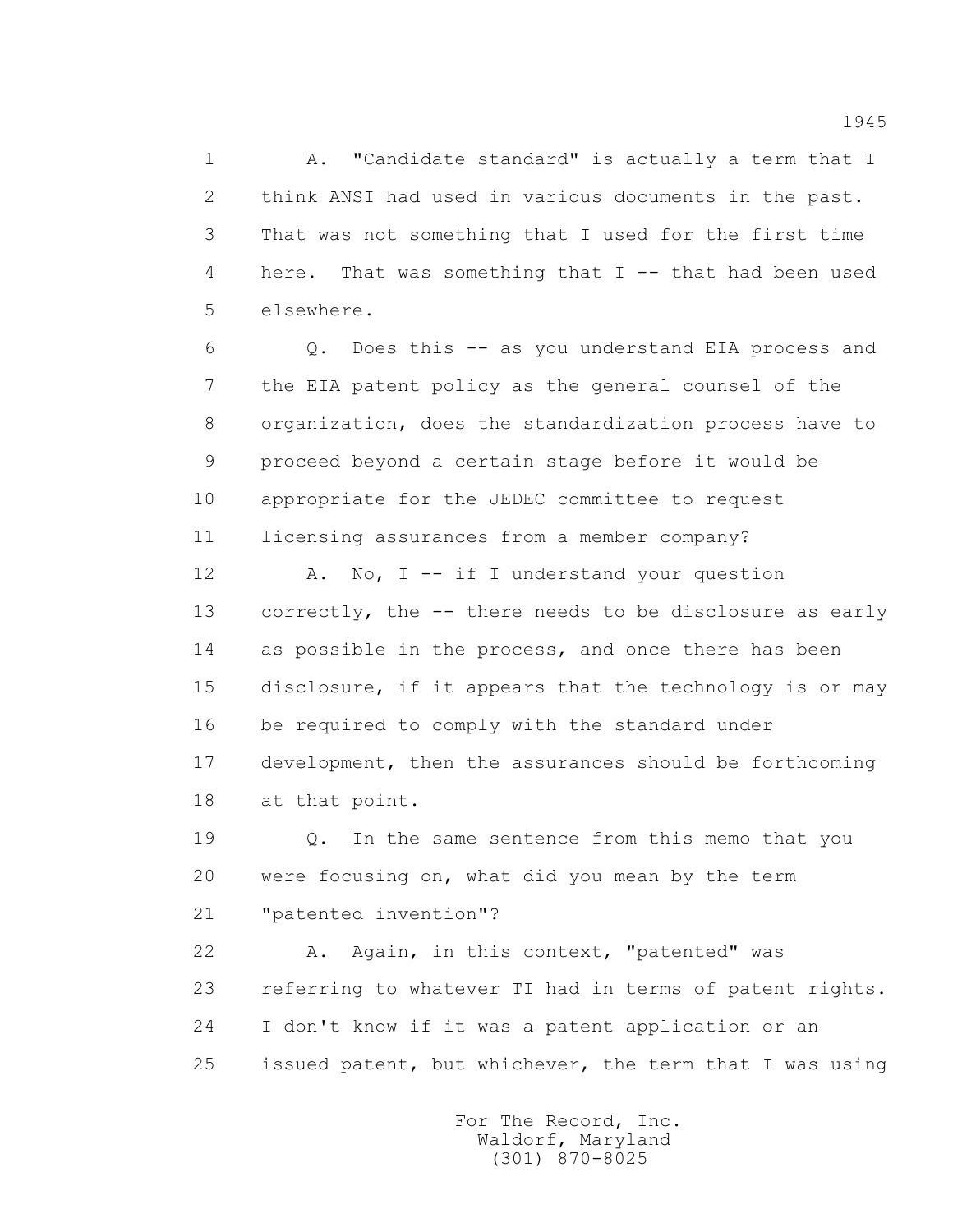1 referred to either one, whichever TI had.

 2 Q. And finally, relating to that language, why did 3 you underline the words "may require" in that sentence? 4 A. Because again, the emphasis was here that there 5 needed to be a -- that if the work of the committee may 6 require the use of the patent, that was all that was 7 necessary to trigger the conditional assurance that I 8 was suggesting that TI give in this circumstance. 9 As I mentioned before, TI was taking the 10 position that there had to be an absolute nexus, an 11 absolute requirement between -- or an absolute clear 12 requirement between the use of the patent and 13 compliance with the standard, and that's not the rule. 14 Q. In the very next sentence of your memo, you 15 state, "It is not necessary that the committee make a 16 factual determination that use of the patented 17 invention is, in fact, required to meet the standard." 18 Do you see that? 19 A. Yes, sir. 20 Q. Can you explain what you meant by that 21 statement? 22 A. I -- basically what it says. The committee 23 should not be in the position where it has to decide 24 factually whether there's a -- whether the use of the 25 patented invention is, in fact, required to meet the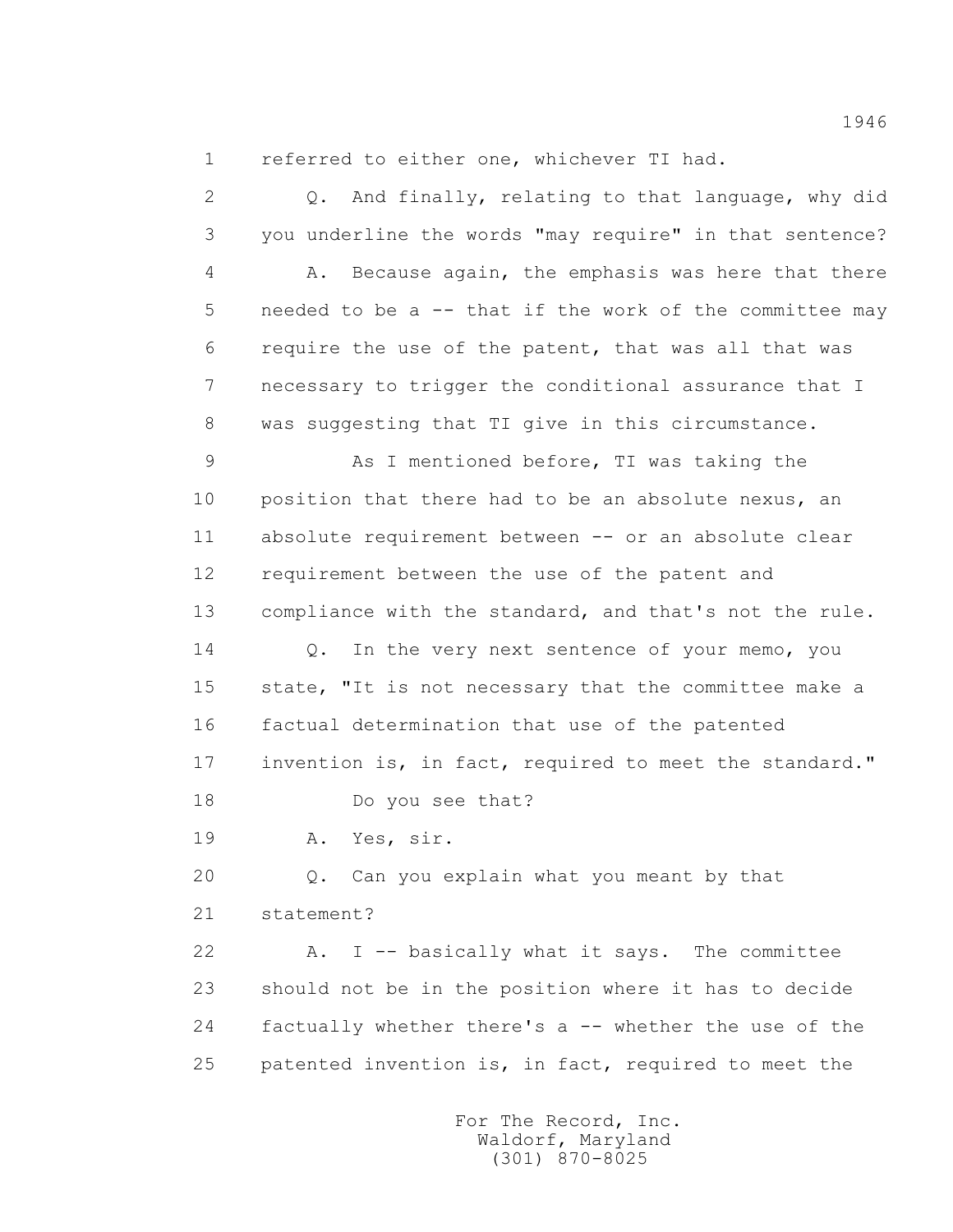1 standard. The -- rather, the test is "may require." 2 MR. ROYALL: Your Honor, I would offer this 3 document, CX-353, at this time. 4 MR. PERRY: No objection. 5 JUDGE McGUIRE: So entered. 6 (CX Exhibit Number 353 was admitted into 7 evidence.) 8 BY MR. ROYALL: 9 Q. Focusing on the same document, I do have one 10 last question, Mr. Kelly. 11 A. Yes. 12 Q. At the end of that second paragraph on the 13 first page, CX-353, you refer to something called the 14 ANSI Guidelines for Implementation of the ANSI Patent 15 Policy. 16 Do you see that? 17 A. Yes, sir. Actually, it says, "Guidelines for 18 Implementation of the ANSI Patent Policy," then certain 19 pages, yes, sir. 20 Q. Yes. You have made several references to ANSI. 21 I don't know that I've asked you to explain what ANSI 22 is, so could I ask you to do that now? 23 A. ANSI is -- first of all, ANSI stands for 24 American National Standards Institute, and ANSI is one 25 of several organizations in the United States that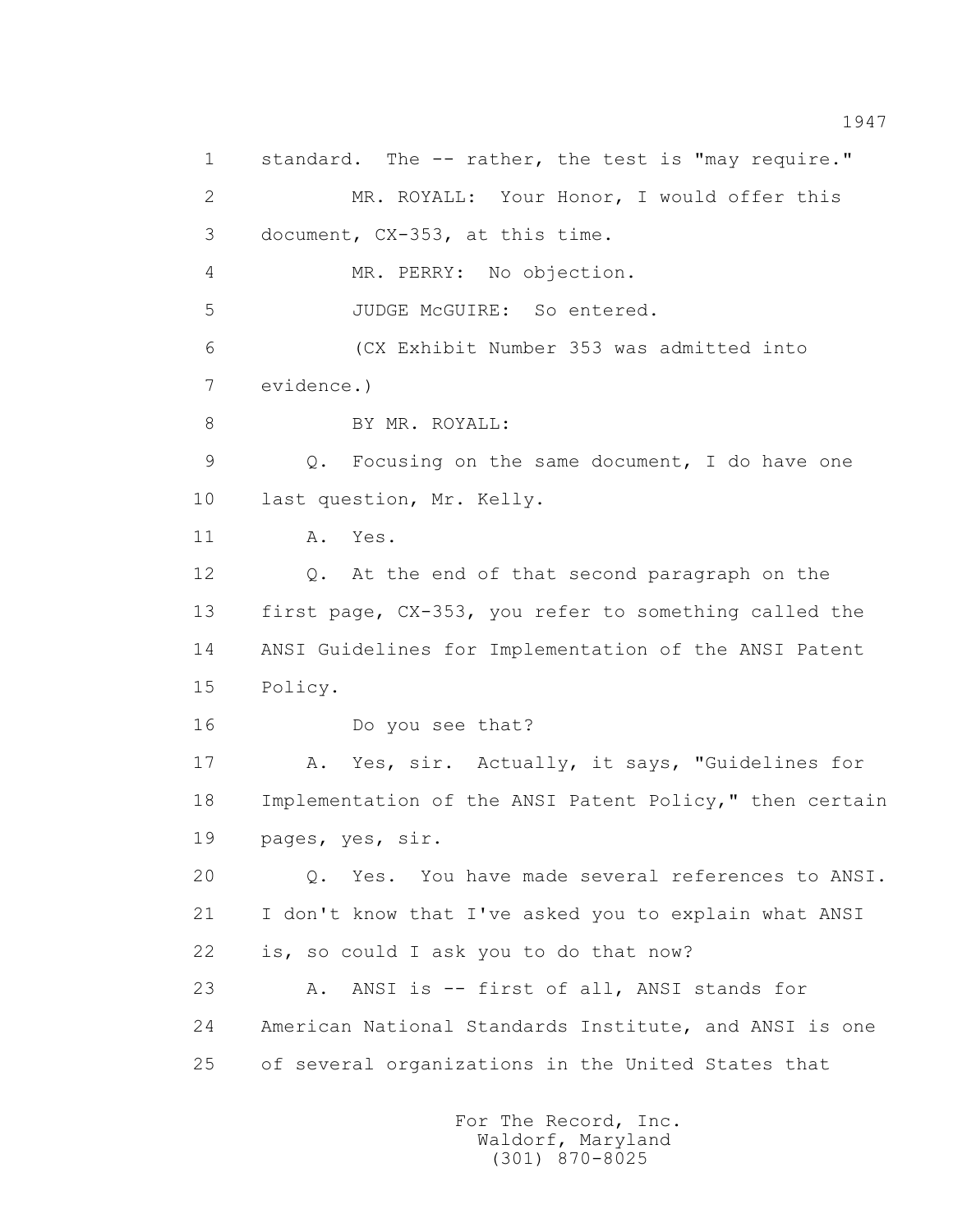1 accredits other organizations to develop standards. 2 ANSI also is a -- has the authority to adopt the 3 standards or certain of the standards that are 4 submitted to it by its qualified organizations for 5 adoption as American national standards; hence the 6 American National Standards Institute, the name.

 7 Q. Do you personally have or have you had any 8 affiliation with ANSI?

 9 A. EIA has been for a number of years, I think 10 going back to the late 1970s, has been a member of the 11 American National Standards Institute. It is an 12 accredited standards development organization by the 13 American National Standards Institute, and I have been 14 or was during the period of 19 -- September -- well, 15 sometime in late 1990 through last year a member of the 16 ANSI patent policy working group.

 17 Q. To your knowledge, does ANSI itself develop 18 standards?

 19 A. It did at one time many years ago. It has not 20 for a number of years.

 21 Q. Now, can you -- I think you probably have 22 answered this, but I want to make this clear on the 23 record if it's not already.

 24 Can you explain the nature of any affiliation 25 that may exist between ANSI and EIA?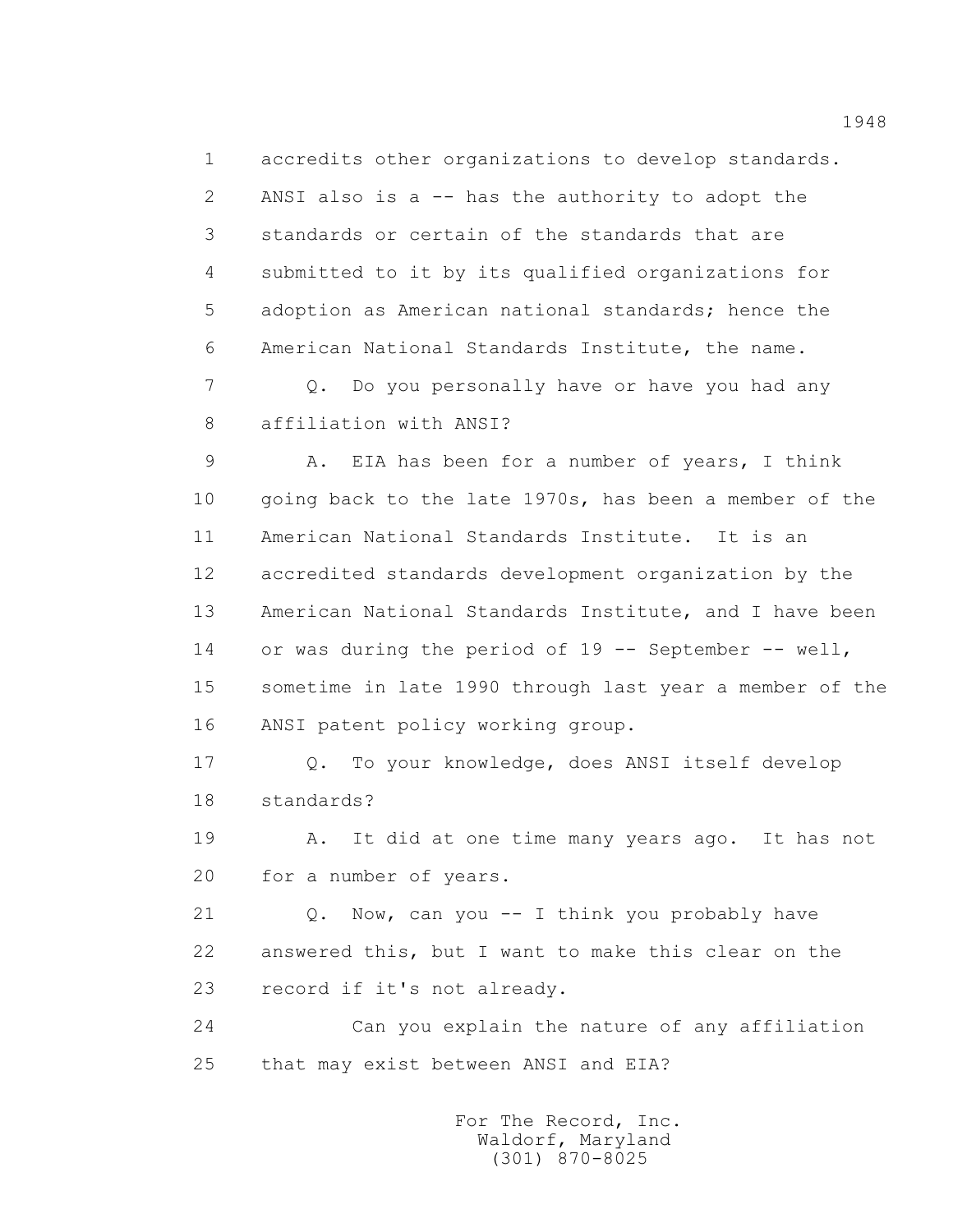1 A. The affiliation between ANSI and EIA is that 2 EIA was originally accredited by ANSI, I think the date 3 was in the late 1970s, '77-'78, and that EIA is a 4 dues-paying member of the American National Standards 5 Institute. And I should add again that EIA forwards 6 certain standards developed by EIA sectors to ANSI, or 7 at least did during this period of time, for adoption 8 as American national standards.

 9 Q. Is JEDEC separately accredited by ANSI? 10 A. No, and again, during the period of the early 11 to mid-1990s, the only other sector of EIA -- the only 12 sector of EIA, I should say, that was separately 13 accredited was the Telecommunications Industry 14 Association. All of EIA's other sectors operated under 15 the EIA ANSI accreditation, including JEDEC.

 16 Q. Does ANSI, to your knowledge, only accredit 17 standards organizations that like EIA and JEDEC deal 18 with high-tech industries?

19 A. No, sir.

 20 Q. Now, going back to -- I'm sorry, excuse me, 21 Your Honor.

22 Going back to CX-353, again, your -- the first 23 page of which is your March 29, 1994 memo to Ken 24 McGhee, and as we pointed out on the second paragraph, 25 you refer there to the ANSI -- or rather, to the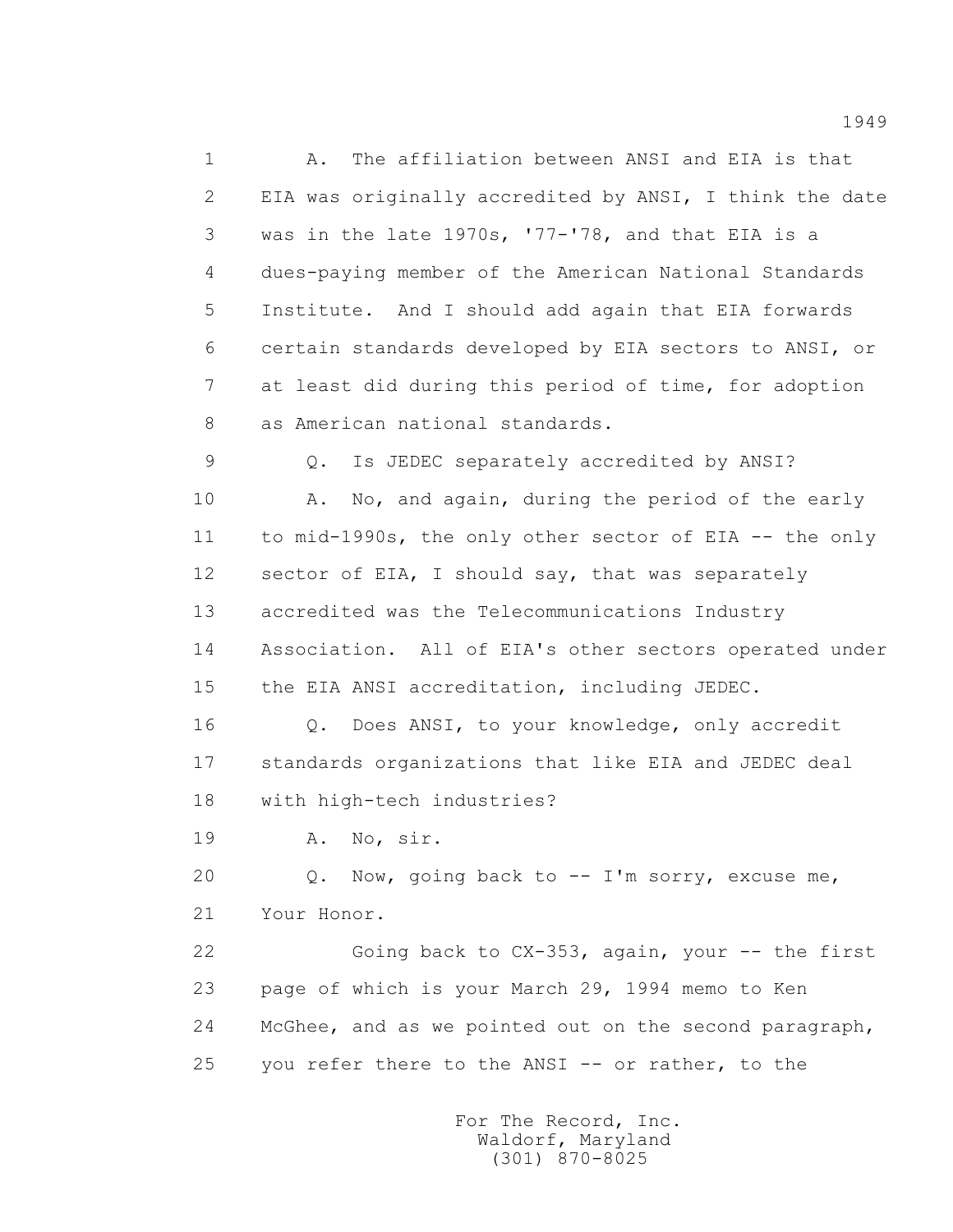1 guidelines for the implementation of the ANSI patent 2 policy.

 3 What was your reason for referring to those 4 guidelines in this memo?

 5 A. Because the EIA and JEDEC policies at the time 6 closely tracked the language of the ANSI policy. I had 7 been involved as a member of the ANSI patent policy 8 working group in developing the guidelines that are 9 referred to here, and I thought they provided insight 10 into the proper interpretation of the EIA and JEDEC 11 patent policy, which is why I referred to guidelines in 12 my memo.

13 O. Were you personally involved in any way in the 14 process of developing or drafting the ANSI patent 15 policy guidelines?

16 A. Yes, sir, I was involved, not from the 17 beginning certainly. Mr. Shapiro, my predecessor, had 18 been involved in the working group before I came to EIA 19 and had been very heavily involved in drafting the 20 guidelines. I got involved at a relatively late stage 21 in the process, but I participated fairly actively in 22 the discussions and the deliberations that led up to 23 the final approval of the guidelines by the working 24 group.

25 And I have been also been involved in a number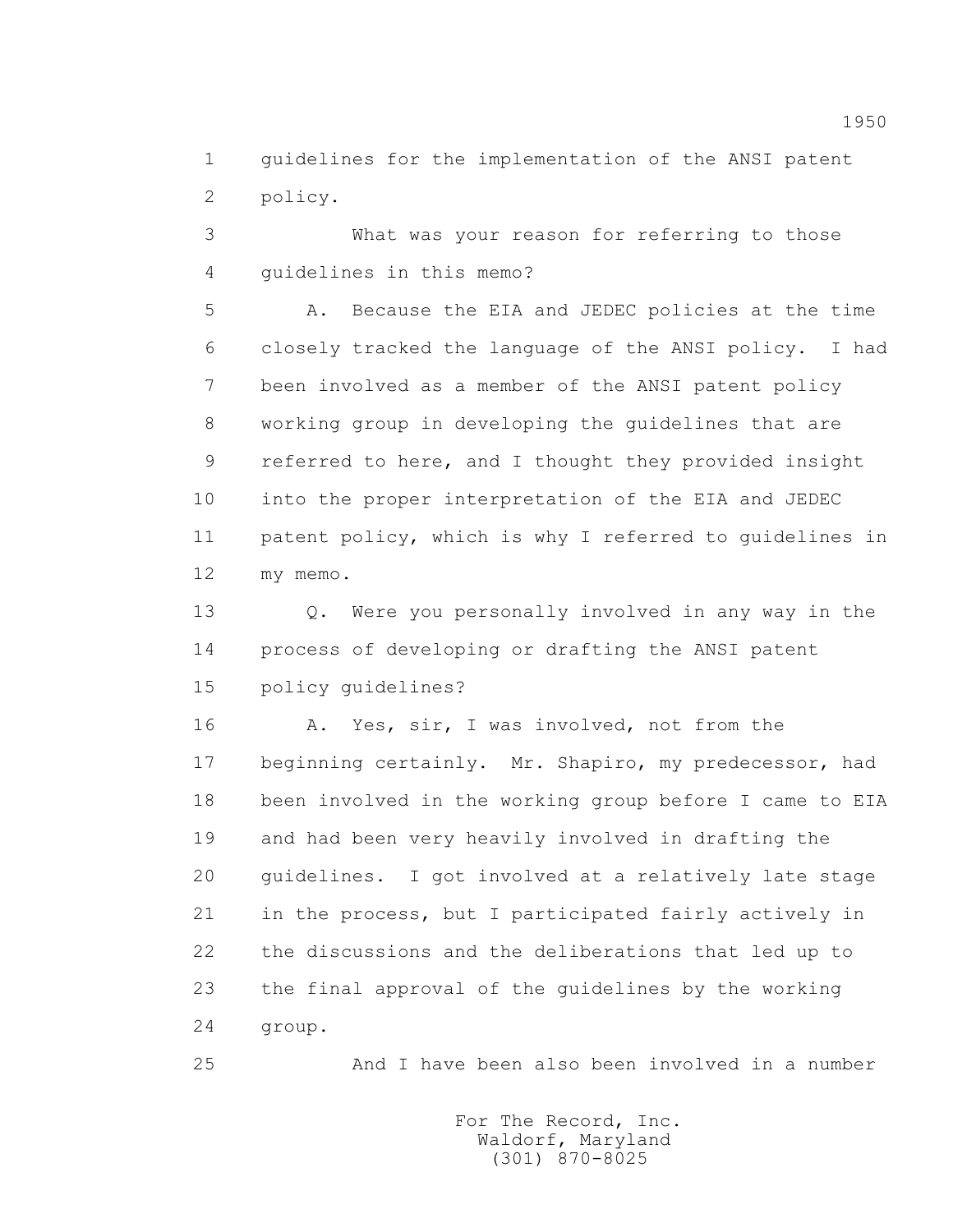1 of discussions over the ensuing ten years about the 2 guidelines and proposed amendments to the guidelines. 3 MR. ROYALL: May I approach, Your Honor? 4 JUDGE McGUIRE: Go ahead. 5 BY MR. ROYALL: 6 Q. Mr. Kelly, I've just handed you a document 7 that's been marked for identification as RX-1712. 8 A. Yes, sir. 9 Q. Do you recognize this document? 10 A. This appears -- well, first of all, I recognize 11 the email. This appears to be a printout of an 12 email -- I didn't print it out, someone else did -- an 13 email that I sent to a number of individuals associated 14 with the JEDEC board as a matter of fact. 15 Q. Do you recall sending this email in, as the 16 date indicates, October 2000? 17 A. Not clearly, but I know I did, yes. 18 0. And in the first sentence of the email, you 19 mention the patent policy guidelines adopted by ANSI. 20 Do you see that? 21 A. I do. 22 Q. And are those the same guidelines that you 23 referred to in the prior exhibit, CX-353? 24 A. They are. 25 Q. And is a copy of the -- these ANSI patent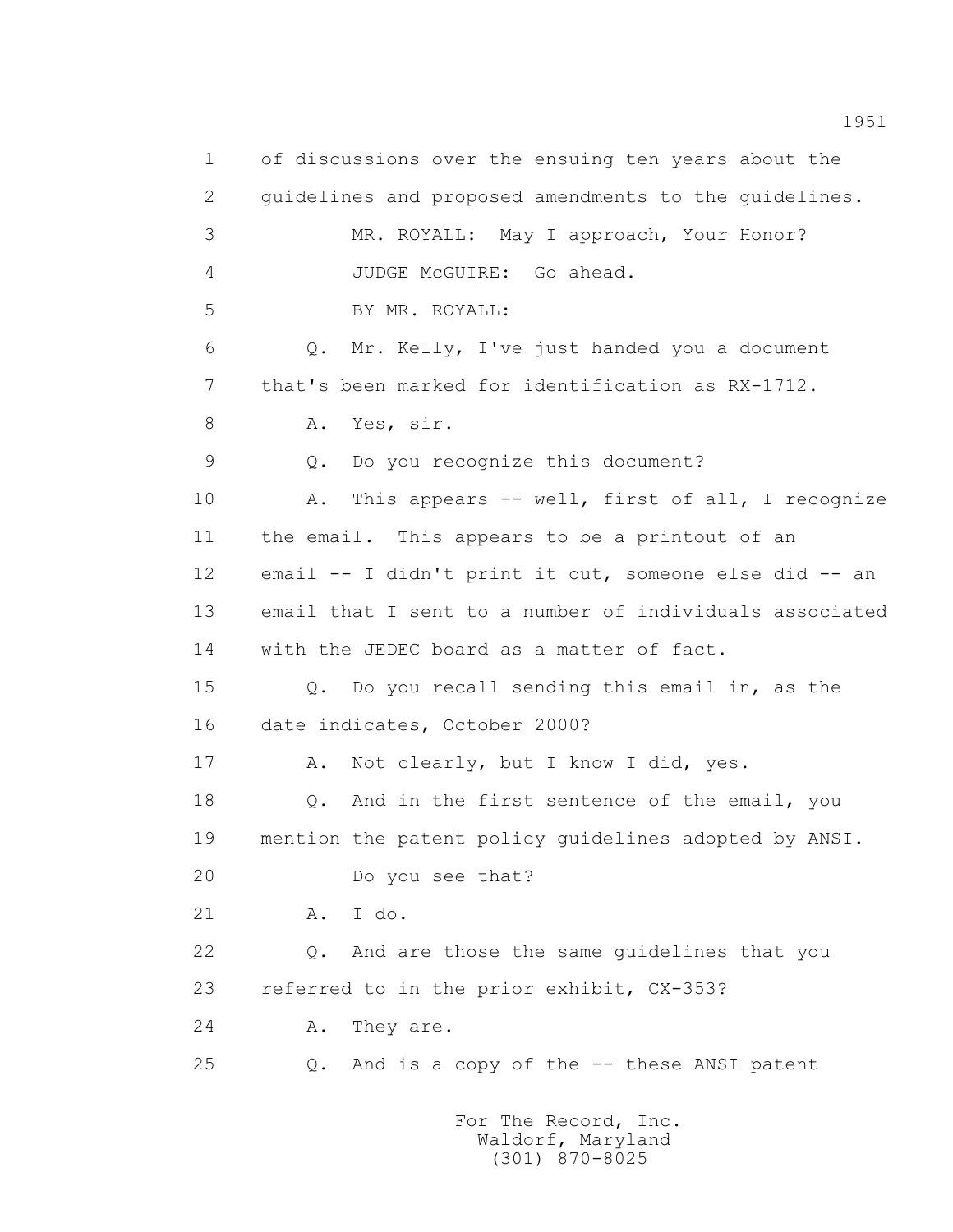1 policy guidelines attached to your email, the first 2 page of RX-1712?

 3 A. Actually, it appears that three copies are -- 4 two copies -- I'm sorry, two copies are attached, one 5 in text and one in hypertext.

 6 Q. What do you personally understand to be the 7 purpose of the ANSI patent policy guidelines?

8 A. The purpose of the ANSI patent policy 9 guidelines is to provide guidance to standard 10 development organizations and to the members of ANSI as 11 to the proper interpretation of the ANSI patent policy.

 12 Q. Let me ask you to turn to page 6 of RX-1712, 13 and unlike the CXs, the confusion is that the page 14 number's on the left-hand side at the bottom of the 15 page as opposed to the right-hand side, but it's page 6 16 of 21.

17 A. Page 6 of -- I've got it, yes, sir.

18 0. And do you see -- well, first of all, is this 19 the first page of the ANSI patent policy guidelines? 20 You said there were two copies, but of this particular 21 copy that's attached --

22 A. Yes, sir.

23 Q. -- this is the first page of the guidelines?

24 A. This is the first page.

25 Q. And do you see at the bottom of that page the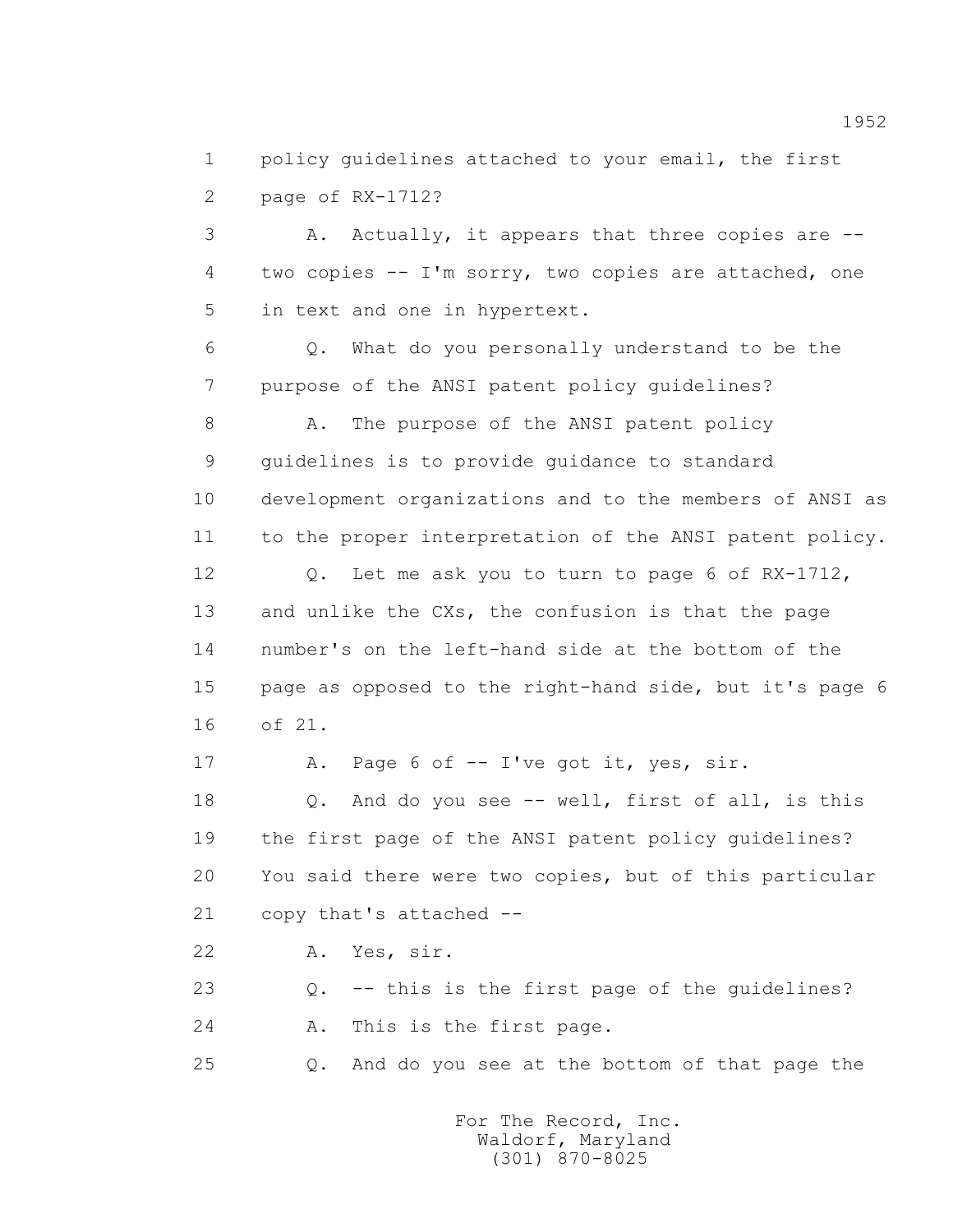1 heading Purpose?

2 A. Yes, I do.

 3 Q. And do you understand this to be a statement of 4 the purpose of the ANSI patent policy guidelines?

 5 A. I do, and it's a little bit broader than my 6 last answer. It also is -- it says that the purpose is 7 to provide guidance to those that participate in the 8 standards development process as well as to voluntary 9 standards developers.

10 0. Could I ask you to read the first two sentences 11 of that statement of purpose appearing on the bottom of 12 page 6 of RX-1712?

 13 A. "These guidelines are intended to assist 14 voluntary standards developers, and those that 15 participate in the standards development process, in 16 understanding and implementing the ANSI Patent Policy 17 (the 'Patent Policy' see Exhibit A). Drafted by a task 18 force formed by ANSI for the purpose of studying the 19 Patent Policy, the Guidelines seek to encourage the 20 early disclosure and identification of patents that may 21 relate to standards under development, so as to thereby 22 promote greater efficiency in standards development 23 practices."

24 Q. Thank you.

25 Now, there was a reference in the language you

 For The Record, Inc. Waldorf, Maryland (301) 870-8025

1953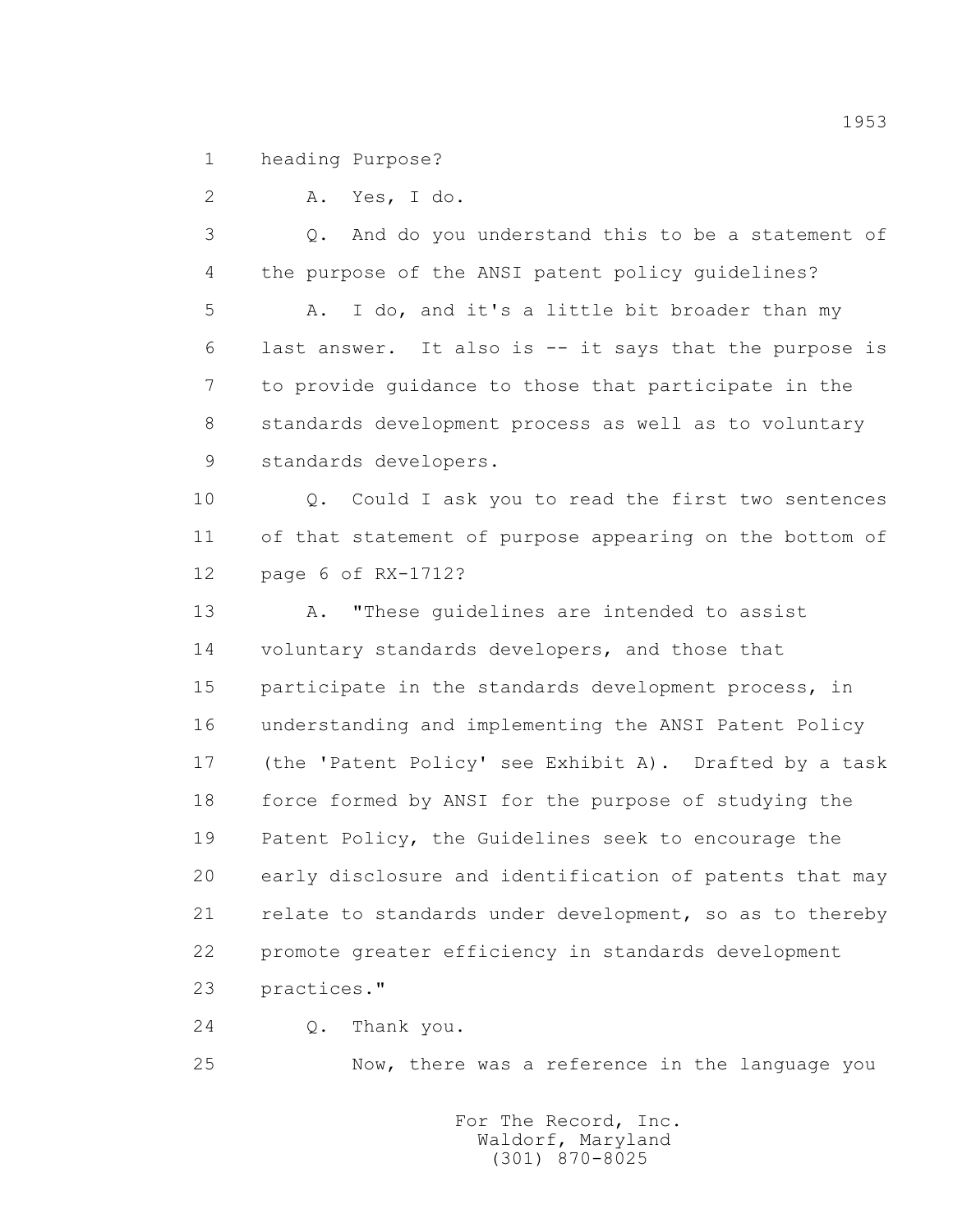1 read to a task force. Was that the same task force 2 that you served on? 3 A. Yes, sir. 4 Q. In the language you read, it also refers to the 5 ANSI patent policy. Is that something distinct from 6 the ANSI patent policy guidelines? 7 A. It is. 8 Q. And is the patent policy itself attached in any 9 part of RX-1712? 10 A. Yes, sir, the ANSI patent policy itself begins 11 on page 10 of 21 of RX-1712. 12 Q. Do you understand there to be a difference 13 between the patent policy and the patent policy 14 guidelines? 15 A. The guide -- yes, the guidelines are, as the 16 name implies, they're guidelines to assist in 17 interpreting the policy, so they are distinct. 18 Q. In the first sentence of the Purpose statement 19 on page 6 of RX-1712, the first sentence that you read, 20 it says that the guidelines are intended to assist 21 voluntary standards developers. 22 Do you see that language? 23 A. I do, yes. 24 Q. What do you understand the term "voluntary 25 standards developers" to mean?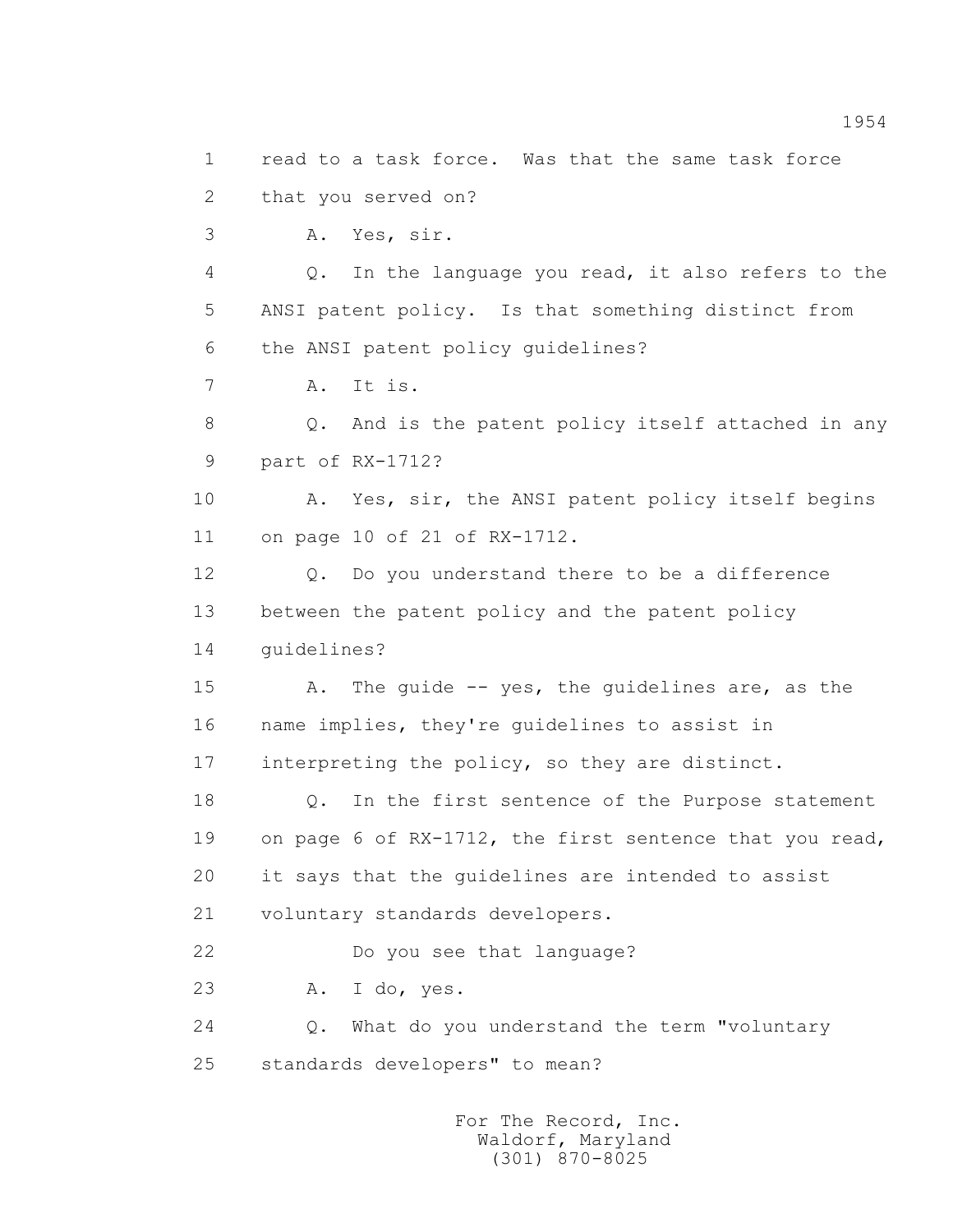1 A. It means organizations like EIA and JEDEC and 2 the sectors of EIA that develop standards on a 3 voluntary basis, as I've testified before. 4 Q. The second sentence that you read under the 5 heading Purpose states that the ANSI guidelines seek to 6 encourage "the early disclosure and identification of 7 patents that may relate to standards under 8 development." 9 Do you -- let me stop there. Do you see that 10 language? 11 A. Yes, sir, I do. 12 0. Does the EIA/JEDEC patent policy, as you 13 understand it, also seek to encourage the early 14 disclosure and identification of patents that may 15 relate to standards under development? 16 **A.** Yes. 17 Q. And in this respect, to your mind as EIA's 18 general counsel, is the EIA/JEDEC patent policy 19 consistent with the ANSI patent policy guidelines? 20 A. It's entirely consistent, yes. 21 Q. Now, the same sentence in -- under the heading 22 Purpose on page 6 of RX-1712 goes on to suggest that 23 encouraging early disclosure of patents promotes 24 "greater efficiency in standards development 25 practices."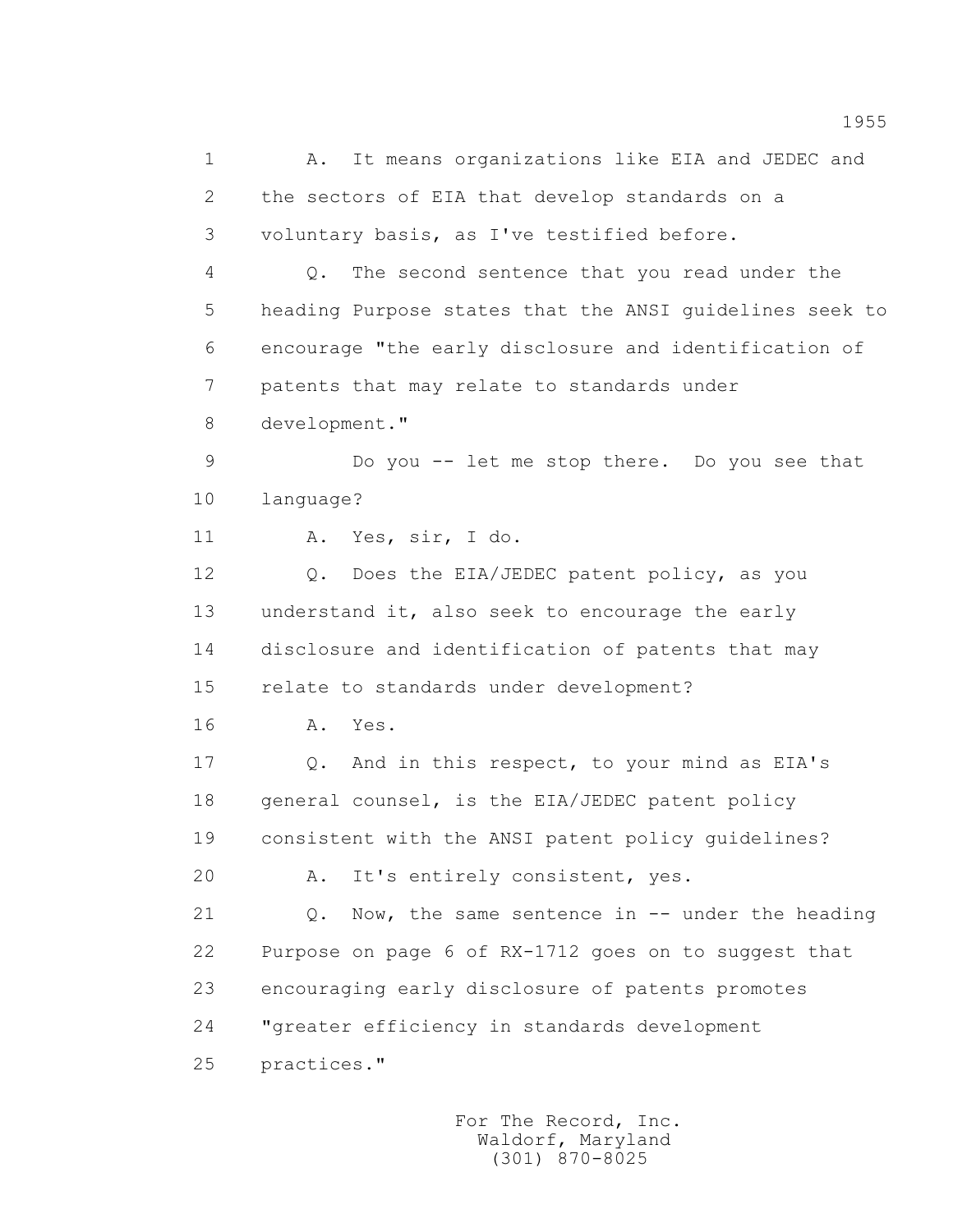1 Do you see that language?

2 A. Yes, sir.

3 Q. Do you agree with that statement?

4 A. Yes, I do.

 5 Q. How does, to your mind, as EIA's general 6 counsel, how does encouraging early disclosure of 7 patents promote greater efficiency in standards 8 development practices?

 9 A. Because by -- by encouraging early disclosure 10 of patents and obviously in EIA's case also patent 11 applications, we get as much information, as I said 12 before, as early in the process as possible to allow it 13 to move forward expeditiously and efficiently without 14 concern about unknown, undisclosed patents that may 15 impede the work of the committee.

 16 Q. Let's go to the top of page 7 of RX-1712. Do 17 you see the paragraph beginning, "By definition"?

18 A. Yes, sir.

19 Q. Let me read those two sentences.

 20 "By definition, guidelines are suggestions -- 21 adherence is not essential for standards developers to 22 be found in compliance with ANSI's Patent Policy. 23 Rather, this is an effort to identify possible 24 procedures that a standards developer may wish to 25 adopt, either in whole or in part, for purposes of

> For The Record, Inc. Waldorf, Maryland (301) 870-8025

1956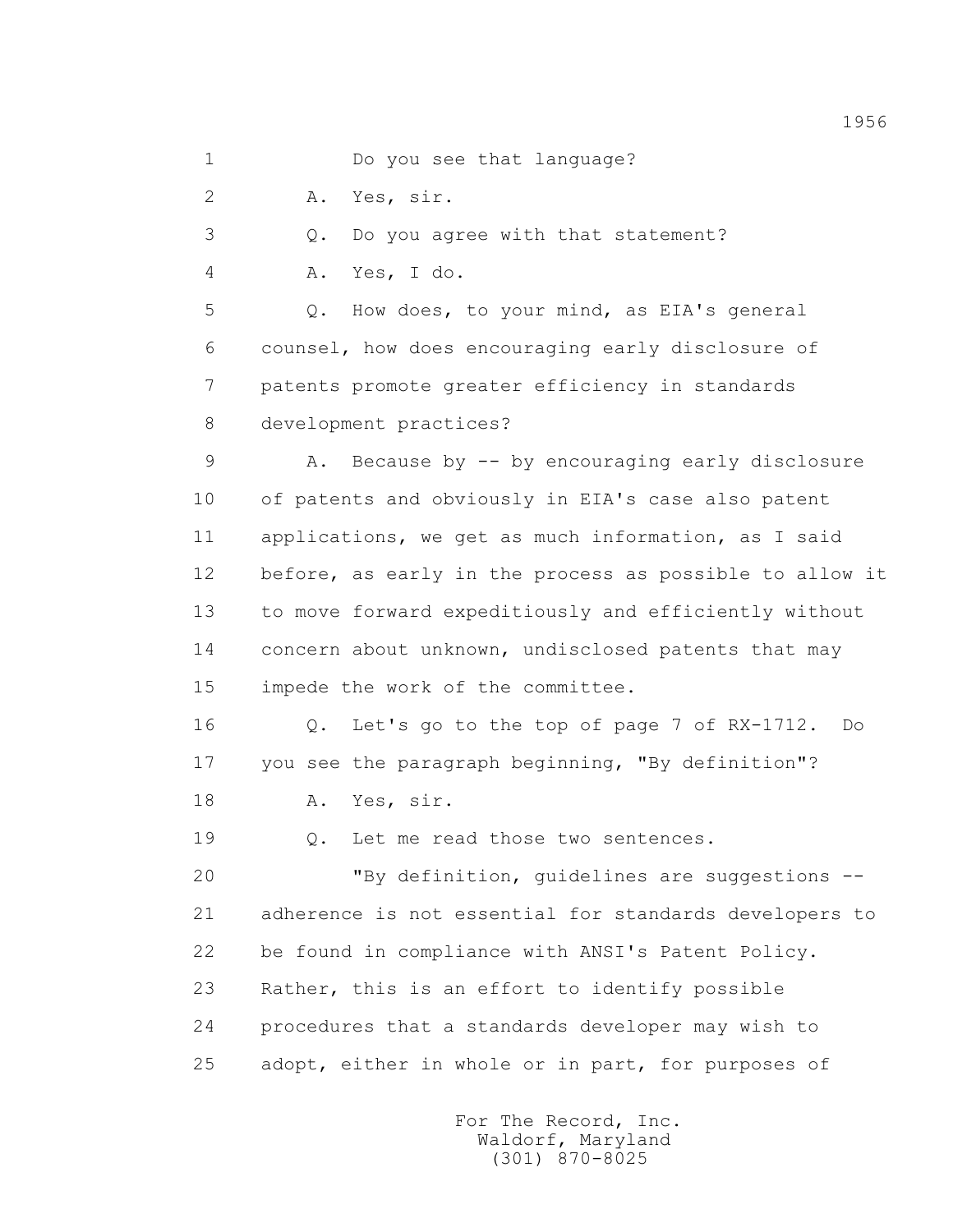1 effectively implementing the Patent Policy. Additional 2 or different steps may also be selected for such 3 purposes."

4 Do you see that language?

5 A. Yes, sir.

 6 Q. Can you explain what you understand that 7 language to mean as -- again, as it relates to the ANSI 8 patent policy guidelines that you helped to draft?

 9 A. Yes, sir. We were trying, as a member of the 10 patent policy group, to establish some general guidance 11 for the benefit of standards developers that they could 12 either follow or not follow, in whole or in part, and 13 we're emphasizing here that they had -- that the 14 standard developers had the option of adopting 15 additional or different steps from those suggested from 16 the guidelines that might be appropriate in the case of 17 their own standards development activities.

 18 Q. As you understand the language that I just 19 read, in your mind as EIA's general counsel, is the 20 EIA/JEDEC patent policy in compliance with the ANSI 21 patent policy?

22 A. Absolutely, yes, sir.

 23 Q. Is the EIA/JEDEC patent policy identical to the 24 ANSI patent policy in terms of what it requires with 25 respect to patent disclosure or licensing assurances?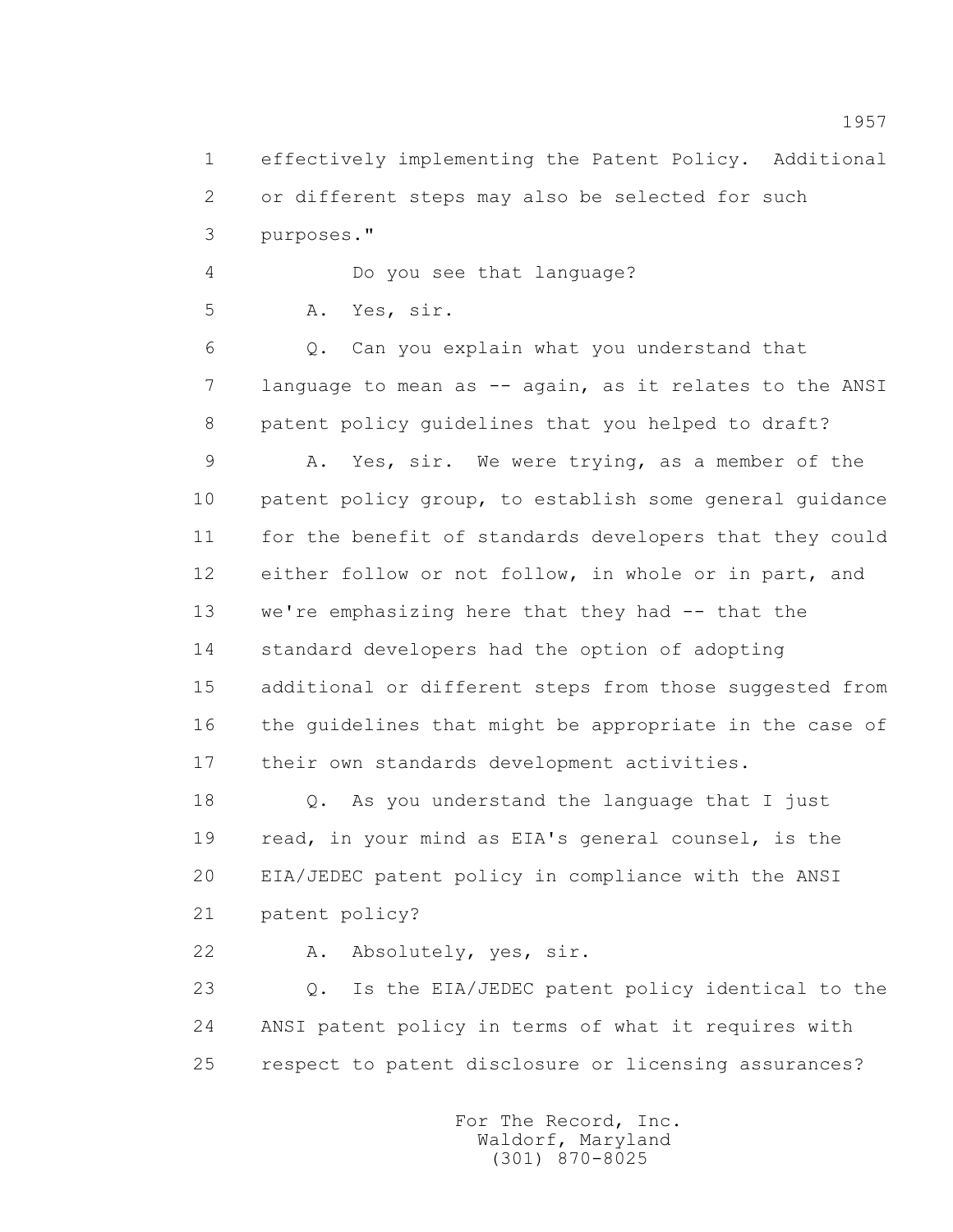1 A. No, sir, there is a material difference between 2 the ANSI policy and the EIA/JEDEC policy, and that is 3 that the EIA/JEDEC policy requires the disclosure of 4 patent applications as well as issued patents. 5 Q. And do you -- 6 A. ANSI does not -- I'm sorry, ANSI does not make 7 that requirement; that is, ANSI does not require as a 8 matter of policy the disclosure of patent applications. 9 Q. And do you refer to that distinction in your 10 email, your October 2000 email that is reprinted on the 11 first page of RX-1712? 12 A. Yes, sir, in the second paragraph. 13 Q. Can you -- can you read the language that 14 you're referring to? 15 A. "Please keep in mind that while the ANSI and 16 JEDEC patent policies are in most respects the same, 17 there are a few differences. One of --" it should be 18 the -- "major differences is that the ANSI policy does 19 not apply to pending patent applications, while the 20 JEDEC policy does." 21 Q. And how long has it been your understanding -- 22 strike that. 23 How long have you understood that this 24 difference between the JEDEC patent policy and the ANSI 25 patent policy has existed?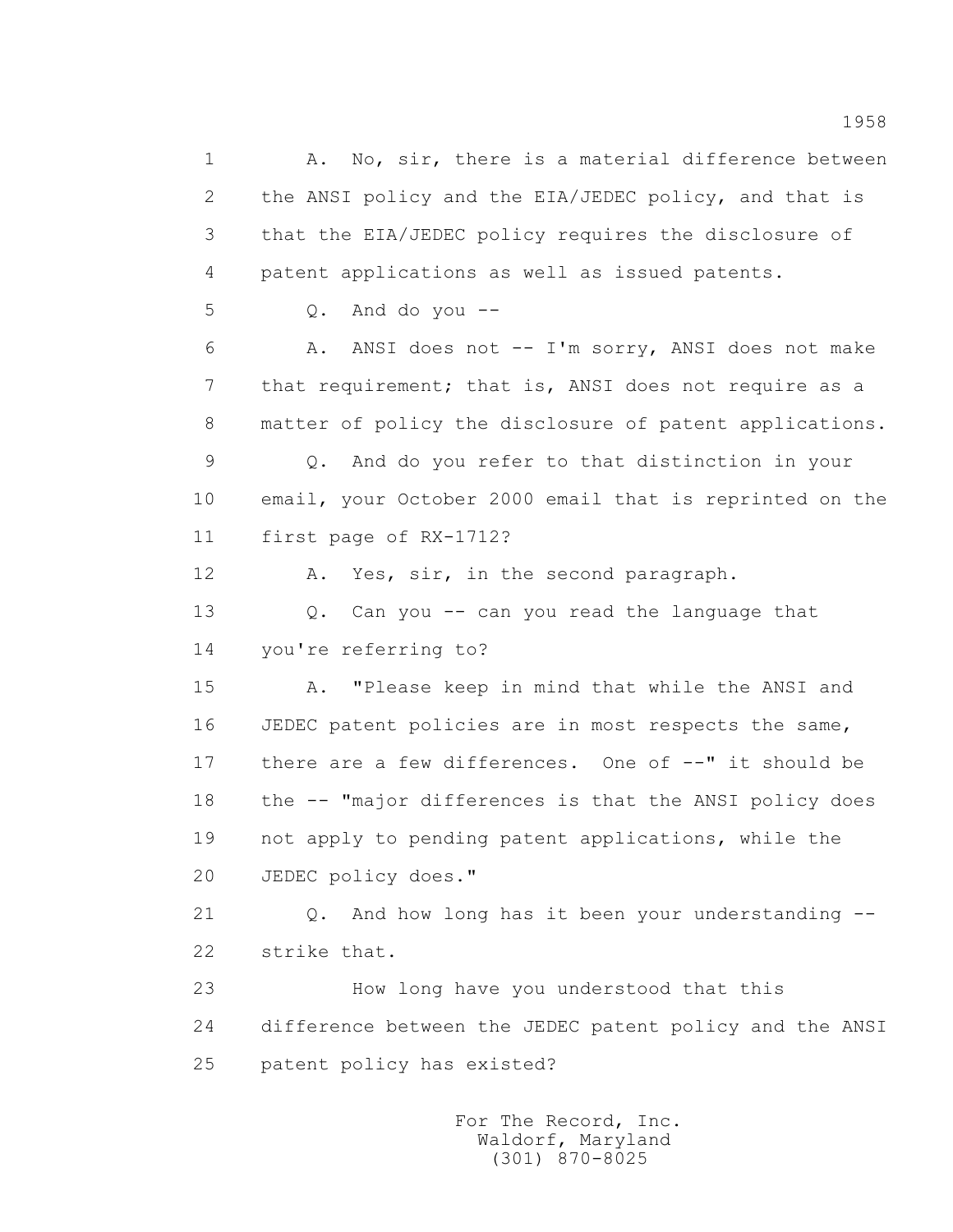1 A. Certainly since I started working on the ANSI 2 patent policy working group in -- probably in late 3 1990.

 4 Q. Do you personally, as EIA general counsel, have 5 any understanding as to why, unlike the JEDEC/EIA 6 policy, the ANSI policy does not extend to patent 7 applications?

8 A. Well, I think I testified before why the 9 EIA/JEDEC policy does. It's because we're in a high 10 technology, fast-moving, fast-paced industry in terms 11 of product development and intellectual property, but 12 ANSI deals with a number of different industries, 13 and -- that's my answer.

14 Q. In your mind, is it inconsistent with the ANSI 15 patent policy guidelines for JEDEC and EIA to require 16 the disclosure of relevant patent applications?

17 A. No, based upon the language that I just read, 18 and there's also another provision later in the 19 guidelines that specifically carves out the possibility 20 that a standards development organization may wish to 21 at least consider including patent applications as well 22 as patents in their patent disclosure policy.

 23 Q. Let me ask you to turn to page 8 of 21 of 24 RX-1712.

25 A. Yes, sir.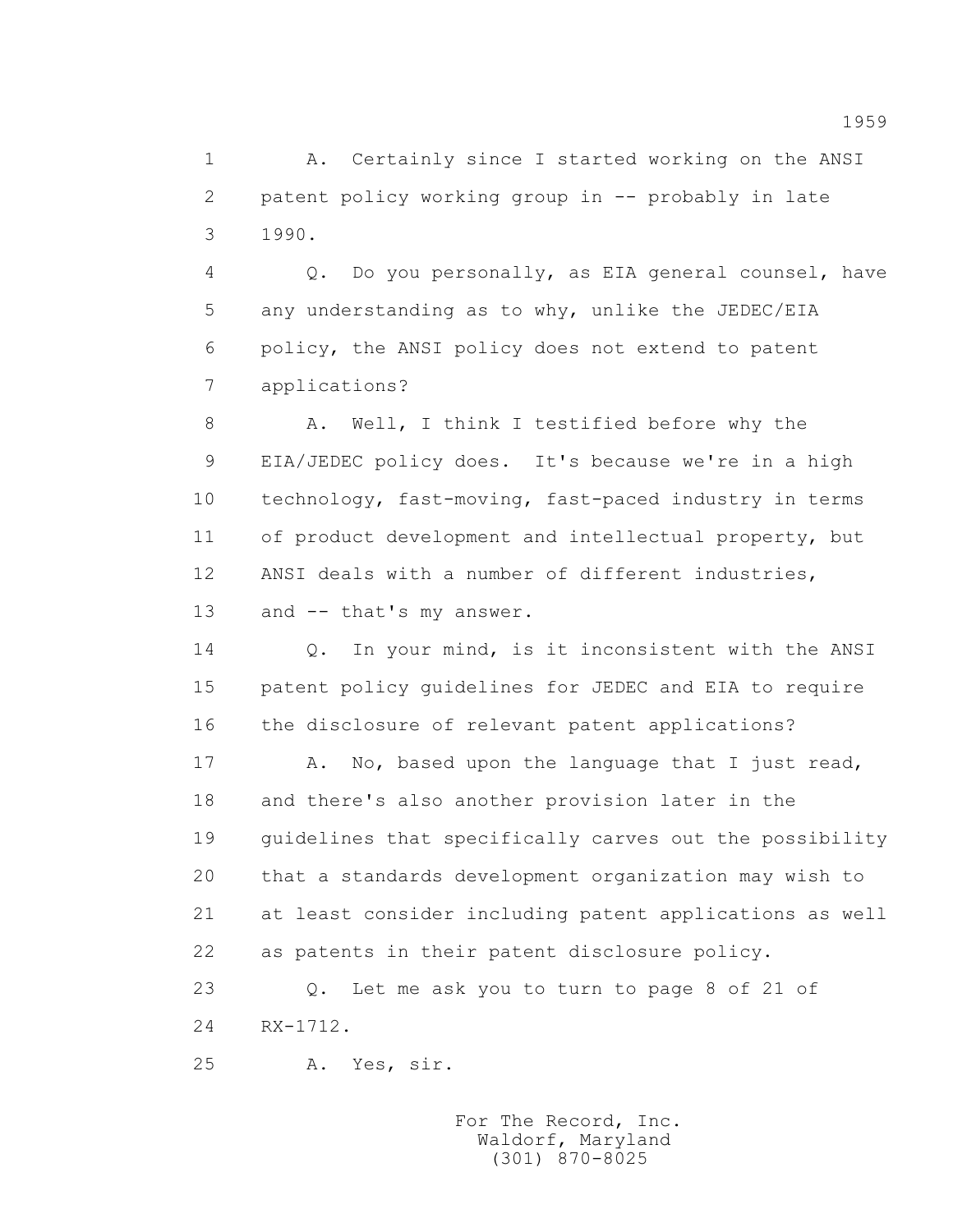1 0. Do you see the heading at the top of the page, 2 III, Possible Procedures for Implementing the Policy? 3 A. Yes, sir, I do. 4 Q. And do you see under that the heading A, Early 5 Disclosure of Patent Rights? 6 A. I do. 7 Q. And do you see the last paragraph under that 8 heading A beginning with the word "Similarly"? 9 A. Yes, sir. 10 0. Could I ask you to read the first sentence of 11 that paragraph? 12 A. "Similarly, a standards developer may wish to 13 encourage participants to disclose the existence of 14 pending U.S. patent applications relating to a standard 15 under development." 16 Q. And when you said that the ANSI guidelines or 17 you recalled that the ANSI guidelines contained 18 language relating to the disclosure of patent 19 applications, is this the language that you were 20 referring to? 21 A. Yes, sir. 22 Q. Other than the fact that it extends to patent 23 applications, are there any other ways in which the 24 JEDEC/EIA patent policy differs from the ANSI patent 25 policy, to your knowledge?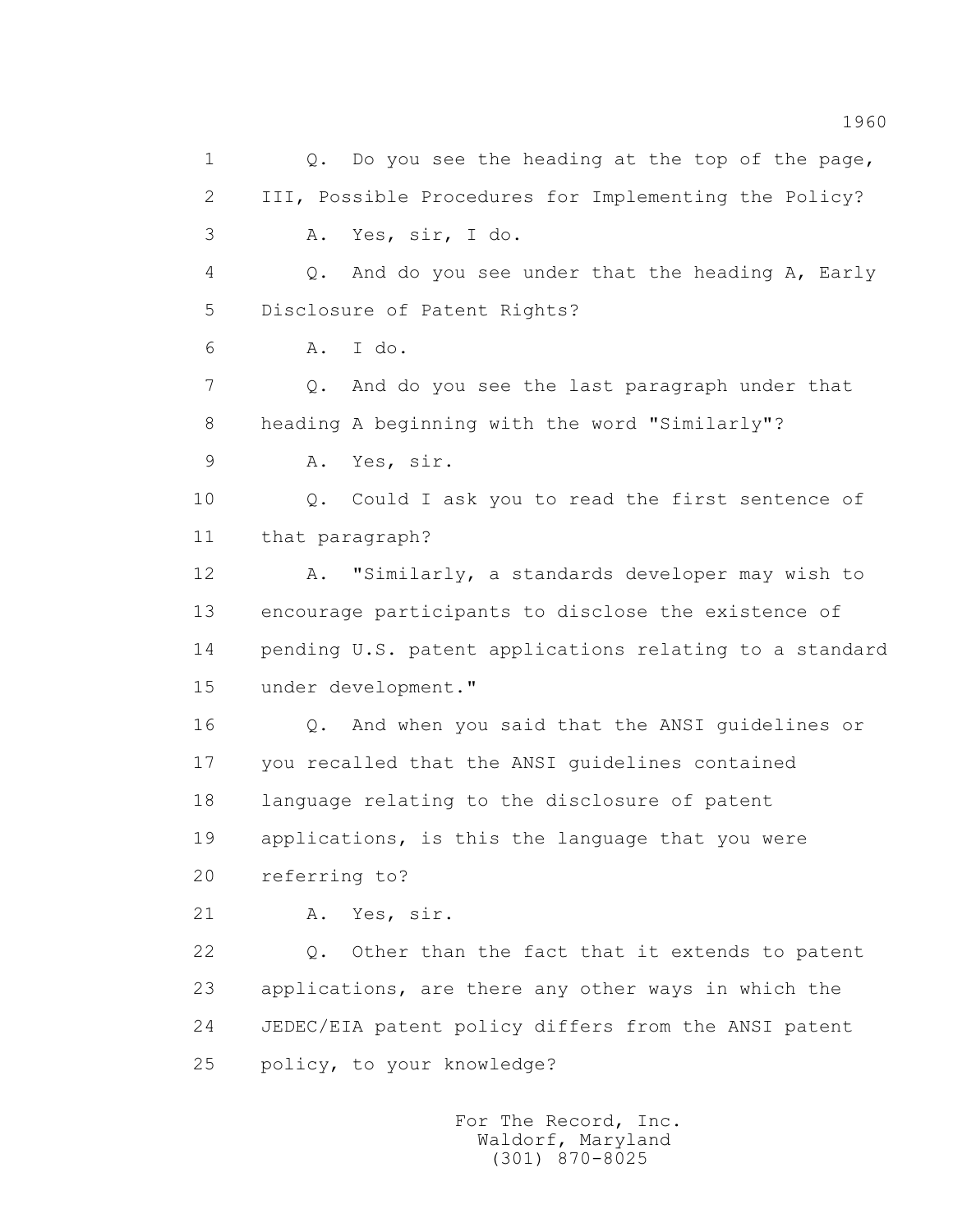1 A. That's the most significant difference. I 2 can't offhand think of any other major differences. 3 Q. Has your understanding of the ANSI patent 4 policy or your understanding of how ANSI itself 5 interprets its patent policy changed in any way in the 6 time that you've been EIA general counsel? 7 A. Sometime in the last 12 months, yes, sir. 8 Q. Can you explain how your understanding of the 9 ANSI policy has changed? 10 A. In proposed testimony that I saw as a result of 11 being a member of the working group, I saw ANSI take a 12 position that the word "encourage" as used in the ANSI 13 patent policy and patent policy guidelines basically 14 means that a patent owner is not required to make 15 disclosure of its intellectual property, that 16 "encourage" is basically optional as opposed to 17 mandatory, and the first -- that is the first time I've 18 ever heard that opinion expressed. 19 Q. And again, where did you first see that opinion 20 expressed? 21 A. The proposed testimony related to hearings that 22 were held last year, joint hearings by the U.S. 23 Department of Justice and the Federal Trade Commission

24 on the -- I believe it was the intersection of the

25 convergence of intellectual property and antitrust.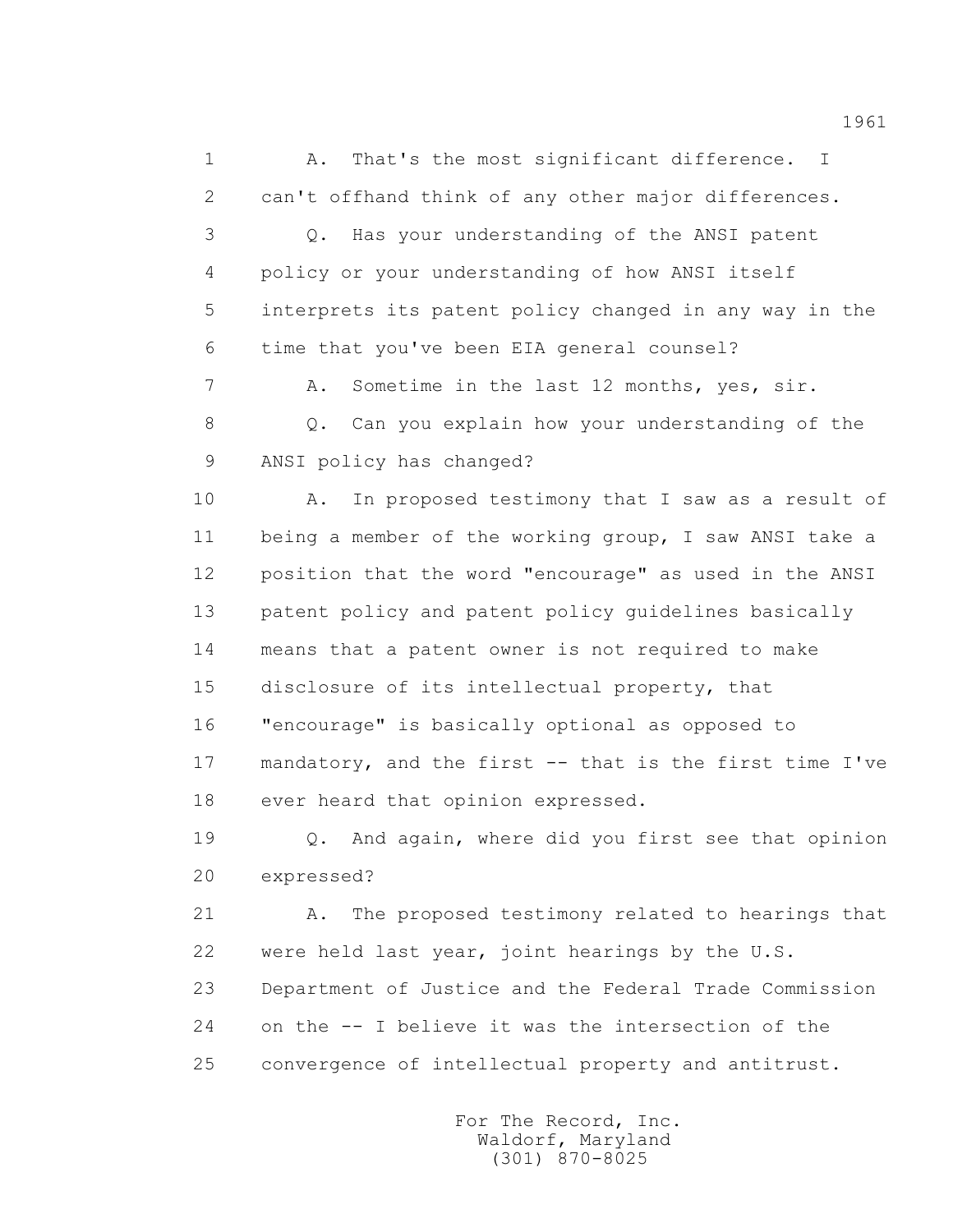1 0. And how is it that you came to see that 2 proposed testimony?

 3 A. As a member of the ANSI patent policy working 4 group, a draft was emailed to me, and I reviewed it, 5 and I noted the interpretation.

 6 Q. Who was the author of that proposed testimony? 7 A. I'm sure there were several authors. The 8 testimony was to have been delivered or was delivered 9 by Amy Marasco, who is the general counsel of ANSI, and 10 I'm sure there were other people involved in drafting 11 the testimony.

 12 Q. Now, prior to seeing this proposed testimony 13 and the description of the meaning of the word 14 "encourage" as you described, had you ever heard that 15 interpretation of the ANSI policy before?

16 A. No, sir.

 17 Q. When you did see that language in the proposed 18 ANSI testimony, did you speak with anyone about it? 19 A. Yes, sir, I spoke with Ms. Marasco, and I also 20 spoke with a gentleman -- another gentleman who was 21 very active on the patent policy working group, Mr. 22 Richard Taffet, and I believe I also spoke with Mr. Dan 23 Bart, who is part of the Telecommunications Industries 24 Association, part of the EIA Alliance, who was the

25 immediate past chair of the ANSI patent policy working

 For The Record, Inc. Waldorf, Maryland (301) 870-8025

1962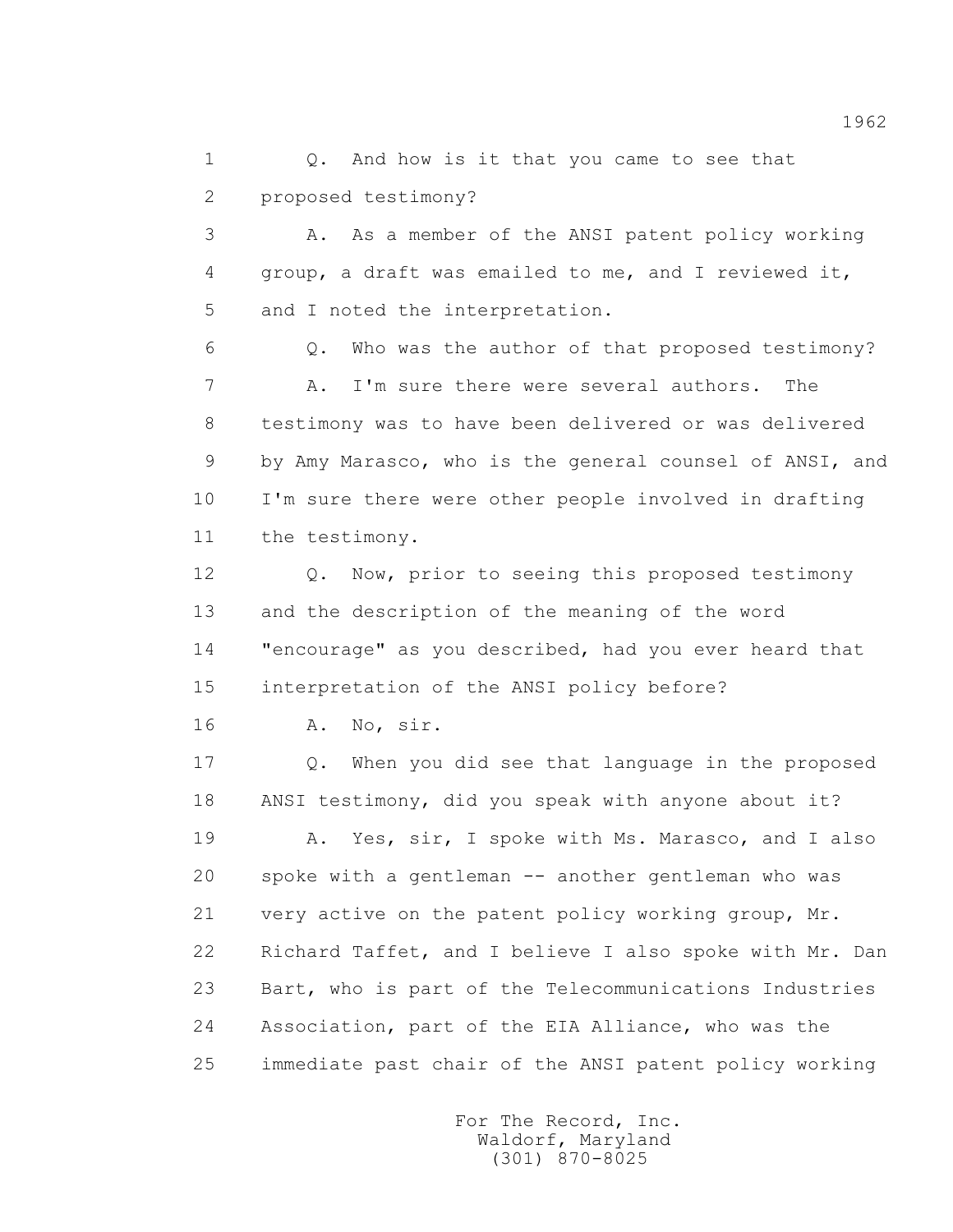1 group.

 2 Q. Forgive me if I mentioned this already, but who 3 is Ms. Marasco? 4 A. Ms. Marasco is the general counsel of the 5 American National Standards Institute. 6 Q. And what, if anything, do you recall saying to 7 Ms. Marasco about this issue when you spoke with her? 8 A. Well, I had -- I had one or two other points, 9 but on this particular issue, I said basically, Amy, I  $10$  don't  $-$ 11 MR. PERRY: Your Honor, I'm a little late, but 12 I object on the grounds of hearsay. 13 JUDGE McGUIRE: You object on the grounds of? 14 MR. PERRY: Hearsay, and I'm sorry I'm late. 15 MR. ROYALL: Your Honor, I'm not asking for 16 what Ms. Marasco said to him; I'm asking what he said 17 to Ms. Marasco. 18 JUDGE McGUIRE: Sustained on that basis, but I 19 don't want him getting into what she referred to him, 20 which is the point of your objection, I assume. 21 MR. PERRY: Actually, his out-of-court 22 statements are still out-of-court statements, Your 23 Honor. If they're being offered for the truth, then 24 it's hearsay. 25 MR. ROYALL: I'm not asking what he said in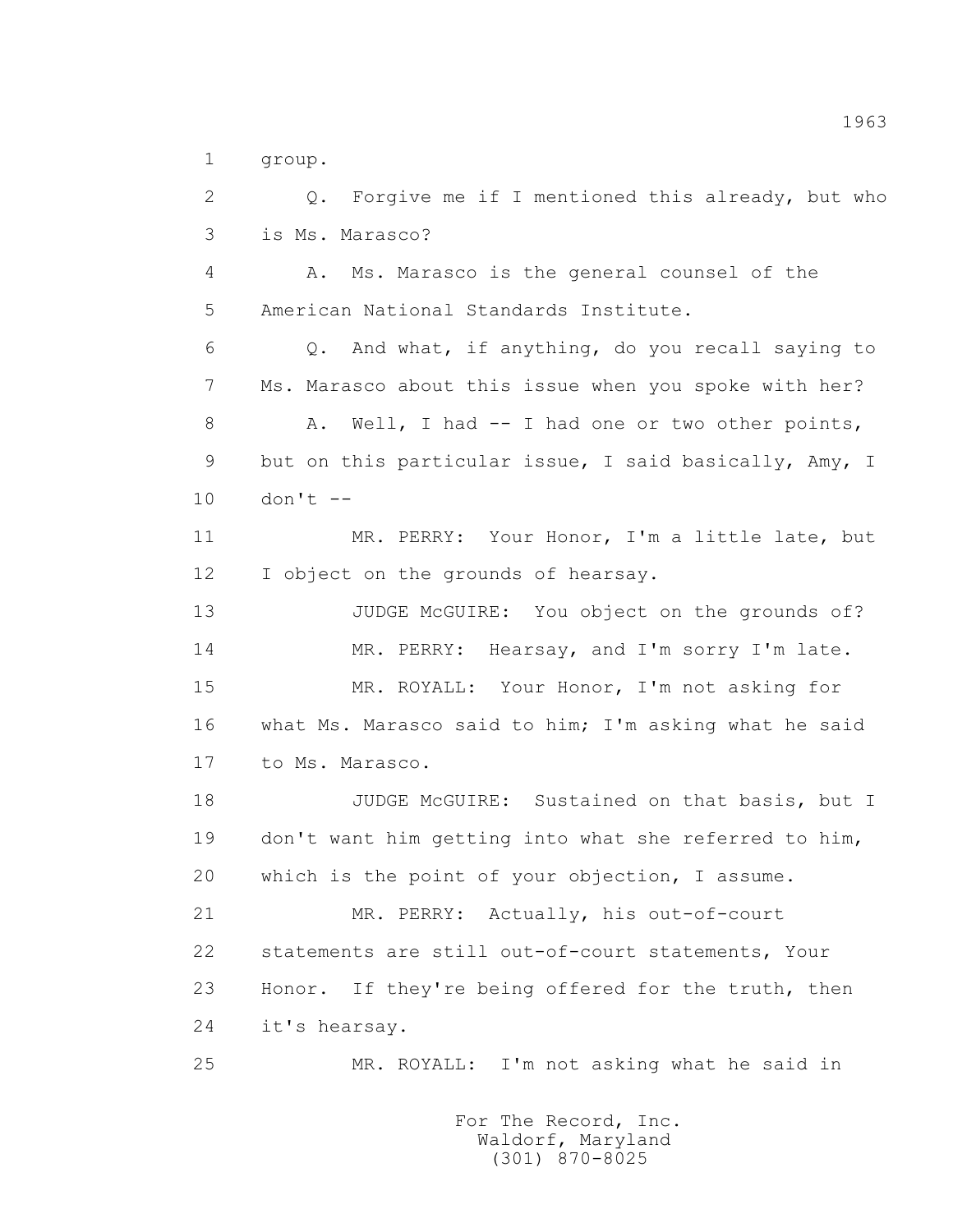1 writing. I'm asking what his recollection -- present 2 recollection is of what --

 3 JUDGE McGUIRE: To the extent that he can -- he 4 will be allowed to testify as to his understanding of 5 what he had indicated to -- to this individual. I'll 6 hear the -- I'll hear the question and the answer.

7 MR. ROYALL: Thank you, Your Honor.

8 BY MR. ROYALL:

 9 Q. What do you recall, if anything, saying to Ms. 10 Marasco on this issue; that is, if you have a personal 11 recollection of that?

 12 A. Yes, sir, I do have a personal recollection, 13 and I can tell you just my side of the conversation.

 14 I told her that I had never heard the 15 interpretation that was expressed in the draft 16 testimony before. I told her that it conveyed a false 17 impression that that was also the way ANSI-accredited 18 SDOs interpreted their own policies. And that was 19 basically what I had to say on that subject.

 20 Q. Do you have any personal knowledge one way or 21 the other as to whether that aspect of Ms. Marasco's 22 proposed testimony was clarified?

 23 A. No, it -- it remained unchanged from the draft 24 that I saw.

25 Q. When you spoke with Ms. Marasco on that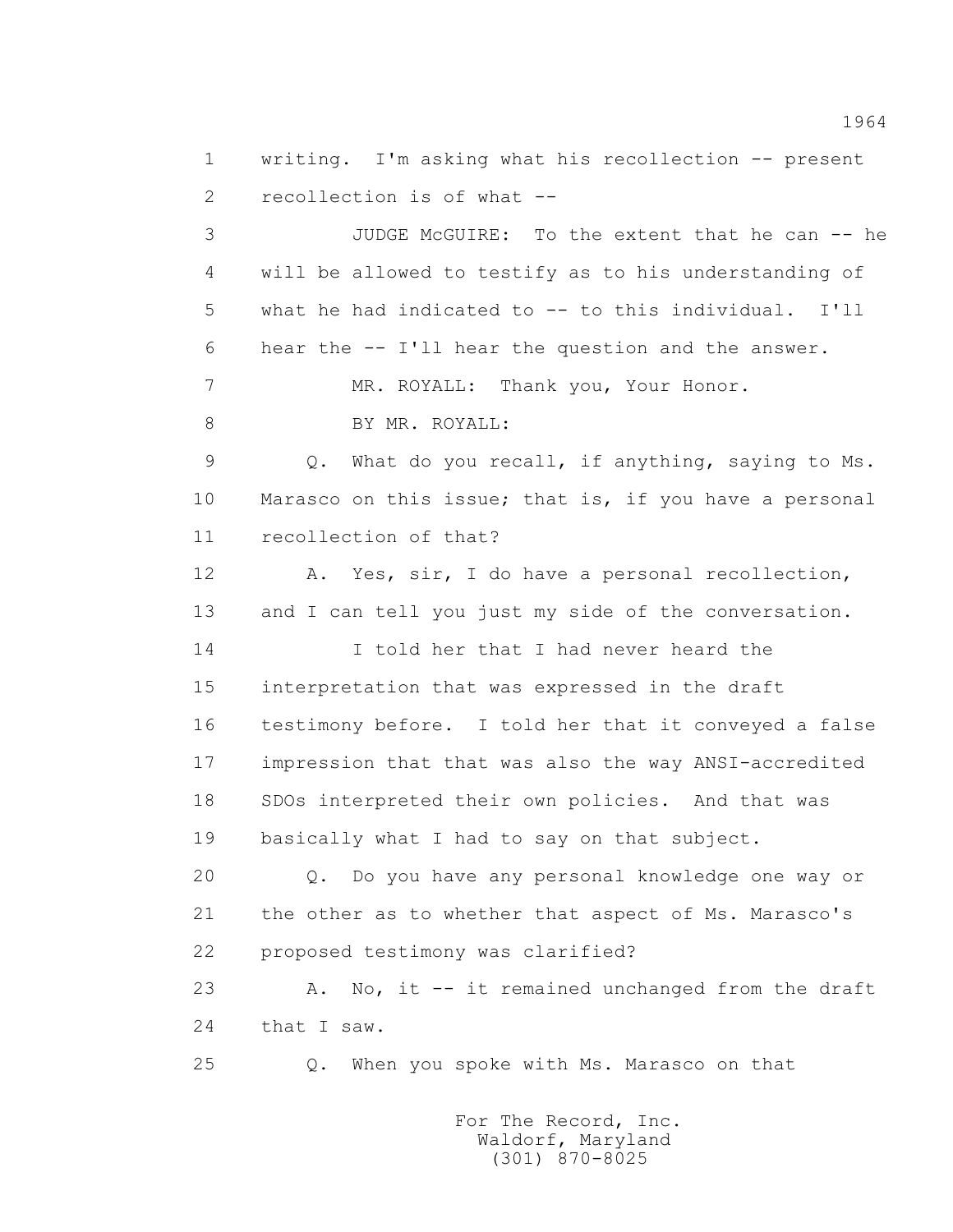1 issue -- and again, I'm not asking you what she said -- 2 were you speaking to her in your capacity as JEDEC's 3 president or as EIA's general counsel?

 4 A. Well, primarily I was speaking to her in the 5 capacity in which she had contacted me, which is as a 6 member of the ANSI patent policy working group. I was 7 a member of the ANSI patent policy working group 8 because I was EIA general counsel.

 9 Q. And in contacting her about this issue, did you 10 have some concern in mind? Did you have any particular 11 concern in mind about that -- the interpretation of 12 that language?

 13 A. The one I just stated. I -- my position was to 14 her that ANSI can interpret the patent policy in any 15 way that ANSI and she sees fit. She is the ANSI 16 general counsel. But as far as it -- as her testimony 17 suggested that standard development organizations like 18 EIA agreed with that interpretation, I thought that a 19 clarification was necessary. She apparently didn't 20 agree, because her testimony remained unchanged.

 21 Q. In describing JEDEC's and EIA's own policies, 22 to your knowledge, to your personal knowledge, have 23 either of those organizations ever referred to words 24 like "encourage" in describing their own policies? 25 A. Yes, we have.

> For The Record, Inc. Waldorf, Maryland (301) 870-8025

1965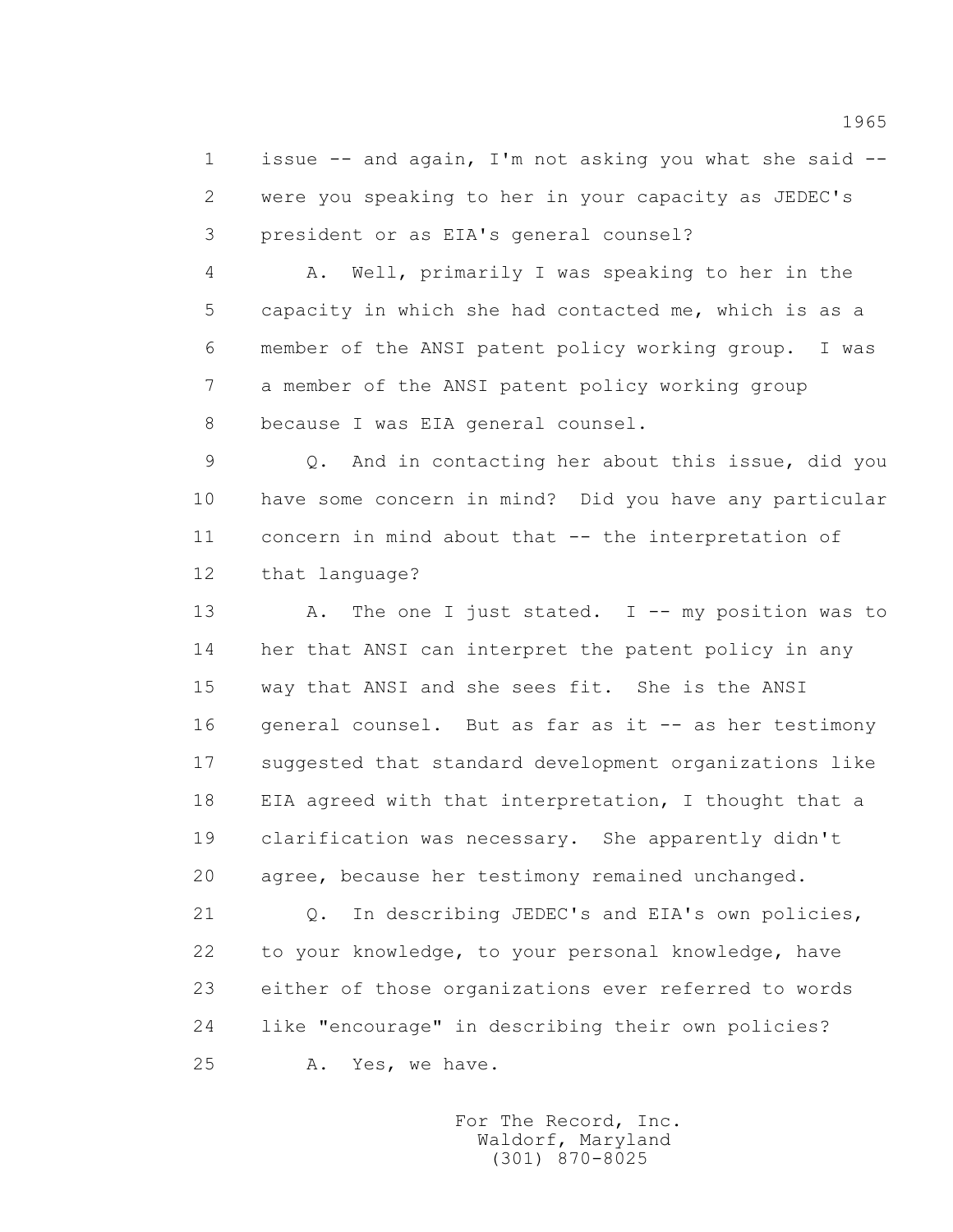1 Q. And by using the term "encourage," to your 2 knowledge, do EIA or JEDEC mean to convey that 3 compliance with the organization's policies is 4 optional?

 5 A. No. As I think I testified earlier, compliance 6 with the policy is mandatory. It's not optional. The 7 entire process is voluntary, and as a voluntary 8 standards development organization, we really don't 9 have the power to -- to impose sanctions against 10 members who don't comply with the policy --

 11 JUDGE McGUIRE: All right, he's answered that 12 question. I don't need to go back into that again. 13 THE WITNESS: Okay.

14 BY MR. ROYALL:

 15 Q. Are you familiar -- and I believe you may have 16 used this term earlier, but just to be clear, are you 17 familiar with the term "duty to search" as it is 18 sometimes used in reference to standard-setting

19 organizations?

20 A. Yes.

21 Q. What do you understand that term to mean?

 22 A. "Duty to search" means a duty on the part of 23 the participating company to search its patent 24 portfolio to determine whether or not any of its IP is 25 related to the work of a standard development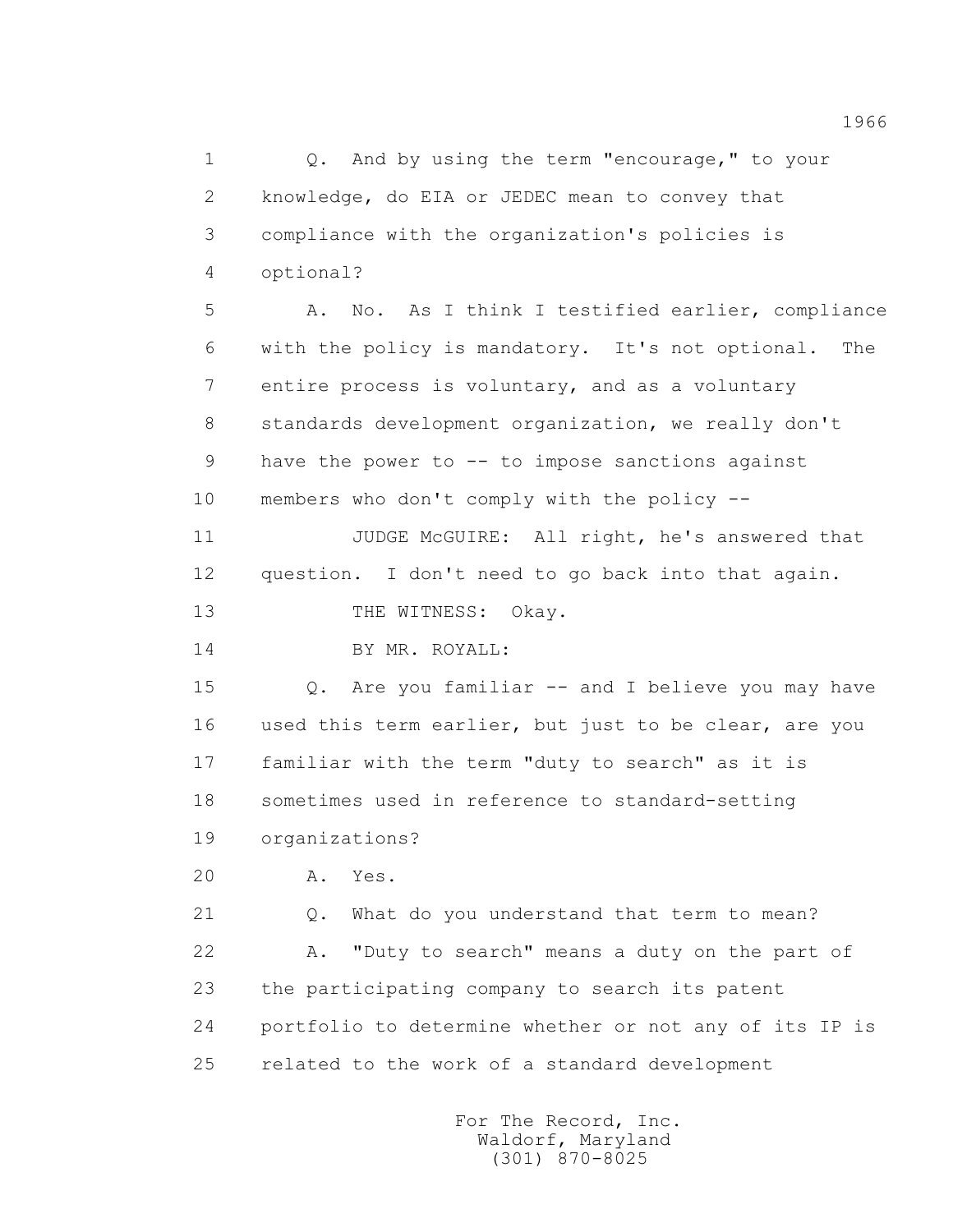1 committee.

 2 Q. Do the rules of either JEDEC or EIA require 3 members to search for relevant patents? 4 A. No. 5 Q. To your knowledge, have EIA or JEDEC ever 6 imposed a duty to search on member companies? 7 A. No. 8 Q. Do you have any understanding in your personal 9 knowledge as to why JEDEC and EIA do not impose a duty 10 to search on their members? 11 A. Because it would impose a very heavy burden on 12 the participating companies who have individual 13 participants at meetings to return after a meeting and 14 search their entire company portfolio to determine 15 whether or not the company, that is, not the 16 individual, whether the company has actual or imputed 17 knowledge of anything that may relate to the work of 18 the committee. That would -- in the case of a company 19 with a large patent portfolio, that would have a 20 devastating effect. 21 Q. To your mind, is the approach of not imposing a 22 duty to search consistent with the ANSI patent policy 23 guidelines? 24 A. Yes, sir. 25 Q. Do you recall whether there is language in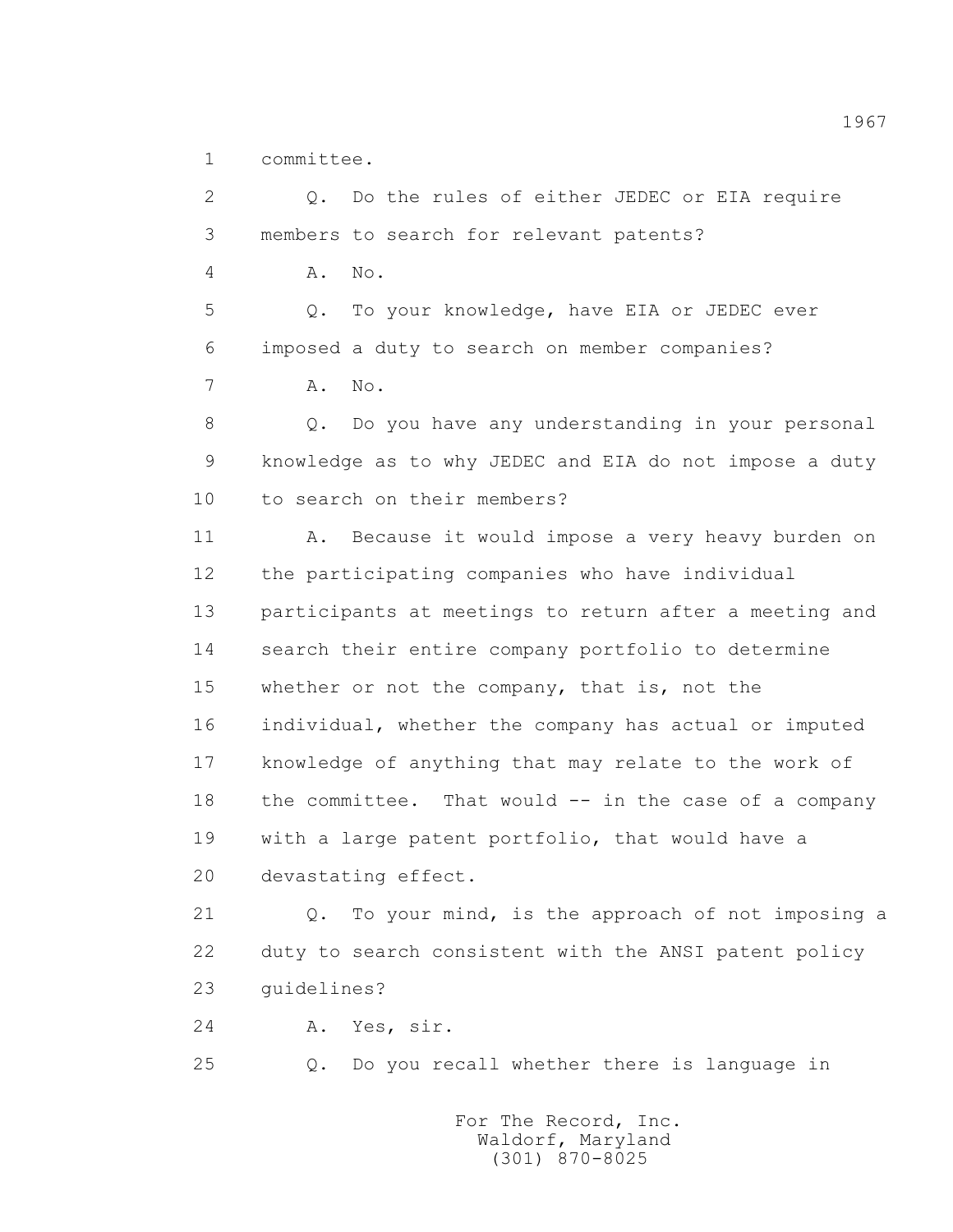1 those guidelines that relates to this issue? 2 A. I'm sure there is. 3 Q. Let me ask you to look at page 8 of 21 of 4 RX-1712. 5 A. Yes, sir. 6 Q. Again, under the heading Early Disclosure of 7 Patent Rights, do you see that? 8 A. I do. 9 Q. Do you see the paragraph beginning with the 10 words, "This is not"? 11 A. Yes. 12 Q. Could I ask you to read that paragraph? 13 A. "This is not to suggest that a standards 14 developer should require any participant in the 15 development process to undertake a patent search of its 16 own portfolio or of any other." 17 Shall I continue? 18 0. If you could read the next sentence. 19 A. "The objective is to obtain early disclosure 20 concerning the existence of patents, where known." 21 Q. And is this the language in the patent policy 22 guidelines that you were referring to just a moment ago 23 in response to my question? 24 A. Yes, sir. 25 Q. And what do you understand this language to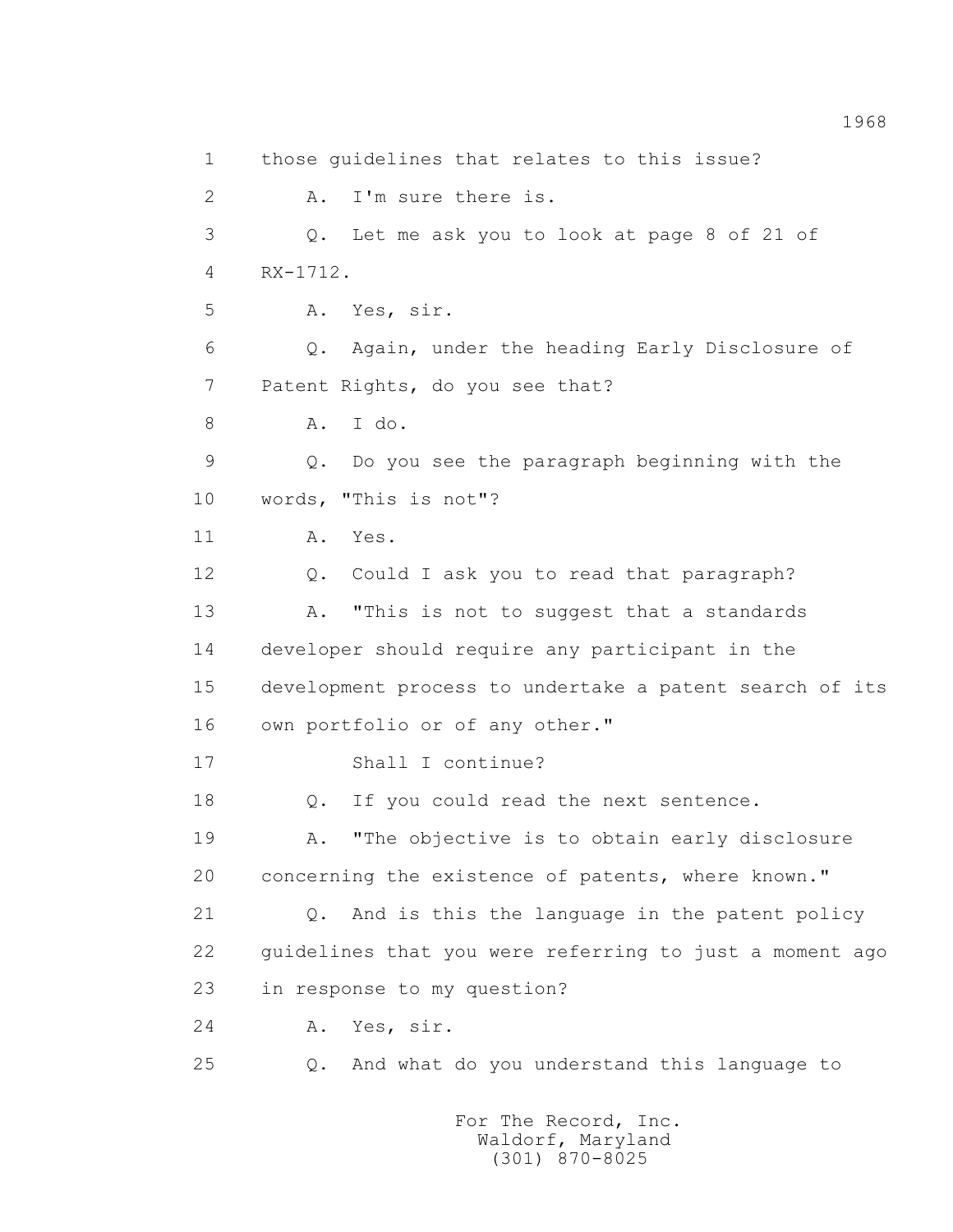1 mean?

 2 A. What I just said, but certainly also it 3 makes -- this language makes the point that it would 4 impose a great burden on the participant and process as 5 well to know all of the patents that may be back at the 6 home office, and that -- excuse me, would in turn 7 discourage rather than promote the early disclosure of 8 patents. That's why the requirement of disclosure -- 9 the knowledge that's required to trigger the disclosure 10 duty is the knowledge of the participant sitting at the 11 meeting rather than what may be known back in the IP 12 office at company headquarters. 13 MR. ROYALL: Your Honor, at this time, before 14 moving on, I would offer this document, RX-1712. 15 MR. PERRY: No objection. 16 JUDGE McGUIRE: So entered. 17 (RX Exhibit Number 1712 was admitted into 18 evidence.) 19 BY MR. ROYALL: 20 Q. Mr. Kelly, under the JEDEC/EIA patent policy, 21 which member companies have a duty to disclose relevant 22 patents? 23 A. All participants in the work of the committee 24 have a shared responsibility to disclose any 25 information of which they have personal knowledge of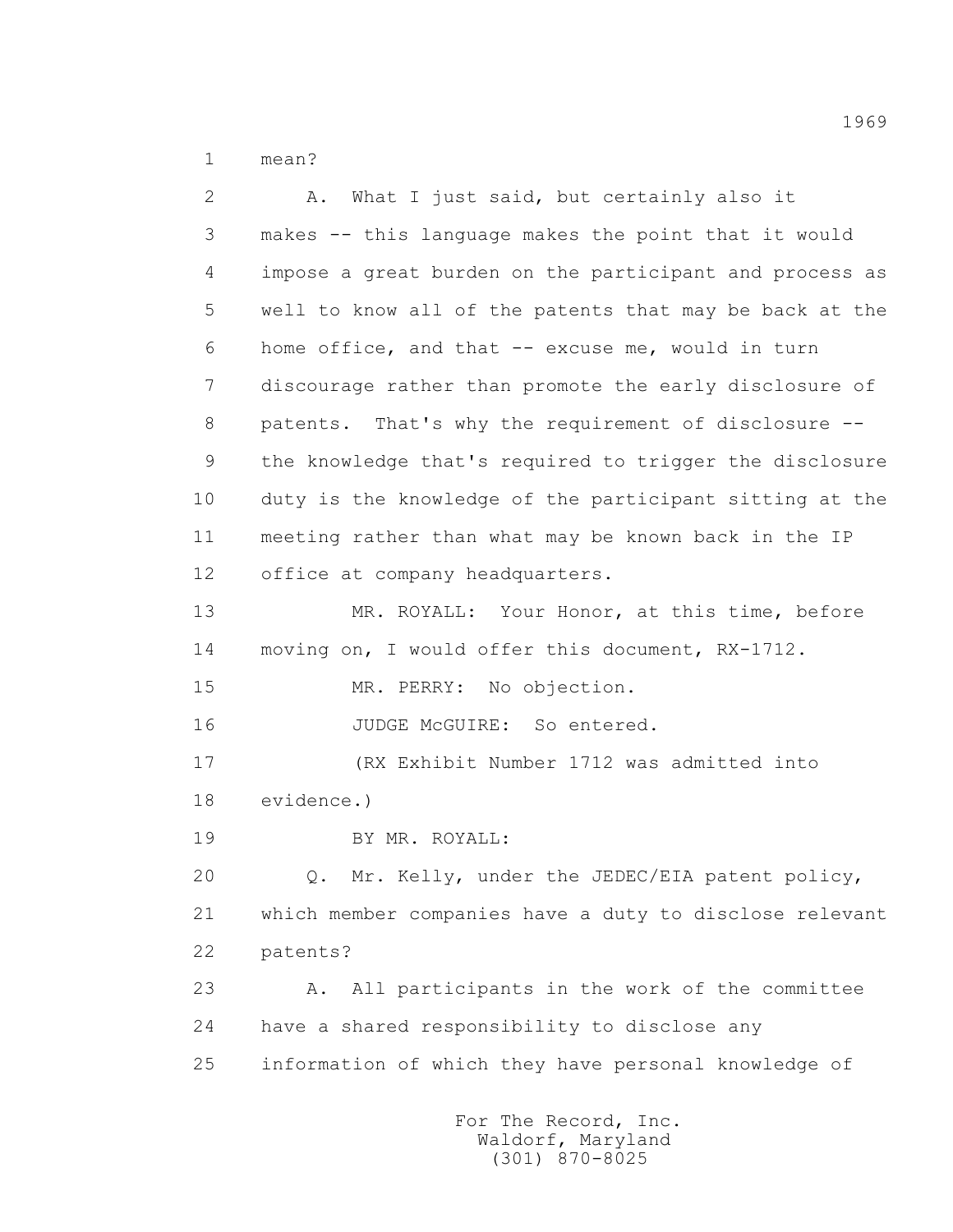1 intellectual property that may relate to the working 2 committee. It's not limited to members, it's not 3 limited to the IP owner. It's across the board. 4 Q. Is the duty to disclose relevant patents and 5 patent applications limited to those companies that 6 sponsor presentations within JEDEC or EIA? 7 A. No, sir. 8 Q. Has it ever been limited in that way? 9 A. It has not. 10 0. Is the duty to disclose relevant patents and 11 patent applications limited to companies that 12 participate in the voting at EIA or JEDEC meetings? 13 A. No, sir. 14 Q. Has -- to your knowledge, has it ever been 15 limited in that way? 16 A. It has never been limited in that way. 17 Q. Is the duty to disclose relevant patent and 18 patent applications limited to companies whose own 19 patents or patent applications may relate to the 20 standardization work being done by JEDEC or EIA? 21 A. No, it's the same answer, sir. It's never been 22 limited just to the patent owner. It applies across 23 the board to all participants with actual knowledge. 24 Q. And by that, do you mean that it would apply in 25 a case in which a company had knowledge of some other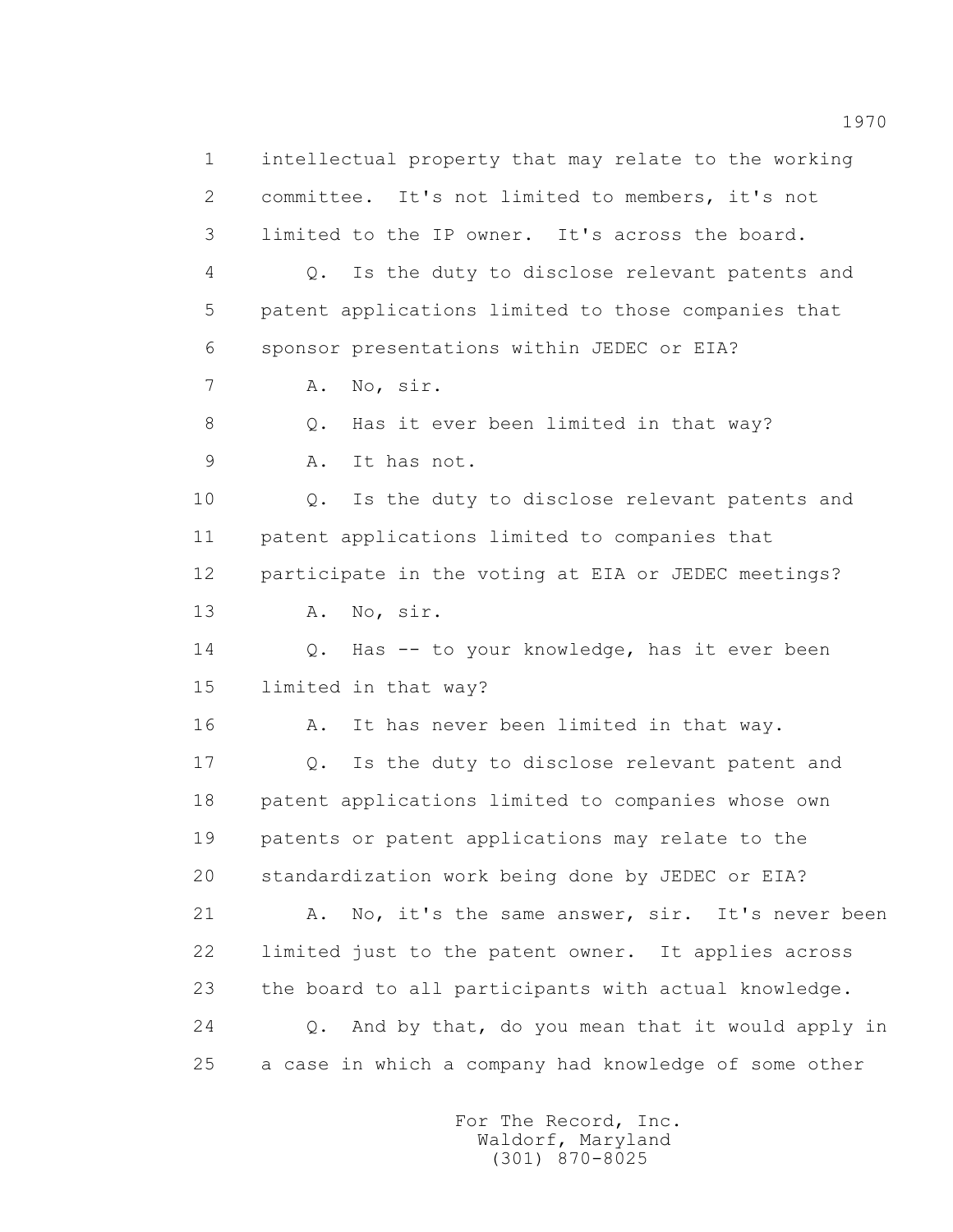1 company's relevant patent or patent application?

 2 A. Not exactly. What my testimony would be, that 3 if a participant -- not a company, if a participant had 4 actual knowledge of another company's patents or patent 5 applications that might be required to comply with the 6 work undergoing at committee, then that participant 7 would be under a duty to disclose.

 8 Q. In construing your rules in this way, to 9 require disclosure by all participants under these 10 circumstances, to your mind, are EIA and JEDEC 11 departing from the ANSI patent policy guidelines?

12 A. Not at all, no, sir.

13 0. Do you recall whether the ANSI patent policy 14 guidelines contain language relating to this issue?

 15 A. Again, I'm sure they do. I haven't read it 16 today, so I can't tell you whether or not it -- where 17 it is, but it is -- I believe it is there, yes.

18 0. Let's go back to page 8 of RX-1712. Again, 19 under the heading Early Disclosure of Patent Rights, do 20 you see the paragraph beginning with the words, "A 21 standard developer may also"?

22 A. Yes, sir.

 23 Q. Could I ask you to read the first sentence of 24 that paragraph?

25 A. "A standards developer may also consider taking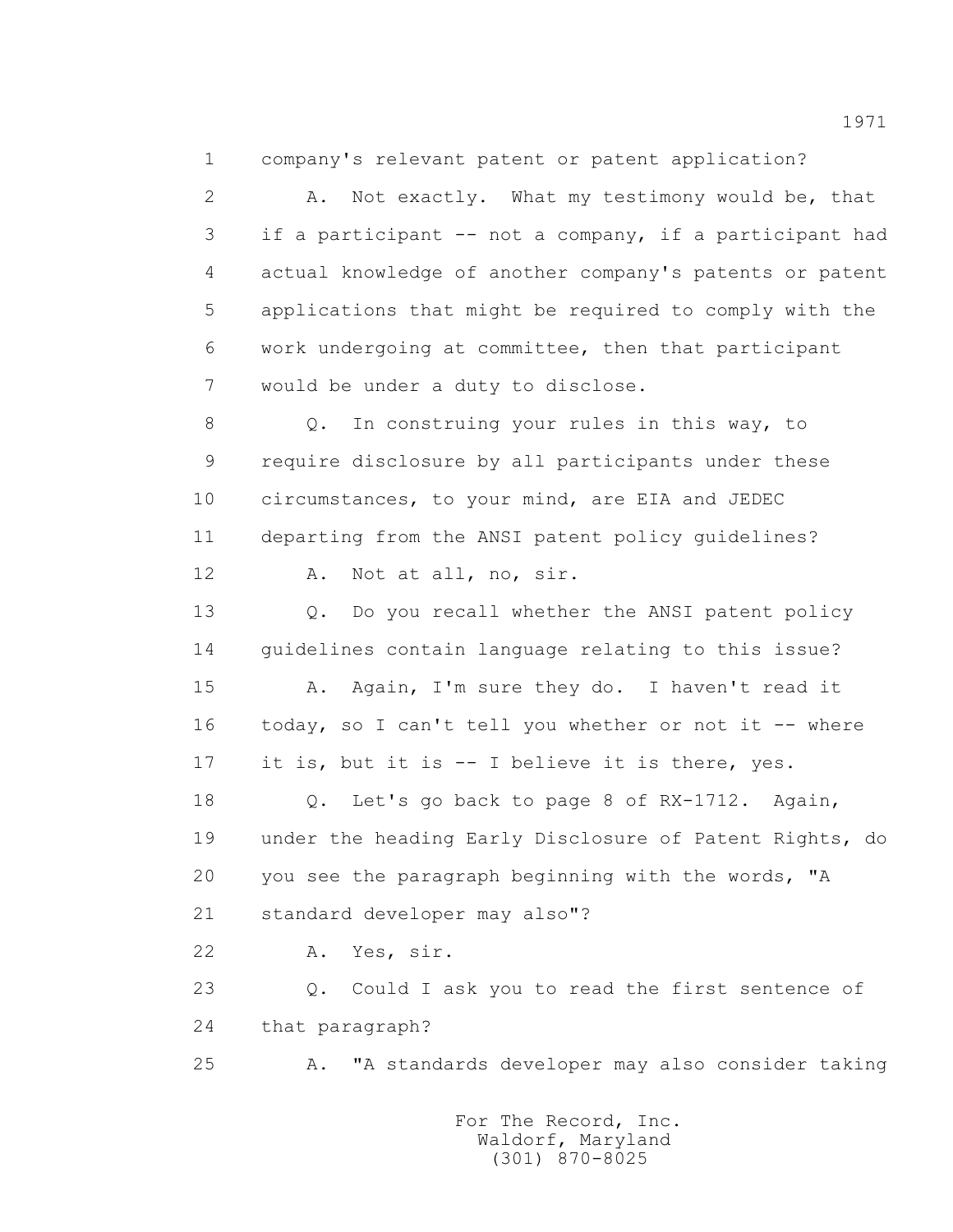1 steps to make it clear that any participant in the 2 process -- not just the patent holder -- is permitted 3 to identify or disclose patents that may be required 4 for implementation of the standard." 5 Q. And is that the language that you had in mind 6 when you said that you recalled -- 7 A. Yes, sir. 8 Q. Under the JEDEC/EIA patent policy, when a 9 member company has a patent or patent application that 10 is subject to disclosure -- and again, I'm asking this 11 in your capacity as EIA's general counsel -- what 12 information is the member required to disclose? 13 A. In the case of a patent -- I'm sorry, a patent 14 application or a patent? 15 Q. If you want to break it down and deal with them 16 separately, that's fine. 17 A. It's easier if I break it down, I think. 18 In the case of a patent application, the 19 participant is to -- is required to disclose as much 20 information as possible as early as possible in the 21 process. What that means is at a minimum to identify 22 the nature of the technology involved in the patent 23 application and proffer how that technology relates to 24 the work of the committee. 25 In the case of an issued patent, the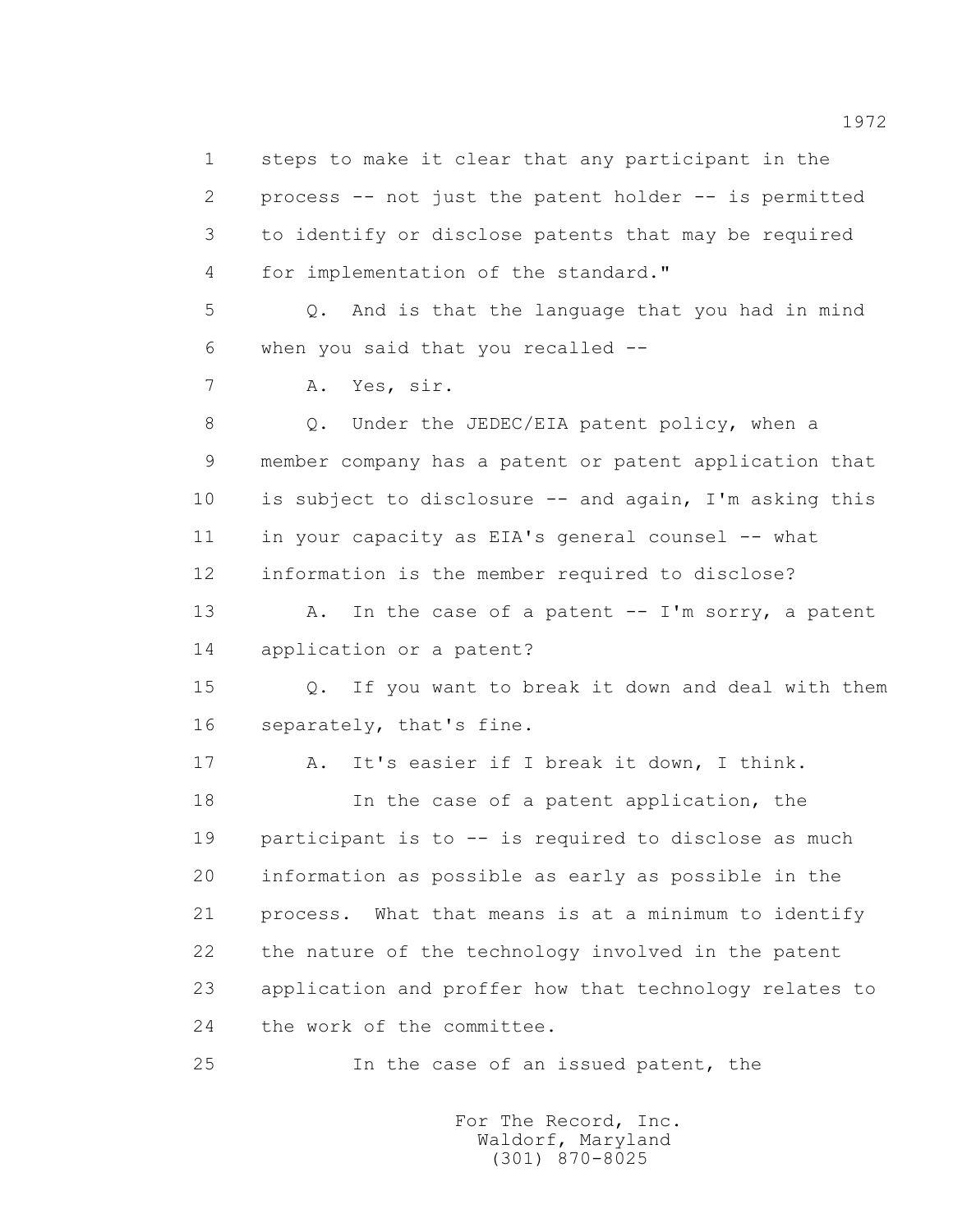1 participant would need to disclose the patent number 2 and to make a proffer of how the issued patent or the 3 patented technology relates to the work of the 4 committee.

 5 Q. When it's a patent application that's subject 6 to disclosure within an EIA or JEDEC committee, does 7 the member with the disclosure duty have to produce an 8 actual copy of the patent application itself?

9 A. Absolutely not, no.

 10 Q. When it's a patent application that's subject 11 to disclosure, does the member have to disclose the 12 precise wording of the claims in the patent

13 application?

14 A. No.

 15 Q. In construing JEDEC's and EIA's rules in that 16 way, to your mind, are EIA or JEDEC departing from the 17 ANSI patent policy guidelines?

18 A. No, sir.

 19 Q. Do you recall whether the guidelines speak -- 20 that is, the ANSI patent policy guidelines -- speak to 21 that issue?

 22 A. Again, I believe that they do, but I haven't 23 looked at these recently in detail.

 24 Q. If I could focus your attention again on the 25 same page, page 8 of RX-1712, again under the heading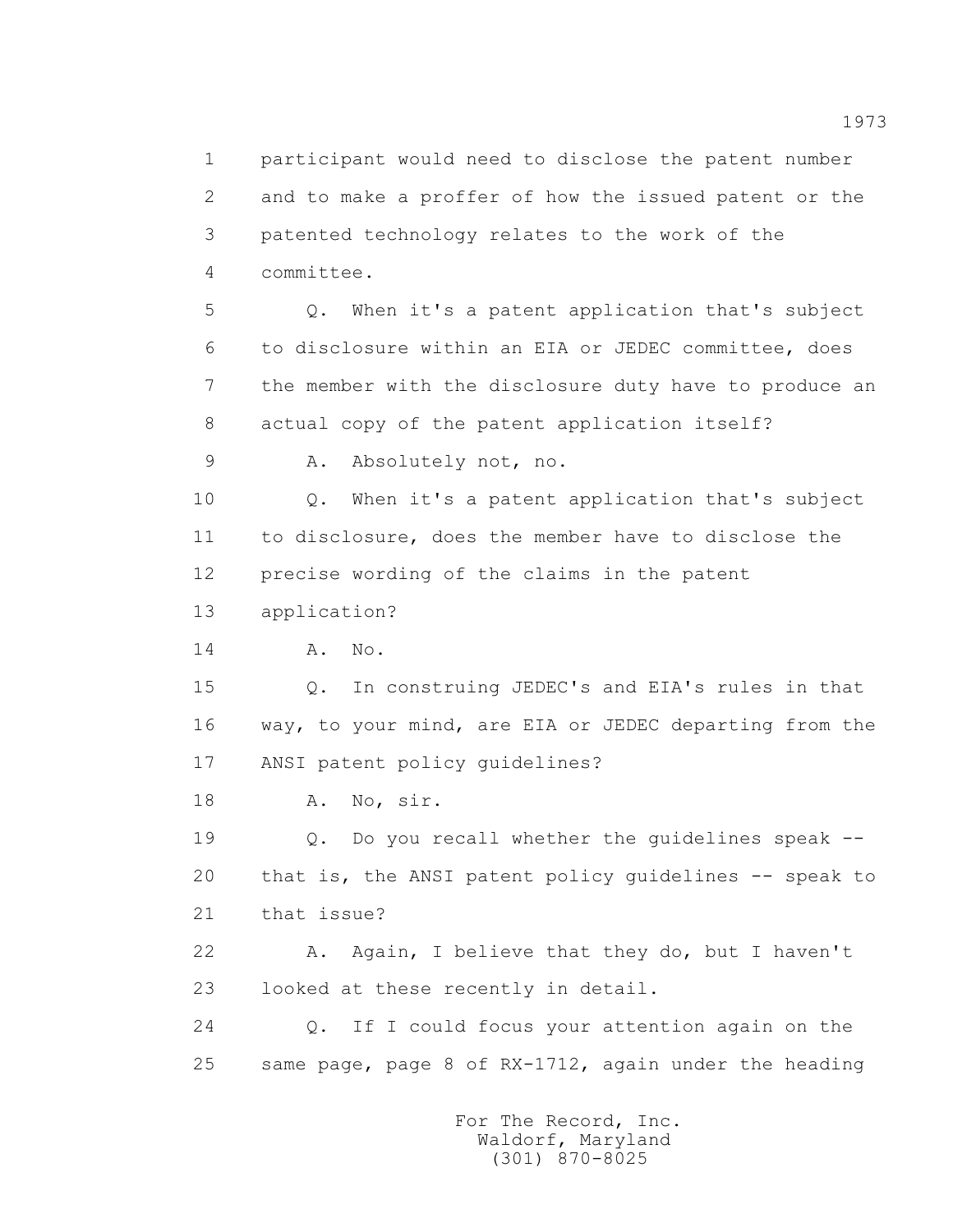1 Early Disclosure of Patent Rights, do you see the 2 paragraph with the words -- beginning with the word 3 "Similarly"?

4 A. Yes, sir.

 5 Q. Could I ask you to read the first two sentences 6 of that paragraph?

 7 A. "Similarly, a standards developer may wish to 8 encourage participants to disclose the existence of 9 pending U.S. patent applications relating to a standard 10 under development. Of course, in such a situation the 11 extent of any disclosure may be more circumscribed due 12 to the possible need for confidentiality and 13 uncertainty as to whether an application will mature 14 into a patent and what its claimed scope will 15 ultimately be."

 16 Q. And is that the language of the ANSI patent 17 policy guidelines that you were thinking of?

18 A. Yes, particularly that second sentence. I know 19 I read the first one earlier but not the second. The 20 second sentence does capture it, yes, sir.

 21 Q. Now, what about the suggestion here that 22 disclosure relating to patent applications might need 23 to be more circumscribed due to the "uncertainty of 24 whether an application will mature into a patent and 25 what its claimed scope will ultimately be."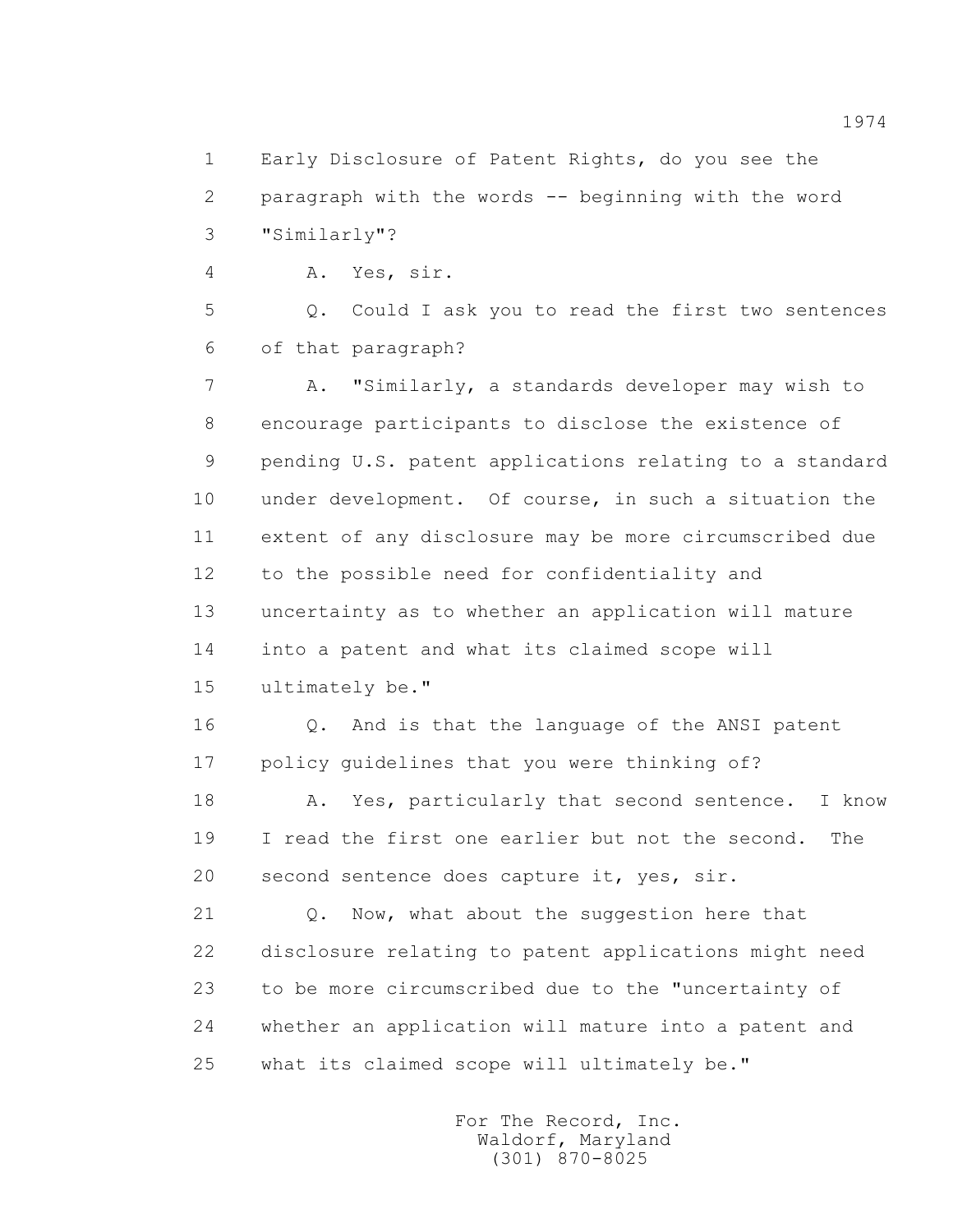1 Do you see that language?

2 A. Yes, sir.

 3 Q. Under the JEDEC/EIA patent policy, where such 4 uncertainties exist, is a member permitted not to 5 disclose an otherwise relevant patent application?

 6 A. No, sir. They are required to disclose, as I 7 said before, as much as they can as early as they can.

 8 Q. Let's talk for a moment about how precisely the 9 duty of disclosure works within the JEDEC and EIA 10 patent policies, and let me ask you first, when it 11 comes to the basic duty to disclose relevant patents 12 and applications, is there -- is there any difference 13 in the wording of the JEDEC and the EIA patent

14 policies?

 15 A. The duty to disclose patents and patent 16 applications today? Would you mind repeating the 17 question? I'm sorry.

 18 Q. Let me try to focus you in on the period of 19 time.

 20 In the early to mid-1990s, let's say -- 21 A. Okay.

 22 Q. -- when it came to the issue of the duty to 23 disclose relevant patents and patent applications, was 24 there in that time period any difference in the wording 25 of the JEDEC and the EIA patent policies?

> For The Record, Inc. Waldorf, Maryland (301) 870-8025

1975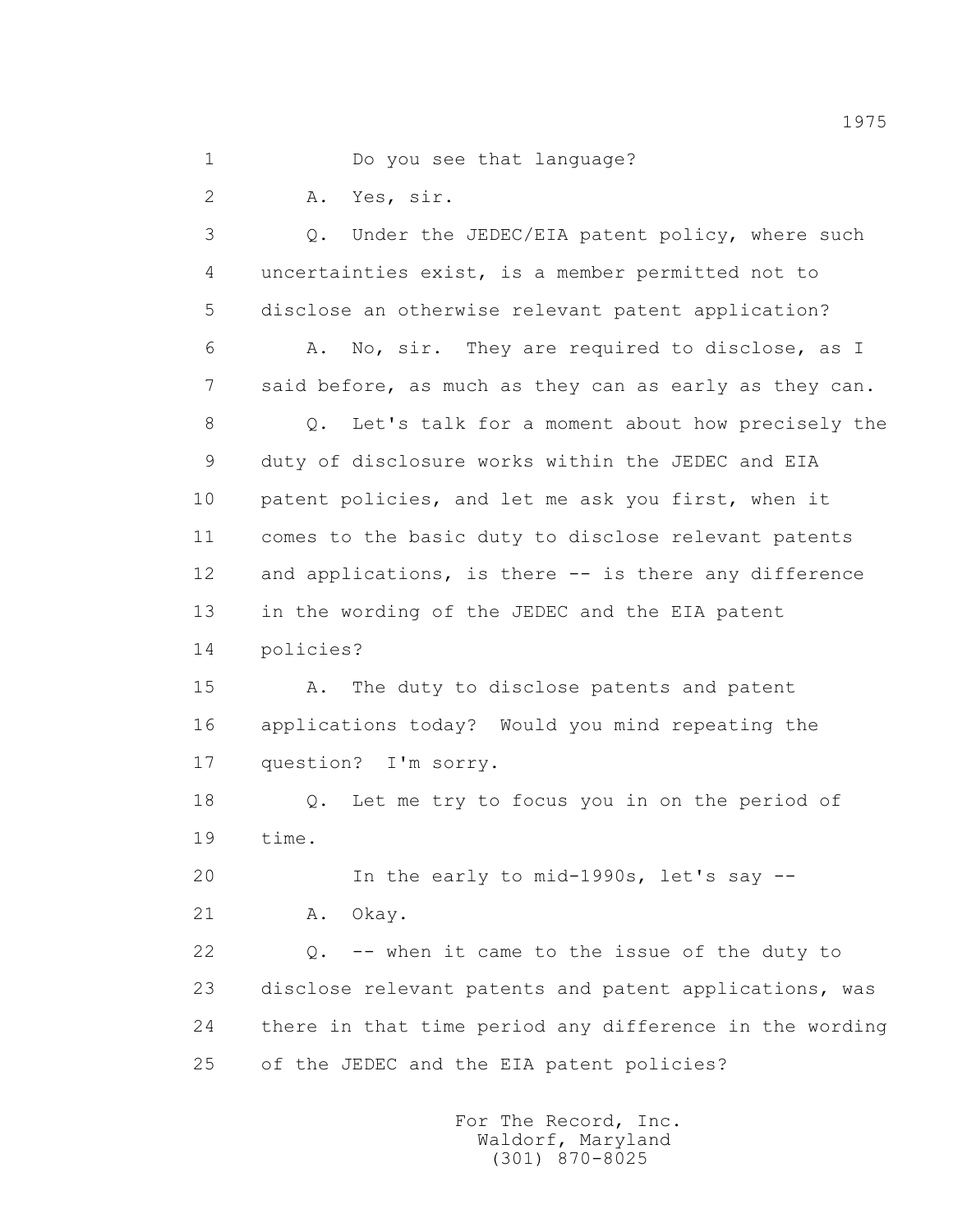1 MR. PERRY: Your Honor, I think this is 2 cumulative. The documents speak for themselves, and we 3 went through them. 4 JUDGE McGUIRE: Sustained. 5 BY MR. ROYALL: 6 Q. Let me go back to the issue of potential 7 uncertainty relating to whether a patent application 8 will issue as a patent and what claims may ultimately 9 be approved by the patent office. 10 Where such uncertainties may exist, is it 11 possible that the "may be required" language in the EIA 12 policies and the "might be involved in" standard that 13 we saw in the JEDEC policy would be applied 14 differently? 15 A. I think when you read those language -- when we 16 read that language, that is, the language of the EIA 17 policy, "may be required," and the language of the 18 JEDEC manual, "might be involved," consistent with the 19 overall duty of good faith, the result is the same, 20 although admittedly the language that JEDEC uses is 21 somewhat broader in its scope than the EIA language, 22 "might be involved" as opposed to "may be required." 23 Q. And you said earlier, I believe, that you 24 didn't believe during your tenure as EIA general 25 counsel that there had ever been a conflict between the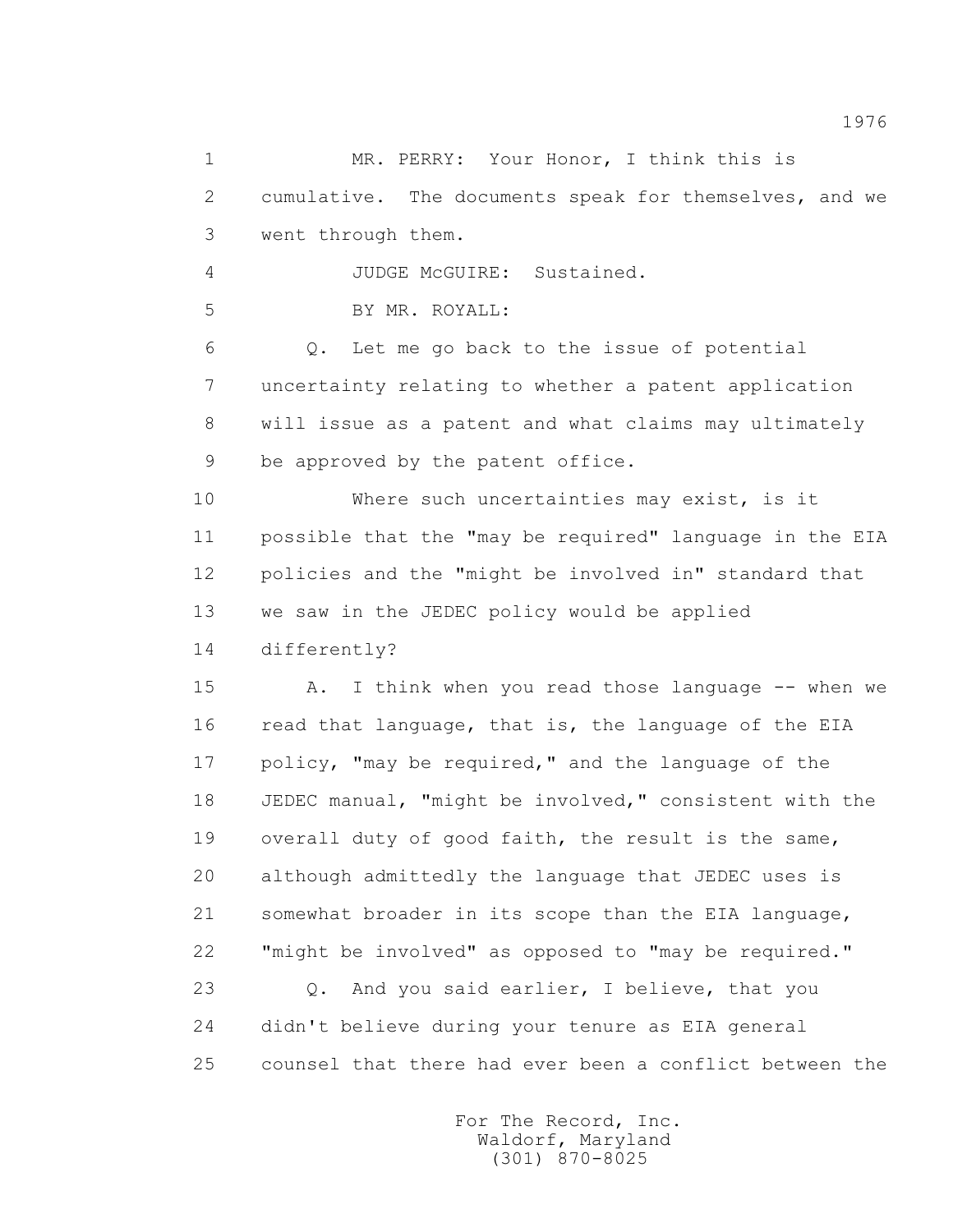1 EIA and JEDEC policies. Does the difference in the 2 language relating to the duty to disclose not in your 3 mind create any conflict between the EIA and JEDEC 4 patent policies?

 5 A. No, as I just said, I think it's slightly 6 different verbiage. Bottom line, same result.

 7 Q. Now, in construing the rules in this way 8 relating to the duty to disclose, that is, in 9 construing those rules in a way that would require 10 disclosure in instances in which a patent or patent 11 application might be involved in or may be required by 12 standard or standards-related work, to your mind, are 13 EIA or JEDEC departing from the ANSI patent policy 14 guidelines?

15 A. No, sir.

 16 Q. Let me -- do you recall whether the guidelines 17 speak to that issue?

18 A. Honestly, there, not offhand. I don't know. 19 Q. Let me ask you again to refer to the same page, 20 page 8 of RX-1712.

21 A. Okay.

 22 Q. Under the heading, again, Early Disclosure of 23 Patent Rights, do you see the paragraph beginning with 24 the words, "A standards developer"?

25 A. Yes, sir.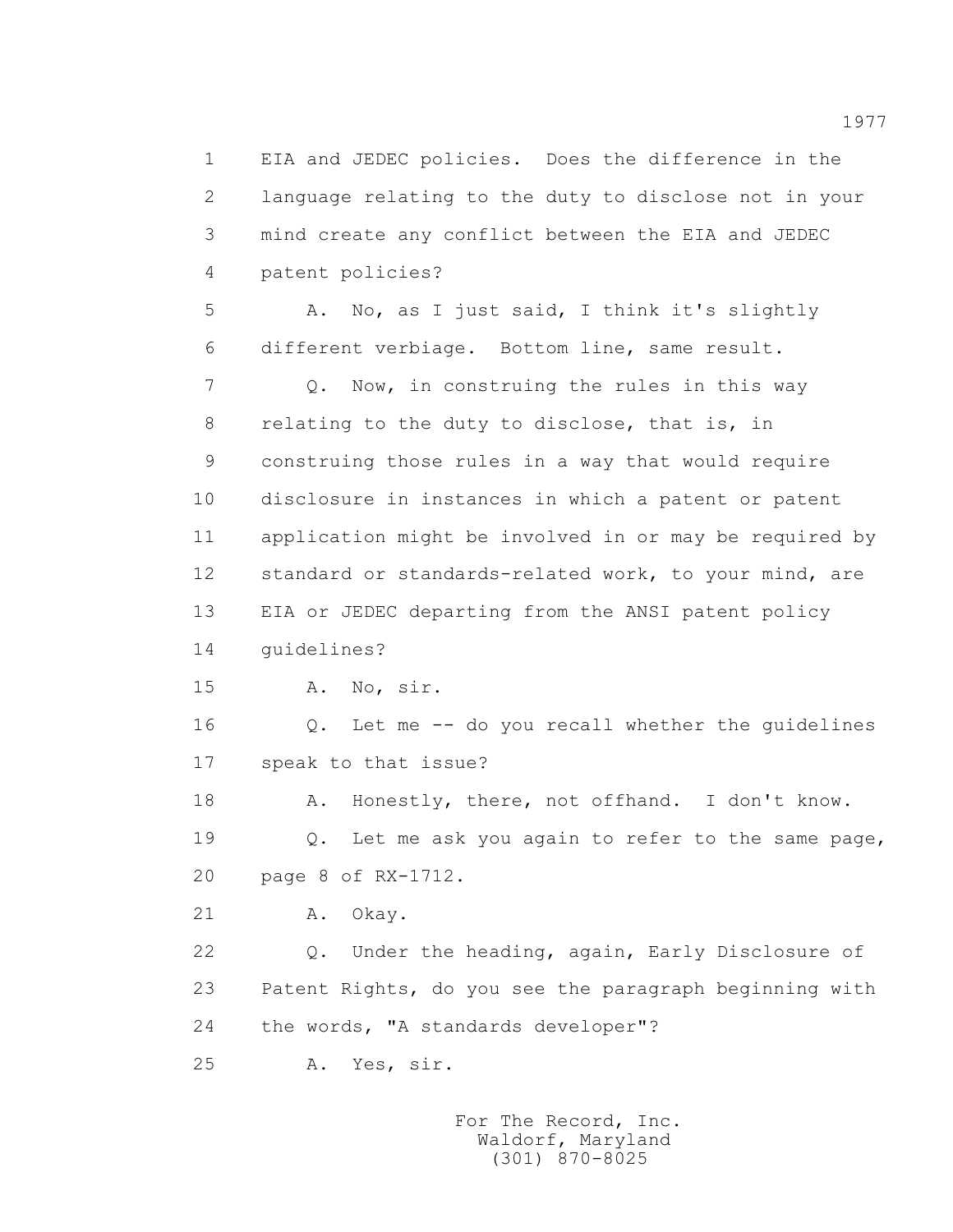1 0. And I can read it, the first sentence of that 2 paragraph.

 3 "A standards developer may also consider taking 4 steps to make it clear that any participant in the 5 process -- not just patent holder -- is permitted to 6 identify or disclose patents that may be required for 7 implementation of standard."

8 Do you see that language?

9 A. I do.

 10 Q. Do you have any understanding personally as to 11 whether either EIA or JEDEC policy, to the extent that 12 those policies also refer to the "may be required" 13 standard, derive from or develop based on ANSI's own 14 policies?

 15 A. The "may be required" language that we use in 16 connection with the EIA policy clearly derives from 17 this. The "might be involved" again has some different 18 source that I'm not familiar with. I was not involved 19 in drafting that language, but again, bottom line, the 20 result is the same.

21 Q. Under the EIA/JEDEC patent policy, are there 22 some circumstances in which disclosure of relevant 23 patents or patent applications is absolutely required 24 and other instances in which disclosure of relevant 25 patents and patent applications is a more judgmental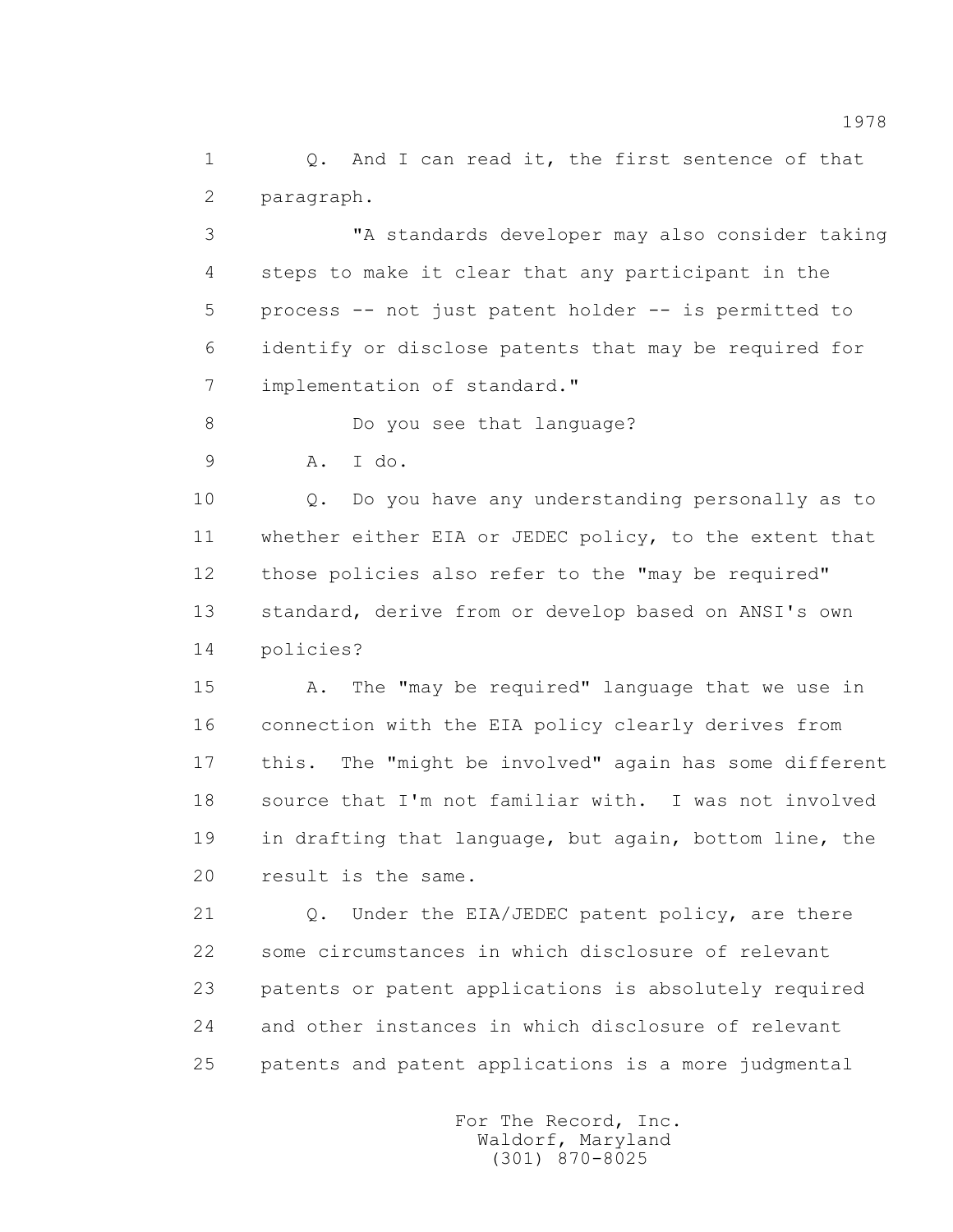1 matter?

 2 A. I know what you're driving at, and this came up 3 in a number of my depositions -- 4 JUDGE McGUIRE: Well, I'm not sure I do. 5 MR. ROYALL: I can restate it if you like. 6 JUDGE McGUIRE: Yes, could you restate that? 7 MR. PERRY: Your Honor, as long as he's 8 restating it, could we make clear it's his 9 understanding we're talking about? 10 MR. ROYALL: Sure. 11 BY MR. ROYALL: 12 Q. Mr. Kelly, in your understanding of the EIA and 13 JEDEC patent policies, in instances in which a company 14 participating has a relevant patent or patent 15 application, are they absolutely required to disclose 16 in all instances, or are there -- is there some -- only 17 some subset of instances in which they would be 18 required or absolutely required to disclose the 19 relevant patent or patent applications? 20 A. If I understand your question, any time a 21 participant has knowledge of relevant intellectual 22 property, patent or patent application, that is or may 23 be required to comply with the work underway, then that 24 participant has an absolute duty to disclose it. 25 JUDGE McGUIRE: Okay, Mr. Royall, it seems to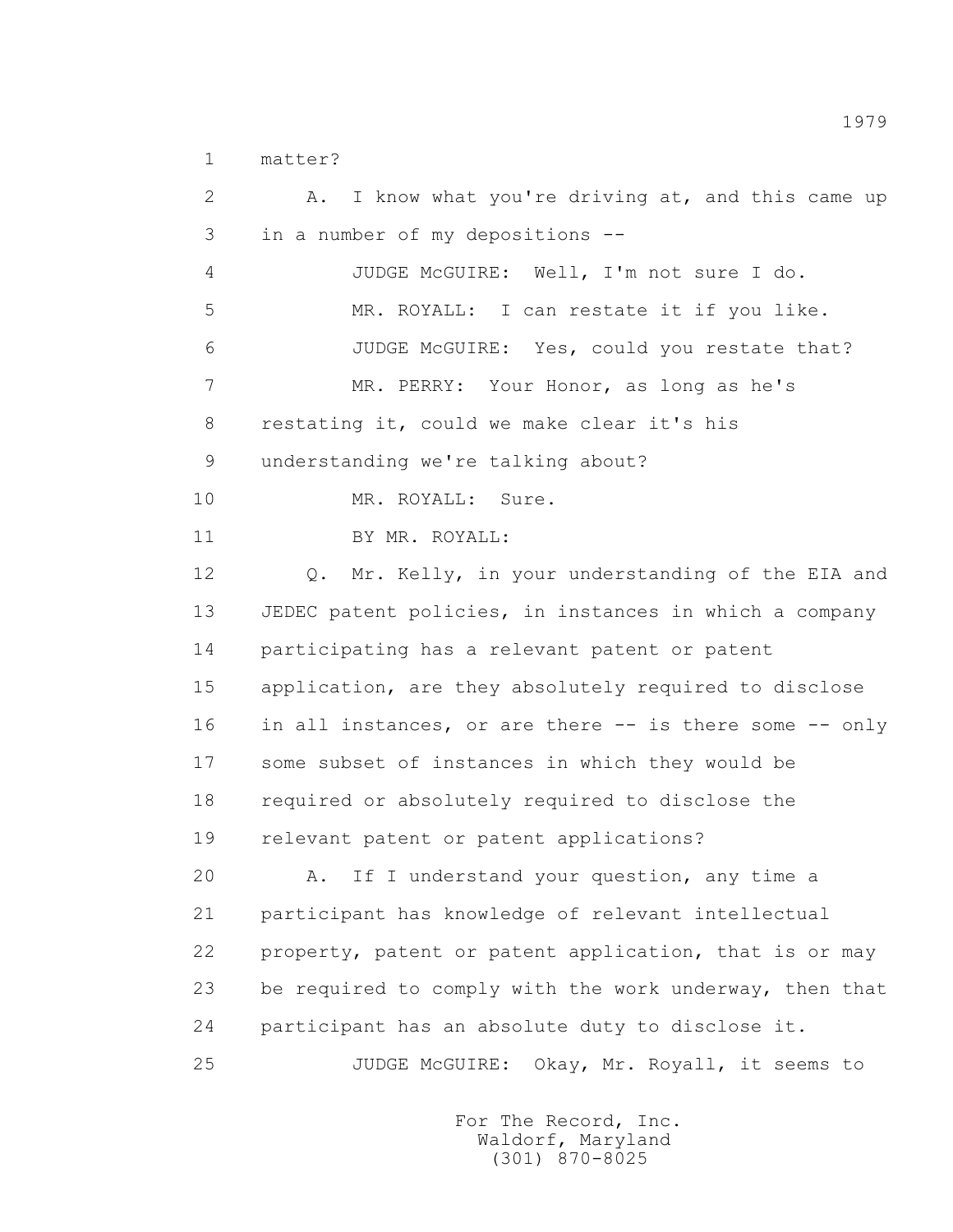1 me that we've been going over this now for some while. 2 Is there some new areas that you're trying to get into? 3 Because from what I can tell, this testimony at this 4 point is cumulative. Now, I'm not going to cut you off 5 if you can assure me there's some new areas that you're 6 seeking inquiry.

 7 MR. ROYALL: Well, Your Honor, I understand 8 getting at these various issues does involve some 9 redundancy. All I can say in response is that it's not 10 intended to be and that, as you understand, in this 11 litigation and prior litigation, excruciatingly 12 detailed arguments have been made about every aspect of 13 the patent policy.

14 JUDGE McGUIRE: That's a good word, by the way, 15 "excruciatingly" .

 16 So, your point is that you're still making 17 inquiry into areas that you have not yet covered?

18 MR. ROYALL: Yes, yes, Your Honor.

19 JUDGE McGUIRE: All right, proceed.

20 BY MR. ROYALL:

 21 Q. In your understanding of the EIA/JEDEC patent 22 policy, Mr. Kelly, in terms of member compliance with 23 what the patent policy requires, is there any role 24 whatsoever for the individual judgment of the member 25 company or the participant in the process?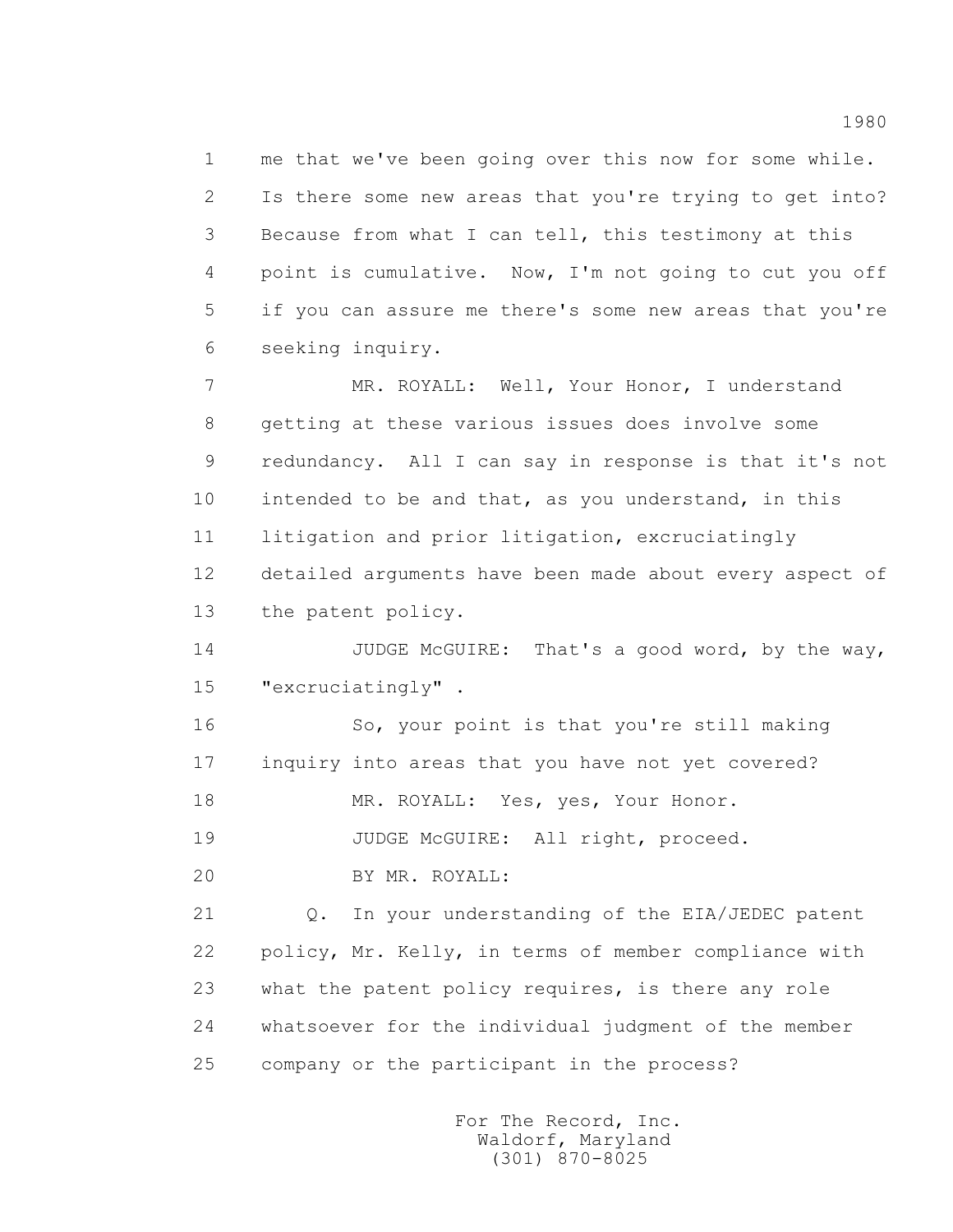1 A. Yes, the participant needs to exercise some 2 judgment certainly given the fact that the goal is 3 early disclosure. It may not be -- you know, there's a 4 gray area there where, to put it this way, the standard 5 is evolving, their IP may be evolving, and the question 6 is, is there a sufficient relationship between the 7 IP -- if this is what you're driving at -- the IP and 8 the work of the committee to trigger that duty to 9 disclose?

 10 So, there's a -- there's an area of judgment, 11 and the area of judgment is probably more apparent 12 earlier in the process and less apparent later in the 13 process, and in theory -- again, if this is what you're 14 driving at, and I thought it was where you were 15 going -- at some point when there's an issued patent 16 and the work of the committee is complete, the 17 judgmental area becomes much narrower, and there may, 18 in fact, be very little judgment involved by the 19 participant in whether they have sufficient knowledge 20 to trigger the duty to disclose.

 21 But again, the emphasis is on getting as much 22 information out as early as possible, and very frankly, 23 I don't -- you know, I think that's a -- that's for the 24 good of everyone concerned, so I can't see the 25 objection to doing that.

> For The Record, Inc. Waldorf, Maryland (301) 870-8025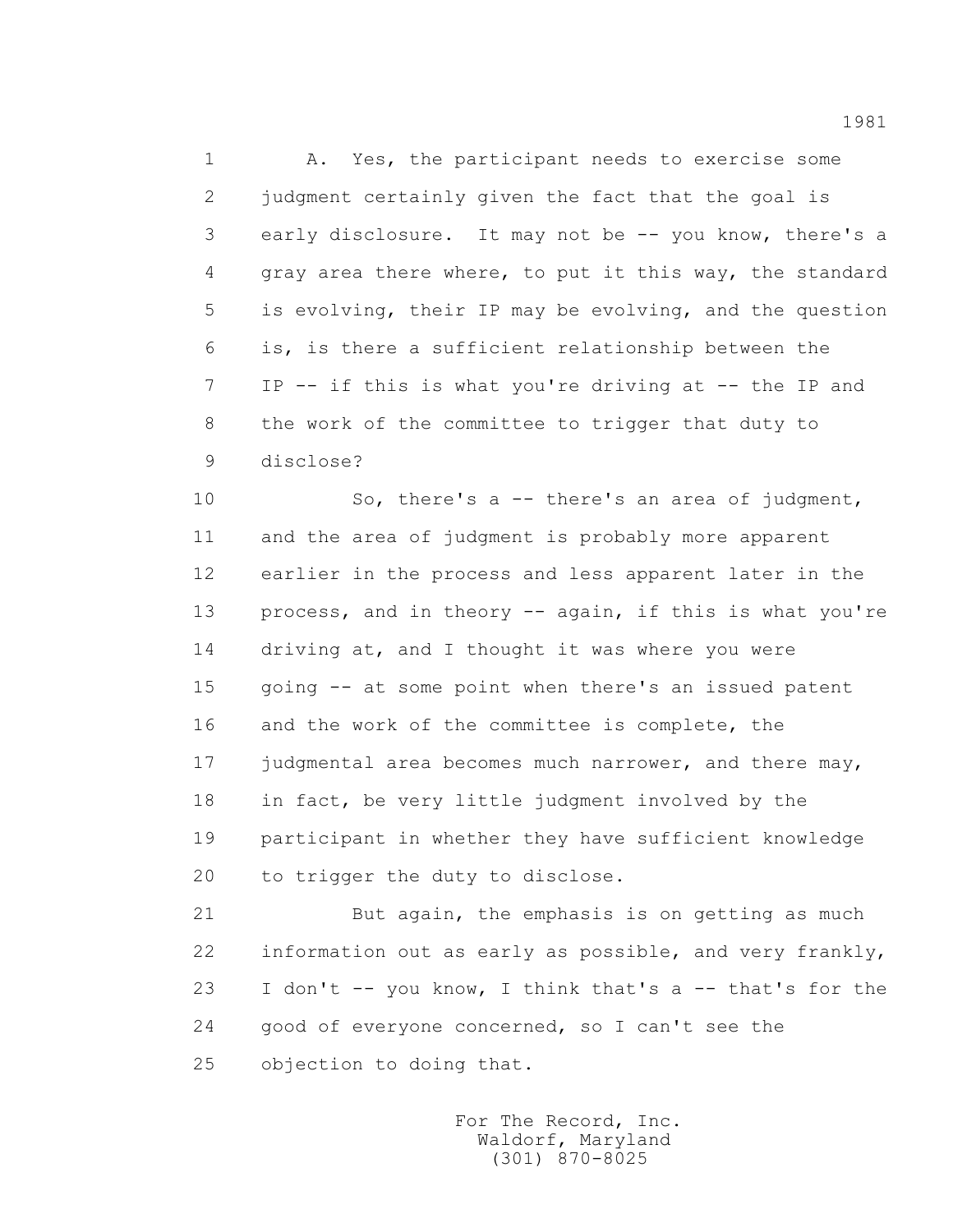1 Q. When you say that judgment is involved in 2 complying with the JEDEC/EIA patent policy, by that do 3 you mean that members or participants are free not to 4 disclose even in instances in which they subjectively 5 know or believe that their patents or patent 6 applications relate to the committee's work?

7 A. No, because again, as I testified to -- this is 8 somewhat cumulative -- earlier, that overriding this 9 whole process is a duty to act in good faith. So, 10 regardless of their subjective beliefs, if those 11 beliefs are not held in good faith, then they're in 12 violation of the good faith portion of the Legal Guides 13 and the overriding principles that govern our 14 activities.

15 15 If the  $-$  in good faith, if they cannot say 16 that they have enough information to be able to say 17 that their technology is or may be required to comply 18 with the ongoing work of the committee, then clearly 19 they haven't reached that point yet where there's a 20 duty to disclose. If, on the other hand, in good faith 21 they have reached that point where they can say, yeah, 22 I can see that there's enough relationship here that I 23 should be disclosing something, then clearly they ought 24 to be disclosing.

25 Q. In the manner in which you understand the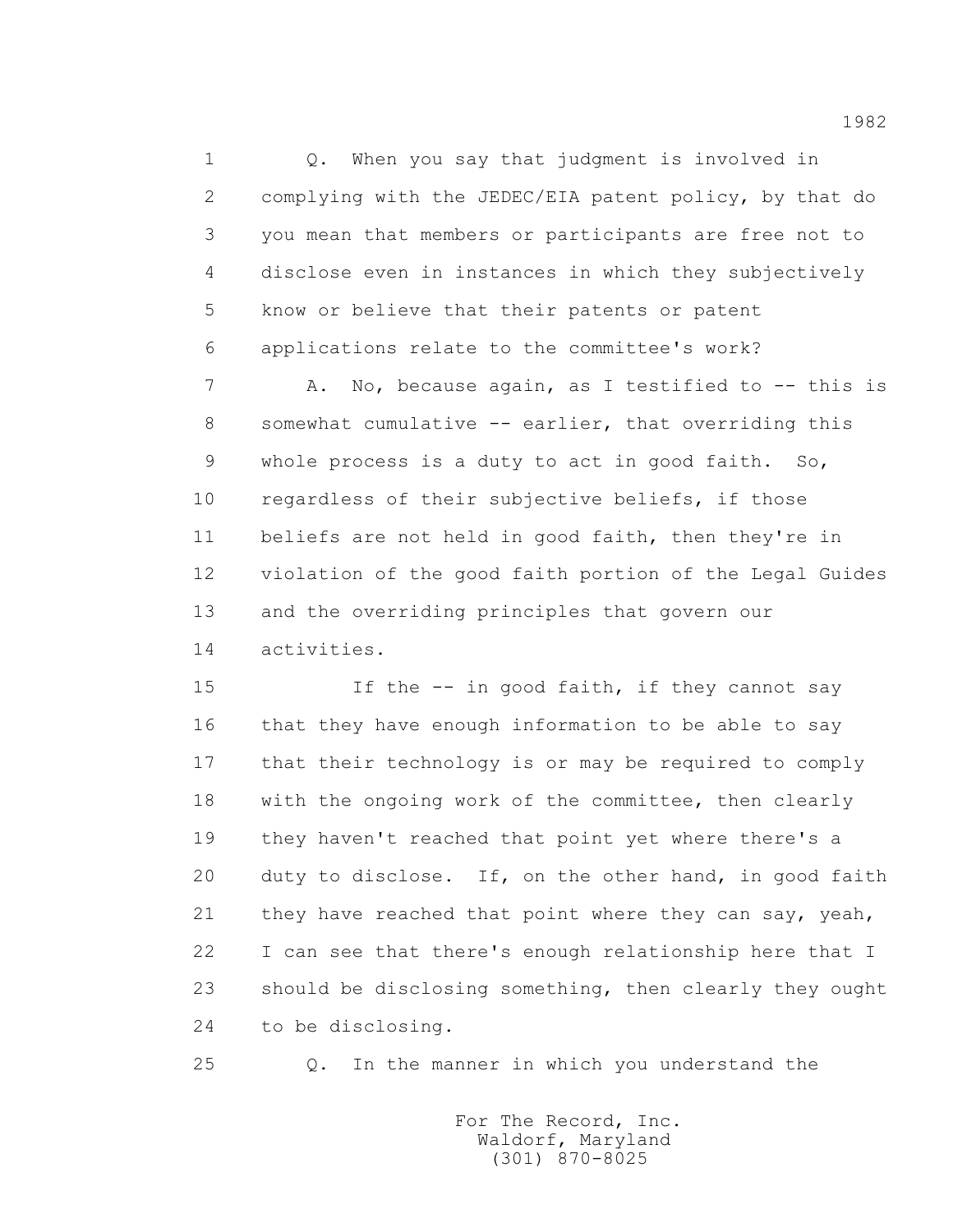1 EIA/JEDEC patent policies to apply, to the extent

 2 knowledge and belief comes into play, whose knowledge 3 or belief is it that matters, the member company or the 4 individual participant in the process?

 5 A. The participant. It's the man or the lady in 6 the room when the standard is being developed. 7 That's -- that's where the -- that's where the focus 8 is, and their knowledge is the relevant issue.

 9 Q. In light of that, could a member company avoid 10 a duty to disclose relevant patent or patent 11 applications by sending a representative to a JEDEC or 12 EIA committee who had no knowledge of the company's 13 patent portfolio?

14 A. I think that's the example we were talking 15 about earlier this morning where, for example, a 16 consultant was sent, someone who's shielded from 17 information. It may not violate the patent policy. It 18 certainly -- in my judgment, it violates the duty of 19 good faith.

 20 Q. In order for a duty to disclose to be triggered 21 under EIA or JEDEC patent policy in your view, in your 22 personal view as EIA's general counsel, is it necessary 23 that there be some formal activity within the relevant 24 standard-setting committee that involves the technology 25 or technologies covered by the patent or patent

> For The Record, Inc. Waldorf, Maryland (301) 870-8025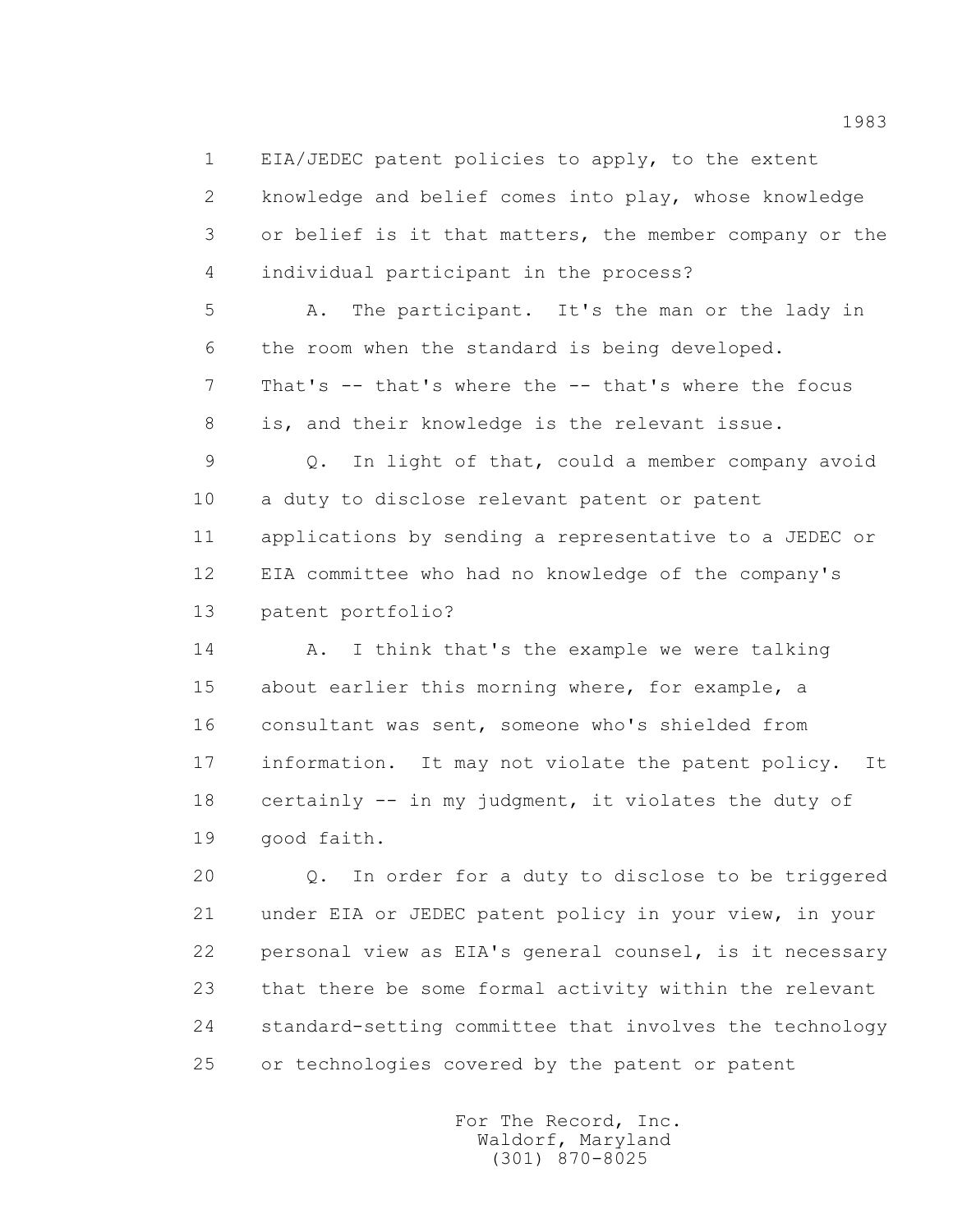1 application?

 2 A. You mean formal activity in the sense that 3 there is a pending proposal or a pending suggestion for 4 standardization? 5 Q. Well, let's -- let's start there. 6 A. Okay, no. If there is any suggestion that the 7 committee's work should move in a certain direction or 8 any information that's presented with that as the -- as 9 the intent, then the duty to disclose arises. It's not 10 tied to a formal step in the process if that's what 11 you're driving at. 12 Q. Okay, just to be clear, for a duty to disclose 13 to arise, is it necessary that the standardization 14 process has reached the stage of a final ballot? 15 A. Absolutely not. 16 Q. For a duty to disclose to arise under JEDEC's 17 or EIA's rules, is it necessary that any kind of 18 standards-related vote has occurred or has been 19 scheduled to occur? 20 A. No, sir. 21 Q. Are you familiar with the terms "first 22 presentation" or "first showing" as they are sometimes 23 used in reference to JEDEC's process? 24 A. I am aware that JC-42 follows a process that 25 includes those procedural steps, yes. I don't know in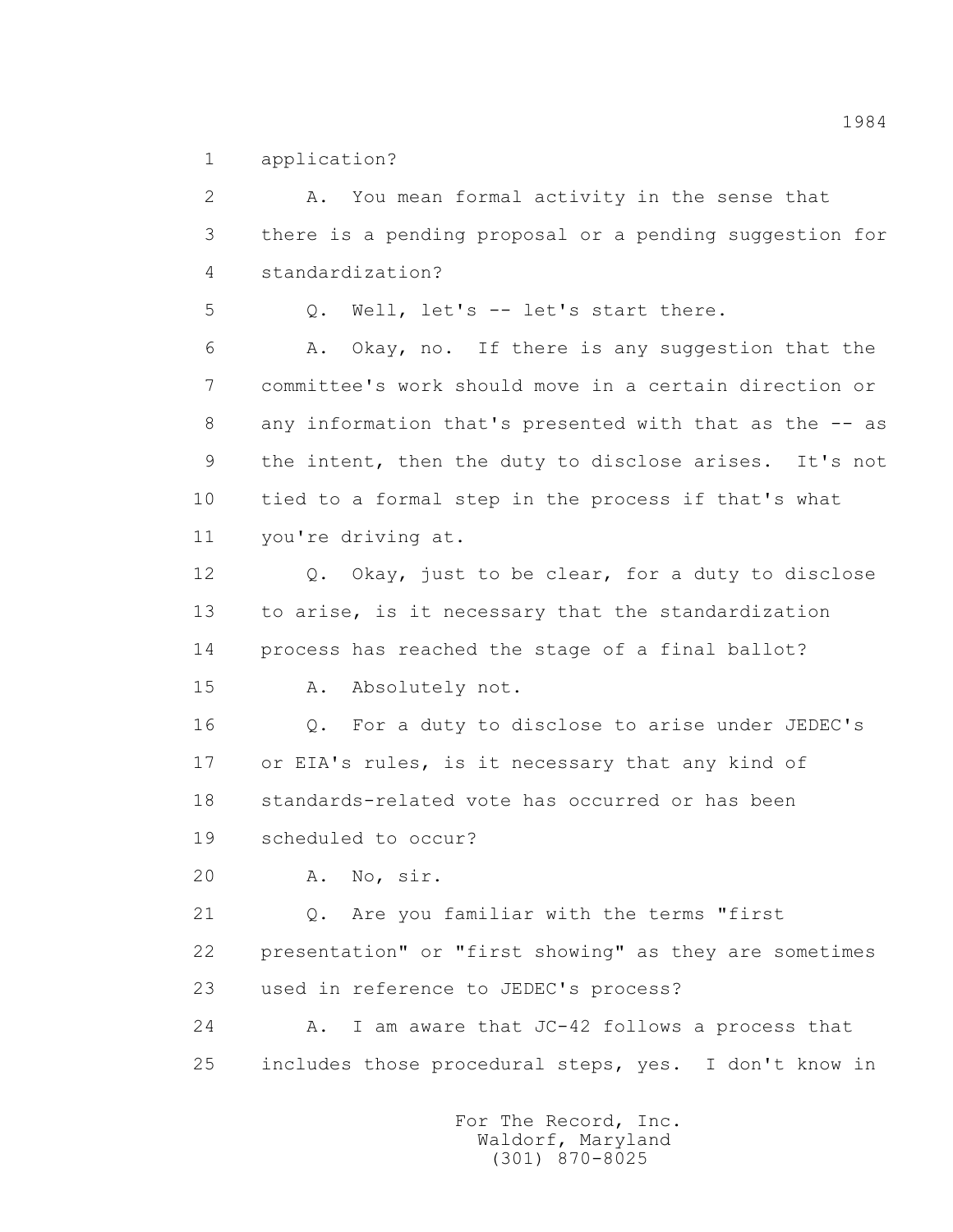1 detail what those steps involve, but I know that there 2 are steps.

 3 Q. Well, as you understand the JEDEC/EIA patent 4 policy as applied to the activities of that portion of 5 JEDEC, for a duty to disclose relevant patents or 6 patent applications to arise, does the standards work 7 have to have reached the stage of a first presentation 8 or first showing?

 9 A. No, sir, it's a -- again, it's as early as 10 possible. It's not tied to any procedural formality in 11 the process at all.

 12 Q. Under JEDEC's and EIA's rules, once a standard 13 has been finalized and adopted, do members have a 14 continuing duty to disclose patents or patent 15 applications relevant to the final standards?

16 A. Yes, they do.

 17 Q. What if the member doesn't learn of the patent 18 application or patent until after the final standard is 19 adopted?

 20 A. Then that knowledge triggers the duty to 21 disclose, and that duty exists even after the standard 22 has been issued.

 23 Q. In that situation, what information, if any, 24 would the member be required to disclose relating to 25 the relevant patent or application?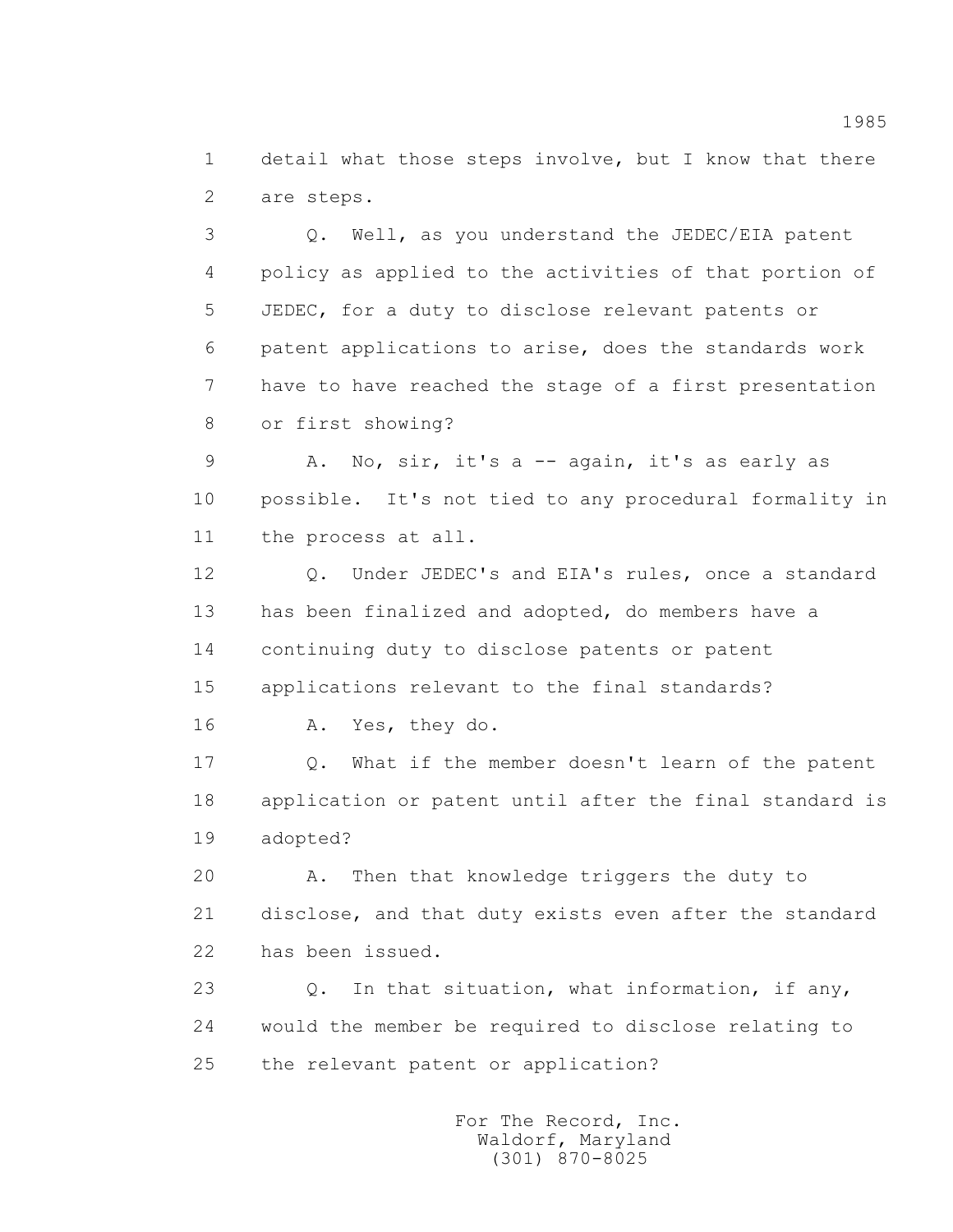1 A. The same information as they would be if they 2 were sitting in the room and this was just a general 3 suggestion that perhaps the committee should move in 4 the direction of a technology early on in the process. 5 It's to disclose as much information as possible as 6 early as possible. And I won't repeat my prior 7 testimony, but that's basically it.

 8 Q. And do you -- do you have knowledge as to 9 whether either EIA's or JEDEC's rules expressly refer 10 to this duty to disclose as it relates to already 11 adopted standards?

12 A. I believe they do, yes.

13 0. If I could ask you to take a look at -- and we 14 will just put it up on the screen, this is the 21-I 15 manual, CX-208, page 29. Specifically, you'll see on 16 that page the heading Appendix F at the top of the 17 page.

18 A. Yes, sir.

 19 Q. Is this -- the language that appears here, and 20 I would refer you to the first bullet point at the top 21 of that page, is that language that you had in mind 22 when you say that the rules do specifically refer to 23 this disclosure duty going back to already adopted or 24 final standards?

25 I'm sorry, it's -- that's not the first bullet

 For The Record, Inc. Waldorf, Maryland (301) 870-8025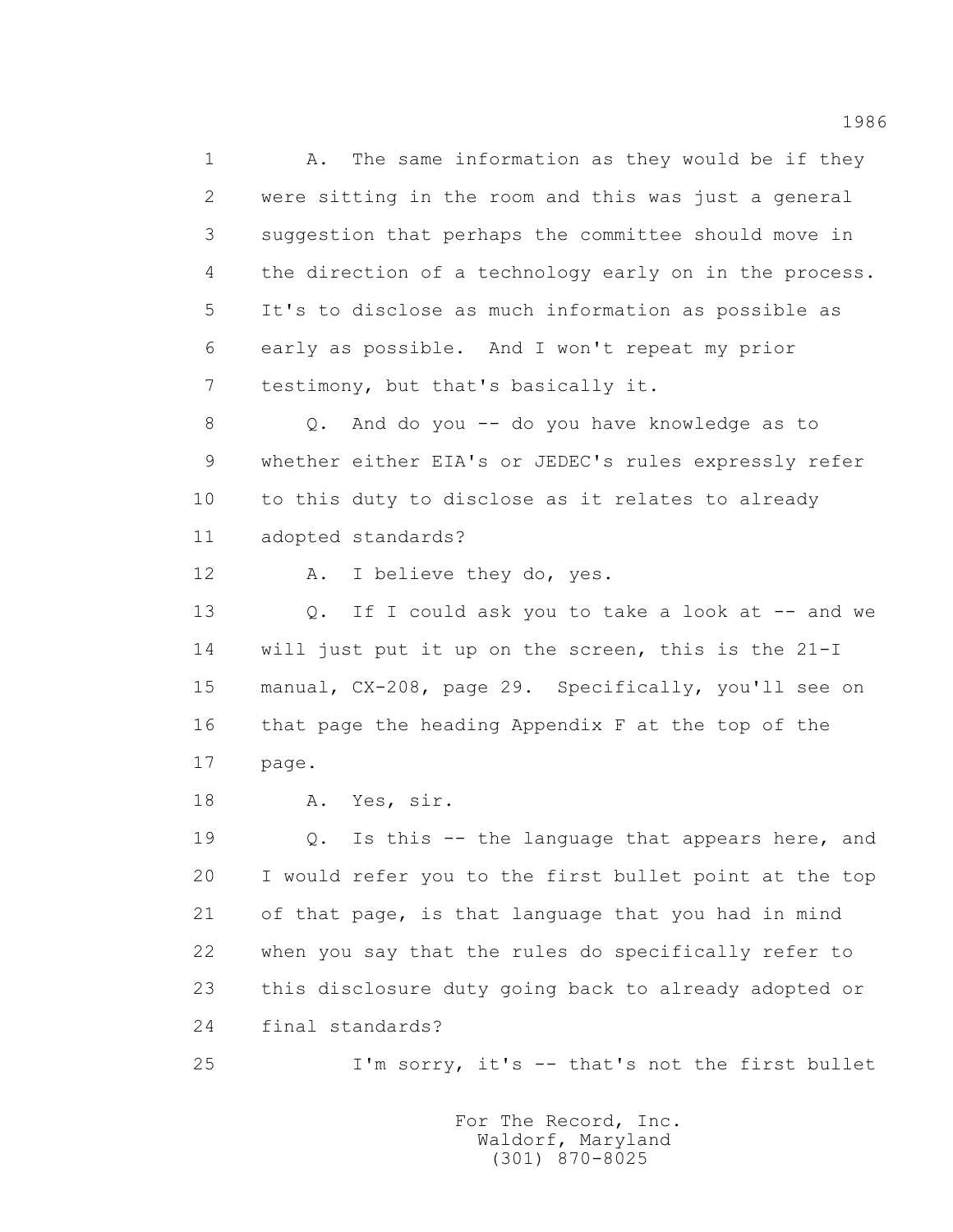1 point.

| $\overline{2}$ | I think it's the third bullet.<br>Α.                    |
|----------------|---------------------------------------------------------|
| 3              | The third bullet point, I'm sorry.<br>Q.                |
| 4              | Is that the language you had in mind?                   |
| 5              | Yes, sir.<br>Α.                                         |
| 6              | And does that portion of JEDEC's rules to your<br>Q.    |
| 7              | understanding as EIA's general counsel relate to both   |
| 8              | patents and patent applications, or is it limited only  |
| 9              | to patents?                                             |
| 10             | It's patents and patent applications, and I<br>Α.       |
| 11             | think, in fact, earlier in the policy it refers to      |
| 12             | patents -- maybe it doesn't. No, it certainly does      |
| 13             | apply in this context to both of them.                  |
| 14             | Now, again, focusing --<br>$Q$ .                        |
| 15             | I'm sorry, it does. In the first bullet<br>Α.           |
| 16             | there's a reference to "pending or existing patents."   |
| 17             | I'm sorry.                                              |
| 18             | And under the --<br>$Q$ .                               |
| 19             | I'm skipping bullets.<br>Α.                             |
| 20             | Yes, in the third bullet point, the one that we<br>Q.   |
| 21             | were focusing on, does it refer to patent applications? |
| 22             | It doesn't specifically, but again, I think<br>Α.       |
| 23             | that's just simply because it doesn't roll off the      |
| 24             | tonque to say "patent and patent applications" every    |
| 25             | time you mention patents.                               |
|                |                                                         |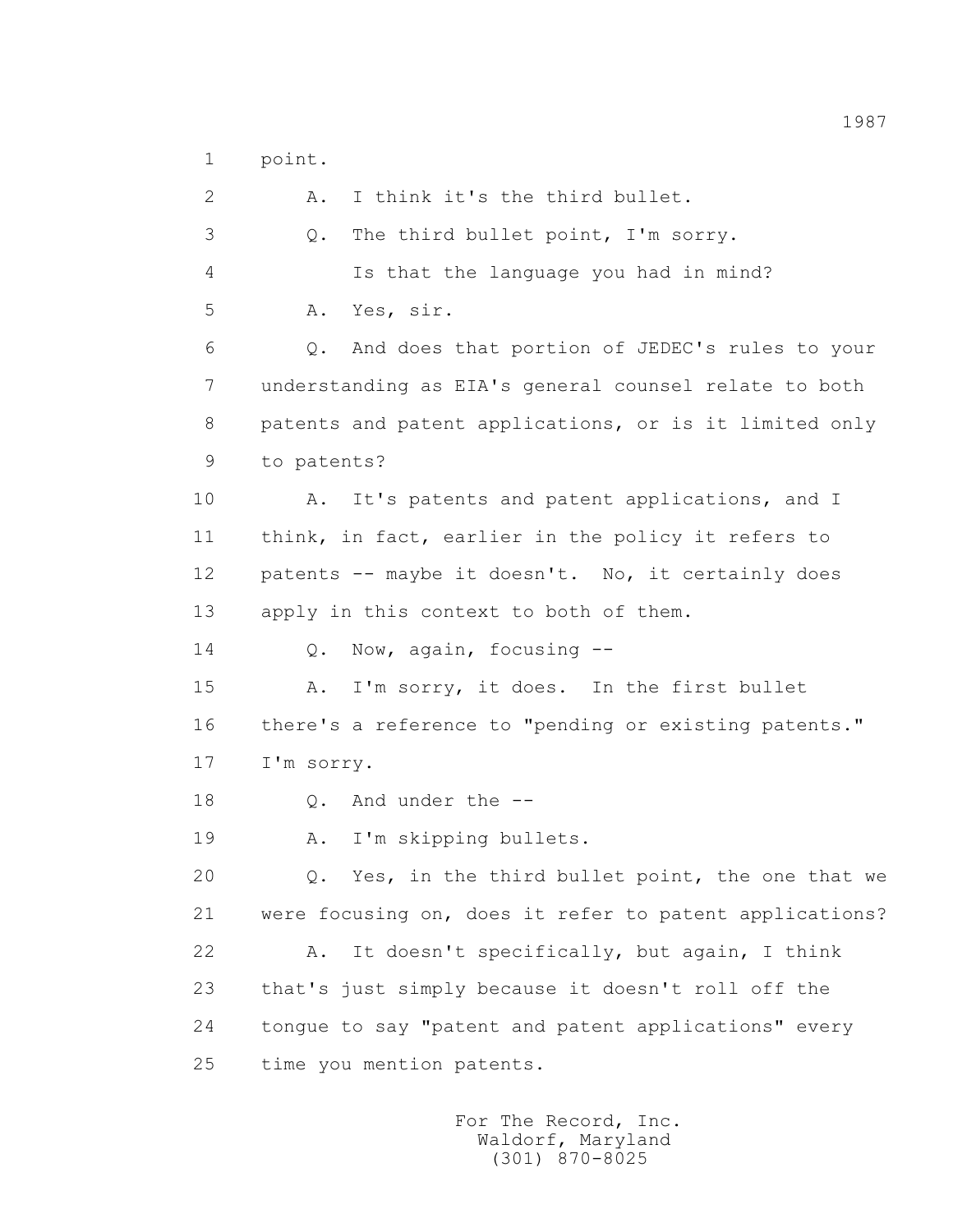1 Q. Now, referring again to this same Appendix F, 2 now let me ask you to focus on the first bullet point, 3 and I'll -- I'll read that one sentence. 4 "Committee discussion of pending or existing 5 patents is a permissible activity and is encouraged 6 when the committee feels that the patented item or 7 process represents the best technical basis for a 8 standard." 9 Do you see that? 10 A. I do. 11 Q. And what do you understand that language to 12 mean? 13 A. Again, I think I testified this morning that 14 that is the basis on which the committee can consider 15 pending or existing patents. Although it may not be 16 the EIA's first preference to include patented 17 technology in a standard when the patented technology 18 represents the best approach, if the patent is 19 disclosed early and the assurances are given, there is 20 no reason not to move forward with the best 21 technological approach, even if it's patented or 22 subject to a patent application. 23 Q. Do you recall that when we were discussing the 24 EIA Legal Guides earlier, we focused on a paragraph 25 relating to discussion of future plans?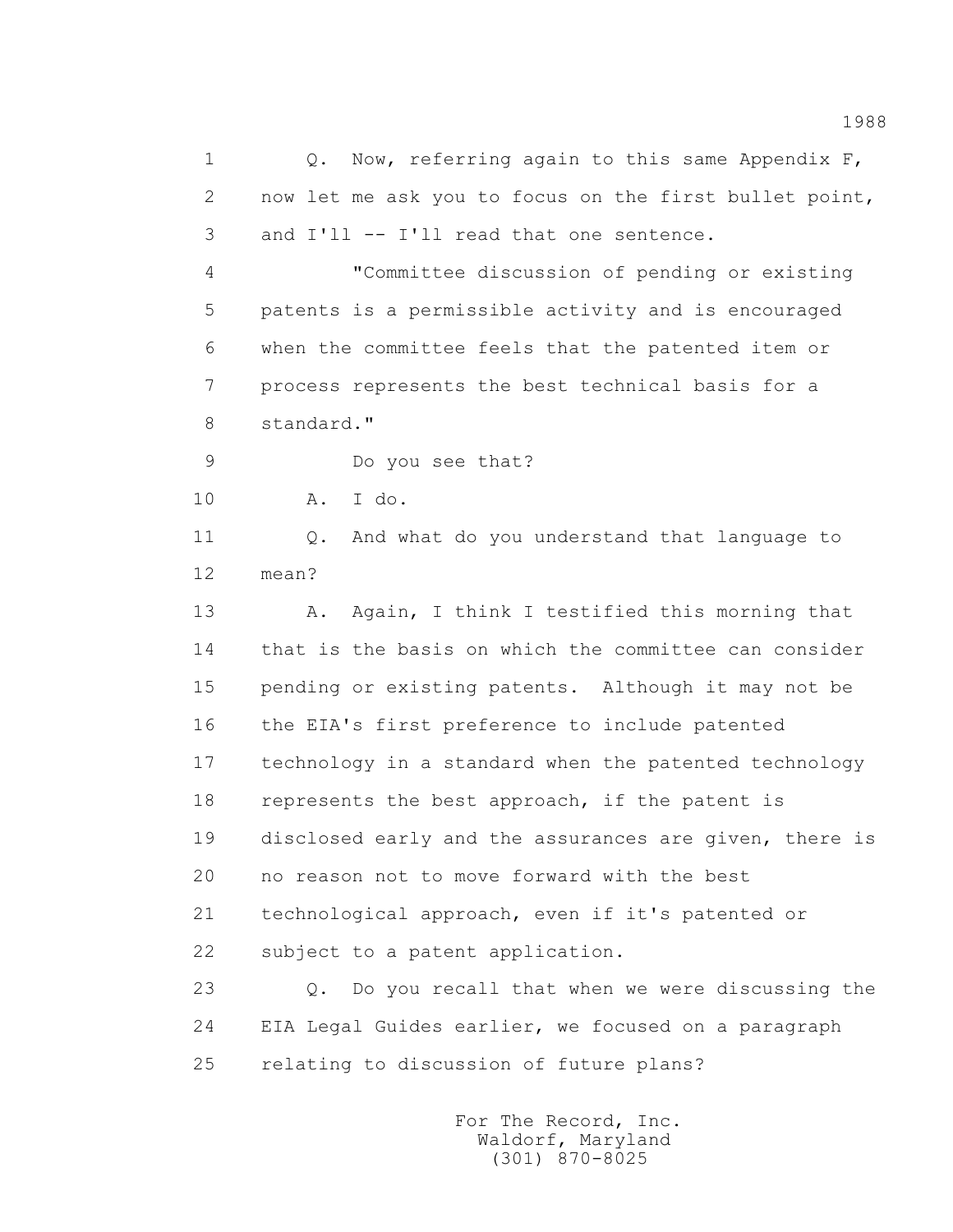1 A. Yes, sir.

2 Q. And that discussion of future plans as 3 described in the EIA Legal Guides was prohibited, was 4 it not?

5 A. Yes, sir.

 6 Q. Do you see any tension between this provision 7 in Appendix F of the 21-I manual, CX-208, and the 8 prohibition of discussion of future plans in the EIA 9 Legal Guides?

10 A. No, the future plans, if you want to go back 11 and look at those, the future plans that were referred 12 to in the EIA Legal Guides are discussions that could 13 result in conduct prohibited by the antitrust laws. 14 What we're talking about here is a standardization 15 activity, and I think since the 1920s and perhaps 16 earlier the U.S. Supreme Court has said that properly 17 conducted standards activities benefit the consumer -- 18 benefit the public and the public interest, and I don't 19 see that there's any tension there at all. I think 20 they happen to be very consistent.

 21 MR. ROYALL: Your Honor, we have been going for 22 a while. I do have more material to cover, but if you 23 would like to take a break, maybe this would be a time 24 to take a break.

25 JUDGE McGUIRE: Let's take a five-minute break,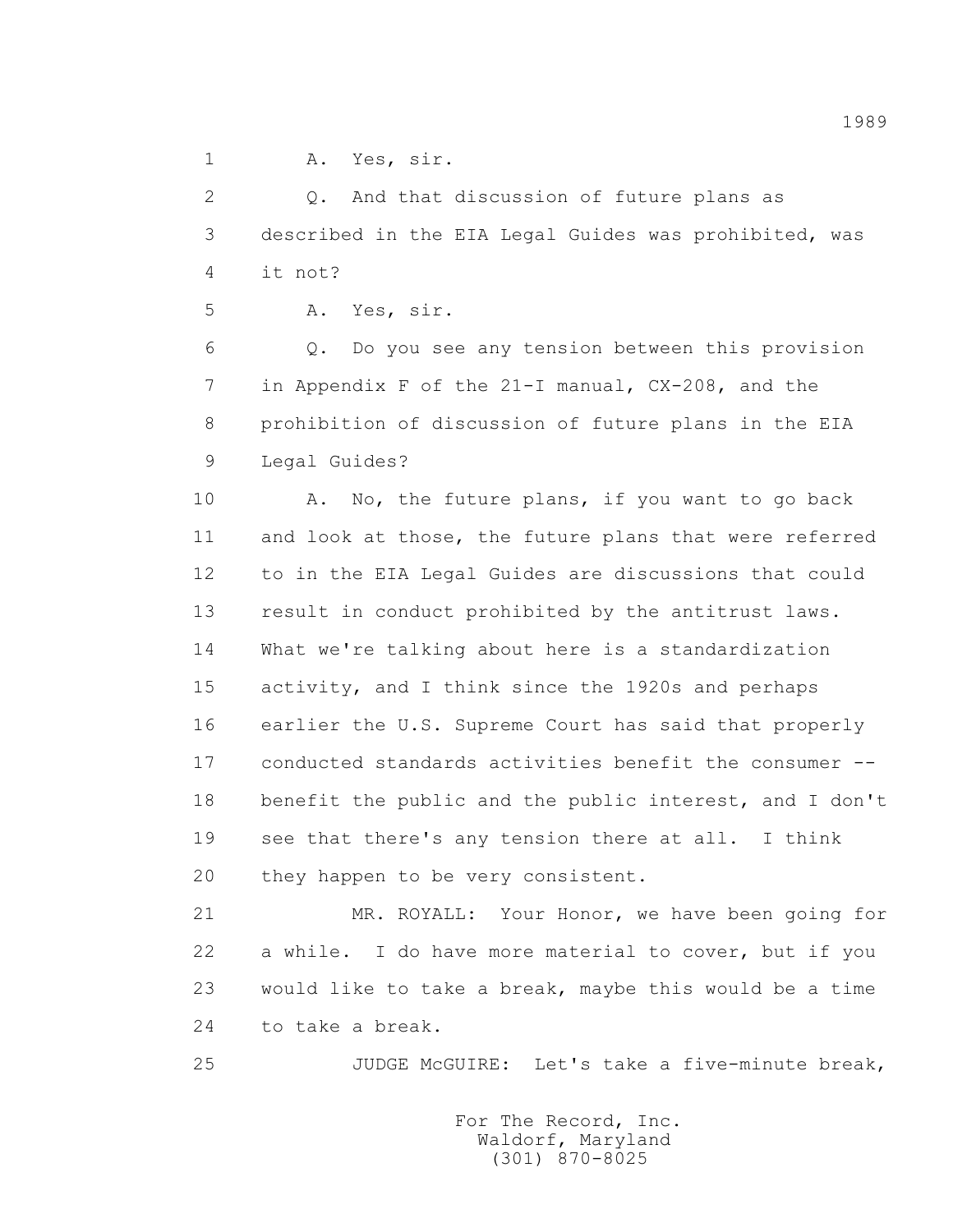1 and while we're on the topic, how much more time do you 2 think you're going to have to complete your examination 3 on direct?

 4 MR. ROYALL: I would expect to be finished by 5 6:00, no later than 6:00, or I could come back and 6 finish up in the morning with a few more questions.

 7 JUDGE McGUIRE: Well, I want to be sure that 8 we're going to conclude with him by the end of the day 9 on Thursday. Now, if counsel can give me their 10 assurance that that's going to happen, we could go for 11 another, you know, hour or so and then cut off for the 12 day, as long as -- I don't want to be here at this time 13 tomorrow and still have three or four more hours ahead 14 of us, so --

 15 MR. PERRY: Your Honor, if he will give me the 16 witness at 10:30 or earlier, we'll be done tomorrow.

 17 JUDGE McGUIRE: All right, Mr. Royall, can we 18 have that assurance?

 19 MR. ROYALL: I think that will be fine. I -- 20 if we start at 9:30 tomorrow --

 21 JUDGE McGUIRE: Yeah, we will start in the 22 morning at the same time, 9:30. If we go today until 23 5:00, will that give you time today and then an hour in 24 the morning? Or 5:30 if --

25 MR. ROYALL: Yes, Your Honor. Certainly if we

 For The Record, Inc. Waldorf, Maryland (301) 870-8025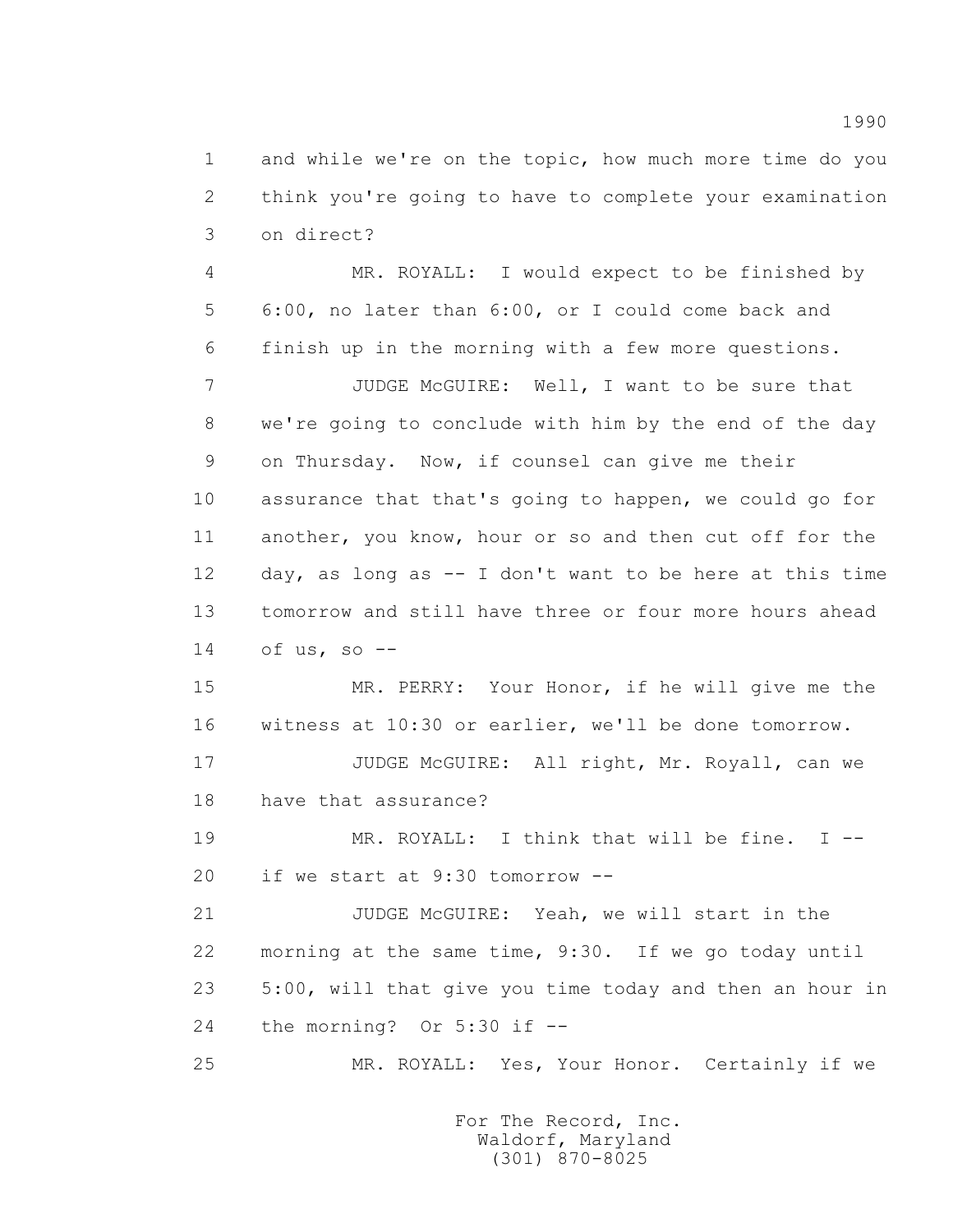1 could go potentially to 5:20, 5:30, depending when a 2 good stopping point comes, sure.

 3 JUDGE McGUIRE: Okay, let's try to be out of 4 here by 20 after 5:00 today so that some of us who have 5 to catch our own rides back home can do so, and -- 6 MR. ROYALL: Okay.

 7 JUDGE McGUIRE: -- then tomorrow we'll start 8 again with you, and then we will -- with the 9 expectation that you'll conclude by 10:30 in the 10 morning.

11 MR. ROYALL: Yes, Your Honor.

12 The one thing I would say, just to -- so I can 13 make this clear, Mr. Perry said right before the lunch 14 break that -- made a reference to possibly calling Mr. 15 Kelly back in their case. One thing I would say about 16 that is we generally had hoped to avoid having 17 witnesses recalled, and in Mr. Kelly's case in 18 particular, my understanding is with his work schedule 19 and travel schedule in July, he may or may not be 20 available.

 21 So, all I would say is that to the extent 22 that -- given obviously the broad nature of my direct, 23 given the extent that Mr. Perry can cover whatever 24 questions they have of Mr. Kelly in cross examination 25 to avoid recalling him, we would certainly appreciate

> For The Record, Inc. Waldorf, Maryland (301) 870-8025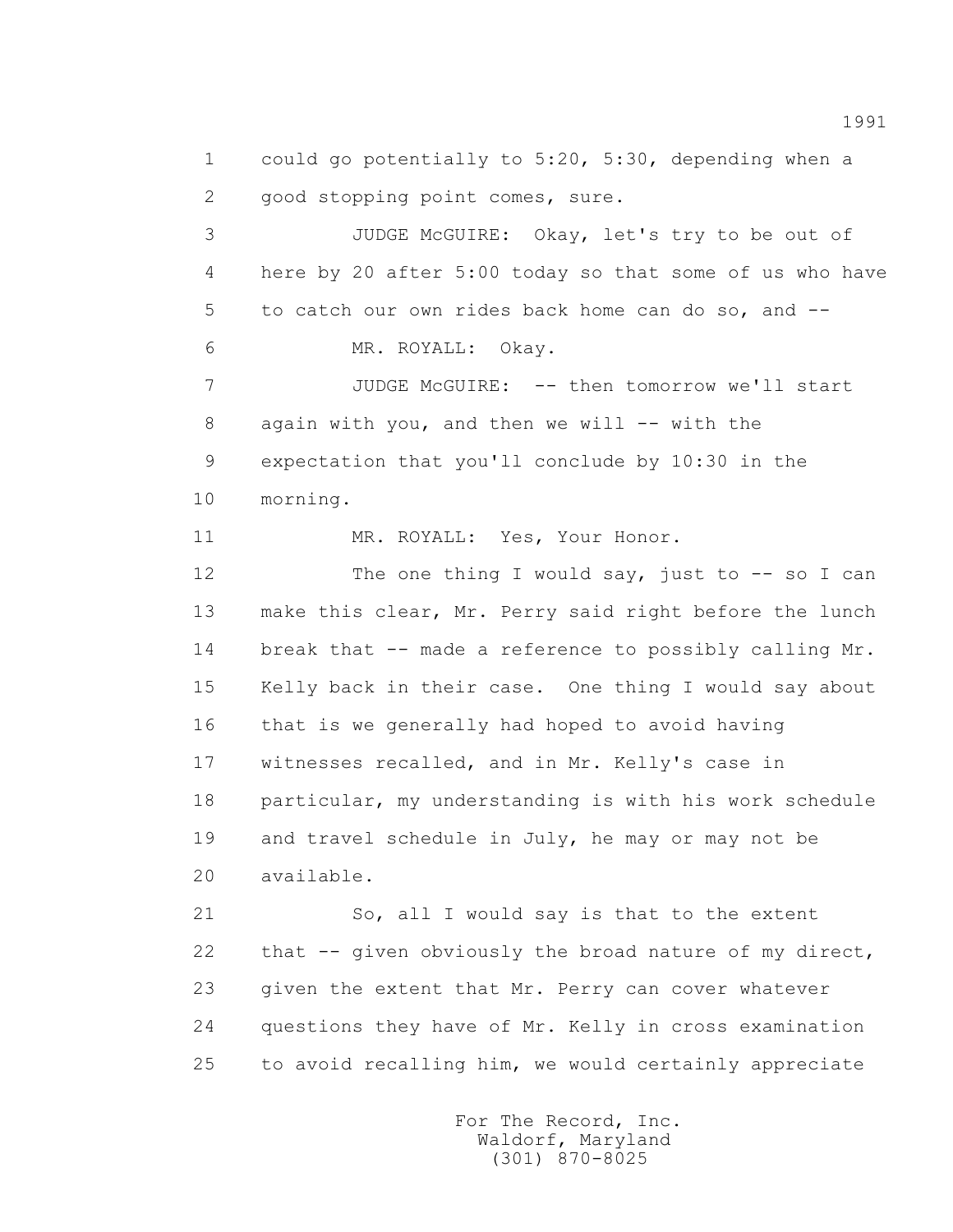1 that.

 2 JUDGE McGUIRE: Well, that would certainly be 3 my hope, that that could be accomplished. That's why 4 I'm hoping to conclude with him tomorrow so he doesn't 5 have to come back at some future date. 6 MR. PERRY: Your Honor, we will do everything 7 we can, but we have other witnesses -- there are other 8 witnesses in their case and other witnesses that we're 9 calling that they're not calling that we may need him 10 to come back and talk to some of those issues -- 11 JUDGE McGUIRE: I understand, I understand. 12 MR. PERRY: -- when we get the reins here. 13 JUDGE McGUIRE: Let's go off for five minutes 14 or ten minutes, and we'll come back and go until 5:20 15 or so today. 16 MR. ROYALL: Thank you, Your Honor. 17 JUDGE McGUIRE: All right, adjourned. 18 (A brief recess was taken.) 19 JUDGE McGUIRE: On the record, this hearing is 20 now in order. 21 You may proceed, Mr. Royall, and we'll try to 22 go for another hour or so. 23 MR. ROYALL: Thank you, Your Honor. 24 BY MR. ROYALL: 25 Q. Mr. Kelly, again, the question comes to you in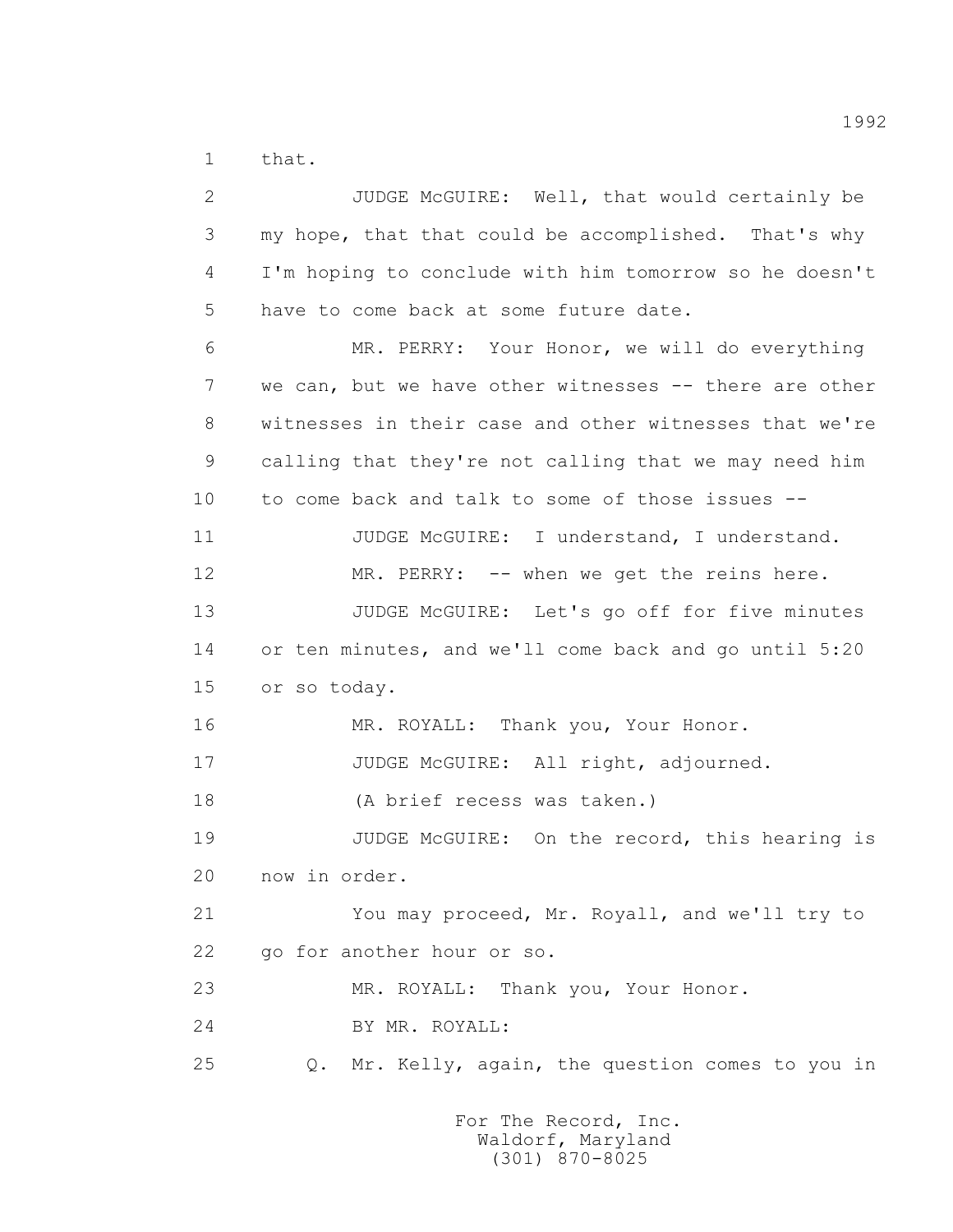1 your capacity as EIA's general counsel, but in that 2 capacity and based on your own understanding, when a 3 member company within EIA or JEDEC has a duty to 4 disclose relevant patents or patent applications under 5 the rules, can a member avoid the duty to disclose by 6 simply withdrawing from the organization?

 7 A. No, sir. If I understand your question, you're 8 asking me if there's an existing duty to disclose, can 9 you leave the organization and thereby avoid that duty? 10 No.

 11 Q. If a member in that situation were to withdraw 12 without disclosing a relevant patent or patent 13 application, would it be a violation of the JEDEC/EIA 14 patent policy, as you understand the policy?

 15 A. Well, actually, the violation would occur at 16 that time there was knowledge that triggered the duty 17 to disclose, and that would have been in your example 18 before the withdrawal. So, that was when the violation 19 occurred. When there was that combination of knowledge 20 coupled with a duty, that's when the disclosure should 21 have happened. The withdrawal itself, if it was 22 motivated by bad faith, would certainly violate the 23 Legal Guides.

 24 Q. And what portion of the Legal Guides are you 25 referring to?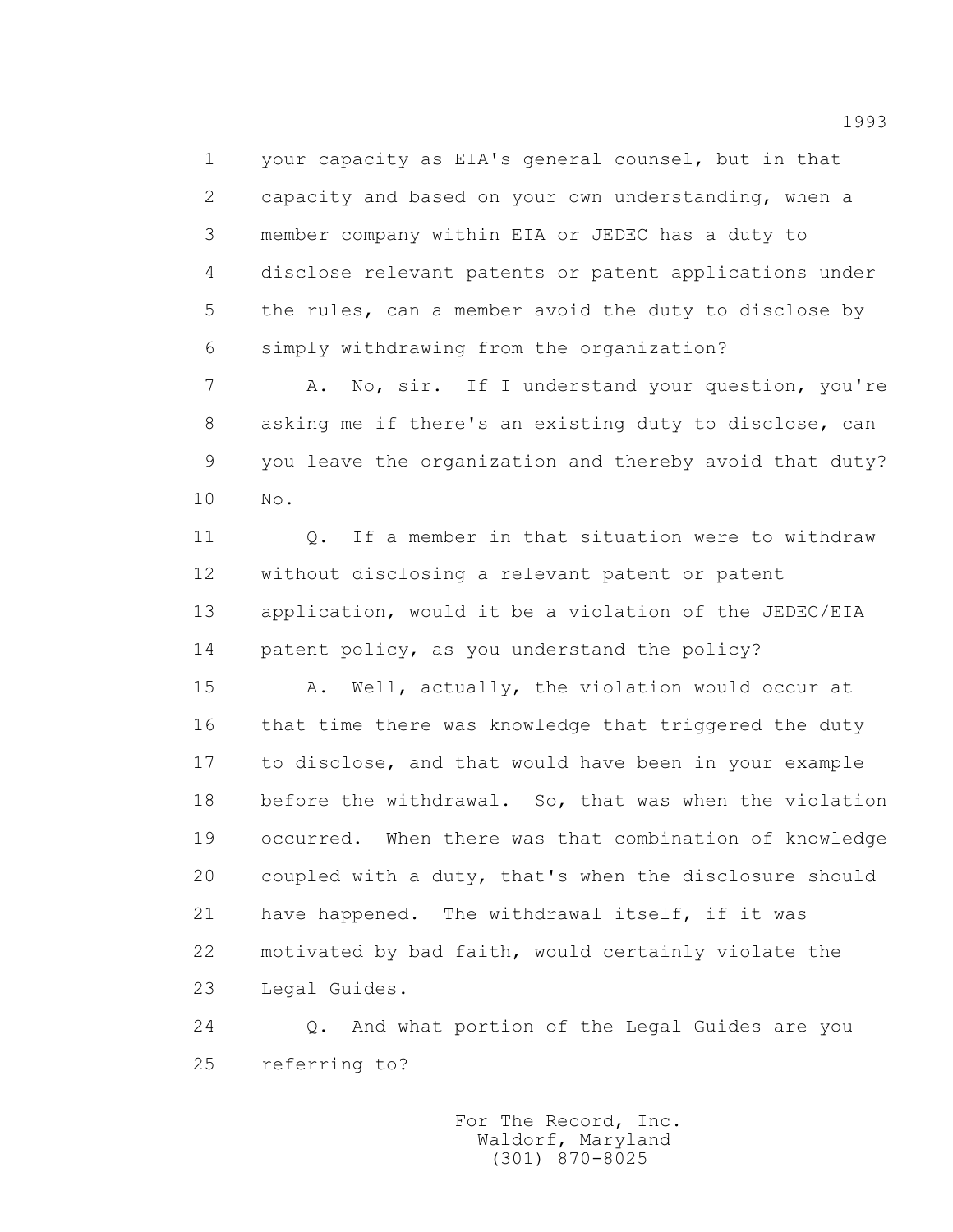1 A. I think it was that section that said you have 2 an obligation to act in good faith, that our 3 proceedings need to be conducted in good faith.

 4 Q. If a member that had a duty to disclose a 5 relevant patent or patent application were to make 6 patent-related disclosures at the time of withdrawing, 7 what information, if any, would the member need to 8 disclose in order to comply with the rules?

 9 A. The same as if they disclosed prior to that 10 time. It's -- the duty would be the same, so it would 11 be to disclose enough information to identify the 12 technology, either the patent application or the 13 patent, and its relationship to the standard, to the 14 work of the committee under development.

 15 Q. Under the JEDEC/EIA patent policy, if a member 16 company intends to amend a patent application in a way 17 that relates to JEDEC's or EIA's work, would the member 18 in that situation have a duty to disclose the future 19 intention or future plan to amend as you, as the 20 general counsel, would interpret the rules?

 21 MR. PERRY: Your Honor, there is no foundation 22 he's ever looked at this issue before. I think we're 23 just asking him to opine about how the case should come 24 out.

25 JUDGE McGUIRE: Response, Mr. Royall?

 For The Record, Inc. Waldorf, Maryland (301) 870-8025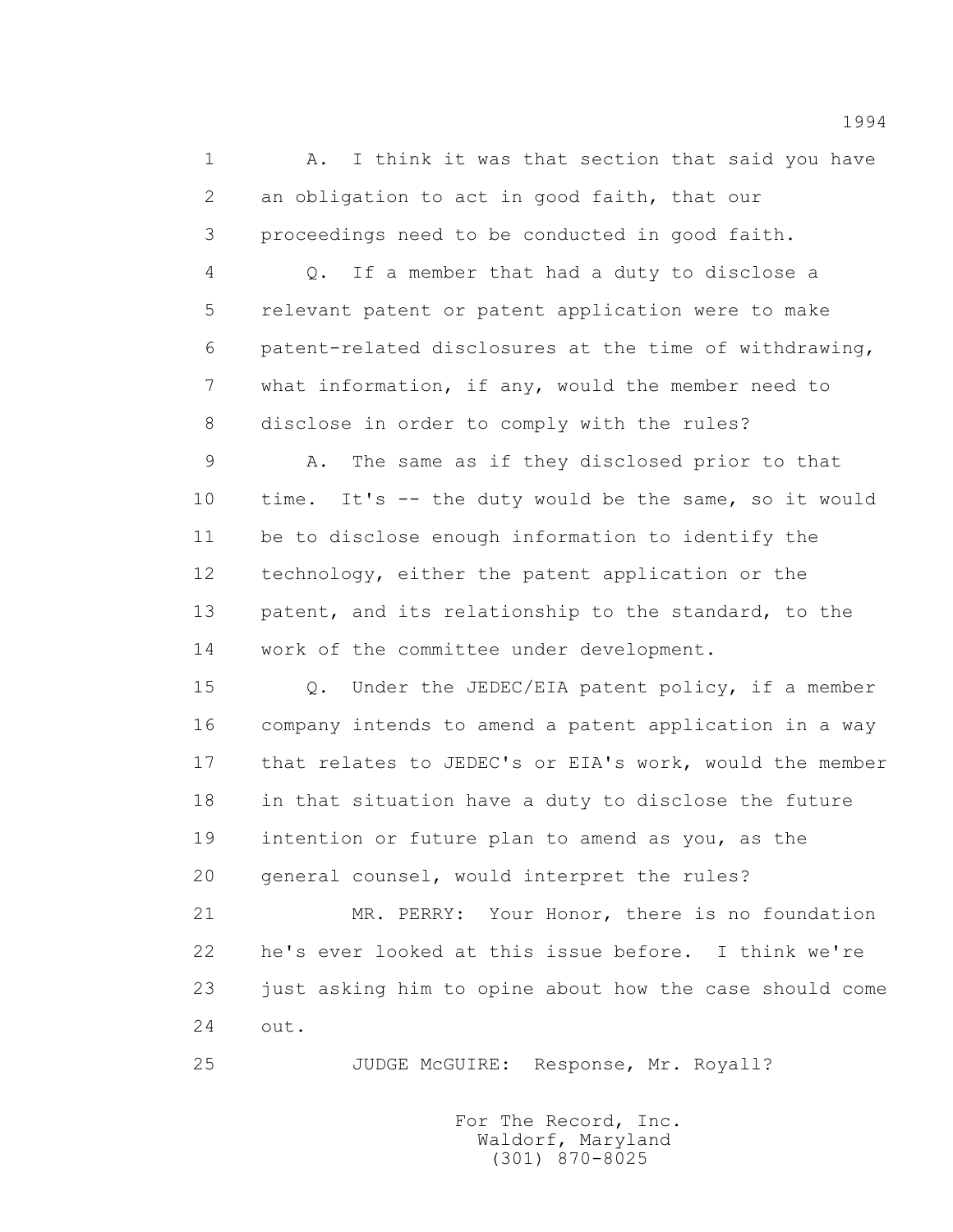1 MR. ROYALL: Your Honor, Mr. Kelly has 2 explained that he provides the authoritative 3 interpretations of the rules and has been posed 4 questions by JEDEC members and staff members and 5 others, and I'm simply trying to explore his 6 understanding of the rules. 7 JUDGE McGUIRE: Overruled. Proceed. 8 BY MR. ROYALL: 9 Q. Mr. Kelly, let me restate the question. 10 In your capacity as EIA general counsel and as 11 you understand the EIA/JEDEC patent policies, if a 12 member company intended to amend a patent application 13 in a way that relates to JEDEC's or EIA's work, would 14 the member have a duty to disclose its future intention 15 or future plan to amend? 16 A. Not the future plan, as such, but if their 17 present interpretation of their patent was broad enough 18 to support future amendments, that -- and the patent 19 itself was broad enough to relate to the work of the 20 committee, then that triggers the obligation to 21 disclose, not based upon the amendment but based upon 22 the interpretation of the original patent or patent 23 application.

 24 Q. And in that situation, when would the duty to 25 disclose arise as you understand the rules?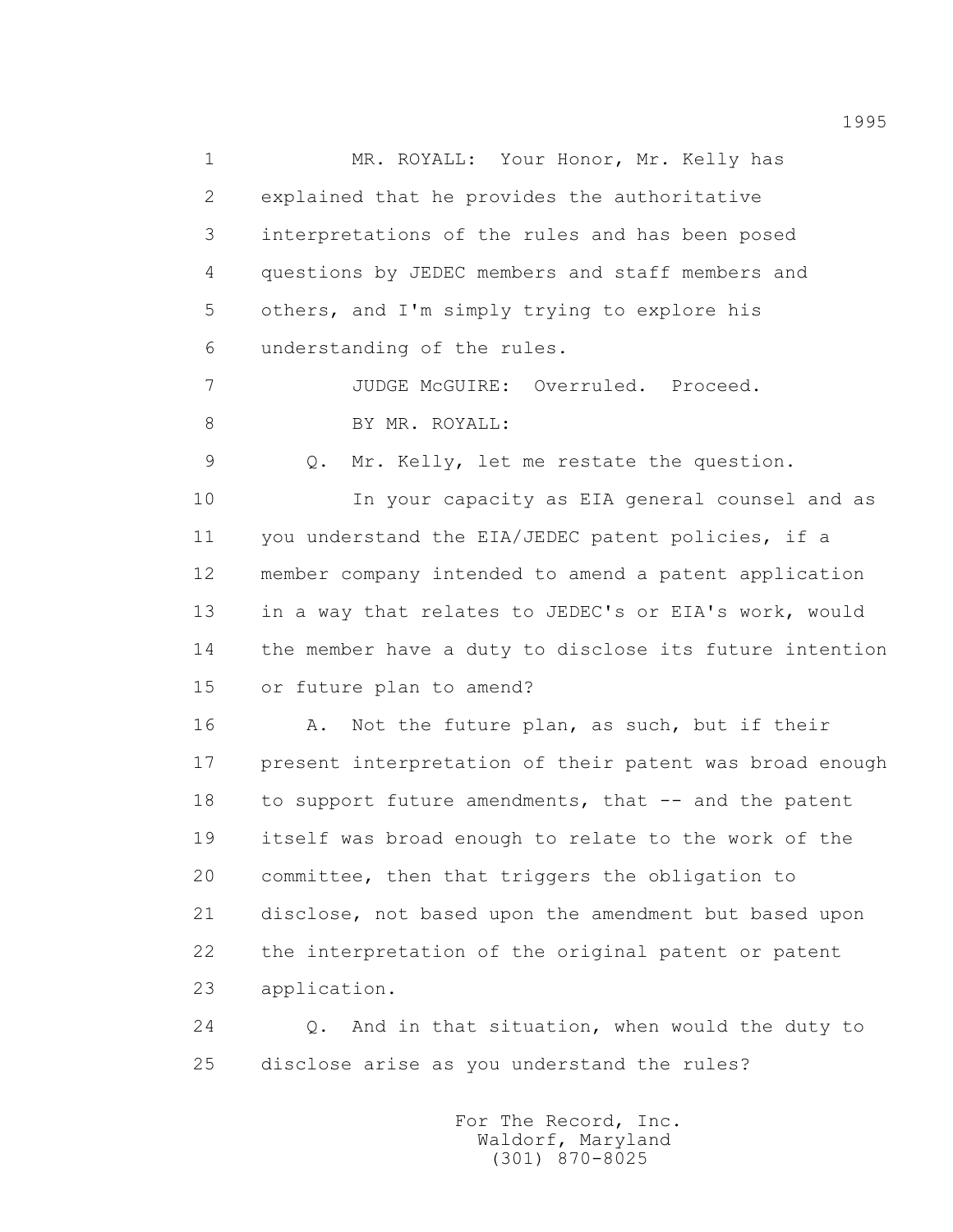1 A. The same answer, at the time there was 2 knowledge of the relevant IP and its relationship to 3 the work of the committee. 4 Q. As you understand and apply the rules as EIA's 5 general counsel, does the JEDEC/EIA patent policy 6 prohibit member companies from amending their pending 7 patent applications based on information that they gain 8 through attendance of JEDEC or EIA meetings? 9 A. No, not absolutely, no. 10 0. Has that issue ever been raised to your 11 attention? 12 A. It has come up within the last few years, yes. 13 MR. ROYALL: May I approach, Your Honor? 14 JUDGE McGUIRE: Go ahead. 15 BY MR. ROYALL: 16 Q. Mr. Kelly, I have just handed you what's been 17 marked for identification as CX-2608. Do you recognize 18 this document? 19 A. Yes, sir, this is a three-page letter that was 20 sent to me in February 2001 by Bob Goodman, who was and 21 is the chief executive officer of a company called 22 Kentron Technologies. 23 Q. Do you see the handwriting at the top right 24 corner of the first page of CX-2608? 25 A. Yes, sir.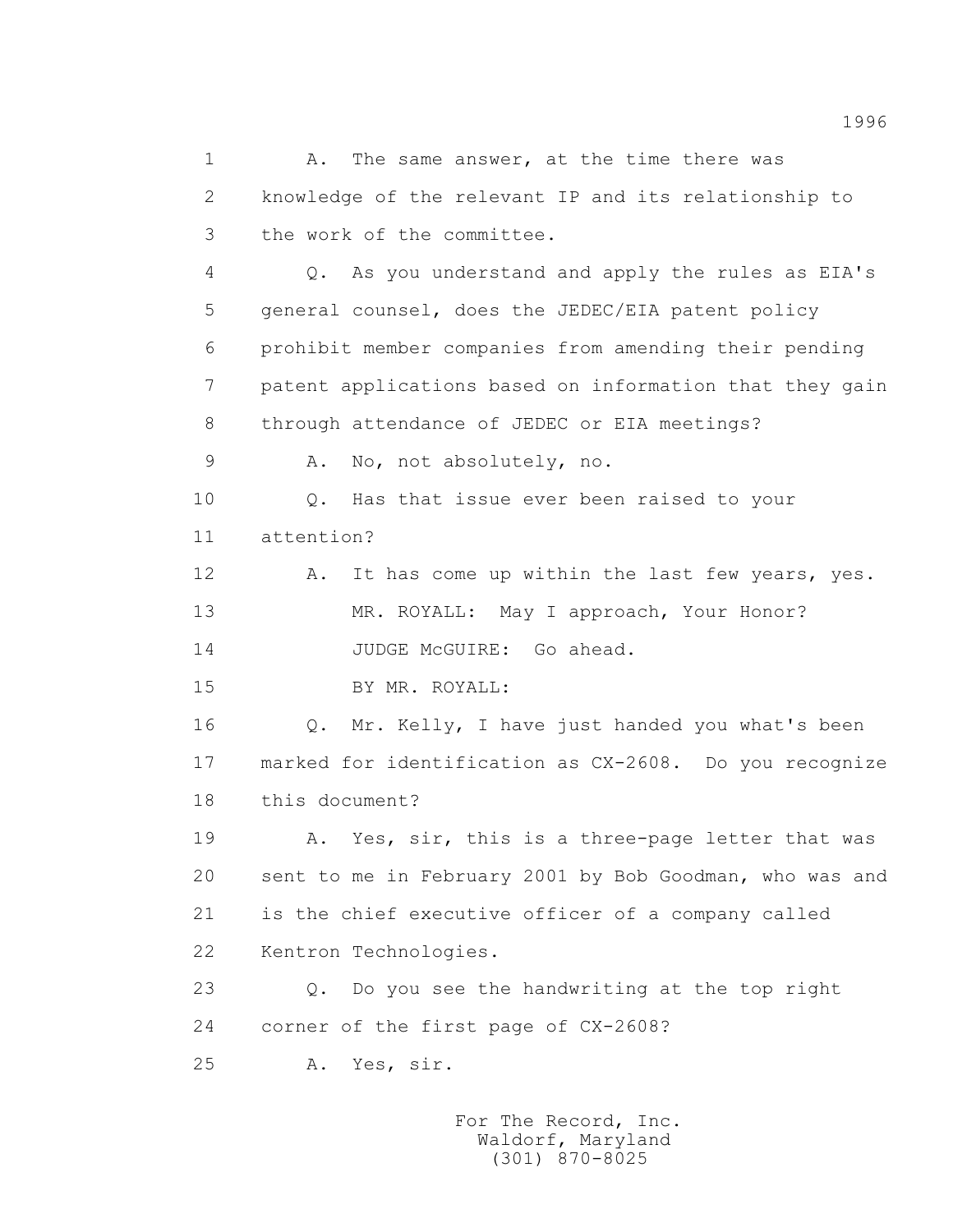1 0. Do you recognize that handwriting?

2 A. I do not.

 3 Q. Does that relate to the issue I asked you about 4 a moment ago; that is, the question of whether the 5 JEDEC/EIA patent policy prohibits member companies from 6 amending their pending patent applications based on 7 information gained through attendance of JEDEC or EIA 8 meetings?

 9 A. This is the situation I was referring to that 10 came up at the last few years, yes, sir.

 11 Q. Can you explain very generally what you recall 12 about this incident or the nature of the incident?

 13 A. As I understand it, Kentron Technologies 14 disclosed that they had relevant intellectual property 15 in connection with the work of the JC-42.5 committee on 16 memory modules, and one of the members of that 17 committee, who I believe was Desi Rhoden -- we have 18 mentioned him before -- asked Kentron to commit that 19 they would not amend their patent application, I 20 suppose, based upon any information that they learned 21 at the committee, and apparently even went further and 22 basically asked the company to freeze its pending 23 patent so as to -- so as not to amend it in any way 24 going forward.

25 Q. And after receiving this letter from Mr.

 For The Record, Inc. Waldorf, Maryland (301) 870-8025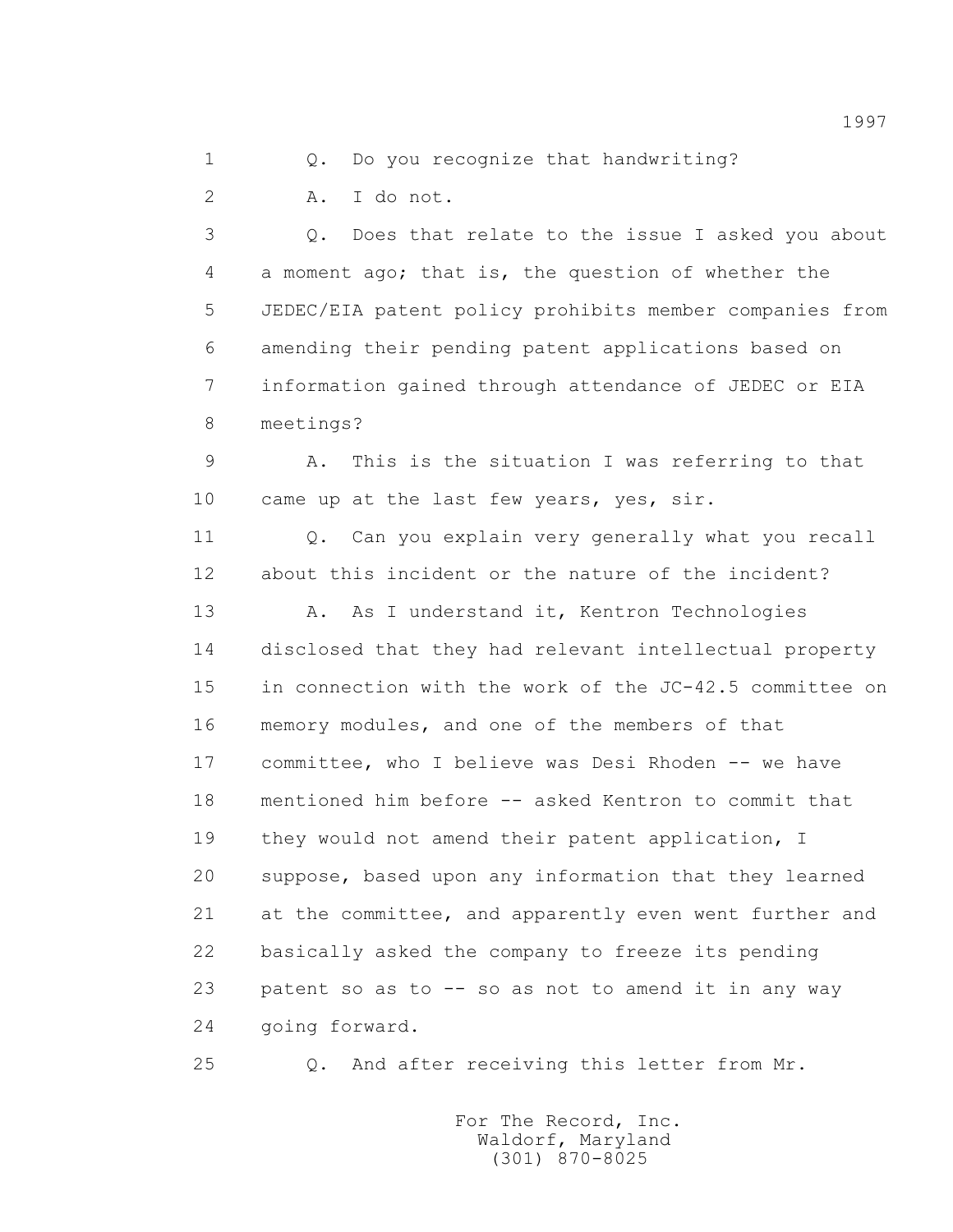1 Goodman, did you speak with Mr. Goodman? 2 A. I did, by telephone, yes. 3 Q. And do you recall what you told him? 4 A. First of all, I told him that it was 5 inappropriate for Mr. Rhoden to put the company on the 6 spot at a meeting in that fashion, and I also said I 7 disagreed that it was appropriate for Mr. Rhoden to 8 assume by his questions that Kentron had engaged in any 9 kind of improper or untoward activity. 10 Q. Let me ask you to focus on the second page of 11 CX-2608. 12 A. Certainly. 13 Q. And in particular, the fourth bullet point at 14 the bottom of the page. 15 A. Yes, sir. 16 Q. It states -- it states there, "Kentron believes 17 that it was clearly not professional, perhaps not 18 ethical, and possibly in violation of the United States

 19 Patent Law and the JEDEC guidelines for JEDEC senior 20 management to attempt to force a member company, in 21 front of the rest of the members, to release its claims 22 of a yet to be issued patent and to force a member 23 company to freeze its claims from any," underscored, 24 "future modification."

25 Do you see that language?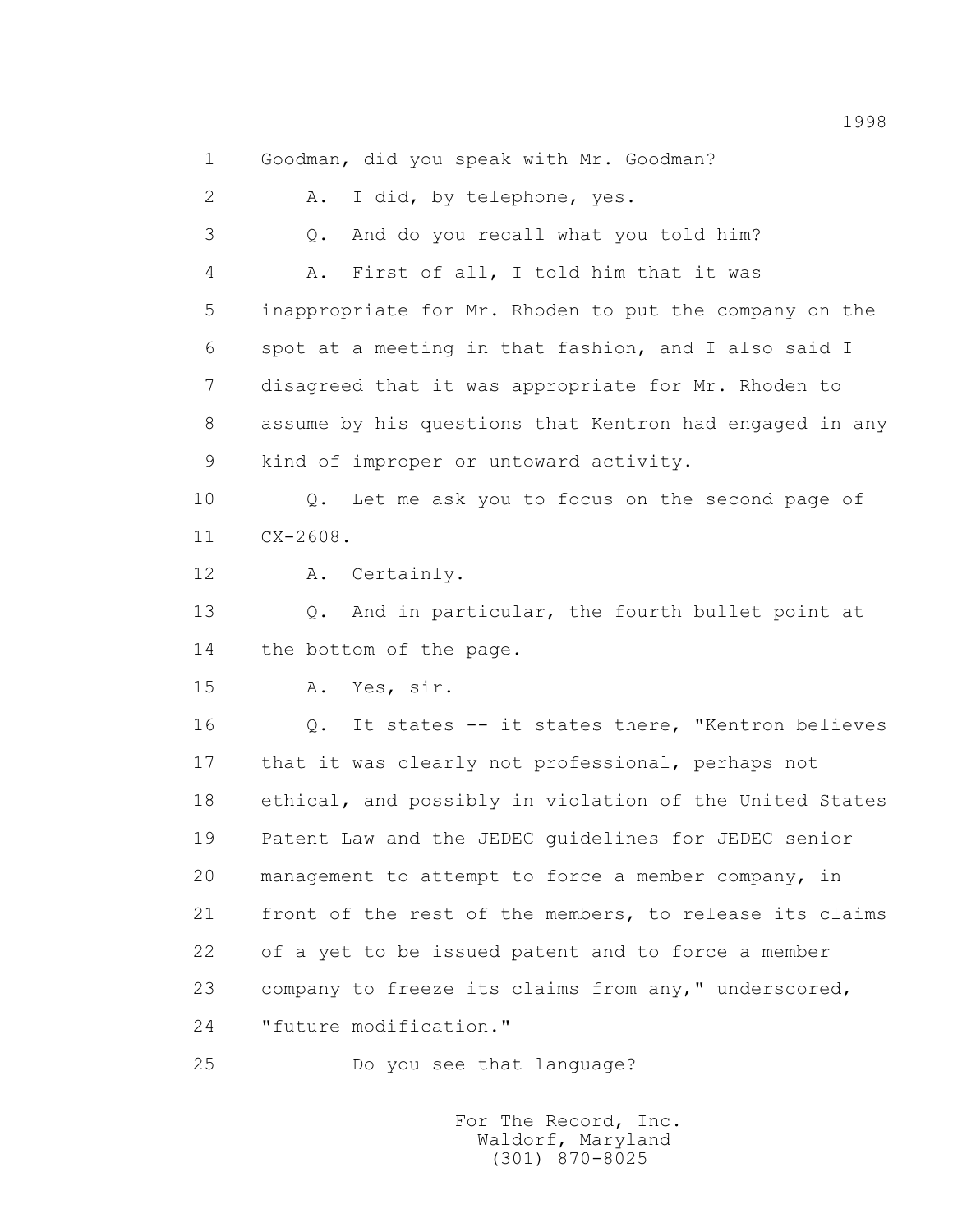1 A. Yes, sir, I do.

 2 Q. First of all, is this your understanding of 3 what, in fact, happened in this case? 4 A. No, I -- again, based upon my telephone 5 conversation with Mr. Goodman and my conversation 6 subsequent to receiving this letter with Mr. Rhoden, it 7 was unclear what happened factually. What was clear 8 was what I indicated to Mr. Goodman in my conversation, 9 that Mr. Rhoden should not have put him on the spot or 10 assumed by his questions that Kentron had done anything 11 improper. 12 Q. Did Kentron confirm, to your knowledge, that 13 they would not amend their patent applications based on 14 information learned at JEDEC meetings? 15 MR. PERRY: Objection, hearsay. 16 THE WITNESS: The letter speaks to that -- I'm 17 sorry. 18 JUDGE McGUIRE: Just a second. 19 Sustained. 20 BY MR. ROYALL: 21 Q. Not referring to the language in the letter, 22 Mr. Kelly, but based on what you understand Mr. Goodman 23 to have conveyed to you in your phone conversation, do 24 you recall one way or the other whether he confirmed 25 that Kentron did not intend to amend its patent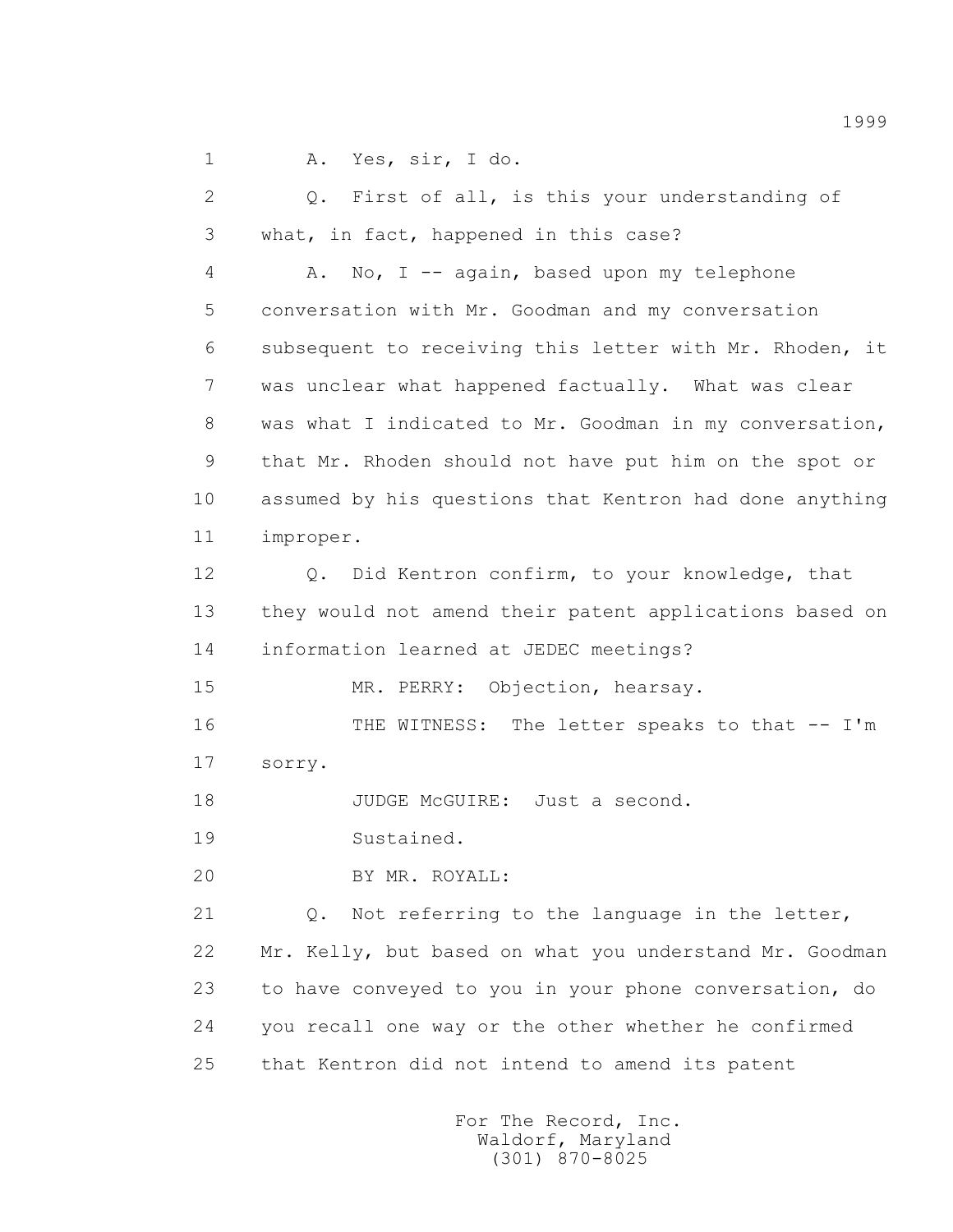1 applications based on information learned at JEDEC 2 meetings?

 3 MR. PERRY: Objection, Your Honor, hearsay. 4 The hearsay rule prohibits you from saying here's what 5 the other fellow said, even if you preface it with what 6 you understand he said during that phone call. I  $7 \quad \text{just --}$ 

8 JUDGE McGUIRE: Sustained, Mr. Royall.

 9 MR. ROYALL: I'm asking -- just to be clear, 10 I'm asking for his state of mind and his understanding, 11 Your Honor. I'm not submitting that what he 12 understands reflects the truth. Mr. Kentron (sic) will 13 be a witness later in our case and he can testify as to 14 that.

 15 JUDGE McGUIRE: Well, I have ruled on the 16 objection. It's sustained. Now, if you can phrase it 17 some other way, you can have that chance.

 18 MR. ROYALL: Okay, thank you, Your Honor. 19 BY MR. ROYALL:

 20 Q. Let me ask you, Mr. Kelly, to focus on the 21 first bullet point on the same page, page 2 of CX-2608. 22 Do you see that?

23 A. Yes, sir.

 24 Q. And that language states, "Kentron firmly 25 believes that taking information learned after the fact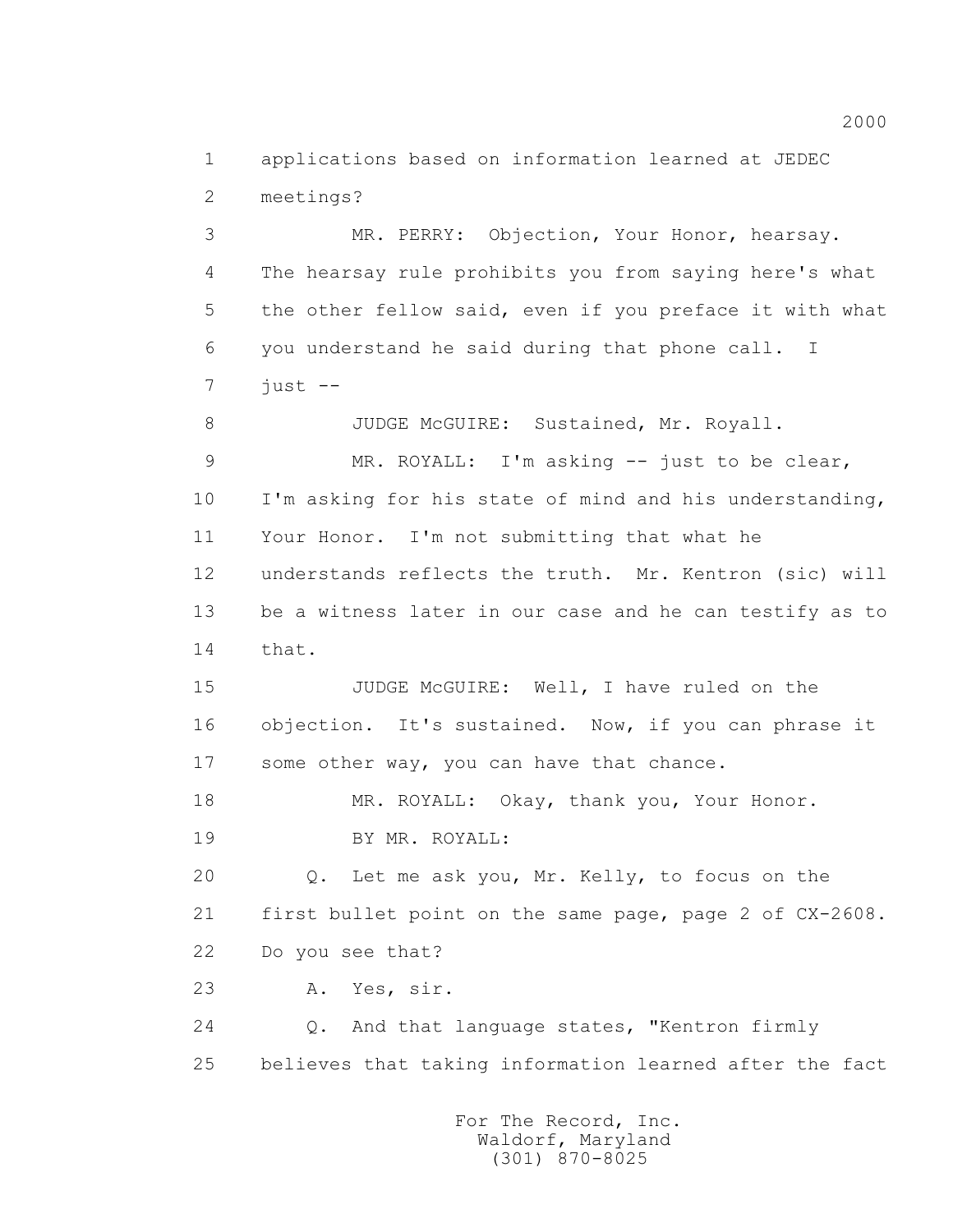1 from any association's activities and incorporating 2 that information into existing claims of a pending 3 patent is not only unethical but also illegal. Kentron 4 has not done this and will not do this." The last 5 sentence beginning with "Kentron" is underscored. 6 Do you see that language? 7 A. Yes, I do. 8 Q. Do you recall whether when you spoke with Mr. 9 Goodman after receiving this letter whether you -- I'm 10 not asking for what he said -- but whether you 11 commented on that language in his letter? 12 A. At that time, not specifically, I do not recall 13 if I commented about it. Again, I was -- I was more 14 focused on the propriety of Mr. Rhoden's behavior than 15 on Kentron's position. 16 Q. After receiving Mr. Goodman's letter, do you 17 recall whether you responded in writing to his letter? 18 A. I know I did, yes. 19 MR. ROYALL: Your Honor, may I approach? 20 JUDGE McGUIRE: Yes. 21 THE WITNESS: Thank you. 22 BY MR. ROYALL: 23 O. I've just handed you, Mr. Kelly, what's been 24 marked for identification as CX-2610. 25 A. Yes, sir.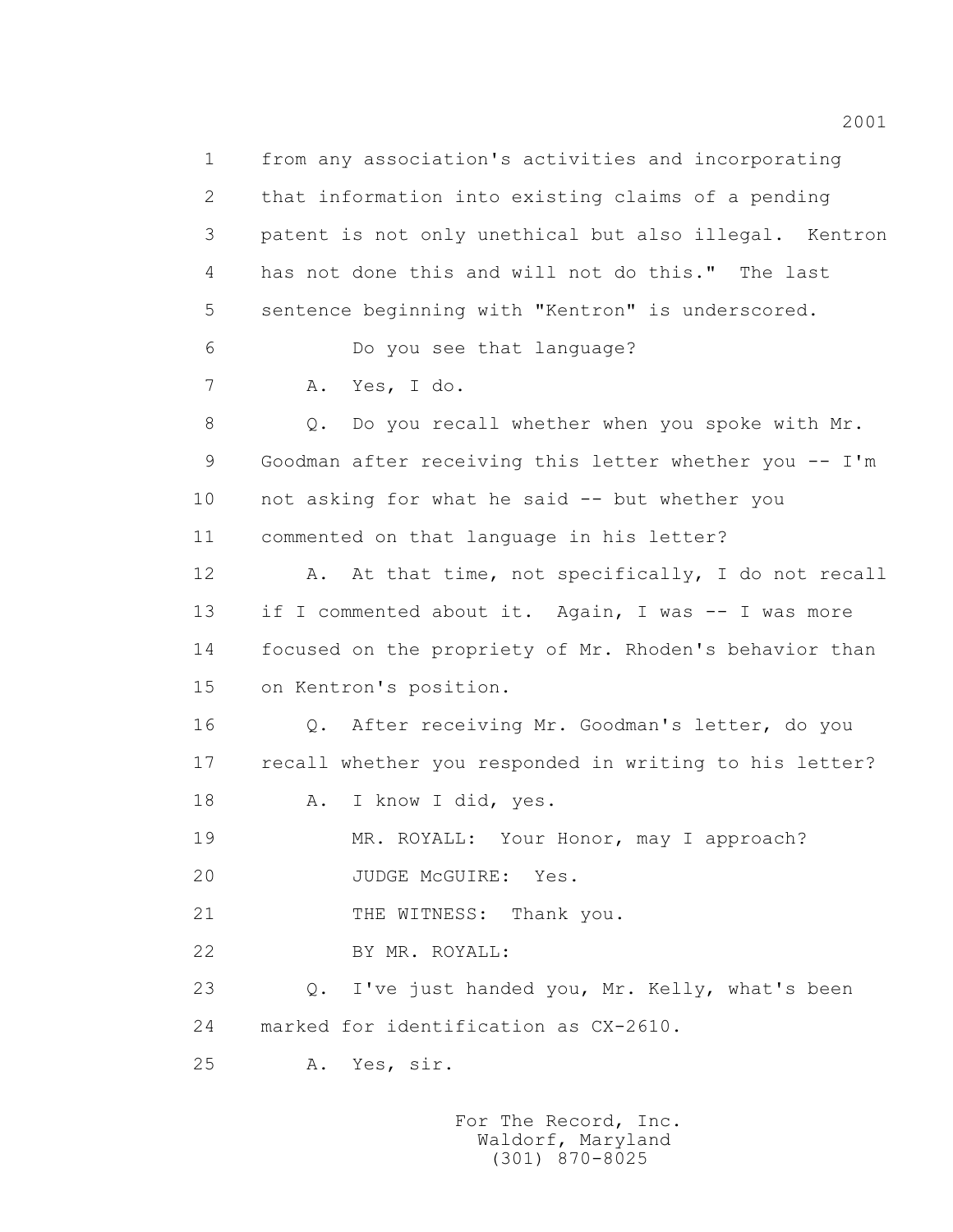1 0. Do you recognize this document? 2 A. This is the letter I referred to just a moment 3 ago that I wrote in response to my conversation with 4 Mr. Goodman and his letter. 5 Q. And if I could focus your attention on -- to 6 the language at the bottom of the second paragraph of 7 the letter, do you see the sentence beginning "Nor"? 8 A. Yes, sir. 9 Q. And that sentence reads, "Nor does JEDEC have 10 any reason to believe that Kentron has violated JEDEC's 11 rules and procedures or otherwise acted improperly in 12 connection with its participation in the JC-42.5 13 Committee." 14 Do you see that language? 15 A. I do, yes, sir. 16 Q. Now, when you made that statement in this April 17 27, 2001 letter to Mr. Goodman, was that statement 18 predicated on any understanding in your own mind as to 19 whether Kentron intended to amend patent applications 20 based on information learned at JEDEC meetings? 21 A. My understanding was that they were committed 22 not to make amendments based upon any information first 23 learned at JEDEC meetings. 24 Q. If Kentron had been doing that, that is, if it 25 had been attending JEDEC meetings and amending its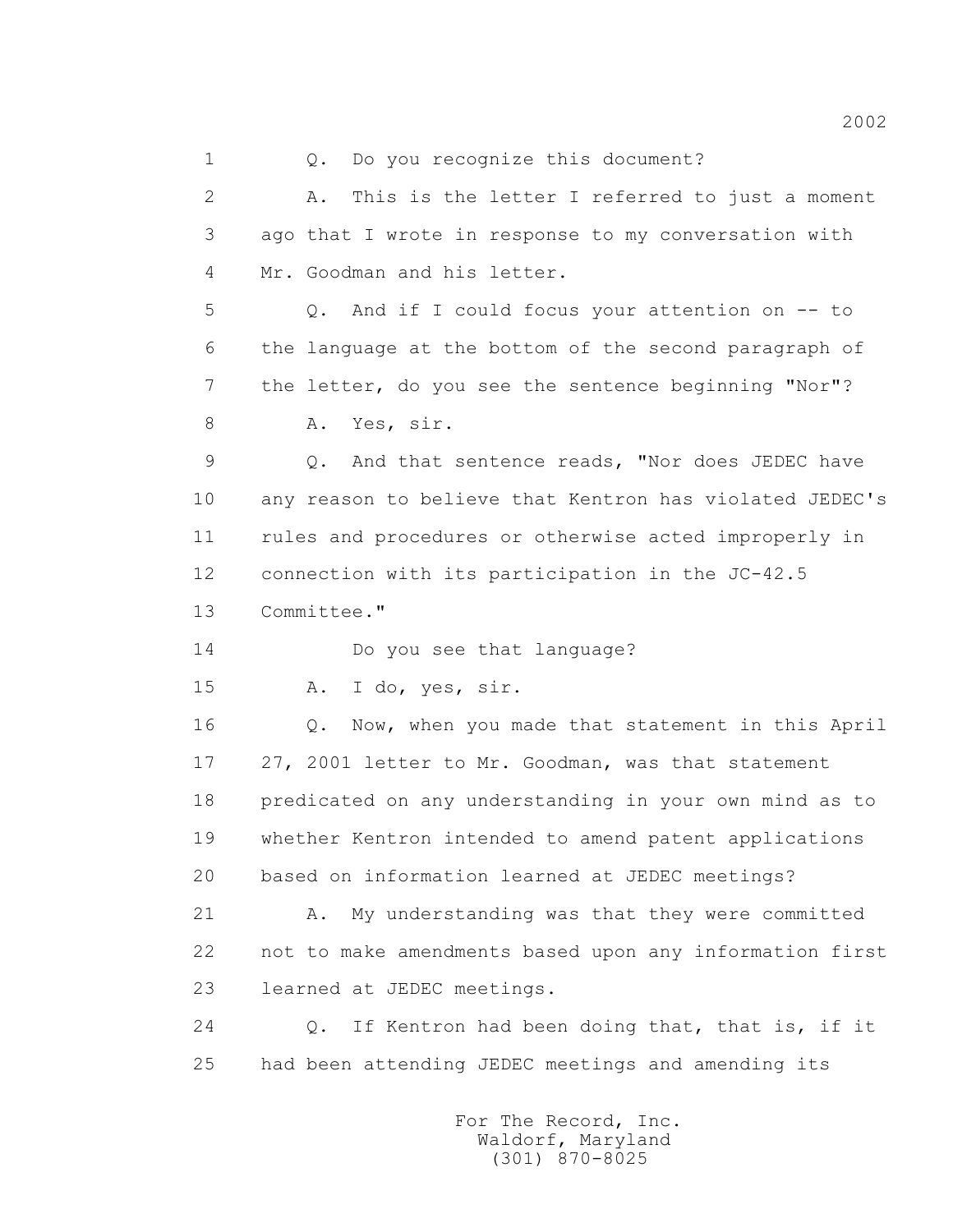1 patent applications based on information first learned 2 at JEDEC meetings, in your view as EIA's general 3 counsel, would that have violated JEDEC's rules? 4 A. Well, it certainly appears to me to be an act 5 of bad faith, to use information first learned at a 6 meeting and for your company's own advantage, yes. 7 MR. ROYALL: Your Honor, I'd like to offer at 8 this time CX-2608 and CX-2610. 9 MR. PERRY: No objection. 10 JUDGE McGUIRE: They are both entered at this 11 time. 12 (CX Exhibit Number 2608 was admitted into 13 evidence.) 14 (CX Exhibit Number 2610 was admitted into 15 evidence.) 16 MR. ROYALL: Thank you. 17 BY MR. ROYALL: 18 Q. Mr. Kelly, do you recall that earlier we talked 19 about the requirement under JEDEC's and EIA's rules 20 that licensing assurances be made in writing? 21 A. Yes, sir. 22 Q. And I believe at that time you said that an 23 oral statement relating to licensing assurances, even 24 if it was recorded in official JEDEC minutes, would not 25 be enough to comply with JEDEC/EIA policy. Is that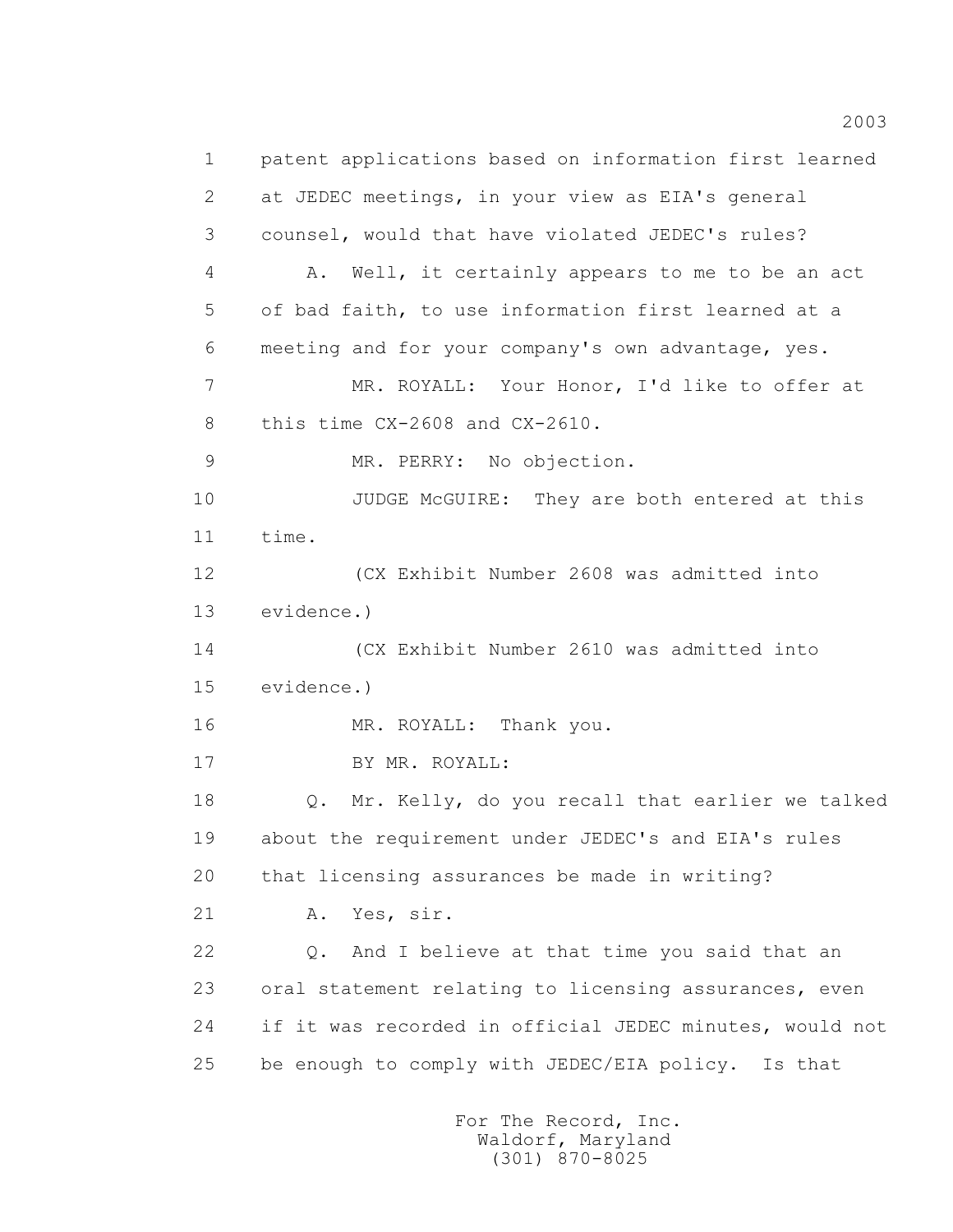1 right?

 2 A. That's correct. 3 Q. Is JEDEC equally insistent upon written 4 communications when it comes to the disclosure aspect 5 of JEDEC's patent policy as opposed to the licensing 6 assurances part of the policy? 7 A. No, the disclosure can be made live, in real 8 time, on the spot and should be, wherever possible. 9 Q. So, if a company has a patent or patent 10 application that is subject to disclosure, as you 11 understand the policy as EIA's general counsel, can 12 that company fully comply with its disclosure 13 obligation by providing an oral explanation to the 14 relevant EIA or JEDEC committee? 15 A. If the explanation includes identification of 16 the technology and how it relates to the work of 17 committee, yes. 18 0. And again, as you understand the policies, why 19 is it that JEDEC and EIA, by contrast to the licensing 20 assurances which are required to be in writing, does 21 not insist upon written communication when it comes to 22 patent-related disclosures? 23 A. Well, there are a couple of reasons, if I can. 24 The first is we're doing everything we can in our

25 process to encourage early disclosure, early. That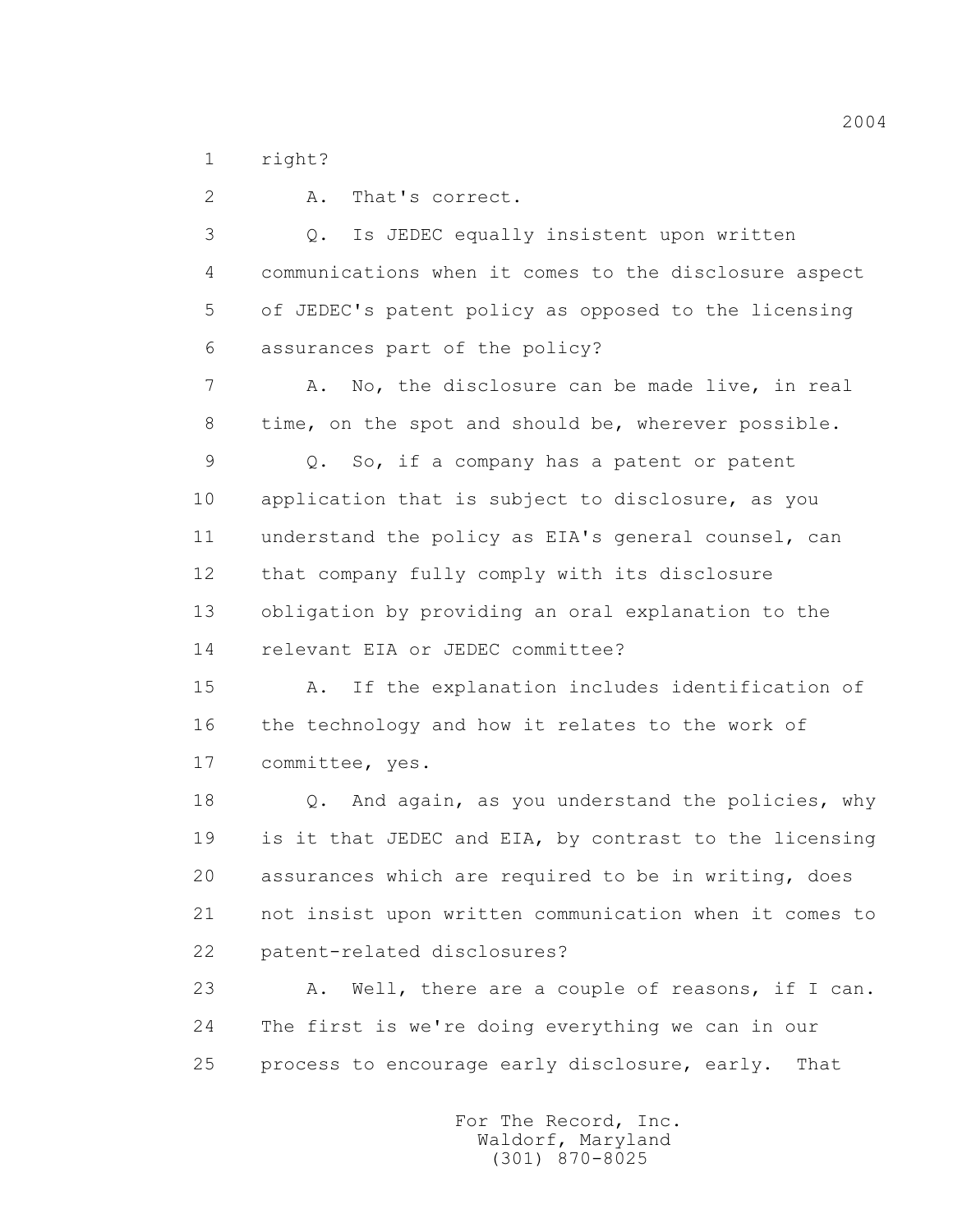1 means at that moment, if the participant knows that 2 they have relevant technology and are comfortable 3 revealing it at that moment, they should pop up at that 4 moment and say, we have something that may relate to 5 the work of the committee.

 6 We don't want to discourage that by forcing 7 them to go back to company headquarters and clearing 8 the disclosure. They can make the disclosure on the 9 spot and should if it's at all possible.

 10 As far as the -- as far as the licensing 11 assurances go, we want the company -- the commitment of 12 the company, not the commitment of the participant, and 13 that of necessity requires that there be something in 14 writing on company letterhead signed by an official 15 with the authority to bind the company.

 16 Q. In a case in which a member company or their 17 participant in an EIA or JEDEC committee orally 18 discloses a patent or patent application that is 19 relevant to the committee's work and then follows up by 20 sending a letter making disclosures in writing, would 21 the company or participant in that situation be going 22 beyond what JEDEC's and EIA's rules actually require as 23 you understand them?

24 A. Yes, that would be an extra step.

25 Q. And to your knowledge, has that ever happened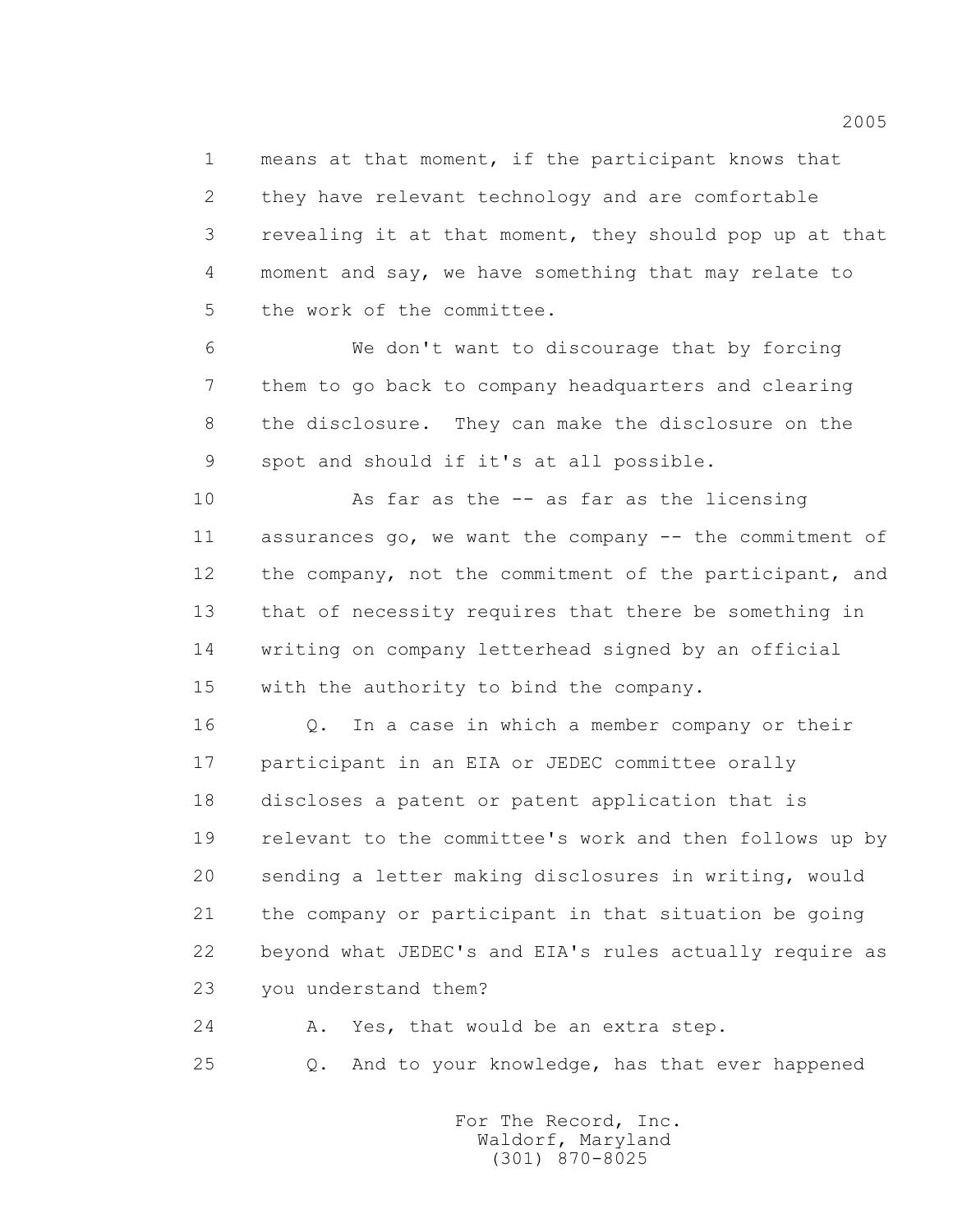1 before?

 2 A. It happens frequently, and ordinarily the 3 context in which that happens is there will be an oral 4 disclosure at a meeting, followed by a licensing 5 assurance letter, which will repeat the disclosure and 6 then also include the assurances. 7 0. To be clear, does it often happen that after 8 giving an oral disclosure about relevant patents or 9 patent applications, that there then is subsequently a 10 letter, a written letter giving only that same 11 information relative to the disclosure of the patent or

12 patent application?

13 A. No, the answer to that question is no, there 14 would not ordinarily be a repetition of the disclosure 15 alone in -- in writing. It would be the disclosure 16 plus the assurances.

 17 Q. In instances in which JEDEC's rules or EIA's 18 rules have been violated due to late disclosure or 19 nondisclosure of relevant patents or applications, 20 what, if any, actions can JEDEC or EIA take to address 21 the problem?

22 A. We can and I can speak with the company 23 involved or the company representative. I could I 24 suppose send a letter to the company indicating our 25 displeasure that they failed to abide by the rules.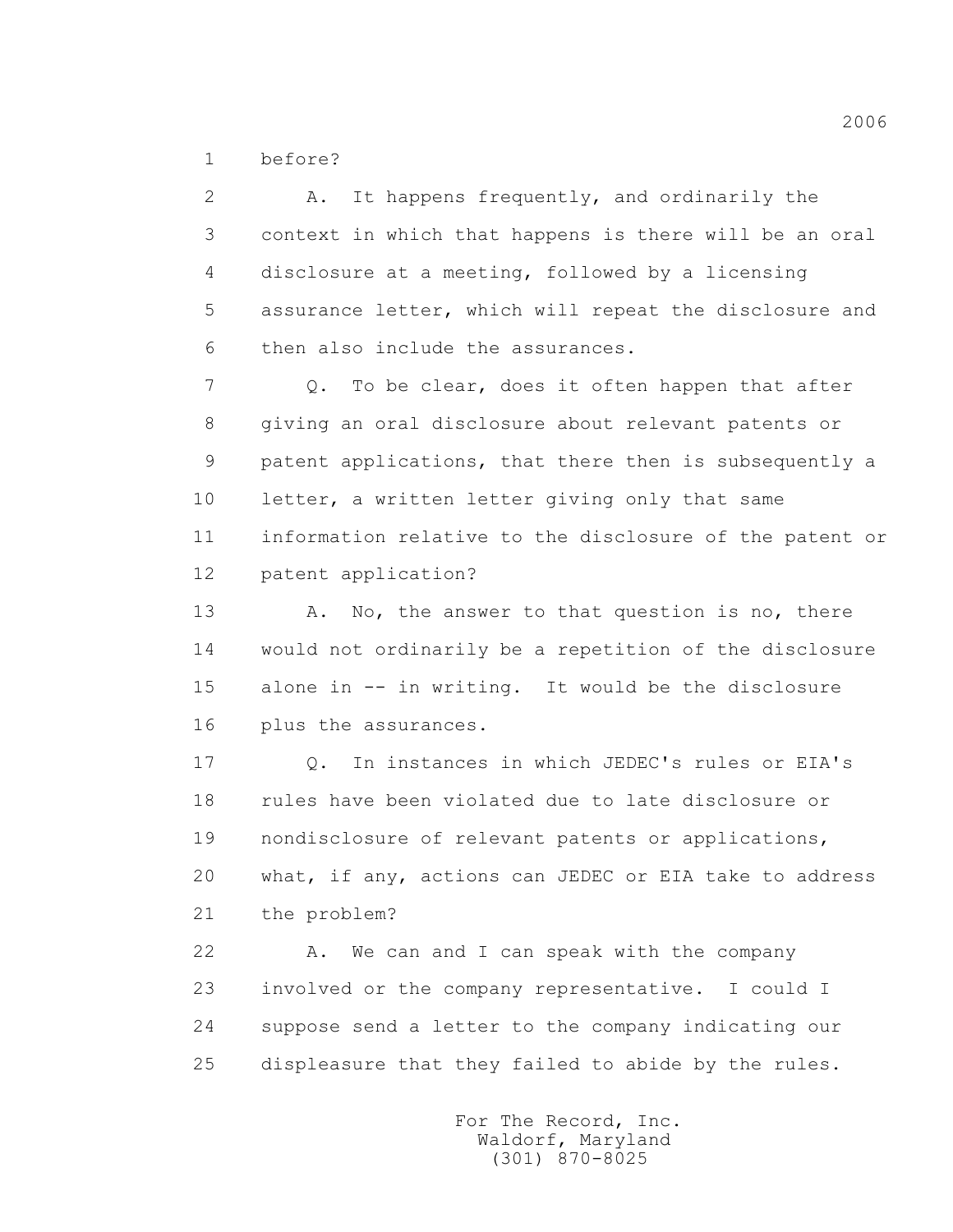1 This all, again, assumes that we detect a violation of 2 the rules and the facts are sufficiently clear to 3 identify it as such, but assuming those facts, I 4 could -- we could write to the company and say we're 5 very disappointed in your behavior.

 6 What we couldn't do is to impose sanctions 7 against the company, because -- and I think this is 8 probably true throughout EIA, but certainly in JEDEC -- 9 participation in a JEDEC standard-setting activity 10 confers a significant competitive advantage on the 11 participants, and were we to act in a way that would 12 deny them that competitive advantage, EIA and JEDEC 13 would be subject to lawsuits for violation of the 14 antitrust laws ourselves.

 15 So, as a practical matter, there is very little 16 we can do other than a slap on the wrist to enforce 17 these rules, which again goes to the -- what I've been 18 talking about previously, the voluntary nature of the 19 whole process.

 20 Q. In an instance in which relevant patents or 21 patent applications have not been disclosed and you do 22 learn about it and it is sufficiently clear that there 23 is a violation of the rules, could JEDEC or EIA respond 24 by rescinding the standard that's at issue if, in fact, 25 it's been finally adopted?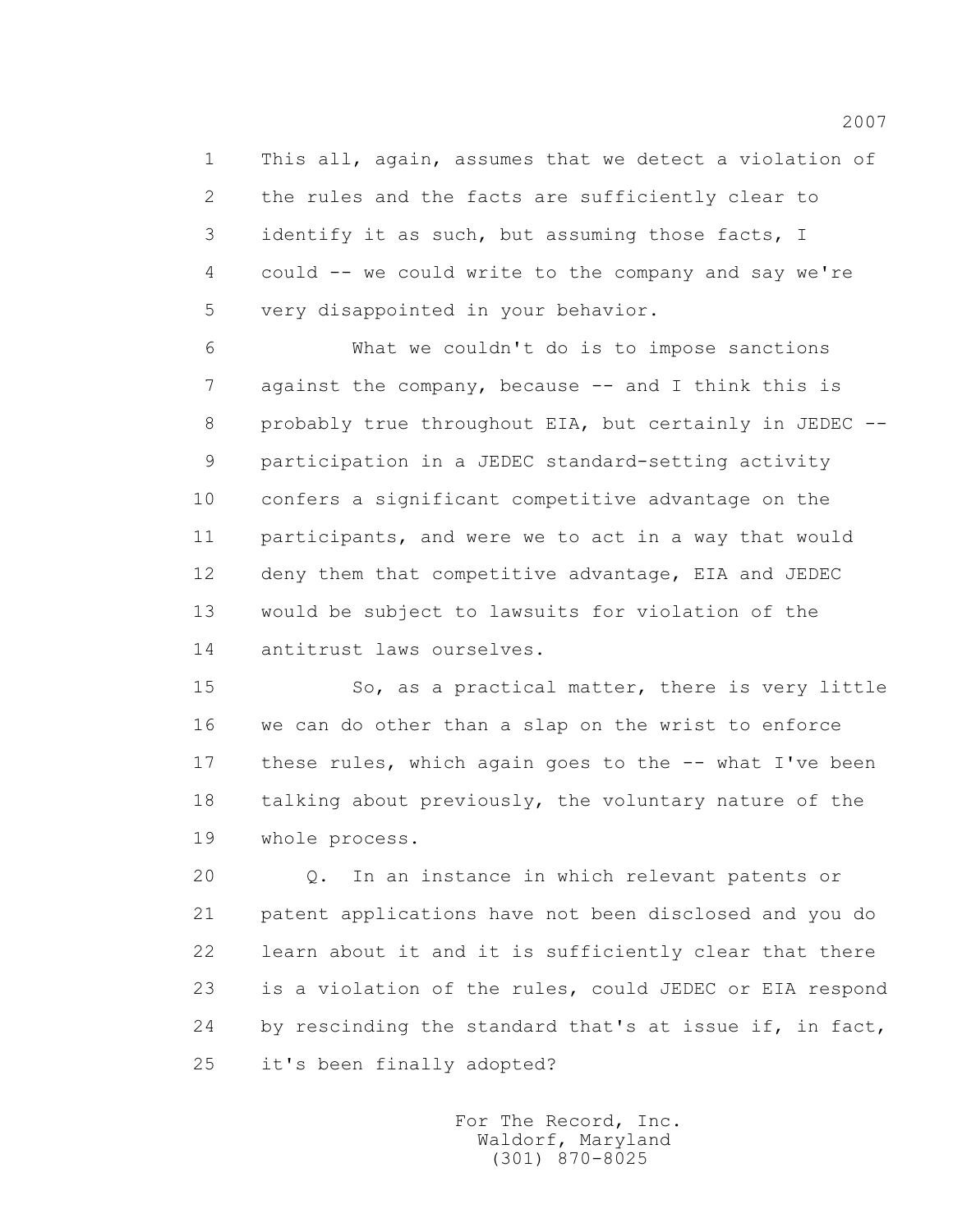1 A. Yes, of course. I was referring earlier to 2 what we could do with respect to the nondisclosure by 3 the participant or by the company. 4 In terms of withdrawing the rule -- withdrawing 5 the standard, of course we could withdraw the standard. 6 Q. And to your knowledge, has that ever happened 7 before during your tenure with EIA or JEDEC? 8 A. Yes, sir, it has. 9 Q. And to be clear, when you say it has happened, 10 do you mean that a standard that's been finally adopted 11 has been rescinded or that there's been some vote to  $12$  do  $-$  to do that? 13 A. I'm trying to remember the exact facts, and I 14 can't recall if the issue was disclosure or the 15 assurances, but a fact came to light after the issuance 16 of a standard relating to noncompliance with the patent 17 policy, and it may have been the assurance requirement, 18 and the standard was withdrawn, yes. 19 Q. Was that within JEDEC or some other part of 20 EIA? 21 A. I believe it was within JEDEC, and I'm trying 22 to remember the company. I think it was Micron 23 Electronics, and at this moment, I can't remember the 24 name of the -- the nature of the standard, but I think 25 the company was Micron Electronics.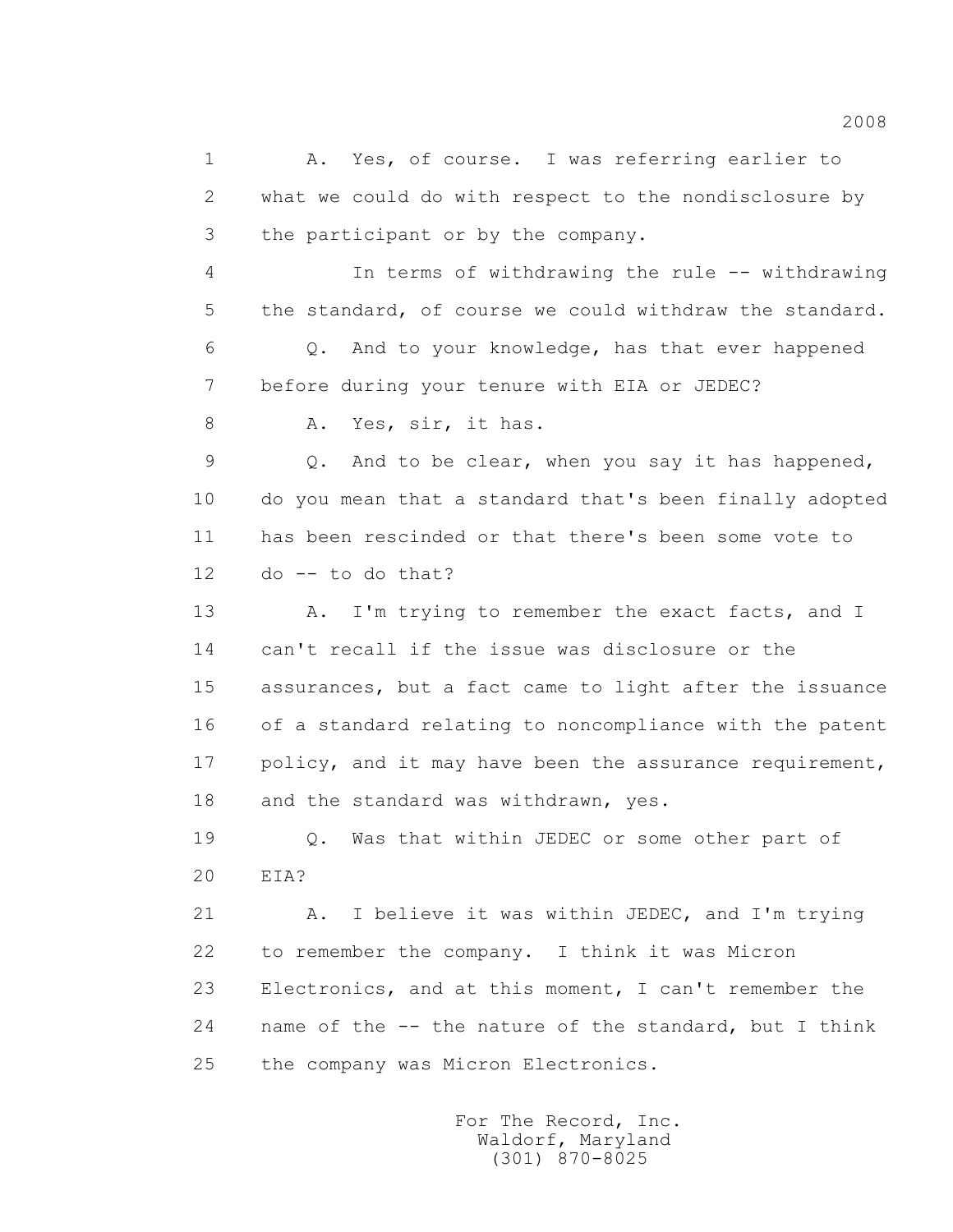1 Q. Are there circumstances in which rescission of 2 a standard in your view as EIA's general counsel would 3 not be a practicable method for dealing with this type 4 of situation? 5 A. Yes. 6 MR. PERRY: No foundation. I think he's about 7 to launch into some engineering stuff, and he's a 8 lawyer. I don't think there's any foundation for this. 9 If I'm wrong, I apologize. 10 JUDGE McGUIRE: Well, if you're wrong, I'll let 11 you know. 12 MR. ROYALL: I had no intention of asking any 13 engineering-related questions of the witness. 14 JUDGE McGUIRE: All right, just a second. 15 Overruled. 16 BY MR. ROYALL: 17 Q. Do you have the question in mind, Mr. Kelly? 18 A. Yes, I do, and the issue has come up at least a 19 few times of late, within the last two or three years. 20 I can recall two specific instances relating to package 21 outlines where after the outline was issued, there was 22 disclosure that there was relevant IP, and we had to 23 consider whether or not we could withdraw the package 24 outline, because the industry had already tooled to and 25 started manufacturing in accordance with the in this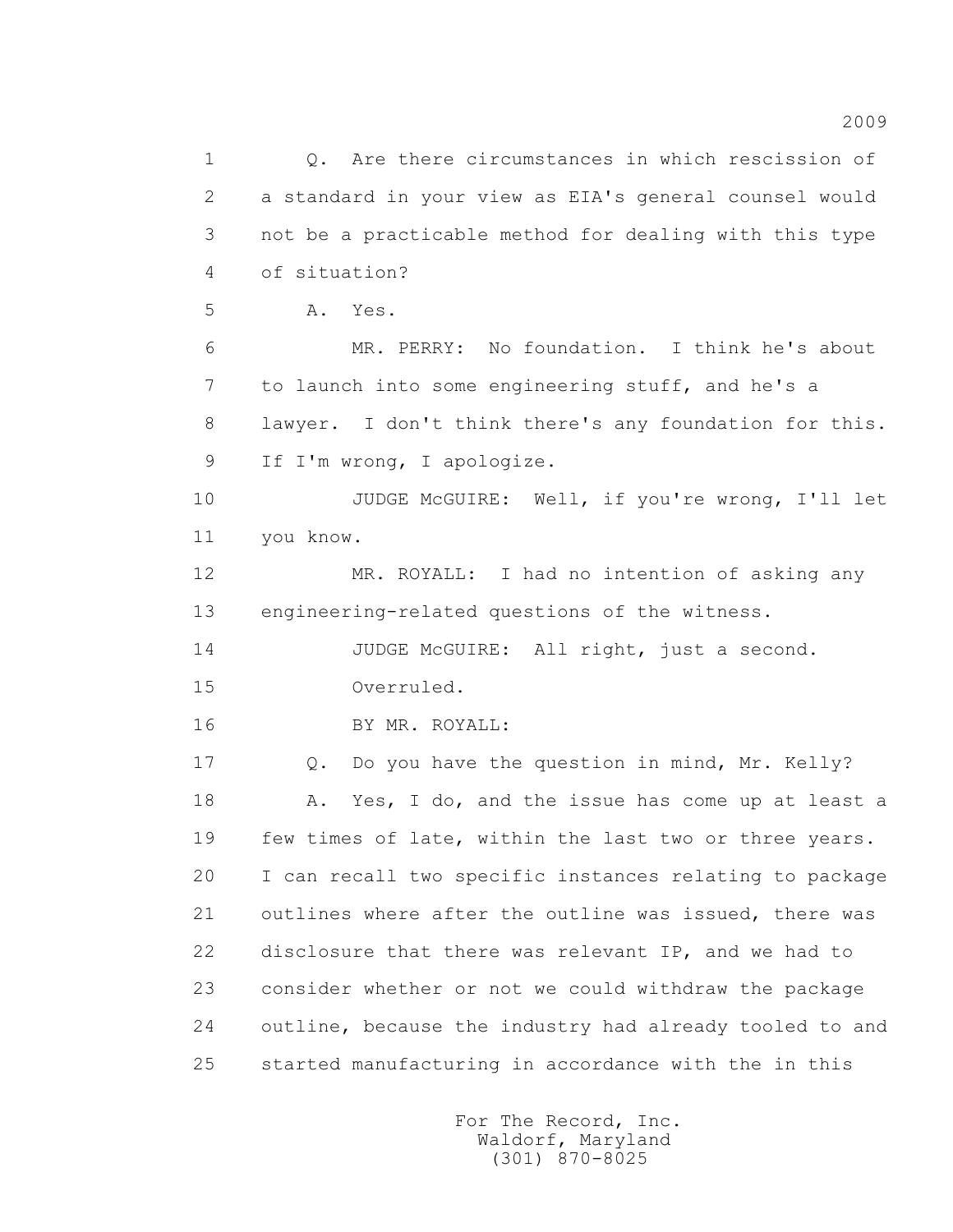1 case package outline, and it would have caused enormous 2 disruption in the industry to have withdrawn an 3 existing outline.

 4 Q. And what, if anything, was the result in that 5 instance?

6 A. Let me think, it's been a while.

 7 In the first case, notwithstanding the 8 disruption, we withdrew the outline, and we gave -- I'm 9 trying to remember exactly the details of it, and I 10 can't frankly, because I haven't really thought about 11 it since until this moment.

 12 The next case is still under review, and there 13 the facts are less than clear, because there's a debate 14 between the patent owner and another company as to 15 whether or not the patent is, in fact, related to the 16 outline.

 17 Q. And as JEDEC is currently constituted, would 18 decisions of that sort be made by the JEDEC board or 19 some other committee?

 20 A. The technical determinations would be made by 21 the committee itself, and the legal determination, 22 assuming we ever get that far, is made by me.

 23 Q. In your view as EIA's general counsel, do 24 either JEDEC or EIA have an interest in punishing or 25 deterring violations of their patent disclosure rules?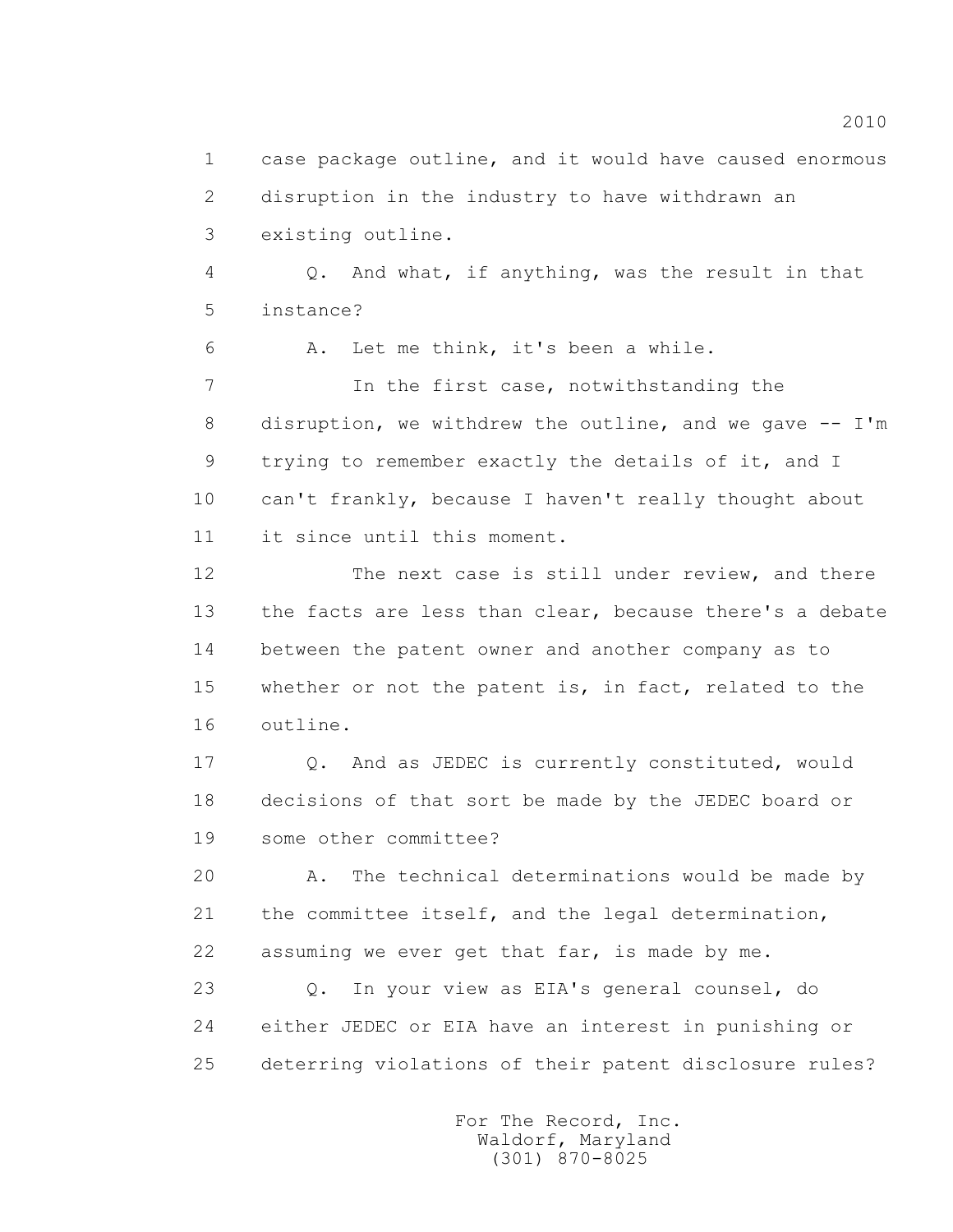1 MR. PERRY: Objection, compound.

 2 MR. ROYALL: I can break it down if you'd like. 3 JUDGE McGUIRE: Sustained. Go ahead. 4 BY MR. ROYALL:

 5 Q. Mr. Kelly, in your position as EIA general 6 counsel, do either JEDEC or EIA have an interest in 7 deterring violations of the organization's patent 8 disclosure rules?

 9 A. Well, as I said before, other than reprimanding 10 the company involved, there's very little we can do 11 ourselves to deter violations of the rules. If the 12 question is broader than I think -- and I think it is, 13 that's the way I understand your question -- we 14 definitely have an interest in making sure that 15 violations of the rules, when they're detected and 16 proved, are dealt with in a way that ensures the 17 ongoing integrity of our process, yes.

18 0. And from EIA's or JEDEC's standpoint, is the -- 19 in your view as EIA general counsel, is the potential 20 to rescind a standard an adequate means of deterring 21 violations of the organization's disclosure rules when 22 they occur?

 23 MR. PERRY: Hypothetical, Your Honor, 24 objection.

25 MR. ROYALL: Can I respond?

 For The Record, Inc. Waldorf, Maryland (301) 870-8025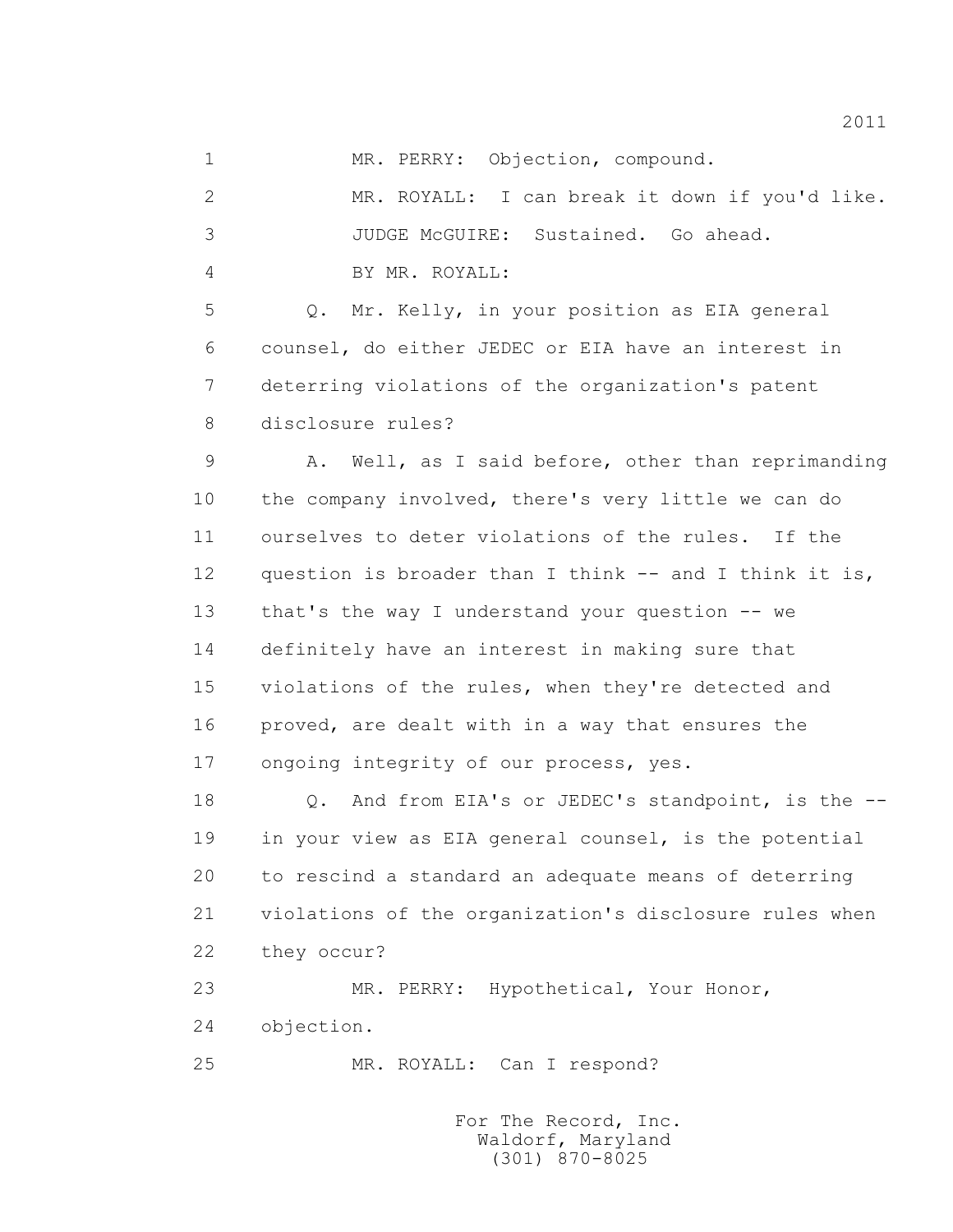1 JUDGE McGUIRE: Yes.

 2 MR. ROYALL: I -- it's -- I don't regard it as 3 a hypothetical. I'm asking for his views as EIA's 4 general counsel, and again, under Rule 701, he should 5 be entitled to elaborate on his views given his 6 position.

 7 JUDGE McGUIRE: Well, I know he can testify to 8 his personal knowledge, but again, I think you are 9 asking him a hypothetical, so sustained.

10 BY MR. ROYALL:

 11 Q. You mentioned earlier, Mr. Kelly, that there's 12 a limit to how much JEDEC or EIA can do to punish 13 violations of their patent policies. Given that that's 14 the case in the manner that you've described, how are 15 the organization's rules and the patent laws in 16 particular enforced?

 17 A. Obviously they're enforced through honest, good 18 faith, voluntary compliance by the members, which is 19 more often -- and the participants, which is more often 20 than not the case. And failing in that, then they're 21 enforced through civil litigation between the affected 22 parties, which has happened more than I would like. 23 And finally, they can be enforced by federal regulatory 24 agencies like the Federal Trade Commission as well as 25 state agencies.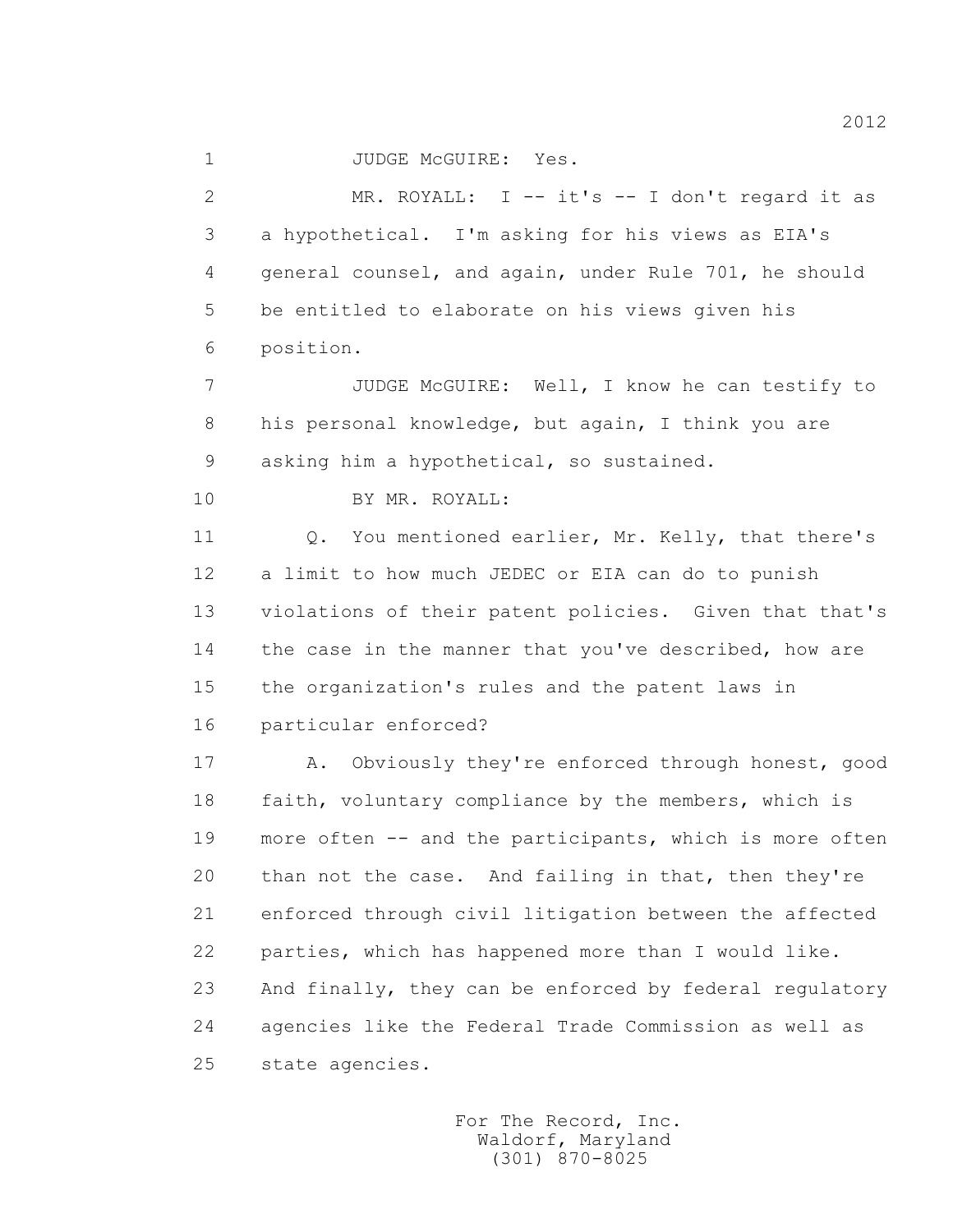1 0. And do you as EIA's general counsel have any 2 views regarding the appropriateness of government 3 agencies like the FTC pursuing claims based in part on 4 allegations that members of your organization have 5 violated your organization's rules? 6 MR. PERRY: Objection, irrelevant, calls for 7 opinion, calls for speculation. 8 JUDGE McGUIRE: Sustained. 9 MR. ROYALL: May I approach, Your Honor? 10 JUDGE McGUIRE: Yes. 11 BY MR. ROYALL: 12 O. Mr. Kelly, I've just handed you what's been 13 marked for identification as RX-669. Do you recognize 14 this document? 15 A. Yes, sir. 16 Q. And can you explain what it is? 17 A. This is a document that was prepared by Dan 18 Bart and the outside counsel for the Telecommunications 19 Industry Association, Mr. Paul Vishny, which I also 20 reviewed, and my name appears along with theirs on the 21 last page. It -- these are comments which we filed 22 with the Federal Trade Commission in 1996 on the 23 proposed consent decree in the Dell Computer case. 24 Q. Did you write this letter? 25 A. No, sir. I may -- I may have made minor --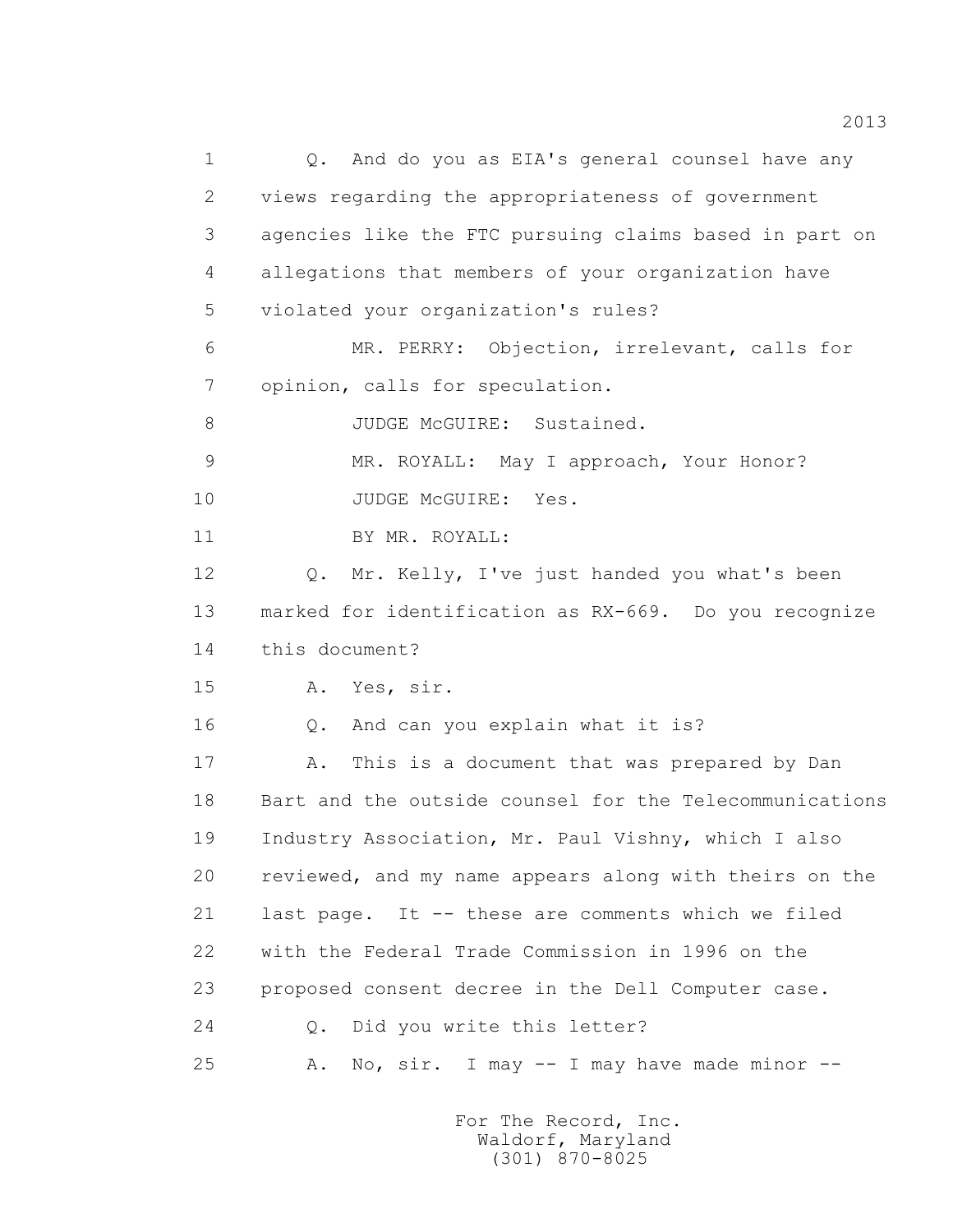1 very minor changes in it, but I did not compose it, no. 2 Q. And what did you understand to be the purpose 3 of this letter?

 4 A. The purpose of this letter was to express the 5 support of the Electronic Industries Association, for 6 which I was responsible, and the Telecommunications 7 Industry Association, for which Mr. Bart and Mr. Vishny 8 were responsible, with respect to the proposed consent 9 decree in Dell.

10 0. Was this letter written specifically on behalf 11 of JEDEC?

12 A. No, it was not. It was written on behalf of -- 13 again, by Mr. Bart on behalf of EIA and TIA and 14 reviewed by me on behalf of EIA.

 15 Q. The first statement in the letter I'd like to 16 ask you about is on the second page of RX-669. 17 Slightly more than halfway down on that page, do you 18 see the paragraph beginning with the word "Since"?

19 A. Yes, sir.

 20 Q. The first sentence of that paragraph reads, 21 "Since EIA and TIA are both ANSI-accredited, they 22 endorse and follow the ANSI Intellectual Property 23 Rights ('IPR') policy as it relates to essential 24 patents for voluntary consensus standards."

25 Do you see that?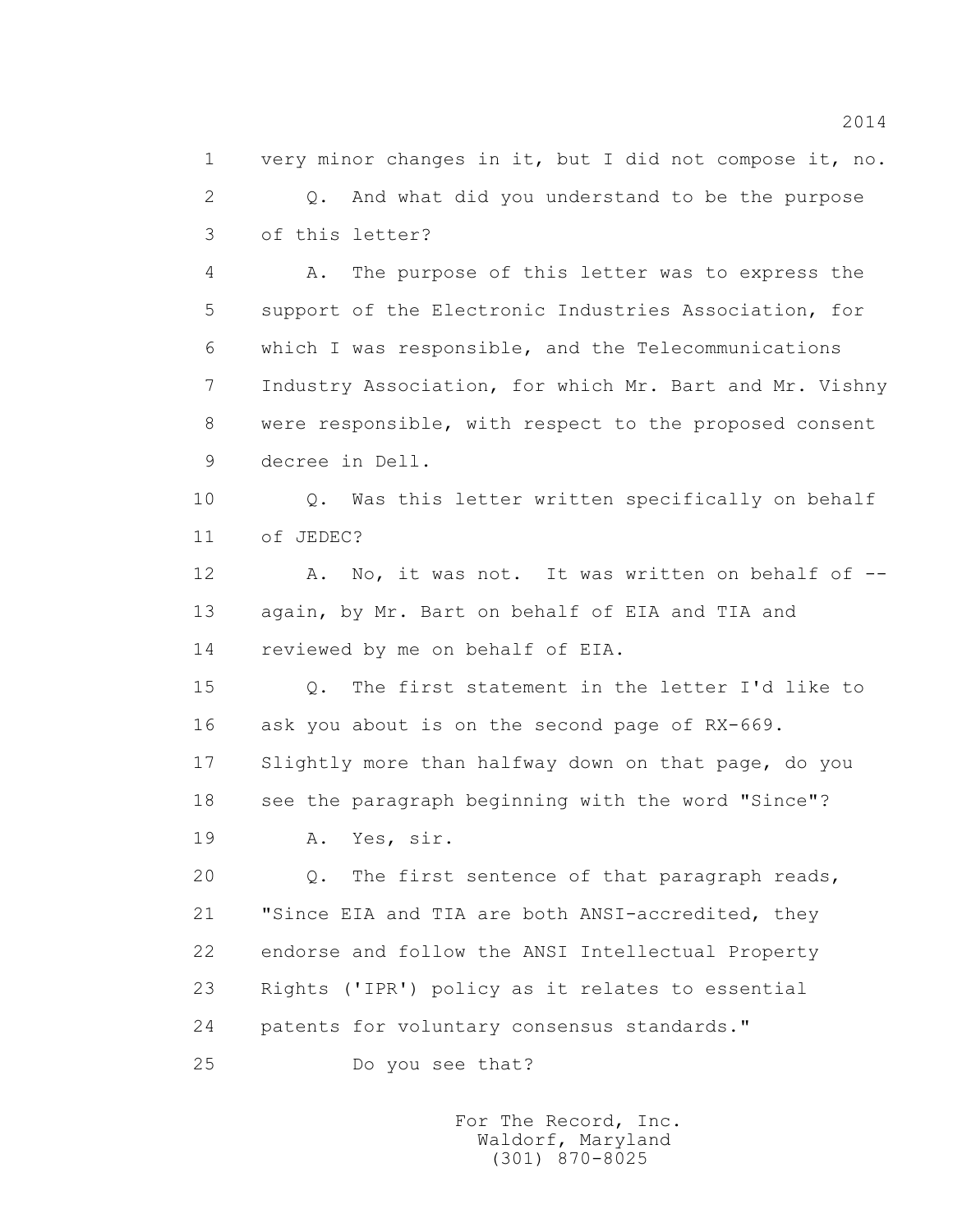1 A. Yes, sir.

 2 Q. Now, in that sentence, how do you understand or 3 could you explain how you understand the term 4 "essential patents" or what you understand that to 5 refer to? 6 A. Yes, "essential patents" is a term that is used 7 in the TIA intellectual property rules, and the way I 8 interpret it, since this is a letter from both 9 organizations, which are both separately incorporated, 10 separately accredited, is the way I've testified 11 earlier; that is, patents that are -- patents or patent 12 applications that are or may be required. 13 0. And in the same sentence, what do you 14 understand the term "voluntary consensus standards" to 15 mean? 16 A. Again, without being overly repetitious, 17 voluntary means voluntary in terms of the participation 18 of companies in the process and their compliance with 19 the standard that issues at the end of the process. 20 Consensus means that the standards are based upon an 21 industry consensus to move forward with the 22 promulgation of the standard. 23 Q. Just below that sentence, do you see the

 24 heading Allowing Patented Technology and Standards is 25 Pro-Competitive?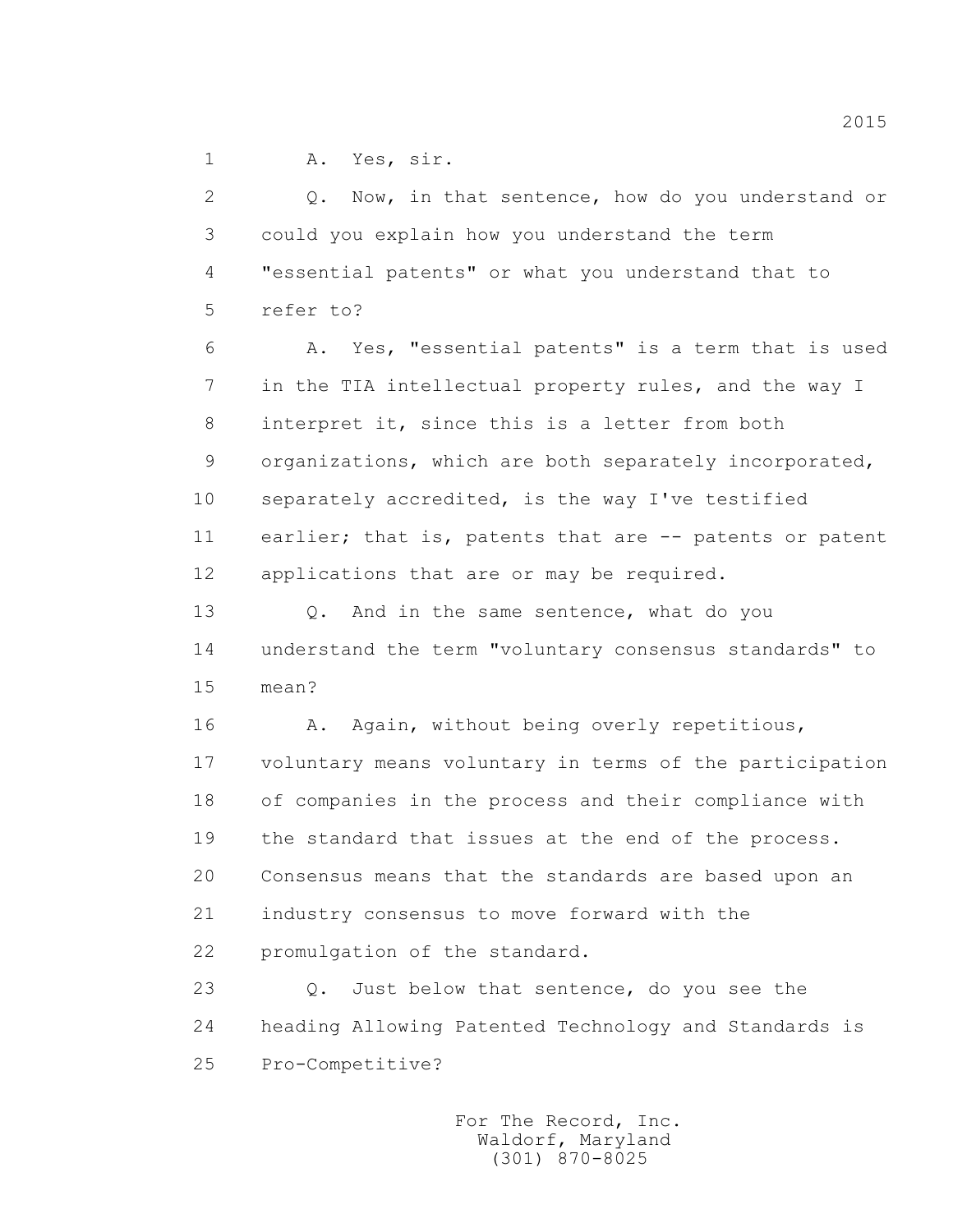1 A. Yes, sir.

 2 Q. What do you understand this statement to mean 3 in the context in which this January 1996 letter used 4 those words?

 5 A. Under the conditions that I addressed earlier, 6 that is, when the patented technology is disclosed, 7 it's disclosed early, and the licensing assurances have 8 been provided, and it represents the best technological 9 approach to EIA, including patented technology in 10 standards or allowing inclusion can be pro-competitive.

11 0. And does that mean that EIA and TIA have a bias 12 in favor of using patented technologies as opposed to 13 nonpatented technologies?

14 A. Only under the conditions I mentioned earlier, 15 when it's the best technological approach subject to 16 compliance with the patent policy.

 17 Q. Turning to the next page of the letter, page 3 18 of 5 of RX-669, do you see the first full paragraph 19 beginning with the word "Both"?

20 A. Yes, sir.

 21 Q. And the first sentence of that paragraph 22 states, "Both EIA and TIA encourage the early, 23 voluntary disclosure of patents that relate to the

24 standards in work."

25 Do you see that?

 For The Record, Inc. Waldorf, Maryland (301) 870-8025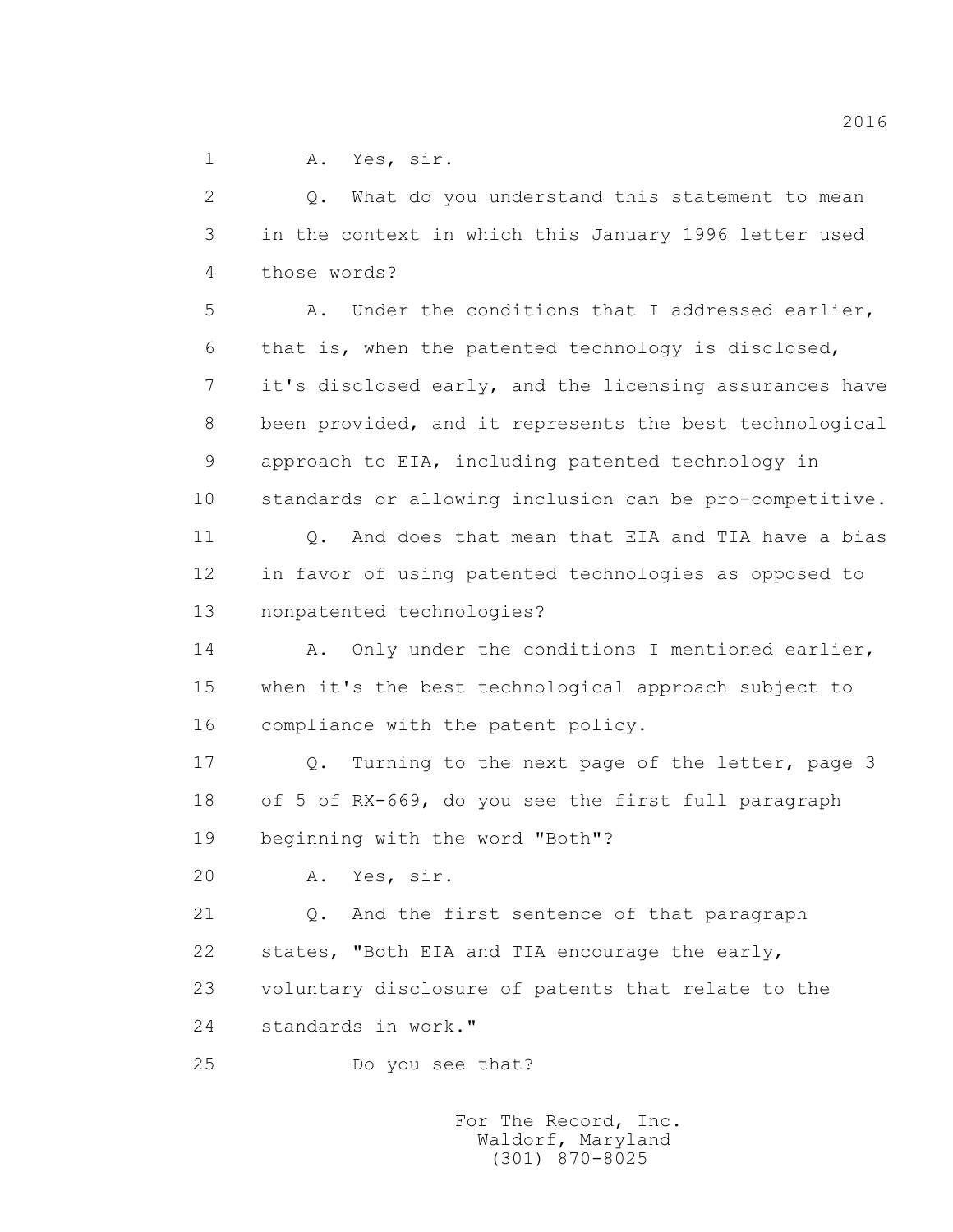1 A. Yes, sir.

 2 Q. And can you explain what you mean by that 3 language, and in particular, if you could explain how 4 you understand the term "voluntary" as used in that 5 sentence? 6 A. Voluntary disclosure, as I think I testified 7 this morning, refers to the disclosure in the context 8 of a process that is from first to last voluntary. It 9 does not mean optional or elective. It means that in 10 the context of a voluntary standard-setting activity, 11 the disclosure is in this context voluntary. 12 Q. Below that, do you see the heading The Dell 13 Proposed Consent Decree? 14 A. Yes, sir. 15 Q. And in the second sentence below that heading, 16 the letter states, "EIA and TIA strongly agree that the 17 FTC must limit application of the Dell rule to cases 18 involving actual knowledge of the existence of a patent 19 and intentional failure to disclose the patent 20 interest." 21 Do you see that sentence? 22 A. Yes. 23 Q. Did you personally agree with that statement 24 when this letter was written in 1996? 25 A. Yes.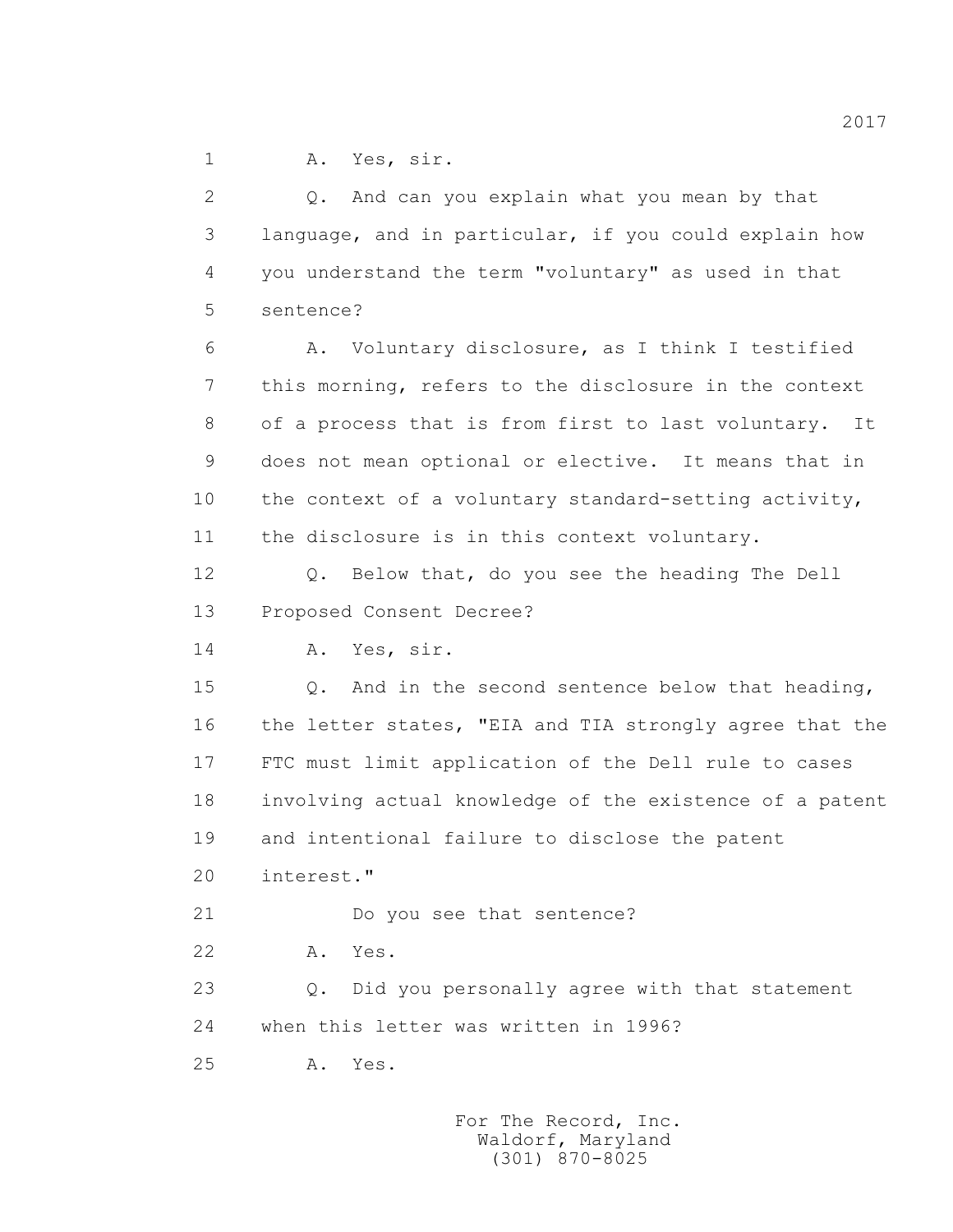1 0. Do you continue to agree with that position 2 today?

 3 A. Yes, I do, with the one qualification that the 4 patent in my mind in the EIA's rules meant patents and 5 patent applications.

 6 Q. The next sentence in the same paragraph states, 7 "Extending Dell to situations involving negligent 8 failure to disclose or imputed knowledge ('should have 9 known') of the existence of a patent interest would 10 have a profound chilling effect on companies that 11 participate in the process of voluntary standards 12 development."

13 Do you see that?

14 A. Yes, sir.

 15 Q. Did you personally agree with that statement 16 when this letter was written in 1996?

 17 A. I personally agreed with the part relating to 18 negligent failure. I was a little less convinced that 19 imputed knowledge should be written out of the 20 equation, and -- let me answer it that way.

 21 Q. So, you had some disagreement with this 22 language at the time it was written?

 23 A. I had some reservation about imputed knowledge, 24 and I may have discussed that with Mr. Bart at the 25 time, but again, we were writing on behalf of two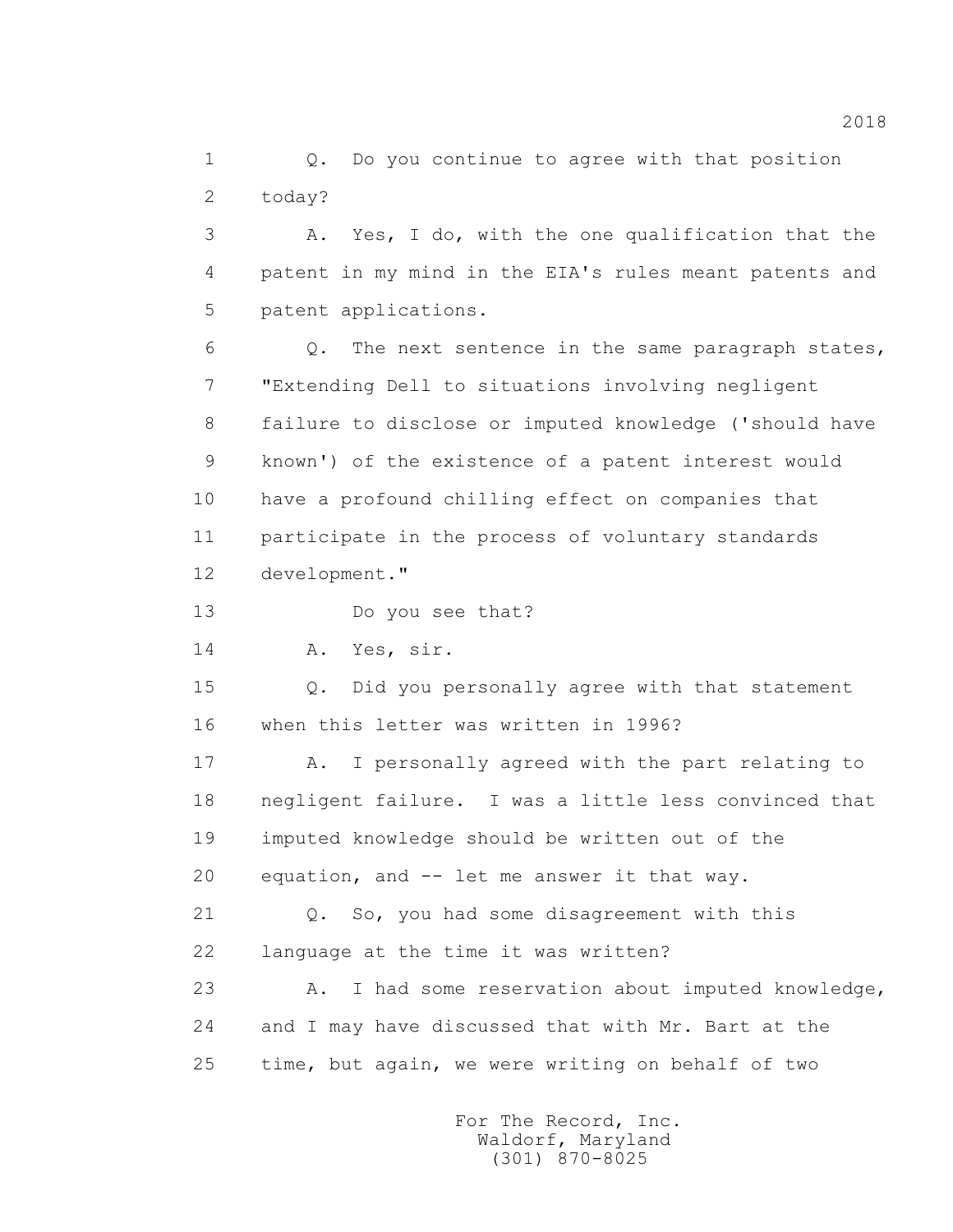1 organizations with slightly different phraseology, 2 slightly different views, so I went along with the 3 statement on imputed knowledge, and frankly, up until 4 that point, I'm not sure that there ever had been a 5 case in which imputed knowledge was an issue. 6 Q. Finally, let me ask you to turn to page 5 of 7 RX-669 under the heading Conclusion. 8 A. Yes, sir. 9 Q. Do you see the language under the heading 10 Conclusion? 11 A. I do. 12 Q. The letter states there, "In finalizing the 13 proposed Consent Decree, the FTC should indicate that 14 the rule of Dell as set forth in the proposed Decree 15 will be limited to fact situations such as Dell where 16 there is evidence to demonstrate an intent to 18 to as the 'snake in the grass' case. FTC policy 19 direction should be limited to only such cases." 20 Do you see that? 21 A. Yes, sir. 22 Q. Did you agree with that language when it was 23 written in this letter in 1996? 24 A. Very strongly, yes. 25 Q. Do you continue to agree with that position

> For The Record, Inc. Waldorf, Maryland (301) 870-8025

17 misrepresent. In the standards arena this is referred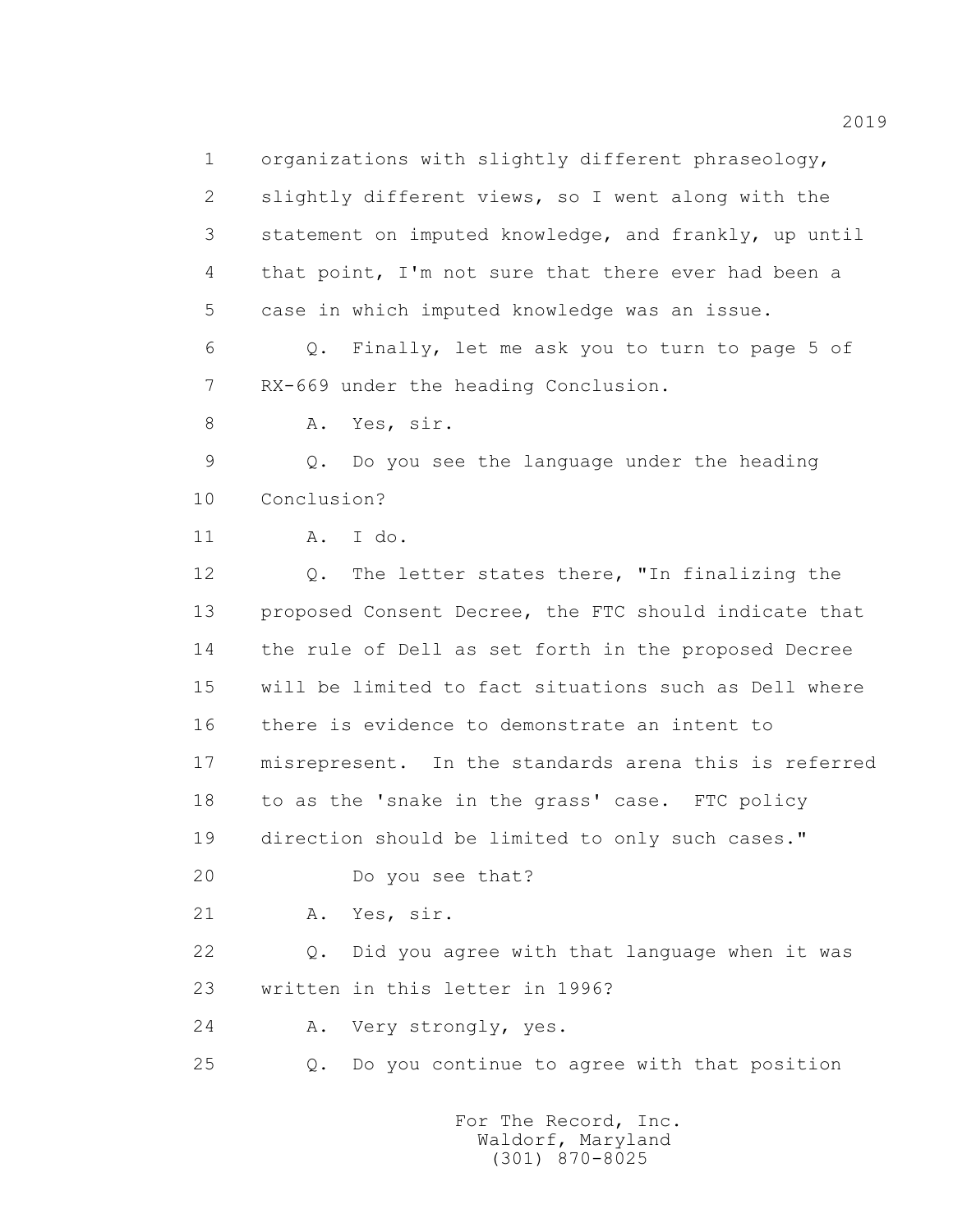1 today?

 2 A. I very strongly do, yes. 3 Q. And what do you understand the term "snake in 4 the grass" to refer to as used in that language in this 5 letter? 6 A. It refers back to the situation that is alluded 7 to in the earlier sentence where there is nondisclosure 8 of relevant IP with an intent to misrepresent, and then 9 the patent owner at some subsequent date, once the 10 technology is included in the standard, decides to 11 disclose previously undisclosed claims, hence the 12 "snake in the grass" scenario. 13 0. And why in your view should FTC limit its 14 enforcement actions in this area to snake in the grass 15 type cases? 16 MR. PERRY: Your Honor, again, we are getting 17 into his current opinions about policy issues. 18 JUDGE McGUIRE: Sustained. 19 MR. ROYALL: May I respond? 20 My only response, Your Honor, is that he was 21 asked about these very questions in his deposition by 22 Mr. Perry, and I suspect the reason he hasn't objected 23 to this document already is that he plans to go into it 24 in cross examination. 25 JUDGE McGUIRE: I don't think he's qualified to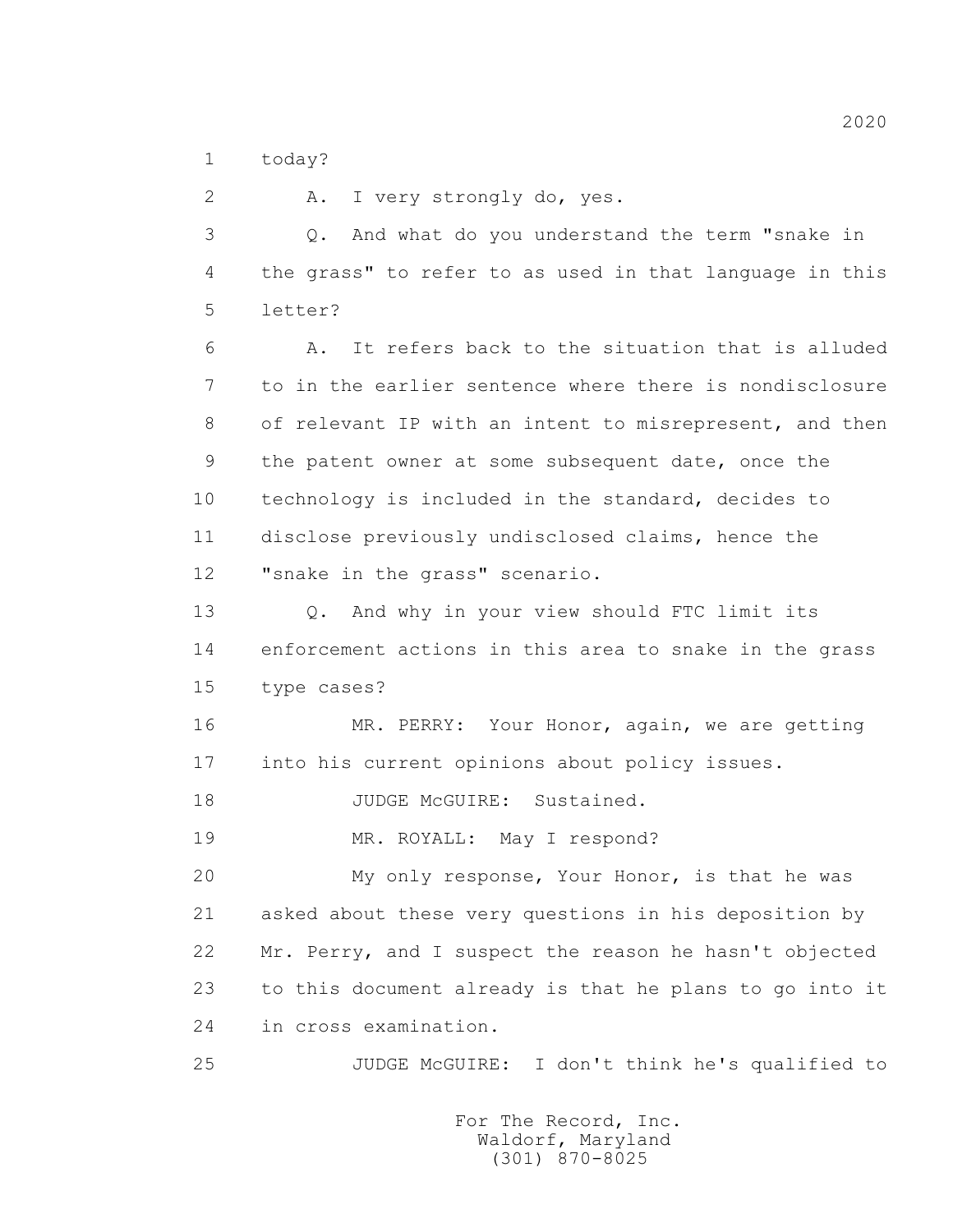1 talk about FTC policy, so sustained again.

2 MR. ROYALL: Okay.

3 May I approach, Your Honor?

4 JUDGE McGUIRE: Go ahead.

5 BY MR. ROYALL:

 6 Q. Mr. Kelly, I've just handed you what's been 7 marked for identification as RX-741. Do you recognize 8 this document?

9 A. I do.

10 Q. Can you explain what it is?

 11 A. This is a copy of a letter that was sent to Mr. 12 Bart with a copy to me and Mr. Vishny responding to the 13 comments that we filed in January 1996, which I 14 previously identified and which has been marked as 15 RX-669. 16 Q. And were you copied on this letter, RX-741?

17 A. Yes, as I indicated before, I was, yes.

 18 Q. Do you recall receiving this in or around July 19 1996?

20 A. Not specifically, no.

21 Q. Do you recall reading it at any time?

 22 A. I'm sure I did. I wouldn't have ignored this, 23 but I certainly -- I don't have a specific recollection 24 today of having reviewed it.

25 Q. Have you had a chance to read it more recently?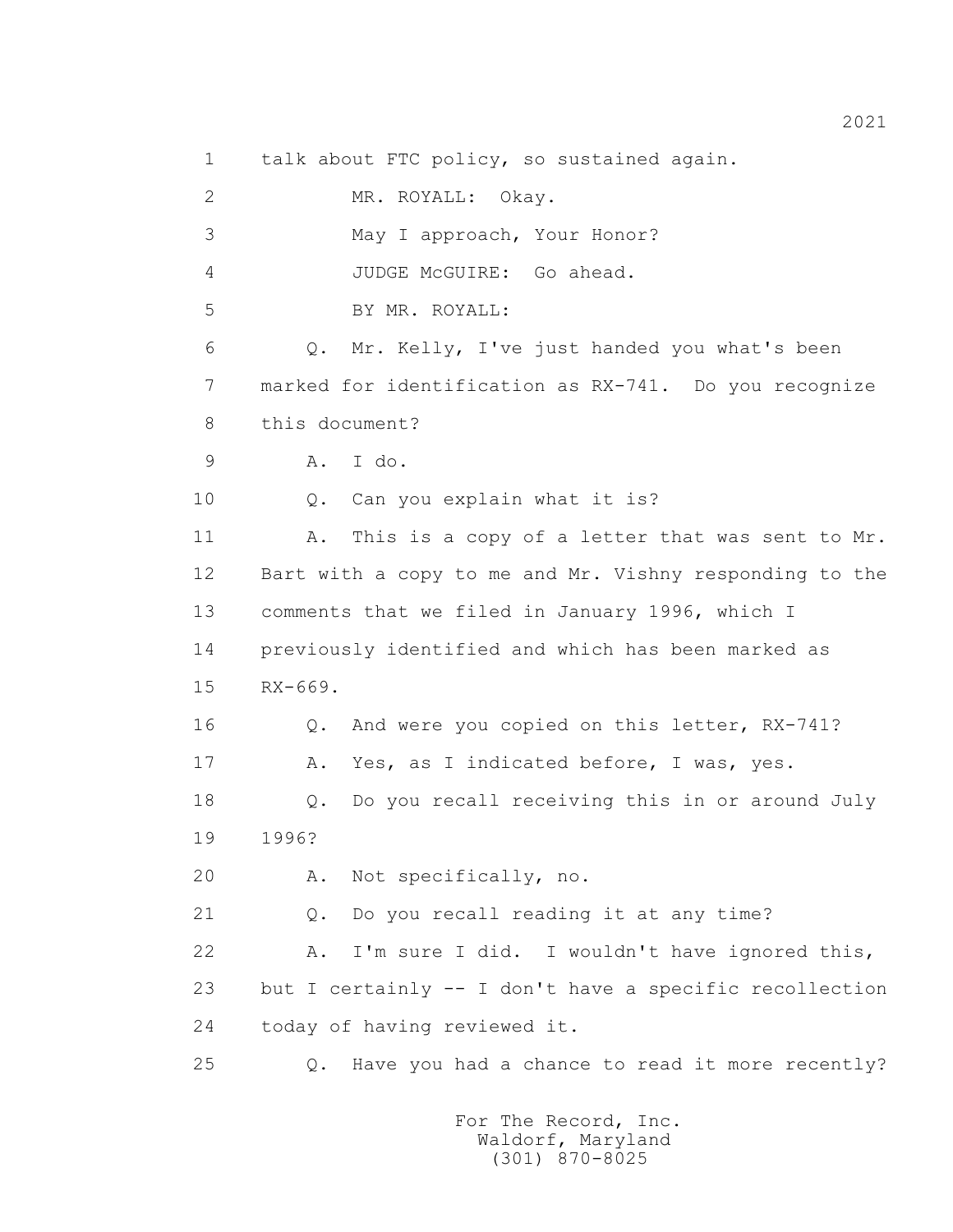1 A. Yes, I have.

 2 Q. Do you understand this letter to say anything 3 inconsistent with Mr. Bart's letter to the FTC that 4 your name appeared on, RX-669? 5 A. No, I think, as the letter indicates, it's 6 basically thanking us for our comments on the proposed 7 consent agreement in Dell and repeating essentially the 8 same language of the comments that we had sent to the 9 FTC and saying thank you very much for sharing your 10 views with us. 11 Q. Mr. Kelly, do you know which standards 12 organization was involved in the Dell matter? 13 A. I know it was -- I believe the name was VESA or 14 VESA, something like that. 15 MR. ROYALL: For the reporter, I believe it's 16 spelled V-E-S-A. 17 THE REPORTER: Thank you. 18 BY MR. ROYALL: 19 Q. Do you know anything about that organization? 20 A. Only from what I recall from having read the 21 Dell consent decree. 22 Q. Do you know based on that limited information 23 if the organization, VESA, follows rules and procedures 24 which differ from EIA's and JEDEC's own rules? 25 A. I think they're -- yes, they're different at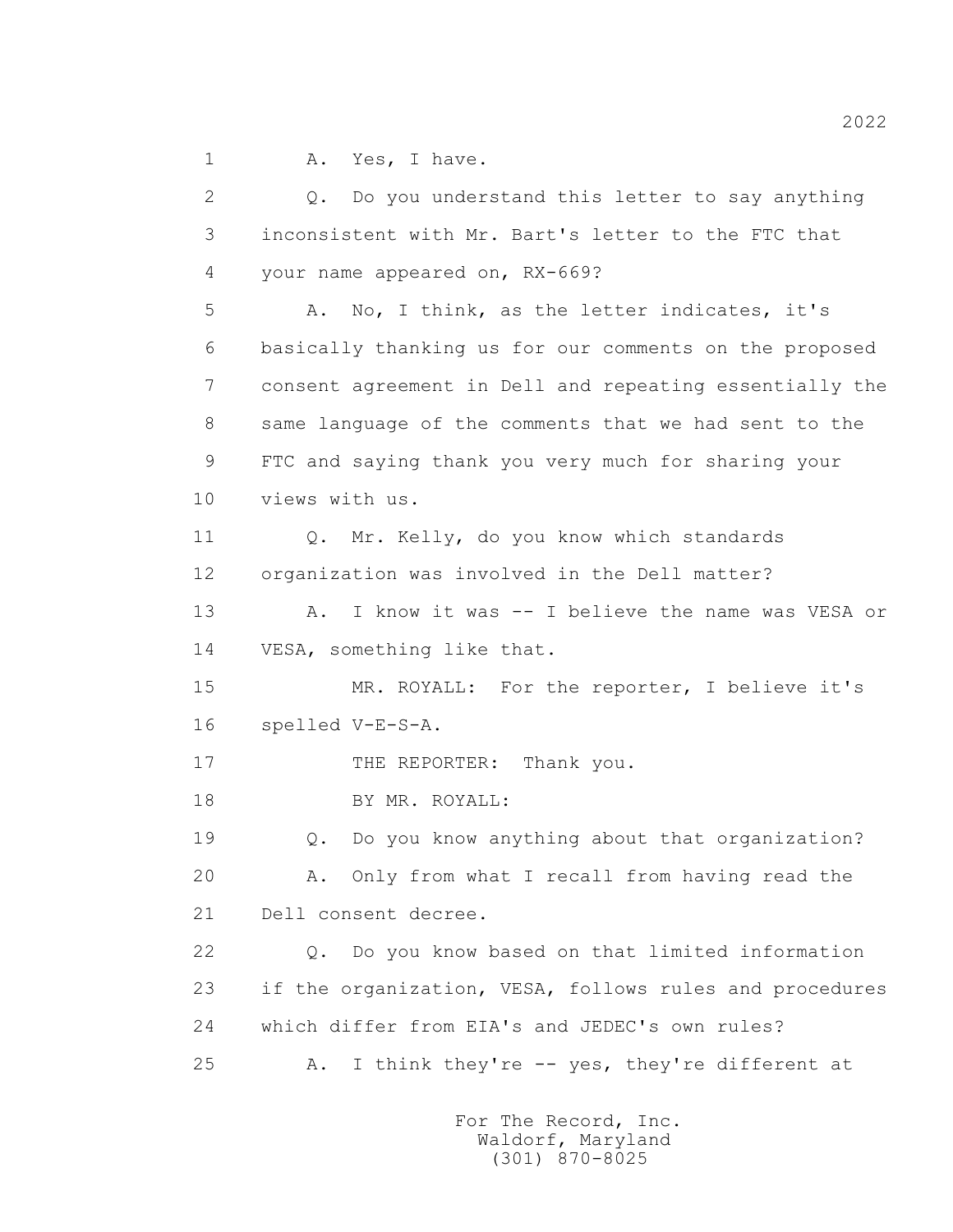1 least in one respect, but I only ascertained that from 2 the order.

 3 Q. In what respect is that? 4 A. That the VESA organization required 5 participating companies to sign some kind of a 6 disclosure or an assurance in advance in order to be 7 able to participate in any activity of their 8 standards-setting activity.

 9 Q. To your knowledge, has JEDEC ever considered 10 adopting -- JEDEC or EIA ever considered adopting a 11 similar policy?

 12 A. Frankly, I -- you know, until recently, 13 reviewing documents in this case, I had no recollection 14 of that, but I understand that there was such an 15 occasion where a suggestion of that nature was made 16 orally to a staff member. I responded orally to the 17 staff member in 1994, and somehow it got recorded. 18 MR. ROYALL: May I approach, Your Honor? 19 JUDGE McGUIRE: Go ahead. 20 BY MR. ROYALL:

 21 Q. Mr. Kelly, I've just handed you what's been 22 marked for identification as RX-486.

23 A. Yes, sir.

24 Q. Do you recognize this document?

25 A. This is the record that I was referring to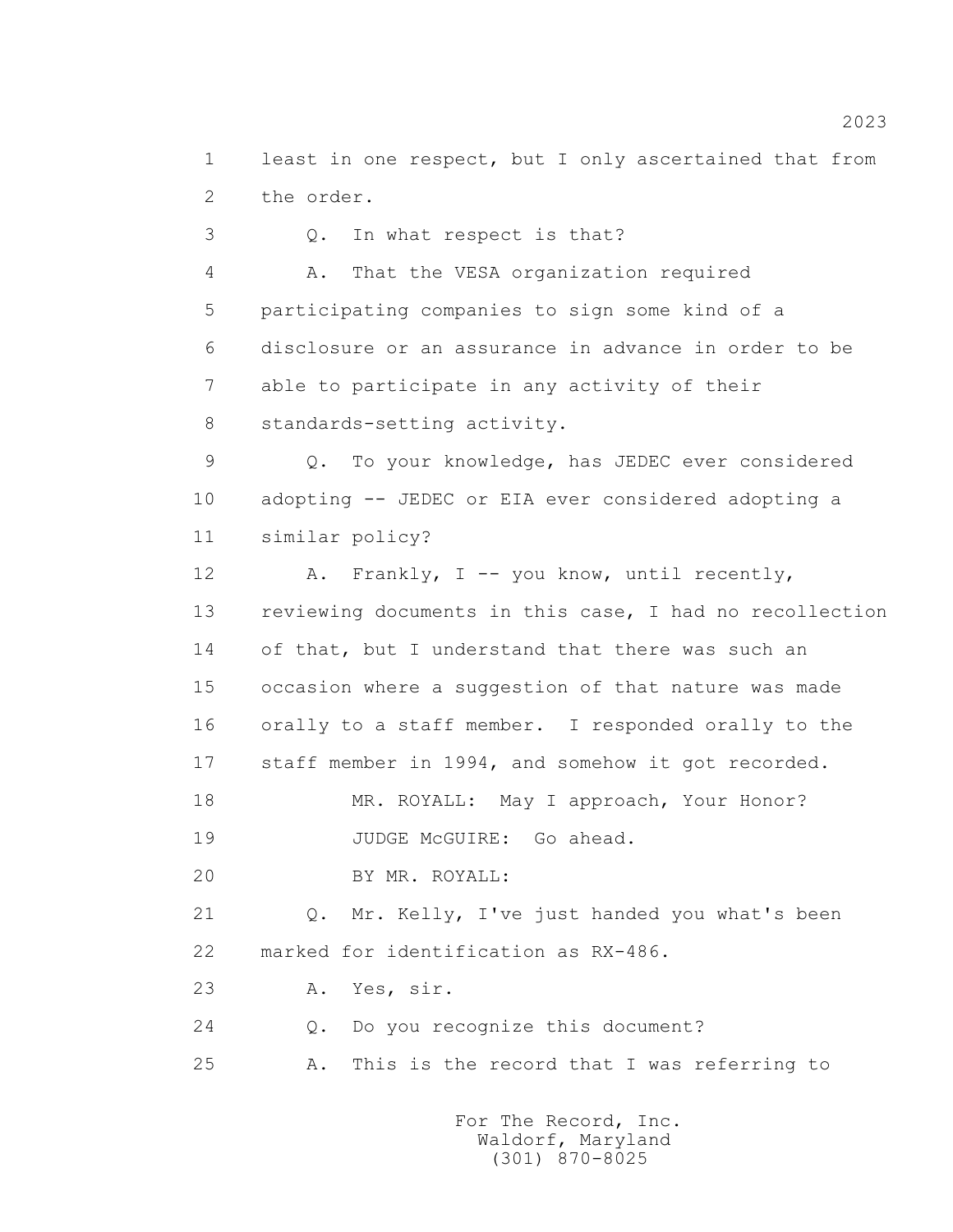1 earlier of my oral response to an oral inquiry to 2 another member of the staff, Mr. McGhee, by the 3 gentleman I referred to this morning in my testimony, 4 Jim Townsend. 5 Q. And when -- if I could focus your attention on 6 the first sentence of the letter, RX-486, and this is a 7 March 29, 1994 letter, do you see the reference to "our 8 legal counsel" in that sentence? 9 A. Yes, I do. 10 0. And who do you understand that to be a 11 reference to? 12 A. That was me. 13 O. So, in this time period, did you have a 14 discussion with Mr. McGhee relating to the subject 15 matter of this memo? 16 A. I'm sure I did, but again, until I reviewed 17 this document, I had no recollection of the 18 conversation. 19 Q. And again, what was the nature of the proposal 20 that was being presented for your consideration at this 21 time? What do you recall? 22 A. As best I can now recall, my memory having been 23 refreshed, it is that Mr. Townsend proposed that JEDEC 24 obtain in advance from participating companies some 25 type of written assurance that if the company had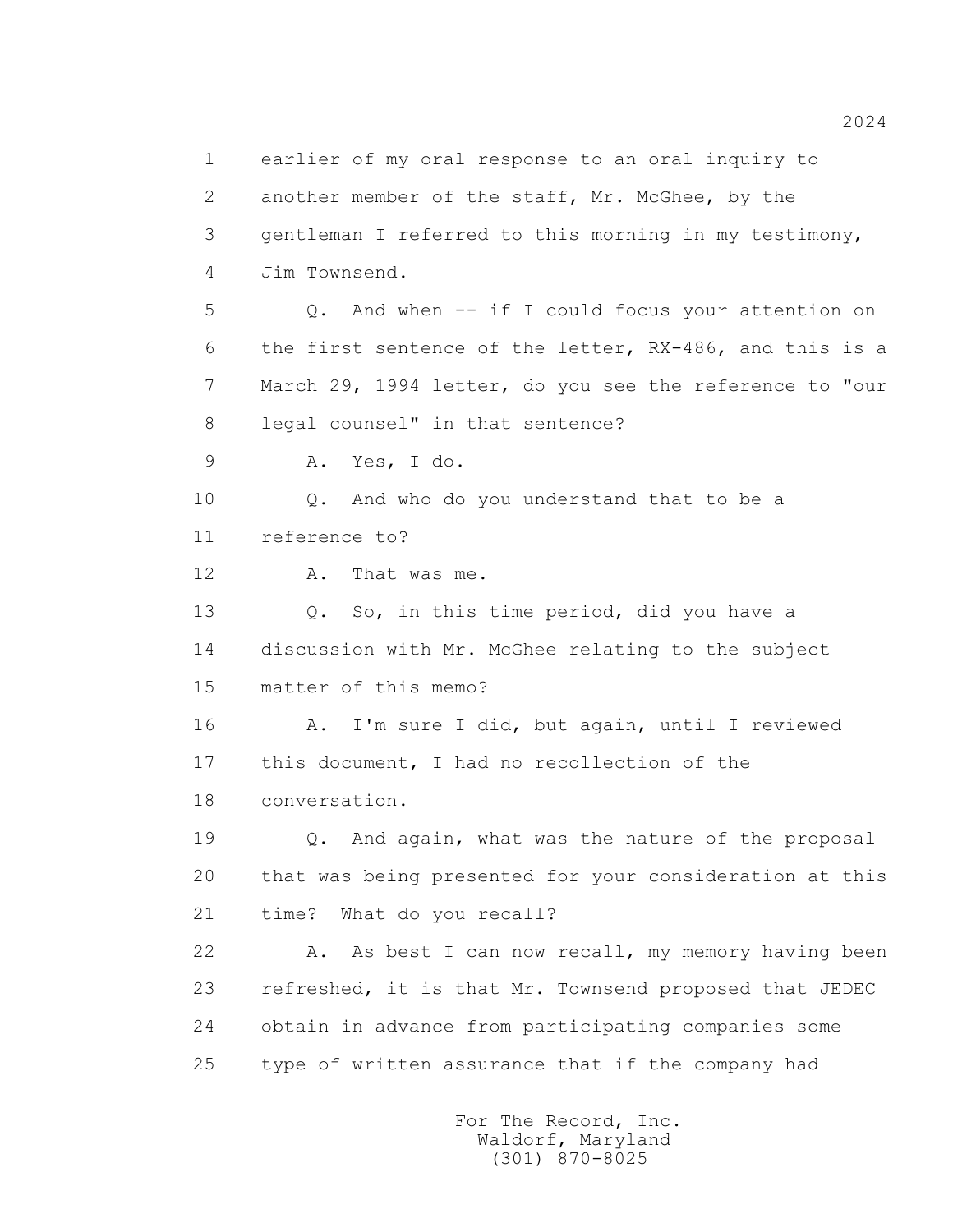1 relevant intellectual property, it would agree to 2 license in advance on reasonable and nondiscriminatory 3 terms, and I responded that that wasn't a very good 4 idea.

 5 Q. And does this memo, this March 29, 1994 memo 6 marked as RX-486, accurately reflect the reasons that 7 you explained to Mr. McGhee why you didn't think that 8 was a good idea?

 9 A. Some of them are close to what I said and some 10 of them are not so close to what I said, but the 11 general spirit of the comments is correct, yes.

 12 Q. Well, let me walk through the four numbered 13 items quickly with you.

 14 The first one says, "It would have a chilling 15 effect at future meetings."

16 Do you see that?

17 A. Yes, sir.

 18 Q. And was that, indeed, your view, that imposing 19 a written verification requirement of the sort that 20 we've been discussing would have a chilling effect? 21 A. Yes, sir, to ask a company to pledge in advance 22 that it will license potentially its entire 23 intellectual property portfolio in order -- as a 24 precondition to participating in a standards activity 25 would very definitely thin the crowd out in the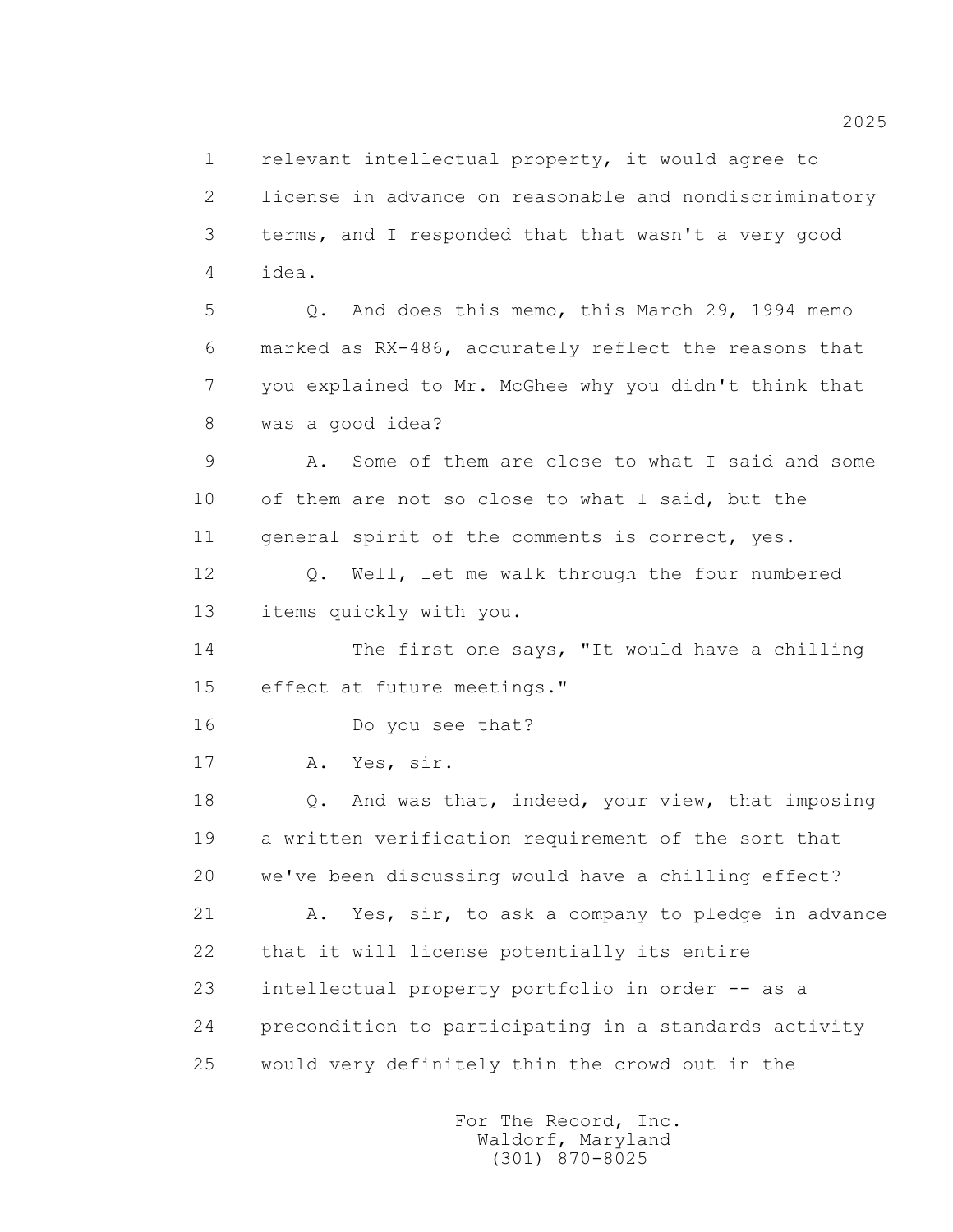1 standard-setting very quickly.

 2 Q. And the second item states, "A general 3 assurance wouldn't," and it looks like it's written in 4 in handwriting be, B-E, "worth that much anyway." 5 Do you see that? 6 A. Yes. 7 Q. And did you express that view as well as to Mr. 8 McGhee in explaining why you didn't think a 9 verification requirement of this sort would be a good 10 idea? 11 A. I might have. I can't specifically recall 12 that. The only thing I can think is that I might have 13 said that anything that broad would probably not be 14 honored by the company anyway, but that -- that would 15 be the extent to which I would have commented on that 16 subject. 17 Q. The third item states, "It needs to come from a 18 VP or higher within the company -- engineers can't sign 19 such documents." 20 Do you see that? 21 A. Yes, sir. 22 Q. Do you recall -- do you recall whether you said 23 something along those lines to Mr. McGhee in discussing 24 this issue? 25 A. This is close. I think I said to him that in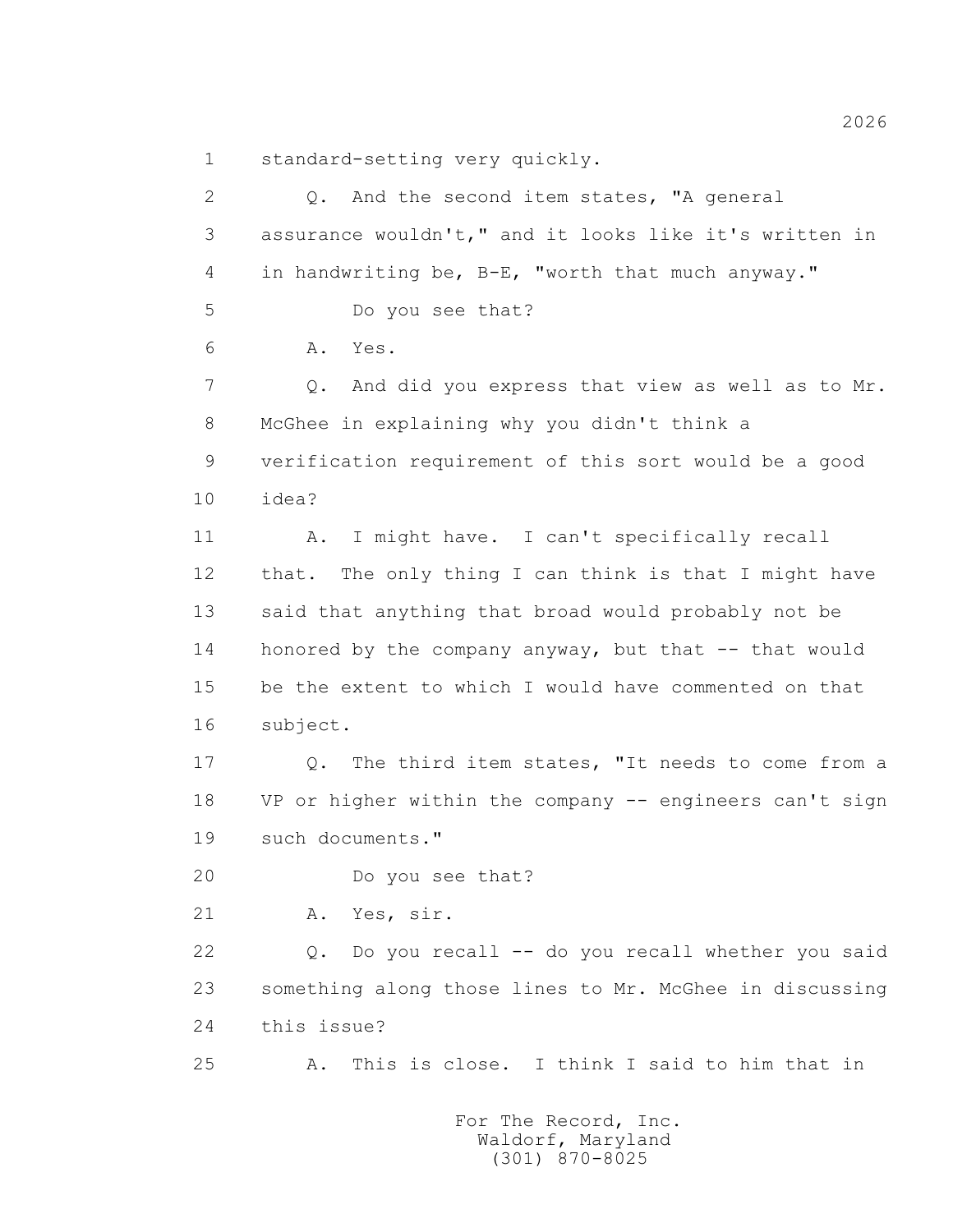1 order for a licensing assurance to be binding on the 2 company, even in advance, it needed to be a commitment 3 by the company, which meant that senior management -- 4 someone in senior management would have to agree to the 5 assurance, and it certainly wouldn't be in most cases 6 the person -- the engineer participating in a technical 7 committee meeting.

 8 Q. And finally, the last item, number 4, reads, 9 "It would need to be done at each meeting slowing down 10 the business at hand."

11 Do you see that?

12 A. Yes, sir.

13 O. Did you say something along those lines to Mr. 14 McGhee in this time period in explaining why you didn't 15 think a written assurance requirement or an assurance 16 requirement of this sort would be a good idea?

 17 A. I honestly can't recall number 4 at all, no. 18 0. Now, we've discussed today two different 19 versions of a JEDEC manual. I believe one, the 21-H 20 version, is CX-205, and the 21-I version is CX-208, and 21 the latter is the version of the JEDEC manual that I 22 believe you testified was adopted in 1993.

 23 To your knowledge, have there been further 24 versions of the JEDEC manual that have been adopted 25 since that 21-I manual?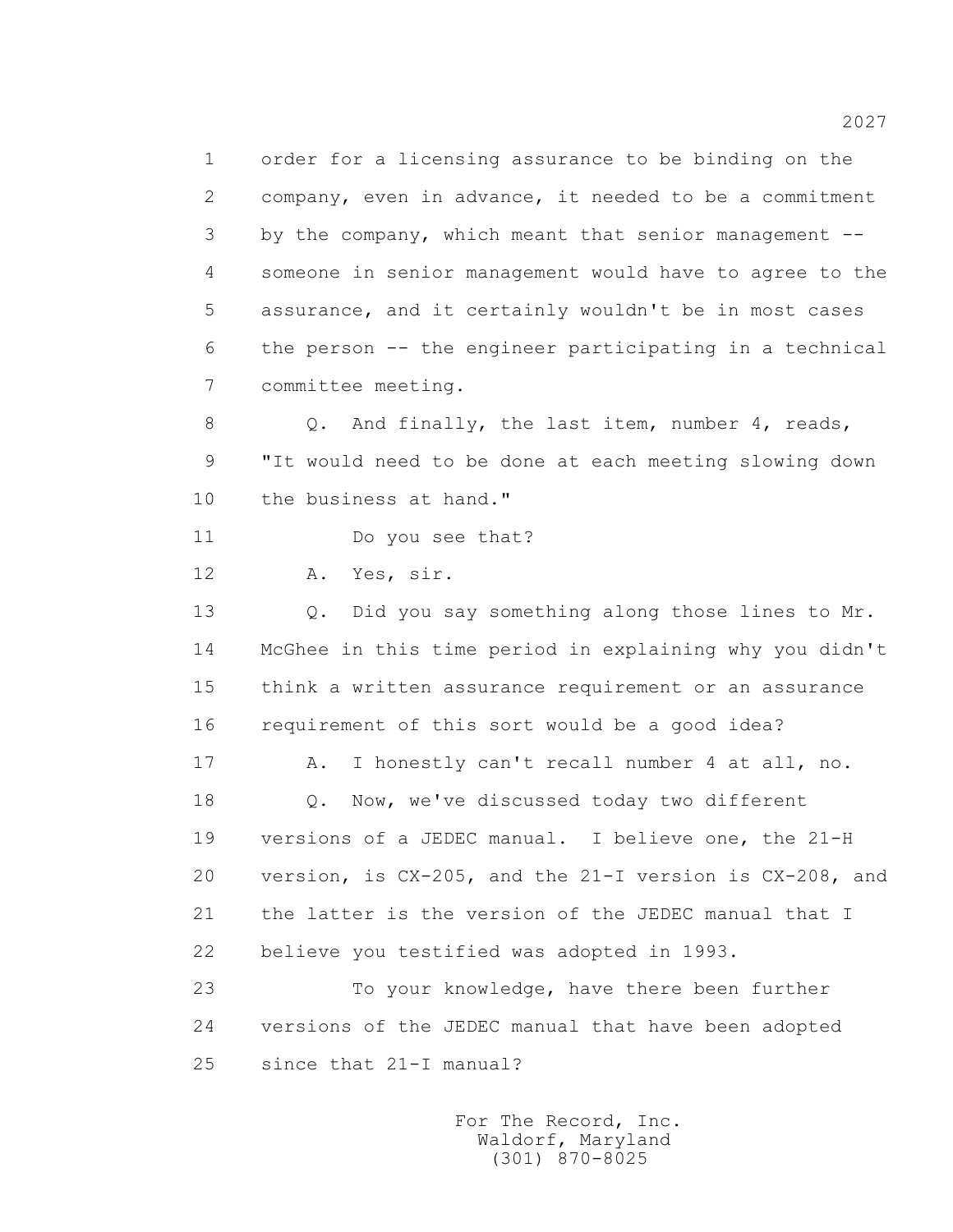1 A. There have been a number, yes, sir. 2 Q. Have the revisions that have been made to the 3 JEDEC manual changed the substance of the patent policy 4 in any way, to your knowledge? 5 A. No, sir. In fact, after October 1993, I'm 6 not -- I don't believe the phraseology changed either, 7 the substance or the phraseology. 8 MR. ROYALL: May I approach, Your Honor? 9 JUDGE McGUIRE: Go ahead. 10 BY MR. ROYALL: 11 Q. Mr. Kelly, I've just handed you what's been 12 marked for identification as RX-2071. Do you recognize 13 this document? 14 A. This is the most recent revision of the JEDEC 15 manual, which is Revision 21-K. This one is designated 16 21-L, and the issuance date is July 2002. 17 Q. So, is this the version that is currently in 18 effect? 19 A. Yes, sir, it is. 20 Q. Let me ask you to turn to page 17, 17 of 27 I 21 believe, of RX-2071. This is the page with the heading 22 number 5 entitled Voting. 23 Do you see that? 24 A. I do. 25 Q. And do you see the bottom paragraph under that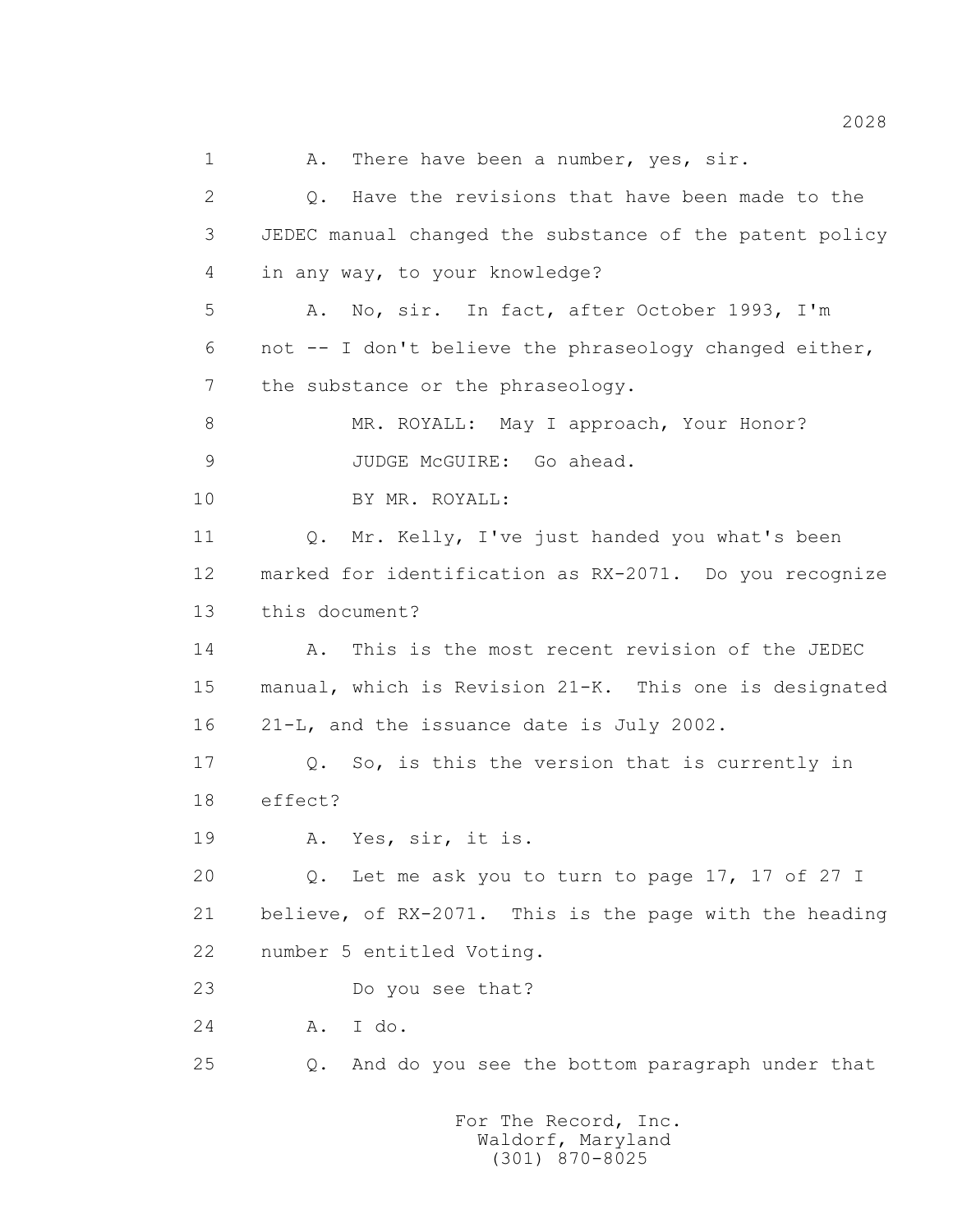1 heading that begins with the words, "In order to 2 maintain"?

3 A. I do.

 4 Q. The second sentence of that paragraph reads, 5 "If a chairperson has a specific company position on a 6 topic being discussed, then control of the meeting 7 should be turned over to the vice chairperson or other 8 less biased member."

9 Do you see that language?

10 A. Yes, I do.

 11 Q. To your knowledge, has a rule of this sort 12 always existed within JEDEC and EIA, that -- by that I 13 mean during your tenure as EIA's general counsel?

 14 A. I'm not sure if it's been stated in this detail 15 or stated this explicitly, but again, this really goes 16 back to the Legal Guides, the requirements for acting 17 in good faith and acting in such a way so as to not 18 violate the antitrust laws. This is directed at 19 removing bias from the process, particularly at least 20 the chairman.

 21 Q. Are you aware of any instance in which this 22 type of conflict of interest or bias situation has come 23 up within either JEDEC or EIA?

24 A. I'm aware of allegations such as this that are 25 made from time to time, not limited to, you know,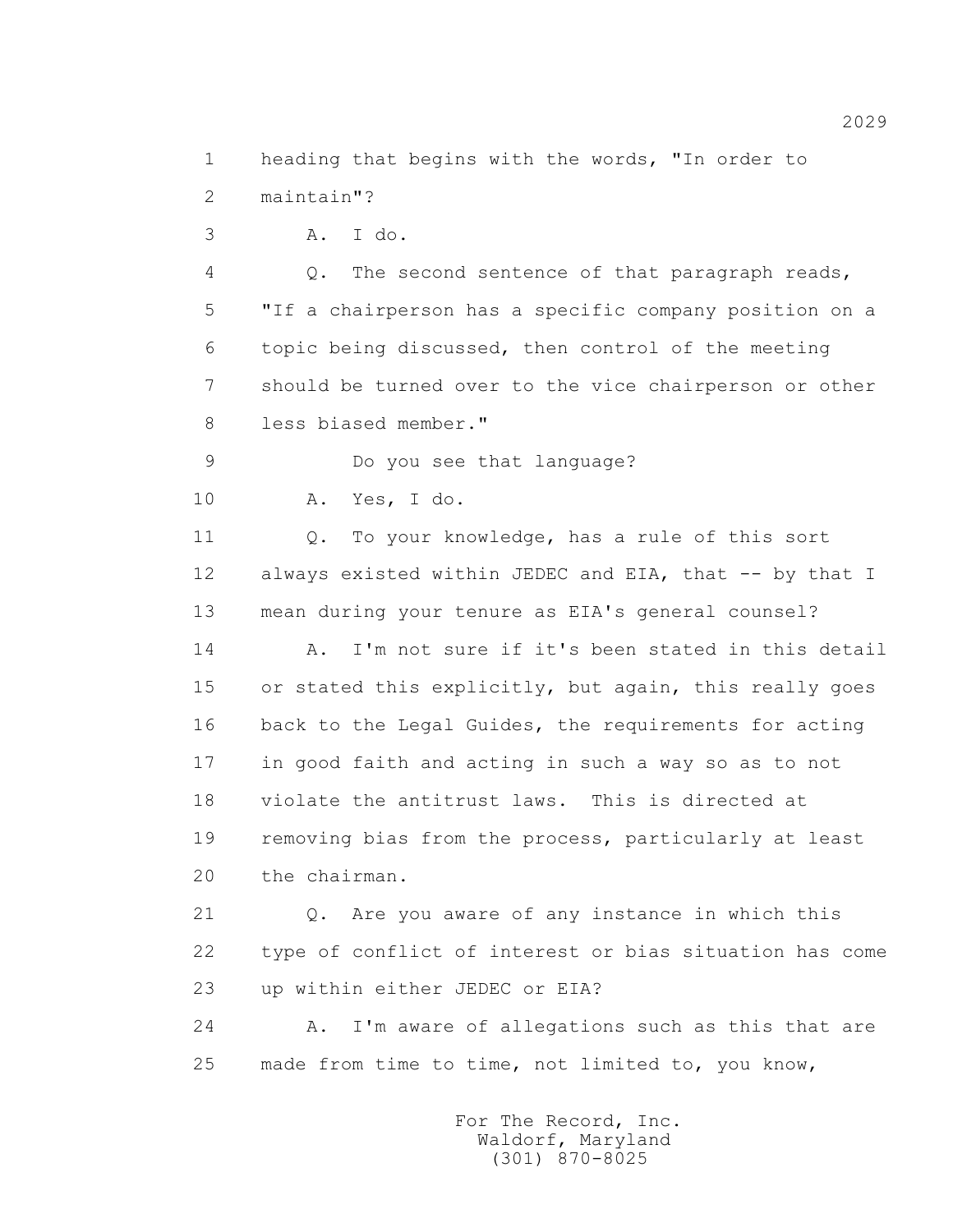1 recently, but over a period of years there have been a 2 series of allegations. I don't remember any allegation 3 ever being established as being true, but I've heard 4 the allegation before, yes. And not just in JEDEC, 5 across the entire Electronic Industries Association and 6 then subsequently the Alliance.

 7 Q. Has an issue of that sort ever been raised to 8 your attention, to your specific attention?

 9 A. Yes, sir, that's what I've just identified. On 10 a number of different occasions allegations of this 11 nature have been addressed to my attention.

 12 Q. And if a member company did have a concern 13 about this type of situation, who would they go to to 14 complain or to discuss the issue?

 15 A. Ultimately, they always come to me, and I don't 16 recall any of these issues being nipped in the bud at 17 lower levels. They almost invariably get elevated to 18 my level.

 19 MR. ROYALL: Your Honor, I would like to offer 20 RX-2071 at this time.

21 MR. PERRY: No objection.

22 JUDGE McGUIRE: So entered.

 23 (RX Exhibit Number 2071 was admitted into 24 evidence.)

25 MR. ROYALL: And I'm happy to stop in the next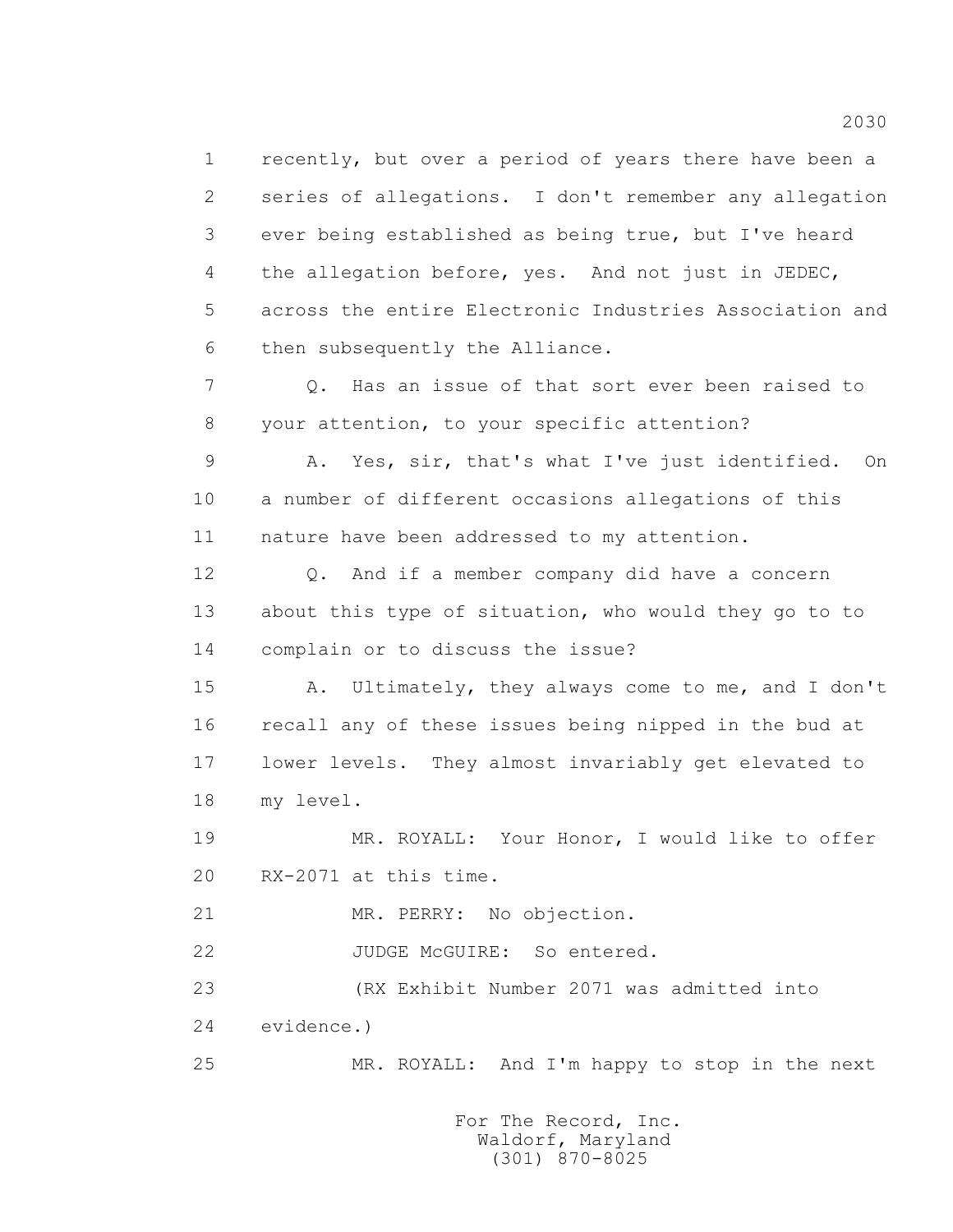1 ten minutes, is that --

 2 JUDGE McGUIRE: That would be fine. 3 MR. ROYALL: Or perhaps less. 4 BY MR. ROYALL: 5 Q. This version of the JEDEC manual that we've 6 been discussing, RX-2071 -- well, I think I've already 7 asked you whether this is the current version, so let 8 me withdraw that. 9 To your knowledge, is there presently any plan 10 or effort to revise the JEDEC manual again? 11 A. At present, no. No, there is no plan. Again, 12 over time, it probably will change, but there is no 13 present plan to change it. 14 Q. Has there been any discussion within JEDEC 15 about making changes to the organization's 16 standard-related rules or the patent disclosure rules 17 in particular? 18 A. No, sir. 19 Q. Let me go back, if I could, to an exhibit that 20 we discussed earlier, RX-1712, and do you know if you 21 have a copy of that in front of you or we can just pull 22 it up on the screen. This is the October 2000 email 23 that attached the ANSI guidelines. 24 A. Yes, sir. 25 Q. In the first paragraph of that email, you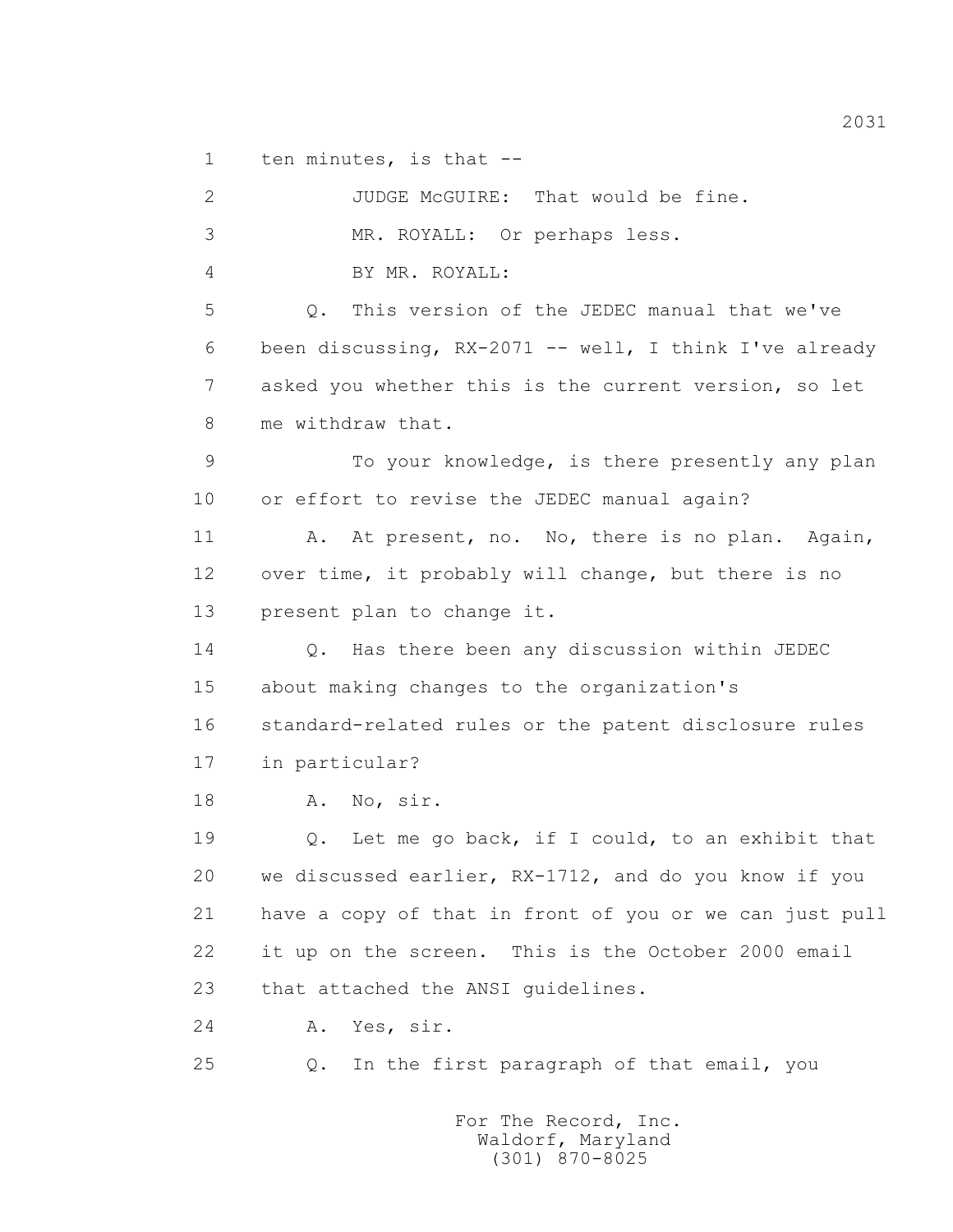1 state, "Attached for your review are the patent policy 2 guidelines adopted by the American National Standards 3 Institute (ANSI). The guidelines are a good starting 4 point for our work on developing -- work of developing 5 similar guidelines for JEDEC's use." 6 Do you see that? 7 A. Yes, I do. 8 Q. Did this relate to some work being done in this 9 time period to revise JEDEC's patent policy? 10 A. No, at this particular time, a suggestion had 11 been made I think in connection with a strategic 12 planning meeting that was going to be held at the JEDEC 13 board meeting that year in Hawaii that we consider 14 adopting interpretive guidelines similar to the ones 15 that ANSI had adopted, not to change the patent policy, 16 but to adopt interpretive guidelines. 17 Q. The last sentence of that email, which is the 18 first page of RX-1712, states, "I look forward to 19 seeing you in Maui." 20 Do you see that? 21 A. Yes, sir. 22 Q. And what was that in reference to? 23 A. That particular year, which was the election 24 year, we were meeting in Hawaii, and I frankly thought 25 we were going to get an advanced look at the election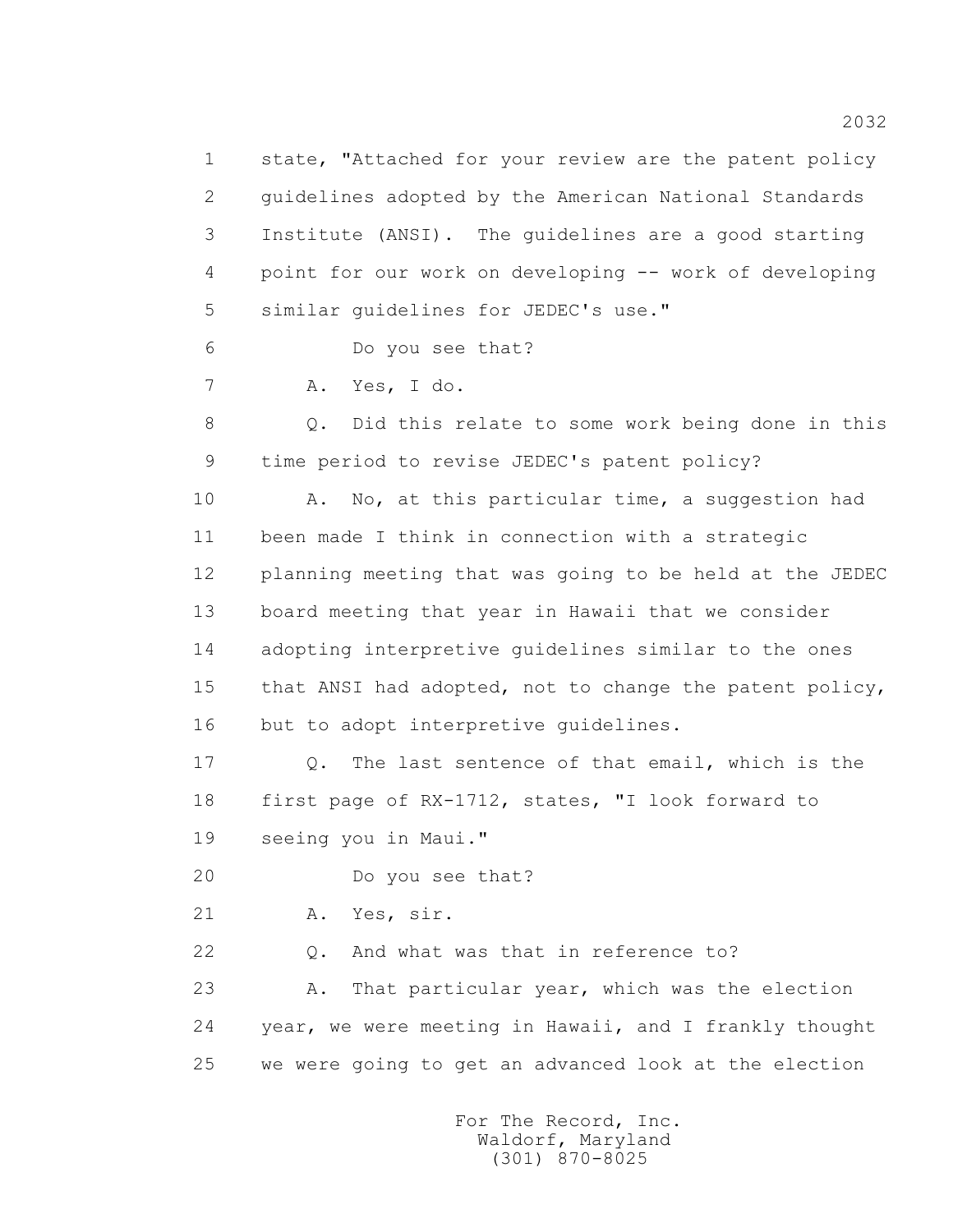1 outcome, and we didn't.

 2 MR. ROYALL: May I approach, Your Honor? 3 JUDGE McGUIRE: Go ahead. 4 THE WITNESS: Thank you. 5 BY MR. ROYALL: 6 Q. Mr. Kelly, I've just handed you another 7 document that's been marked for identification as 8 RX-1717. 9 A. Yes, sir. 10 0. Do you recognize this document? 11 A. I do. 12 O. Can you explain what it is? 13 A. These are minutes or notes -- minutes 14 probably -- of the strategic planning meeting that I 15 referred to that took place in Maui, Hawaii on November 16 6, 2000. Yes, sir. 17 Q. Were you present for this meeting? 18 A. I was present for part of the meeting, the 19 first part. 20 Q. Did you approve these minutes, RX-1717? 21 A. I'm sure I did, because that would have been 22 standard operating procedure. 23 Q. On the second page of the exhibit, do you see 24 at the top of the page heading 2 entitled Set Agenda? 25 A. Um-hum, I do.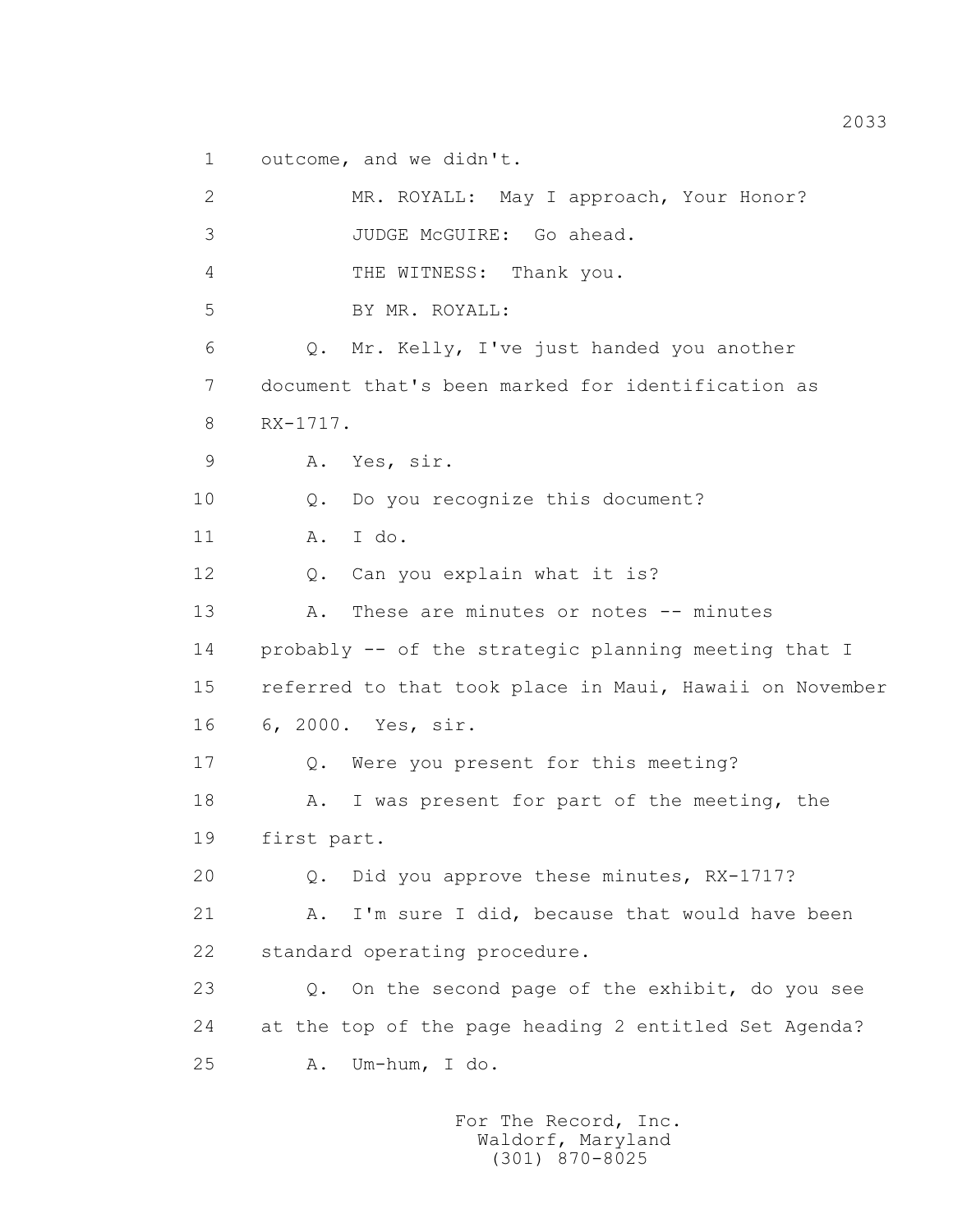1 0. And below that, there's a reference to new 2 items. Do you see that? 3 A. Yes, sir. 4 Q. And then below that, the second item states, 5 "Strengthen IP position on submarine patents as they 6 relate to standards, et cetera." 7 Do you see that? 8 A. Yes, sir. 9 Q. Do you have an understanding of what that 10 relates to? 11 A. I vaguely recall that someone at the meeting -- 12 I mean physically at the meeting had suggested that 13 that was a subject that we should consider in 14 connection with strategic planning, but if you continue 15 on, you'll see it was never discussed. It was just 16 proposed as a subject for discussion. 17 Q. And in case I haven't asked you this already, 18 is there any current effort to amend either EIA or 19 JEDEC patent policies in any way? 20 A. No, and let me try to give you a complete 21 answer on this. 22 There have been discussions subsequent to a 23 recent Court of Appeals opinion about what action, if 24 any, JEDEC should take in response to the opinion, but 25 not a specific proposal to modify the rules, no.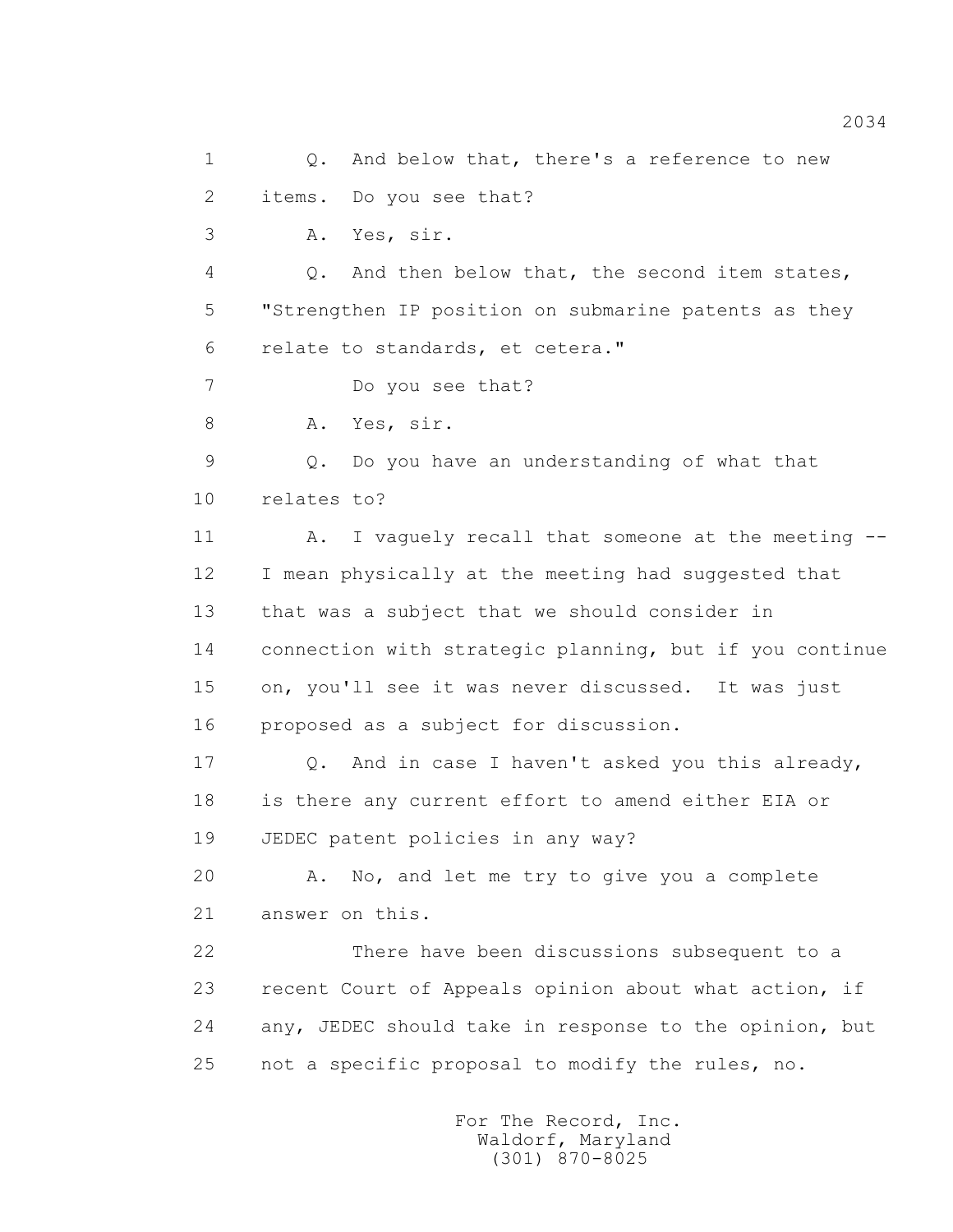1 Q. In your personal opinion -- well, strike that. 2 You mentioned an appellate ruling. Are you 3 referring to the Federal Circuit's ruling in the Rambus 4 vs. Infineon case or something else? 5 A. No, that's the one I'm referring to. 6 Q. In your personal opinion as EIA's general 7 counsel, do you believe in light of that ruling that 8 there is any reason why EIA or JEDEC should amend their 9 organization's patent policies in the future? 10 A. While these matters are pending before the 11 courts, no, and I think that's consistent with what 12 I've said earlier. We do not want to do anything that 13 will bias or prejudice the process for or against 14 anyone. So, as far as I'm concerned, while matters are 15 before the courts and before an independent federal 16 regulatory agency where they belong, we will take no 17 action.

 18 MR. ROYALL: Your Honor, I'm at a convenient 19 breaking point. I have very little to go, maybe on the 20 order of 30 to 45 minutes, but I'd be happy to do it -- 21 to start up in the morning and then turn it over to Mr. 22 Perry, if that's all right.

 23 JUDGE McGUIRE: Do you have a preference one 24 way or the other, Mr. Perry? I am going to suggest 25 that we go ahead and at this time take a break for the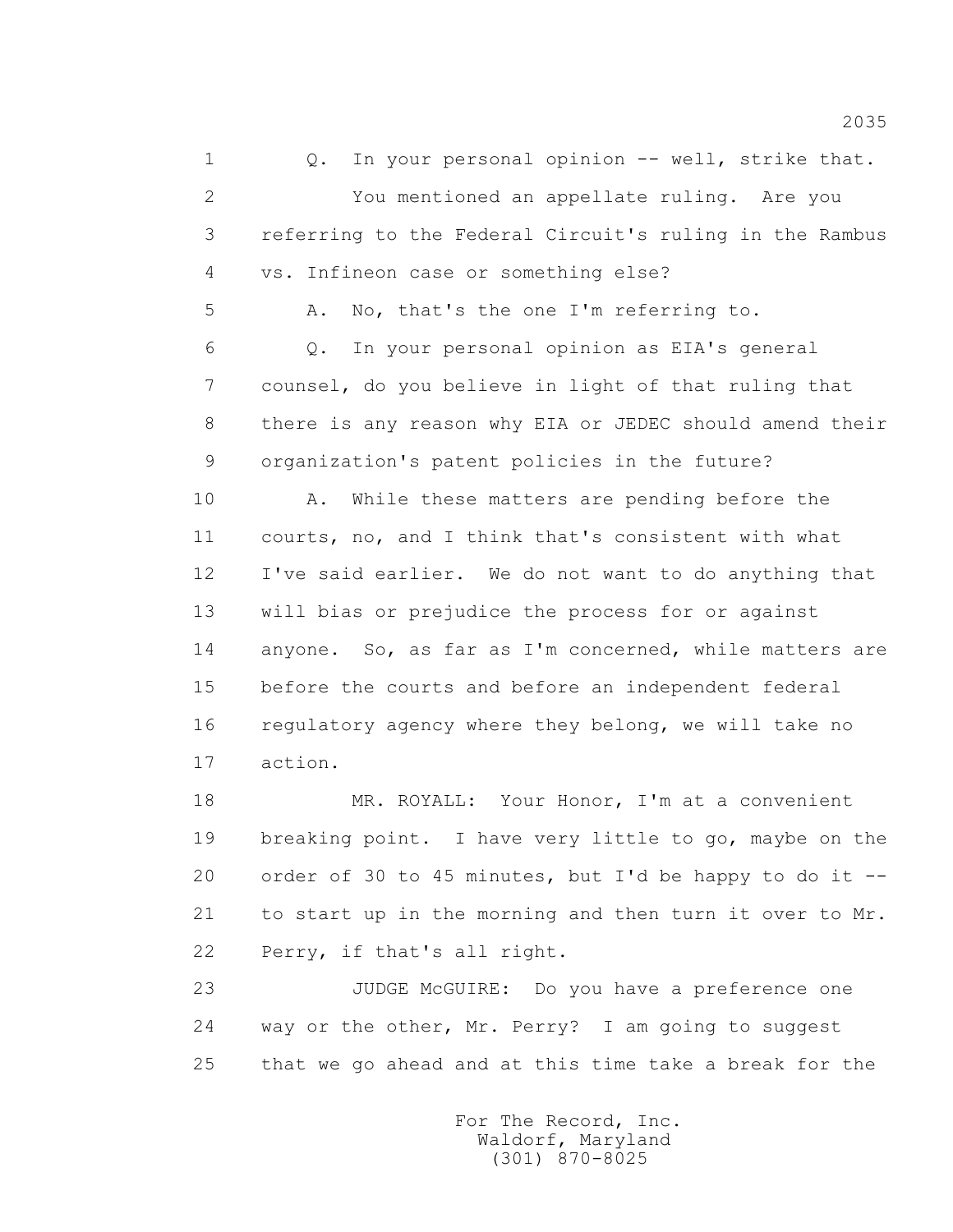1 evening. It's been a pretty long day for everybody, 2 and I'm sure certainly for Mr. Kelly. So, why don't we 3 take a break, then we'll convene tomorrow at 9:30, and 4 then you will be done by 10:30, and hopefully by the 5 end of the day tomorrow we'll be out of here and we'll 6 be done with this witness to the extent that he's been 7 called here at this point in time, okay? 8 MR. ROYALL: Yes, thank you very much, Your 9 Honor. 10 JUDGE McGUIRE: All right, hearing adjourned. 11 We'll see you in the morning. 12 MR. STONE: Have a good evening, Your Honor. 13 JUDGE McGUIRE: Thank you. 14 (Whereupon, at 5:20 p.m., the hearing was 15 adjourned.) 16 17 18 19 20 21 22 23 24 25